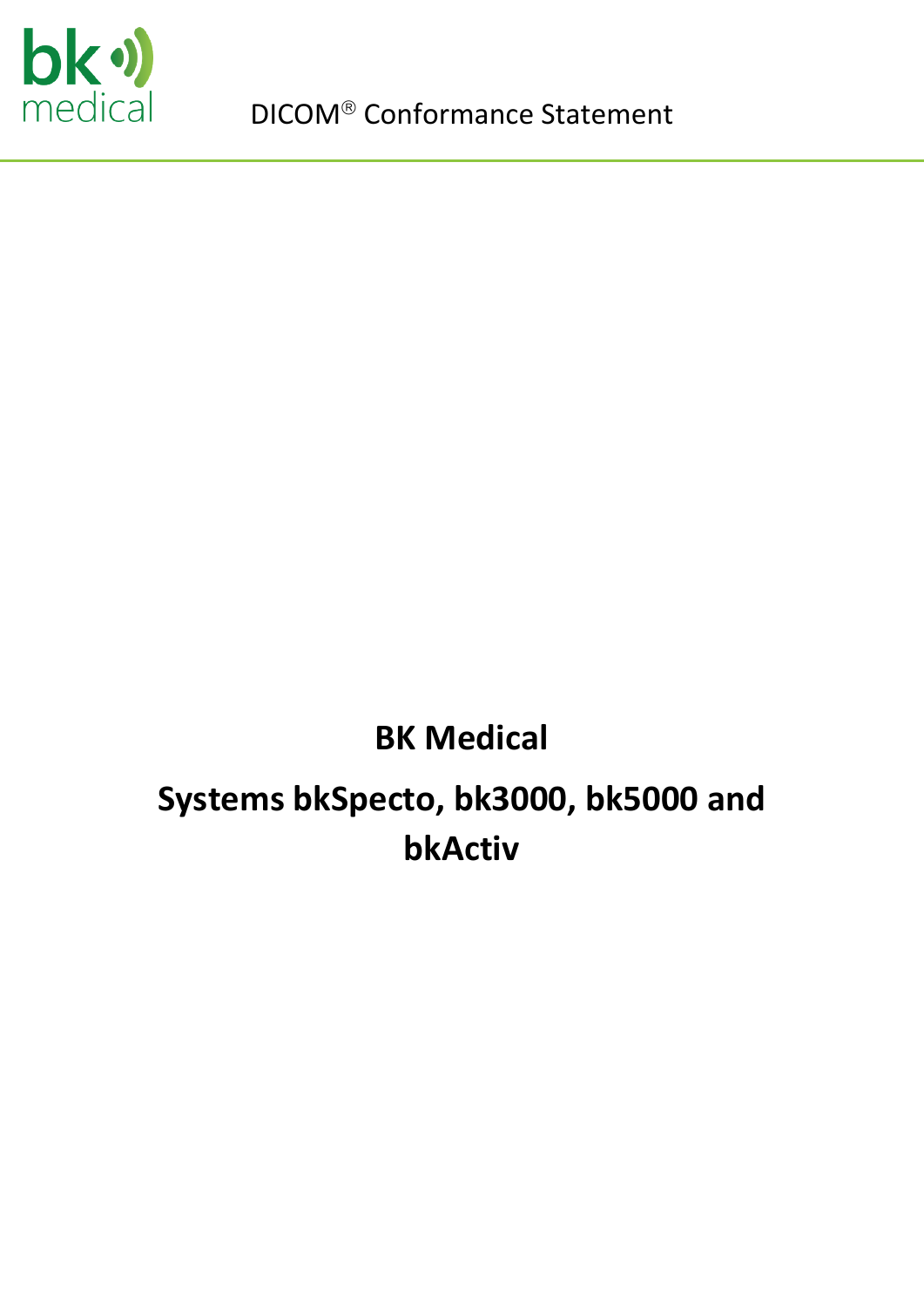

**© Copyright BK Medical, Denmark. 2022. All rights reserved. Unauthorized use prohibited.**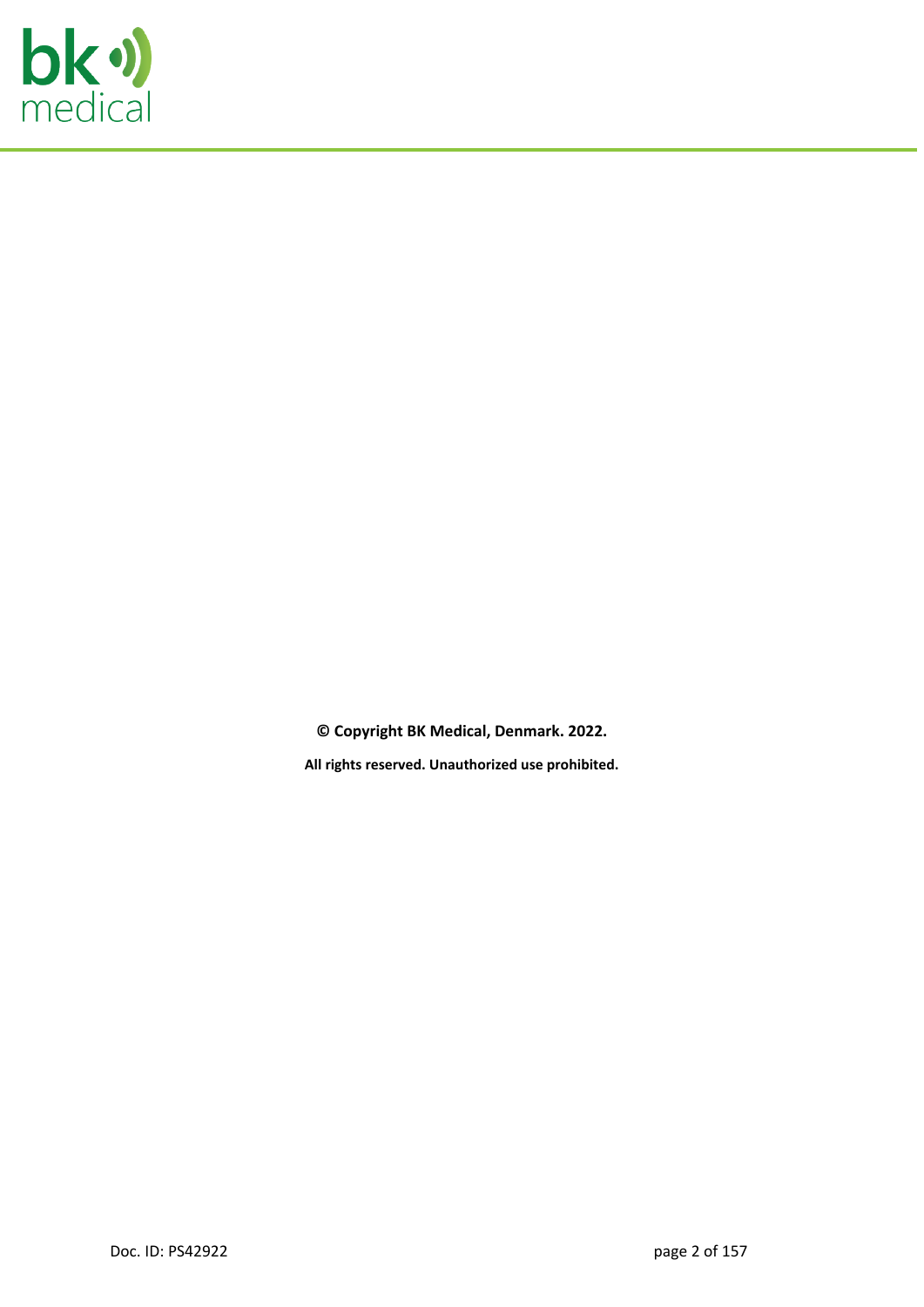

#### **Network Services**

The system implements the necessary DICOM services to download worklists from a scheduling system, acquiring 2D and 3D ultrasound images and related measurement reports and archiving them to a PACS. Furthermore, it can request a confirmation for safekeeping from the PACS and notify the scheduling system of the status of the scheduled exam. As an alternative to archiving the acquisition results to a PACS, they can also be sent to a DICOM printer or exported to external media (USB, CD/DVD).

| <b>Networking SOP Classes</b>                             | <b>User of Service (SCU)</b> | <b>Provider of Service (SCP)</b> |
|-----------------------------------------------------------|------------------------------|----------------------------------|
| <b>Transfer</b>                                           |                              |                                  |
| Verification                                              | Yes                          | Yes                              |
| <b>Ultrasound Image Storage</b>                           | Yes                          | Yes                              |
| Ultrasound Multiframe Image Storage                       | Yes                          | Yes                              |
| Comprehensive SR                                          | Yes                          | Yes                              |
| <b>Enhanced US Volume Storage</b>                         | Yes                          | Yes                              |
| Multi-frame True Color Secondary Capture<br>Image Storage | Yes                          | Yes                              |
| Comprehensive 3D SR Storage                               | Yes                          | Yes                              |
| Storage Commitment Push Model                             | Yes                          | <b>No</b>                        |
| Query/Retrieve                                            |                              |                                  |
| Patient Root Q/R - FIND                                   | Yes                          | No                               |
| Patient Root Q/R - MOVE                                   | Yes                          | No                               |
| Study Root Q/R - MOVE                                     | Yes                          | No                               |
| <b>Workflow Management</b>                                |                              |                                  |
| <b>Modality Worklist</b>                                  | Yes                          | No                               |
| Modality Performed Procedure Step                         | Yes                          | No                               |
| <b>Print Management</b>                                   |                              |                                  |
| <b>Basic Grayscale Print Management</b>                   | Yes                          | <b>No</b>                        |
| <b>Basic Color Print Management</b>                       | Yes                          | <b>No</b>                        |

#### **Supported Structured Report Templates**

| Concept Name                  | Template ID |
|-------------------------------|-------------|
| B-K Medical Structured Report | TID BK1000  |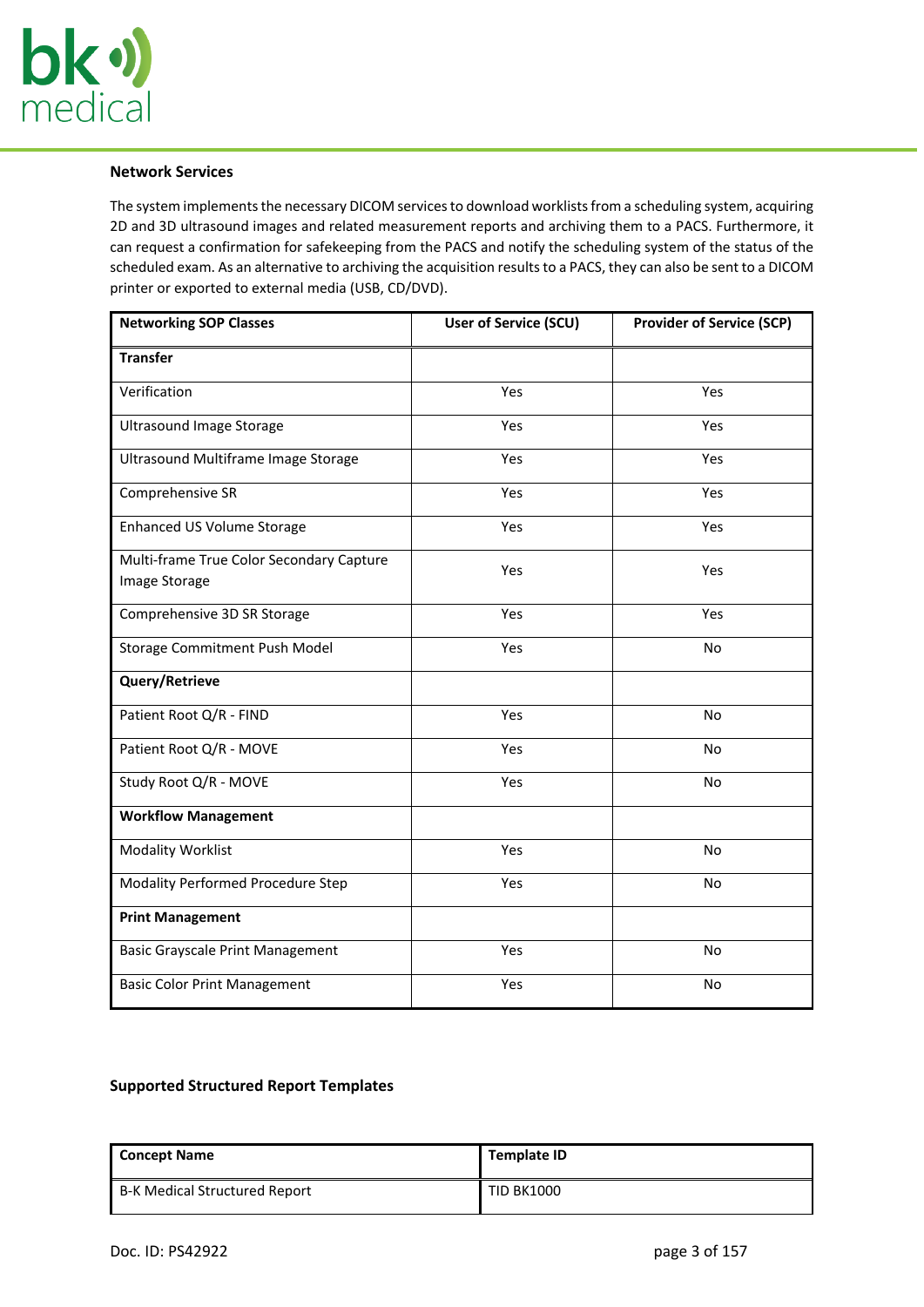

Comprehensive 3D SR TID 1500

DICOM is the registered trademark of the National Electrical Manufacturers Association for its standards publications relating to digital communications of medical information.

**Document Version: Issued by:** BK Medical ApS Mileparken 34 DK-2730 Herlev Denmark Tel.: +45 44 528 100 Fax: +45 44 528 199

E-mail: info@bkmedical.com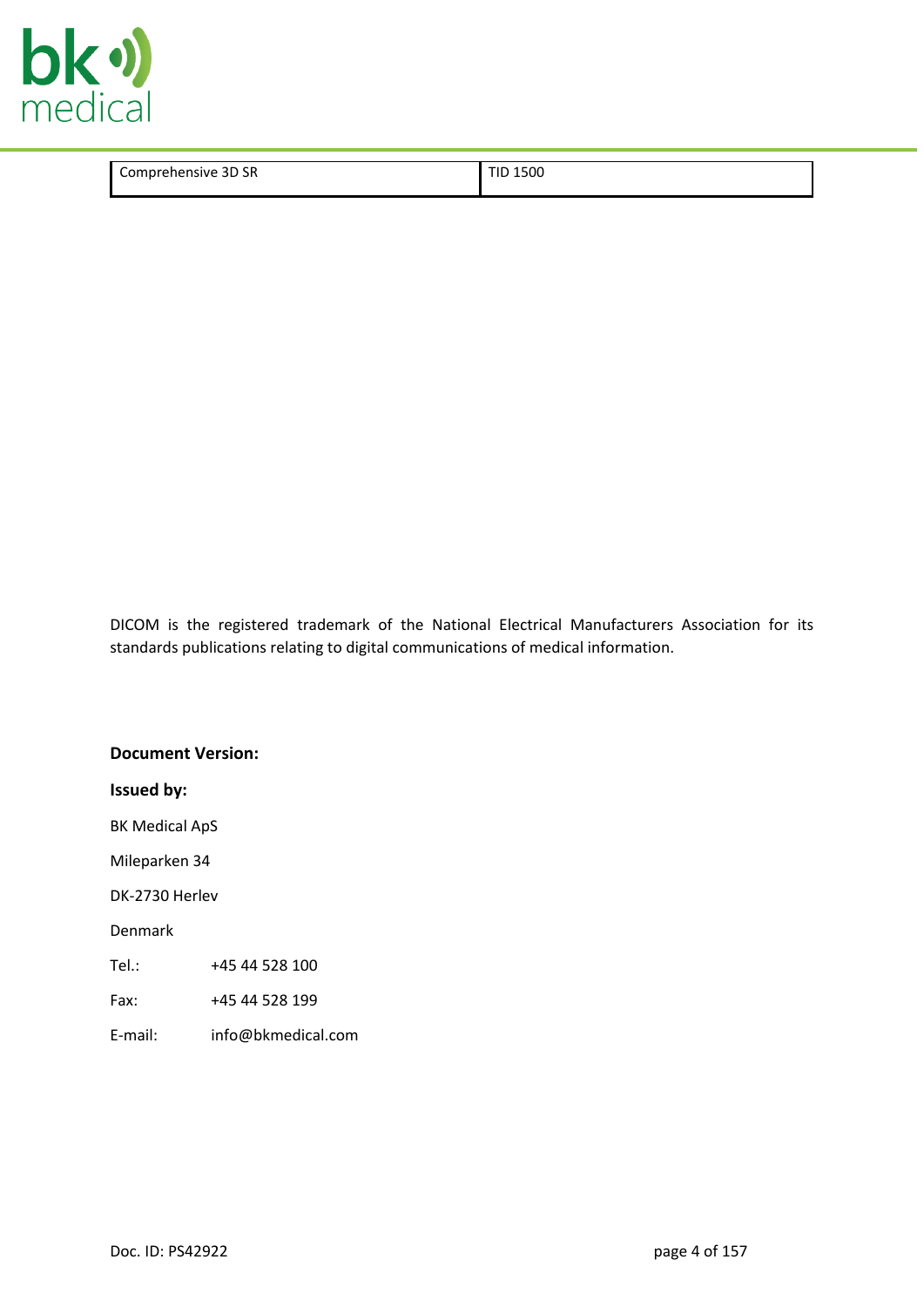

# **Contents**

| $\mathbf{1}$ |                  |       | Introduction8                                         |  |
|--------------|------------------|-------|-------------------------------------------------------|--|
|              | 1.1              |       |                                                       |  |
|              | 1.2              |       |                                                       |  |
|              | 1.3              |       |                                                       |  |
|              | 1.4              |       |                                                       |  |
|              | 1.5              |       |                                                       |  |
|              |                  | 1.5.1 |                                                       |  |
|              |                  | 1.5.2 |                                                       |  |
|              |                  | 1.5.3 |                                                       |  |
| 2            |                  |       | Networking 13                                         |  |
|              | 2.1              |       |                                                       |  |
|              |                  | 2.1.1 |                                                       |  |
|              | 2.2              |       |                                                       |  |
|              |                  | 2.2.1 |                                                       |  |
|              |                  | 2.2.2 |                                                       |  |
|              |                  | 2.2.3 |                                                       |  |
|              |                  | 2.2.4 |                                                       |  |
|              |                  | 2.2.5 |                                                       |  |
|              | 2.3              |       |                                                       |  |
|              | 2.4              |       |                                                       |  |
|              | 2.5              |       |                                                       |  |
|              |                  | 2.5.1 |                                                       |  |
|              |                  | 2.5.2 |                                                       |  |
|              |                  | 2.5.3 |                                                       |  |
|              |                  | 2.5.4 |                                                       |  |
|              |                  | 2.5.5 | Query and Retrieve Application Entity Specification56 |  |
| 3            |                  |       |                                                       |  |
|              | 3.1              |       |                                                       |  |
|              |                  | 3.1.1 |                                                       |  |
| 4            |                  |       |                                                       |  |
|              | Doc. ID: PS42922 |       | page 5 of 157                                         |  |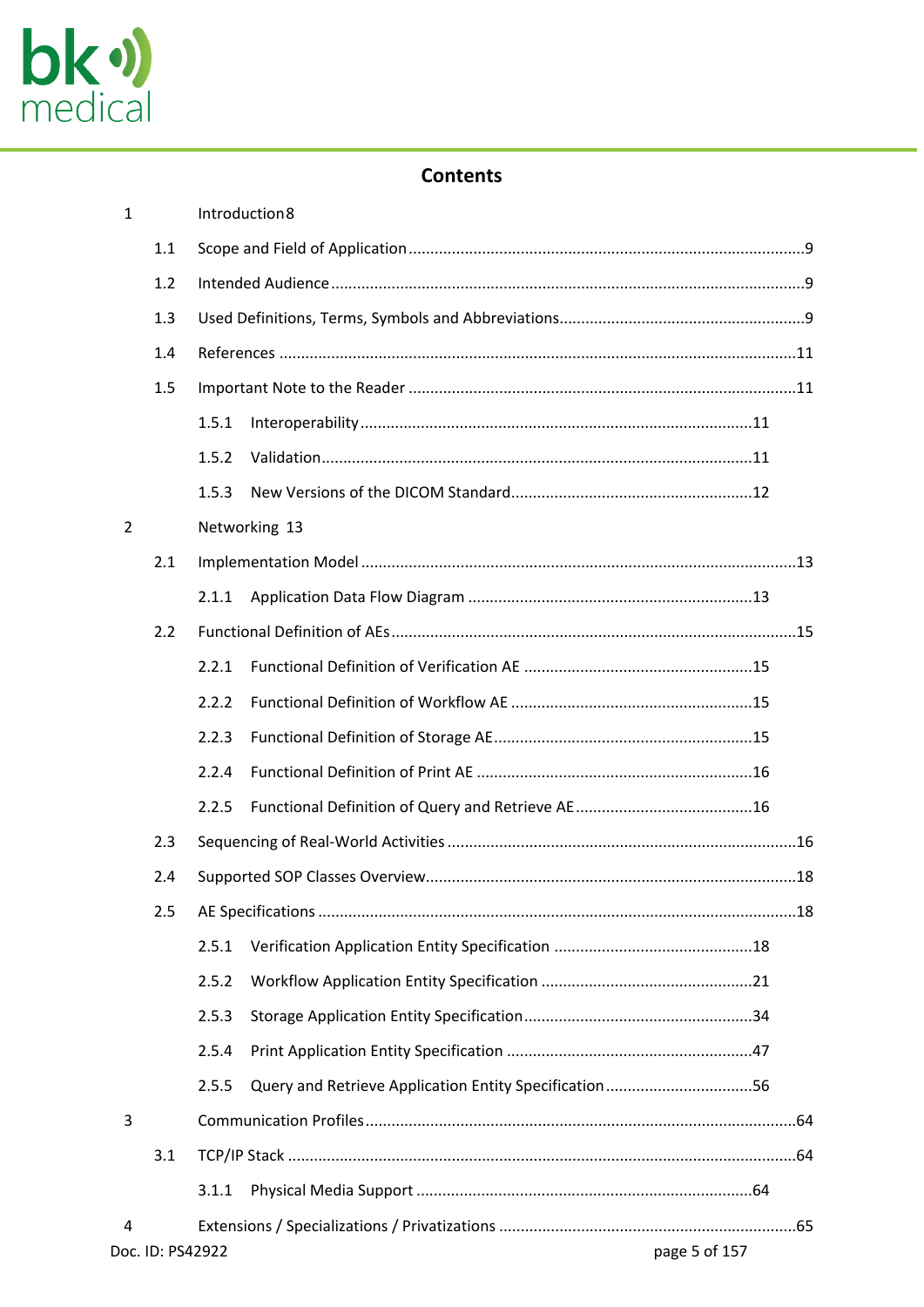

| 5              |                  |       |                                                                               |  |
|----------------|------------------|-------|-------------------------------------------------------------------------------|--|
|                | 5.1              |       |                                                                               |  |
|                | 5.2              |       |                                                                               |  |
|                |                  | 5.2.1 |                                                                               |  |
|                |                  | 5.2.2 |                                                                               |  |
|                |                  | 5.2.3 |                                                                               |  |
|                |                  | 5.2.4 |                                                                               |  |
|                |                  | 5.2.5 |                                                                               |  |
|                |                  | 5.2.6 |                                                                               |  |
| 6              |                  |       |                                                                               |  |
| $\overline{7}$ |                  |       |                                                                               |  |
|                | 7.1              |       |                                                                               |  |
|                |                  | 7.1.1 |                                                                               |  |
|                |                  | 7.1.2 |                                                                               |  |
|                |                  | 7.1.3 |                                                                               |  |
|                |                  | 7.1.4 |                                                                               |  |
|                |                  | 7.1.5 |                                                                               |  |
|                |                  | 7.1.6 |                                                                               |  |
|                |                  | 7.1.7 |                                                                               |  |
|                |                  | 7.1.8 |                                                                               |  |
|                | 7.2              |       |                                                                               |  |
| 8              |                  |       | Appendix: Overview of the Applied Information Object Definitions 71           |  |
|                | 8.1              |       |                                                                               |  |
|                | 8.2              |       |                                                                               |  |
|                | 8.3              |       |                                                                               |  |
|                | 8.4              |       | Overview of the Applied Multi-frame True Color Secondary Capture Image IOD 74 |  |
|                | 8.5              |       |                                                                               |  |
|                |                  | 8.5.1 |                                                                               |  |
|                | 8.6              |       |                                                                               |  |
|                |                  | 8.6.1 |                                                                               |  |
|                | 8.7              |       |                                                                               |  |
|                | Doc. ID: PS42922 |       | page 6 of 157                                                                 |  |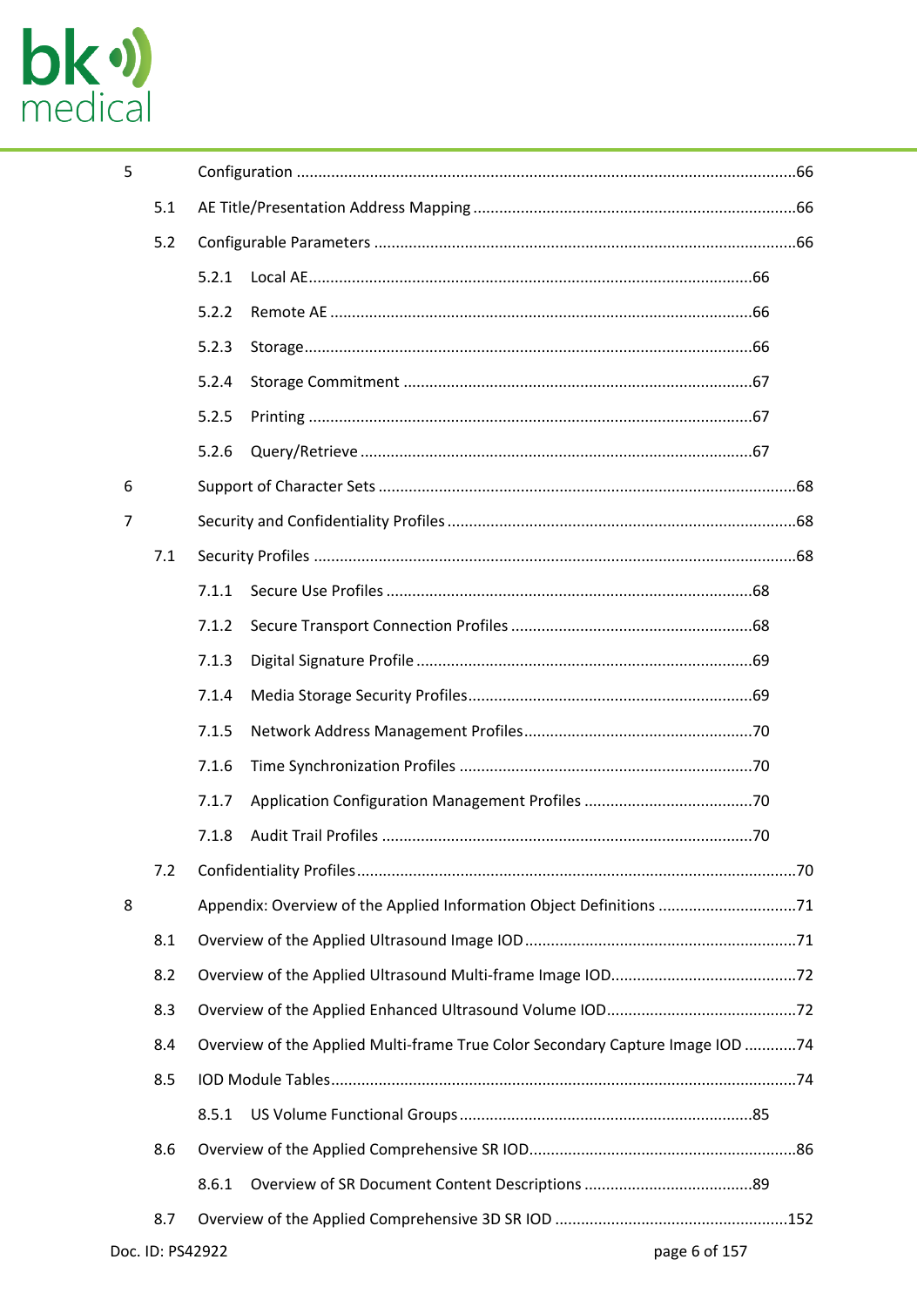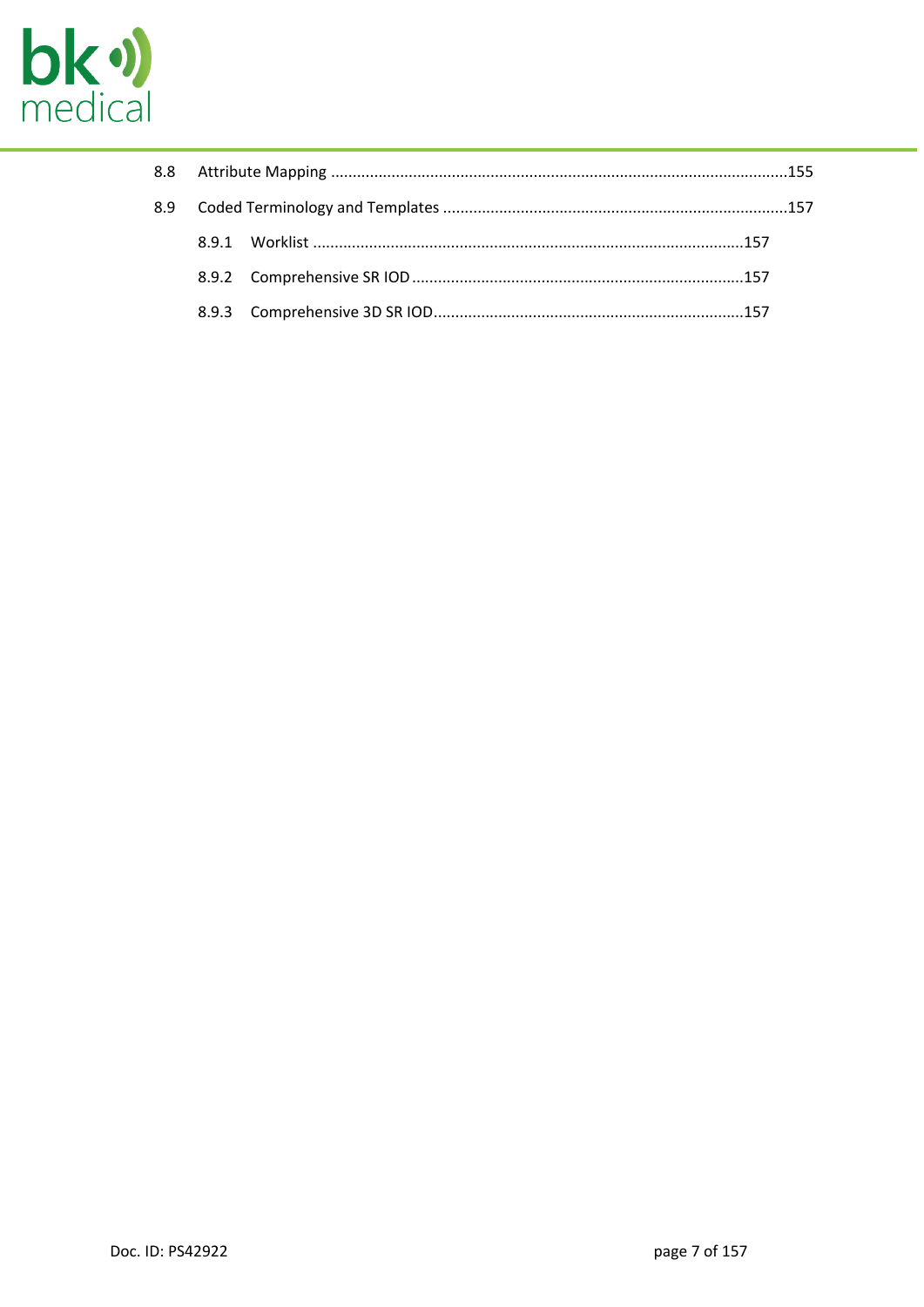

# <span id="page-7-0"></span>**1 Introduction**

This section provides general information about the purpose, scope and contents of this Conformance Statement.

This document describes the conformance to the DICOM Standard for releases of bk3000/bk5000, bkActiv and bkSpecto after April 2022.

The BK Medical ultrasound system is a device that:

- Generates ultrasound images that:
	- o Can be sent using DICOM standard protocols and definitions to network archive servers;
	- o Can be printed on a remote DICOM printer;
	- o Can be exported to external media.
- Generates ultrasound multi-frame images (video clips) that:
	- o Can be sent using DICOM standard protocols and definitions to network archive servers;
	- o Can be exported to external media.
- Generates 3D volumes that:
	- o Can be sent using DICOM standard protocols and definitions to network archive servers;
	- o Can be exported to external media.
- Generates Ultrasound Comprehensive Structured Reports Reports and Comprehensive 3D Structured Reports that:
	- o Can be sent using DICOM standard protocols and definitions to network archive servers;
	- o Can be exported to external media.
- Can retrieve Modality Worklist from a Radiology Information System (RIS) or a Hospital Information System (HIS).
- Can notify Remote Modality Performed Procedure Step server on the procedures performed.
- Can query/retrieve single- and multi-frame ultrasound images, and 3D volumes with a set of key attributes.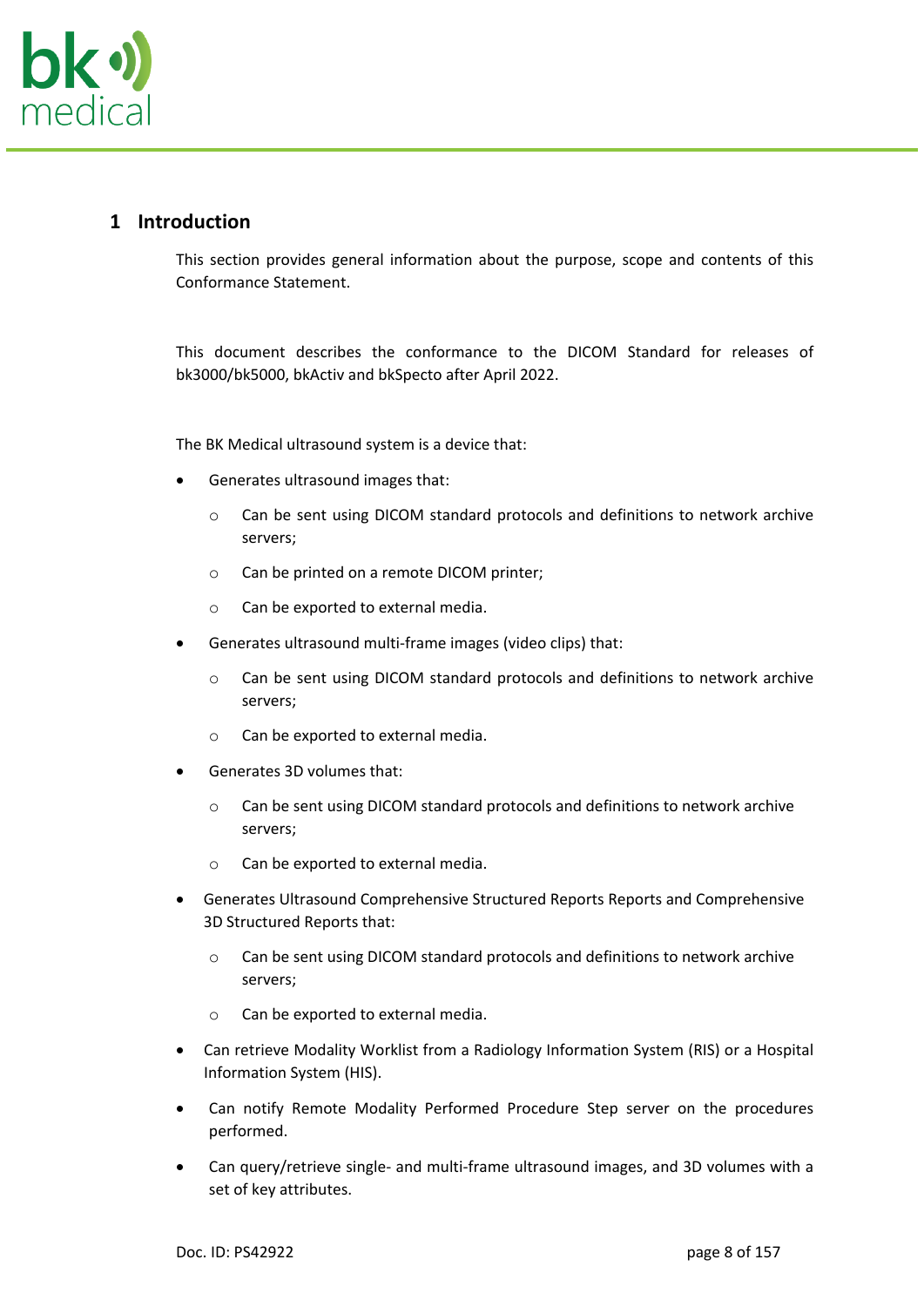

- Can request Storage Commitment of the files sent to network archive servers and process Storage Commitment responses.
- Can establish secure connections to RIS, MPPS, network archive servers and DICOM printers (if these systems also support encryption).

#### <span id="page-8-0"></span>**1.1 Scope and Field of Application**

The scope of this DICOM Conformance Statement is to facilitate data exchange with the BK Medical equipment. This document specifies the compliance to the DICOM standard. It contains a short description of the applications involved and provides technical information about the data exchange capabilities of the equipment. The main elements describing these capabilities are: the supported DICOM Service-Object Pair (SOP) Classes, Application Profiles, Roles, Information Object Definitions (IOD) and Transfer Syntaxes.

The field of application is the integration of the BK Medical equipment into an environment of medical devices.

This Conformance Statement should be read in conjunction with the DICOM standard and its addenda.

#### <span id="page-8-1"></span>**1.2 Intended Audience**

This Conformance Statement is intended for:

- (Potential) customers;
- System integrators of medical equipment;
- Marketing staff interested in system functionality;
- Software designers implementing DICOM interfaces.

It is assumed that the reader is familiar with the DICOM standard.

#### <span id="page-8-2"></span>**1.3 Used Definitions, Terms, Symbols and Abbreviations**

DICOM definitions, terms and abbreviations are used throughout this Conformance Statement. For a description of these, see DICOM PS 3.3 and PS 3.4.

The following abbreviations are used in this document:

| AF           | <b>Application Entity</b>          |
|--------------|------------------------------------|
| АP           | <b>Application Profile</b>         |
| <b>BCID</b>  | Baseline Context Group Identifier  |
| <b>BKCMR</b> | <b>BK Content Mapping Resource</b> |

Doc. ID: PS42922 page 9 of 157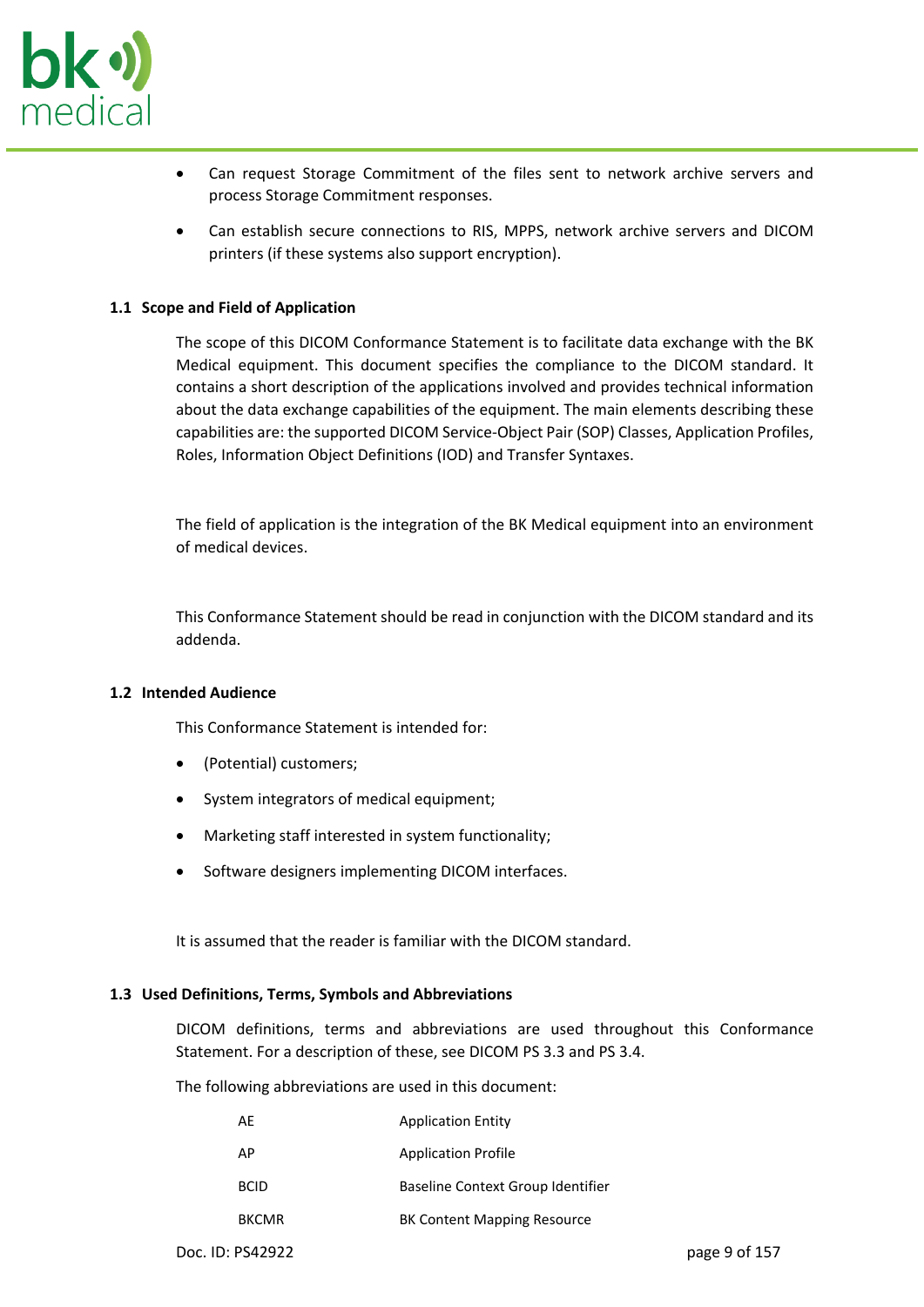# bk<sup>o</sup>

| <b>DCID</b>                 | Defined Context Group Identifier                                                          |
|-----------------------------|-------------------------------------------------------------------------------------------|
| <b>DCMR</b><br><b>DICOM</b> | <b>DICOM Content Mapping Resource</b><br>Digital Imaging and Communications in Medicine   |
| <b>DIMSE</b>                | <b>DICOM Message Service Element</b>                                                      |
| DIMSE-C                     | DICOM Message Service Element-Composite                                                   |
| DIMSE-N                     | DICOM Message Service Element-Normalized                                                  |
| EV<br>GUI<br>HIS            | <b>Enumerated Value</b><br>Graphical User Interface<br><b>Hospital Information System</b> |
| IE                          | <b>Information Entity</b>                                                                 |
| <b>IFF</b><br><b>IOD</b>    | If and only if<br>Information Object Definition                                           |
| <b>ISO</b>                  | International Standards Organization                                                      |
| <b>MPPS</b>                 | Modality Performed Procedure Step                                                         |
| <b>NEMA</b>                 | <b>National Electrical Manufacturers Association</b>                                      |
| <b>PACS</b>                 | Picture Archiving and Communication System                                                |
| <b>PDU</b>                  | <b>Protocol Data Unit</b>                                                                 |
| Q/R                         | Query/Retrieve                                                                            |
| <b>RIS</b>                  | Radiology Information System                                                              |
| <b>RWA</b>                  | Real-World Activity                                                                       |
| SC                          | Service Class                                                                             |
| <b>SCP</b>                  | Service Class Provider                                                                    |
| SCU                         | Service Class User                                                                        |
| SNOMED<br>SOP               | Systematized Nomenclature of Medicine<br>Service-Object Pair                              |
| <b>SR</b>                   | <b>Structured Report</b>                                                                  |
| TCP/IP                      | Transmission Control Protocol/Internet Protocol                                           |
| <b>TID</b>                  | Template ID                                                                               |
| <b>UCUM</b><br>UID          | Unified Code for Units of Measure<br>Unique Identifier                                    |
| US                          | Ultrasound                                                                                |
| VR.                         | Value Representation                                                                      |

The following abbreviations represent specific attributes:

| <b>CM</b>  | Code Meaning (0008, 0104)             |
|------------|---------------------------------------|
| <b>CSD</b> | Coding Scheme Designator (0008, 0102) |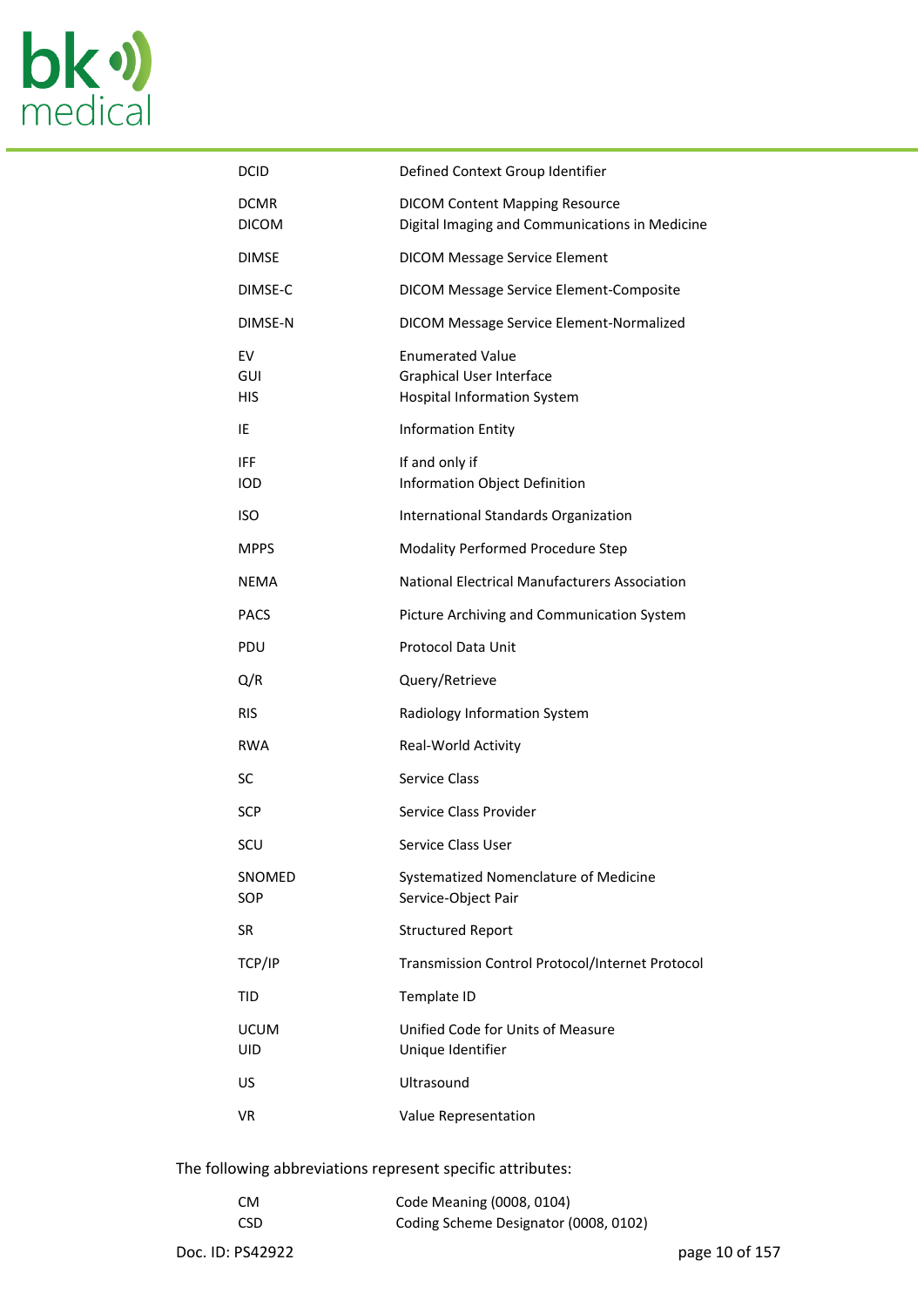

| CSV <sub></sub> | Coding Scheme Version (0008,0103) |
|-----------------|-----------------------------------|
| CV              | Code Value (0008, 0100)           |

#### <span id="page-10-0"></span>**1.4 References**

DICOM The Digital Imaging and Communications in Medicine (DICOM) standard: DICOM PS 3.X (X refers to the part 1 - 22) National Electrical Manufacturers Association (NEMA) 1300 North 17th Street, Suite 900, Arlington, Virginia 22209, United States of America Can also be downloaded from https://www.dicomstandard.org/

#### <span id="page-10-1"></span>**1.5 Important Note to the Reader**

This Conformance Statement by itself does not guarantee compatibility of BK Medical equipment with non-BK Medical equipment. The user should be aware of the following issues:

- Interoperability;
- Validation;
- New (or old) versions of the DICOM standard.

#### <span id="page-10-2"></span>**1.5.1 Interoperability**

Interoperability refers to the ability of application functions, distributed over two or more systems, to work together successfully. The integration of medical devices into a networked environment may require application functions that are not specified within the scope of DICOM. Consequently, using only the information provided by this Conformance Statement does not guarantee interoperability of BK Medical equipment with non-BK Medical equipment.

Furthermore, the system is capable of exporting relatively new DICOM objects like Enhanced US Volume and Comprehensive 3D Structured Report. These objects may not be supported by current versions of remote communication partners.

It is the user's responsibility to thoroughly analyze the application requirements and to specify a solution that integrates BK Medical equipment with non-BK Medical equipment.

#### <span id="page-10-3"></span>**1.5.2 Validation**

BK Medical equipment has been tested to assure that the actual implementation of the DICOM interface corresponds with this Conformance Statement.

Where BK Medical equipment is linked to non-BK Medical equipment, the first step is to compare the relevant Conformance Statements. If the Conformance Statements indicate that successful information exchange should be possible, additional validation tests will be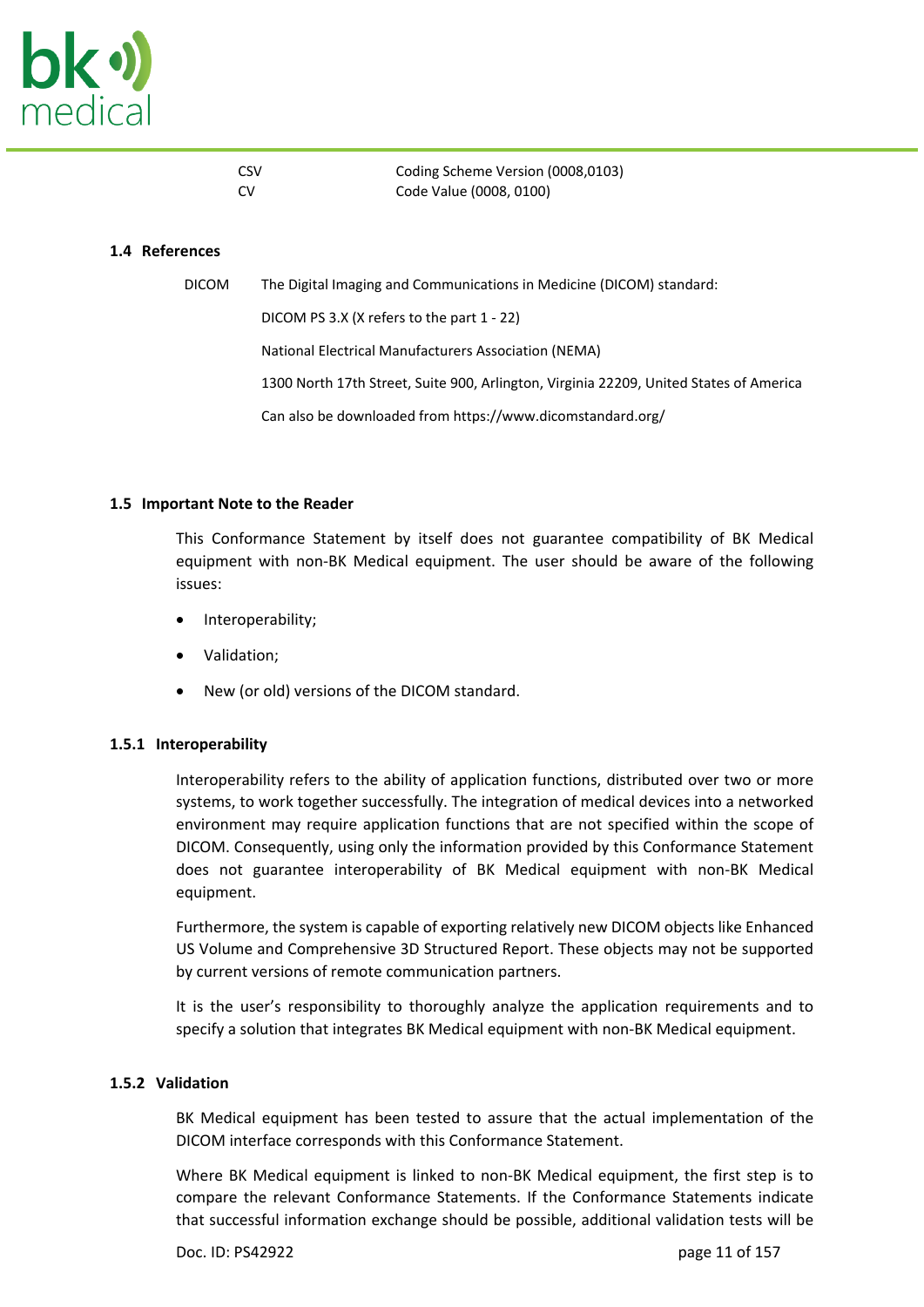

necessary to ensure the functionality, performance, accuracy and stability of single and multiframe images, structured reports, 3D volumes and their related data.

It is the user's responsibility to specify the appropriate tests and to carry out the additional validation tests.

#### <span id="page-11-0"></span>**1.5.3 New Versions of the DICOM Standard**

The DICOM Standard will evolve in future to meet the user's growing requirements and to incorporate new features and technologies. BK Medical plans to adapt its equipment to future versions of the DICOM Standard. In order to do so, BK Medical reserves the right to make changes to its products or to discontinue their delivery.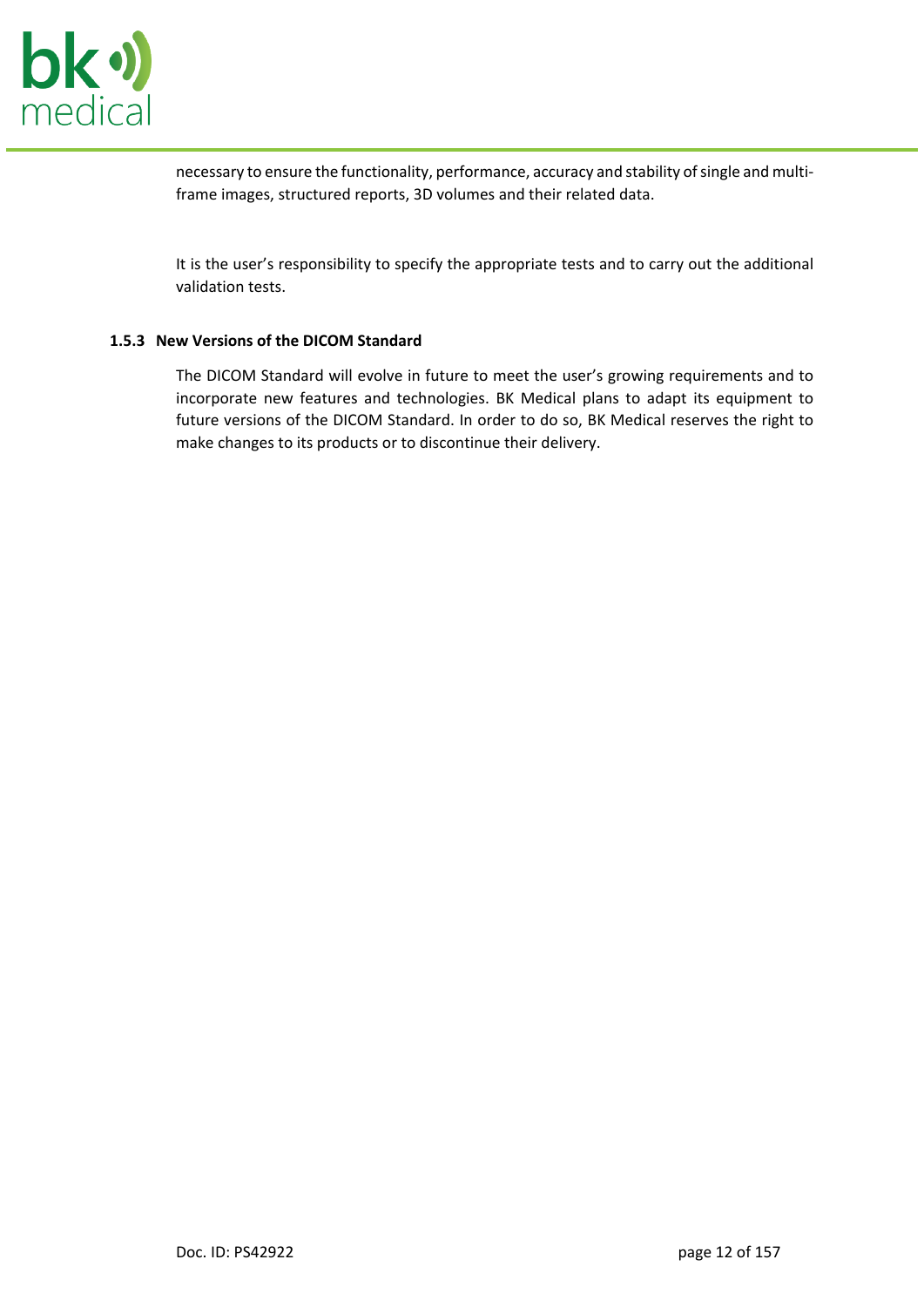

# <span id="page-12-0"></span>**2 Networking**

### <span id="page-12-1"></span>**2.1 Implementation Model**

BK Medical's Ultrasound Systems with DICOM option activated have the following DICOM functionality:

- Verify communication to a remote AE.
- Retrieve a worklist for ultrasound modality from a Radiology Information System (RIS) or a Hospital Information System (HIS).
- Send information on the procedures performed to a Remote Modality Performed Procedure Step server.
- Transfer ultrasound images to a remote storage system.
- Transfer video clips as ultrasound multi-frame images to a remote storage system.
- Transfer ultrasound comprehensive structured reports to a remote storage system.
- Transfer 3D volumes as enhanced US volumes to a remote storage system.
- Transfer comprehensive 3D structured reports to a remote storage system.
- Transfer 3D volume preview thumbnails as multi-frame true color secondary capture image to a remote storage system.
- Request Storage Commitment of ultrasound images, video clips, reports, 3D volumes and their thumbnails sent to a remote storage system.
- Process Storage Commitment responses.
- Query information about ultrasound images, video clips, reports, 3D volumes and their thumbnails from a remote storage system.
- Retrieve ultrasound images, video clips, reports, 3D volumes and their thumbnails from a remote storage system.
- Print ultrasound images on a remote DICOM printer.

#### <span id="page-12-2"></span>**2.1.1 Application Data Flow Diagram**

The Implementation Model for the AEs is depicted in the [Figure 2.1-1 Application Data Flow.](#page-13-0)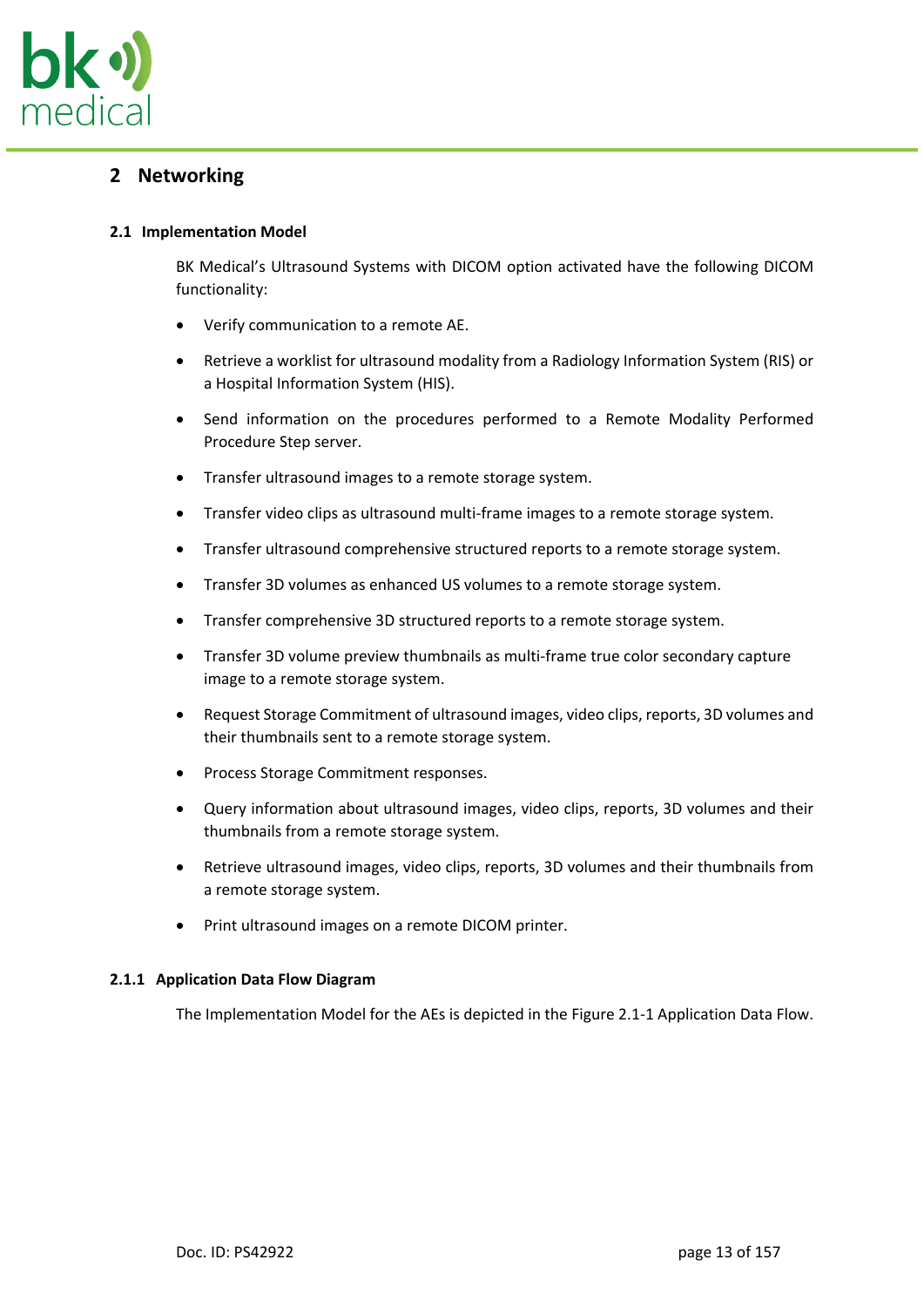



#### <span id="page-13-0"></span>**Figure 2.1-1 Application Data Flow**

The AEs are implemented as a Windows®-based application.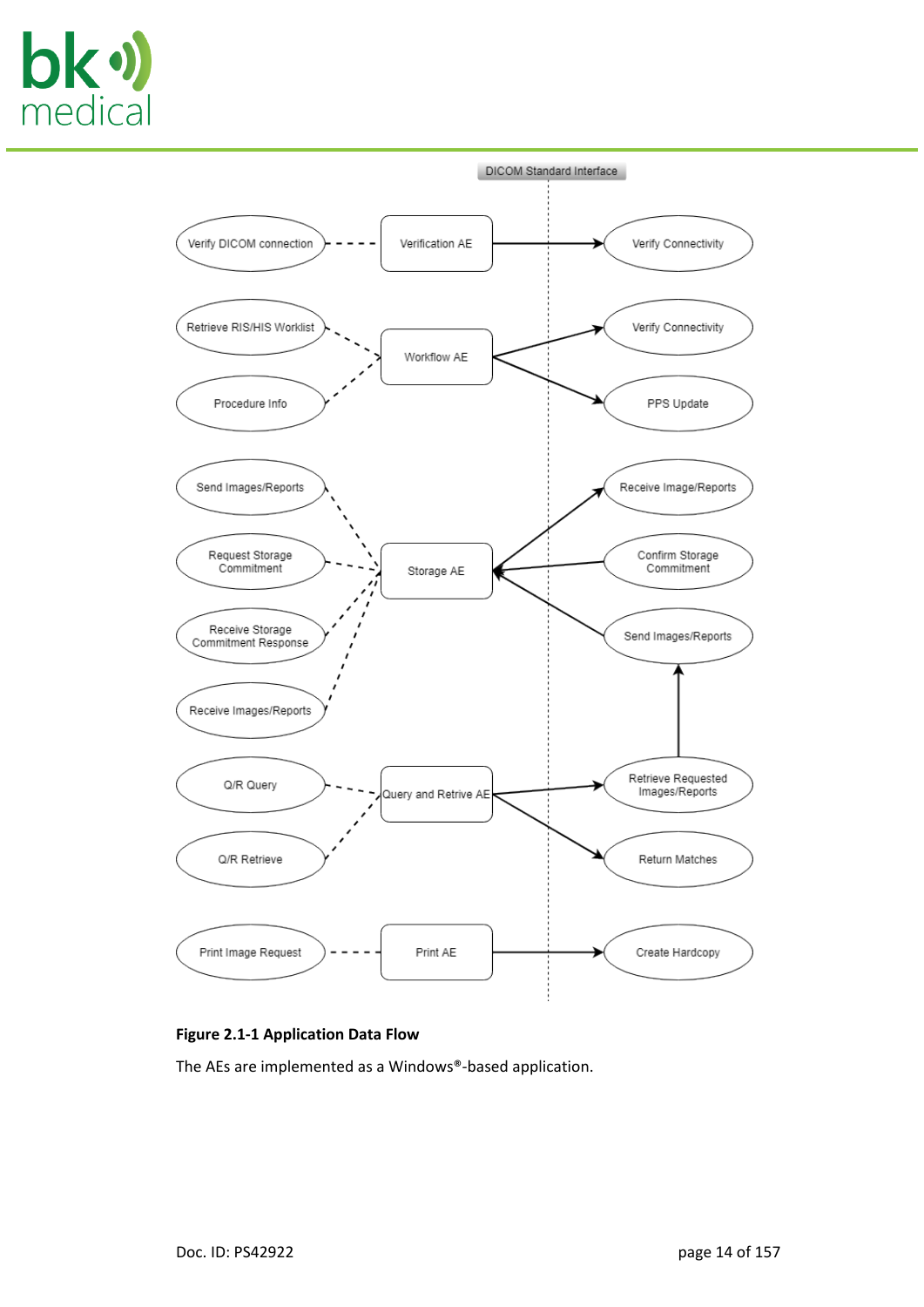

#### <span id="page-14-0"></span>**2.2 Functional Definition of AEs**

#### <span id="page-14-1"></span>**2.2.1 Functional Definition of Verification AE**

The Verification AE is associated with the local real-world activity "Verify DICOM Connection".

The BK Medical Ultrasound System is able to verify DICOM communication with a remote system, i.e., PACS and Storage Commitment servers, RIS or HIS, MPPS, a remote DICOM printer. This is done upon operator's request via DICOM Status dialog. This function is used for network diagnostic purposes.

#### <span id="page-14-2"></span>**2.2.2 Functional Definition of Workflow AE**

The Workflow AE is associated with the local real-world activities "Procedure Info" and "Retrieve RIS/HIS Worklist".

The BK Medical Ultrasound System is able to retrieve the ultrasound modality Worklist from a RIS/HIS. This is done both manually upon operator's request and automatically each time the Worklist tab is opened. From the received list, a selection of one Worklist item can be made, i.e. the examination to be performed. The data received from the RIS/HIS consists of patient demographic data and procedure step information.

The Workflow AE is able to notify a remote Modality Performed Procedure Step (MPPS) system on the status of the procedure steps performed. The remote MPPS system can be configured in the DICOM menu. The Workflow AE initiates an association with the configured remote MPPS SCP to notify about start, completion or discontinuation of a procedure step.

#### <span id="page-14-3"></span>**2.2.3 Functional Definition of Storage AE**

The Storage AE is associated with the local real-world activities "Send Images/Reports", "Request Storage Commitment", "Receive Storage Commitment Response" and "Receive Images". "Storage" can be initiated either manually (upon operator's request) or automatically (the automatic transfer options can be set in the DICOM/PACS menu).

The BK Medical Ultrasound System is able to send ultrasound images, video clips, 3D volumes and their thumbnails and 2D/3D structured reports to a remote AE, which can be set in the DICOM/PACS menu.

Image data to be transferred are instances of the Ultrasound Image Storage, Ultrasound Multi-frame Image Storage and Enhanced US Volume Storage SOP classes. The structured reports to be transferred are instances of the Comprehensive SR and Comprehensive 3D SR SOP classes. 3D volume thumbnails to be transferred are instances of Multi-frame True Color Secondary Capture Image Storage SOP Class.

Graphics, both within the ultrasound image/video clips/3D volume/3D volume thumbnail and surrounding the ultrasound image/video clip/3D volume, are transferred as burned-in graphics in case of the automatic transfer, so it is the operator's responsibility to put in or leave out the desired graphics. If the transfer is initiated manually, the operator can use an option to de-identify patient data.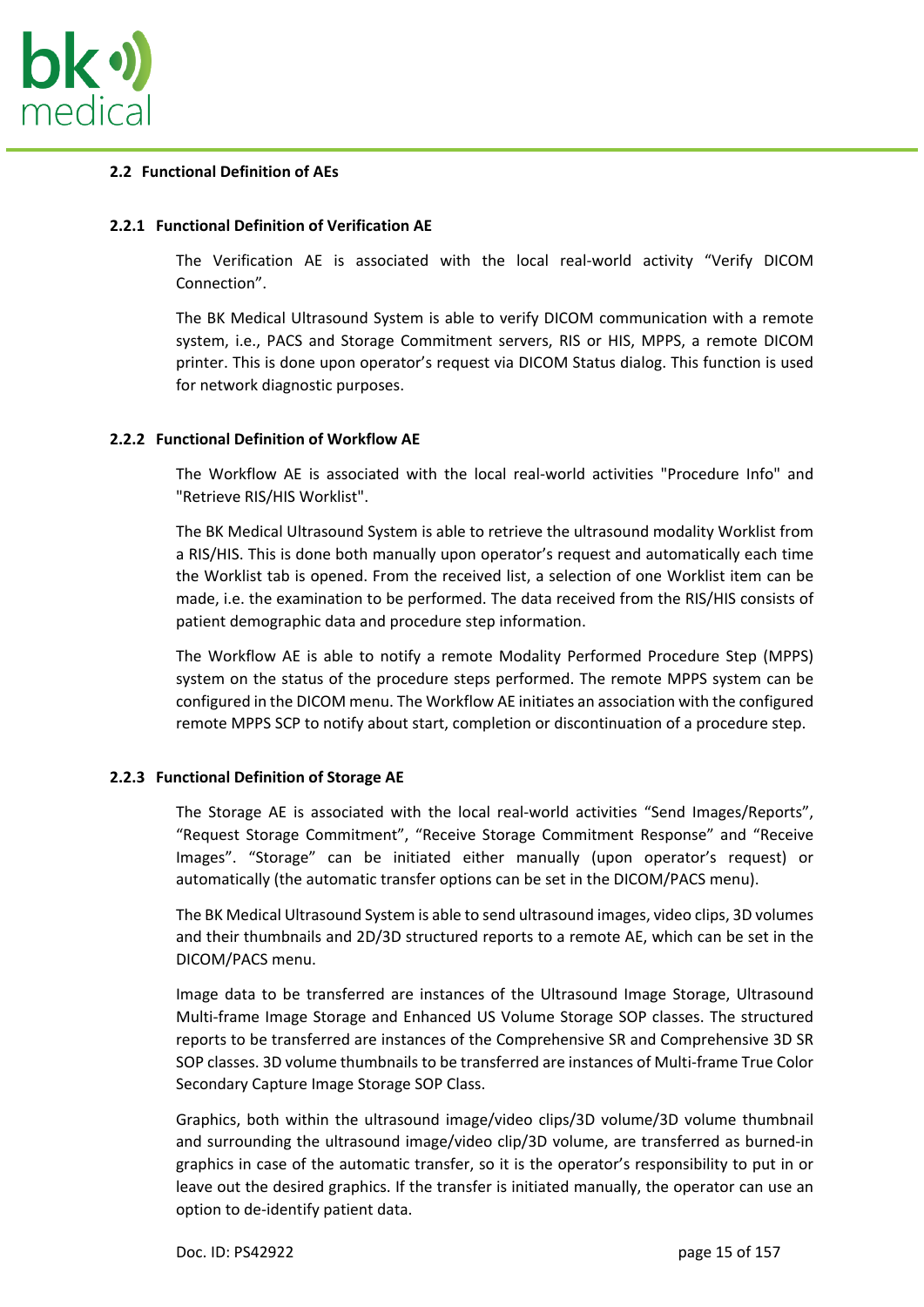

The BK Medical Ultrasound system is capable of requesting storage commitment for the documents transferred to the Storage SCP and processing the storage commitment response. The user can enable or disable Storage Commitment in the DICOM/PACS menu. If Storage Commitment is enabled, the user can choose to configure a separate server as a Storage Commitment SCP or can configure the Storage SCP to act also as a Storage Commitment SCP.

The Storage AE considers the transfer of all images and reports created in the course of a performed procedure step as a single "transaction". If the usage of Storage Commitment is configured, the successful reception of a Storage Commitment confirmation is considered part of this transaction. If any part (image transfer, storage commitment) fails in this transaction, the whole transaction is considered as failed. The system will then retry the whole transaction periodically, including the re-transmission of all images.

Furthermore, the Storage AE is capable of receiving images and reports sent from remote systems – usually in response to the retrieve request issued by the Query/Retrieve AE. It only accepts those SOP Classes that the system generates, i.e. ultrasound images, movies and volumes and structured reports.

#### <span id="page-15-0"></span>**2.2.4 Functional Definition of Print AE**

The Print AE is associated with the local real-world activity "Print Image Request".

The BK Medical Ultrasound System is able to print ultrasound images on a remote AE (a grayscale or color printer). The images are sent to the printer upon an image capture during the ongoing exam.

#### <span id="page-15-1"></span>**2.2.5 Functional Definition of Query and Retrieve AE**

The Query and Retrieve AE is associated with the local real-world activities "Q/R Query" and "Q/R Retrieve".

The BK Medical Ultrasound System is able to query and retrieve Patient Root Information Model. It issues a set of key attributes to query at the level of patient, study, series or composite object instance. It supplies itself as a move destination for retrieval and handling of the incoming C-STORE sub-operations. It may cancel the ongoing C-FIND or C-MOVE command at any time upon user request.

#### <span id="page-15-2"></span>**2.3 Sequencing of Real-World Activities**

Under normal scheduled workflow conditions the sequencing constraints apply:

- 1. Query Worklist
- 2. Receive Worklist of Modality Scheduled Procedure Steps
- 3. Select Worklist Item
- 4. Start acquisition and create MPPS
- 5. Acquire images/video clips/3D volumes (volume + 3D Structured Report + Preview image)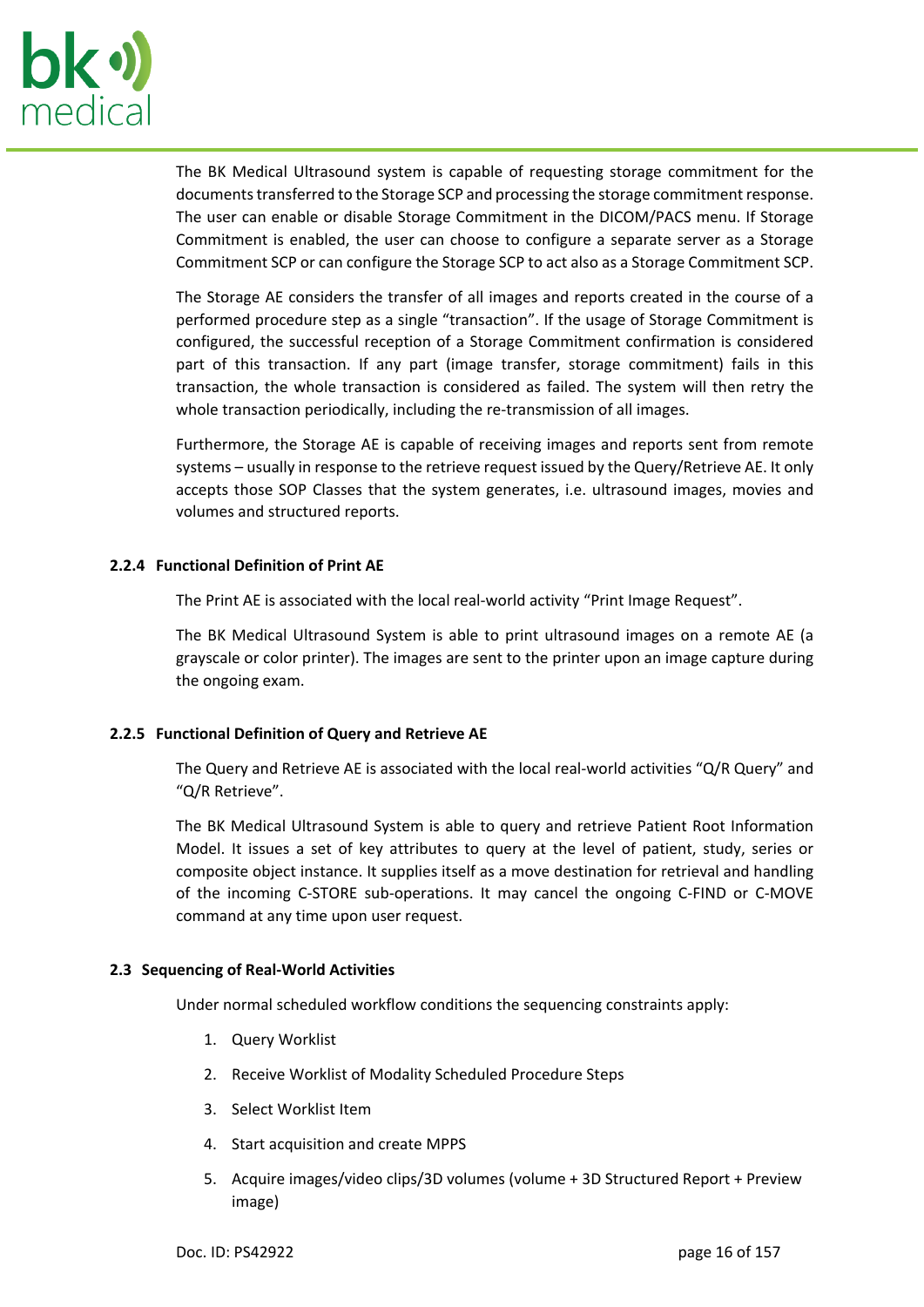

- 6. Print images (if Print AE is configured)
- 7. Complete acquisition, generate 2D Structured Reports and finalize MPPS
- 8. Store acquired images/video clips/3D volumes/generated 2D SR
- 9. Request Storage Commitment for all the stored documents (if Storage AE is configured)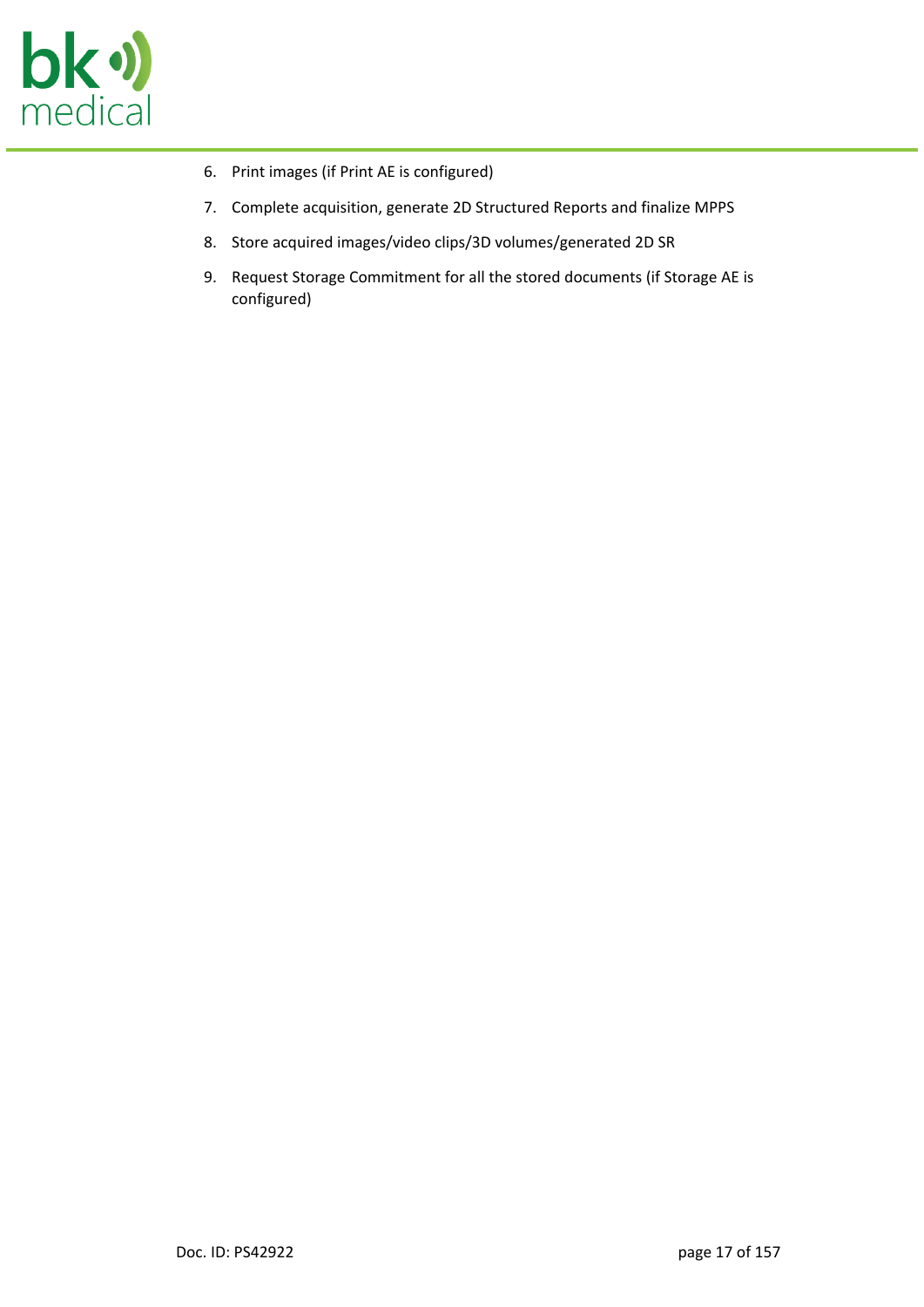

#### <span id="page-17-0"></span>**2.4 Supported SOP Classes Overview**

The system provides Standard Conformance to the following DICOM SOP Classes as an SCU:

| <b>SOP Class Name</b>                                  | <b>SOP Class UID</b>          |
|--------------------------------------------------------|-------------------------------|
| Verification                                           | 1.2.840.10008.1.1             |
| <b>Ultrasound Image Storage</b>                        | 1.2.840.10008.5.1.4.1.1.6.1   |
| Ultrasound Multi-frame Image Storage                   | 1.2.840.10008.5.1.4.1.1.3.1   |
| Enhanced US Volume Storage                             | 1.2.840.10008.5.1.4.1.1.6.2   |
| Multi-frame True Color Secondary Capture Image Storage | 1.2.840.10008.5.1.4.1.1.7.4   |
| Storage Commitment Push Model                          | 1.2.840.10008.1.20.1          |
| Modality Worklist Information Model - FIND             | 1.2.840.10008.5.1.4.31        |
| Basic Grayscale Print Management Meta                  | 1.2.840.10008.5.1.1.9         |
| Basic Color Print Management Meta                      | 1.2.840.10008.5.1.1.18        |
| Modality Performed Procedure Step                      | 1.2.840.10008.3.1.2.3.3       |
| Comprehensive Structured Report Storage                | 1.2.840.10008.5.1.4.1.1.88.33 |
| Comprehensive 3D Structured Report Storage             | 1.2.840.10008.5.1.4.1.1.88.34 |
| Patient Root Query/Retrieve Information Model - FIND   | 1.2.840.10008.5.1.4.1.2.1.1   |
| Patient Root Query/Retrieve Information Model - MOVE   | 1.2.840.10008.5.1.4.1.2.1.2   |
| Study Root Query/Retrieve Information Model - MOVE     | 1.2.840.10008.5.1.4.1.2.2.2   |

The system provides Standard Conformance to the following DICOM SOP Classes as an SCP:

**Table 2.4-2 Supported SOP Classes by the Application as SCP**

| <b>ISOP Class Name</b>                                 | <b>SOP Class UID</b>          |
|--------------------------------------------------------|-------------------------------|
| Verification                                           | 1.2.840.10008.1.1             |
| <b>Ultrasound Image Storage</b>                        | 1.2.840.10008.5.1.4.1.1.6.1   |
| Ultrasound Multi-frame Image Storage                   | 1.2.840.10008.5.1.4.1.1.3.1   |
| Enhanced US Volume Storage                             | 1.2.840.10008.5.1.4.1.1.6.2   |
| Multi-frame True Color Secondary Capture Image Storage | 1.2.840.10008.5.1.4.1.1.7.4   |
| Comprehensive Structured Report Storage                | 1.2.840.10008.5.1.4.1.1.88.33 |
| Comprehensive 3D Structured Report Storage             | 1.2.840.10008.5.1.4.1.1.88.34 |

### <span id="page-17-1"></span>**2.5 AE Specifications**

#### <span id="page-17-2"></span>**2.5.1 Verification Application Entity Specification**

#### **2.5.1.1 SOP Classes**

Verification AE provides Standard Conformance to the following SOP Classes: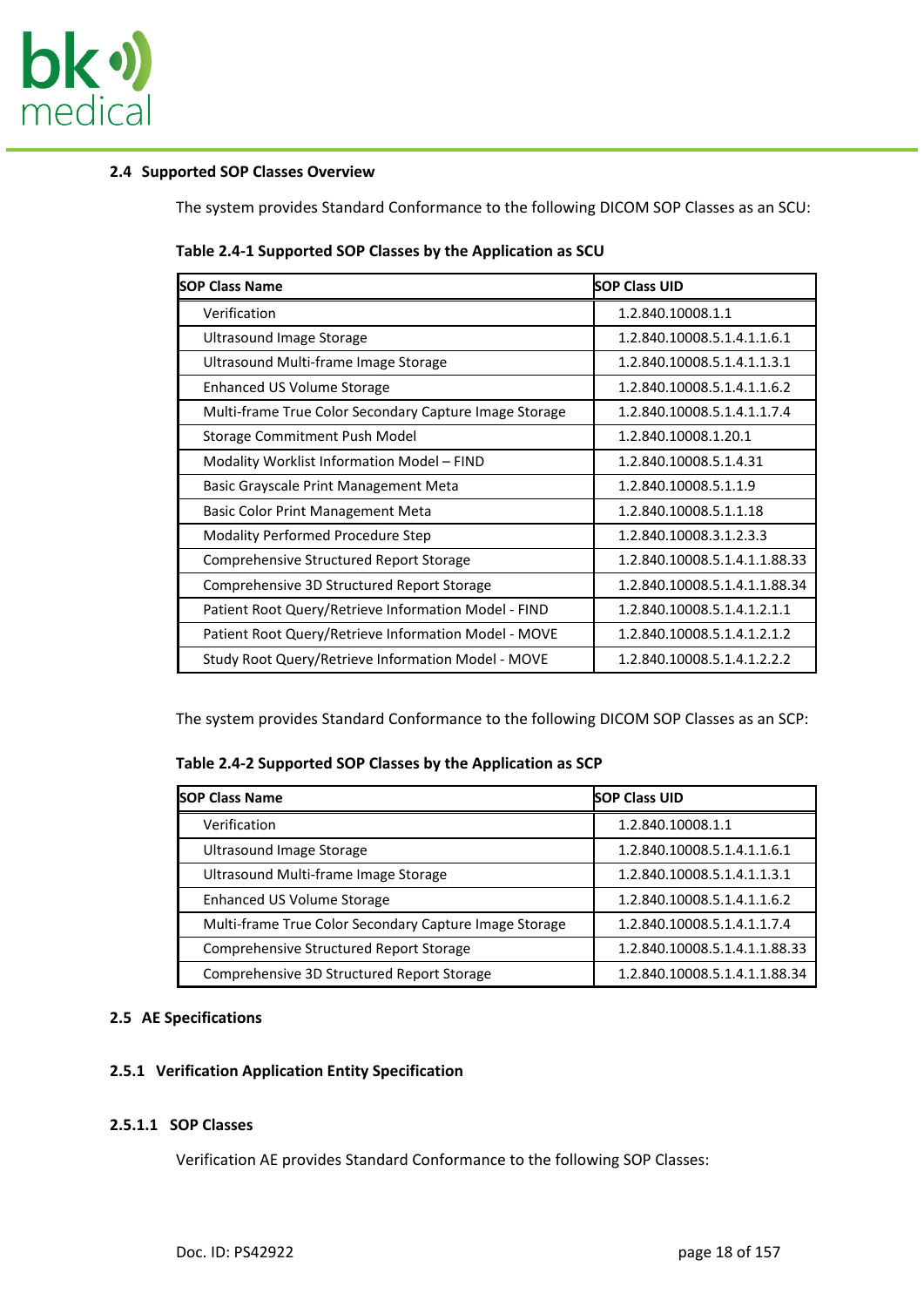

#### **Table 2.5-1 SOP Classes for Verification AE**

| <b>SOP Class Name</b> | <b>SOP Class UID</b> | <b>SCU</b> | <b>SCP</b>      |
|-----------------------|----------------------|------------|-----------------|
| Verification          | 1.2.840.10008.1.1    | Yes        | No <sup>1</sup> |

#### **2.5.1.2 Association Policies**

#### 2.5.1.2.1 General

The DICOM standard application context name for DICOM is always proposed:

#### **Table 2.5-2 DICOM Application Context for Verification AE**

| Application Context Name | 1.2.840.10008.3.1.1.1 |
|--------------------------|-----------------------|
|                          |                       |
|                          |                       |

The maximum Protocol Data Unit (PDU) size for PDUs sent to the BK Medical Ultrasound System is fixed at 32Kb (64Kb for verification). The minimum PDU size accepted for sending from the scanner is 512 bytes. In case the receiving SCP claims PDUs smaller than 512 bytes, then 512 bytes are used.

#### 2.5.1.2.2 Number of Associations

The Verification AE initiates one Association at a time.

#### **Table 2.5-3 Number of Associations Initiated for Verification AE**

| Maximum number of simultaneous Associations |  |
|---------------------------------------------|--|
|                                             |  |

# 2.5.1.2.3 Asynchronous Nature

The Verification AE does not support asynchronous mode.

# 2.5.1.2.4 Implementation Identifying Information

The implementation information for Verification AE is:

#### **Table 2.5-4 DICOM Implementation Class and Version for Verification AE**

| Implementation Class UID<br>1.2.208.154.1 |
|-------------------------------------------|
|-------------------------------------------|

<sup>1</sup> The Verification AE does not accept connections, but the Storage AE does. Handling of inbound verification requests is described in chapter [2.5.3.4.3.1.5](#page-44-0).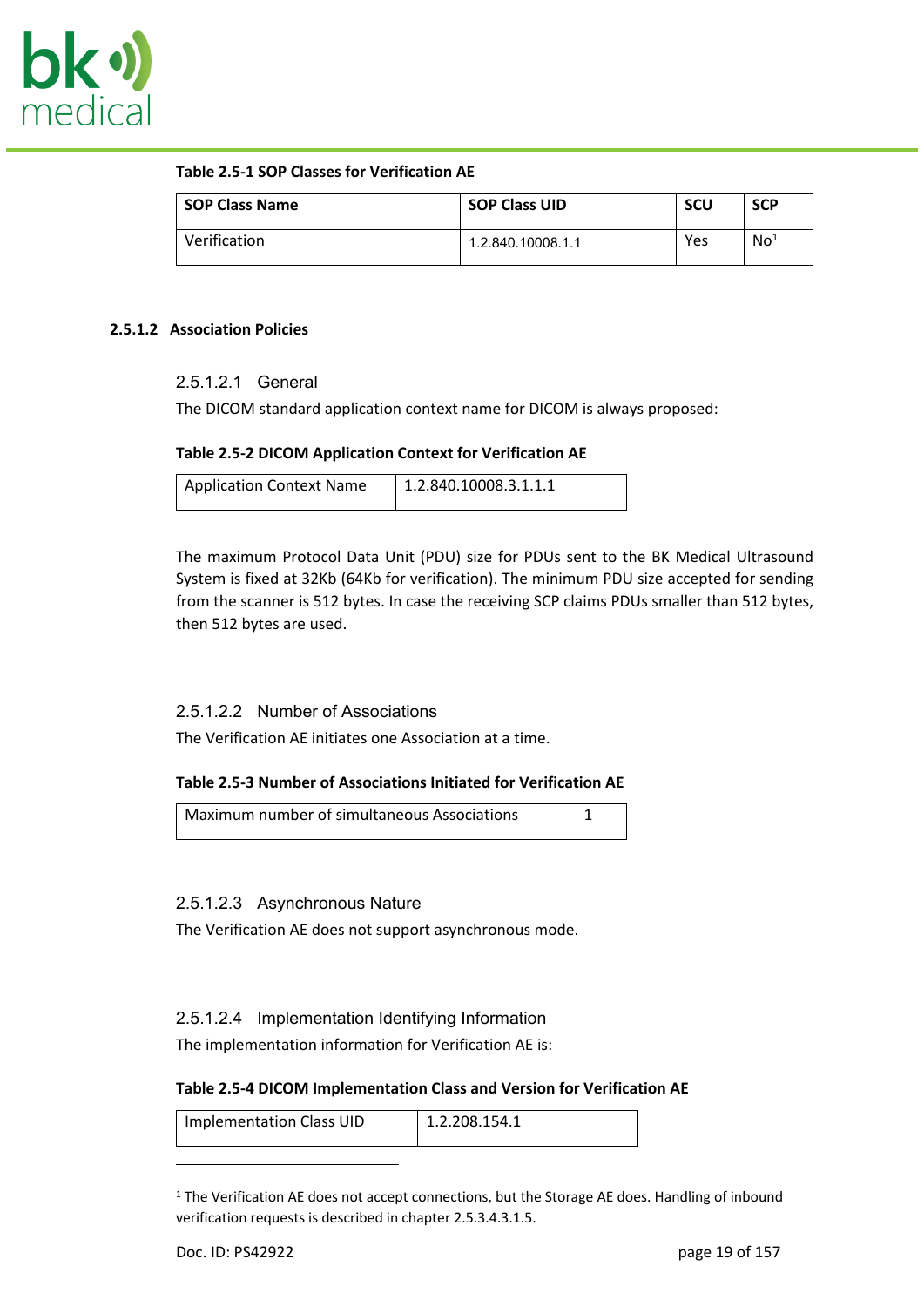

Implementation Version Name | BKM DICOM 3.3

#### **2.5.1.3 Association Initiation Policy**

### 2.5.1.3.1 Activity – Verify Communication with a Remote AE

# *2.5.1.3.1.1 Description and Sequencing of Activities*

The Associated Real-World Activity "Verification Request" is an attempt to verify communication with a remote AE. This occurs when the operator clicks either on the "Test" button in the DICOM Configuration dialog or on the "Test Device" button in the DICOM Status dialog.

# *2.5.1.3.1.2 Proposed Presentation Contexts*

BK Medical Ultrasound System is capable of proposing the Presentation Contexts shown in the table below:

#### **Table 2.5-5 Proposed Presentation Contexts for Verification Request**

|              | <b>Abstract Syntax</b> | <b>Transfer Syntax</b>                                 |                                          | Role      | Extended           |
|--------------|------------------------|--------------------------------------------------------|------------------------------------------|-----------|--------------------|
| <b>Name</b>  | UID                    | <b>Name List</b>                                       | <b>UID List</b>                          |           | <b>Negotiation</b> |
| Verification | 1.2.840.10008.1.1      | Implicit VR Little Endian<br>Explicit VR Little Endian | 1.2.840.10008.1.2<br>1.2.840.10008.1.2.1 | SCU / SCP | None               |

# *2.5.1.3.1.3 SOP Specific Conformance for Verification SOP Class*

The Verification AE provides standard conformance. Extended negotiation is not supported.

Verification Service Class is a feature used for network diagnostic purposes. Verification of communication to a remote AE is performed by issuing a C-ECHO request and processing a response to this request. Association is released upon receipt of each C-ECHO response . The status received in the C-ECHO response is displayed to a user in the "Verifying connection" field of the DICOM Test dialog. In the event that the remote AE does not respond for some reason, the operation will time out and the association will be as well released.

The handling of association rejections by the remote AE is defined in the table below.

| <b>Table 2.5-6 Association Rejection Reasons</b> |  |
|--------------------------------------------------|--|
|--------------------------------------------------|--|

| Result                 | <b>Source</b> | <b>Reason/Diag</b>                    | <b>Explanation</b>                                                                         |
|------------------------|---------------|---------------------------------------|--------------------------------------------------------------------------------------------|
| rejected-<br>permanent | a             | 3 - called AE title not<br>recognized | The reason is displayed in the<br>"Verifying connection" field of<br>the DICOM Test dialog |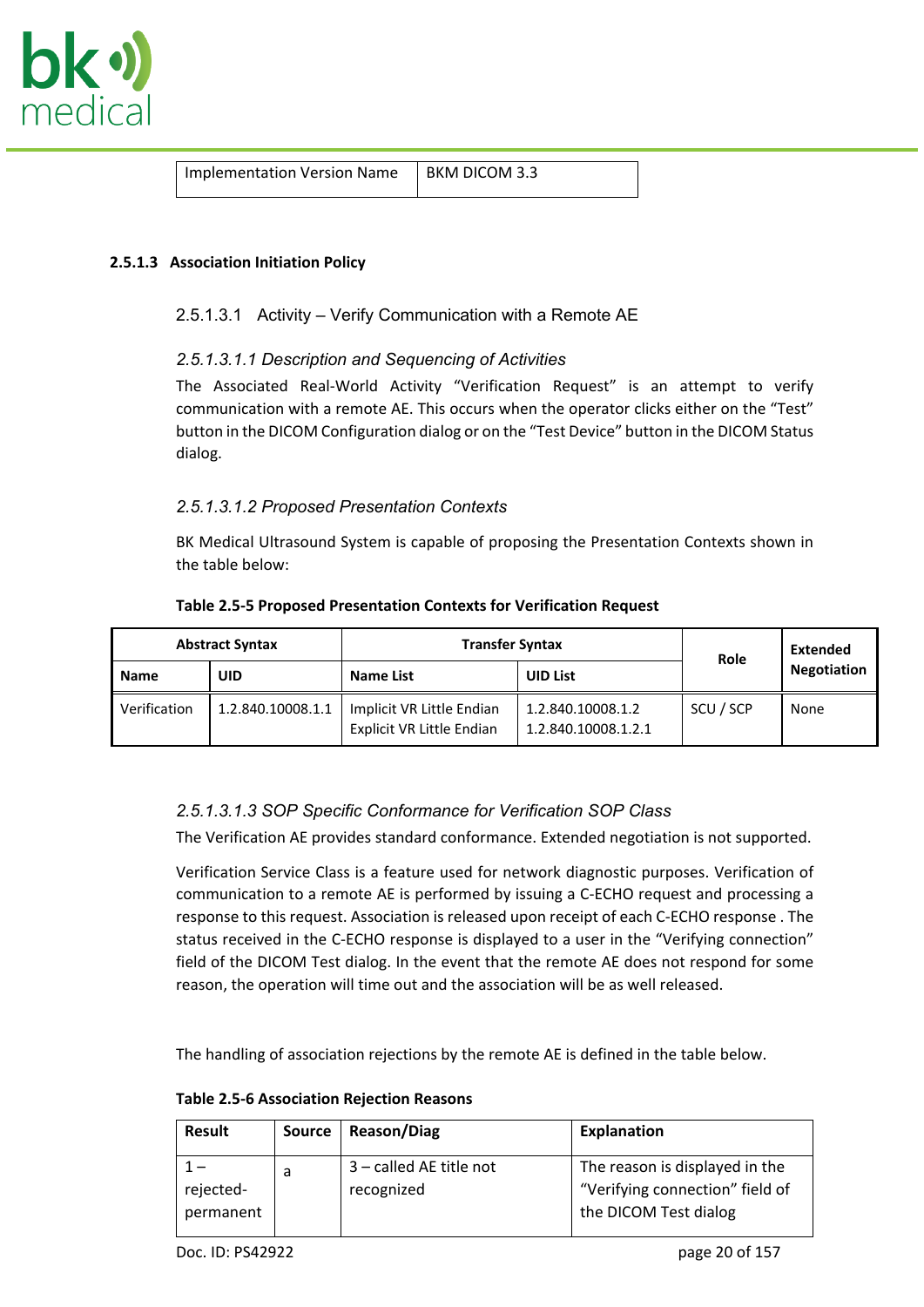

| rejected-<br>permanent | A      | 7 - calling AE title not<br>recognized | The reason is displayed in the<br>"Verifying connection" field of<br>the DICOM Test dialog           |
|------------------------|--------|----------------------------------------|------------------------------------------------------------------------------------------------------|
| $\ast$                 | $\ast$ | Any other reason                       | "Association failed" is displayed<br>in the "Verifying connection"<br>field of the DICOM Test dialog |

#### <span id="page-20-0"></span>**2.5.2 Workflow Application Entity Specification**

#### **2.5.2.1 SOP Classes**

Workflow AE provides Standard Conformance to the following SOP Classes:

#### **Table 2.5-7 SOP Classes for Workflow AE**

| <b>SOP Class Name</b>                                  | <b>SOP Class UID</b>    | <b>SCU</b> | <b>SCP</b> |
|--------------------------------------------------------|-------------------------|------------|------------|
| <b>Modality Worklist Information Model</b><br>$-$ FIND | 1.2.840.10008.5.1.4.31  | Yes        | No         |
| <b>Modality Performed Procedure Step</b>               | 1.2.840.10008.3.1.2.3.3 | Yes        | No         |

#### **2.5.2.2 Association Policies**

#### 2.5.2.2.1 General

The DICOM standard application context name for DICOM is always proposed:

#### **Table 2.5-8 DICOM Application Context for Workflow AE**

| Application Context Name | 1.2.840.10008.3.1.1.1 |
|--------------------------|-----------------------|
|--------------------------|-----------------------|

The maximum Protocol Data Unit (PDU) size for PDUs sent to the BK Medical Ultrasound System is fixed at 32Kb (64Kb for verification). The minimum PDU size accepted for sending from the scanner is 512 bytes. In case the receiving SCP claims PDUs smaller than 512 bytes, then 512 bytes are used.

# 2.5.2.2.2 Number of Associations

The Workflow AE initiates one Association at a time.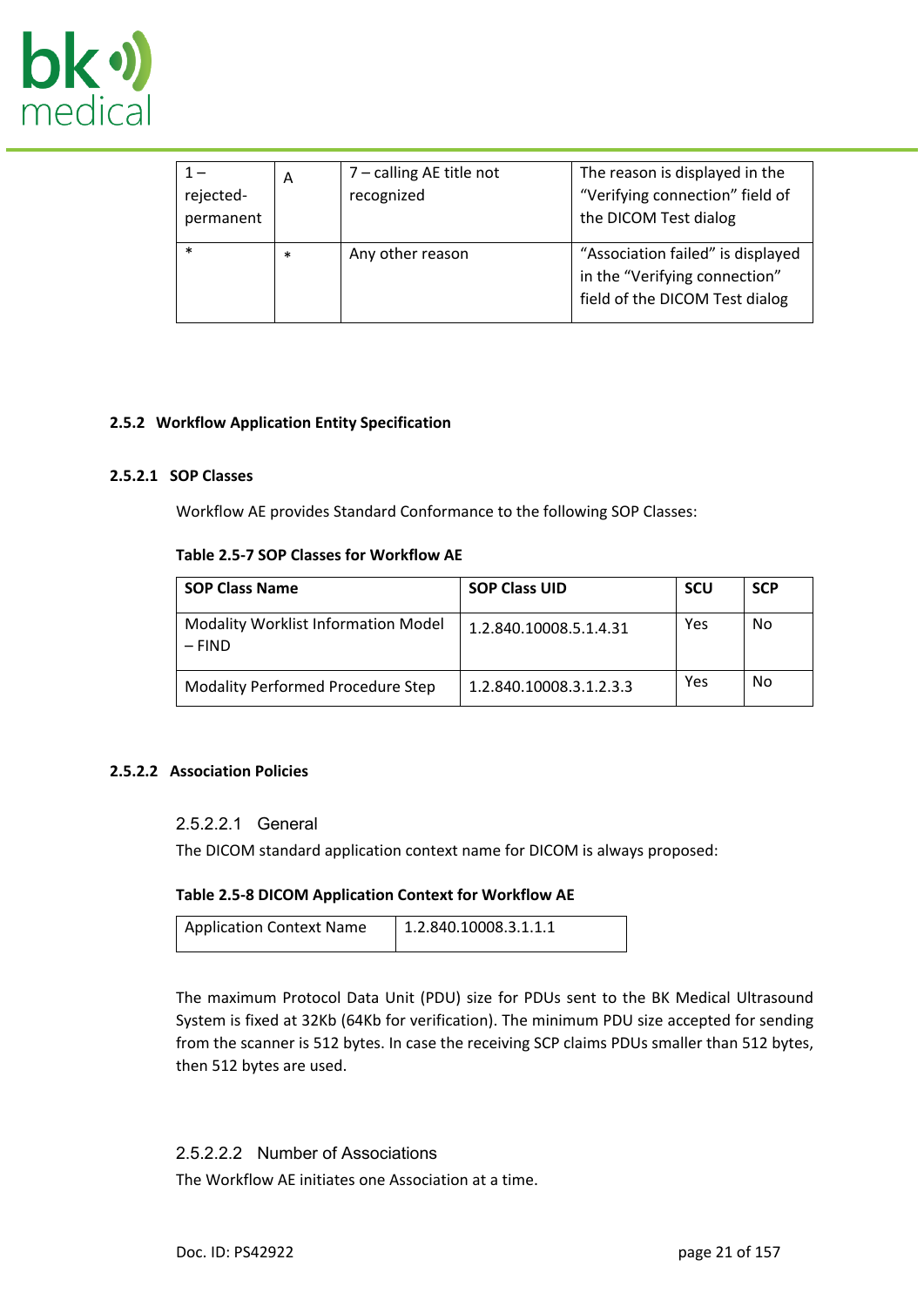

#### **Table 2.5-9 Number of Associations Initiated for Workflow AE**

| Maximum number of simultaneous Associations |  |
|---------------------------------------------|--|
|                                             |  |

# 2.5.2.2.3 Asynchronous Nature

The Workflow AE does not support asynchronous communication (multiple outstanding transactions over a single association).

#### 2.5.2.2.4 Implementation Identifying Information

The implementation identifying information for Workflow AE is:

#### **Table 2.5-10 DICOM Implementation Class and Version for Workflow AE**

| <b>Implementation Class UID</b> | 1.2.208.154.1 |
|---------------------------------|---------------|
| Implementation Version Name     | BKM DICOM 3.3 |

#### **2.5.2.3 Association Initiation Policy**

#### 2.5.2.3.1 Activity - Retrieve HIS/RIS Worklist

#### *2.5.2.3.1.1 Description and Sequencing of Activities*

This activity can be triggered either automatically when the Worklist tab is opened or at the operator's request (when the "Refresh List" button is clicked). An association is set up to the pre-configured remote system, the Modality Worklist SCP (e.g. RIS). After receiving the Worklist, the association is released. In the event that the remote system does not respond for some reason, the operation will time out after the number of seconds set by DqrScpTimeoutSeconds parameter and the association will be released.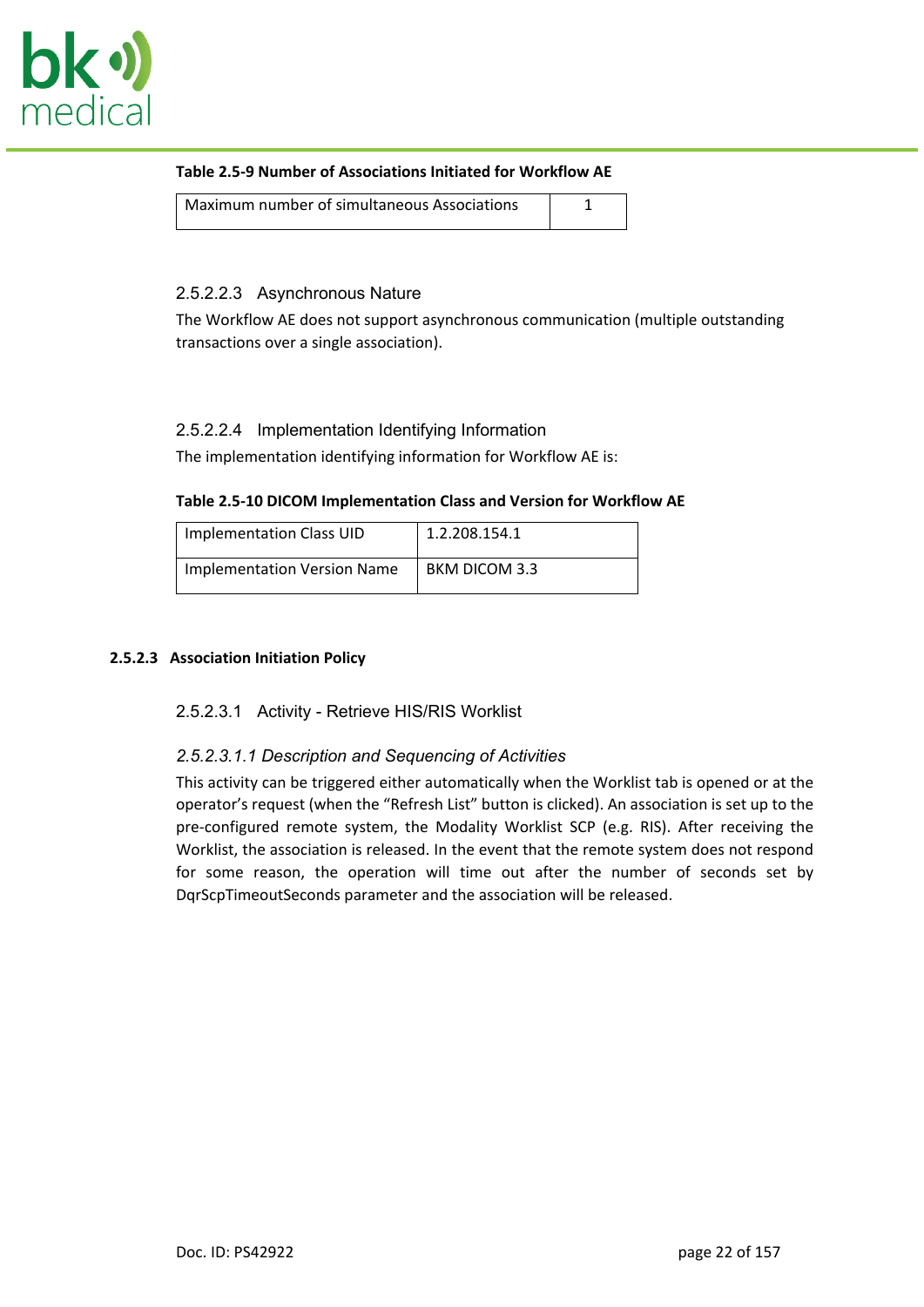



**Figure 2.5-1 Sequencing of Activity – Retrieve HIS/RIS Worklist**

A possible sequence of interactions between the Workflow AE and a remote scheduling system (HIS/RIS) is shown in the figure above.

- 1. The Workflow AE opens an association to the scheduler.
- 2. The Workflow AE sends a C-FIND Request to the scheduler conveying the matching criteria obtained from configuration and user input.
- 3. The scheduler returns a C-FIND response for a first worklist item matching the criteria.
- 4. The scheduler returns a C-FIND response for a second worklist item matching the criteria.
- 5. The scheduler returns a final C-FIND response with a status of Success indicating that no futher worklist matches exist.
- 6. The Workflow AE releases the association and displays the matching results to the user.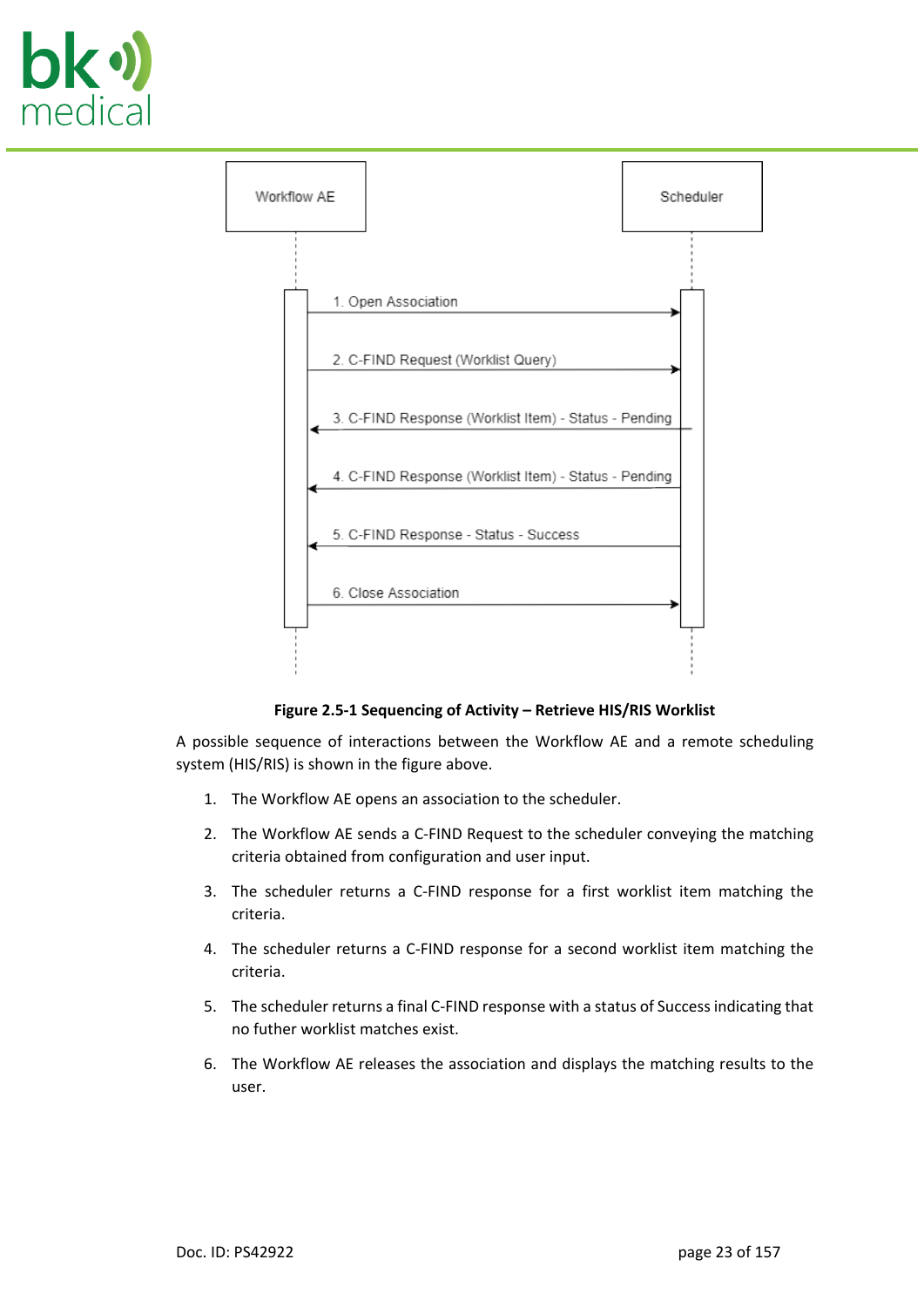

### *2.5.2.3.1.2 Proposed Presentation Contexts*

BK Medical Ultrasound System is capable of proposing the Presentation Contexts shown in the table below:

|  | Table 2.5-11 Proposed Presentation Contexts for Retrieve HIS/RIS Worklist |
|--|---------------------------------------------------------------------------|
|--|---------------------------------------------------------------------------|

|                             | <b>Abstract Syntax</b> | <b>Transfer Syntax</b>           |                     |     | <b>Extended</b>    |
|-----------------------------|------------------------|----------------------------------|---------------------|-----|--------------------|
| <b>Name</b>                 | <b>UID</b>             | <b>Name List</b>                 | <b>UID List</b>     |     | <b>Negotiation</b> |
| Modality<br>Worklist        | 1.2.840.10008.5.1.4.31 | Implicit VR Little Endian        | 1.2.840.10008.1.2   | SCU | None               |
| Information<br>Model - FIND |                        | <b>Explicit VR Little Endian</b> | 1.2.840.10008.1.2.1 |     |                    |

# *2.5.2.3.1.3 SOP Specific Conformance for Modality Worklist SOP Class*

The Workflow AE provides standard conformance. Extended negotiation is not supported.

An overview of all requested Matching and Return keys with additional attribute information is given in [Table 2.5-12Table 2.5-12](#page-24-0). The matching type (Single Value, Wild Card Matching or Range Matching) is also specified.

The user can chose between four date/time queries and one patient query.

The four date/time queries are: Today Only, +/- 12 hours, +/- 24 Hours and +/- 3 Days. Please note that the worklist is requested using only date range filter in the request identifier, and then the time filter is applied to the received matches on the SCU side.

The patient query is made from Patient Name, Patient ID, Accession Number and Requested Procedure ID. The user can enter data in one of these fields to query for patients.

The system will expect the extended character set in the worklist Response Identifiers (returned by the SCP) to match the configured character set on the scanner and sent with the Request Identifier. The character set used on the scanner depends on the selected language. See the chapter [6](#page-67-0) for a list of languages and extended character sets.

If an attribute is present conditionally/optionally or if the attribute may contain a zero length value, this is indicated.

The scanner will use predefined DICOM Character Sets depending upon the selected language. See table in the section [6](#page-67-0).

The user will be warned if the Character Set of the worklist does not match the Character Set of the scanner.

The search filter mentioned is set in the worklist setup for the modality. The queries mentioned are selected in the patient dialog where the worklist is displayed.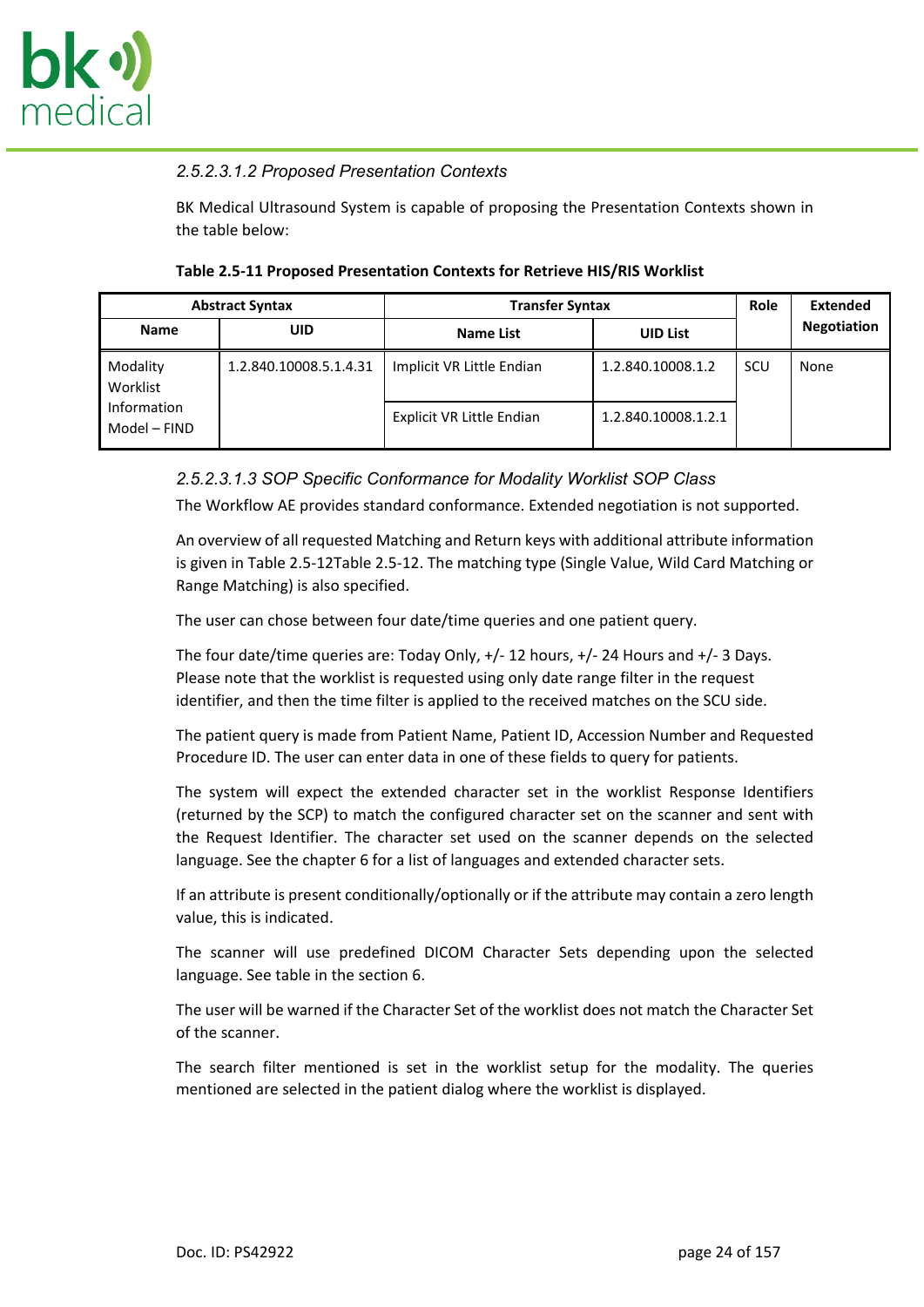

<span id="page-24-0"></span>

| Table 2.5-12 Modality Worklist Information Model - FIND SOP Class - C-FIND Request |  |
|------------------------------------------------------------------------------------|--|
| <b>Identifier</b>                                                                  |  |

| <b>Description</b>                               | <b>Tag</b>   | Match     | Return         | <b>Note</b>                                                                                                                                         |
|--------------------------------------------------|--------------|-----------|----------------|-----------------------------------------------------------------------------------------------------------------------------------------------------|
| <b>SOP Common</b>                                |              |           |                |                                                                                                                                                     |
| Specific Character Set                           | (0008,0005)  |           | 1 <sup>C</sup> | Depending on configuration                                                                                                                          |
| <b>Scheduled Procedure Step</b>                  |              |           |                |                                                                                                                                                     |
| Scheduled<br>Procedure<br><b>Step Sequence</b>   | (0040, 0100) | R         | $\mathbf{1}$   | Sequence Matching is applied                                                                                                                        |
| > Scheduled Station AE<br>Title                  | (0040,0001)  | R         | $\mathbf{1}$   | Single Value Matching is<br>applied; the applied value is<br>the configured AE Title. Only<br>used if search filter is "This<br>System Only"        |
| > Scheduled Procedure<br><b>Step Start Date</b>  | (0040,0002)  | R         | $\mathbf{1}$   | Range Value Matching is<br>applied when using date/time<br>queries.                                                                                 |
| > Scheduled Procedure<br><b>Step Start Time</b>  | (0040,0003)  | R         | $\mathbf{1}$   |                                                                                                                                                     |
| > Modality                                       | (0008, 0060) | R         | $\mathbf{1}$   | Single Value Matching is<br>applied; the applied value is<br>US. Only used if search filter is<br>"Ultrasound Only"                                 |
| > Scheduled Procedure<br><b>Step Description</b> | (0040,0007)  | $\Omega$  | 1 <sup>C</sup> | Return key                                                                                                                                          |
| > Scheduled Procedure<br><b>Step Location</b>    | (0040, 0011) | O         | $\overline{2}$ | Return key                                                                                                                                          |
| > Scheduled Protocol<br>Code Sequence            | (0040,0008)  | O         | 1 <sup>C</sup> | Return key                                                                                                                                          |
| > Scheduled Procedure<br>Step ID                 | (0040,0009)  | O         | $\mathbf{1}$   | Return key                                                                                                                                          |
| > Scheduled Procedure<br><b>Step Status</b>      | (0040, 0020) | O         | $\mathbf{1}$   | Return key                                                                                                                                          |
| <b>Requested Procedure</b>                       |              |           |                |                                                                                                                                                     |
| Requested Procedure ID                           | (0040, 1001) | R         | 1              | Return key.<br>Single Value/Wild Card<br>Matching is applied when data<br>has been entered by the user<br>and "Patient" query has been<br>selected. |
| <b>Requested Procedure</b><br>Description        | (0032, 1060) | R         | 1 <sup>C</sup> | Return Key                                                                                                                                          |
| <b>Requested Procedure</b><br>Code Sequence      | (0032, 1064) | R         | 1 <sup>C</sup> | Sequence Matching is applied                                                                                                                        |
| > Code Value                                     | (0008, 0100) | ${\sf R}$ | 1C             | Return Key                                                                                                                                          |
| > Coding Scheme<br>Designator                    | (0008, 0102) | R         | 1 <sup>C</sup> | Return Key                                                                                                                                          |
| > Code Meaning                                   | (0008, 0104) | R         | $\mathbf{1}$   | Return key                                                                                                                                          |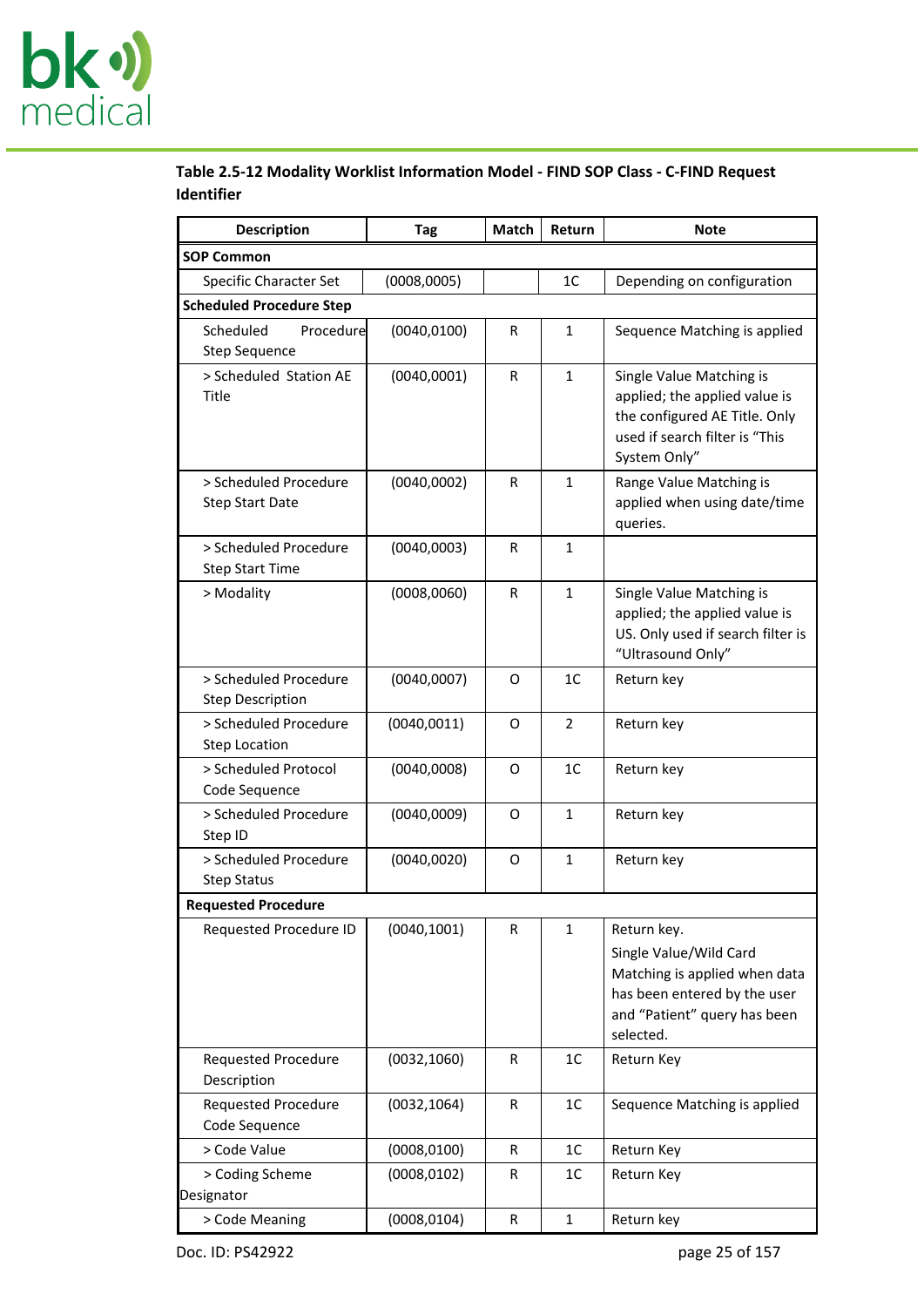

| Study Instance UID                                | (0020,000D)  | R | 1              | Return key                                                                                                                                          |
|---------------------------------------------------|--------------|---|----------------|-----------------------------------------------------------------------------------------------------------------------------------------------------|
| <b>Study Date</b>                                 | (0008, 0020) | O | 3              | Return key                                                                                                                                          |
| <b>Study Time</b>                                 | (0008, 0030) | O | 3              | Return key                                                                                                                                          |
| Referenced Study<br>Sequence                      | (0008, 1110) | R | $\overline{2}$ | Sequence Matching is applied                                                                                                                        |
| > Referenced SOP Class<br>UID                     | (0008, 1150) | R | $\mathbf{1}$   | Return Key                                                                                                                                          |
| > Referenced SOP<br>Instance UID                  | (0008, 1155) | R | $\mathbf{1}$   | Return Key                                                                                                                                          |
| <b>Requested Procedure</b><br>Priority            | (0040, 1003) | O | $\overline{2}$ | Return key                                                                                                                                          |
| Names of Intended<br><b>Recipients of Results</b> | (0040, 1010) | O | 3              | Return key                                                                                                                                          |
| <b>Imaging Service Request</b>                    |              |   |                |                                                                                                                                                     |
| <b>Accession Number</b>                           | (0008, 0050) | R | $\mathbf{1}$   | Return key.<br>Single Value Matching is<br>applied when data has been<br>entered by the user and<br>"Patient" query has been<br>selected.           |
| Referring Physician's<br>Name                     | (0008,0090)  | R | 2              | Return key                                                                                                                                          |
| Requesting Physician                              | (0032, 1032) | O | $\overline{2}$ | Return key                                                                                                                                          |
| <b>Visit Identification</b>                       |              |   |                |                                                                                                                                                     |
| <b>Admission ID</b>                               | (0038, 0010) | O | $\overline{2}$ | Return key                                                                                                                                          |
| <b>Visit Admission</b>                            |              |   |                |                                                                                                                                                     |
| <b>Admitting Diagnoses</b><br>Description         | (0008, 1080) | 0 | $\overline{2}$ | Return key                                                                                                                                          |
| <b>Patient Identification</b>                     |              |   |                |                                                                                                                                                     |
| Patient's Name                                    | (0010, 0010) | R | $\mathbf{1}$   | Return key.<br>Single Value/Wild Card<br>Matching is applied when data<br>has been entered by the user<br>and "Patient" query has been<br>selected. |
| Patient ID                                        | (0010, 0020) | R | 1              | Return key.<br>Single Value Matching is<br>applied when data has been<br>entered by the user and<br>"Patient" query has been<br>selected.           |
| <b>Issuer of Patient ID</b>                       | (0010, 0021) | O | 3              | Return key                                                                                                                                          |
| <b>Patient Medical</b>                            |              |   |                |                                                                                                                                                     |
| Last Menstrual Date                               | (0010, 21D0) | 0 | 3              | Return key                                                                                                                                          |
| <b>Patient Demographic</b>                        |              |   |                |                                                                                                                                                     |
| Patient's Birth Date                              | (0010, 0030) | R | $\overline{2}$ | Return key                                                                                                                                          |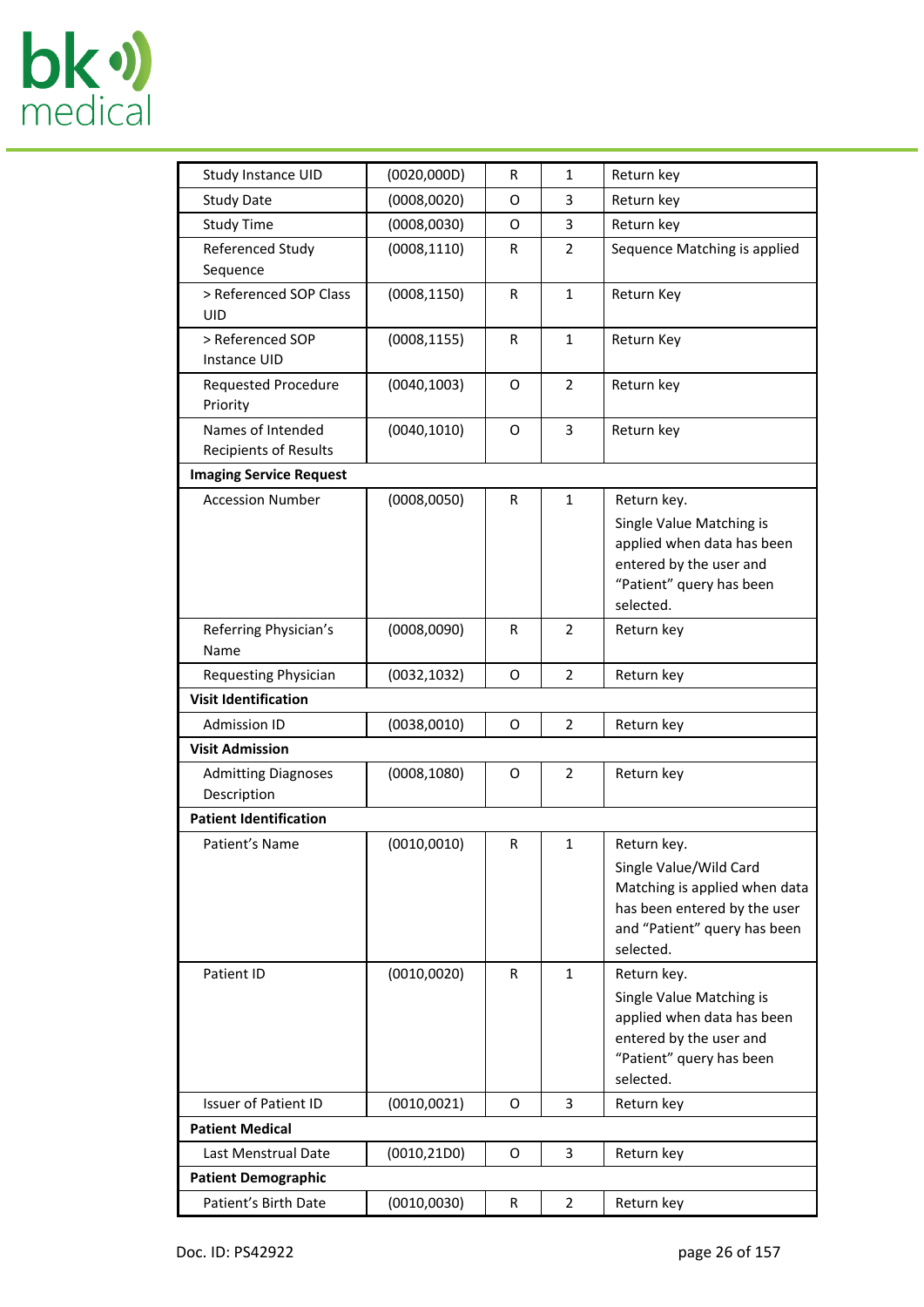

| Patient's Sex                   | (0010, 0040) | R | Return key |
|---------------------------------|--------------|---|------------|
| Patient's Weight                | (0010, 1030) | R | Return key |
| Patient's Size                  | (0010, 1020) | R | Return key |
| Patient's Address               | (0010, 1040) |   | Return key |
| <b>Current Patient Location</b> | (0038, 0300) |   | Return key |

The following are the status codes that are more specifically processed when messages are received from the Modality Worklist SCP equipment:

| <b>Service Status</b> | <b>Further Meaning</b>                                                                                                                   | <b>Status Code</b> | <b>Application behavior when receiving</b><br><b>Status Code</b>                          |
|-----------------------|------------------------------------------------------------------------------------------------------------------------------------------|--------------------|-------------------------------------------------------------------------------------------|
| Failure               | Out of resources                                                                                                                         | A700               | Association is closed. No patient<br>data received.                                       |
|                       |                                                                                                                                          |                    | An error message is displayed to the<br>user and written to the log file.                 |
|                       | Identifier does not match<br><b>SOP Class</b>                                                                                            | A900               | Association is closed. No patient<br>data received.                                       |
|                       |                                                                                                                                          |                    | An error message is displayed to the<br>user and written to the log file.                 |
|                       | Unable to process                                                                                                                        | Cxxx               | Association is closed. No patient<br>data received.                                       |
|                       |                                                                                                                                          |                    | An error message is displayed to the<br>user and written to the log file.                 |
| <b>Success</b>        | Matching is complete                                                                                                                     | 0000               | Worklist is considered as "fully<br>received", association is released<br>with A-RELEASE. |
| Pending               | Matching is continuing -<br>Current Match is supplied<br>and any Optional Keys were<br>supported in the same<br>manner as Required Keys. | FF00               | The process of receiving matches<br>continues.                                            |
|                       | Matching is continuing -<br>Warning that one or more<br>Optional Keys were not<br>supported for existence for<br>this identifier.        | FF01               | The process of receiving matches<br>continues without any warnings or<br>errors.          |
|                       | Unknown                                                                                                                                  | None of above      | Association is closed. No patient<br>data received.                                       |

**Table 2.5-13 Modality Worklist C-FIND Response Status Handling Behavior**

Doc. ID: PS42922 page 27 of 157 If RIS/HIS Worklist server is unreachable, the user will be presented a cached list of patients and their scheduled procedures and a message stating that "Worklist is Offline". The operator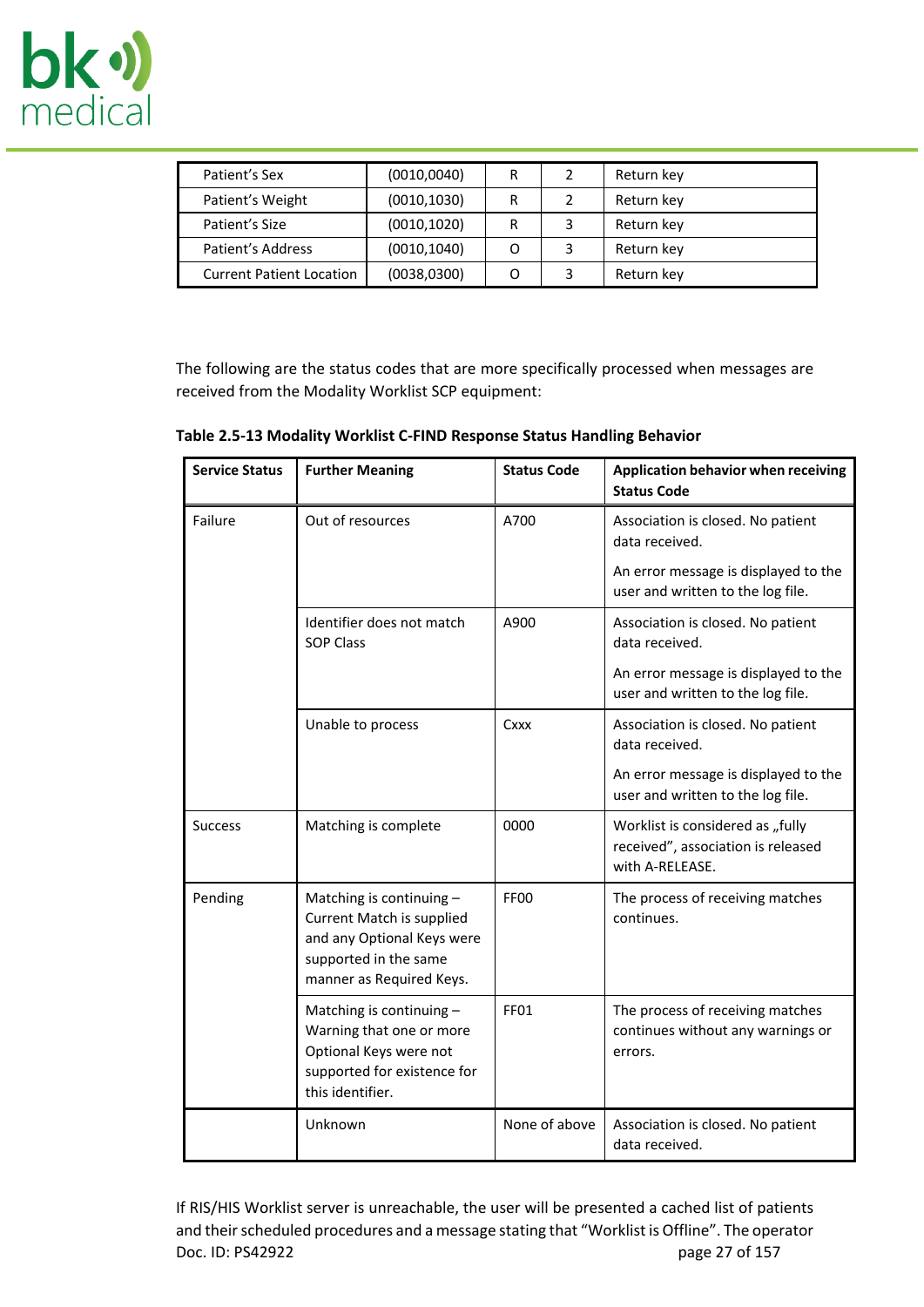

can retry to obtain the latest MWL information by clicking on the "Refresh List" button or can enter the patient and examination information manually.

### 2.5.2.3.2 Activity – Procedure Info

# *2.5.2.3.2.1 Description and Sequencing of Activities*

After patient- and examination data has been entered by the user – either by selecting a worklist entry from the GUI or by entering the data manually, the user confirms to start the exam. This event triggers the creation of an MPPS SOP Instance and the establishment of an association to send the associated MPPS-N-CREATE message with a status of "IN PROGRESS".

Subsequently, the user can either end or cancel the performed procedure with or without images or other SOP Instances having been acquired. The termination of the procedure step triggers the final MPPS-N-SET message with a status of COMPLETED or DISCONTINUED. After every message transfer the association is released. Each of the MPPS-messages (N-CREATE/N-SET) is sent over an individual association.

The following figure shows a possible sequencing of interactions between the Workflow AE and a scheduling system (e.g. HIS/RIS). Prior to this sequence of interactions, the user has either obtained the order data via modality worklist or entered it manually.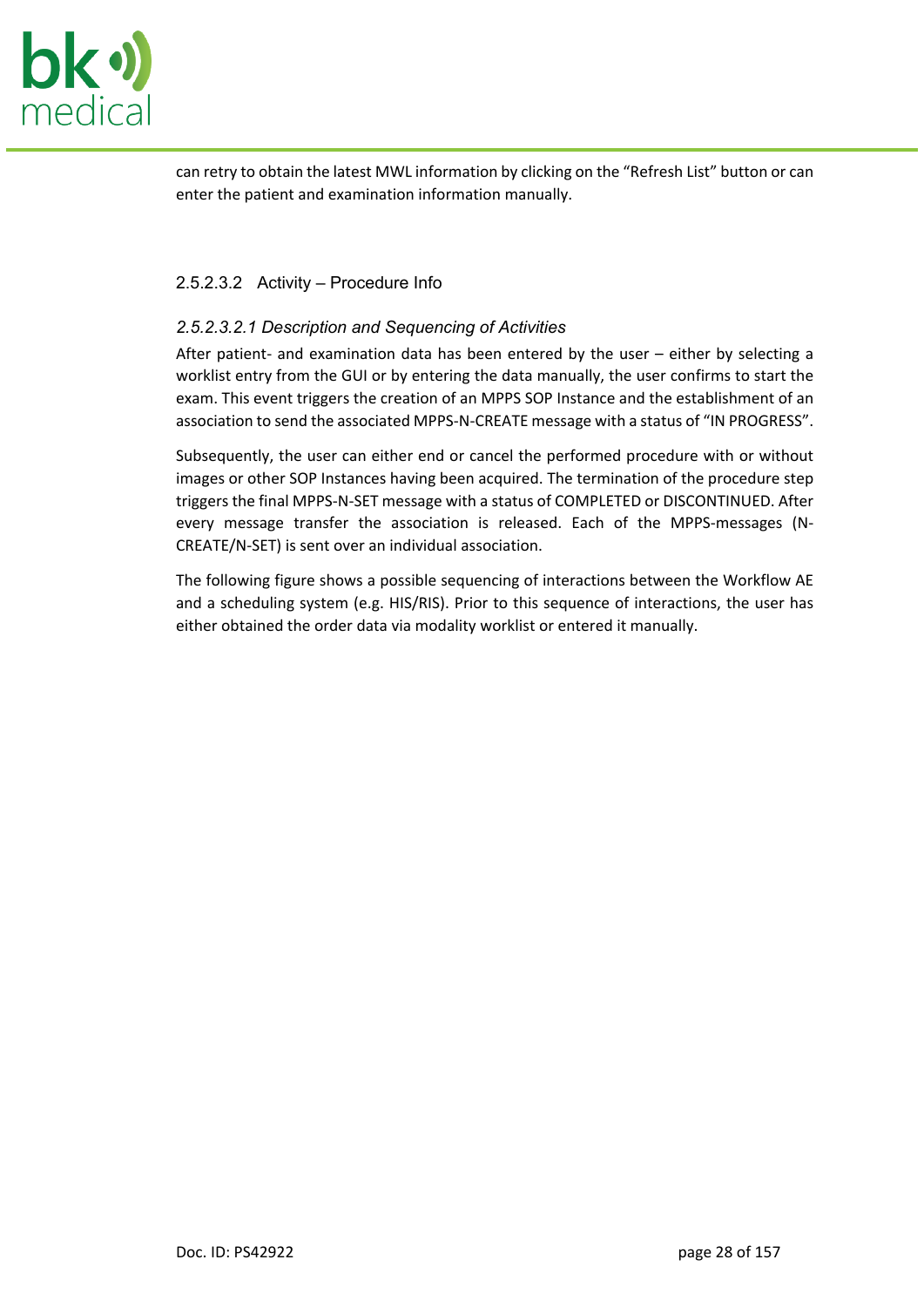



#### **Figure 2.5-2 Sequencing of Activity – Procedure Info**

- 1. The user starts the acquisition of a new exam for the given patient/study/SPS.
- 2. The Workflow AE opens an association with the scheduler.
- 3. The Workflow AE sends an MPPS N-CREATE request with the status of "IN PROGRESS" to create a remote MPPS instance with all necessary attributes. The scheduler acknowledges the creation with an N-CREATE response (status success).
- 4. The Workflow AE closes the association to the scheduler.
- 5. The user acquires one or more images, videos and reports. After acquisition is completed, the user ends the exam.
- 6. The Workflow AE opens an association with the scheduler.
- 7. The Workflow AE sends an MPPS N-SET request with the status of "COMPLETED" to update the previously created remote MPPS instance with all necessary attributes. The scheduler acknowledges the creation with an N-SET response (status success).
- 8. The Workflow AE closes the association to the scheduler.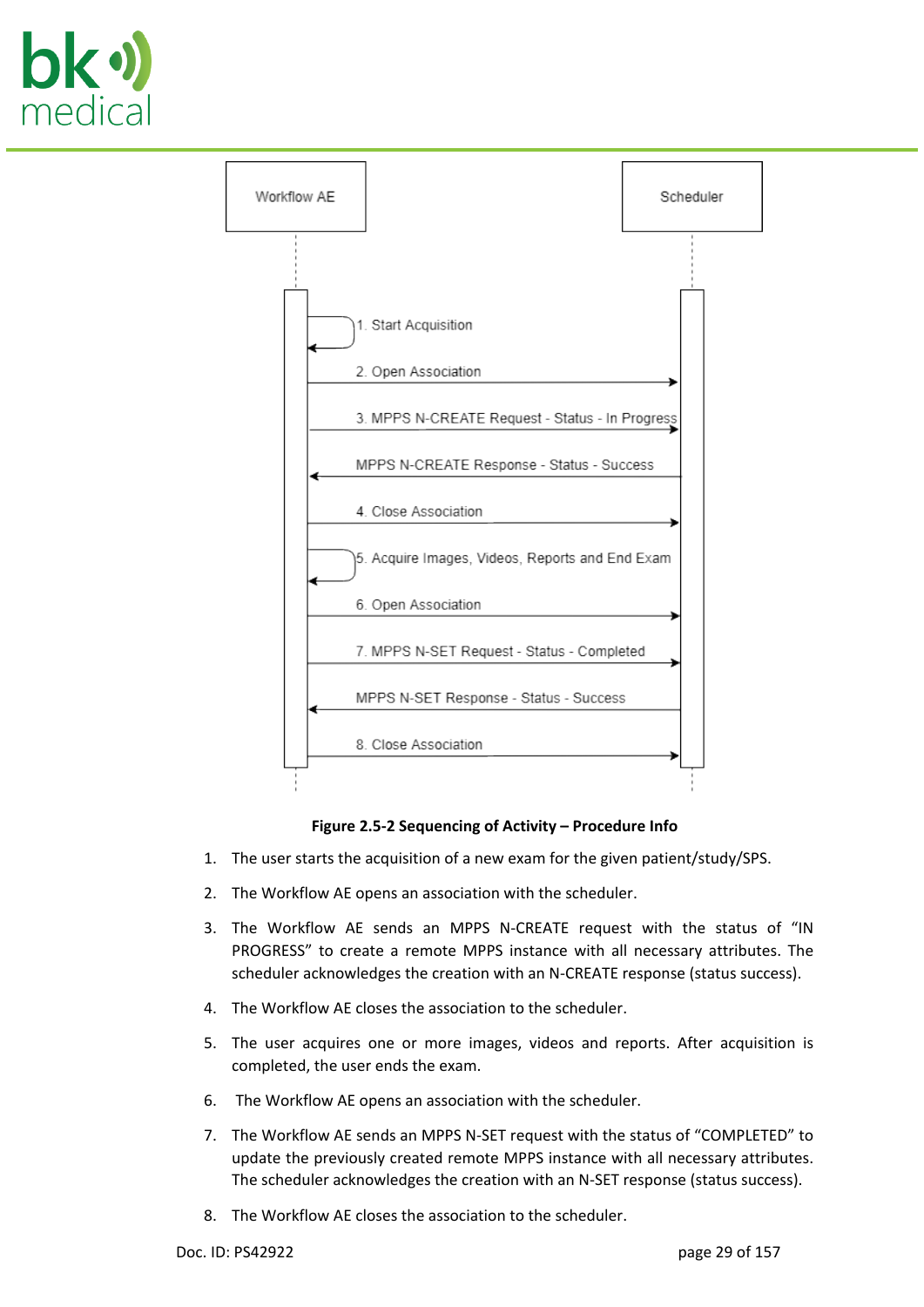

# *2.5.2.3.2.2 Proposed Presentation Contexts*

BK Medical Ultrasound System is capable of proposing the Presentation Contexts shown in the table below:

#### **Table 2.5-14 Proposed Presentation Contexts for Procedure Info**

|                                         | <b>Abstract Syntax</b>  | <b>Transfer Syntax</b>       |                   |     |                    |  |  | Role | <b>Extended</b> |
|-----------------------------------------|-------------------------|------------------------------|-------------------|-----|--------------------|--|--|------|-----------------|
| <b>Name</b>                             | UID                     | Name List                    | <b>UID List</b>   |     | <b>Negotiation</b> |  |  |      |                 |
| Performed<br>Modality<br>Procedure Step | 1.2.840.10008.3.1.2.3.3 | Implicit VR Little<br>Endian | 1.2.840.10008.1.2 | SCU | None               |  |  |      |                 |

# *2.5.2.3.2.3 SOP Specific Conformance for MPPS SOP Class*

The Workflow AE provides standard conformance. Extended negotiation is not supported.

The N-CREATE Service Element is used to create the MPPS instance. This message is sent by the modality when an exam is started.

The N-SET Service Element is used to indicate the end of the MPPS. This message is sent with PerformedProcedureStepStatus (0040,0252) set to either COMPLETED in case of the end of the examination or DISCONTINUED in case when the exam has been cancelled. The N-SET request is sent regardless whether the N-CREATE was successfully sent and received a successful response.

This section specifies in detail the applied attributes in the N-CREATE and N-SET Service Elements of this supported SOP Class.

| <b>Attribute Name</b>                        | Tag          | Req.Type<br><b>N-CREATE</b> | Req.Type<br>N-SET     | <b>Note</b>                       |
|----------------------------------------------|--------------|-----------------------------|-----------------------|-----------------------------------|
| Scheduled Step<br><b>Attributes Sequence</b> | (0040, 0270) | 1                           | <b>Not</b><br>allowed | From MWL                          |
| >Study Instance UID                          | (0020,000D)  | 1                           | Not<br>allowed        | From MWL                          |
| >Referenced Study<br>Sequence                | (0008, 1110) | $\mathcal{P}$               | Not<br>allowed        | From MWL / equipment<br>generated |
| >>Referenced SOP Class<br><b>UID</b>         | (0008, 1150) | 1                           | Not<br>allowed        | From MWL                          |
| >>Referenced SOP<br>Instance UID             | (0008, 1155) | 1                           | Not<br>allowed        | From MWL                          |
| >Accession Number                            | (0008, 0050) | 2                           | <b>Not</b><br>allowed | From MWL                          |
| >Requested Procedure ID                      | (0040, 1001) | $\mathcal{P}$               | Not<br>allowed        | From MWL                          |
| >Requested Procedure<br>Code Sequence        | (0032, 1064) | 3                           | Not<br>allowed        | From MWL                          |

**Table 2.5-15: Performed Procedure Step Relationship Module attributes**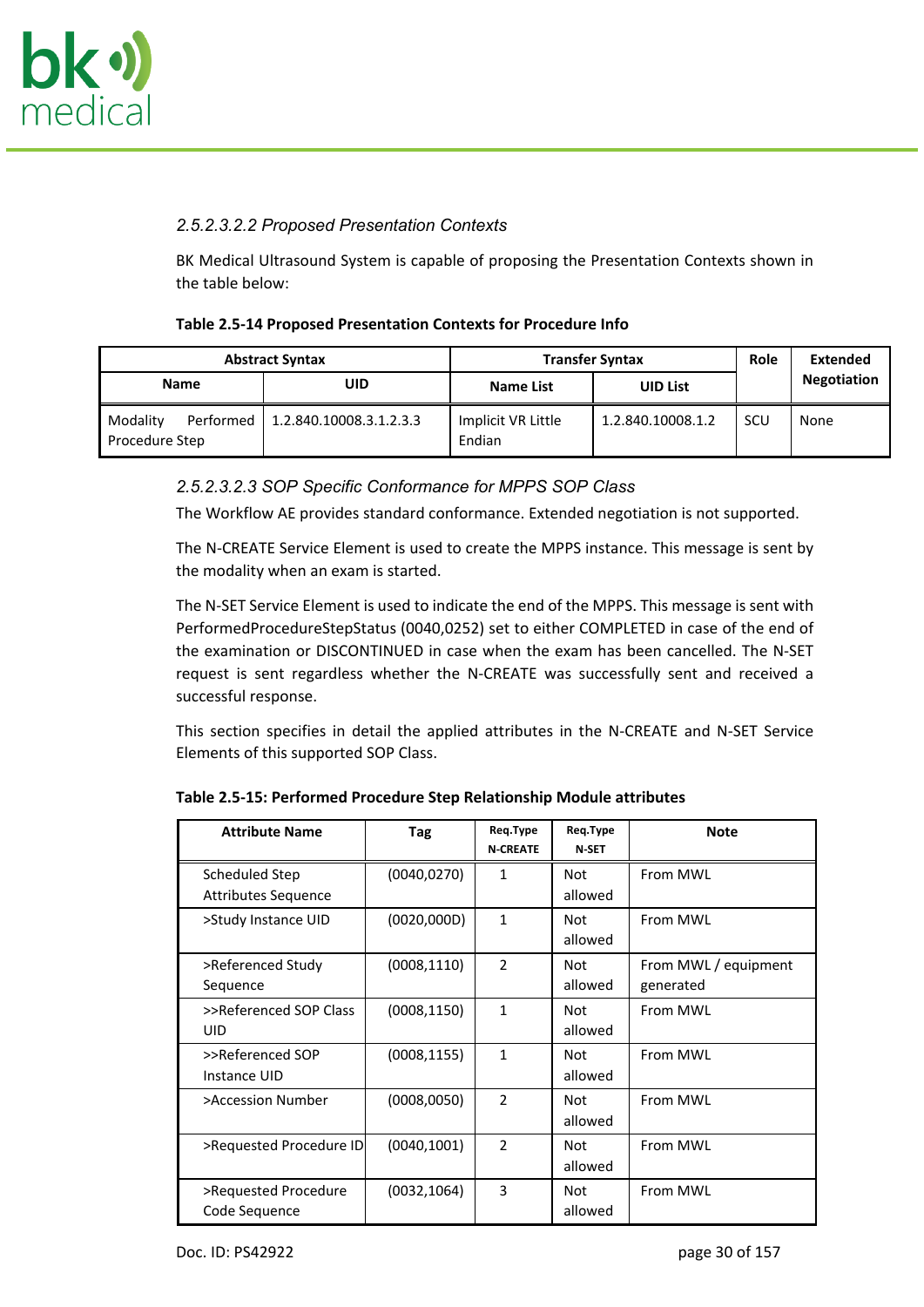

| >Requested Procedure        | (0032, 1060) | $\mathfrak{p}$ | <b>Not</b>   | From MWI              |
|-----------------------------|--------------|----------------|--------------|-----------------------|
| Description                 |              |                | allowed      |                       |
| >Scheduled Procedure        | (0040,0009)  | $\mathfrak{p}$ | <b>Not</b>   | From MWI              |
| Step ID                     |              |                | allowed      |                       |
| >Scheduled Procedure        | (0040,0007)  | $\overline{2}$ | <b>Not</b>   | From MWL / Entered by |
| <b>Step Description</b>     |              |                | allowed      | User                  |
| >Scheduled Protocol         | (0040,0008)  | $\overline{2}$ | <b>Not</b>   | From MWL / Entered by |
| Code Sequence               |              |                | allowed      | User                  |
| Patient's Name              | (0010, 0010) | $\overline{2}$ | <b>Not</b>   | From MWL / Entered by |
|                             |              |                | allowed      | User                  |
| Patient ID                  | (0010, 0020) | $\overline{2}$ | <b>Not</b>   | From MWL / Entered by |
|                             |              |                | allowed      | User                  |
| <b>Issuer of Patient ID</b> | (0010, 0021) | 3              | <b>Not</b>   | From MWL              |
|                             |              |                | allowed      |                       |
| Patient's Birth Date        | 0010,0030)   | $\mathfrak{p}$ | <b>Not</b>   | From MWL / Entered by |
|                             |              |                | allowed      | User                  |
| Patient's Sex               | (0010, 0040) | $\mathfrak{p}$ | Not          | From MWL / Entered by |
|                             |              |                | allowed      | User                  |
| <b>Referenced Patient</b>   | (0008, 1120) | $\overline{2}$ | <b>Not</b>   | From MWL / Entered by |
| Sequence                    |              |                | allowed      | User                  |
| <b>Protocol Name</b>        | (0018, 1030) | Not            | $\mathbf{1}$ | Updated at the end of |
|                             |              | allowed        |              | Examination           |
| <b>Admission ID</b>         | (0038,0010)  | 3              | <b>Not</b>   | From MWL              |
|                             |              |                | allowed      |                       |

#### **Table 2.5-16: Performed Procedure Step Information Module attributes**

| <b>Attribute Name</b>                         | Tag          | Req.Type<br><b>N-CREATE</b> | Req.Type<br>N-SET     | <b>Note</b>                                                      |
|-----------------------------------------------|--------------|-----------------------------|-----------------------|------------------------------------------------------------------|
| Performed Procedure<br>Step ID                | (0040, 0253) | $\mathbf{1}$                | <b>Not</b><br>allowed | From MWL / Entered by<br>User                                    |
| Performed Station AE<br>Title                 | (0040, 0241) | $\mathbf{1}$                | Not<br>allowed        | From configuration                                               |
| Performed Station Name                        | (0040, 0242) | $\mathcal{P}$               | <b>Not</b><br>allowed | From MWL                                                         |
| <b>Performed Location</b>                     | (0040, 0243) | $\mathcal{P}$               | <b>Not</b><br>allowed | From MWI                                                         |
| Performed Procedure<br><b>Step Start Date</b> | (0040, 0244) | $\mathbf{1}$                | Not<br>allowed        | Automatically assigned by<br>begin of acquisition                |
| Performed Procedure<br><b>Step Start Time</b> | (0040, 0245) | $\mathbf{1}$                | <b>Not</b><br>allowed | Automatically assigned by<br>begin of acquisition                |
| Performed Procedure<br><b>Step Status</b>     | (0040, 0252) | $\mathbf{1}$                | 3                     | This value can be: IN<br>PROGRESS, COMPLETED or<br>DISCONTINUED. |
|                                               |              |                             |                       | Depending on user<br>interaction (Start,<br>End/Cancel Exam)     |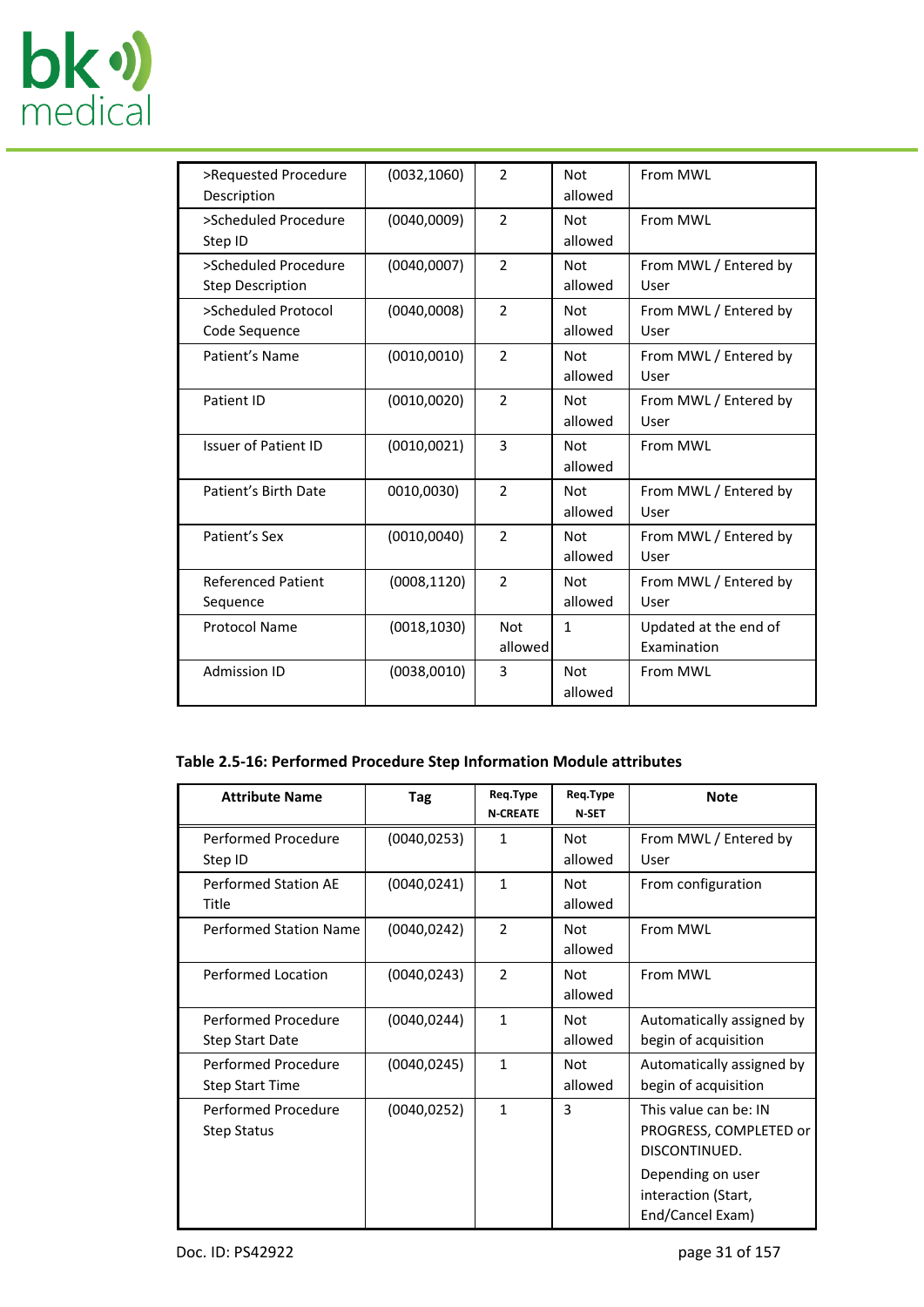

| Performed Procedure<br><b>Step Description</b>         | (0040, 0254) | $\mathcal{P}$  | 3              | From MWL                         |
|--------------------------------------------------------|--------------|----------------|----------------|----------------------------------|
| <b>Performed Procedures</b><br><b>Type Description</b> | (0040, 0255) | 2              | 3              | From MWL                         |
| Procedure Code<br>Sequence                             | (0008, 1032) | $\overline{2}$ | 3              | From MWL                         |
| >Code Value                                            | (0008,0100)  | 1 <sup>C</sup> | 3              | From MWL                         |
| >Coding Scheme<br>Designator                           | (0008, 0102) | 1 <sup>C</sup> | 1 <sup>C</sup> | From MWL                         |
| >Coding Scheme Version                                 | (0008,0103)  | 1 <sup>C</sup> | 1C             | From MWL                         |
| >Code Meaning                                          | (0008,0104)  | 3              | 3              | From MWL                         |
| Performed Procedure<br>Step End Date                   | (0040, 0250) | 3              | $\overline{2}$ | Updated on End of<br>Acquisition |
| Performed Procedure<br>Step End Time                   | (0040, 0251) | 3              | $\overline{2}$ | Updated on End of<br>Acquisition |

The following table specifies the attributes which describe the acquisition of Images during the Performance of the MPPS.

| <b>Attribute Name</b>               | Tag          | Req.Type<br><b>N-CREATE</b> | Reg.Type<br>N-SET     | <b>Note</b>                                                           |
|-------------------------------------|--------------|-----------------------------|-----------------------|-----------------------------------------------------------------------|
| Modality                            | (0008, 0060) | $\mathbf{1}$                | <b>Not</b><br>allowed | Type of Equipment = US.<br>Retrieved from MWL / set<br>by the scanner |
| Study ID                            | (0020, 0010) | $\mathcal{P}$               | <b>Not</b><br>allowed | Retrieved from MWL/<br>auto generated<br>("currentdate currenttime    |
| Performed Protocol Code<br>Sequence | (0040, 0260) | $\mathcal{P}$               | 3                     | Present in N-Create with<br>zero-length, not present in<br>N-Set      |
| <b>Performed Series</b><br>Sequence | (0040, 0340) | 2                           | $\mathbf{1}$          | Updated at the study end<br>by MPPS                                   |
| >Protocol Name                      | (0018, 1030) | $\mathbf{1}$                | $\mathbf{1}$          | Updated at the study end<br>by MPPS                                   |
| >Operators' Name                    | (0008, 1070) | $\overline{2}$              | $\overline{2}$        | Updated at the study end<br>by MPPS                                   |
| >Series Instance UID                | (0020,000E)  | $\mathbf{1}$                | $\mathbf{1}$          | Updated at the study end<br>by MPPS                                   |
| >Series Description                 | (0008, 103E) | $\overline{2}$              | $\overline{2}$        | Updated at the study end<br>by MPPS                                   |
| >Retrieve AE Title                  | (0008, 0054) | $\overline{2}$              | $\overline{2}$        | Updated at the study end<br>by MPPS                                   |
| >Referenced Image<br>Sequence       | (0008, 1140) | $\mathcal{P}$               | $\mathcal{P}$         | Updated at the study end<br>by MPPS                                   |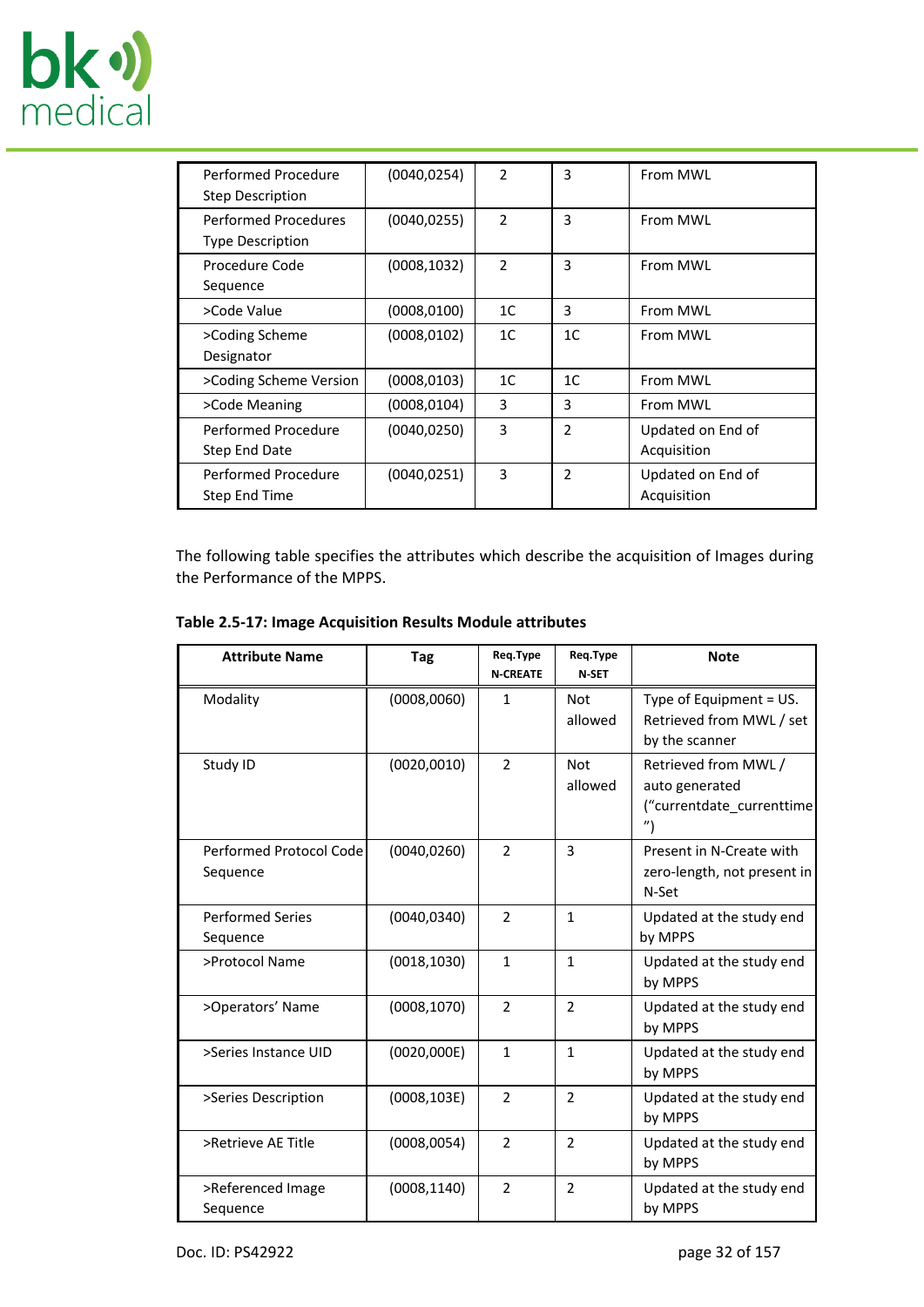

| >>Referenced SOP Class<br>UID                               | (0008, 1150) | 1             |   | Updated at the study end<br>by MPPS |
|-------------------------------------------------------------|--------------|---------------|---|-------------------------------------|
| >>Referenced SOP<br>Instance UID                            | (0008, 1155) | 1             | 1 | Updated at the study end<br>by MPPS |
| >Referenced Non Image<br>composite SOP Instance<br>Sequence | (0040, 0220) | $\mathcal{P}$ | 2 | Updated at the study end<br>by MPPS |
| >>Referenced SOP Class<br>UID                               | (0008, 1150) | 1             |   | Updated at the study end<br>by MPPS |
| >>Referenced SOP<br>Instance UID                            | (0008, 1155) | 1             | 1 | Updated at the study end<br>by MPPS |

# **Table 2.5.2.3-4: MPPS N-CREATE / N-SET Response Status Handling Behavior**

| <b>Service</b><br><b>Status</b> | <b>Further Meaning</b>          | <b>Status</b><br><b>Codes</b> | Application behavior when receiving Status Code                            |  |
|---------------------------------|---------------------------------|-------------------------------|----------------------------------------------------------------------------|--|
| <b>Success</b>                  | <b>Success</b>                  | 0000                          | The SCP has completed the operation successfully.                          |  |
| Warning                         | <b>Attribute List Error</b>     | 0107H                         | The association is terminated. The status is updated<br>as failure.        |  |
| Warning                         | Attribute Value out of<br>Range | 0116H                         | The association is terminated. The status is updated<br>as failure.        |  |
| Failure                         | Invalid attribute value         | 0106                          | An error is logged and displayed to a user as a<br>transient notification. |  |
|                                 | Processing failure              | 0110                          | An error is logged and displayed to a user as a<br>transient notification. |  |
|                                 | Missing attribute               | 0120                          | An error is logged and displayed to a user as a<br>transient notification. |  |
|                                 | Missing attribute value         | 0121                          | An error is logged and displayed to a user as a<br>transient notification. |  |
|                                 | Duplicate invocation            | 0210                          | An error is logged and displayed to a user as a<br>transient notification. |  |
|                                 | Mistyped argument               | 0212                          | An error is logged and displayed to a user as a<br>transient notification. |  |
|                                 | <b>Resource limitation</b>      | 0213                          | An error is logged and displayed to a user as a<br>transient notification. |  |
|                                 | Unknown                         | None<br>0f<br>above           | Association is terminated; the status is updated as<br>failure.            |  |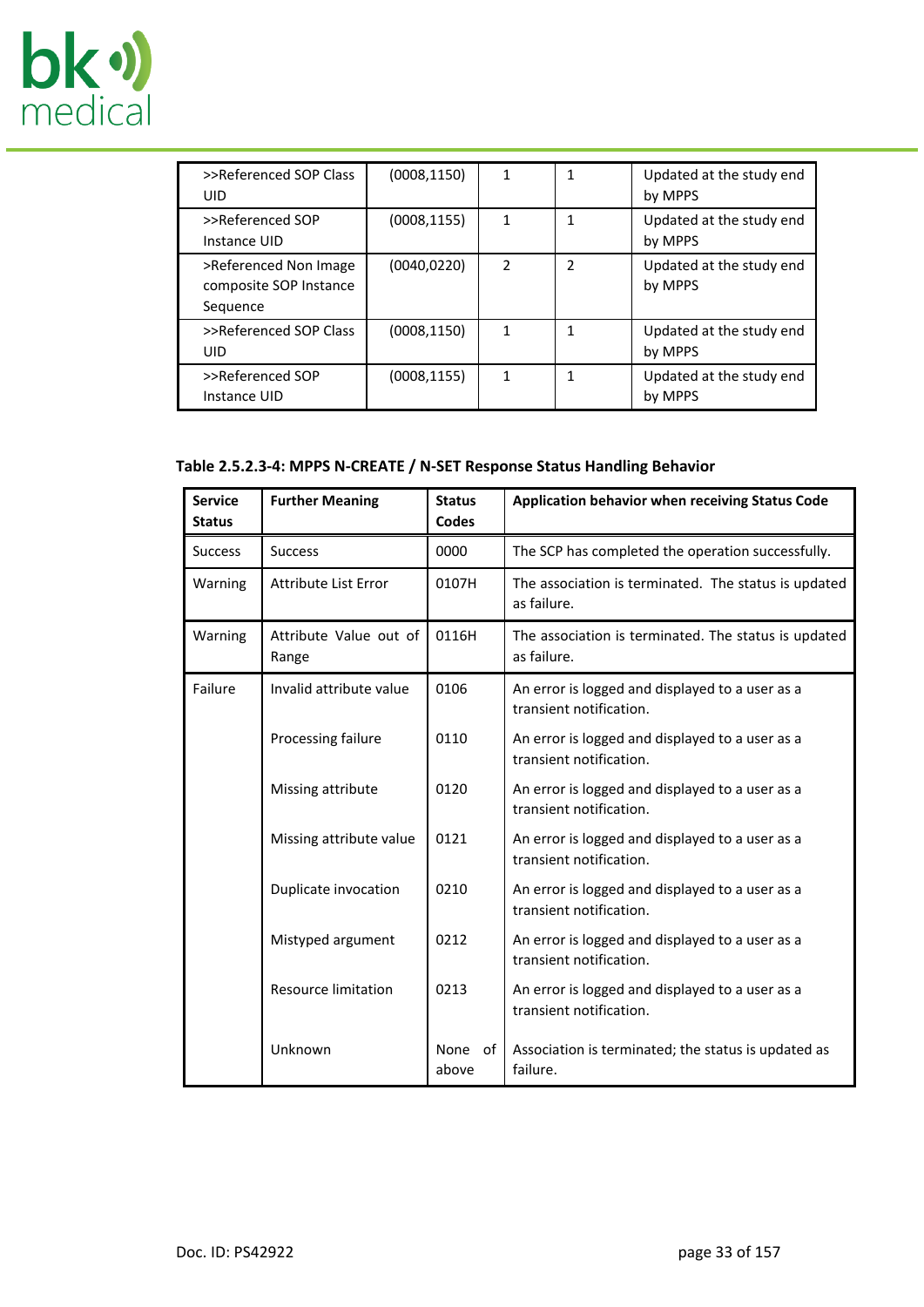

#### <span id="page-33-0"></span>**2.5.3 Storage Application Entity Specification**

#### **2.5.3.1 Description and Sequencing of Activities**

Since the association initiation and association acceptance of different activities are cojoined in the process of archival, they are described in their combination here.

The archival process is comprised of sending the acquired images, videos and reports, requesting for a Storage Commitment acknowledgement and receiving the confirmation over a separate association initiated by the image archive.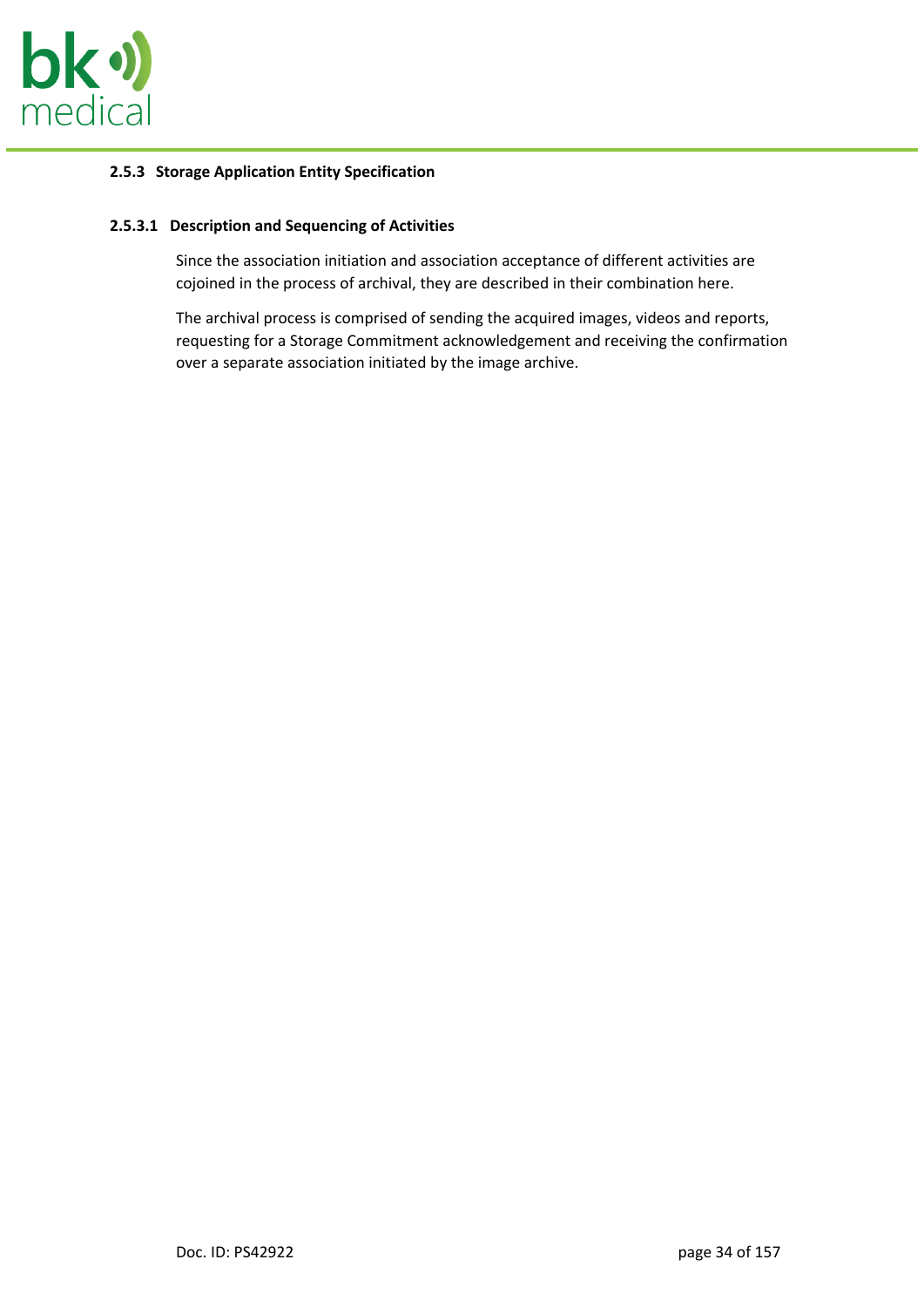





The diagram above shows a possible sequence of interactions between the system and a remote image archive.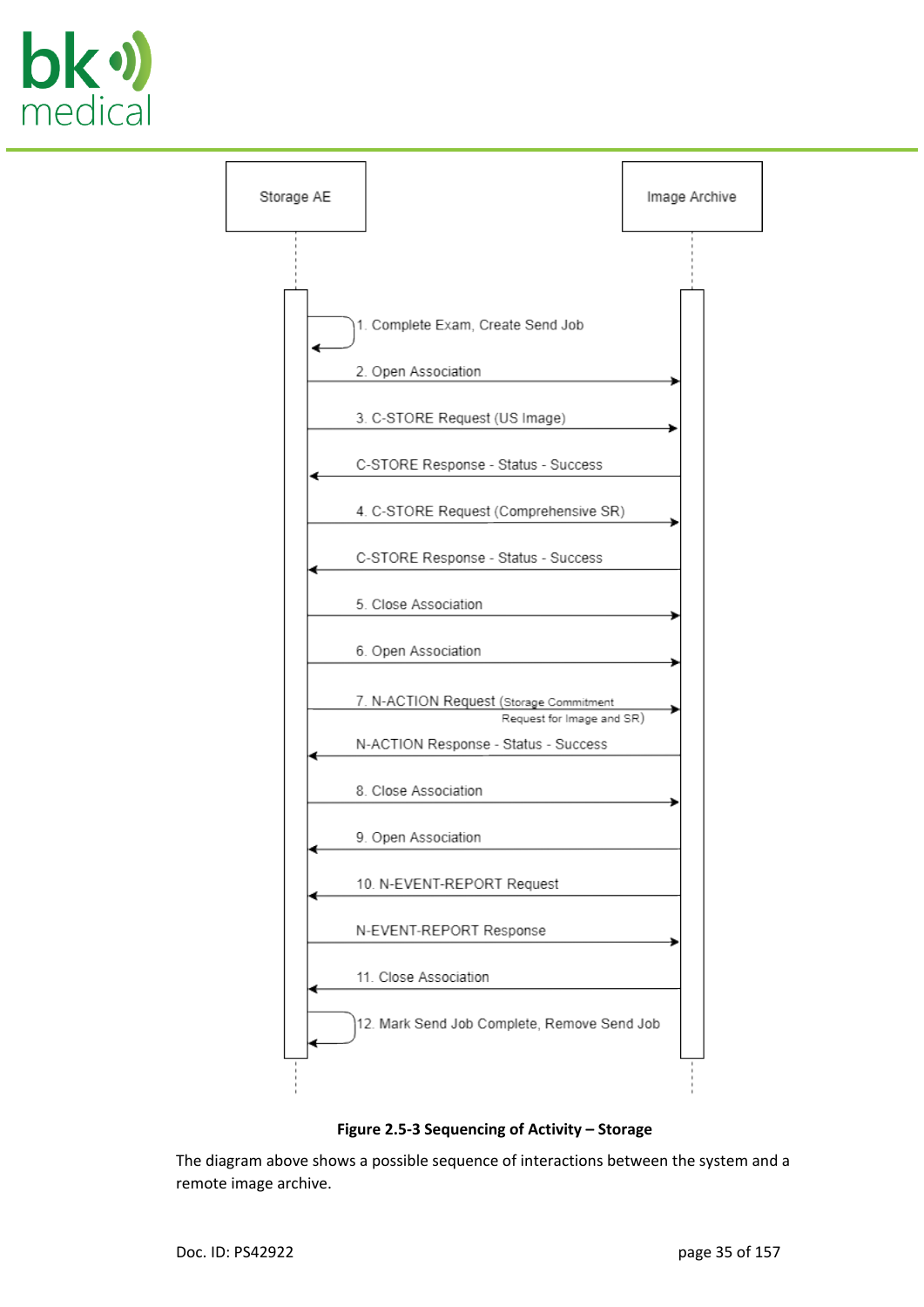

- 1. After completion of the exam, the images, reports and videos are stored as a sendjob on the system.
- 2. The Storage AE opens an association to the remote image archive.
- 3. The Storage AE sends a C-STORE request for an Ultrasound Image to the remote image archive, the image archive confirms the successful transfer with a C-STORE response (status success).
- 4. The Storage AE sends a C-STORE request for a Comprehensive SR to the remote image archive, the image archive confirms the successful transfer with a C-STORE response (status success).
- 5. After all acquired SOP Instances have been transferred, the Storage AE closes the association with the image archive.
- 6. The Storage AE opens a new association to the image archive.
- 7. The Storage AE sends an N-ACTION request for the Storage Commitment, referencing the previously sent SOP Instances of the send job. The image archive replies with an N-ACTION response (status success).
- 8. The Storage AE closes the association with the image archive.
- 9. The image archive opens an association with the Storage AE.
- 10. The image archive sends a Storage Commitment N-EVENT-REPORT request notifying the Storage AE of successful archival of the SOP Instances.
- 11. The image archive closes the association with the Storage AE.
- 12. The Storage AE marks the send job as successfully completed. The send job is removed from the send job queue.

# **2.5.3.2 SOP Classes**

Storage AE provides Standard Conformance to the following SOP Classes:

| Table 2.5-18 SOP Classes for Storage AE |  |  |  |  |
|-----------------------------------------|--|--|--|--|
|-----------------------------------------|--|--|--|--|

| <b>SOP Class Name</b>                                     | <b>SOP Class UID</b>          | <b>SCU</b> | <b>SCP</b> |
|-----------------------------------------------------------|-------------------------------|------------|------------|
| Ultrasound Image Storage                                  | 1.2.840.10008.5.1.4.1.1.6.1   | Yes        | Yes        |
| Ultrasound Multi-frame Image Storage                      | 1.2.840.10008.5.1.4.1.1.3.1   | Yes        | Yes        |
| Enhanced US Volume Storage                                | 1.2.840.10008.5.1.4.1.1.6.2   | Yes        | Yes        |
| Multi-frame True Color Secondary<br>Capture Image Storage | 1.2.840.10008.5.1.4.1.1.7.4   | Yes        | Yes        |
| Comprehensive Structured Report<br>Storage                | 1.2.840.10008.5.1.4.1.1.88.33 | Yes        | Yes        |
| Comprehensive 3D SR                                       | 1.2.840.10008.5.1.4.1.1.88.34 | Yes        | Yes        |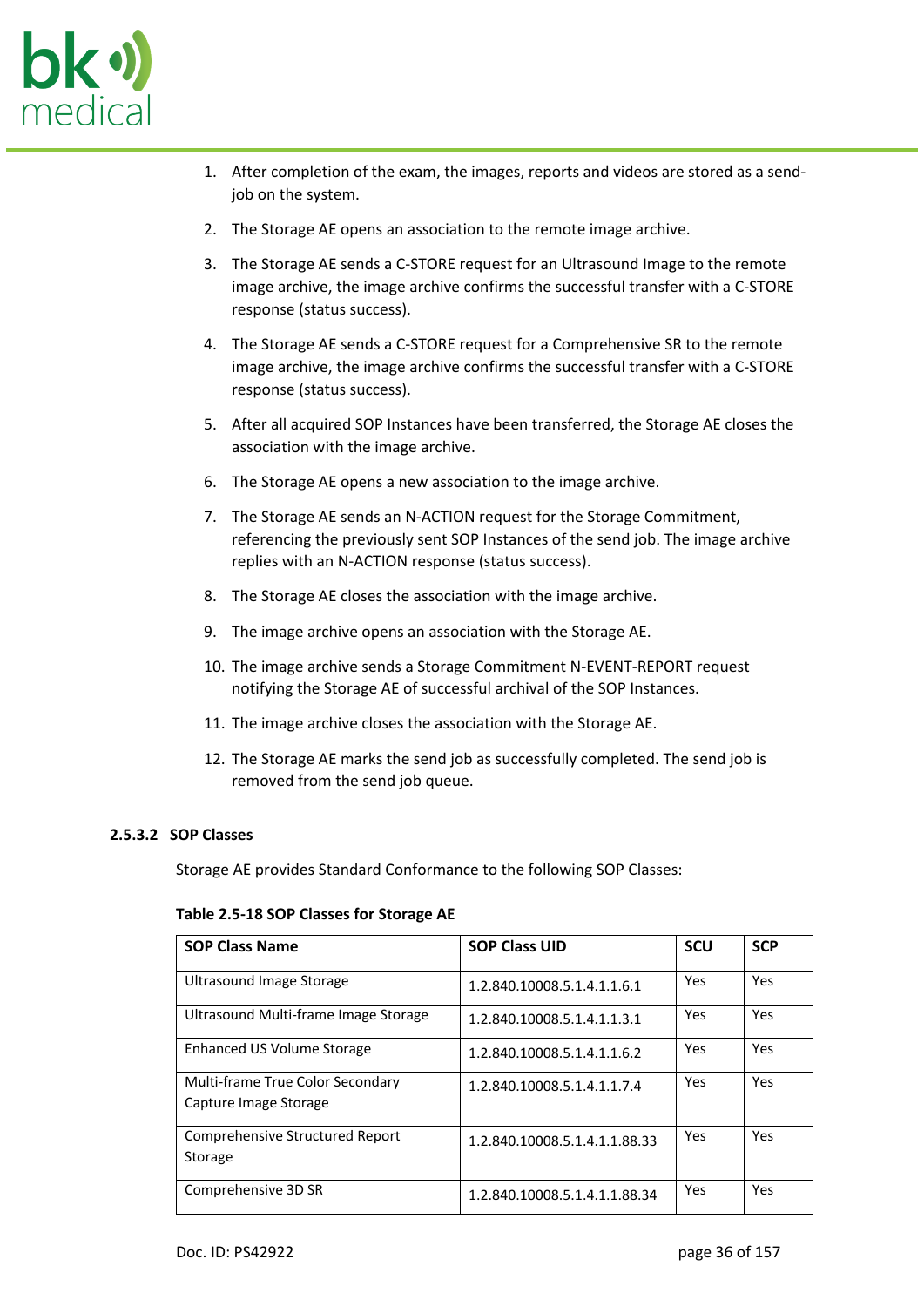

| Storage Commitment Push Model | 1.2.840.10008.1.20.1 | Yes | Nс |  |
|-------------------------------|----------------------|-----|----|--|
|-------------------------------|----------------------|-----|----|--|

#### **2.5.3.3 Association Policies**

#### 2.5.3.3.1 General

The DICOM standard application context name for DICOM is always proposed:

#### **Table 2.5-19 DICOM Application Context for Storage AE**

| Application Context Name | 1.2.840.10008.3.1.1.1 |
|--------------------------|-----------------------|
|--------------------------|-----------------------|

The maximum Protocol Data Unit (PDU) size for PDUs sent to the BK Medical Ultrasound System is fixed at 32Kb (64Kb for verification). The minimum PDU size accepted for sending from the scanner is 512 bytes. In case the receiving SCP claims PDUs smaller than 512 bytes, then 512 bytes are used.

#### 2.5.3.3.2 Number of Associations

The Storage AE initiates one Association at a time.

#### **Table 2.5-20 Number of Associations Initiated for Storage AE**

| Maximum number of simultaneous Associations |  |
|---------------------------------------------|--|
|                                             |  |

The Storage AE accepts associations to receive solicited (in response to a Retrieve operation) or unsolicited transfers of images and/or reports. Furthermore, the Storage AE accepts association to receive the Storage Commitment N-EVENT-Report notifications for the Storage Commitment Push Model SOP Class.

#### **Table 2.5-21 Number of Associations Accepted for Storage AE**

| Maximum number of simultaneous Associations | unlimited |
|---------------------------------------------|-----------|
|---------------------------------------------|-----------|

#### 2.5.3.3.3 Asynchronous Nature

The Storage AE does not support asynchronous mode.

# 2.5.3.3.4 Implementation Identifying Information

The implementation information for Storage AE is: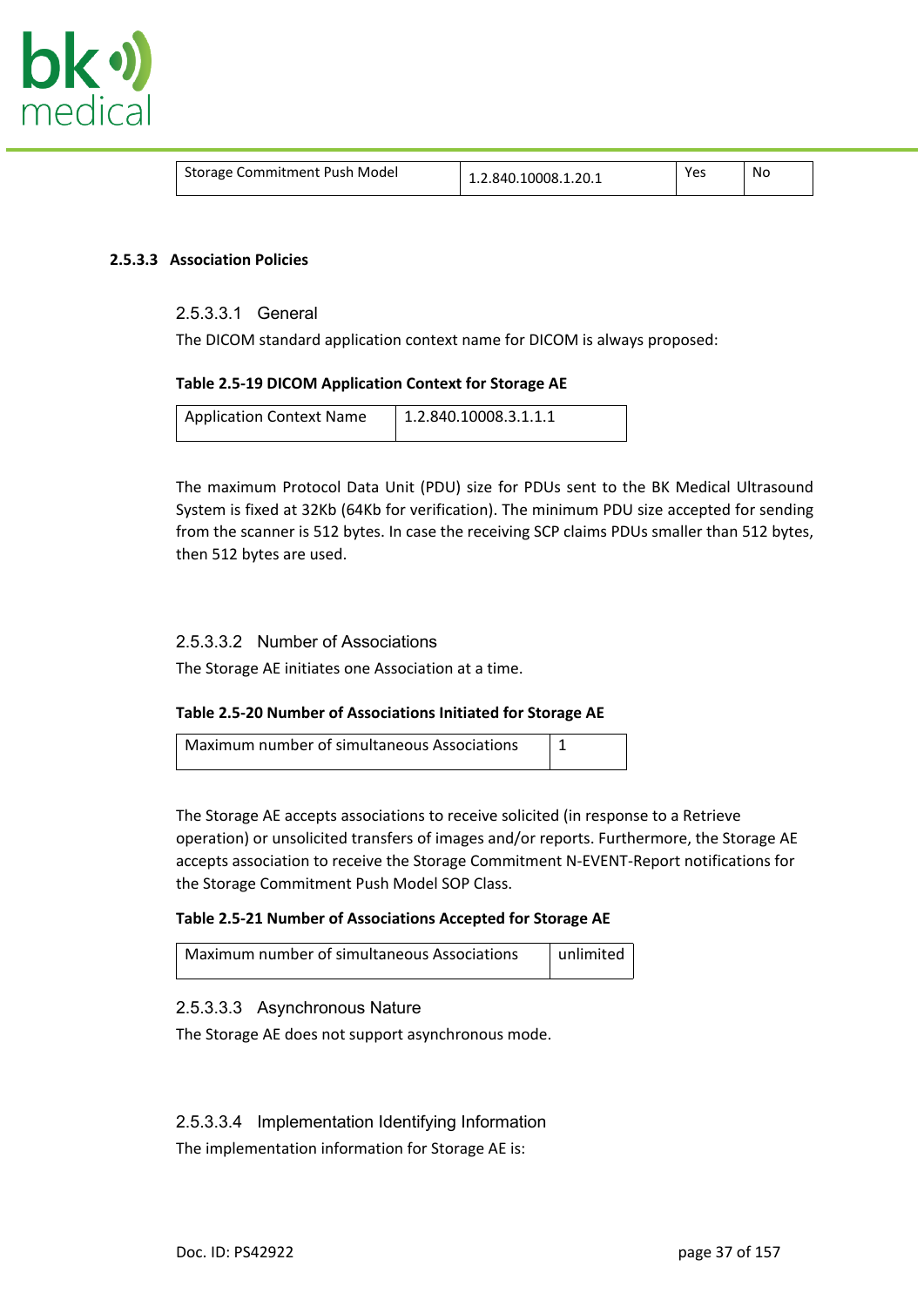

## **Table 2.5-22 DICOM Implementation Class and Version for Storage AE**

| Implementation Class UID    | 1.2.208.154.1 |
|-----------------------------|---------------|
| Implementation Version Name | BKM DICOM 3.3 |

#### **2.5.3.4 Association Initiation Policies**

#### 2.5.3.4.1 Activity – Send Images/Reports

#### *2.5.3.4.1.1 Description of Activity*

The BK Medical Ultrasound System operator sends a request for storage of images, video clips, 3D volumes, 3D volume thumbnails and structured reports to a remote system. The images, video clips, 3D volumes, 3D volume thumbnails and structured reports are transferred to the remote system.

The activity to transfer images and/or reports can be triggered in several ways:

- a) In the course of performing a procedure step and acquiring SOP Instances:
	- Immediately after the acquisition of a new SOP Instance is completed;
	- After the user confirmed the completion of the procedure step.

These automatic transfers target the remote Storage SCP which has been configured to be the "Default PACS".

Which of these two approaches is taken is dependent on the system configuration.

b) By user interaction

The user may select one or more SOP Instances from multiple exams and trigger their transfer to a remote Storage SCP AE.

c) In periodically retrying failed transfers

In the event of failure to transfer the documents to the Remote device, the modality tries to re-send them every 30 seconds, till the configured Max retry attempts are reached. Once the maximum retry limit is reached, the modality stops retrying and indicates the failed transfer with a red icon. To initiate another attempt to re-send the documents (when the maximum retry limit is reached) a user needs to add a new document to the queue or restart the application.

The DICOM communication behavior is independent from the particular case of the above mentioned and solely depends on the destination node configuration (i.e. whether or not Storage Commitment is supported).

The remote system is configured in the DICOM system settings. There can be multiple remote systems configured to send documents to.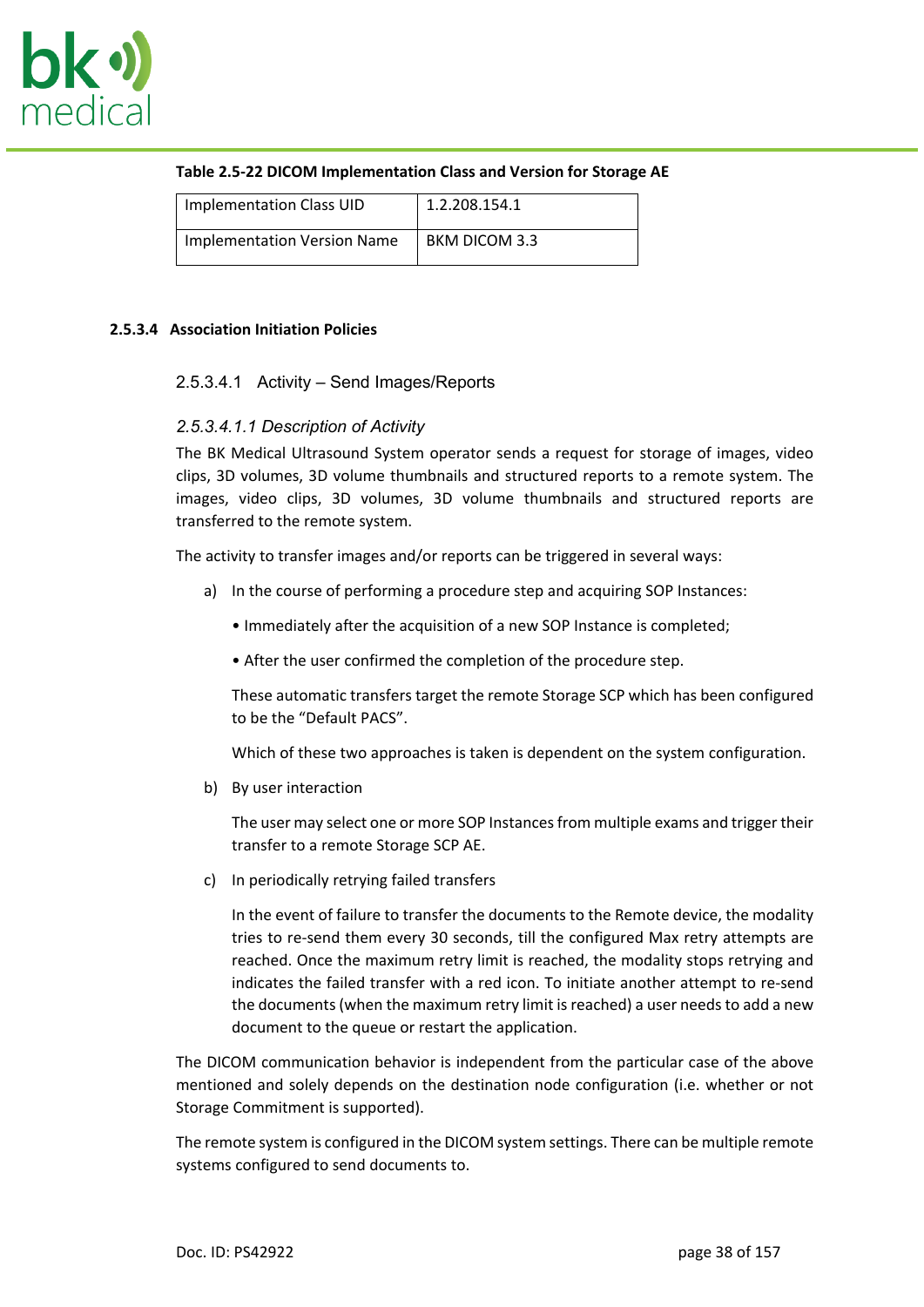

After the transfer, the association is released. In the event that the remote system does not respond for some reason, the operations will time out after 30 seconds (by default) and the association will be released.

In the event of failure to transfer the documents to the Remote device, the modality tries to re-send them every 30 seconds, till the configured Max retry attempts are reached. Once the maximum retry limit is reached, the modality stops retrying and indicates the failed transfer with a red icon. To initiate another attempt to re-send the documents (when the maximum retry limit is reached) a user needs to add a new document to the queue or restart the application.

Since some of the SOP Instances created by the system refer to relatively modern Information Object Definitions, it is configurable whether:

- Enhanced US Volume, Comprehensive 3D SR and Multi-Frame True Color Secondary Capture objects are transferred
- Only Enhanced US Volume is transferred
- None of the 3D-related SOP Instances are transferred

This is to avoid complete transfer jobs to fail for the incapability of the receiver to handle the modern 3D objects.

## *2.5.3.4.1.2 Proposed Presentation Contexts*

#### <span id="page-38-0"></span>**Table 2.5-23 Transfer Syntax**

| <b>Name List</b>                                                                                    | <b>UID List</b>        |
|-----------------------------------------------------------------------------------------------------|------------------------|
| DICOM Implicit VR Little Endian Transfer Syntax                                                     | 1.2.840.10008.1.2      |
| DICOM Explicit VR Little Endian Transfer Syntax                                                     | 1.2.840.10008.1.2.1    |
| JPEG Baseline (Process 1): Default Transfer Syntax for<br>Lossy JPEG 8 Bit Image Compression        | 1.2.840.10008.1.2.4.50 |
| JPEG Lossless (Processes 14): Default Transfer Syntax for Lossless<br><b>JPEG Image Compression</b> | 1.2.840.10008.1.2.4.70 |

#### **Table 2.5-24 Proposed Presentation Contexts for Image Storage**

| <b>Abstract Syntax</b>      |                             | <b>Transfer Syntax</b>                              | Role | Extended           |
|-----------------------------|-----------------------------|-----------------------------------------------------|------|--------------------|
| <b>Name</b>                 | <b>UID</b>                  |                                                     |      | <b>Negotiation</b> |
| Ultrasound Image<br>Storage | 1.2.840.10008.5.1.4.1.1.6.1 | 1.2.840.10008.1.2 (default),<br>1.2.840.10008.1.2.1 | SCU  | None               |
|                             |                             | See Table 2.5-23                                    |      |                    |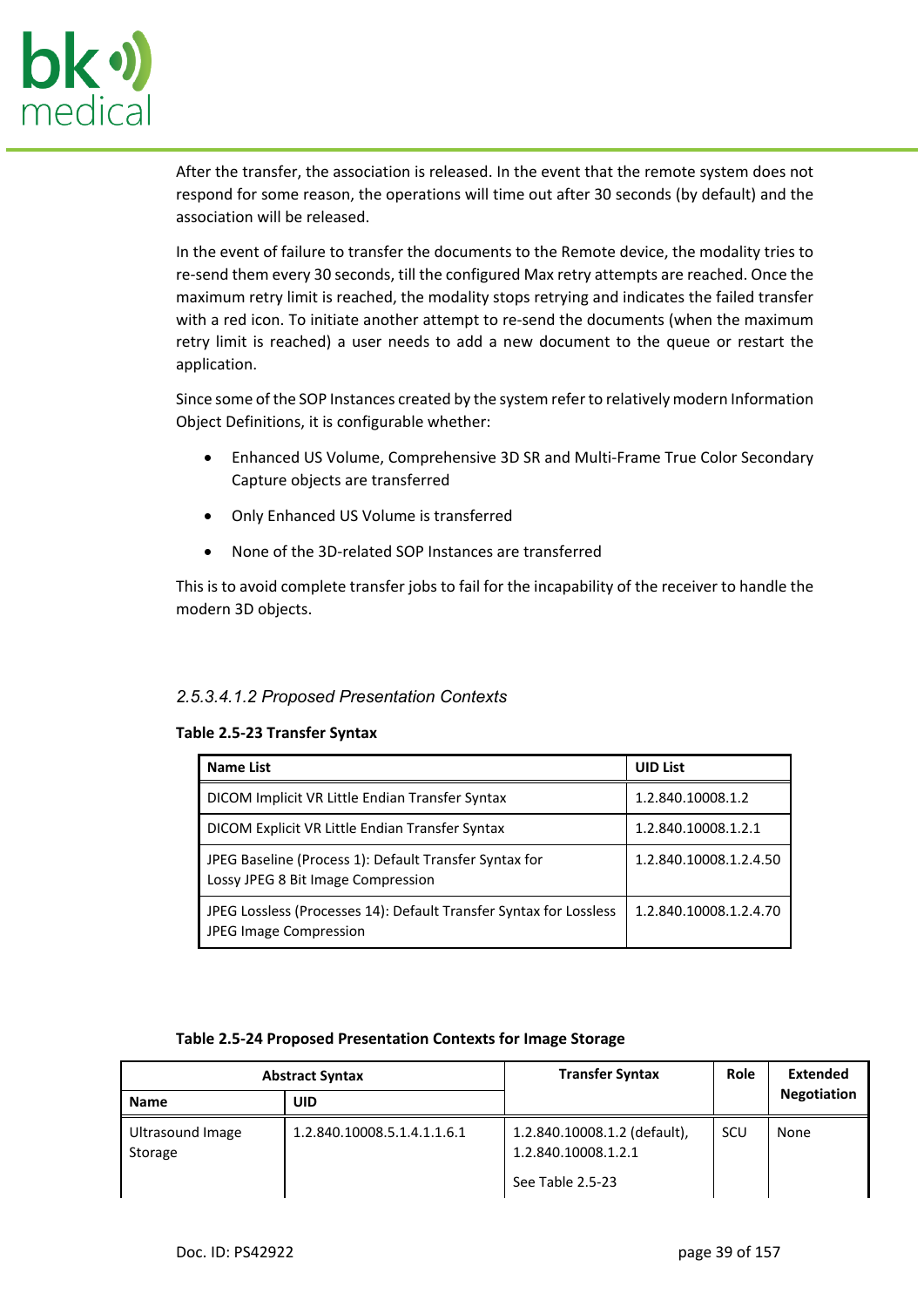

| <b>Ultrasound Multi-</b><br>frame Image Storage         | 1.2.840.10008.5.1.4.1.1.3.1   | 1.2.840.10008.1.2.4.70<br>(default),<br>1.2.840.10008.1.2.4.50,<br>1.2.840.10008.1.2,<br>1.2.840.10008.1.2.1<br>See Table 2.5-23 | SCU | None |
|---------------------------------------------------------|-------------------------------|----------------------------------------------------------------------------------------------------------------------------------|-----|------|
| <b>Enhanced US Volume</b><br>Storage                    | 1.2.840.10008.5.1.4.1.1.6.2   | 1.2.840.10008.1.2.1 (default),<br>1.2.840.10008.1.2                                                                              | SCU | None |
|                                                         |                               | See Table 2.5-23                                                                                                                 |     |      |
| Multi-frame True Color<br>Secondary Capture             | 1.2.840.10008.5.1.4.1.1.7.4   | 1.2.840.10008.1.2.1 (default),<br>1.2.840.10008.1.2                                                                              | SCU | None |
| Image Storage                                           |                               | See Table 2.5-23                                                                                                                 |     |      |
| Comprehensive<br><b>Structured Report</b><br>Storage    | 1.2.840.10008.5.1.4.1.1.88.33 | 1.2.840.10008.1.2.1 (default),<br>1.2.840.10008.1.2<br>See Table 2.5-23                                                          | SCU | None |
| Comprehensive 3D<br><b>Structured Report</b><br>Storage | 1.2.840.10008.5.1.4.1.1.88.34 | 1.2.840.10008.1.2.1 (default),<br>1.2.840.10008.1.2<br>See Table 2.5-23                                                          | SCU | None |

Note: Transfer Syntax can only be changed by trained service personnel.

## *2.5.3.4.1.3 SOP-Specific Conformance to Storage SOP Classes*

The Storage AE provides standard conformance. Extended negotiation is not supported.

A detailed overview of the applied US Image IOD is given in appendix [8.1](#page-70-0).

A detailed overview of the applied US Multi-Frame Image IOD is given in appendix [8.2](#page-71-0).

A detailed overview of the applied Enhanced US Volume IOD is given in appendix [8.3.](#page-71-1)

A detailed overview of the applied Multi-frame True Color Secondary Capture Image IOD is given in appendix [8.4](#page-73-0).

A detailed overview of the applied Comprehensive Structured Report IOD is given in appendix [8.6](#page-85-0).

A detailed overview of the applied Comprehensive 3D Structured Report IOD is given in appendix [8.7.](#page-151-0)

In the following cases, the images, video clips, 3D volumes and their thumbnails and reports will be resent until the transmission succeeded (or Max retry count is reached if this happens earlier) or a user cancels the job:

- If the Storage AE is unable to open an association with the selected destination AE.
- If the Abstract Syntax for an image is not supported by the destination AE.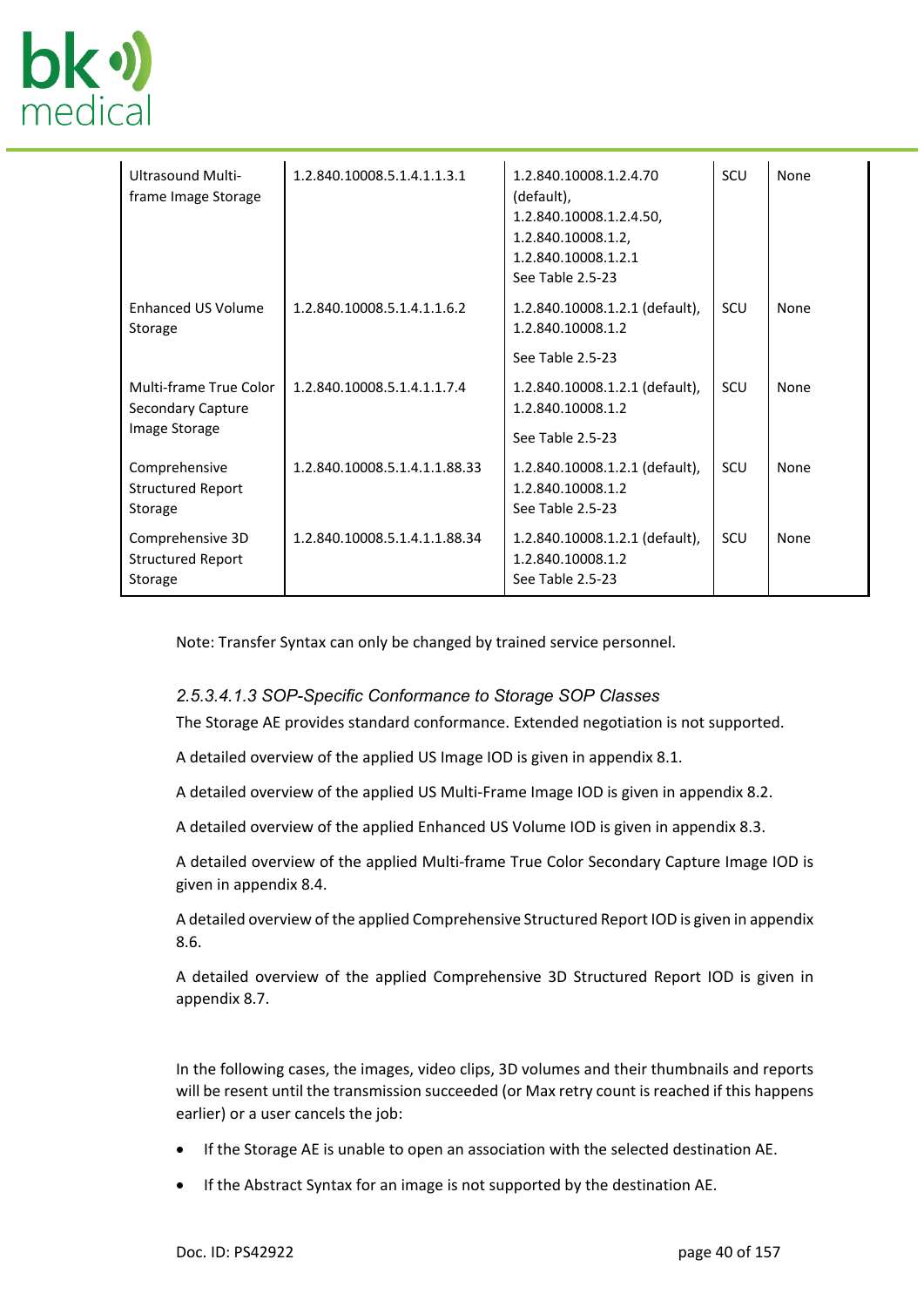

- If none of the Transfer Syntaxes proposed for an SOP Class are not supported by the destination AE.
- If a failed or refused response to the C-STORE operation is received.

The following are the status codes that are more specifically processed when receiving messages from the Storage SCP equipment:

| <b>Service</b><br><b>Status</b> | <b>Further Meaning</b>                     | <b>Status</b><br><b>Codes</b> | <b>Application behavior when receiving Status Codes</b>                                                                                              |
|---------------------------------|--------------------------------------------|-------------------------------|------------------------------------------------------------------------------------------------------------------------------------------------------|
| <b>Success</b>                  | <b>Success</b>                             | 0000                          | The documents have been sent to SCP successfully.                                                                                                    |
| Failure                         | Set does<br>Data<br>not<br>match SOP Class | A900                          | The error is logged and displayed to a user as a<br>transient notification.                                                                          |
|                                 | Unable to process                          | C <sub>000</sub>              | The error is logged and displayed to a user as a<br>transient notification.                                                                          |
| Warning                         |                                            | <b>Bxxx</b>                   | The operation is considered successful.                                                                                                              |
|                                 | All other status codes                     | $\ast$                        | Association is terminated; Transfer will be retried<br>until successful attempt (or until Max retry count is<br>reached) or until aborted by a user. |

#### **Table 2.5-25 Storage Status Codes**

#### **Table 2.5-26 Storage Communication Failure Behavior**

| <b>Exception</b>                                | <b>Behavior</b>                                                                                          |
|-------------------------------------------------|----------------------------------------------------------------------------------------------------------|
| Timeout                                         | Error message to a user. Association is terminated;<br>transfer will be retried until aborted by a user. |
| Association aborted by<br>SCP or network layers | Error message to a user. Transfer will be retried until<br>aborted by a user.                            |

#### 2.5.3.4.2 Activity – Request Storage Commitment

#### *2.5.3.4.2.1 Description of Activity*

The Storage AE requests the Storage Commitment for the Storage SOP Classes previously transferred via the Storage Service Class, if the destination AE is configured as Storage Commitment Server (SCP). This occurs automatically after each image transfer without any user interaction.

The remote system is configured in the DICOM system settings. The Storage commitment acknowledgement is always expected on a separate association initiated by the remote Storage Commitment SCP AE. The Storage AE waits on a configurable listener port for incoming associations for the Storage Commitment SCP reporting a Storage Commitment status.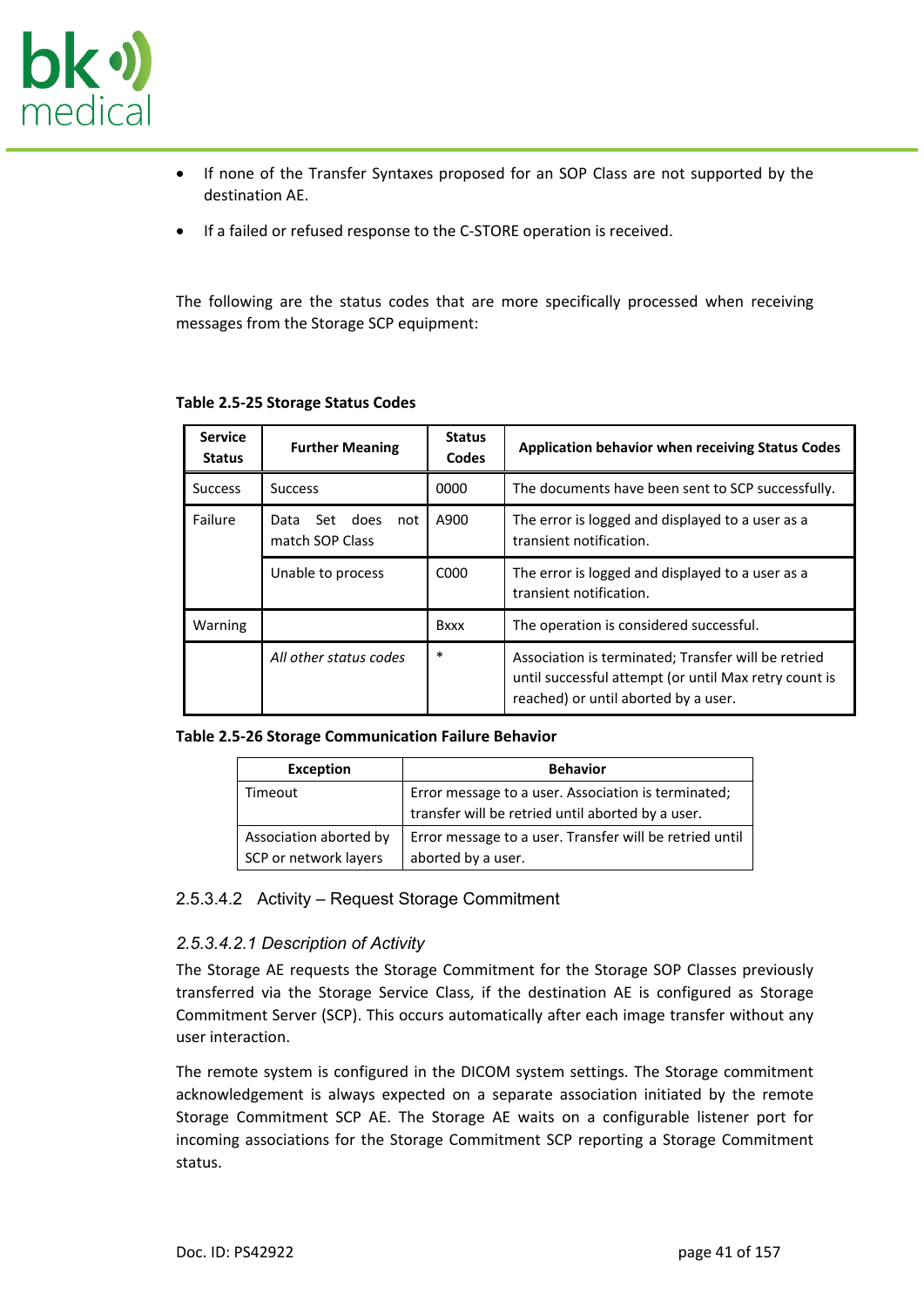

# *2.5.3.4.2.2 Proposed Presentation Contexts*

The Storage AE will propose Presentation Contexts as shown in the following table:

## **Table 2.5-27 Proposed Presentation Contexts for Storage Commitment**

| <b>Abstract Syntax</b>           |                      | <b>Transfer Syntax</b>              |                   | Role | <b>Extended</b>    |
|----------------------------------|----------------------|-------------------------------------|-------------------|------|--------------------|
| <b>Name</b>                      | <b>UID</b>           | Name List                           | <b>UID List</b>   |      | <b>Negotiation</b> |
| Storage Commitment<br>Push Model | 1.2.840.10008.1.20.1 | Little<br>Implicit<br>VR.<br>Endian | 1.2.840.10008.1.2 | SCU  | None               |

# *2.5.3.4.2.3 SOP Specific Conformance for Storage Commitment SOP Class* The Storage AE provides standard conformance. Extended negotiation is not supported.

The Storage AE will send an N-ACTION request to the Storage Commitment through the PACS and close the existing association.

The following table describes the attributes used for the Storage Commitment N-ACTION-Request.

| <b>Attribute Name</b>           | Tag          | <b>Usage</b> | <b>Note</b>                         |
|---------------------------------|--------------|--------------|-------------------------------------|
| <b>Transaction UID</b>          | (0008, 1195) | м            | Uniquely generated by the equipment |
| Referenced SOP<br>Sequence      | (0008, 1199) | м            | Supported                           |
| >Referenced SOP Class<br>UID    | (0008, 1150) | м            | Supported                           |
| >Referenced SOP<br>Instance UID | (0008, 1155) | м            | Supported                           |

#### **Table 2.5-28 Storage Commitment Attribute Module**

The Storage Commitment SCP shall open a new association with the Storage AE, send an N-Event-Report (Storage Commitment Response), process the response to N-Event-Report and then release the association.

The duration of applicability of the Transaction UID is configurable. If the report is not received within the configured time, that specific Storage Commitment will be considered as a failure and the transaction UID is considered as invalid. Then the Storage AE will attempt to resend objects to the PACS and send the Storage Commitment requests with a new Transaction UID.

The Storage AE does not send the optional image attributes with the Storage Commitment request. The Storage Commitment Status for the various jobs will be stored in the Patient database. The successful / pending / failed Storage commitment status will be updated in the DICOM Status dialog.

The following table shows the reaction towards the N-ACTION Responses issued by the SCP.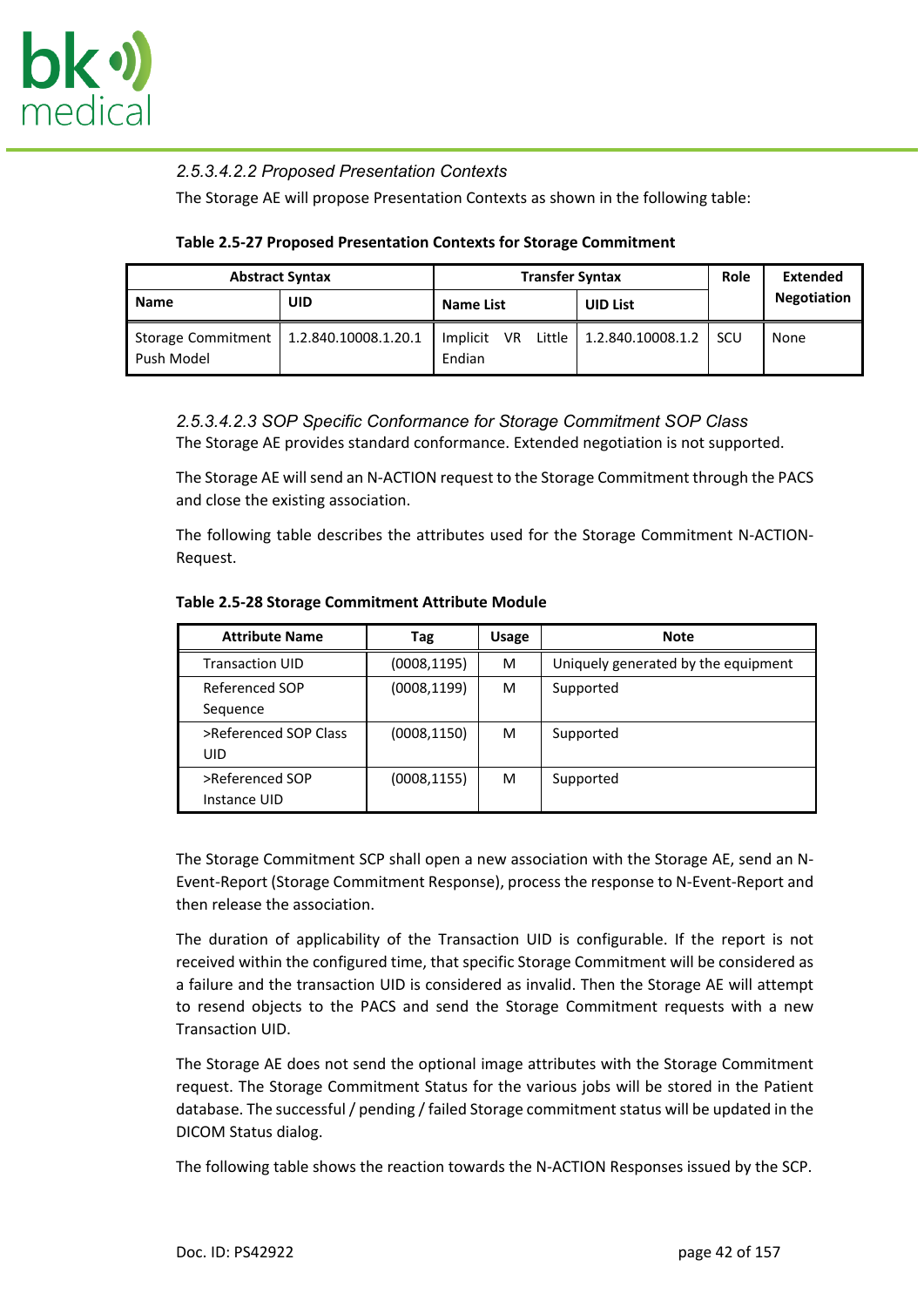

| <b>Service</b><br><b>Status</b> | <b>Further Meaning</b>    | <b>Status</b><br>Codes | Application behavior when receiving Status Codes                                                                                                          |
|---------------------------------|---------------------------|------------------------|-----------------------------------------------------------------------------------------------------------------------------------------------------------|
| <b>Success</b>                  | <b>Success</b>            | 0000                   |                                                                                                                                                           |
| Failure                         | <b>Processing Failure</b> | 0110                   | The error is logged and displayed to a user as a<br>transient notification.                                                                               |
|                                 | Unknown                   | None of<br>above       | Association is terminated. The status will be updated<br>as pending till the time out. Once the time out occurs<br>the status will be updated as failure. |

**Table 2.5-29 Storage Commitment N-ACTION Status Codes**

## 2.5.3.4.3 Association Acceptance Policies

The Storage AE receives associations to receive Storage Commitment Responses and Storage Requests. Storage Requests may occur in response to Retrieve Requests issued by the Query/Retrieve AE.

# *2.5.3.4.3.1 Activity: Receive Storage Commitment Response*

## 2.5.3.4.3.1.1 Description and Sequencing of Activities

The Storage AE permanently listens for incoming connections in order to receive responses to a Storage Commitment Request.

The Storage AE accepts any Association Request issued to the configured port.

## 2.5.3.4.3.1.2 Accepted Presentation Contexts

The Storage AE accepts the following Presentation Contexts for the reception of a Storage Commitment N-EVENT-Report response.

#### **Table 2.5-30: Transfer Syntax**

| <b>Name List</b>                                | <b>UID List</b>   |  |
|-------------------------------------------------|-------------------|--|
| DICOM Implicit VR Little Endian Transfer Syntax | 1.2.840.10008.1.2 |  |

#### **Table 2.5-31: Accepted Presentation Contexts for Storage Commitment**

| <b>Abstract Syntax</b>        | <b>Transfer Syntax</b> | Role              | Extended   |                    |
|-------------------------------|------------------------|-------------------|------------|--------------------|
| <b>Name</b>                   | UID                    |                   |            | <b>Negotiation</b> |
| Storage Commitment Push Model | 1.2.840.10008.1.20.1   | 1.2.840.10008.1.2 | <b>SCU</b> | None               |
| Verification                  | 1.2.840.10008.1.1      | 1.2.840.10008.1.2 | <b>SCP</b> | None               |

The Storage AE will only accept the SCU role (which must be proposed via SCP/SCU Role Selection Negotiation) within a Presentation Context for the Storage Commitment Push Model SOP Class.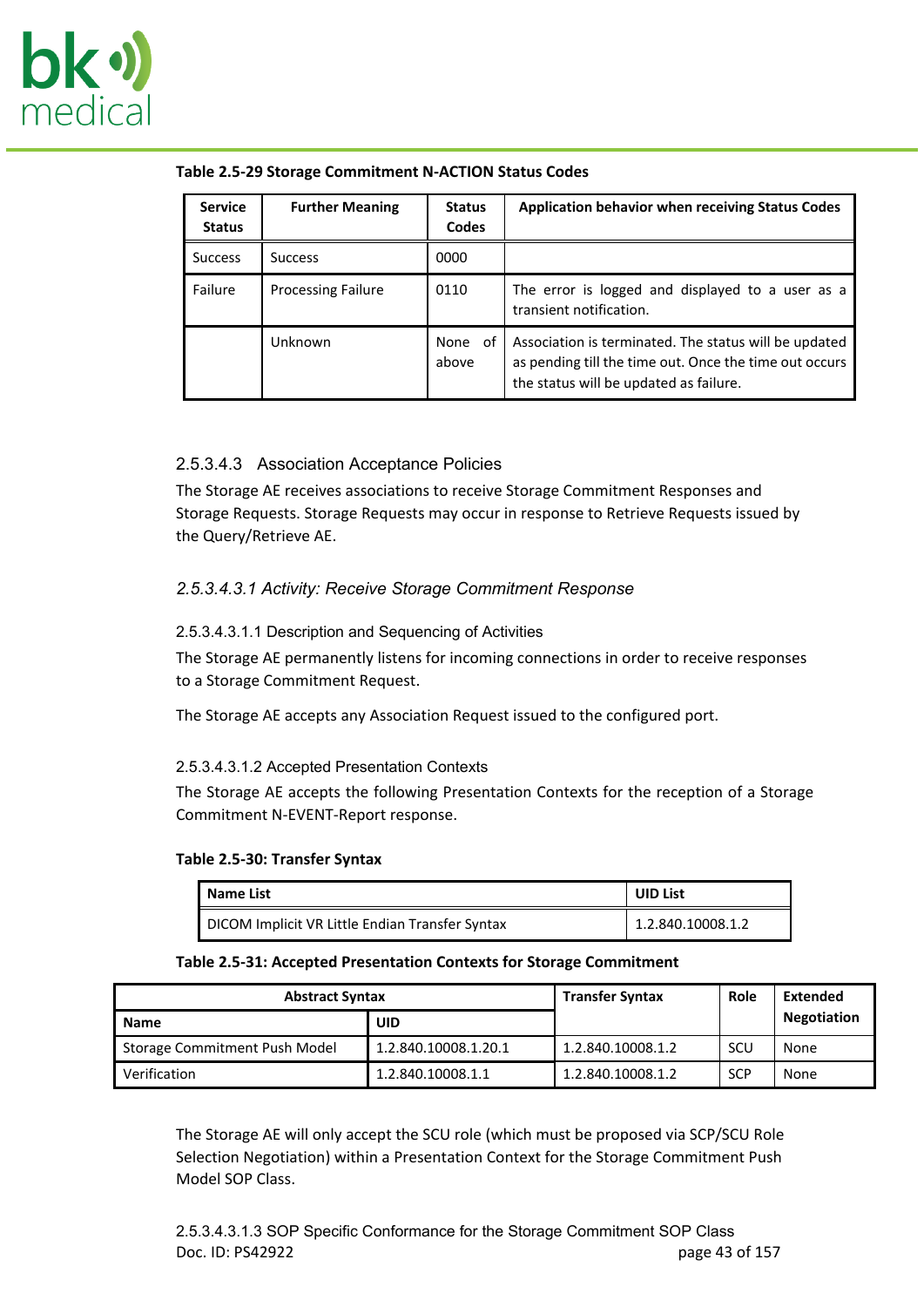

Upon reception of an N-EVENT-Report Response, the Storage AE verifies:

- Whether the Transaction UID in the N-EVENT-REPORT Response matches a currently open Storage Commitment Transaction;
- Whether the list of SOP Class- and SOP Instance UID matches the corresponding list sent with the N-ACTION-Request for the given Transaction UID;
- Whether all SOP Instances in the transactions are listed in the Referenced SOP Sequence of the N-EVENT- REPORT Respone.

If all this is given, the send job is marked as successful. Otherwise the send job is marked as failed and will be retried until cancelled by user interaction.

The behavior of the Storage AE when receiving Event Types within the N-EVENT-REPORT is summarized in the **[Table 2.5-33: Storage Commitment N-EVENT-REPORT Status Codes](#page-44-0)**.

## 2.5.3.4.3.1.4 Storage Commitment N-EVENT-REPORT Behavior

The following table describes the attributes expected in the Storage Commitment N-EVENT-REPORT-Request issued by the remote Storage Commitment SCP and their usage in the system.

| <b>Attribute Name</b>                   | Tag          | <b>Usage</b> | <b>Note</b>                                                     |
|-----------------------------------------|--------------|--------------|-----------------------------------------------------------------|
| <b>Transaction UID</b>                  | (0008, 1195) | M            | References Transaction UID in<br>corresponding N-ACTION Request |
| Retrieve AE Title                       | (0008, 0054) | U            | Not used                                                        |
| Storage Media File Set ID               | (0088, 0130) | U            | Not used                                                        |
| Storage Media File Set<br>UID           | (0088, 0140) | U            | Not used                                                        |
| Referenced SOP<br>Sequence              | (0008, 1199) | M            | Supported                                                       |
| >Referenced SOP Class<br>UID            | (0008, 1150) | M            | Supported                                                       |
| >Referenced SOP<br>Instance UID         | (0008, 1155) | M            | Supported                                                       |
| >Retrieve AE Title                      | (0008, 0054) | U            | Not used                                                        |
| >Storage Media File Set<br>ID           | (0088, 0130) | U            | Not used                                                        |
| >Storage Media File - Set<br><b>UID</b> | (0088, 0140) | U            | Not used                                                        |
| <b>Failed SOP Sequence</b>              | (0008, 1198) | M            | Supported N-EVENT-REPORT Request                                |
| >References SOP Class<br><b>UID</b>     | (0008, 1150) | M            | Supported                                                       |
| >Referenced SOP<br>Instance UID         | (0008, 1155) | M            | Supported                                                       |
| >Failure Reason                         | (0008, 1197) | M            | Supported                                                       |

#### **Table 2.5-32: Storage Commitment Attribute Module**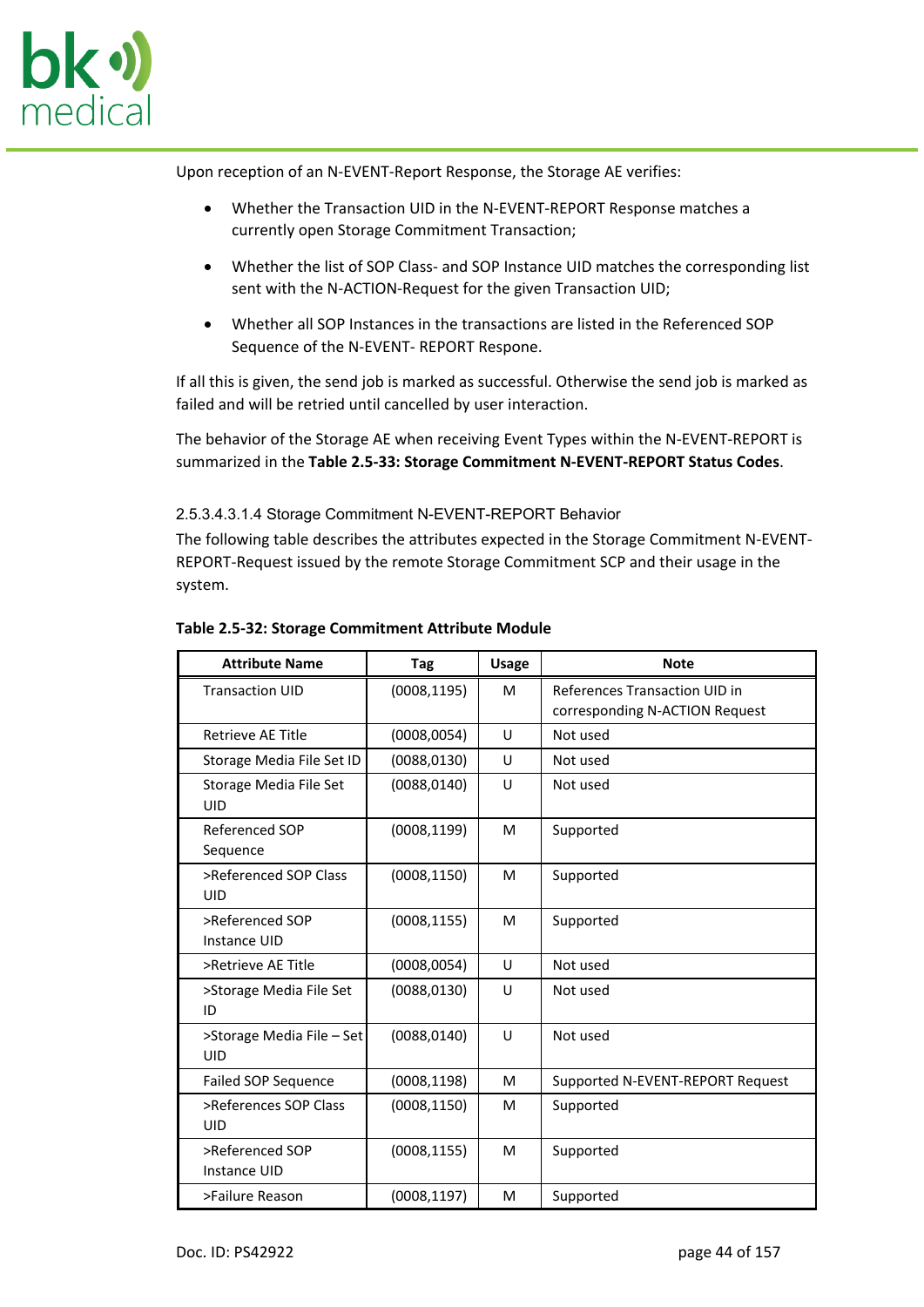

Upon receiving a Storage Commitment N-EVENT-REPORT-Request, the Transaction referenced by the Transaction UID in the N-EVENT-REPORT-Request will be terminated.

| <b>Service</b><br><b>Status</b> | <b>Further Meaning</b>    | <b>Status</b><br>Codes | Application behavior when receiving Status Codes                                                                                                                                                                                                                                                                                                                                                                   |
|---------------------------------|---------------------------|------------------------|--------------------------------------------------------------------------------------------------------------------------------------------------------------------------------------------------------------------------------------------------------------------------------------------------------------------------------------------------------------------------------------------------------------------|
| <b>Success</b>                  |                           | 0000                   | The N-EVENT-REPORT Response has been<br>successfully processed.                                                                                                                                                                                                                                                                                                                                                    |
| Failure                         | <b>Processing Failure</b> | 0110                   | The Transaction UID has expired (i.e. N-EVENT-<br>REPORT was not sent within the configured period<br>of validity of the Transaction UID)<br>0r<br>The Transaction ID is unknown (i.e. has never been<br>sent with an N-ACTION-Request)<br>0r<br>The Referenced-/Failed SOP Instance List containes<br>one or more SOP Instances which have not been<br>sent with the N-ACTION-Request for this Transaction<br>UID |

<span id="page-44-0"></span>**Table 2.5-33: Storage Commitment N-EVENT-REPORT Status Codes**

## 2.5.3.4.3.1.5 SOP Specific Conformance for the Verification SOP Class

The Storage AE provides standard conformance to the Verification SOP Class as an SCP. If the C-ECHO request was successfully received, a 0000 (Success) status code will be returned in the C-ECHO response. Otherwise, a C000 (Error - Cannot Understand) status code will be returned in the C-ECHO response.

## *2.5.3.4.3.2 Activity: Receive Images*

The Storage AE responds to Storage Requests which be sent by the configured PACS in response to Retrieve Requests.

## 2.5.3.4.3.2.1 Description and Sequencing of Activities

As instances are received they are copied to the local file system and a record inserted into the local database. If the received instance is a duplicate of a previously received instance (i.e. an image with the same SOP Instance UID is already present in the system), the old file and database record will be overwritten with the new one.

The images are written to the file system of the scanner and - if requested via the activity Q/R Retrieve - displayed to the user. Received SOP Instances are kept for a configurable timespan. After the timespan has elapsed, the SOP Instances are deleted.

#### 2.5.3.4.3.2.2Accepted Presentation Contexts

The Storage AE accepts the following Presentation Context upon receiving an Association Request for Storage.

Doc. ID: PS42922 page 45 of 157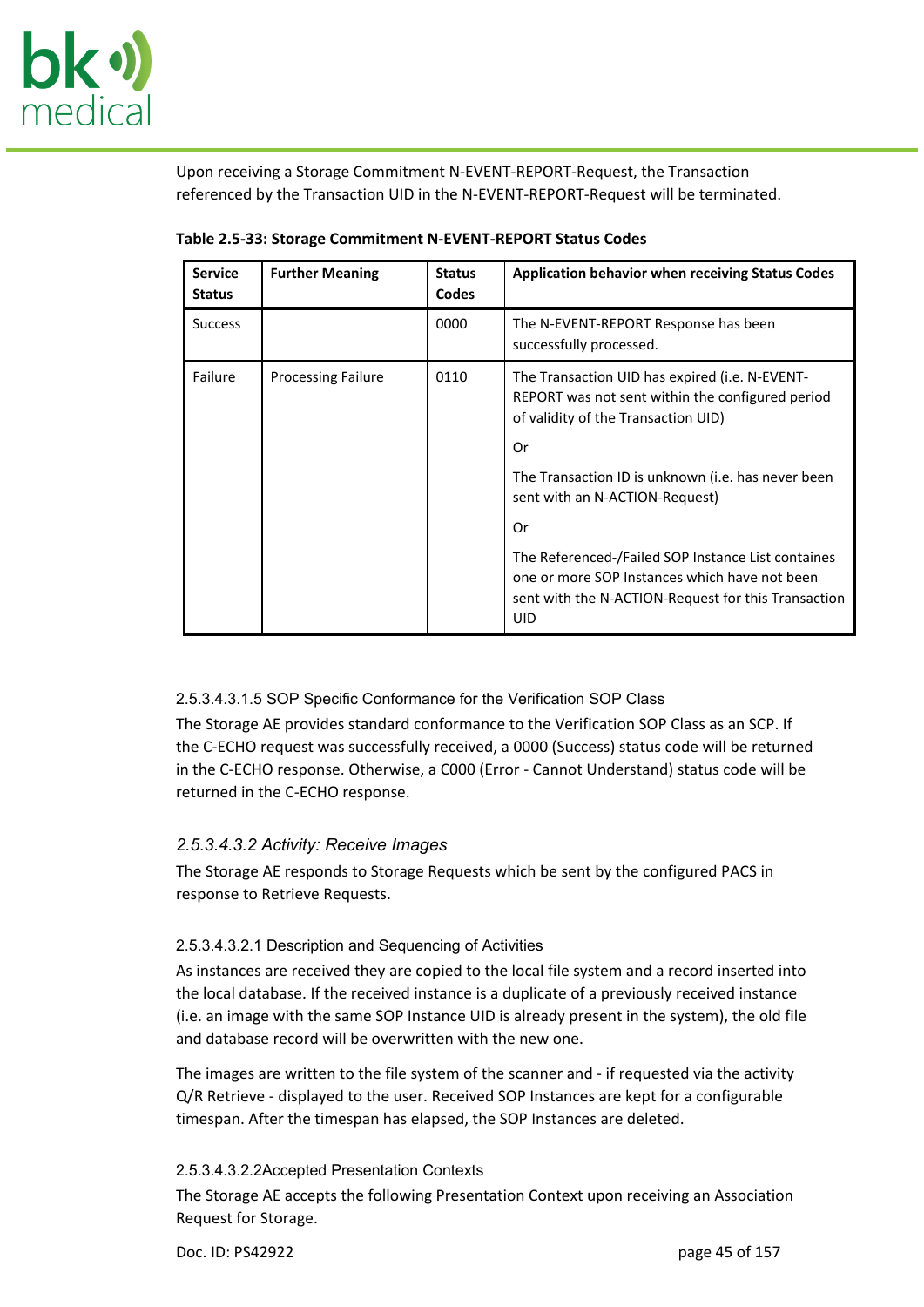

### <span id="page-45-0"></span>**Table 2.5-34 Transfer Syntax**

| <b>Name List</b>                                                                                    | <b>UID List</b>        |
|-----------------------------------------------------------------------------------------------------|------------------------|
| DICOM Implicit VR Little Endian Transfer Syntax                                                     | 1.2.840.10008.1.2      |
| DICOM Explicit VR Little Endian Transfer Syntax                                                     | 1.2.840.10008.1.2.1    |
| JPEG Baseline (Process 1): Default Transfer Syntax for<br>Lossy JPEG 8 Bit Image Compression        | 1.2.840.10008.1.2.4.50 |
| JPEG Lossless (Processes 14): Default Transfer Syntax for Lossless<br><b>JPEG Image Compression</b> | 1.2.840.10008.1.2.4.70 |

#### <span id="page-45-1"></span>**Table 2.5-35 Accepted Presentation Contexts for Image Storage**

|                                                         | <b>Abstract Syntax</b>        | <b>Transfer Syntax</b>                                                                                                           | Role       | <b>Extended</b>    |
|---------------------------------------------------------|-------------------------------|----------------------------------------------------------------------------------------------------------------------------------|------------|--------------------|
| <b>Name</b>                                             | <b>UID</b>                    |                                                                                                                                  |            | <b>Negotiation</b> |
| <b>Ultrasound Image</b><br>Storage                      | 1.2.840.10008.5.1.4.1.1.6.1   | 1.2.840.10008.1.2 (default),<br>1.2.840.10008.1.2.1                                                                              | <b>SCP</b> | None               |
|                                                         |                               | See Table 2.5-34                                                                                                                 |            |                    |
| <b>Ultrasound Multi-</b><br>frame Image Storage         | 1.2.840.10008.5.1.4.1.1.3.1   | 1.2.840.10008.1.2.4.70<br>(default),<br>1.2.840.10008.1.2.4.50,<br>1.2.840.10008.1.2,<br>1.2.840.10008.1.2.1<br>See Table 2.5-34 | <b>SCP</b> | None               |
| <b>Enhanced US Volume</b><br>Storage                    | 1.2.840.10008.5.1.4.1.1.6.2   | 1.2.840.10008.1.2.1 (default),<br>1.2.840.10008.1.2                                                                              | <b>SCP</b> | None               |
|                                                         |                               | See Table 2.5-34                                                                                                                 |            |                    |
| Multi-frame True Color<br>Secondary Capture             | 1.2.840.10008.5.1.4.1.1.7.4   | 1.2.840.10008.1.2.1 (default),<br>1.2.840.10008.1.2                                                                              | <b>SCP</b> | None               |
| Image Storage                                           |                               | See Table 2.5-34                                                                                                                 |            |                    |
| Comprehensive<br><b>Structured Report</b><br>Storage    | 1.2.840.10008.5.1.4.1.1.88.33 | 1.2.840.10008.1.2.1 (default),<br>1.2.840.10008.1.2<br>See Table 2.5-34                                                          | <b>SCP</b> | None               |
| Comprehensive 3D<br><b>Structured Report</b><br>Storage | 1.2.840.10008.5.1.4.1.1.88.34 | 1.2.840.10008.1.2.1 (default),<br>1.2.840.10008.1.2<br>See Table Table 2.5-34                                                    | <b>SCP</b> | None               |

Note: Transfer Syntax can only be changed by trained service personnel.

2.5.3.4.3.2.3 Extended Negotiation

No extended negotiation is performed, though the Storage AE:

Doc. ID: PS42922 page 46 of 157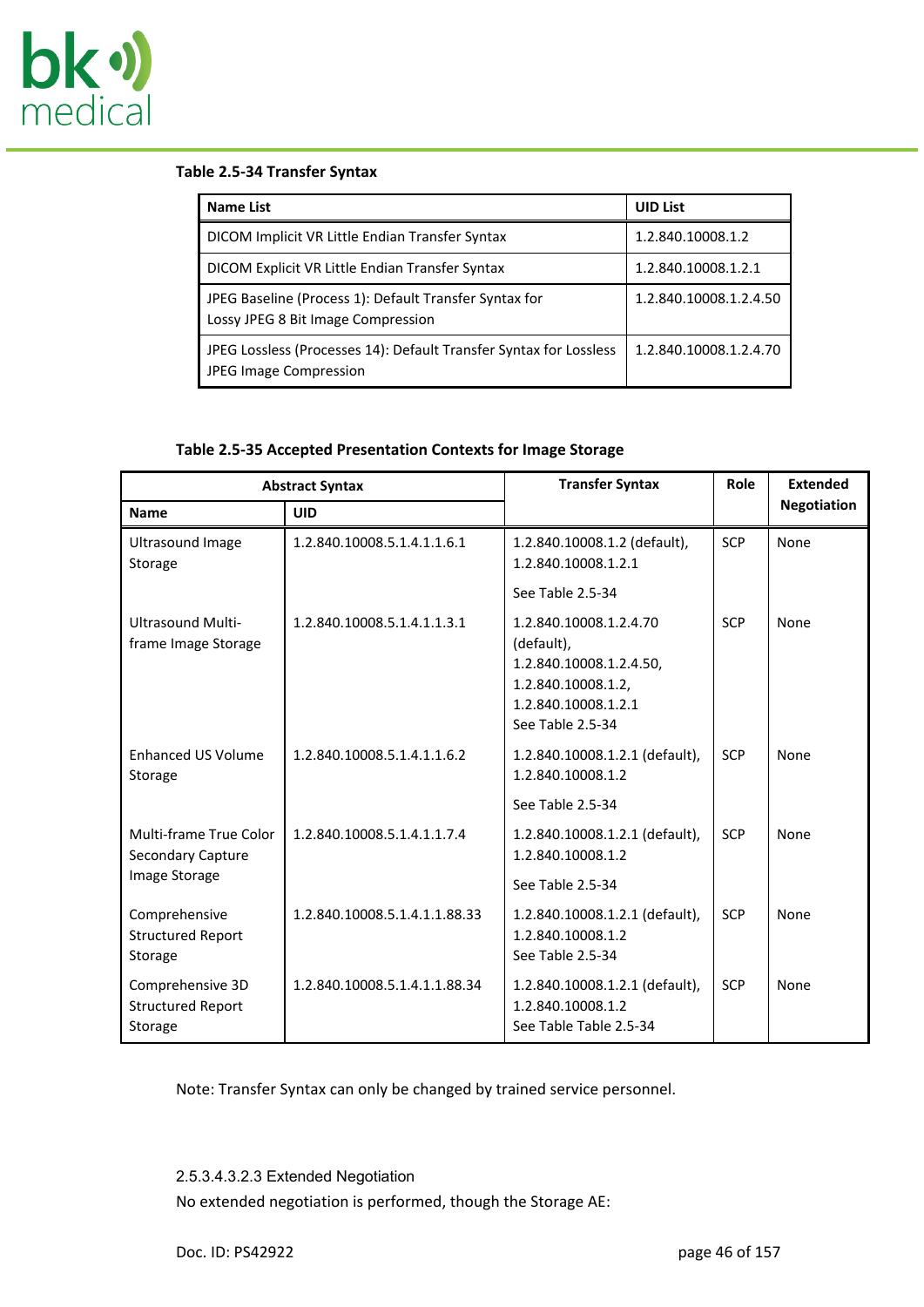

- Is a Level-2 Storage SCP (Full does not discard any data elements);
- Does not support digital signatures;
- Does not coerce any data elements.

2.5.3.4.3.2.4 SOP Specific Conformance for the Storage SOP Class

The Storage AE provides standard conformance to the Storage Service Service Class as an SCP.

#### 2.5.3.4.3.2.5 Presentation Context Acceptance Criterion

The Storage AE will always accept any Presentation Context for the supported SOP Classes with the supported Transfer Syntax. If more than one Presentation Context is proposed for the same Abstract Syntax, the Storage AE will accept it, if at least one of the proposed Transfer Syntaxes is supported.

#### 2.5.3.4.3.2.6 Transfer Syntax Selection Policies

The Transfer Syntax selection policy follows the order in which the Transfer Syntaxes for each Abstract Syntax are given in [Table 2.5-35.](#page-45-1)

#### 2.5.3.4.3.2.7 Response Status

The Storage AE will behave as described in the table below when generating a C-STORE Response message.

| <b>Service</b><br><b>Status</b> | <b>Further Meaning</b>                     | <b>Status</b><br>Codes | Application behavior when receiving Status Codes                                                                                     |
|---------------------------------|--------------------------------------------|------------------------|--------------------------------------------------------------------------------------------------------------------------------------|
| <b>Success</b>                  |                                            | 0000                   | The SOP Instance was successfully received and<br>referenced in the local database.                                                  |
| Error                           | Dataset does not match<br><b>SOP Class</b> | A900                   | The Abstract Syntax of the SOP Instance sent<br>mismatched the Abstract Syntax of the Presentation<br>Context used for the Transfer. |
| $\ast$                          | All other Status Codes                     |                        |                                                                                                                                      |

#### **2.5.4 Print Application Entity Specification**

#### **2.5.4.1 SOP Classes**

Print AE provides Standard Conformance to the following SOP Classes: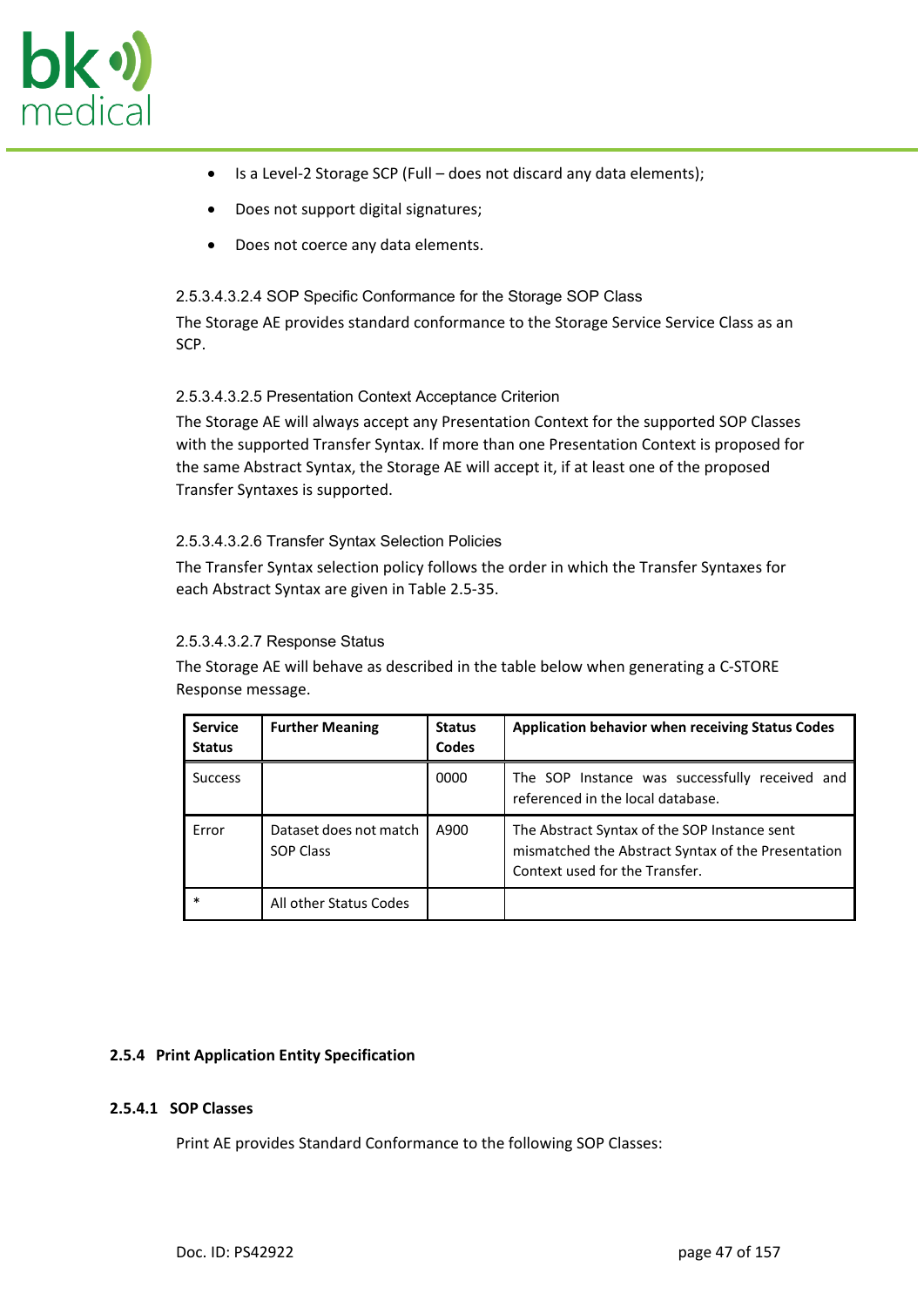

## **Table 2.5-36 SOP Classes for Print AE**

| <b>SOP Class Name</b>                 | <b>SOP Class UID</b>   | scu | <b>SCP</b> |
|---------------------------------------|------------------------|-----|------------|
| Basic Grayscale Print Management Meta | 1.2.840.10008.5.1.1.9  | Yes | No         |
| Basic Color Print Management Meta     | 1.2.840.10008.5.1.1.18 | Yes | No         |

## **2.5.4.2 Association Policies**

## 2.5.4.2.1 General

The DICOM standard application context name for DICOM is always proposed:

## **Table 2.5-37 DICOM Application Context for Print AE**

| <b>Application Context Name</b> | 1.2.840.10008.3.1.1.1 |
|---------------------------------|-----------------------|
|---------------------------------|-----------------------|

The maximum Protocol Data Unit (PDU) size for PDUs sent to the BK Medical Ultrasound System is fixed at 32Kb (64Kb for verification). The minimum PDU size accepted for sending from the scanner is 512 bytes. In case the receiving SCP claims PDUs smaller than 512 bytes, then 512 bytes are used.

## 2.5.4.2.2 Number of Associations

The Print AE initiates one Association at a time.

# **Table 2.5-38 Number of Associations Initiated for Print AE**

| Maximum number of simultaneous Associations |  |
|---------------------------------------------|--|
|                                             |  |

## 2.5.4.2.3 Asynchronous Nature

The Print AE does not support asynchronous (multiple outstanding transactions over a single Association).

| Maximum number of outstanding asynchronous |  |
|--------------------------------------------|--|
| operations                                 |  |

## 2.5.4.2.4 Implementation Identifying Information

The implementation information for Print AE is:

#### **Table 2.5-39 DICOM Implementation Class and Version for Print AE**

| Implementation Class UID | 1.2.208.154.1 |
|--------------------------|---------------|
|                          |               |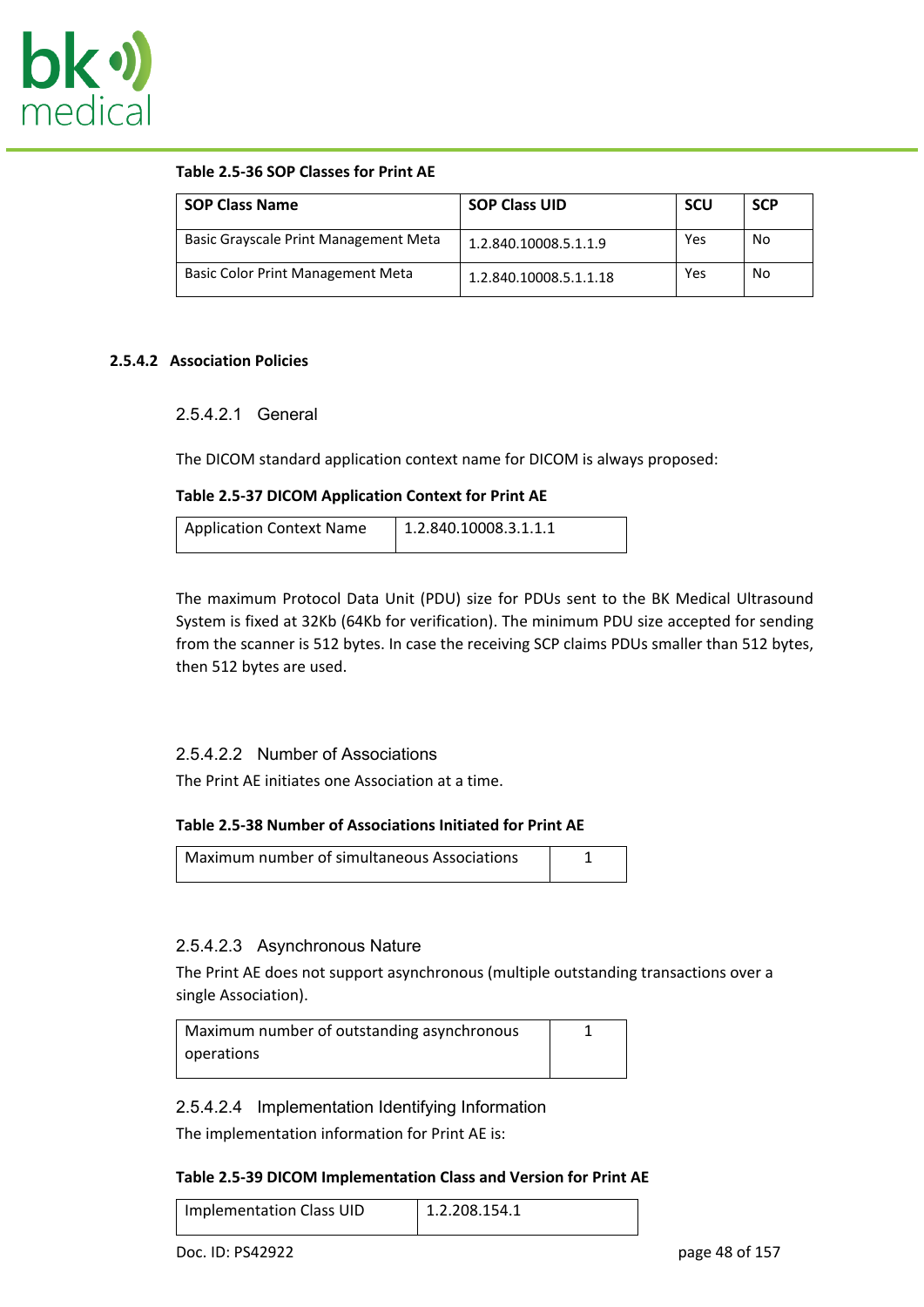

Implementation Version Name | BKM DICOM 3.3

#### **2.5.4.3 Association Initiation Policy**

#### 2.5.4.3.1 Activity – Print Image Request

#### *2.5.4.3.1.1 Description and Sequencing of Activies*

An association is initiated with the named DICOM printer when the operator requests the image(s) to be printed. This occurs during image acquisition if the printer is configured to be the default destination for "archiving" acquired images. After the printing is finished, the association is released. In the event that the printer does not respond for some reason, the operations will time out after the configured time and the association will be released.

Failed print jobs will be retried in a configurable interval until the user cancels the job by manual interaction.

The N-CREATE Service Element is used for the Basic Film Session and Basic Film Box. The N-SET Service Element is used for Basic Grayscale Image Box and Basic Color Image Box. The N-ACTION Service Element is used for Basic Film Box to print the image. The N-EVENT-REPORT Service Element is used to receive the changes of printer status in an asynchronus way.

The color/monochrome configuration must be correctly set for the printer. A color printer that is set up as a monochrome printer (or vice versa) will not produce any output. A printer that supports both color and monochrome must be installed as a color printer.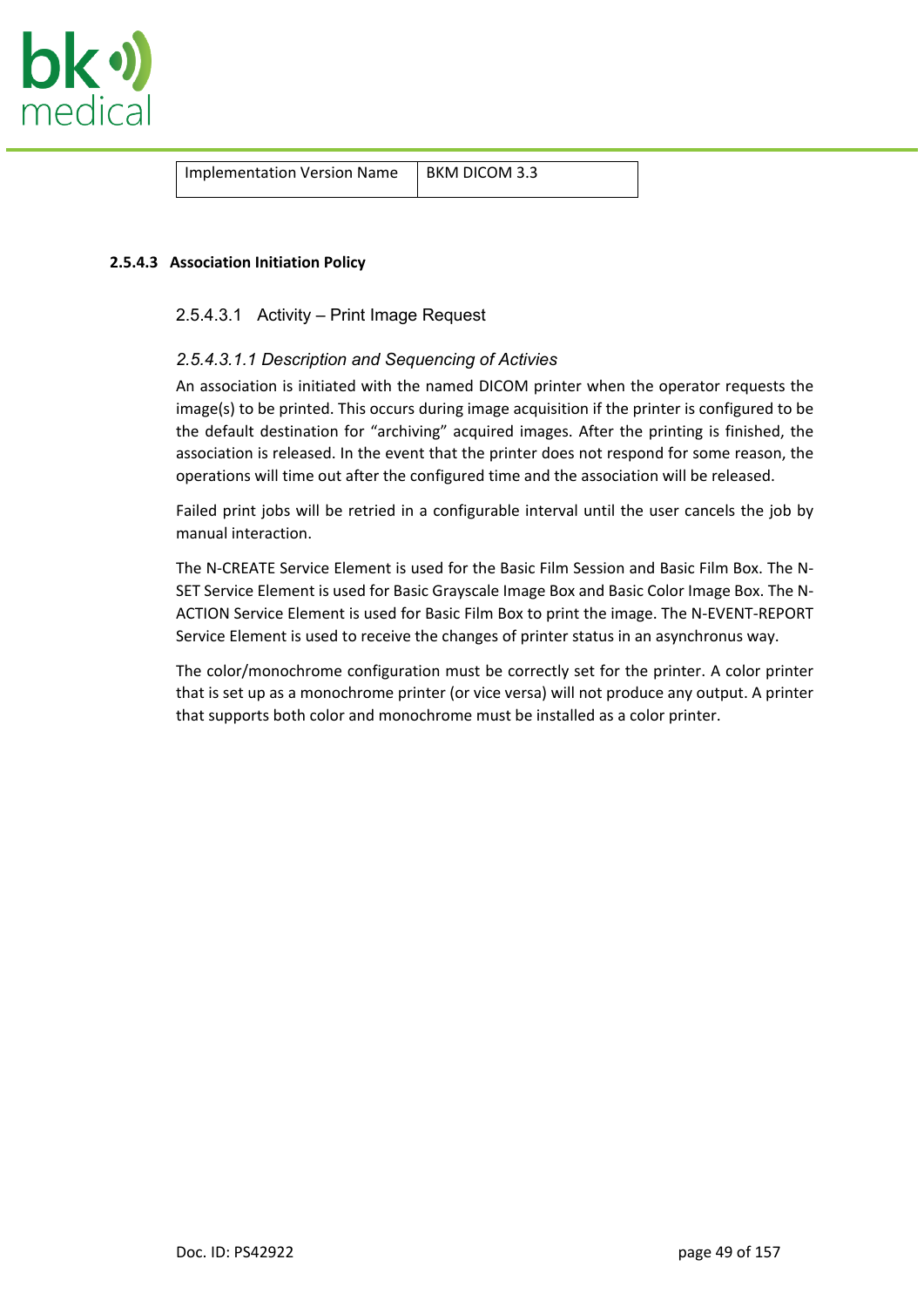



**Figure 2.5-4 Sequencing of Activities – Print Image Request**

The diagram above shows a possible sequence of interactions between the Print AE and a remote DICOM printer.

- 1. The Print AE opens an association to the printer.
- 2. The Print AE requests for the printer status by sending a N-GET request on the Printer SOP Class to the printer. The printer responds to the N-GET with the status "Success".
- 3. The Print AE sends an N-CREATE request on the Basic Film Session SOP Class to the printer. The printer confirms the creation of the film session by sending an N-CREATE response with the status "Success".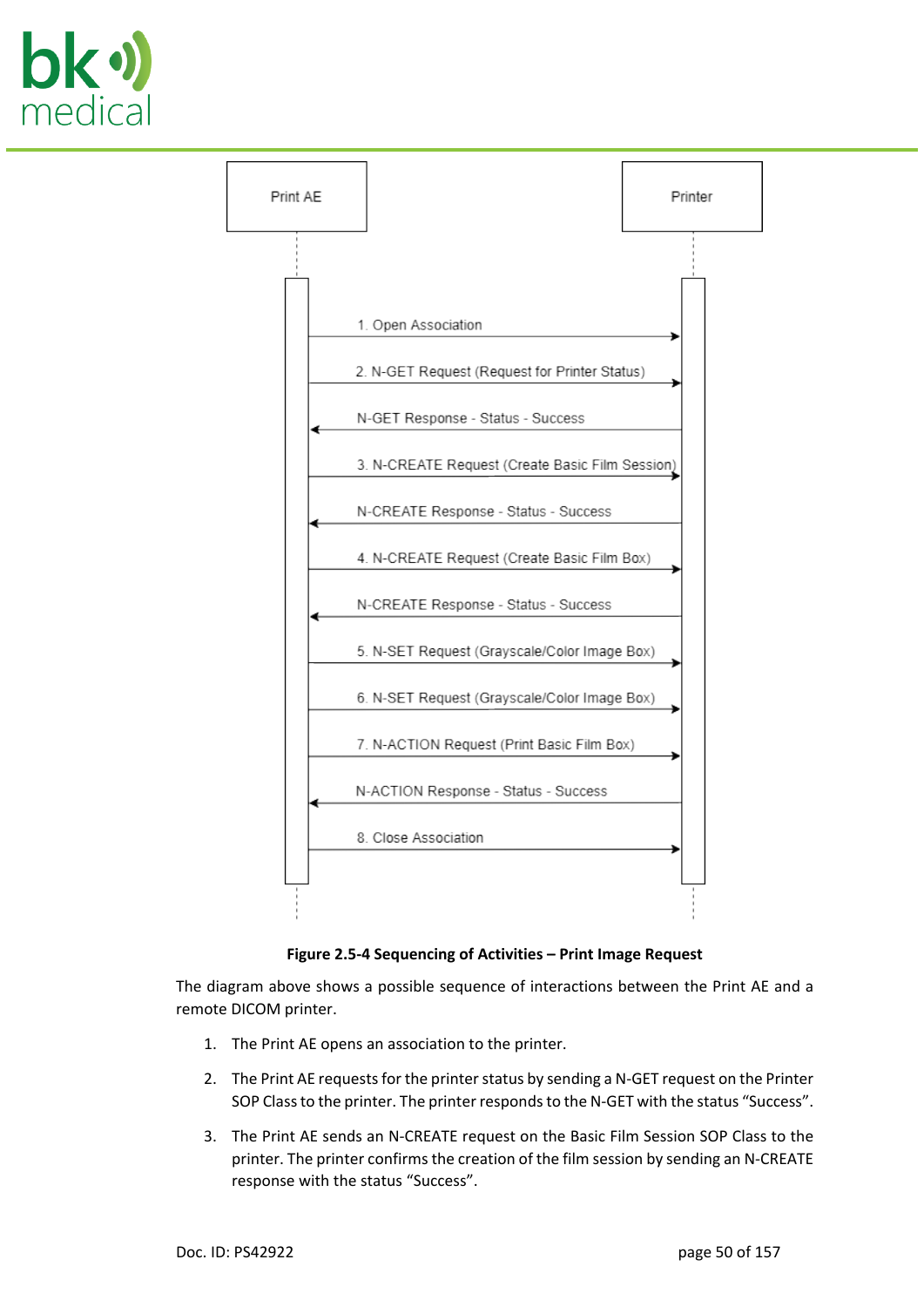

- 4. The Print AE sends an N-CREATE request on the Basic Film Box SOP Class to the printer using the pre-configured film layout to define the number of image boxes on the hardcopy. The printer confirms the creation of the film session by sending an N-CREATE response with the status "Success".
- 5. The Print AE send an N-SET request on the Grayscale/Color Image Box SOP Class to the printer to assign the first image to the hardcopy.
- 6. The Print AE send another N-SET request on the Grayscale/Color Image Box SOP Class to the printer to assign the second image to the hardcopy.
- 7. The Print AE sends an N-ACTION on the Basic Film Box SOP Class to instruct the printer to print the film box. The printer confirms the generation of the hardcopy with an N-ACTION response with the status "Success".
- 8. The Print AE closes the association with the printer.

## *2.5.4.3.1.2 Proposed Presentation Contexts*

BK Medical Ultrasound System is capable of proposing the Presentation Contexts shown in the table below:

| <b>Abstract Syntax</b>                                    |                        | <b>Transfer Syntax</b>              | Role                | <b>Extended</b> |                    |
|-----------------------------------------------------------|------------------------|-------------------------------------|---------------------|-----------------|--------------------|
| <b>Name</b>                                               | <b>UID</b>             | <b>Name List</b>                    | <b>UID List</b>     |                 | <b>Negotiation</b> |
| <b>Basic Grayscale Print</b><br>Management Meta SOP Class | 1.2.840.10008.5.1.1.9  | Implicit VR<br>Little Endian        | 1.2.840.10008.1.2   | SCU             | None               |
|                                                           |                        | <b>Explicit VR</b><br>Little Endian | 1.2.840.10008.1.2.1 |                 |                    |
| <b>Basic Color Print</b><br>Management Meta SOP Class     | 1.2.840.10008.5.1.1.18 | Implicit VR<br>Little Endian        | 1.2.840.10008.1.2   | SCU             | None               |
|                                                           |                        | Explicit VR<br>Little Endian        | 1.2.840.10008.1.2.1 |                 |                    |

#### **Table 2.5-12.5-40: Proposed Presentation Contexts for Grayscale Print Management**

## *2.5.4.3.1.3 Common SOP Specific Conformance for all Print SOP Classes*

The common SOP Specific behavior of all Print Management related SOP Classes is described in the table below.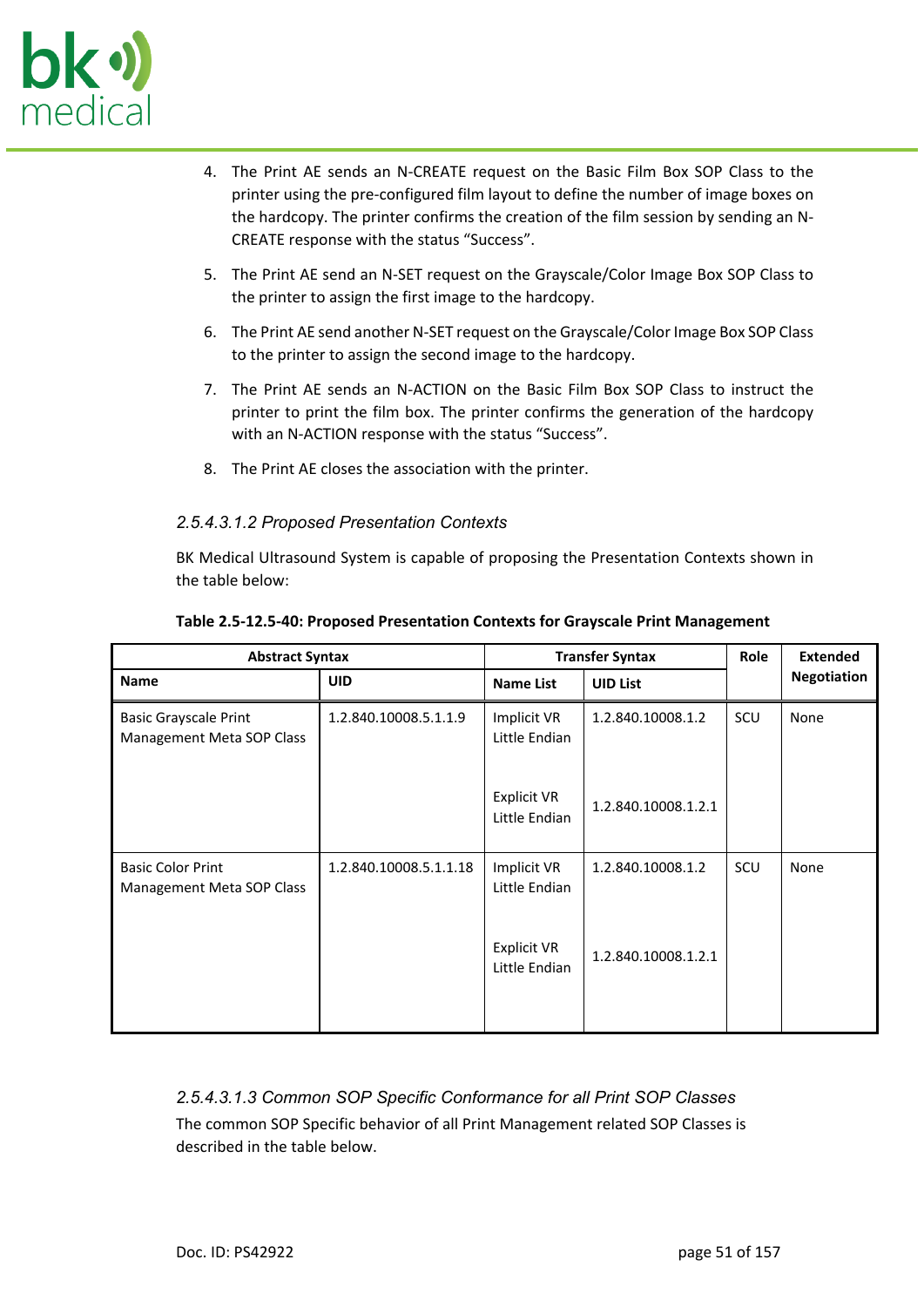

| <b>Exception</b>                                | <b>Behavior</b>                                                                                           |
|-------------------------------------------------|-----------------------------------------------------------------------------------------------------------|
| Timeout                                         | Error message to a user. Association is terminated;<br>print job will be retried until aborted by a user. |
| Association aborted by<br>SCP or network layers | Error message to a user. Print job will be retried until<br>aborted by a user.                            |

## **Table 2.5-41 General Print Communication Failure Behavior**

# *2.5.4.3.1.4 SOP Specific Conformance for the Printer SOP Class*

The Printer SOP Class is used to verify the readiness of the remote Print SCP for a print job. The Print AE supports the following DIMSE operations for the Printer SOP Class:

- N-GET
- N-EVENT-REPORT

## 2.5.4.3.1.4.1 Printer Status N-GET Operation

The Print AE uses Printer SOP Class N-GET operations prior to sending a print job to verify that the printer is ready to receive the current pending print job.

In the case that the remote Printer responds to the N-GET message with a status of 0x000 = Success, the print job will be created.

#### 2.5.4.3.1.4.2 Printer Status N-EVENT-REPORT Operation

The Print AE receives N-EVENT-REPORT notifications issued by the remote Print SCP and replies to them with a status of 0x0000 = Success to "consume" these messages. It does not evaluate the status or other contents of these messages.

## *2.5.4.3.1.5 SOP Specific Conformance for Basic Film Session SOP Class*

2.5.4.3.1.5.1 Basic Film Session N-CREATE Operation

The Print AE supports the N-CREATE operation for the Basic Film Session SOP Class to create one Film session for each locally generated print job.

| <b>Attribute Name</b>   | Tag          | VR  | Value            | Presence of   | <b>Source</b> |
|-------------------------|--------------|-----|------------------|---------------|---------------|
|                         |              |     |                  | Value         |               |
| Number of Copies        | (2000, 0010) | IS  |                  | <b>ALWAYS</b> | Fixed         |
| <b>Print Priority</b>   | (2000,0020)  | CS. | <b>HIGH</b>      | <b>ALWAYS</b> | Fixed         |
| Medium Type             | (2000, 0030) | CS. | PAPER,           | <b>ALWAYS</b> | Configuration |
|                         |              |     | CLEAR FILM,      |               |               |
|                         |              |     | <b>BLUE FILM</b> |               |               |
| <b>Film Destination</b> | (2000,0040)  | CS. | <b>PROCESSOR</b> | <b>ALWAYS</b> | Fixed         |

**Table 2.5-42: Basic Film Session Presentation Module**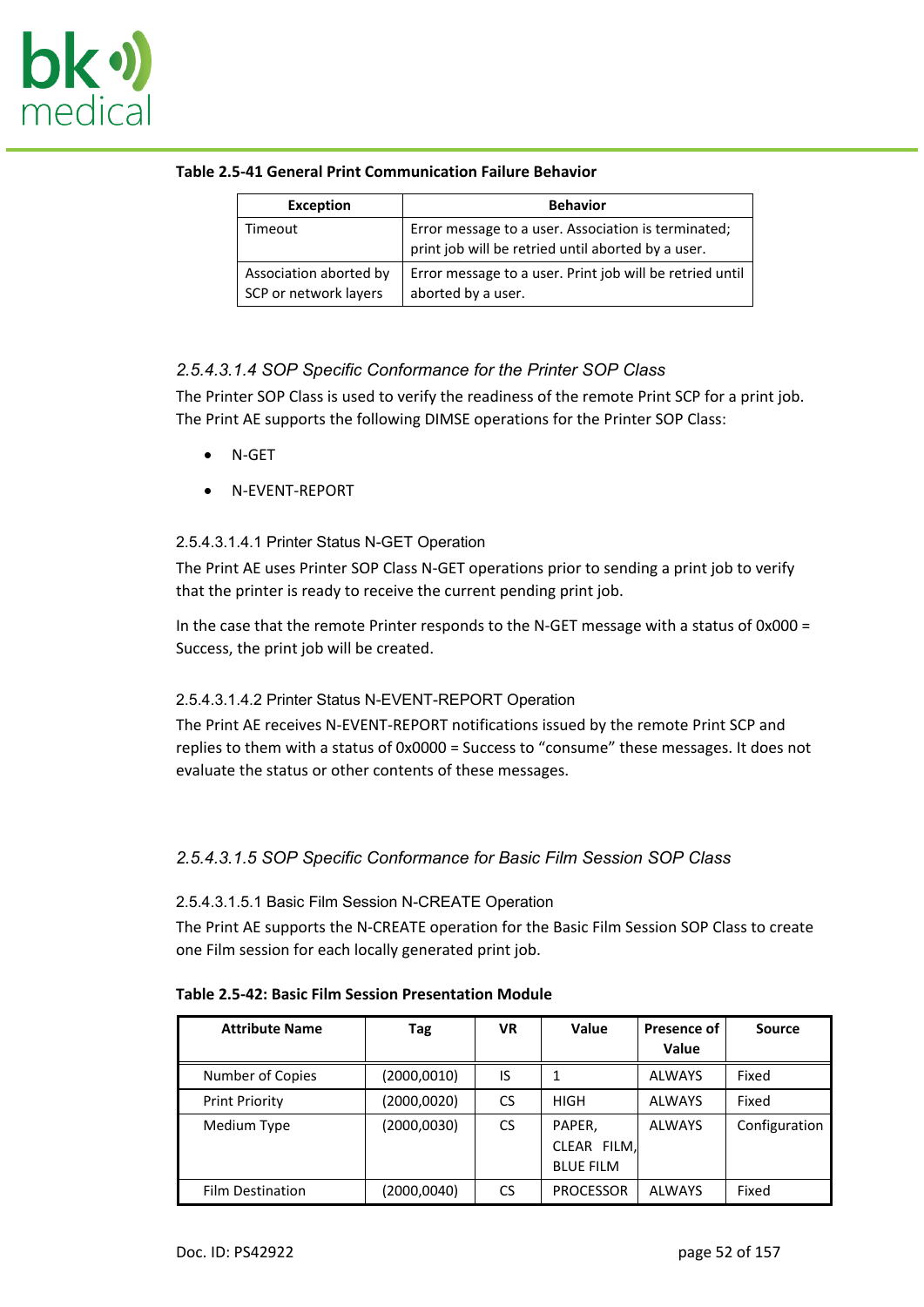

| Film Session Label | (2000, 0050) | LO | "Session                                                | ALWAYS | Auto |
|--------------------|--------------|----|---------------------------------------------------------|--------|------|
|                    |              |    | $<$ day>-                                               |        |      |
|                    |              |    | <month>-</month>                                        |        |      |
|                    |              |    | <year></year>                                           |        |      |
|                    |              |    | <hours>:<mi l<="" td=""><td></td><td></td></mi></hours> |        |      |
|                    |              |    | nutes>"                                                 |        |      |

The behavior of the Print AE in handling N-CREATE Status codes for the Basic Film Session is summarized in the table below.

| <b>Service</b><br><b>Status</b> | <b>Further Meaning</b>               | <b>Status</b><br><b>Codes</b> | <b>Application behavior when receiving Status Codes</b>                     |
|---------------------------------|--------------------------------------|-------------------------------|-----------------------------------------------------------------------------|
| <b>Success</b>                  | Film session<br>successfully created | 0000                          | Film session request is considered successful                               |
| Warning                         | Memory allocation not<br>supported   | B600                          | Film session request is considered successful                               |
|                                 | All others                           |                               | Association is released; Creation will be retried until<br>aborted by user. |

# *2.5.4.3.1.6 SOP Specific Conformance for Basic Film Box SOP Class*

The Print AE supports the the following operations for the Basic Film Box SOP Class:

- N-CREATE
- N-ACTION

## 2.5.4.3.1.6.1 Basic Film Box N-CREATE Operation

This following table describes the applied attributes in the N-CREATE Service Element of the Basic Film Box SOP Class.

| <b>Table 2.5-44: Basic Film Box Presentation Module</b> |  |  |
|---------------------------------------------------------|--|--|
|---------------------------------------------------------|--|--|

| <b>Attribute Name</b>               | Tag         | <b>VR</b> | Value                                                                                                           | <b>Presence of</b><br><b>Value</b> | <b>Source</b> |
|-------------------------------------|-------------|-----------|-----------------------------------------------------------------------------------------------------------------|------------------------------------|---------------|
| Image Display Format                | (2010,0010) | ST        | STANDARD\C,<br>$R(C,R = 1,1)$<br>1,2/2,2/2,3/<br>3,3/3,4/3,5/<br>4,4/4,5/4,6/<br>5,5/5,6/<br><custom>)</custom> | <b>ALWAYS</b>                      | Configuration |
| Referenced Film Session<br>Sequence | (2010,0500) | SQ        |                                                                                                                 | <b>ALWAYS</b>                      |               |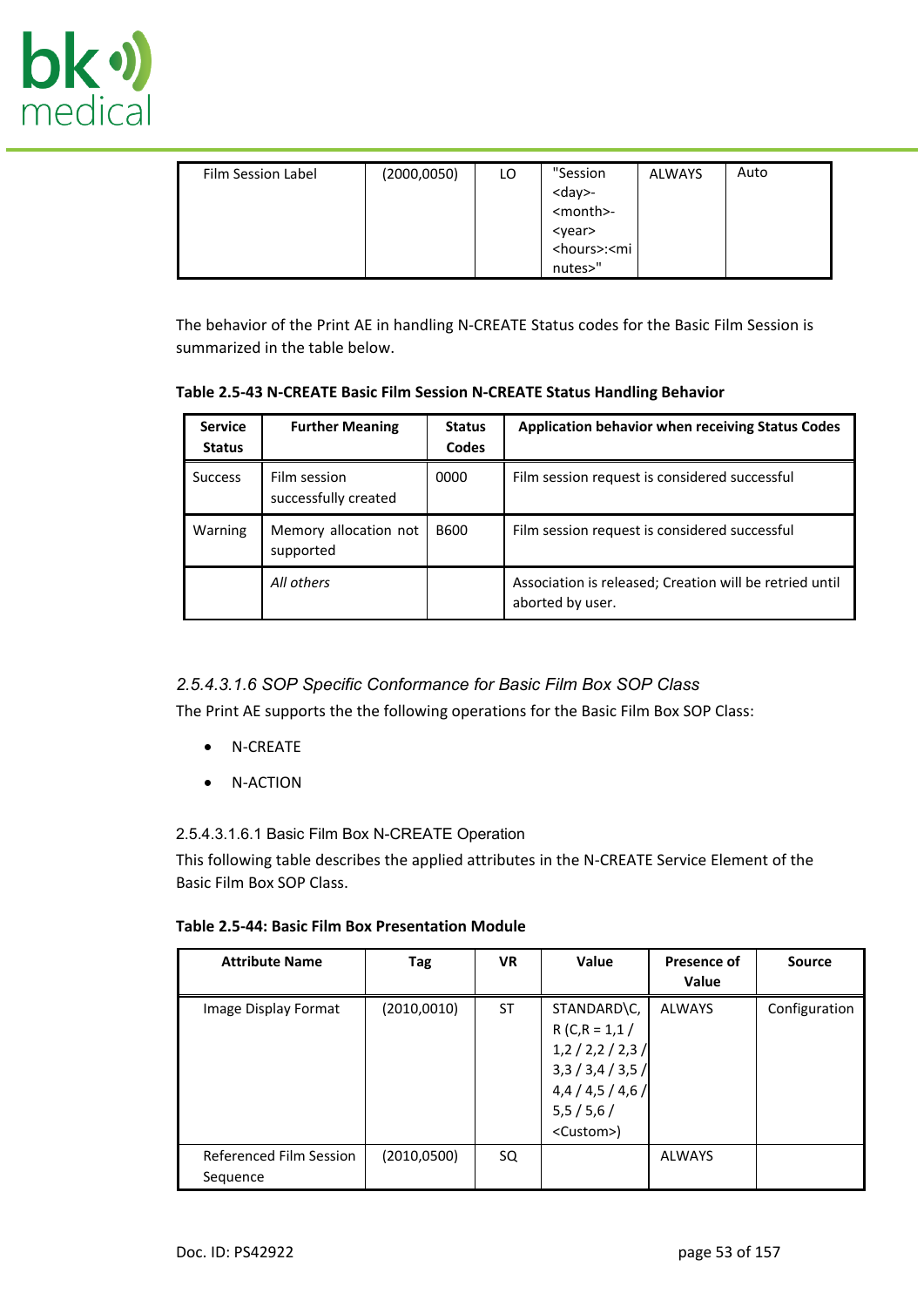

| > Referenced SOP Class<br><b>UID</b> | (0008, 1150) | UI  | Appl. value:<br>1.2.840.10008.<br>5.1.1.1<br>(Basic Film<br>Session SOP<br>Class) | <b>ALWAYS</b> | <b>Basic Film</b><br>Session N-<br>CREATE-RQ |
|--------------------------------------|--------------|-----|-----------------------------------------------------------------------------------|---------------|----------------------------------------------|
| > Referenced SOP<br>Instance UID     | (0008, 1155) | UI  | Appl. value:<br>The SOP<br>Instance UID<br>of the parent<br>film session          | <b>ALWAYS</b> | <b>Basic Film</b><br>Session N-<br>CREATE-RQ |
| <b>Film Orientation</b>              | (2010,0040)  | CD. | PORTRAIT /<br>LANDSCAPE                                                           | <b>ALWAYS</b> | Configuration                                |
| Film Size ID                         | (2010,0050)  | CS. | See defined<br>terms below                                                        | <b>ALWAYS</b> | Configuration                                |
| <b>Magnification Type</b>            | (2010,0060)  | CS. | <b>CUBIC</b>                                                                      | <b>ALWAYS</b> | Fixed                                        |

### **Film Size ID**

The defined terms are:

| 8INX10IN  | 10INX12IN                        |
|-----------|----------------------------------|
| 10INX14IN | 11INX14IN                        |
| 14INX14IN | <b>14INX17IN</b>                 |
| 24CMX24CM | 24CMX30CM                        |
|           | and custom size (both CM and IN) |

The following table describes the behavior of the Print AE when receiving status codes for the Basic Film Box N-CREATE Request

| <b>Service</b><br><b>Status</b> | <b>Further Meaning</b>                       | <b>Status</b><br>Codes | Application behavior when receiving Status Codes                                                                     |
|---------------------------------|----------------------------------------------|------------------------|----------------------------------------------------------------------------------------------------------------------|
| <b>Success</b>                  | Film accepted for<br>printing                | 0000                   | Print job continues                                                                                                  |
| Warning                         | Min/Max<br>Requested<br>Density out of range | B605                   | Print job continues                                                                                                  |
|                                 | All others                                   |                        | Association is released. Info popup is displayed to<br>the user. Print job will be retried until aborted by<br>user. |

#### **Table 2.5-45 Printer Basic Film Box N-CREATE Status Codes**

2.5.4.3.1.6.2 Basic Film Box N-ACTION Operation

An N-ACTION Request is issued to instruct the Print SCP to print the contents of the Film Box. The Action Reply argument in an N-ACTION response is not evaluated.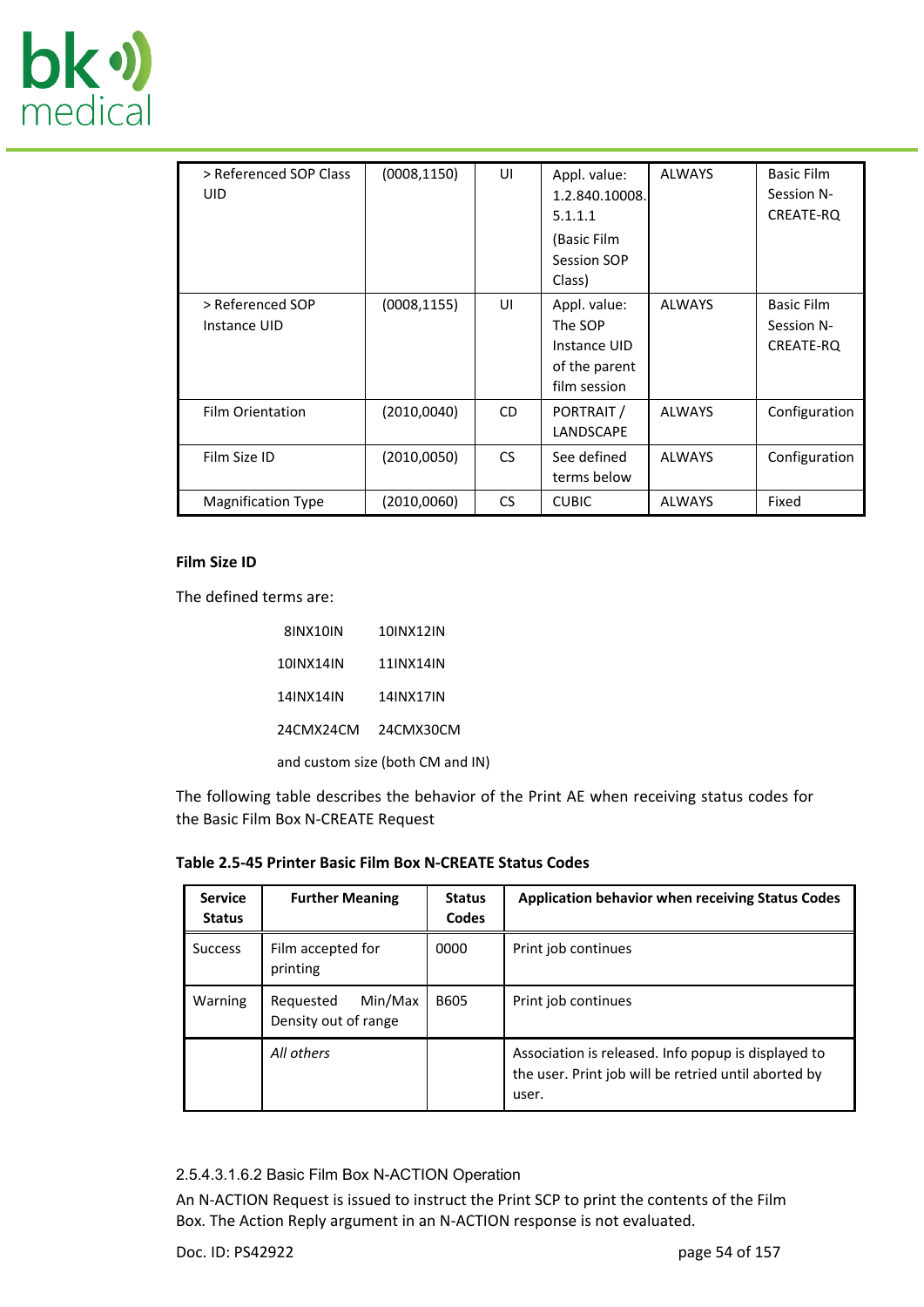

The behavior of Hardcopy AE when encountering status codes in a N-ACTION response is summarized in the Table below:

| <b>Service</b><br><b>Status</b> | <b>Further Meaning</b>        | <b>Status</b><br>Codes | <b>Application behavior when receiving Status Codes</b>                                                              |
|---------------------------------|-------------------------------|------------------------|----------------------------------------------------------------------------------------------------------------------|
| <b>Success</b>                  | Film accepted for<br>printing | 0000                   | Print job continues                                                                                                  |
| Warning                         | $\ast$                        | <b>Bxxx</b>            | Print job continues                                                                                                  |
|                                 | All others                    |                        | Association is released. Info popup is displayed to<br>the user. Print job will be retried until aborted by<br>user. |

**Table 2.5-46 Printer Basic Film Box N-ACTION Status Codes**

# *2.5.4.3.1.7 SOP Specific Conformance for the Basic Color/Grayscale Image Box SOP Class*

The Print AE supports the N-SET Operation for the Basic Grayscale Image Box SOP Class.

## 2.5.4.3.1.7.1 Basic Color/Grayscale Image Box N-SET Operation

This section specifies in detail the applied attributes in the N-SET Service Element of this supported SOP Class.

| <b>Attribute Name</b>                                                       | Tag                                   | <b>VR</b> | Value                                     | <b>Presence of</b><br>Value | <b>Source</b> |
|-----------------------------------------------------------------------------|---------------------------------------|-----------|-------------------------------------------|-----------------------------|---------------|
| <b>Image Position</b>                                                       | (2020,0010)                           | US        | Sequentially numbered                     | <b>ALWAYS</b>               | Auto          |
| Polarity                                                                    | (2020,0020)                           | CS        | <b>NORMAL</b>                             | <b>ALWAYS</b>               | Fixed         |
| Basic Color Image<br>Sequence<br>resp.<br>Basic Grayscale Image<br>Sequence | (2020, 0111)<br>Resp.<br>(2020, 0110) | SQ        |                                           | <b>ALWAYS</b>               |               |
| > Samples Per Pixel                                                         | (0028,0002)                           | US        | 3 (Color)<br>1 (Grayscale)                | <b>ALWAYS</b>               | Image         |
| > Photometric<br>Interpretation                                             | (0028,0004)                           | CS        | RGB (Color)<br>MONOCHROME2<br>(Grayscale) | <b>ALWAYS</b>               | Image         |
| > Rows                                                                      | (0028, 0010)                          | US        | Image height                              | <b>ALWAYS</b>               | Image         |
| > Columns                                                                   | (0028, 0011)                          | US.       | Image width                               | <b>ALWAYS</b>               | Image         |
| > Pixel Aspect Ratio                                                        | (0028, 0034)                          | U         | " $1\1$ "                                 | <b>ALWAYS</b>               | Image         |
| > Bits Allocated                                                            | (0028, 0100)                          | м         | 0008H (Color)                             | <b>ALWAYS</b>               | Image         |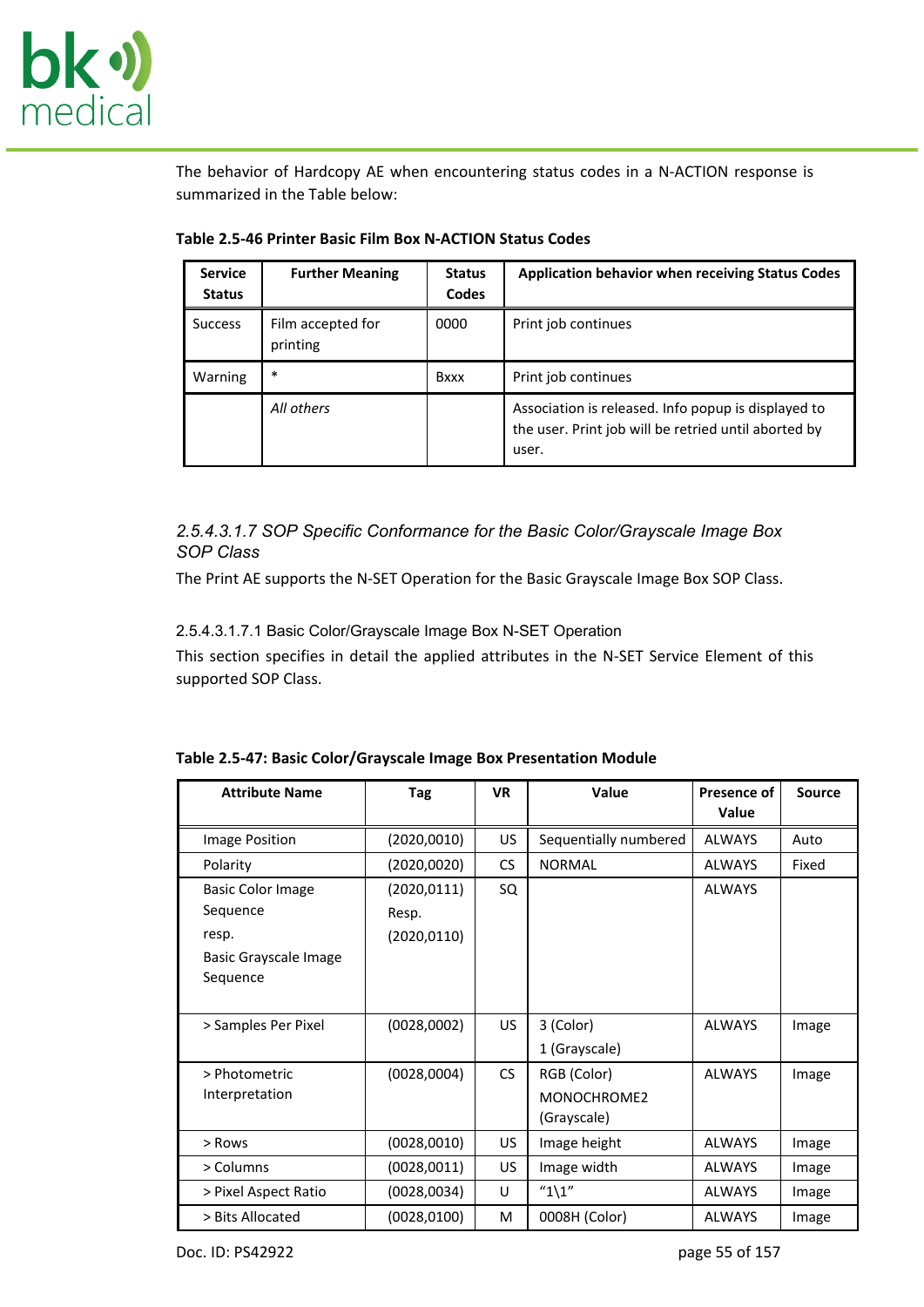

|                        |              |   | 0010H (Grayscale)             |               |       |
|------------------------|--------------|---|-------------------------------|---------------|-------|
| > Bits Stored          | (0028, 0101) | M | 0008H (Color)                 | <b>ALWAYS</b> | Image |
|                        |              |   | 000CH (Grayscale)             |               |       |
| > High Bit             | (0028, 0102) | м | 0007H (Color)                 | <b>ALWAYS</b> | Image |
|                        |              |   | 000BH (Grayscale)             |               |       |
| > Pixel Representation | (0028, 0103) | м | 0000H (= unsigned<br>integer) | AI WAYS       | Image |
| > Pixel Data           | (7FE0,0010)  | M |                               | <b>ALWAYS</b> | Image |

The following table describes the behavior of the Print AE when receiving status codes for the N-SET Request.

**Table 2.5-48 N-SET Basic Grayscale/Color Image Box Status Codes**

| <b>Service</b><br><b>Status</b> | <b>Further Meaning</b>                    | <b>Status</b><br><b>Codes</b> | <b>Application behavior when receiving Status Codes</b>                                                       |
|---------------------------------|-------------------------------------------|-------------------------------|---------------------------------------------------------------------------------------------------------------|
| <b>Success</b>                  | Image successfully<br>stored in image box | 0000                          | Print job continues                                                                                           |
| Warning                         | *                                         | Bxxx                          | Print job continues                                                                                           |
| Warning                         | Attribute List Error                      | 0107                          | Print job continues                                                                                           |
| Warning                         | Attribute Value out of<br>Range           | 0116                          | Print job continues                                                                                           |
|                                 | All others                                |                               | Association is released. Info popup displayed to the<br>user. Creation will be retried until aborted by user. |

### **2.5.4.4 Association Acceptance Policy**

The Print AE does not accept associations.

## **2.5.5 Query and Retrieve Application Entity Specification**

#### **2.5.5.1 SOP Classes**

Query and Retrieve AE provides Standard Conformance to the following SOP Classes:

|  |  | Table 2.5-49 SOP Classes for Query and Retrieve AE |
|--|--|----------------------------------------------------|
|--|--|----------------------------------------------------|

| <b>SOP Class Name</b>                                   | <b>SOP Class UID</b>        | <b>SCU</b> | <b>SCP</b> |
|---------------------------------------------------------|-----------------------------|------------|------------|
| Patient Root Query/Retrieve Information<br>Model - FIND | 1.2.840.10008.5.1.4.1.2.1.1 | Yes        | No         |
| Patient Root Query/Retrieve Information<br>Model - MOVE | 1.2.840.10008.5.1.4.1.2.1.2 | Yes        | No         |
| Study Root Query/Retrieve Information<br>Model - MOVE   | 1.2.840.10008.5.1.4.1.2.2.2 | Yes        | No         |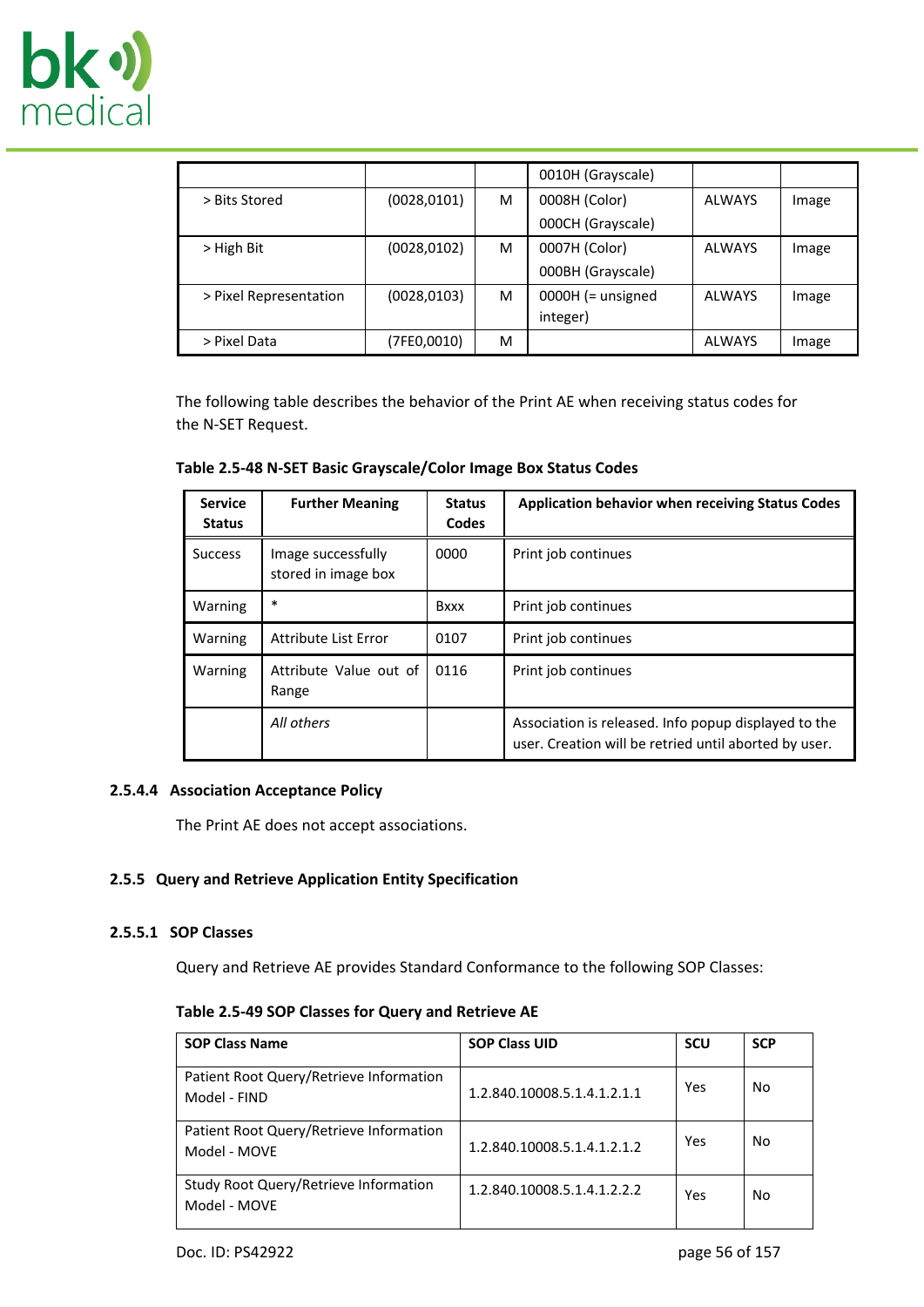

### **2.5.5.2 Association Policies**

## 2.5.5.2.1 General

The DICOM standard application context name for DICOM is always proposed:

#### **Table 2.5-50 DICOM Application Context for Query and Retrieve AE**

| <b>Application Context Name</b> | 1.2.840.10008.3.1.1.1 |
|---------------------------------|-----------------------|
|---------------------------------|-----------------------|

The maximum Protocol Data Unit (PDU) size for PDUs sent to the BK Medical Ultrasound System is fixed at 32Kb (64Kb for verification). The minimum PDU size accepted for sending from the scanner is 512 bytes. In case the receiving SCP claims PDUs smaller than 512 bytes, then 512 bytes are used.

## 2.5.5.2.2 Number of Associations

The Query and Retrieve AE initiates one Association at a time.

#### **Table 2.5-51 Number of Associations Initiated for Query and Retrieve AE**

| Maximum number of simultaneous Associations |  |
|---------------------------------------------|--|
|                                             |  |

#### 2.5.5.2.3 Asynchronous Nature

The Query and Retrieve AE does not support asynchronous mode.

#### 2.5.5.2.4 Implementation Identifying Information

The implementation information for Query and Retrieve AE is:

#### **Table 2.5-52 DICOM Implementation Class and Version for Query and Retrieve AE**

| <b>Implementation Class UID</b> | 1.2.208.154.1 |
|---------------------------------|---------------|
| Implementation Version Name     | BKM DICOM 3.3 |

#### **2.5.5.3 Association Initiation Policy**

2.5.5.3.1 Activity – Q/R Query

Doc. ID: PS42922 page 57 of 157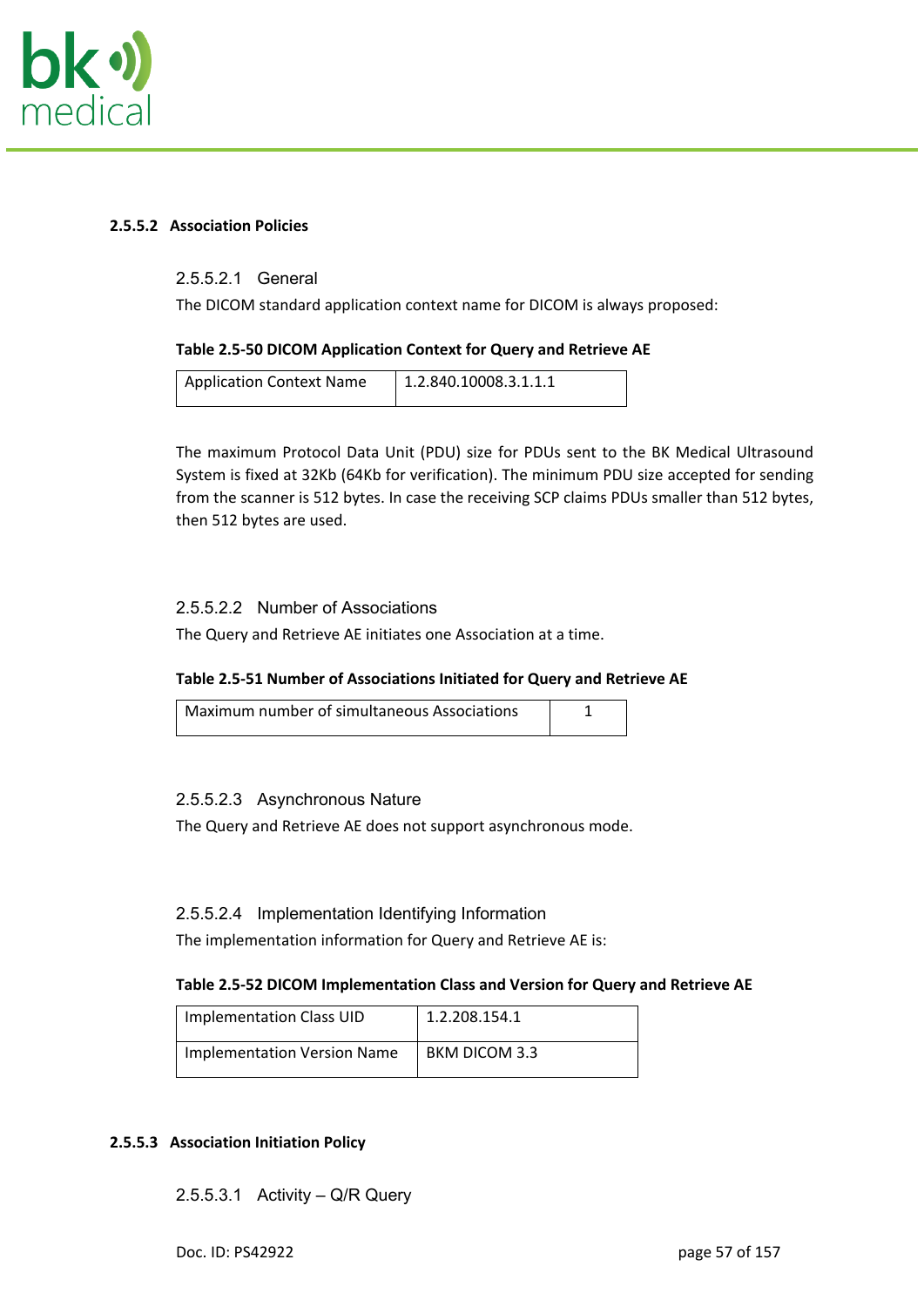

# *2.5.5.3.1.1 Description of Activity*

This function is triggered at the operator's request after entering query values for a given set of key attributes at different level of patient and study. At first, a PATIENT-Level C-FIND is sent to obtain a list of patients matching the PATIENT-Level keys entered by the user. Subsequently, for each matching result on PATIENT-Level, a STUDY-Level query is sent to filter out patients which have no studies from the results being displayed to the user.

Upon the user selecting a patient, the list of studies for this patient is re-queried, and for each matching study, a list of SERIES is requested to filter for Studies which contain Ultrasoundseries.

An association is set up to the pre-configured default PACS. After the queries are complete, the association is released.

# *2.5.5.3.1.2 Proposed Presentation Contexts*

BK Medical Ultrasound System is capable of proposing the Presentation Contexts shown in the table below:

|                                                               | <b>Abstract Syntax</b>          | <b>Transfer Syntax</b>                                              | <b>Role</b>                              | <b>Extended</b> |                    |
|---------------------------------------------------------------|---------------------------------|---------------------------------------------------------------------|------------------------------------------|-----------------|--------------------|
| <b>Name</b>                                                   | <b>UID</b>                      | <b>Name List</b>                                                    | <b>UID List</b>                          |                 | <b>Negotiation</b> |
| Patient Root<br>Query/Retrieve<br>Information<br>Model - FIND | 1.2.840.10008.5.1.4.1.2.<br>1.1 | Implicit VR<br>Little Endian<br><b>Explicit VR</b><br>Little Endian | 1.2.840.10008.1.2<br>1.2.840.10008.1.2.1 | <b>SCU</b>      | None               |

## **Table 2.5-53 Proposed Presentation Contexts for Q/R Query**

*2.5.5.3.1.3 SOP Specific Conformance for Patient Root Q/R Information Model - FIND* The Query and Retrieve AE provides baseline behavior of the C-FIND SCU. Extended negotiation is not supported.

The user can enter data for one or more of the query key attributes. Note that some of the key attributes may not be visible for some vendors even if they are supported in the software.

The system will expect the Specific Character Set in the return key attributes to match the Specific Character Set on the scanner and sent in the Request Identifier. See the section [6](#page-67-0) for a list of languages and supported character sets.

The following attributes are supported as matching/return keys for the C-FIND request. The values of key attributes are set in the search dialog where a list of key attributes is displayed.

Types of attributes used in Q/R Information Models (Column "Type"):

U: Unique Key Attribute

- R: Required Key Attribute
- O: Optional Key Attribute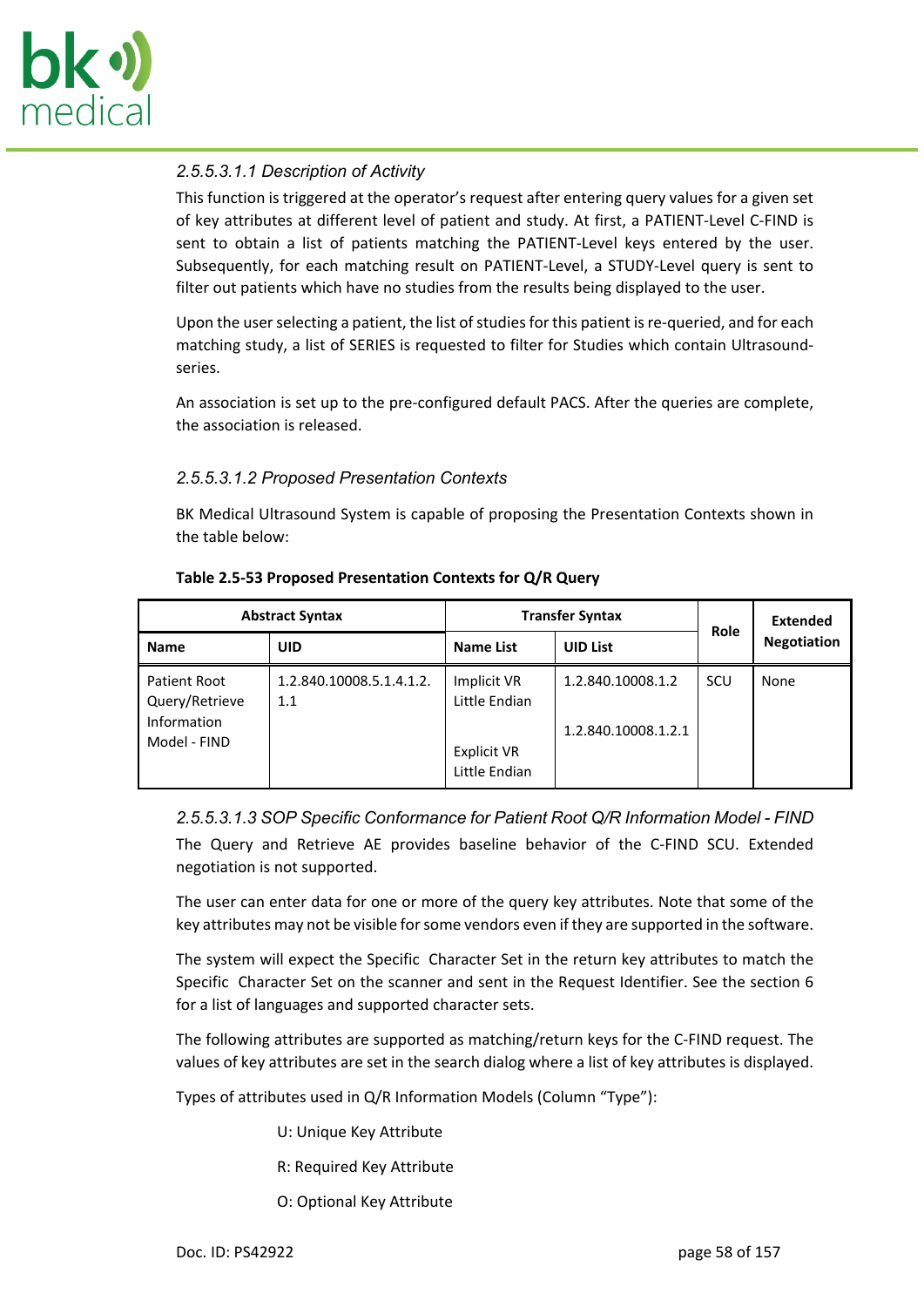

Unique, required and options keys may be contained in the identifier of a C-FIND request.

Types of matching performed on key attributes (Column "Match"):

- S: Single Value Matching
- L: List of UID Matching
- U: Universal Matching
- W: Wild Card Matching
- R: Range Matching
- Q: Sequence Matching

| <b>Description</b>                     | Tag          | <b>Type</b>  | Match   | <b>Note</b> |  |  |
|----------------------------------------|--------------|--------------|---------|-------------|--|--|
| <b>Patient Level</b>                   |              |              |         |             |  |  |
| Patient's Name                         | (0010, 0010) | $\mathsf{R}$ | W, U    |             |  |  |
| Patient ID                             | (0010, 0020) | $\cup$       | W, U    |             |  |  |
| Patient's Birth Date                   | (0010, 0030) | O            | R, S, U |             |  |  |
| Patient's Sex                          | (0010, 0040) | $\mathsf{O}$ | $\cup$  |             |  |  |
| Number of Patient Related              | (0020, 1200) | O            | U       |             |  |  |
| <b>Studies</b>                         |              |              |         |             |  |  |
| <b>Study Level</b>                     |              |              |         |             |  |  |
| Patient ID                             | (0010, 0020) | U            | S, U, W |             |  |  |
| Study Instance UID                     | (0020, 000D) | U            | U       |             |  |  |
| <b>Study Date</b>                      | (0008, 0020) | $\mathsf{R}$ | R, S, U |             |  |  |
| <b>Study Time</b>                      | (0008, 0030) | R            | $\sf U$ |             |  |  |
| <b>Accession Number</b>                | (0008, 0050) | R            | S, U, W |             |  |  |
| Study ID                               | (0020, 0010) | U            | U       |             |  |  |
| Refering Physician's Name              | (0008, 0090) | U            | U       |             |  |  |
| <b>Study Description</b>               | (0008, 1030) | 0            | U       |             |  |  |
| Number of Study Related                | (0020, 1206) | O            | U       |             |  |  |
| <b>Series</b>                          |              |              |         |             |  |  |
| Number of Study Related                | (0020, 1208) | $\circ$      | U       |             |  |  |
| Instances                              |              |              |         |             |  |  |
| <b>Series Level</b>                    |              |              |         |             |  |  |
| Patient ID                             | (0010, 0020) | U            | S       |             |  |  |
| Study Instance UID                     | (0020,000D)  | U            | S       |             |  |  |
| Series Instance UID                    | (0020,000E)  | U            | U       |             |  |  |
| Modality                               | (0008, 0060) | R            | S, U    |             |  |  |
| Series Number                          | (0020, 0011) | R            | U       |             |  |  |
| <b>Composite Object Instance Level</b> |              |              |         |             |  |  |

## **Table 2.5-54: Key Attributes for Patient Root Q/R Information Model - C-FIND**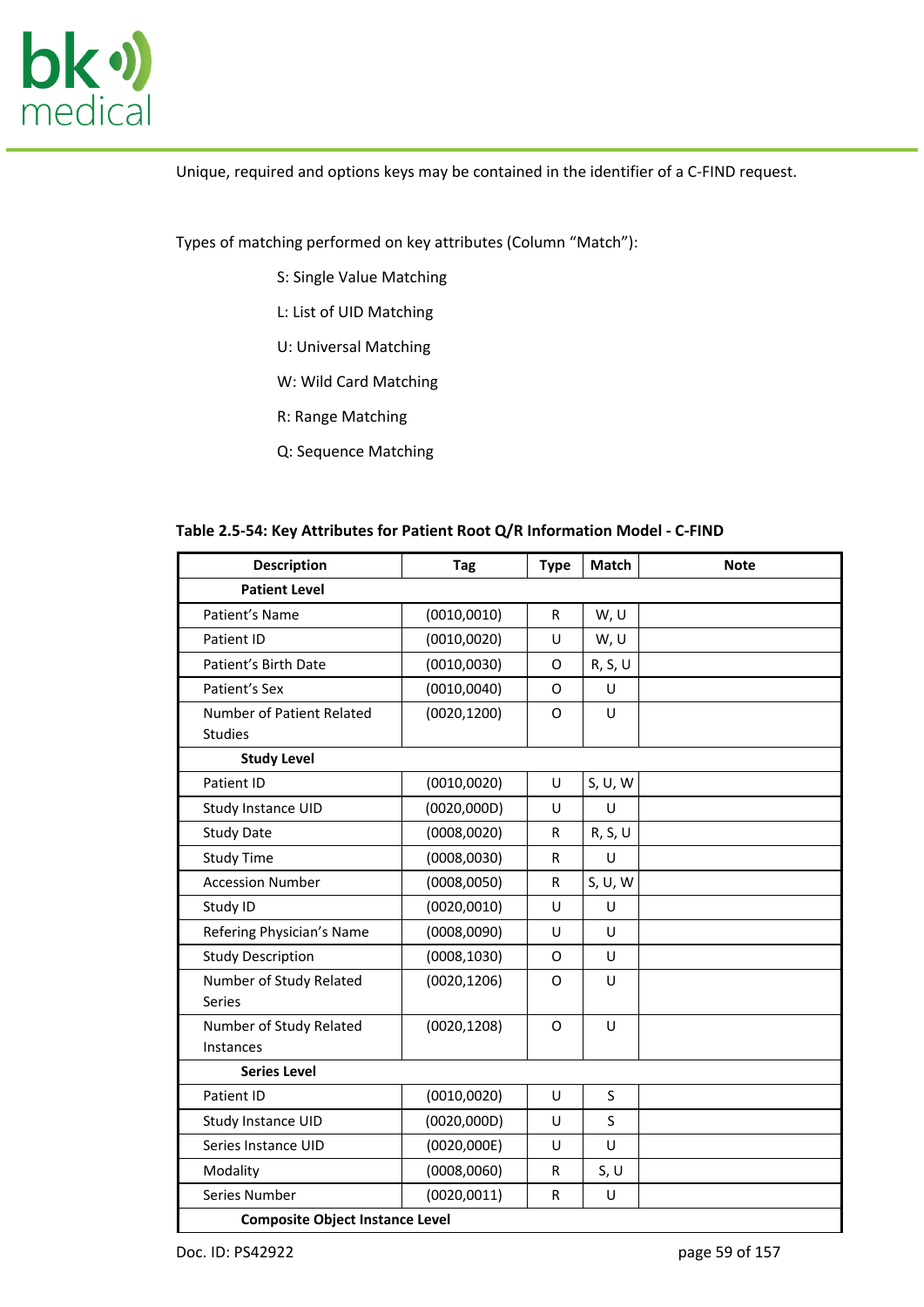

| Patient ID           | (0010, 0020) |   |   |  |
|----------------------|--------------|---|---|--|
| Study Instance UID   | (0020,000D)  |   |   |  |
| Series Instance UID  | (0020,000E)  |   |   |  |
| <b>SOP Class UID</b> | (0008,0016)  |   | U |  |
| SOP Instance UID     | (0008, 0018) |   | U |  |
| Instance Number      | (0020, 0013) | R |   |  |

The following are the specific status codes which might be returned in a C-FIND response.

**Table 2.5-55 Patient Root Q/R Information Model - FIND Status Codes**

| <b>Service</b><br><b>Status</b> | <b>Further Meaning</b>                                                                                                                                   | <b>Status</b><br>Codes | Application behavior when receiving Status Codes                                                                                                        |
|---------------------------------|----------------------------------------------------------------------------------------------------------------------------------------------------------|------------------------|---------------------------------------------------------------------------------------------------------------------------------------------------------|
| Failure                         | Refused: Out of<br>Resources                                                                                                                             | A700                   | Association is terminated. Info popup displayed to<br>the user. No matches displayed.                                                                   |
|                                 | Identifier does not<br>match SOP Class                                                                                                                   | A900                   | Association is terminated. Info popup displayed to<br>the user. No matches displayed.                                                                   |
|                                 | Unable to process                                                                                                                                        | Cxxx                   | Association is terminated. Info popup displayed to<br>the user. No matches displayed.                                                                   |
| Cancel                          | Matching terminated<br>due to Cancel request                                                                                                             | <b>FE00</b>            | Association is terminated. Info popup displayed to<br>the user. No matches displayed.                                                                   |
| <b>Success</b>                  | Matching is complete -<br>No final identifier is<br>supplied                                                                                             | 0000                   | Matching is completed. Subsequent C-FIND-Request<br>is sent, or if the above mentioned procedure is<br>complete, the matches are displayed to the user. |
| Pending                         | Matches are<br>continuing - Current<br>Match is supplied and<br>any Optional Keys<br>were supported in the<br>same manner as<br>Required Keys.           | FF <sub>00</sub>       | The process of receiving matches continues.                                                                                                             |
|                                 | Matches are<br>continuing - Warnings<br>that one or more<br>Option Keys were not<br>supported for exis-<br>tence and/or matching<br>for this identifier. | FF01                   | The process of receiving matches continues without<br>any warnings or errors.                                                                           |

If the response of a query to the Patient Root Q/R Information Model returns no matching records, the user will see an empty list of patients and examinations. The operator can modify the query key values and then retry the search.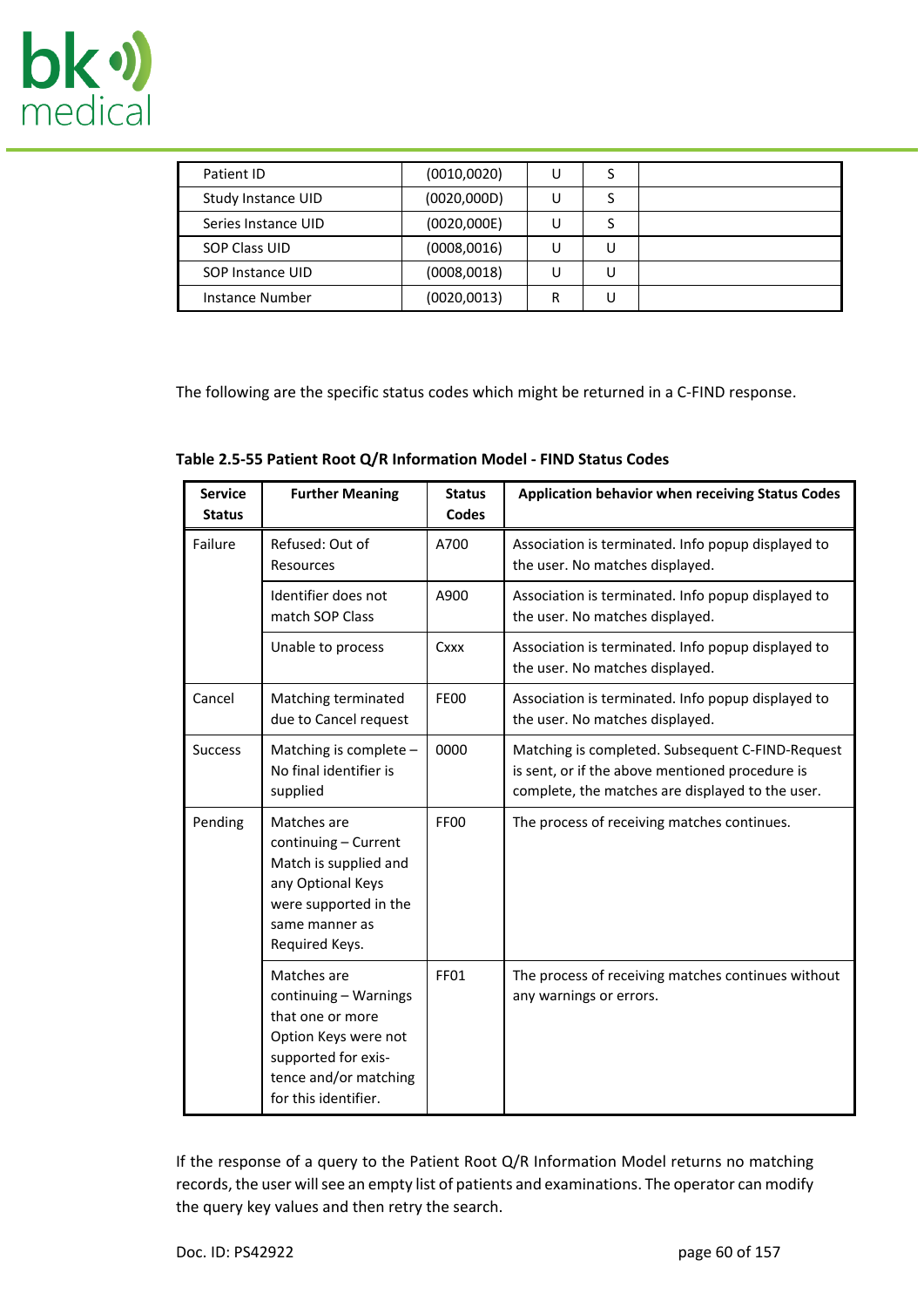

## 2.5.5.3.2 Activity - Q/R Retrieve

## *2.5.5.3.2.1 Description of Activity*

This function is triggered when a queried study is selected for viewing by the operator. All the ultrasound and structured report series belonging to the selected study will be retrieved.

Prior to issuing the C-MOVE-Requests, the studies and series for the selected patient are requeried through the Q/R Query activity to obtain the latest acquisition results.

Both Study Root MOVE and Patient Root Move are supported. It might be configured to try Study Root MOVE first before Patient Root MOVE. Otherwise, Patient Root MOVE is always executed.

An association is set up to the pre-configured default PACS. After C-MOVE command is complete, the association is released. The subsequent C-STORE sub-operation shall occur on a different association where the local AE serves as an SCP of the storage service class.

## *2.5.5.3.2.2 Proposed Presentation Contexts*

The Query and Retrieve AE will include the following presentation contexts:

| <b>Abstract Syntax</b>                                         |                             | <b>Transfer Syntax</b>                 |                     | Role | <b>Extended</b>    |
|----------------------------------------------------------------|-----------------------------|----------------------------------------|---------------------|------|--------------------|
| <b>Name</b>                                                    | <b>UID</b>                  | <b>Name</b><br>List                    | <b>UID List</b>     |      | <b>Negotiation</b> |
| Patient Root Query/Retrieve<br><b>Information Model - MOVE</b> | 1.2.840.10008.5.1.4.1.2.1.2 | Implicit<br><b>VR Little</b><br>Endian | 1.2.840.10008.1.2   | SCU  | None               |
| Study Root Query/Retrieve<br>Information Model - MOVE          | 1.2.840.10008.5.1.4.1.2.2.2 | Explicit<br><b>VR Little</b><br>Endian | 1.2.840.10008.1.2.1 | SCU  | None               |

#### **Table 2.5-56 Proposed Presentation Contexts for Q/R Retrieve**

## *2.5.5.3.2.3 SOP Specific Conformance for Patient Root or Study Root Q/R Information Model - MOVE*

The Query and Retrieve AE provides baseline behavior of the C-MOVE SCU for Patient Root and Study Root Q/R Information Model. Extended negotiation is not supported.

The Patient Root C-MOVE is the default method. It can be configured to first try Study Root C-MOVE, and if it is not supported by Q/R SCP, it falls back to Patient Root C-MOVE. When the C-MOVE request is issued, C-STORE sub-operations invoked on the Q/R-SCP side are handled by the Storage AE. If Patient Root C-MOVE is used, the Query and Retrieve AE is listening on a configurable local port (default value is 7878) for incoming C-STORE association. The destination AE title of C-MOVE is set to be the same as the local AE title.

The scanner will use predefined DICOM Character Sets depending on the selected language. See table in the section 6.

If the level of retrieval is STUDY, the move destination is the local AE title, and the default listening port for C-STORE sub-operation is 104. If the level of retrieval is IMAGE, the move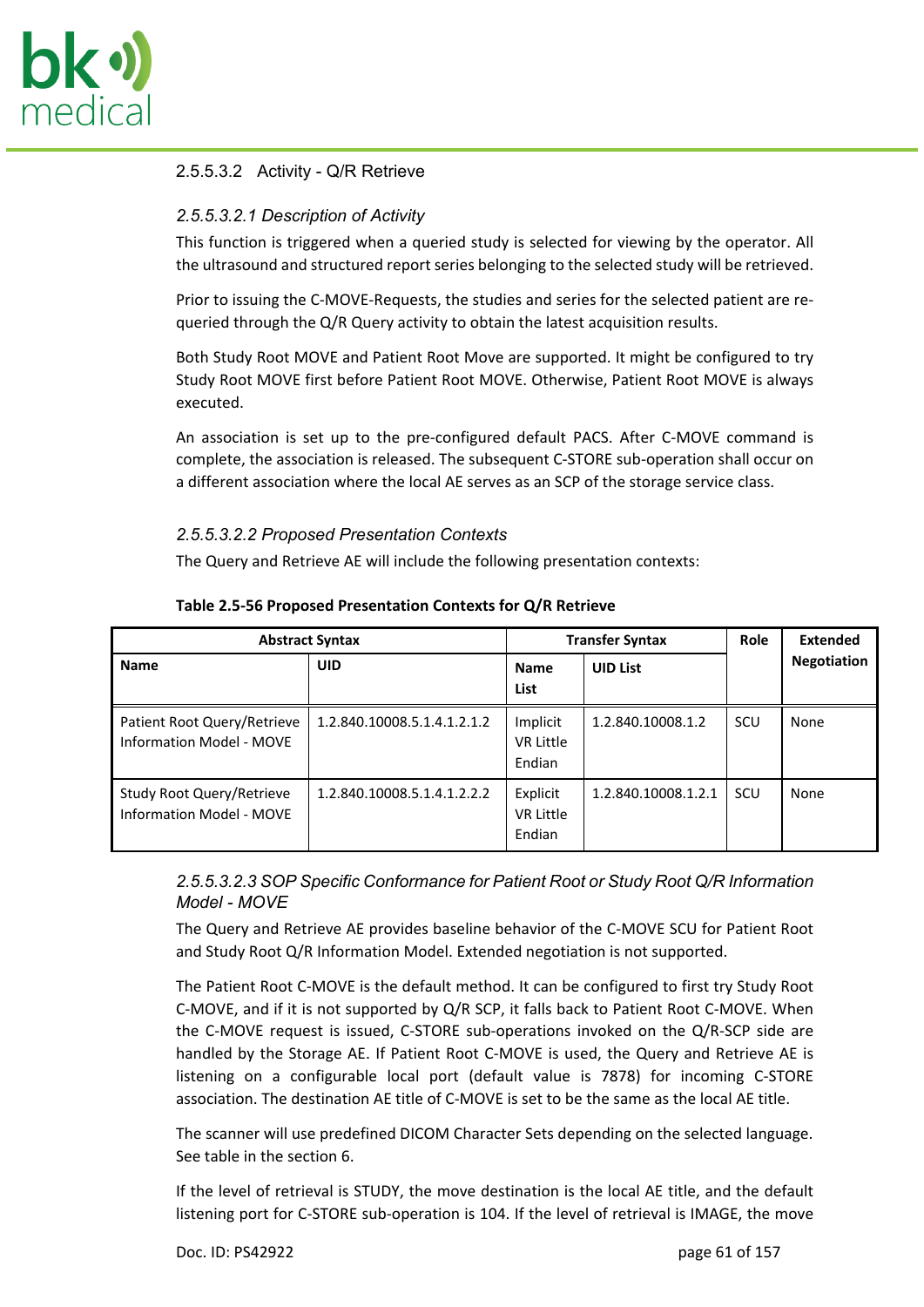

destination is the local AE title, and the default listening port for C-STORE sub-operation is 7878. When configuring AE titles and listening ports for move destination, attention should be taken to populate both of the above two entries.

| <b>Description</b>  | Tag          | <b>Note</b>                                                                              |
|---------------------|--------------|------------------------------------------------------------------------------------------|
| Patient ID          | (0010, 0020) | Single value of Unique Key Attribute; Not<br>present in Study Root Q/R Information Model |
| Study Instance UID  | (0020,000D)  | Single value of Unique Key Attribute                                                     |
| Series Instance UID | (0020,000E)  | Single value of Unique Key Attribute. Not<br>present if retrieval level is STUDY         |
| SOP Instance UID    | (0008, 0018) | List of UIDs. Not present if retrieval level is<br><b>STUDY</b>                          |

# Table 2.5-57: Key Attributes for Patient Root / Study Root Q/R Information Model - C-**MOVE**

The following are the specific status codes which might be returned in a C-MOVE response.

| <b>Service</b><br><b>Status</b> | <b>Further Meaning</b>                                                     | <b>Status</b><br><b>Codes</b> | Application behavior when receiving Status Codes         |
|---------------------------------|----------------------------------------------------------------------------|-------------------------------|----------------------------------------------------------|
| Failure                         | Refused: Out of<br>Resources - Unable to<br>calculate number of<br>matches | A701                          | Process terminated. No data received.                    |
|                                 | Refused: Out of<br>Resources - Unable to<br>perform sub-<br>operations     | A702                          | Process terminated. No data received.                    |
|                                 | Refused: Move<br>Destination unknown                                       | A801                          | Process terminated. No data received.                    |
|                                 | Identifier does not<br>match SOP Class                                     | A900                          | Process terminated. No data received.                    |
|                                 | Unable to process                                                          | Cxxx                          | Process terminated. No data received.                    |
| Cancel                          | Sub-operation<br>terminated due to<br>Cancel Indication                    | FE00                          | Process terminated. Stopped receiving remaining<br>data. |
| Warning                         | Sub-operation<br>Complete - One or<br>more Failures                        | <b>B000</b>                   | Complete process.                                        |
| <b>Success</b>                  | Sub-operation<br>Complete - No Failures                                    | 0000                          | Complete process.                                        |
| Pending                         | Sub-operations are<br>continuing                                           | FF <sub>00</sub>              | Continue process.                                        |

# **Table 2.5-58 Patient Root or Study Root Q/R Information Model – MOVE Status Codes**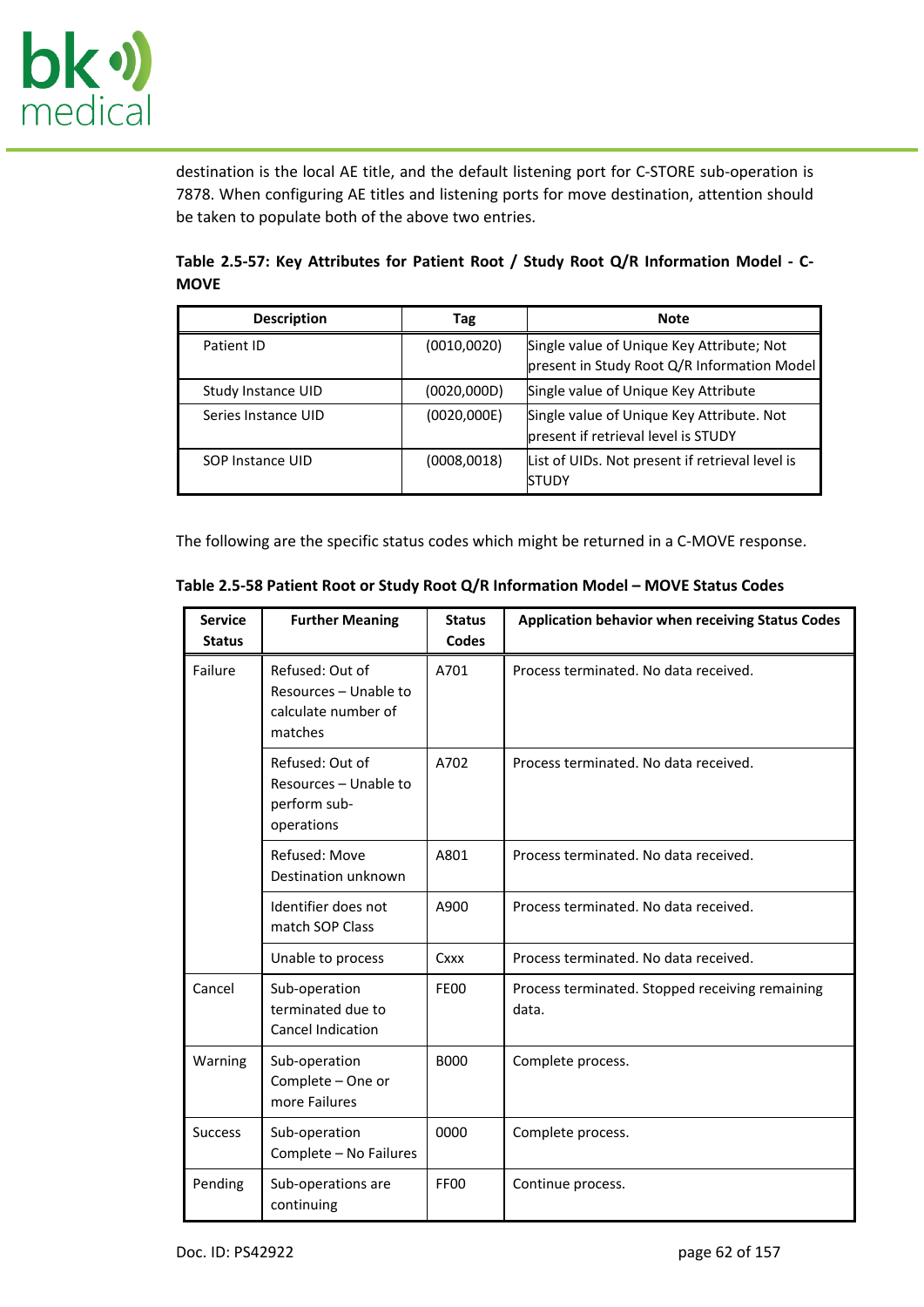

If the response to the C-MOVE somehow fails or no matching composite object instances returned, the user will see an empty list of thumbnails.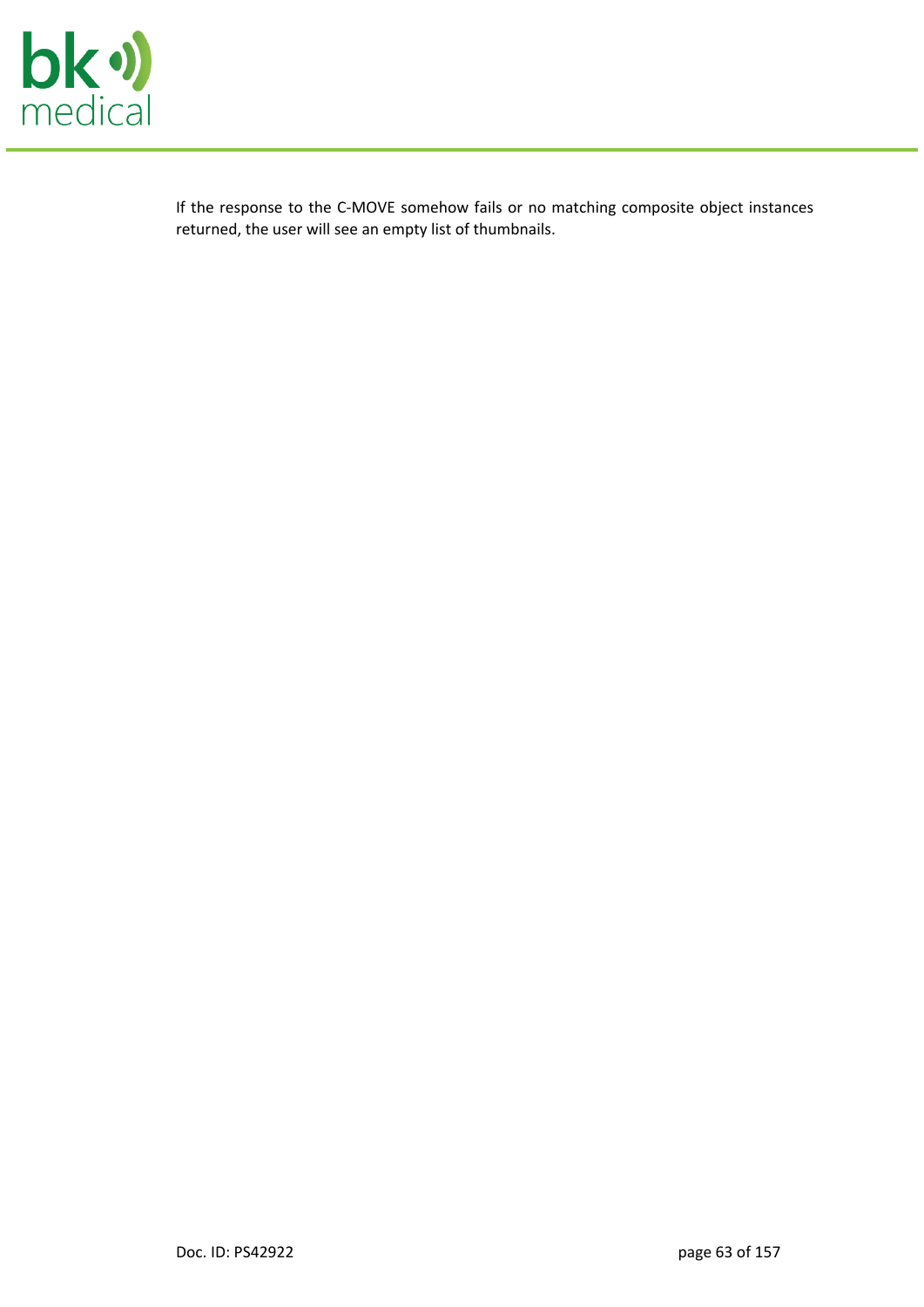

# **3 Communication Profiles**

## **3.1 TCP/IP Stack**

The Application provides DICOM 3.0 TCP/IP Network Communication Support as defined in DICOM PS 3.8.

The TCP/IP stack is inherited from the underlying Microsoft Windows®-based operating system.

## **3.1.1 Physical Media Support**

The system is indifferent to the physical medium; it inherits the medium from the Windows® Operating System.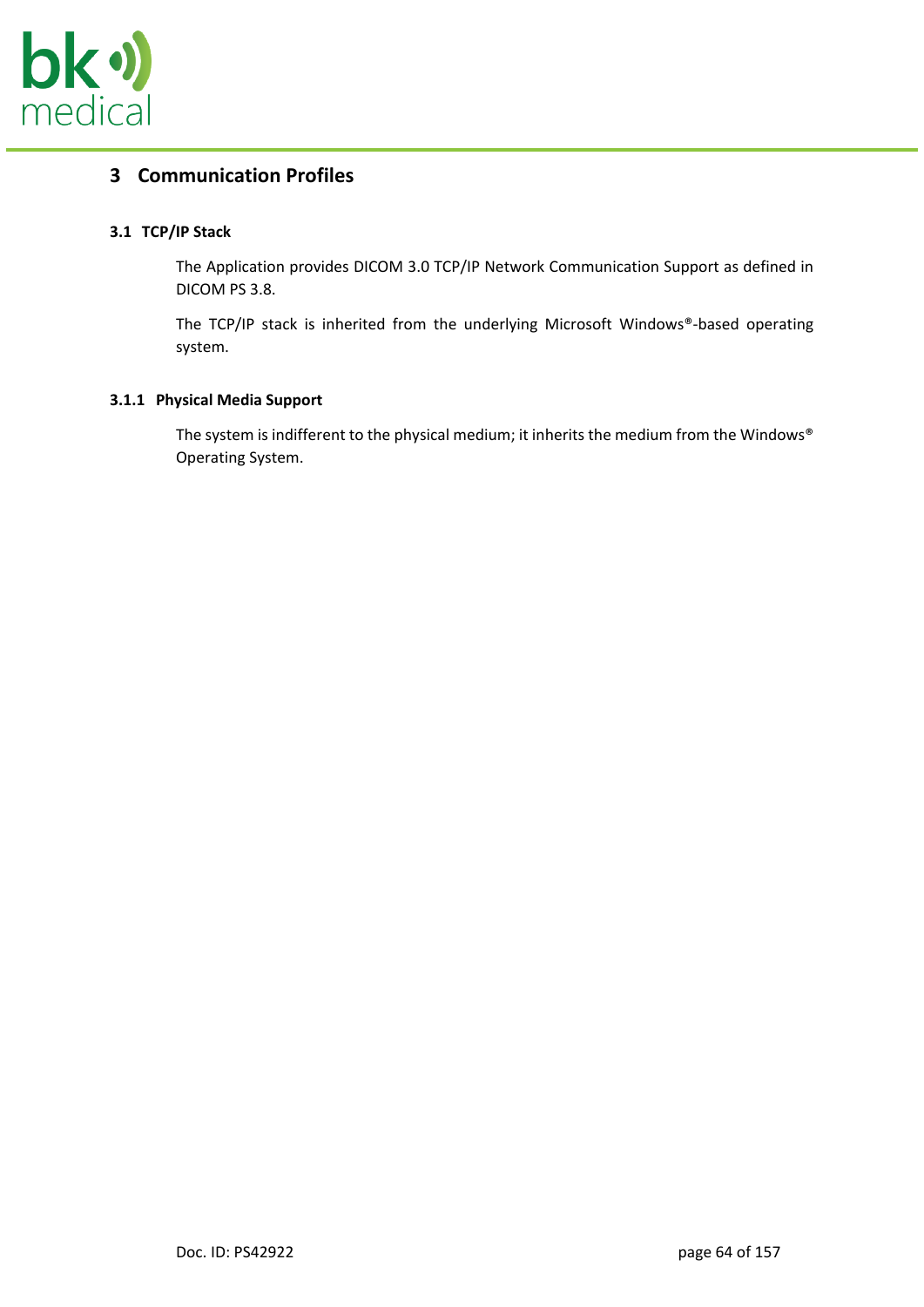

# **4 Extensions / Specializations / Privatizations**

No extended or specialized SOP Classes are supported by the system.

For private attributes and codes, see the chapter about IOD Contents [\(8\)](#page-70-1).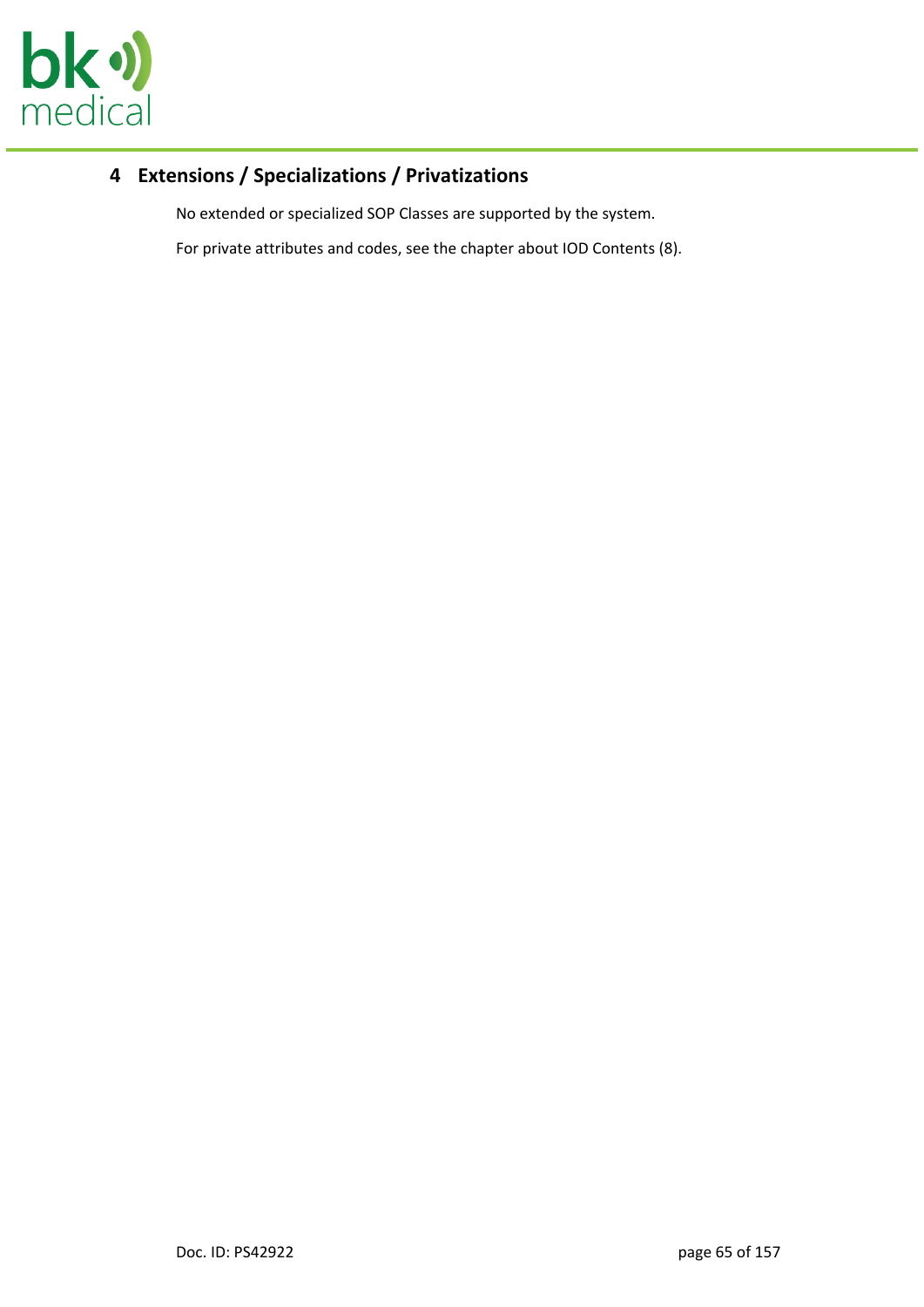

# **5 Configuration**

The system is configured in the DICOM Setup menu. Only an operator with the correct level of knowledge should change the configuration. The Configuration menu is intended to be used during installation, by a service engineer only.

## **5.1 AE Title/Presentation Address Mapping**

The Local AE Title is configurable. A service engineer must configure it after the product installation.

## **5.2 Configurable Parameters**

## **5.2.1 Local AE**

The following fields are configurable:

Local AE Title.

The following fields can be configured through Windows Network Setup dialog:

- Local IP Address;
- Local IP Net mask.

#### **5.2.2 Remote AE**

The following fields are configurable for every remote DICOM AE:

- Connection Name;
- Remote AE Title;
- Remote IP Address or hostname;
- Responding TCP/IP Port;
- Encrypted connection (if Remote AE supports it).

#### **5.2.3 Storage**

The default transfer syntax for Ultrasound Images is Implicit VR Little Endian. The transfer syntax can be changed to Explicit VR Little Endian by BK Medical trained service personnel.

The default transfer syntax for Ultrasound Multi-frame Images (video clips) is JPEG Lossless Non-Hierarchical First-Order Prediction (Process 14). The transfer syntax can be changed to Implicit VR Little Endian/Explicit VR Little Endian/JPEG Baseline(Process 1) by BK Medical trained service personnel.

Doc. ID: PS42922 page 66 of 157 The default transfer syntax for Enhanced US Volumes, Multi-frame True Color Secondary Capture Images (volume's preview), Comprehensive Structured Reports and Comprehensive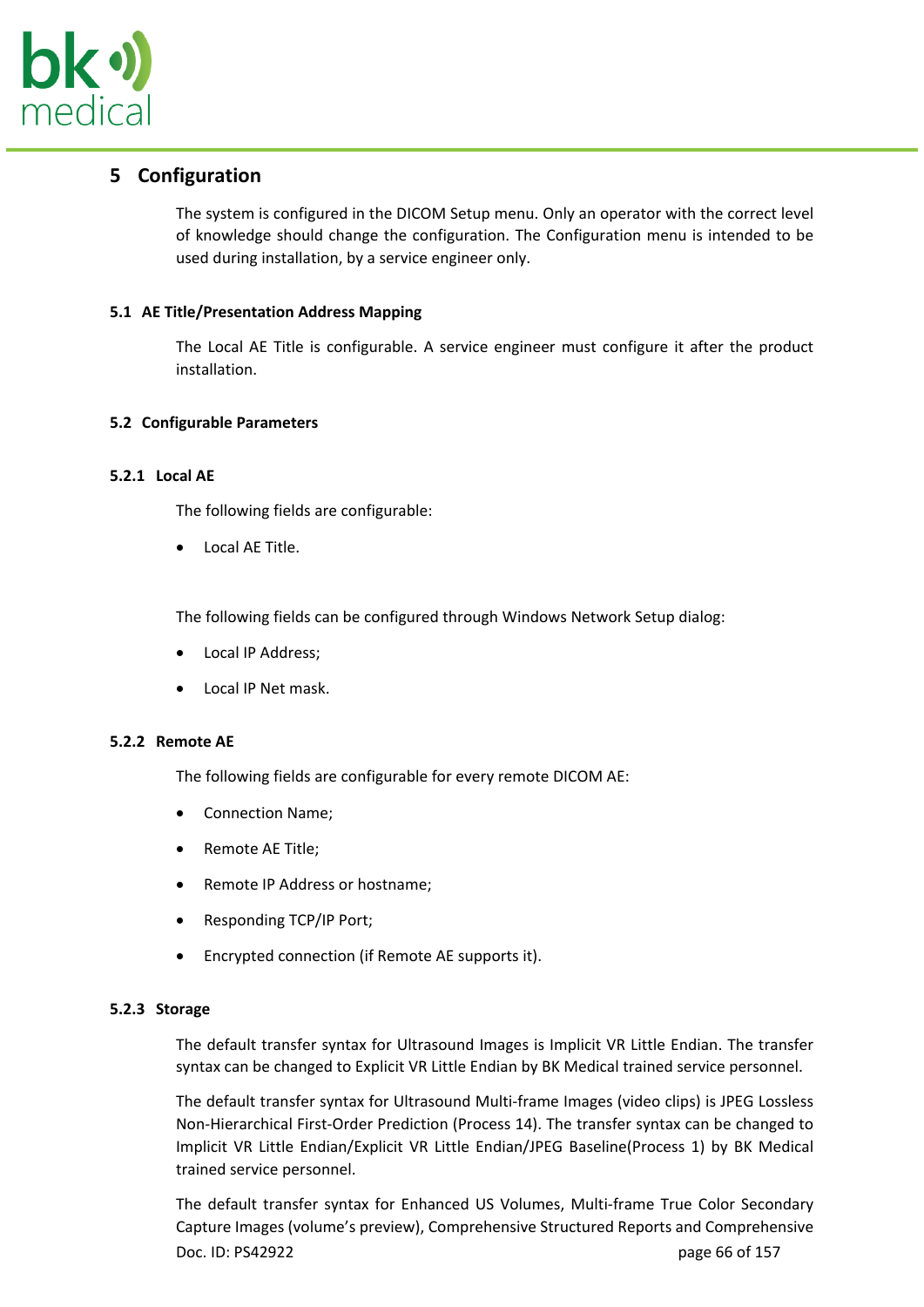

3D Structured Reports is Explicit VR Little Endian. The transfer syntax can be changed to Implicit VR Little Endian by BK Medical trained service personnel.

#### **5.2.4 Storage Commitment**

The Storage Commitment support for the Modality is configurable. By default Storage Commitment support is disabled. The Storage Commitment support can be enabled, and either the remote PACS server can be configured as Storage Commitment SCP or a new Storage Commitment SCP can be configured. For the Storage commitment SCU, a listener port can be configured. Only BK Medical trained service personnel can do these changes.

#### **5.2.5 Printing**

The color/monochrome configuration must be correctly set for the printer. A color printer that is set up as a monochrome printer (or vice versa) will not produce any output. A printer that supports both color and monochrome must be installed as a color printer.

#### **5.2.6 Query/Retrieve**

The port number for the C-MOVE destination AE to listen for incoming C-STORE suboperations is configurable by service engineer. The default port number is 7878 for Patient Root, and the AE title for the C-MOVE destination AE is set the same as the local AE title.

Patient Root Q/R Information Model is the default to use for C-MOVE. It can be configured to try Study Root first by service engineer. But be aware that in this case the listening port specified above is obsolete as the local AE port now takes precedence.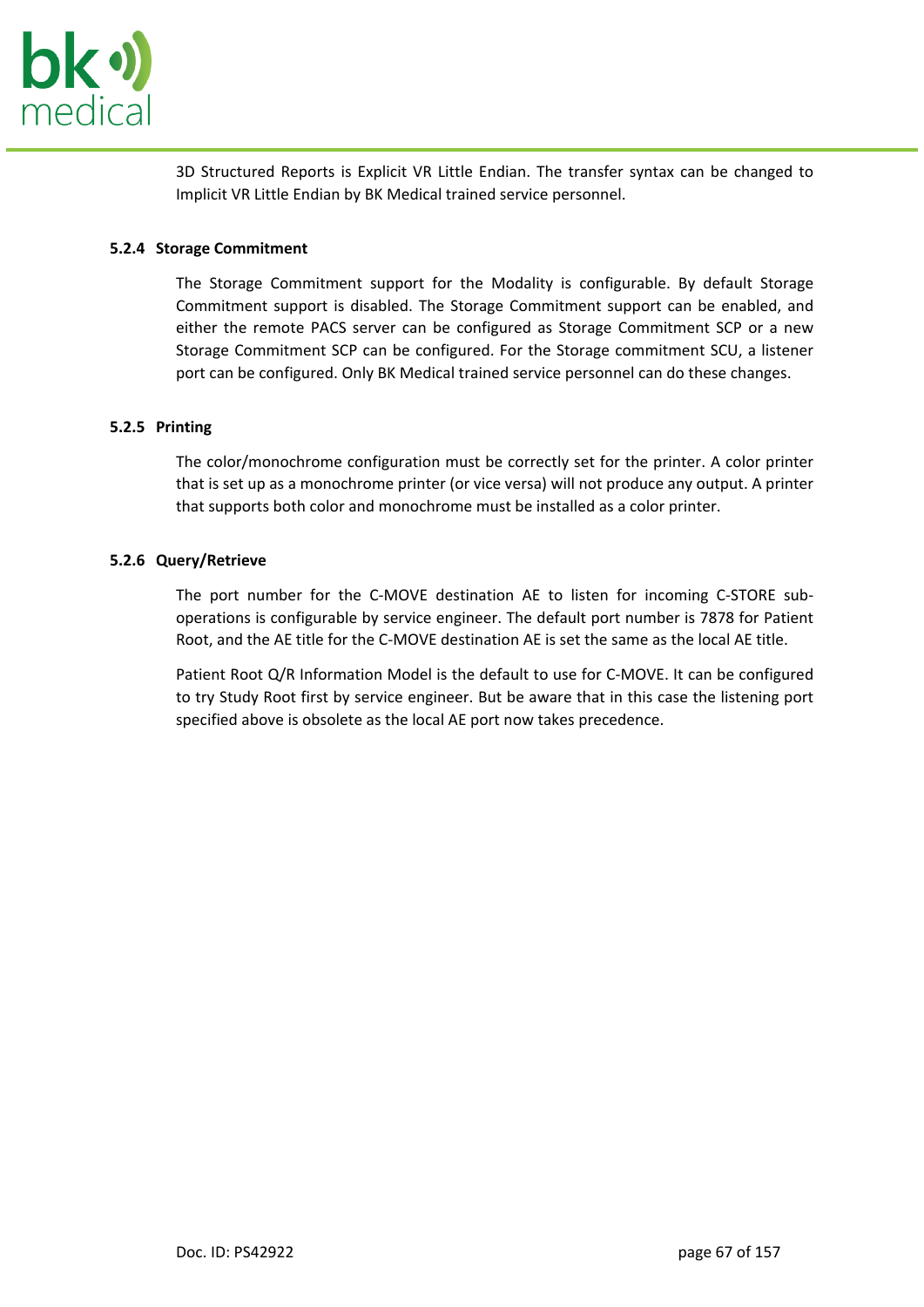

# <span id="page-67-0"></span>**6 Support of Character Sets**

The system supports the following character sets depending on the language selected on the scanner:

| Language             | <b>DICOM Character Set</b> |
|----------------------|----------------------------|
| DEFAULT <sup>2</sup> | <b>ISO IR 100</b>          |
| <b>ENGLISH</b>       | ISO_IR 6                   |
| <b>RUSSIAN</b>       | <b>ISO IR 144</b>          |

# **7 Security and Confidentiality Profiles**

## **7.1 Security Profiles**

It is assumed that the product is used within a secured environment.

It is assumed that a secured environment includes at a minimum:

- 1. Firewall or router protections to ensure that only approved external hosts have network access to the product.
- 2. Firewall or router protections to ensure that the product only has network access to the approved external hosts and services.
- 3. Any communication with external hosts and services outside the locally secured environment use appropriate secure network channels (e.g. such as a Virtual Private Network).

In order to maintain data confidentiality, data integrity, origin- and target authentication this product optionally supports BCP 195 TLS Secure Transport Connection Profile. See section 8.2.

#### **7.1.1 Secure Use Profiles**

Not applicable.

#### **7.1.2 Secure Transport Connection Profiles**

This application is conformant to BCP 195 TLS Secure Transport Connection Profile.

<sup>&</sup>lt;sup>2</sup> Default refers to the following languages: Danish, English, French, German, Italian, Spanish, Swedish.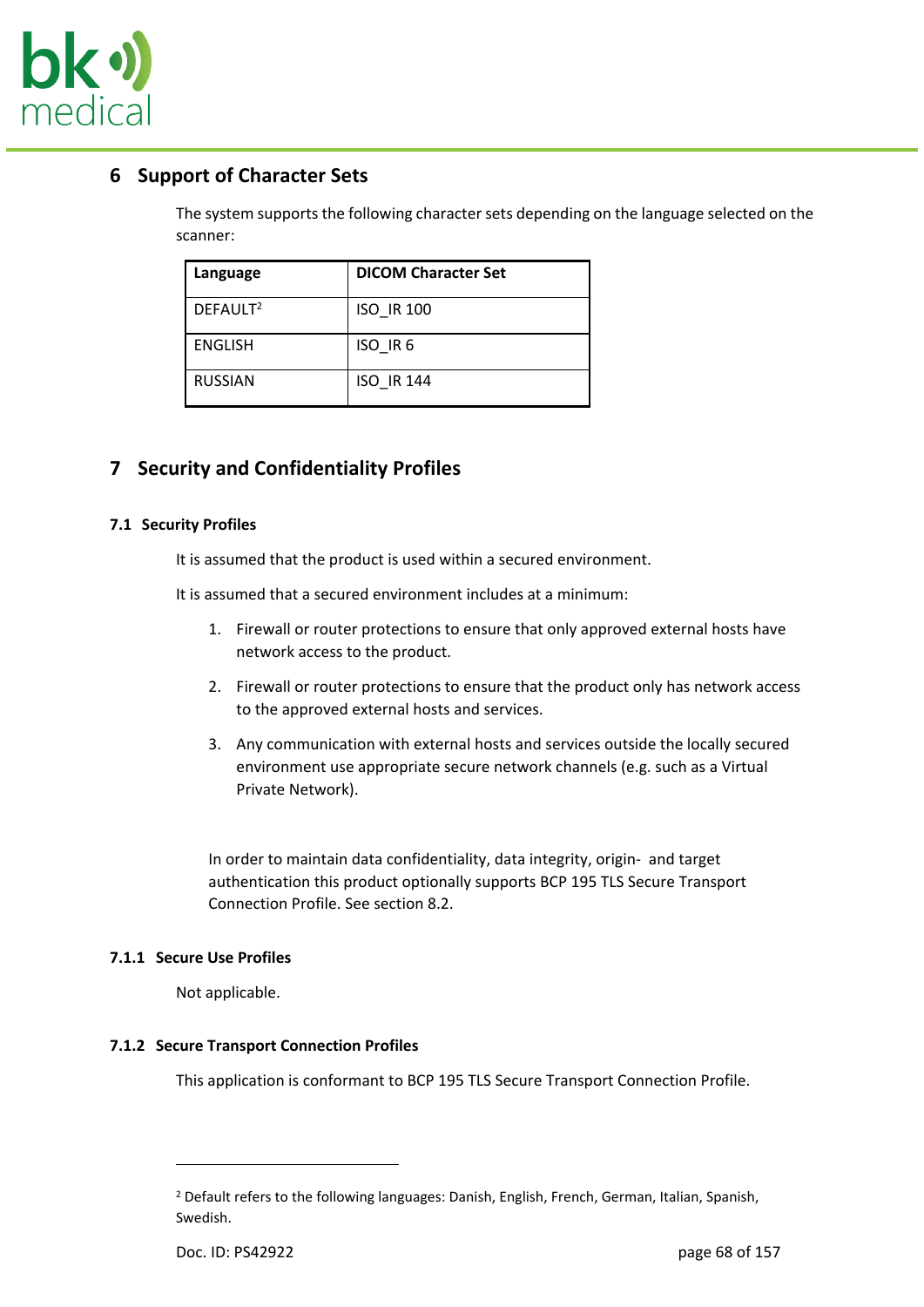

**Supported protocols:** TLS 1.2 or newer, but may fall back to the previous protocol versions up to TLS 1.0.

#### **Supported cipher suites:**

- TLS\_DHE\_RSA\_WITH\_AES\_128\_GCM\_SHA256 (TLS 1.2 or newer)
- TLS ECDHE\_RSA\_WITH\_AES\_128\_GCM\_SHA256 (TLS 1.2 or newer)
- TLS DHE\_RSA\_WITH\_AES\_256\_GCM\_SHA384 (TLS 1.2 or newer)
- TLS ECDHE\_RSA\_WITH\_AES\_256\_GCM\_SHA384 (TLS 1.2 or newer)
- TLS\_RSA\_WITH\_AES\_128\_CBC\_SHA (providing backward compatibility with older implementations)
- TLS\_RSA\_WITH\_3DES\_EDE\_CBC\_SHA (providing backward compatibility with older implementations)

Application provides a configuration parameter (it is called "Encrypt Connection" in the application GUI) for each Remote AE for which it initiates connections. This configuration parameter indicates whether or not the Remote AE is designated as handling TLS connections or non-TLS connections. This parameter can be as well set via configuration files.

If TLS-connection is enabled, either a client-side certificate or a server certificate (or even both) has to be specified - this can be done via the application GUI or via configuration files. Client-side certificates must correspond to the server-side certificates in order to successfully establish a secured connection.

Certificates generation and distribution is the responsibility of the Hospital or any other institution using this product.

Certificates can be imported through the application GUI. The application GUI provides an option to view details of the imported certificates.

**Supported archive file format:** PKCS #12 (.pfx and .crt extensions)

#### **Supported public key certificate:** X.509

Key management is implemented through certificates import/export into Microsoft Certificate Manager tool via Windows API.

When an integrity check fails, the connection is dropped per the TLS protocol, causing both the sender and the receiver to issue an A-P-ABORT indication to the upper layers.

#### **7.1.3 Digital Signature Profile**

Not applicable.

#### **7.1.4 Media Storage Security Profiles**

Not applicable.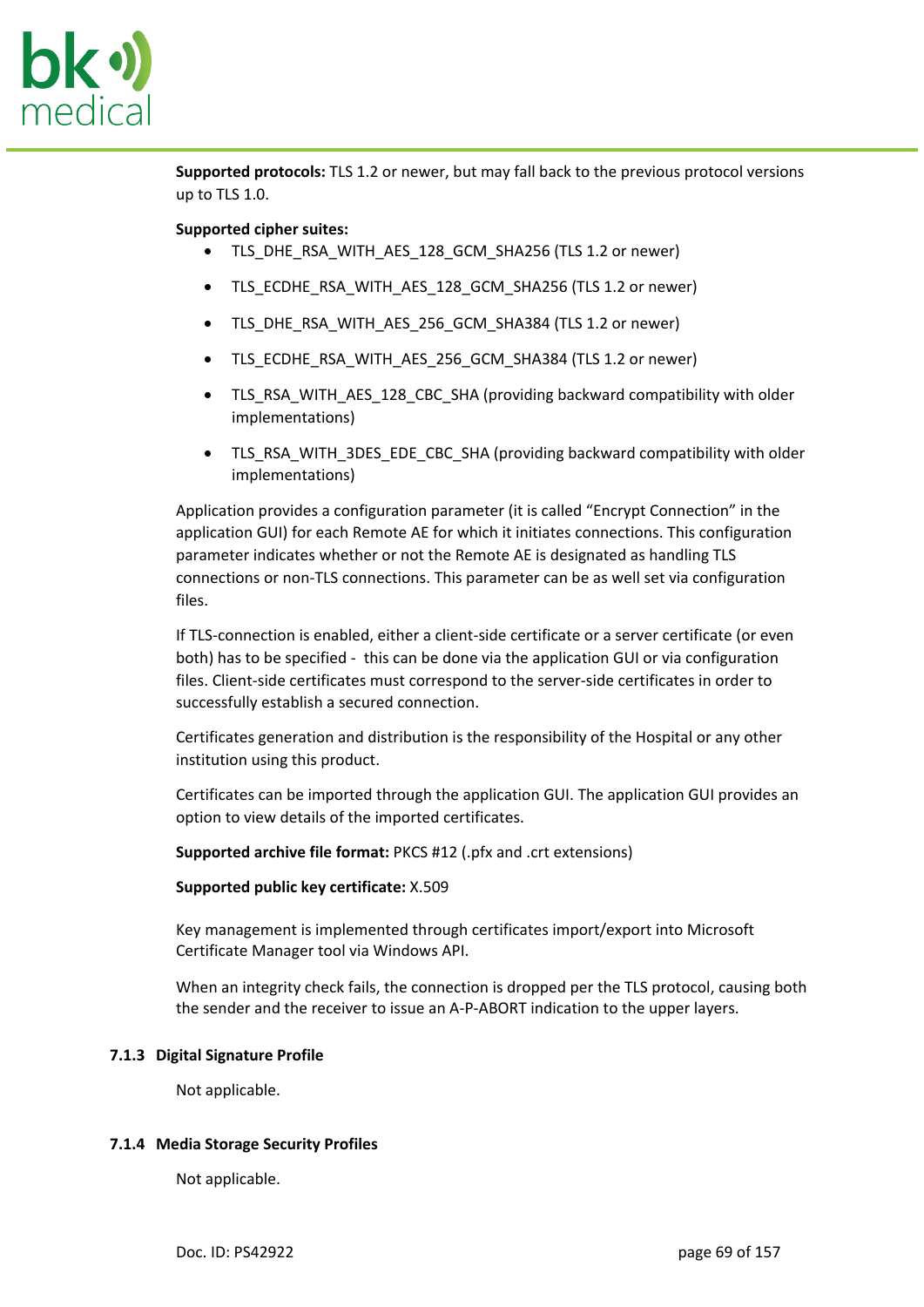

#### **7.1.5 Network Address Management Profiles**

Not applicable.

#### **7.1.6 Time Synchronization Profiles**

Not applicable.

#### **7.1.7 Application Configuration Management Profiles**

Not applicable.

### **7.1.8 Audit Trail Profiles**

Not applicable.

#### **7.2 Confidentiality Profiles**

This application is conformant to the Basic Application Level Confidentiality Profile.

Option to de-identify patient's data is available upon the export of documents to USB/CD/DVD and Network Drive.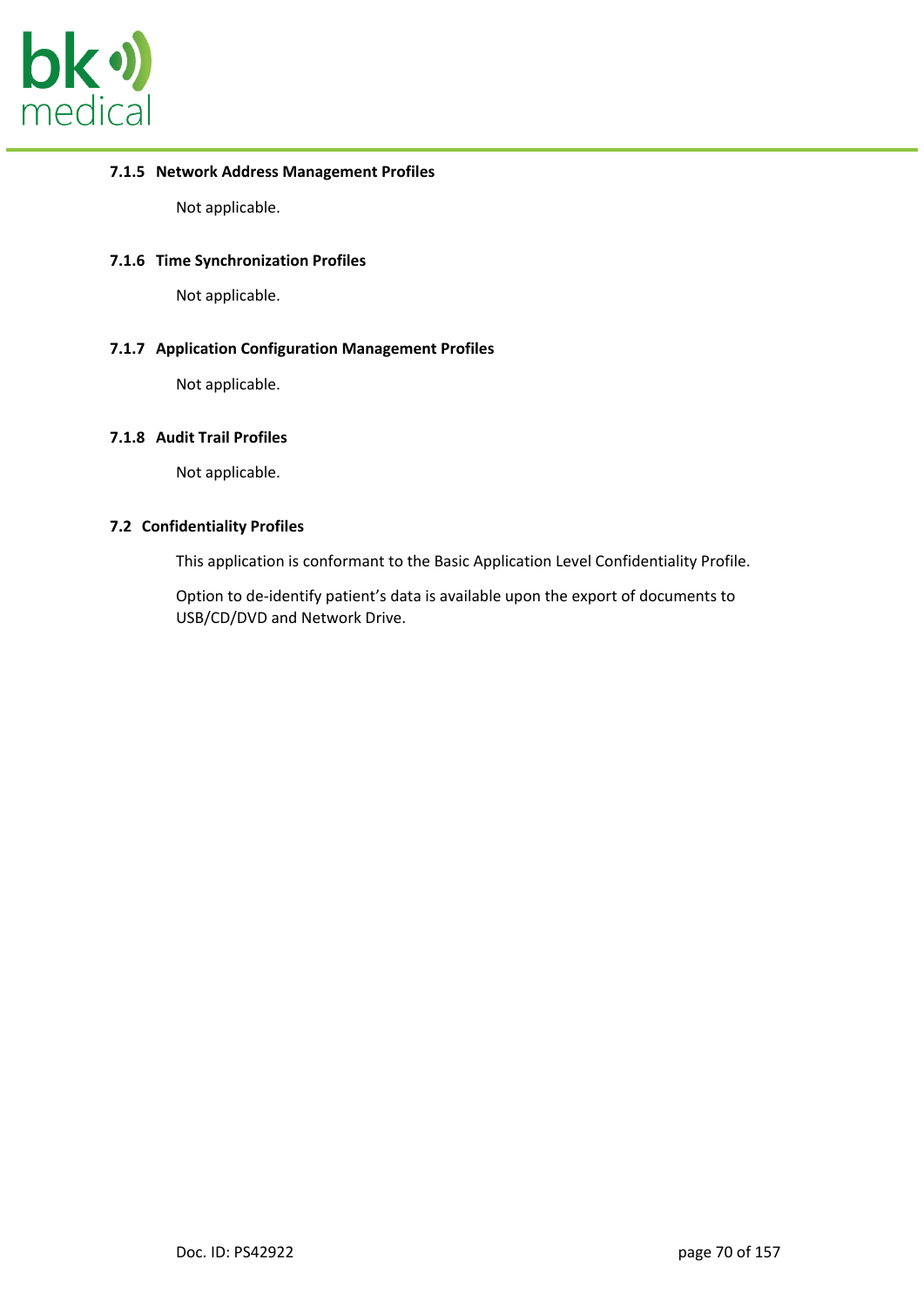

# <span id="page-70-1"></span>**8 Appendix: Overview of the Applied Information Object Definitions**

#### **Definitions**

| Usage Specification | $M =$ Mandatory                       | $C =$ Conditional             | = User Option<br>U |
|---------------------|---------------------------------------|-------------------------------|--------------------|
| Matching Key        | = Unique<br>U                         | $R = Required$                | = Optional<br>0    |
| Type/Return Key     | = Mandatory<br>$1 \quad$              | $2 =$ Mandatory, may be empty | 3<br>= Optional    |
|                     | $1C =$ Conditional                    | $2C =$ Conditional            |                    |
| Device usage        | $A =$ Always                          | $AE =$ Always maybe empty     | $N = Not used$     |
|                     | No entry $=$<br>standard<br>behaviour |                               |                    |

# <span id="page-70-0"></span>**8.1 Overview of the Applied Ultrasound Image IOD**

## **Table 8.1-1: Applied Modules in the US Image IOD**

| <b>Information Entity</b> | <b>Module</b>                | <b>Usage</b>                                            | <b>Details</b>                                          |
|---------------------------|------------------------------|---------------------------------------------------------|---------------------------------------------------------|
| Patient                   | Patient                      | м                                                       | See Table 8.5-1 Patient<br>Module                       |
| Study                     | <b>General Study</b>         | м                                                       | See Table 8.5-2 General<br><b>Study Module</b>          |
|                           | <b>Patient Study</b>         | U                                                       | See Table 8.5-3 Patient Study<br>Module                 |
| Series                    | <b>General Series</b>        | M                                                       | See Table 8.5-4 General Series<br>Module                |
| Equipment                 | <b>General Equipment</b>     | See Table 8.5-9 General<br>М<br><b>Equipment Module</b> |                                                         |
| Image                     | General Image                | M                                                       | See Table 8.5-11 General<br>Image Module                |
|                           | Image Pixel                  | М                                                       | See Table 8.5-12 Image Pixel<br>Module                  |
|                           | Contrast/Bolus               | C                                                       | See Table 8.5-13<br>Contrast/Bolus Module               |
|                           | <b>US Region Calibration</b> | U                                                       | See Table 8.5-17 US Region<br><b>Calibration Module</b> |
|                           | US Image                     | M                                                       | See Table 8.5-18 US Image<br>Module                     |
|                           | US Image Private Tags        | M                                                       | See Table 8.5-19 US Image<br>Module Private Tags        |
|                           | SOP Common                   | M                                                       | See Table 8.5-24 SOP<br>Common Module                   |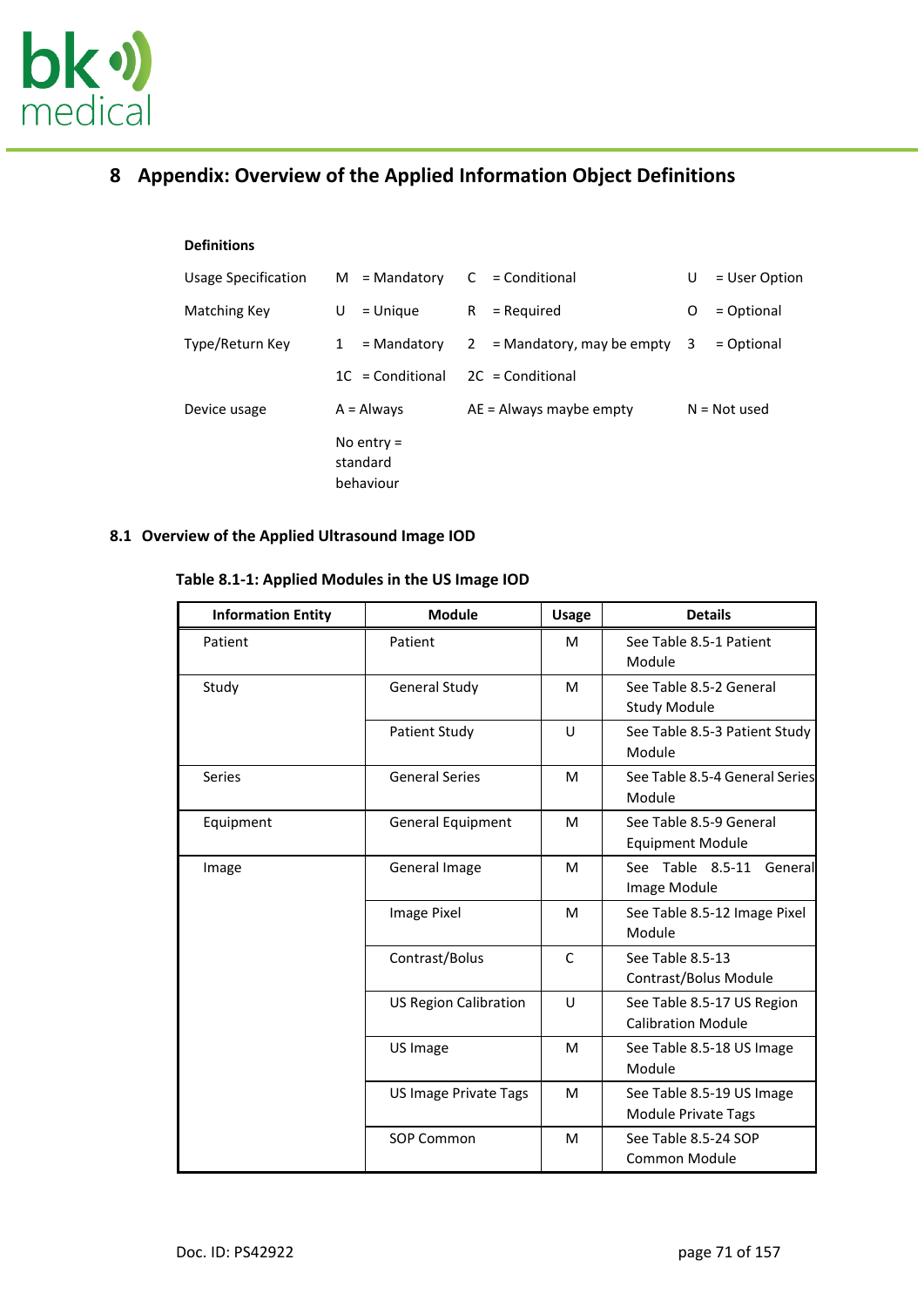

# <span id="page-71-0"></span>**8.2 Overview of the Applied Ultrasound Multi-frame Image IOD**

| <b>Information Entity</b> | <b>Module</b>                | <b>Usage</b> | <b>Details</b>                                                  |
|---------------------------|------------------------------|--------------|-----------------------------------------------------------------|
| Patient                   | Patient                      | M            | See Table 8.5-1 Patient<br>Module                               |
| Study                     | <b>General Study</b>         | M            | See Table 8.5-2 General<br><b>Study Module</b>                  |
|                           | <b>Patient Study</b>         | U            | See Table 8.5-3 Patient Study<br>Module                         |
| <b>Series</b>             | <b>General Series</b>        | M            | See Table 8.5-4 General Series<br>Module                        |
| Equipment                 | <b>General Equipment</b>     | M            | Table<br>$8.5 - 9$<br>General<br>See<br><b>Equipment Module</b> |
| Image                     | General Image                | M            | See Table 8.5-11<br>General<br>Image Module                     |
|                           | Image Pixel                  | M            | See Table 8.5-12 Image Pixel<br>Module                          |
|                           | Contrast/Bolus               | $\mathsf{C}$ | See Table 8.5-13<br>Contrast/Bolus Module                       |
|                           | Cine                         | M            | See Table 8.5-14 Cine Module                                    |
|                           | Multi-frame                  | M            | See Table 8.5-15 Multi-frame<br>Module                          |
|                           | <b>Frame Pointers</b>        | U            | See Table 8.5-16 Frame<br><b>Pointers Module</b>                |
|                           | US Image                     | M            | See Table 8.5-18 US Image<br>Module                             |
|                           | <b>US Image Private Tags</b> | M            | See Table 8.5-19 US Image<br>Module Private Tags                |
|                           | SOP Common                   | M            | See Table 8.5-24 SOP<br>Common Module                           |

# **Table 8.2-1: Applied Modules in the US Multi-frame Image IOD**

# <span id="page-71-1"></span>**8.3 Overview of the Applied Enhanced Ultrasound Volume IOD**

## **Table 8.3-1 Applied Modules in the Enhanced US Volume IOD**

| <b>Information Entity</b> | <b>Module</b>             | <b>Usage</b> | <b>Details</b>                               |
|---------------------------|---------------------------|--------------|----------------------------------------------|
| Patient                   | Patient                   | М            | See Table 8.5-1 Patient<br>Module            |
| Study                     | <b>General Study</b>      | м            | See Table 8.5-2 General<br>Study Module      |
| Series                    | <b>General Series</b>     | м            | See Table 8.5-4 General Series<br>Module     |
|                           | <b>Enhanced US Series</b> | м            | See Table 8.5-5 Enhanced US<br>Series Module |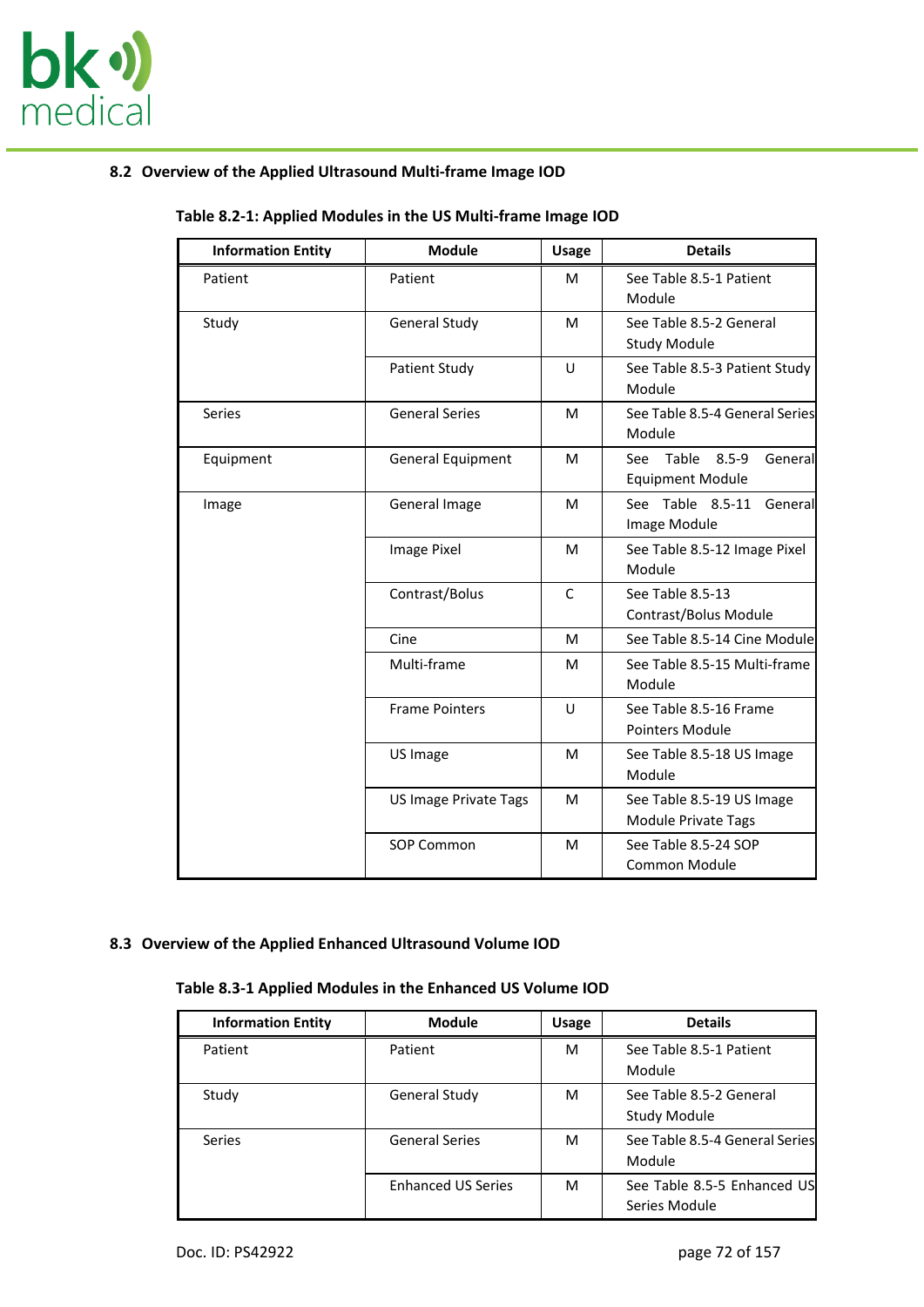

| Frame of Reference | Frame of Reference               | м | See Table 8.5-6 Frame of<br>Reference Module                    |
|--------------------|----------------------------------|---|-----------------------------------------------------------------|
|                    | <b>US Frame of Reference</b>     | M | See Table 8.5-7 US Frame of<br>Reference Module                 |
|                    | Synchronization                  | м | Table<br>$8.5 - 8$<br>See<br><b>Synchronization Module</b>      |
| Equipment          | <b>General Equipment</b>         | м | $8.5 - 9$<br>Table<br>General<br>See<br><b>Equipment Module</b> |
|                    | Enhanced<br>General<br>Equipment | M | See Table 8.5-10 Enhanced<br><b>General Equipment Module</b>    |
| Image              | General Image                    | м | Table 8.5-11 General<br>See<br>Image Module                     |
|                    | Image Pixel                      | м | See Table 8.5-12 Image Pixel<br>Module                          |
|                    | Multi-frame Functional<br>Groups | M | See Table 8.5-20 Multi-frame<br><b>Functional Groups Module</b> |
|                    | <b>Multi-frame Dimension</b>     | M | See Table 8.5-21 Multi-frame<br><b>Dimension Module</b>         |
|                    | <b>Acquisition Context</b>       |   | See Table 8.5-22 Acquisition<br><b>Context Module</b>           |
|                    | Enhanced US Image                | м | See Table 8.5-23 Enhanced<br>US Image Module                    |
|                    | SOP Common                       |   | See Table 8.5-24 SOP<br>Common Module                           |

The Functional Groups included in Enhanced US Volume SOP Instances are listed in the table below.

### **Table 8.3-2 Functional Groups**

| <b>Functional Group</b>     | <b>Usage</b> | <b>Details</b>                                                  |
|-----------------------------|--------------|-----------------------------------------------------------------|
| <b>Frame Content</b>        | Per Frame    |                                                                 |
| <b>Pixel Measures</b>       | Shared       |                                                                 |
| Frame VOI LUT               | Shared       |                                                                 |
| Plane Position (Volume)     | Per Frame    | See Table 8.5-27 Enhanced US<br><b>Volume Functional Groups</b> |
| Plane Orientation (Volume)  | Per Frame    |                                                                 |
| Image Data Type             | Shared       |                                                                 |
| <b>US Image Description</b> | Per Frame    |                                                                 |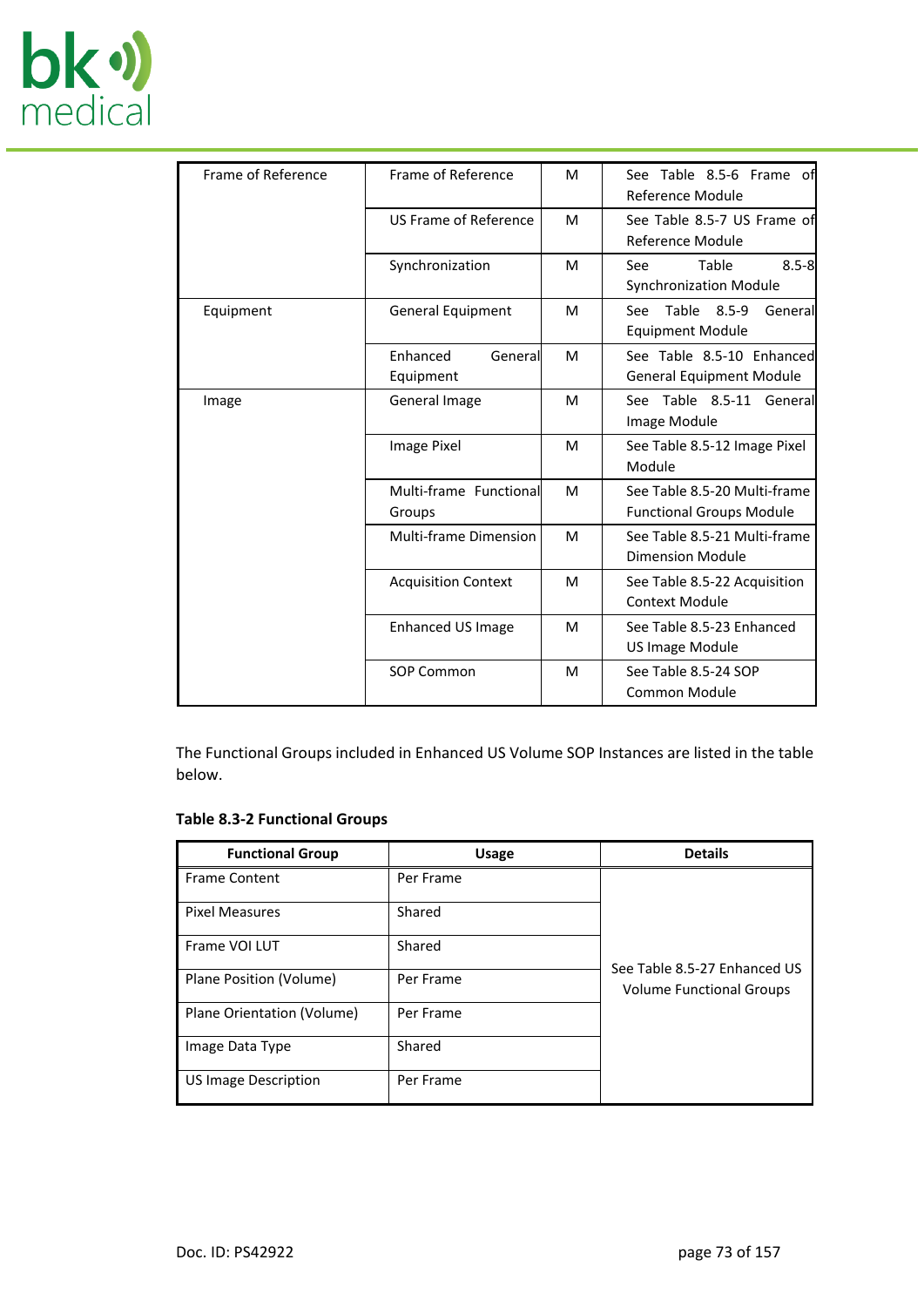

# **8.4 Overview of the Applied Multi-frame True Color Secondary Capture Image IOD**

| <b>Information Entity</b>                                  | <b>Module</b>                    | <b>Usage</b> | <b>Details</b>                                                  |
|------------------------------------------------------------|----------------------------------|--------------|-----------------------------------------------------------------|
| Patient                                                    | Patient                          | м            | See Table 8.5-1 Patient<br>Module                               |
| Study                                                      | <b>General Study</b>             | М            | See Table 8.5-2 General<br>Study Module                         |
| Series                                                     | <b>General Series</b>            | M            | See Table 8.5-4 General Series<br>Module                        |
| Equipment                                                  | General Equipment                | М            | General<br>Table<br>$8.5 - 9$<br>See<br><b>Equipment Module</b> |
|                                                            | SC Equipment                     | M            | See<br>Table<br>$8.5 - 25$<br>SC<br><b>Equipment Module</b>     |
| General Image<br>Image<br>General Reference<br>Image Pixel |                                  | М            | Table 8.5-11<br>General<br>See<br>Image Module                  |
|                                                            |                                  | U            | Table 8.5-26<br>General<br>See:<br>Reference Module             |
|                                                            |                                  | М            | See Table 8.5-12 Image Pixel<br>Module                          |
|                                                            | Multi-frame Functional<br>Groups | М            | See Table 8.5-20 Multi-frame<br><b>Functional Groups Module</b> |
|                                                            | SOP Common                       |              | See Table 8.5-24 SOP<br>Common Module                           |

# **Table 8.4-1 Applied Modules in the Multi-frame True Color Secondary Capture Image IOD**

### **8.5 IOD Module Tables**

The details of these applied modules are given in the tables below. The list of possible values is given, if applicable. If an attribute may be present conditionally/optionally or may contain a zero length value, this is also indicated.

| <b>Attribute Name</b>       | Tag          | Type | <b>Note</b>                          |
|-----------------------------|--------------|------|--------------------------------------|
| Patient's Name              | (0010, 0010) | 2    | Received from RIS or entered by user |
| Patient ID                  | (0010, 0020) | 2    | Received from RIS or entered by user |
| <b>Issuer Of Patient ID</b> | (0010, 0021) | 3    | <b>Received from RIS</b>             |
| Patient's Birth Date        | (0010, 0030) | 2    | Received from RIS or entered by user |
| Patient's Sex               | (0010, 0040) | 2    | Received from RIS or entered by user |

### <span id="page-73-0"></span>**Table 8.5-1 Patient Module**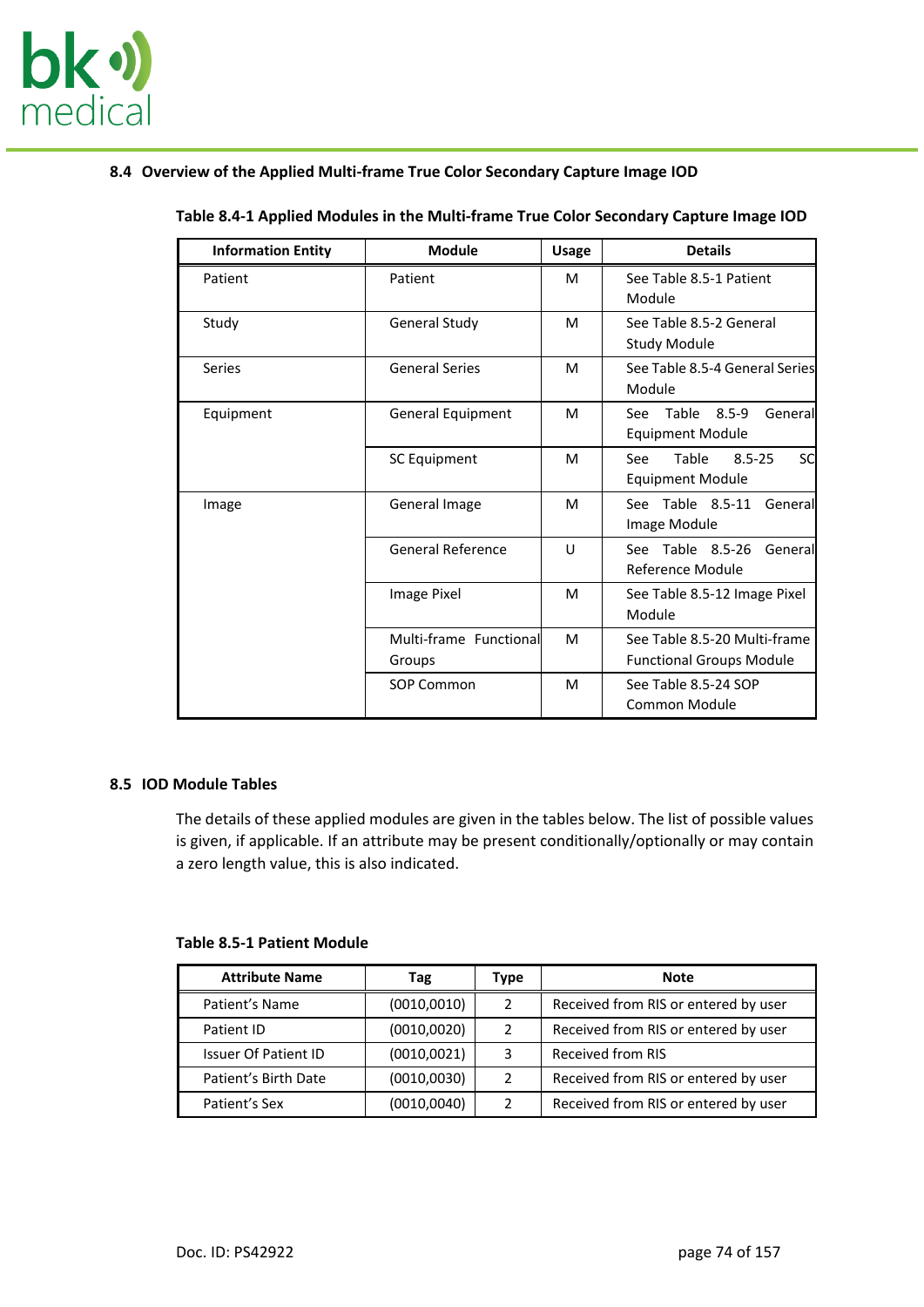

| <b>Attribute Name</b>                 | Tag          | <b>Type</b>    | <b>Note</b>                                                                                   |
|---------------------------------------|--------------|----------------|-----------------------------------------------------------------------------------------------|
| Study Instance UID                    | (0020,000D)  | 1              | Generated at creation of the Study or<br>received from RIS                                    |
| Study ID                              | (0020, 0010) | 2              | Auto-generated from Study Date and<br>Study Time or received from RIS                         |
| <b>Study Date</b>                     | (0008, 0020) | $\overline{2}$ | Received from RIS or auto-generated                                                           |
| <b>Study Time</b>                     | (0008,0030)  | $\overline{2}$ | Received from RIS or auto-generated                                                           |
| <b>Accession Number</b>               | (0008, 0050) | $\overline{2}$ | Received from RIS or entered by user                                                          |
| Referring Physician's<br>Name         | (0008,0090)  | $\mathcal{P}$  | Received from RIS or entered by user                                                          |
| Name of Physician(s)<br>Reading Study | (0008, 1060) | 3              | Entered by user                                                                               |
| <b>Study Description</b>              | (0008, 1030) | 3AE            | Received from RIS (copied from<br>Requested Procedure Step Description)<br>or entered by user |
| Procedure Code<br>Sequence            | (0008, 1032) | 3              | From MWL                                                                                      |

# <span id="page-74-0"></span>**Table 8.5-2 General Study Module**

# <span id="page-74-2"></span>**Table 8.5-3 Patient Study Module**

| <b>Attribute Name</b>                     | Tag          | <b>Type</b> | <b>Note</b>                                                                                                  |
|-------------------------------------------|--------------|-------------|--------------------------------------------------------------------------------------------------------------|
| <b>Admitting Diagnoses</b><br>Description | (0008, 1080) | 3AE         | Present if received from RIS or entered<br>by user or empty                                                  |
| Patient's Size                            | (0010, 1020) | 3           | Length or size of the Patient, in meters.<br>Not present if neither received from RIS<br>nor entered by user |
| Patient's Weight                          | (0010, 1030) | 3           | Weight of the Patient, in kilograms.<br>Not present if neither received from RIS<br>nor entered by user      |
| Admission ID                              | (0038,0010)  | 3           | Identifier of the visit as assigned by the<br>healthcare provider. Present if received<br>from RIS.          |

### <span id="page-74-1"></span>**Table 8.5-4 General Series Module**

| <b>Attribute Name</b> | Tag          | Type          | <b>Note</b>                         |
|-----------------------|--------------|---------------|-------------------------------------|
| Modality              | (0008,0060)  |               | US or OT                            |
| Series Instance UID   | (0020,000E)  |               | Generated at creation of the Series |
| Series Number         | (0020, 0011) | $\mathcal{P}$ | Auto generated                      |
| Series Date           | (0008, 0021) | 3             | Date of the Series creation         |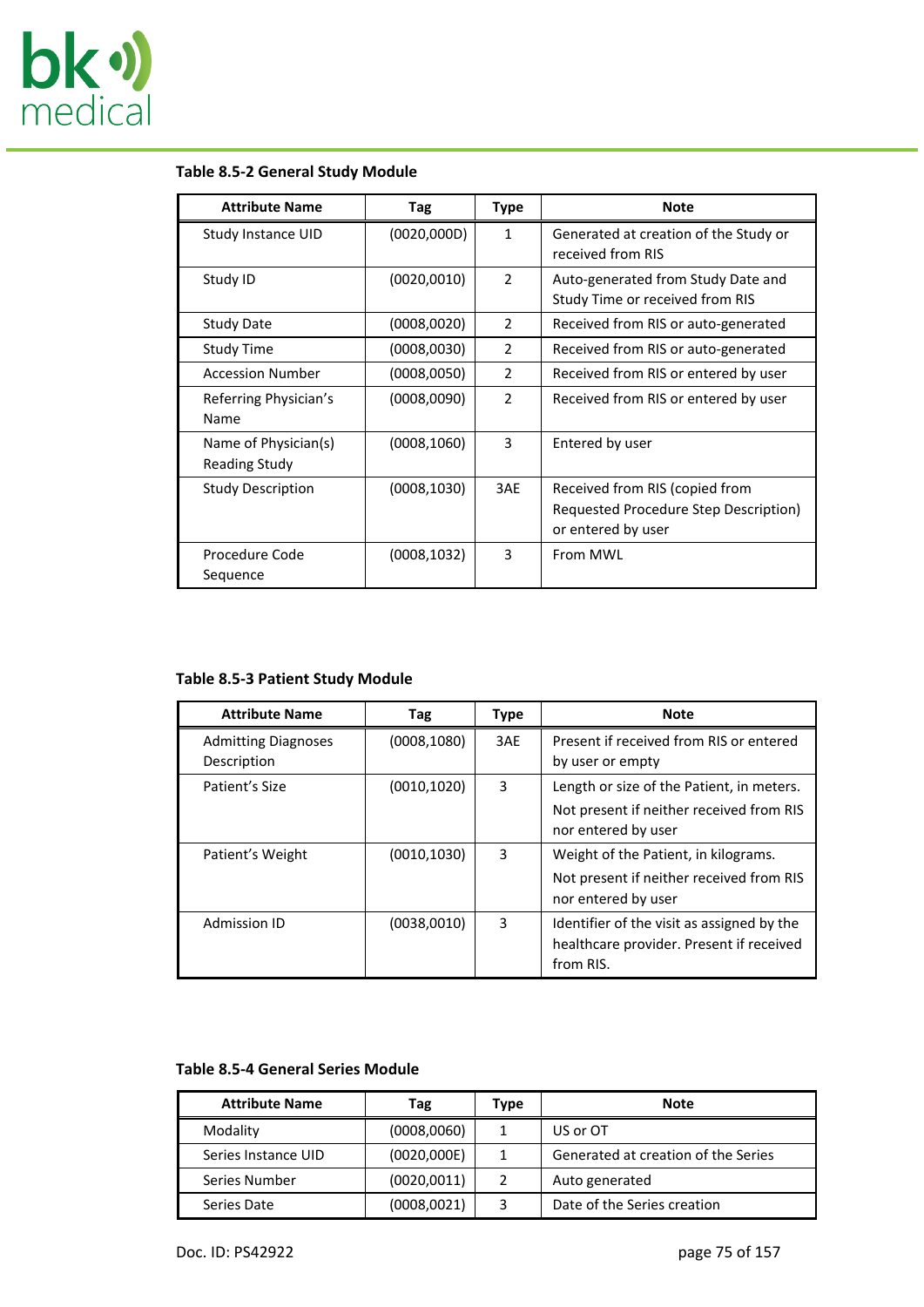

| Series Time                                   | (0008, 0031) | 3              | Time of the Series creation             |
|-----------------------------------------------|--------------|----------------|-----------------------------------------|
| Series Description                            | (0008, 103E) | 3              | "Exam type/Preset"                      |
| Laterality                                    | (0020, 0060) | 2C             | Empty                                   |
| Operator's Name                               | (0008, 1070) | 3              | Entered by user                         |
| <b>Protocol Name</b>                          | (0018, 1030) | 3              | "Exam type/Preset"                      |
| <b>Request Attributes</b>                     | (0040, 0275) | 3AE            | Present only if MWL is available        |
| Sequence                                      |              |                |                                         |
| >Requested Procedure ID                       | (0040, 1001) | 1 <sub>C</sub> | From MWL                                |
| >Requested Procedure                          | (0032, 1060) | 3              | From MWL                                |
| Description                                   |              |                |                                         |
| >Reason for the<br><b>Requested Procedure</b> | (0040, 1002) | 3              | From MWL                                |
| >Reason for Requested                         | (0040, 100A) | 3              | From MWL                                |
| Procedure Code                                |              |                |                                         |
| Sequence                                      |              |                |                                         |
| >>Code Value                                  | (0008, 0100) | 1 <sup>C</sup> | From MWL                                |
| >>Coding Scheme                               | (0008, 0102) | 1 <sup>C</sup> | From MWL                                |
| Designator                                    |              |                |                                         |
| >>Coding Scheme                               | (0008, 0103) | 1 <sup>C</sup> | From MWL                                |
| Version                                       |              |                |                                         |
| >>Code Meaning                                | 0008,0104    | $\mathbf{1}$   | From MWL                                |
| >Scheduled Procedure                          | (0040,0009)  | 1C             | From MWL                                |
| Step ID                                       |              |                |                                         |
| >Scheduled Procedure                          | (0040,0007)  | 3              | From MWL                                |
| <b>Step Description</b>                       |              |                |                                         |
| >Scheduled Protocol                           | (0040,0008)  | 3              | From MWL                                |
| Code Sequence                                 |              |                |                                         |
| >>Code Value                                  | (0008, 0100) | 1 <sup>C</sup> | From MWL                                |
| >>Coding Scheme<br>Designator                 | (0008, 0102) | 1 <sup>C</sup> | From MWL                                |
| >>Coding Scheme                               | (0008, 0103) | 1C             | From MWL                                |
| Version                                       |              |                |                                         |
| >>Code Meaning                                | (0008, 0104) | $\mathbf{1}$   | From MWL                                |
| <b>Referenced Performed</b>                   | (0008, 1111) | 3              | Uniquely identifies the Performed       |
| Procedure Step                                |              |                | Procedure Step SOP Instance for which   |
| Sequence                                      |              |                | the Series has been created             |
| >Referenced SOP Class                         | (0008, 1150) | 1              | 1.2.840.10008.3.1.2.3.3                 |
| UID                                           |              |                |                                         |
| >Referenced SOP Intance                       | (0008, 1155) | $\mathbf{1}$   | Equal to SOP Instance of the associated |
| <b>UID</b>                                    |              |                | <b>MPPS</b>                             |
| Performed Procedure                           | (0040, 0253) | 3              | Auto generated - only if MPPS is active |
| Step ID                                       |              |                |                                         |
|                                               |              |                |                                         |
| Performed Procedure<br><b>Step Start Date</b> | (0040, 0244) | 3              | Auto generated- only if MPPS is active  |
|                                               |              |                |                                         |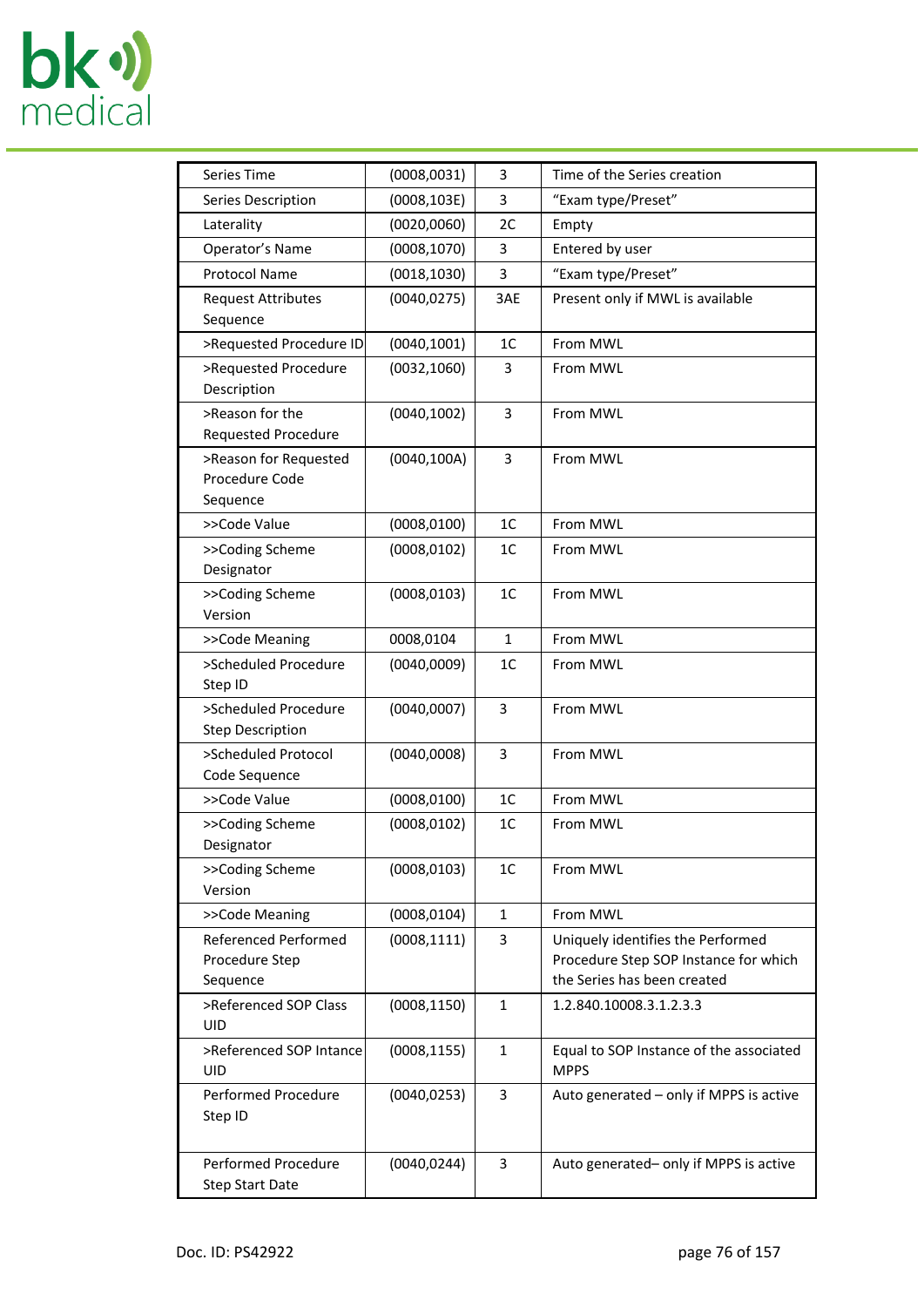

| Performed Procedure<br><b>Step Start Time</b>  | (0040, 0245) | 3 | Auto generated– only if MPPS is active                 |
|------------------------------------------------|--------------|---|--------------------------------------------------------|
| Performed Procedure<br><b>Step Description</b> | (0040, 0254) | 3 | Entered by user - active only if MPPS is<br>available. |

### **Table 8.5-5 Enhanced US Series Module**

| <b>Attribute Name</b> | Tag         | Type | <b>Note</b>                            |
|-----------------------|-------------|------|----------------------------------------|
| Modality              | (0008,0060) |      | $^{\prime\prime}$ US $^{\prime\prime}$ |

### <span id="page-76-0"></span>**Table 8.5-6 Frame of Reference Module**

| <b>Attribute Name</b>                  | Tag          | Type | <b>Note</b>                |
|----------------------------------------|--------------|------|----------------------------|
| Frame of Reference UID                 | (0020, 0052) |      | Auto generated             |
| <b>Position Reference</b><br>Indicator | (0020, 1040) |      | String value; Can be empty |

### <span id="page-76-1"></span>**Table 8.5-7 US Frame of Reference Module**

| <b>Attribute Name</b>                         | Tag          | <b>Type</b> | <b>Note</b>                                                                                                                                                                                                                                           |
|-----------------------------------------------|--------------|-------------|-------------------------------------------------------------------------------------------------------------------------------------------------------------------------------------------------------------------------------------------------------|
| <b>Ultrasound Acquisition</b><br>Geometry     | (0020, 9307) | 1           | "APEX" or "PATIENT"                                                                                                                                                                                                                                   |
| <b>Apex Position</b>                          | (0020, 9308) | 1C          | Position of the apex (or phase center) of<br>the acquisition geometry,<br>encoded as xA, yA, and zA in mm units in<br>the Volume.                                                                                                                     |
|                                               |              |             | Example: $0\,0\,0$                                                                                                                                                                                                                                    |
| Volume to Transducer<br><b>Mapping Matrix</b> | (0020, 9309) | 1           | 4x4 rigid transformation matrix that<br>maps the Volume homogeneous<br>coordinate system (XV, YV, ZV) to the<br><b>Transducer Frame of Reference</b><br>homogeneous coordinate system (XX, YX,<br>ZX).<br>Example:<br>1\0\0\0\0\1\0\0\0\0\1\0\0\0\0\1 |
| Volume Frame of<br>Reference UID              | (0020, 9312) | 1           | Auto generated                                                                                                                                                                                                                                        |

### <span id="page-76-2"></span>**Table 8.5-8 Synchronization Module**

| <b>Attribute Name</b>          | Tag          | Type | <b>Note</b>                                                      |
|--------------------------------|--------------|------|------------------------------------------------------------------|
| <b>Synchronization Trigger</b> | (0018, 106A) |      | Value can be: "SOURCE", "EXTERNAL",<br>"PASSTHRU", "NO TRIGGER". |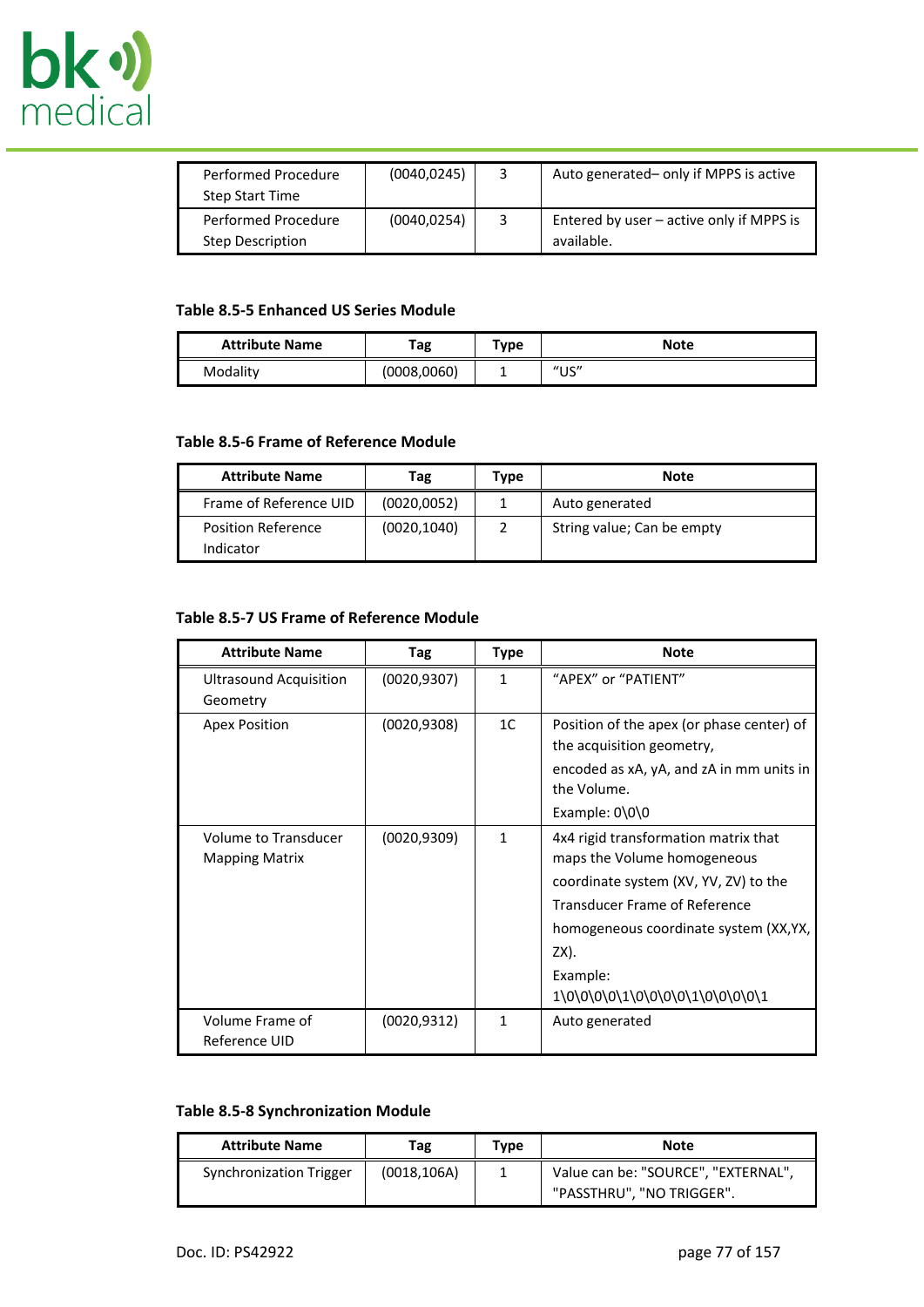

| <b>Acquisition Time</b><br>Synchronized   | (0018, 1800) | "Y" or "N"           |
|-------------------------------------------|--------------|----------------------|
| Synchronization Frame of<br>Reference UID | (0020, 0200) | 1.2.840.10008.15.1.1 |

### <span id="page-77-0"></span>**Table 8.5-9 General Equipment Module**

| <b>Attribute Name</b>            | Tag          | <b>Type</b> | <b>Note</b>                                                                                                                                      |
|----------------------------------|--------------|-------------|--------------------------------------------------------------------------------------------------------------------------------------------------|
| Manufacturer                     | (0008,0070)  | 2           | "BK Medical"                                                                                                                                     |
| Manufacturer's Model<br>Name     | (0008, 1090) | 3A          | The value depends on the model.                                                                                                                  |
| <b>Institution Name</b>          | (0008,0080)  | 3AE         | Institution where the equipment that<br>produced the composite instance is<br>located. Set up in the system settings.                            |
| <b>Institution Address</b>       | (0008, 0081) | 3           | Mailing address of the institution where<br>the equipment that produced the<br>composite instances is located. Set up in<br>the system settings. |
| <b>Station Name</b>              | (0008, 1010) | 3           | User defined name identifying the<br>machine that produced the composite<br>instances. Set up in the system settings.                            |
| Institutional Department<br>Name | (0008, 1040) | 3           | Department in the institution where the<br>equipment that produced the composite<br>instances is located. Set up in the system<br>settings.      |
| Device Serial Number             | (0018, 1000) | 3           | The serial number of the scanner                                                                                                                 |
| Device UID                       | (0018, 1002) | 3           | Unique identifier of the scanner                                                                                                                 |
| Software Versions                | (0018, 1020) | 3A          | Software version of the current software                                                                                                         |

# <span id="page-77-1"></span>**Table 8.5-10 Enhanced General Equipment Module**

| <b>Attribute Name</b>        | Tag          | Type | Note                                     |
|------------------------------|--------------|------|------------------------------------------|
| Manufacturer                 | (0008, 0070) | 2A   | "BK Medical"                             |
| Manufacturer's Model<br>Name | (0008, 1090) | 3A   | The value depends on the model.          |
| Device Serial Number         | (0018, 1000) | 3A   | The serial number of the scanner         |
| Software Version(s)          | (0018, 1020) | 3A   | Software version of the current software |

## <span id="page-77-2"></span>**Table 8.5-11 General Image Module**

| <b>Attribute Name</b>      | Tag          | Type | <b>Note</b>                                                                                                |
|----------------------------|--------------|------|------------------------------------------------------------------------------------------------------------|
| Instance Number            | (0020, 0013) |      | Documents are numbered in<br>chronological order, starting from 1 at<br>the beginning of a new examination |
| <b>Patient Orientation</b> | (0020, 0020) | 2C   | Empty                                                                                                      |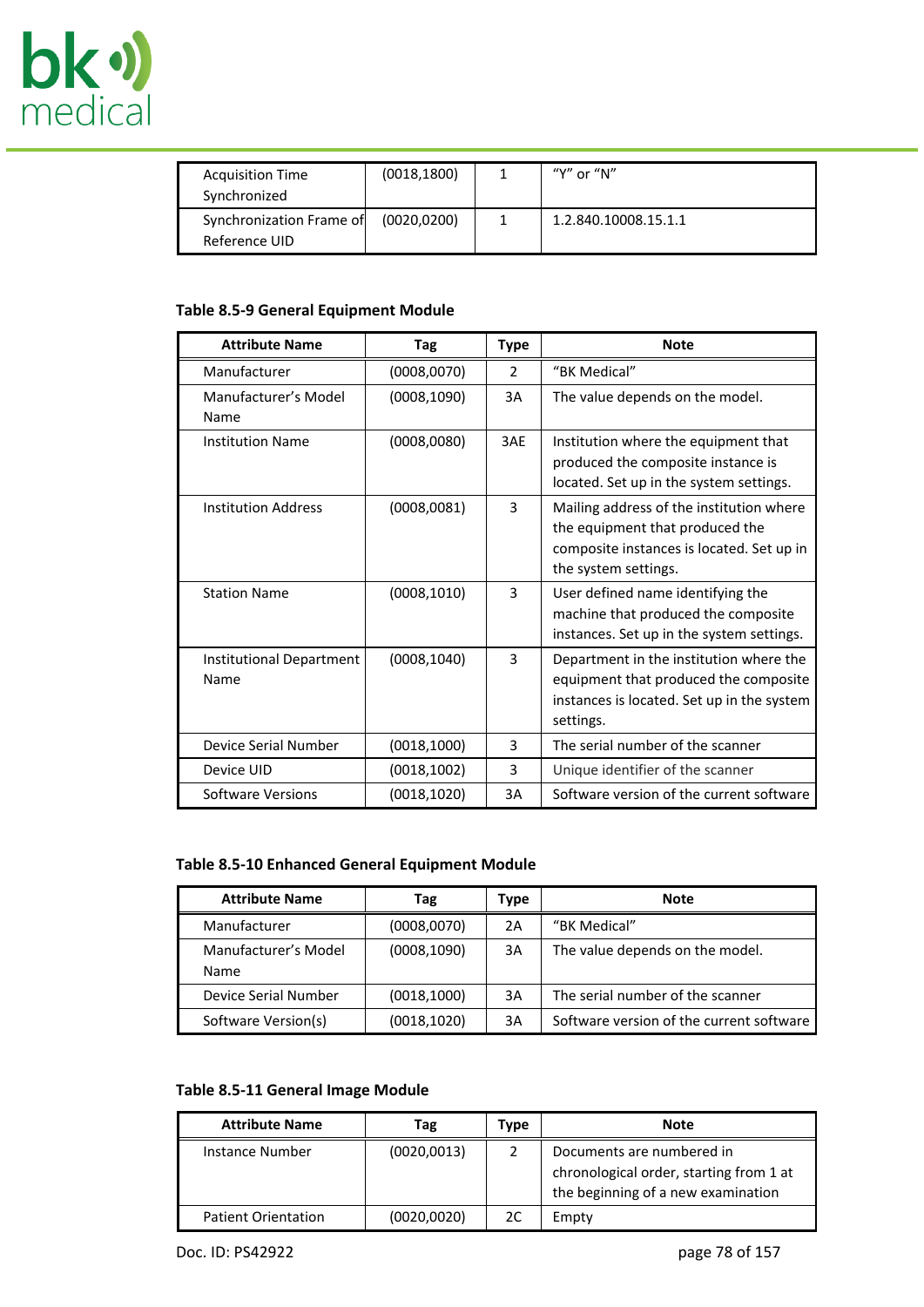

| <b>Content Date</b>         | (0008, 0023) | 2C | Date when the document was captured.    |
|-----------------------------|--------------|----|-----------------------------------------|
| <b>Content Time</b>         | (0008, 0033) | 2C | Time when the document was captured.    |
| <b>Acquisition DateTime</b> | (0008, 002A) | 3  | Auto generated. In Enhanced US          |
|                             |              |    | Volumes only                            |
| Anatomic Region             | (0008, 2218) | 3  | Sequence that identifies the anatomic   |
| Sequence                    |              |    | region of interest in this Instance.    |
|                             |              |    | In Enhanced US Volumes only.            |
| Image Type                  | (0008,0008)  | 3  | Image: "ORIGINAL\PRIMARY"               |
|                             |              |    | Clip: "ORIGINAL\PRIMARY"                |
|                             |              |    | Volume:                                 |
|                             |              |    | "ORIGINAL\PRIMARY\VOLUME\NONE"          |
|                             |              |    | Preview Image: "DERIVED\SECONDARY"      |
| <b>Burned In Annotation</b> | (0028, 0301) | 3A | "YES" or "NO" (in anonymized            |
|                             |              |    | documents)                              |
| Lossy Image                 | (0028, 2110) | 3  | Clips: "01" for Multi-frame Image with  |
| Compression                 |              |    | Lossy JPEG Transfer Syntax; otherwise - |
|                             |              |    | not present.                            |
|                             |              |    | Enhanced US Volumes: "00".              |
|                             |              |    |                                         |
| Recognizable Visual         | (0028, 0302) | 3  | "YFS" or " $NO$ "                       |
| Features                    |              |    | In Enhanced US Volumes only             |
| Presentation LUT Shape      | (2050,0020)  | 3  | "IDENTITY"                              |
|                             |              |    | In Enhanced US Volumes only             |

# <span id="page-78-0"></span>**Table 8.5-12 Image Pixel Module**

| <b>Attribute Name</b>       | Tag          | <b>Type</b>  | <b>Note</b>                              |
|-----------------------------|--------------|--------------|------------------------------------------|
| Samples per Pixel           | (0028,0002)  | 1            | "3" in images, clips and preview images. |
|                             |              |              | "1" in Enhanced US Volumes.              |
| Photometric                 | (0028,0004)  | $\mathbf{1}$ | Images, clips and preview images: Multi- |
| Interpretation              |              |              | frame with JPEG Transfer Syntax:         |
|                             |              |              | "YBR FULL 422"; otherwise - "RGB".       |
|                             |              |              | "MONOCHROME2" in Enhanced US             |
|                             |              |              | Volumes.                                 |
| Rows                        | (0028,0010)  | $\mathbf{1}$ | Number of rows in the image.             |
| Columns                     | (0028, 0011) | 1            | Number of columns in the image.          |
| <b>Bits Allocated</b>       | (0028, 0100) | 1            | 0008H                                    |
| <b>Bits Stored</b>          | (0028, 0101) | $\mathbf{1}$ | 0008H                                    |
| High Bit                    | (0028, 0102) | $\mathbf{1}$ | 0007H                                    |
| Pixel Representation        | (0028, 0103) | $\mathbf{1}$ | 0000H (= unsigned integer)               |
| <b>Planar Configuration</b> | (0028,0006)  | 1C           | "0" (color-by-pixel) or "1" (color-by-   |
|                             |              |              | plane)                                   |
| Pixel Data                  | (7FE0,0010)  | 1C           | A data stream of the pixel samples that  |
|                             |              |              | comprise the Image.                      |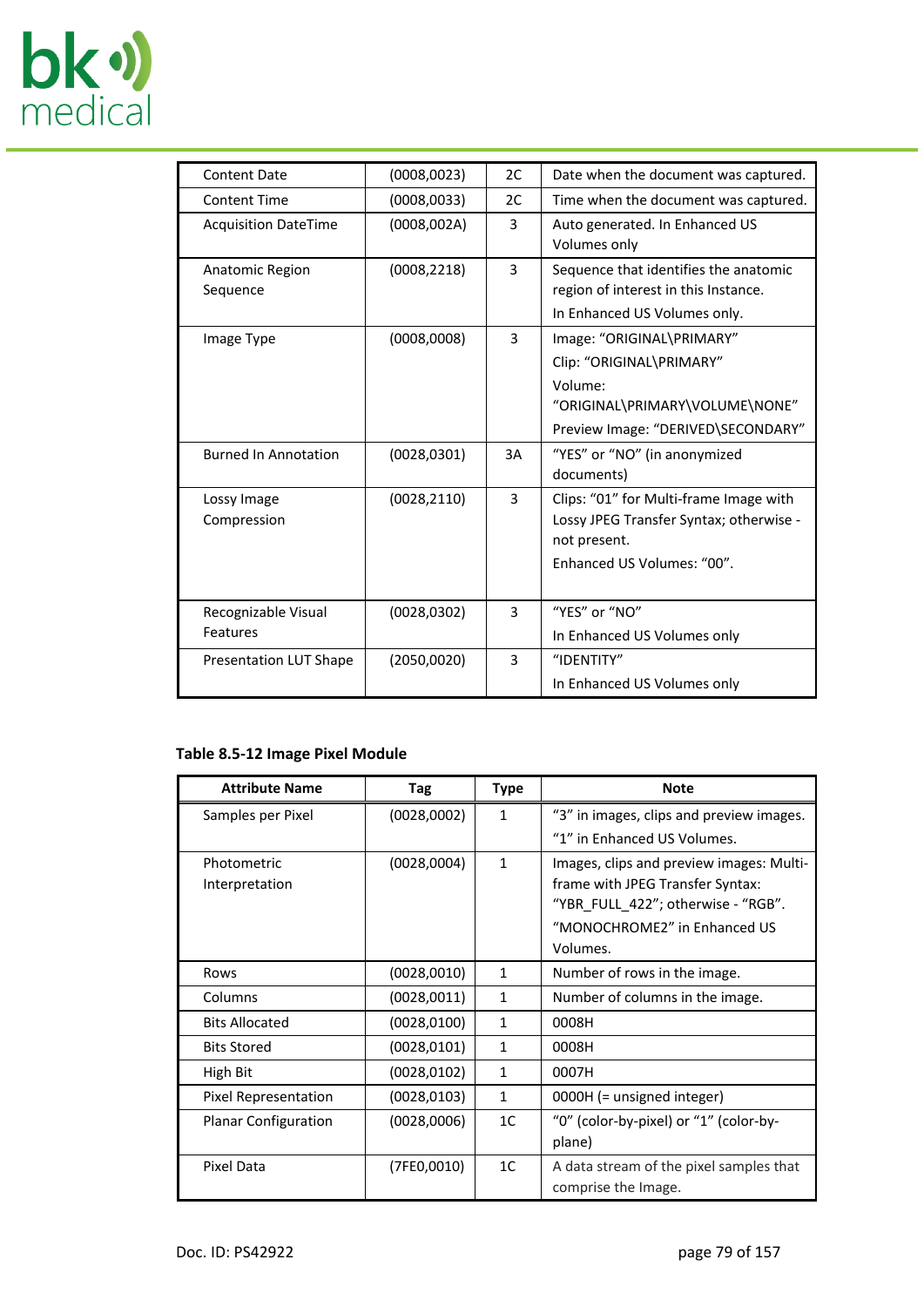

### **Table 8.5-13 Contrast/Bolus Module**

| <b>Attribute Name</b> | Tag         | Type | <b>Note</b>                                                                    |
|-----------------------|-------------|------|--------------------------------------------------------------------------------|
| Contrast/Bolus Agent  | (0018,0010) |      | Present and empty if Contrast Harmonic<br>is activated. Otherwise not present. |

# <span id="page-79-0"></span>**Table 8.5-14 Cine Module**

| <b>Attribute Name</b> | Tag          | <b>Type</b>    | <b>Note</b>                            |
|-----------------------|--------------|----------------|----------------------------------------|
| Preferred Playback    | (0018, 1244) | 3              | 0 (looping playback)                   |
| Sequencing            |              |                |                                        |
| Frame Time            | (0018, 1063) | 1 <sup>C</sup> | 1000 / Frame rate of Multi-frame in Hz |
|                       |              |                | (Nominal time in msec per individual   |
|                       |              |                | frame)                                 |
| Recommended Display   | (0008, 2144) | 3              | Frame rate of Multi-frame in Hz        |
| Frame Rate            |              |                | (Recommended rate (frames/sec) for     |
|                       |              |                | display of multi-frame sequence)       |
| Cine Rate             | (0018,0040)  | 3              | Frame rate of Multi-frame in Hz        |
|                       |              |                | (Number of frames per seconds)         |
| Frame Delay           | (0018, 1066) | 3              | 000H (Time in msec to start of first   |
|                       |              |                | frame)                                 |

### **Table 8.5-15 Multi-frame Module**

| <b>Attribute Name</b>   | Tag         | Type | <b>Note</b>                        |
|-------------------------|-------------|------|------------------------------------|
| Number of Frames        | (0028,0008) | 1    | Number of frames in Multi-frame    |
| Frame Increment Pointer | (0028,0009) | 1    | Set to Frame Time (0018,1063) from |
|                         |             |      | Table 8.5-14 Cine Module           |

### **Table 8.5-16 Frame Pointers Module**

| <b>Attribute Name</b>    |       | Tag          | Type | Note                                            |
|--------------------------|-------|--------------|------|-------------------------------------------------|
| Representative<br>Number | Frame | (0028, 6010) |      | 1 (Number of frame selected for use as<br>icon) |

# **Table 8.5-17 US Region Calibration Module**

| <b>Attribute Name</b>   | Tag          | Type | <b>Note</b>                        |
|-------------------------|--------------|------|------------------------------------|
| Sequence of Ultrasound  | (0018, 6011) | 1    | A sequence for each B-mode view.   |
| Regions                 |              |      | One sequence for each D/M/CW view. |
| >Region Location Min x0 | (0018, 6018) |      |                                    |
| >Region Location Min y0 | (0018, 601A) | 1    |                                    |
| >Region Location Max x1 | (0018, 601C) | 1    |                                    |
| >Region Location Max y1 | (0018, 601E) |      |                                    |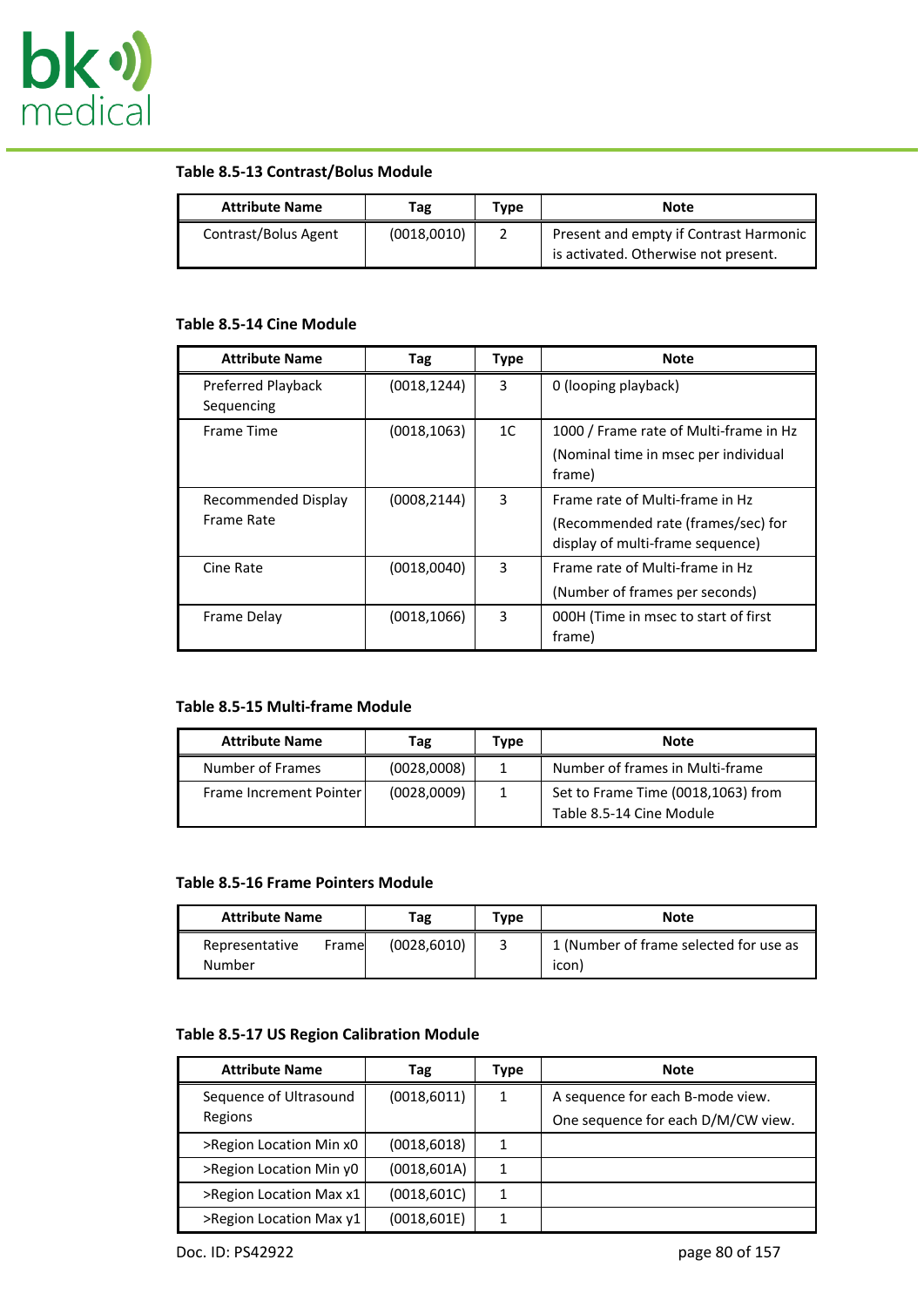

| >Physical Units X          | (0018, 6024) | $\mathbf{1}$ | B-mode: 03H (cm)                   |
|----------------------------|--------------|--------------|------------------------------------|
| Direction                  |              |              | D-mode: 04H (sec)                  |
|                            |              |              | M-mode: 04H (sec)                  |
|                            |              |              | CW-mode: 04H (sec)                 |
| >Physical Units Y          | (0018, 6026) | $\mathbf{1}$ | B-mode: 03H (cm)                   |
| Direction                  |              |              | D-mode: 07H (cm/sec)               |
|                            |              |              | M-mode: 03H (cm)                   |
|                            |              |              | CW-mode: 07H (cm/sec)              |
| >Physical Delta X          | (0018, 602C) | $\mathbf{1}$ |                                    |
| >Physical Delta Y          | (0018, 602E) | $\mathbf{1}$ |                                    |
| >Reference Pixel x0        | (0018, 6020) | 3            |                                    |
| >Reference Pixel y0        | (0018, 6022) | 3            |                                    |
| >Ref. Pixel Physical Value | (0018, 6028) | 3            | $\mathbf 0$                        |
| X                          |              |              |                                    |
| >Ref. Pixel Physical Value | (0018, 602A) | 3            | 0                                  |
| Υ                          |              |              |                                    |
| >Region Spatial Format     | (0018, 6012) | $\mathbf{1}$ | B-mode: 01H (2D)                   |
|                            |              |              | D-mode: 03H (Spectral)             |
|                            |              |              | M-mode: 02H (M-Mode)               |
|                            |              |              | CW-mode: 03H (Spectral)            |
| >Region Data Type          | (0018, 6014) | $\mathbf{1}$ | B-mode: 01H (Tissue)               |
|                            |              |              | D-mode: 03H (PW Spectral Doppler)  |
|                            |              |              | M-mode: 01H (Tissue)               |
|                            |              |              | CW-mode: 04H (CW Spectral Doppler) |
| >Region Flags              | (0018, 6016) | $\mathbf{1}$ | $\Omega$                           |
| >Doppler Correction        | (0018, 6034) | 3            | B-mode: Not applied.               |
| Angle                      |              |              | D-mode: Angle Correction (Degrees) |
|                            |              |              | M-mode: Not applied.               |
|                            |              |              | CW-mode: Not applied               |

### **Table 8.5-18 US Image Module**

| <b>Attribute Name</b>         | Tag          | <b>Type</b>    | <b>Note</b>                                           |
|-------------------------------|--------------|----------------|-------------------------------------------------------|
| Samples per Pixel             | (0028,0002)  | $\mathbf{1}$   | See Table 8.5-12 Image Pixel Module                   |
| Photometric<br>Interpretation | (0028,0004)  | 1              | See Table 8.5-12 Image Pixel Module                   |
| <b>Bits Allocated</b>         | (0028, 0100) | $\mathbf{1}$   | See Table 8.5-12 Image Pixel Module                   |
| <b>Bits Stored</b>            | (0028, 0101) | 1              | See Table 8.5-12 Image Pixel Module                   |
| High Bit                      | (0028, 0102) | 1              | See Table 8.5-12 Image Pixel Module                   |
| <b>Planar Configuration</b>   | (0028,0006)  | 1 <sup>C</sup> | See Table 8.5-12 Image Pixel Module                   |
| Pixel Representation          | (0028, 0103) | $\mathbf{1}$   | See Table 8.5-12 Image Pixel Module                   |
| Image Type                    | (0008,0008)  | 2              | See Table 8.5-11 General Image Module                 |
| Lossy Image<br>Compression    | (0028, 2110) | 1 <sup>C</sup> | See Table 8.5-10 Enhanced General<br>Equipment Module |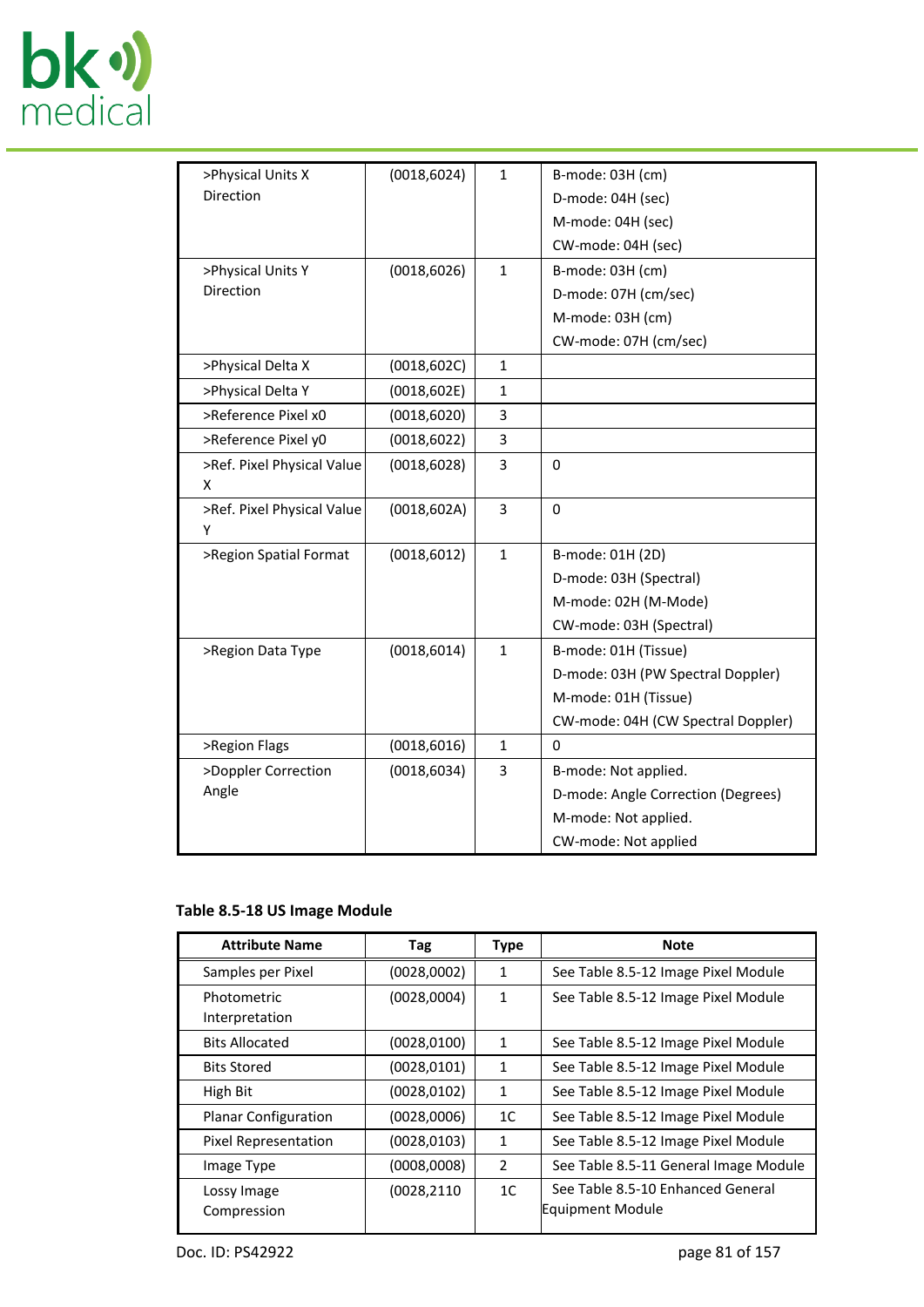

| <b>Transducer Data</b>       | (0018, 5010) | 3 | Name of transducer e.g. "8801".   |
|------------------------------|--------------|---|-----------------------------------|
|                              |              |   | Only set for single frame images  |
| Mechanical Index             | (0018, 5022) | 3 | Only sent for single view images  |
| <b>Bone Thermal Index</b>    | (0018, 5024) | 3 | Only sent for single view images. |
|                              |              |   | Only sent if TI type is TIB.      |
| <b>Cranial Thermal Index</b> | (0018, 5026) | 3 | Only sent for single view images. |
|                              |              |   | Only sent if TI type is TIC.      |
| Soft Tissue Thermal          | (0018, 5027) | 3 | Only sent for single view images. |
| Index                        |              |   | Only sent if TI type is TIS.      |

### **Table 8.5-19 US Image Module Private Tags**

| <b>Attribute Name</b>                                 | Tag          | <b>VR Type</b> | <b>Note</b>                                                                                                                                              |
|-------------------------------------------------------|--------------|----------------|----------------------------------------------------------------------------------------------------------------------------------------------------------|
| <b>Private Creator Element</b>                        | (0019, 0010) | LO             | Contains "BK Medical"                                                                                                                                    |
| Private Tag: Sequence of<br>regions with patient info | (0019, 1047) | SQ             | Sequence of regions identifying areas<br>with patient sensitive information that<br>should be removed to anonymize the US<br>Image/US Multi-Frame Image. |
| > Private Tag: Left                                   | (0019, 1048) | UL             | Left X coordinate of region                                                                                                                              |
| > Private Tag: Top                                    | (0019, 1049) | UL             | Top Y coordinate of region                                                                                                                               |
| > Private Tag: Right                                  | (0019, 1050) | UL             | Right X coordinate of region                                                                                                                             |
| > Private Tag: Bottom                                 | (0019, 1051) | UL             | Bottom Y coordinate of region                                                                                                                            |

# <span id="page-81-0"></span>**Table 8.5-20 Multi-frame Functional Groups Module**

| <b>Attribute Name</b>   | Tag          | Type | <b>Note</b>                                                                                                |
|-------------------------|--------------|------|------------------------------------------------------------------------------------------------------------|
| <b>Content Date</b>     | (0008, 0023) | 1    | Date when the document was captured.                                                                       |
| <b>Content Time</b>     | (0008, 0033) |      | Time when the document was captured.                                                                       |
| Instance Number         | (0020, 0013) | 1    | Documents are numbered in<br>chronological order, starting from 1 at<br>the beginning of a new examination |
| <b>Number of Frames</b> | (0028,0008)  | 1    | The total number of frames contained<br>within a Multi-frame Image.                                        |

### <span id="page-81-1"></span>**Table 8.5-21 Multi-frame Dimension Module**

| <b>Attribute Name</b>  | Tag          | Type | <b>Note</b>                         |
|------------------------|--------------|------|-------------------------------------|
| Dimension Organization | (0020, 9221) |      | Sequence that lists the Dimension   |
| Sequence               |              |      | Organization UIDs referenced by the |
|                        |              |      | containing SOP Instance.            |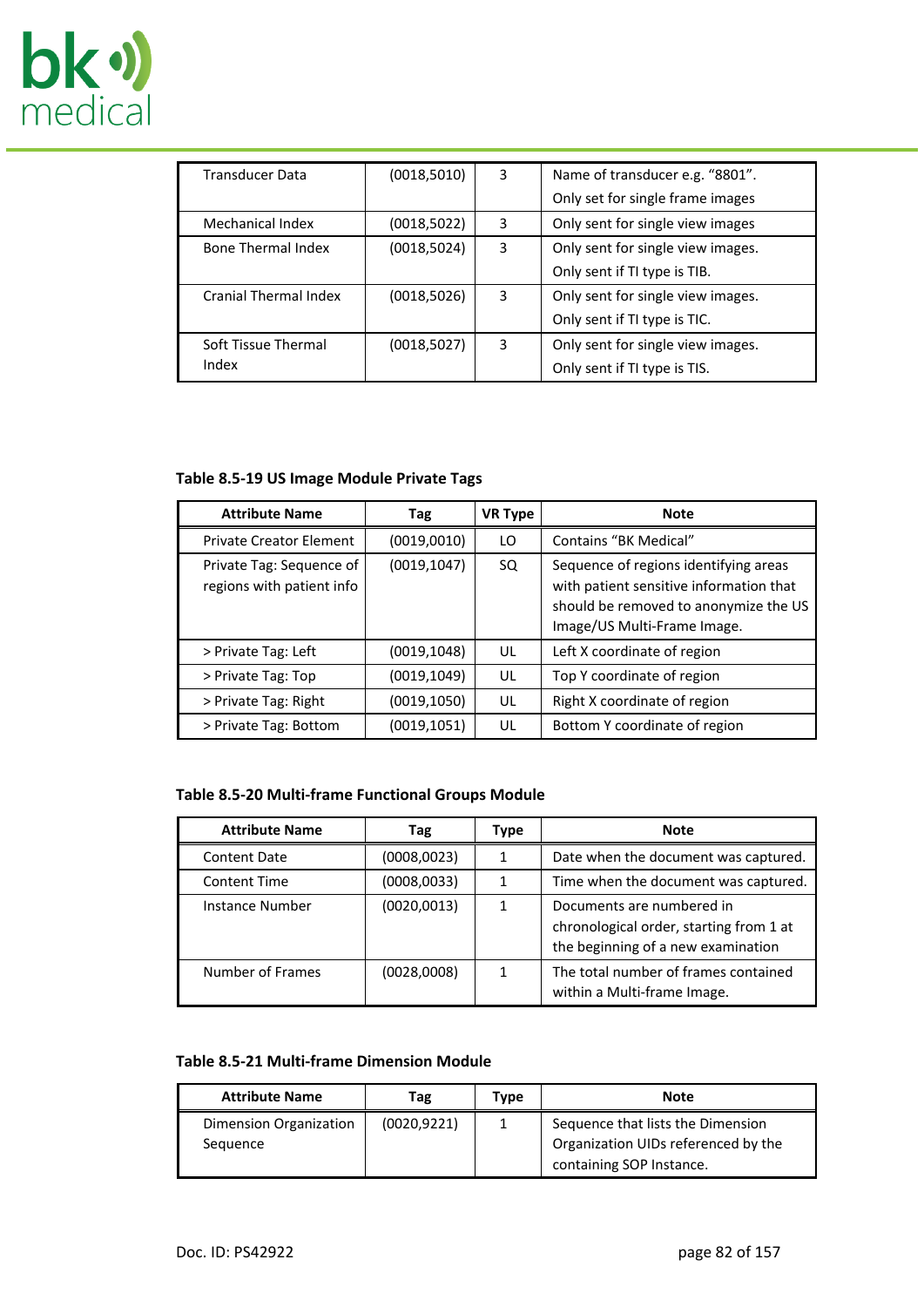

| Dimension Index<br>Sequence    | (0020, 9222) | 1C | Identifies the Sequence containing the<br>indices used to specify the dimension of<br>the multi-frame object. |
|--------------------------------|--------------|----|---------------------------------------------------------------------------------------------------------------|
| Dimension Organization<br>Type | (0020, 9311) | 3  | $^{\prime\prime}3D^{\prime\prime}$                                                                            |

### <span id="page-82-0"></span>**Table 8.5-22 Acquisition Context Module**

| <b>Attribute Name</b>                  | Tag          | Type | <b>Note</b>                                                                                                             |
|----------------------------------------|--------------|------|-------------------------------------------------------------------------------------------------------------------------|
| <b>Acquisition Context</b><br>Sequence | (0040, 0556) |      | A Sequence of Items that describes the<br>conditions present during the acquisition<br>of the data of the SOP Instance. |

# <span id="page-82-1"></span>**Table 8.5-23 Enhanced US Image Module**

| <b>Attribute Name</b>                            | Tag          | <b>Type</b>    | <b>Note</b>                                                                                                                  |
|--------------------------------------------------|--------------|----------------|------------------------------------------------------------------------------------------------------------------------------|
| Image Type                                       | (0008,0008)  | 1              | "ORIGINAL\PRIMARY\VOLUME\NONE"                                                                                               |
| <b>Acquisition DateTime</b>                      | (0008, 002A) | $\mathbf{1}$   | Auto generated                                                                                                               |
| Anatomic Region<br>Sequence                      | (0008, 2218) | $\mathbf{1}$   | Sequence that identifies the anatomic<br>region of interest in this Instance.                                                |
| <b>Mechanical Index</b>                          | (0018, 5022) | $\mathbf{1}$   |                                                                                                                              |
| <b>Bone Thermal Index</b>                        | (0018, 5024) | $\mathbf{1}$   |                                                                                                                              |
| <b>Cranial Thermal Index</b>                     | (0018, 5026) | $\mathbf{1}$   |                                                                                                                              |
| Soft Tissue Thermal<br>Index                     | (0018, 5027) | $\mathbf{1}$   |                                                                                                                              |
| Depth of Scan Field                              | (0018, 5050) | $\mathbf{1}$   | The depth, in mm, from the transducer<br>face to the deepest point included in the<br>image.                                 |
| <b>Acquisition Duration</b>                      | (0018, 9073) | $\mathbf{1}$   | Duration of the image acquisition in<br>seconds.                                                                             |
| Depth(s) of Focus                                | (0018,9801)  | $\mathbf{1}$   | The depth or depths from the transducer<br>face, of the manufacturer defined beam<br>focus points used for the image, in mm. |
| Transducer Scan Pattern<br>Code Sequence         | (0018,9809)  | 1              | The scan pattern the transducer is<br>capable of.                                                                            |
| <b>Position Measuring</b><br>Device Used         | (0018,980C)  | 1 <sup>C</sup> | "RIGID" or "FREEHAND"                                                                                                        |
| <b>Transducer Geometry</b><br>Code Sequence      | (0018,980D)  | $\mathbf{1}$   | Geometric structure of the transducer.                                                                                       |
| Transducer Beam<br><b>Steering Code Sequence</b> | (0018,980E)  | $\mathbf{1}$   | Technique used by the transducer for<br>beam steering.                                                                       |
| <b>Transducer Application</b><br>Code Sequence   | (0018,980F)  | $\mathbf{1}$   | The primary clinical application of the<br>transducer.                                                                       |
| Dimension Organization<br>Type                   | (0020, 9311) | $\mathbf{1}$   | $^{\prime\prime}3D^{\prime\prime}$                                                                                           |
| Samples per Pixel                                | (0028,0002)  | $\mathbf{1}$   | 4 <sup>n</sup>                                                                                                               |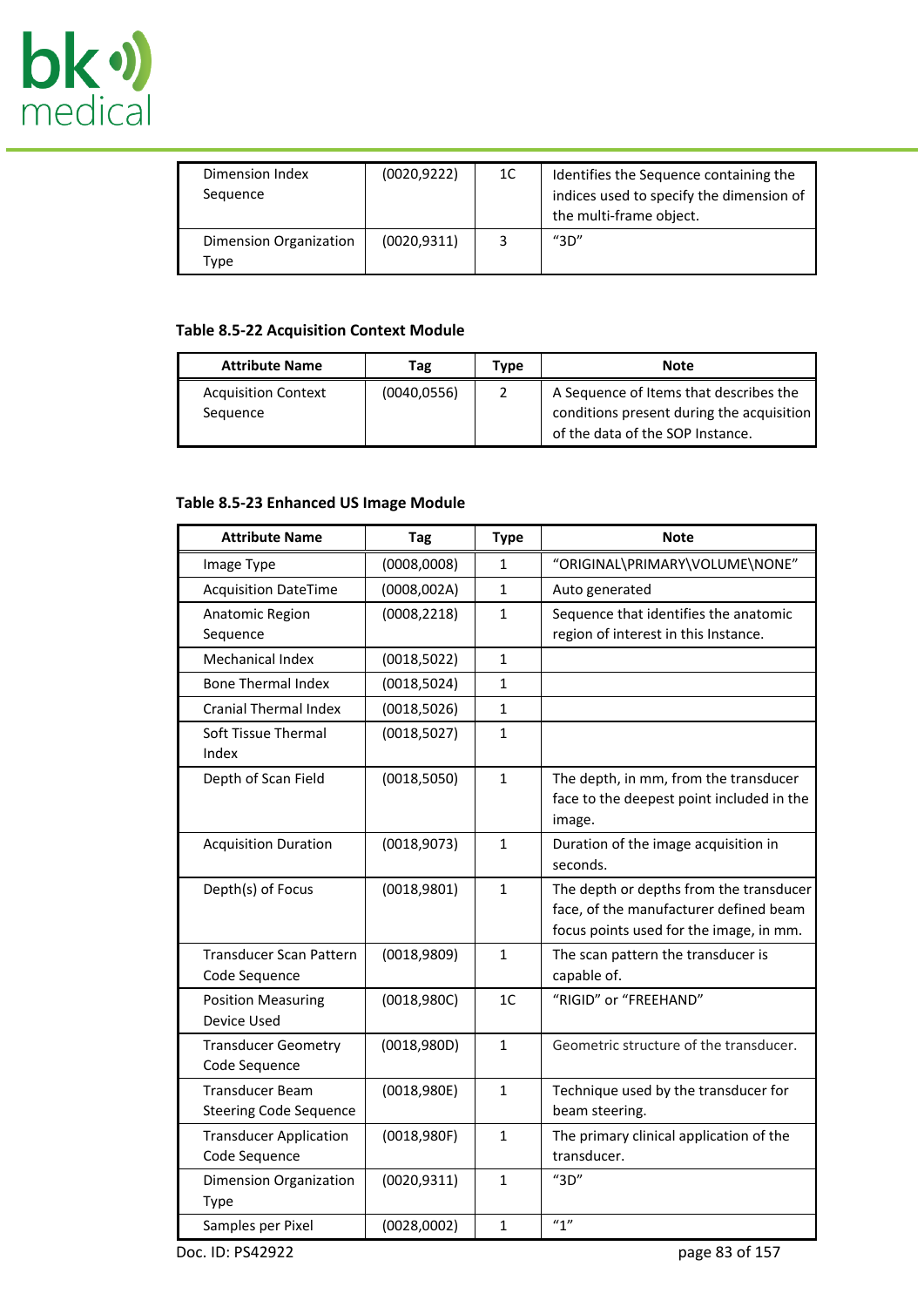

| Photometric<br>Interpretation | (0028,0004)  | $\mathbf{1}$ | "MONOCHROME2"                          |
|-------------------------------|--------------|--------------|----------------------------------------|
| <b>Bits Allocated</b>         | (0028,0100)  | 1            | ''S''                                  |
| <b>Bits Stored</b>            | (0028,0101)  | 1            | ''S''                                  |
| Hight Bit                     | (0028,0102)  | 1            | "7"                                    |
| Pixel Representation          | (0028,0103)  | $\mathbf{1}$ | "000H"                                 |
| <b>Burned In Annotation</b>   | (0028, 0301) | 1            | $^{\prime\prime}$ NO $^{\prime\prime}$ |
| Recognizable Visual           | (0028, 0302) | 1            | "YES" or "NO"                          |
| Features                      |              |              |                                        |
| Rescale Intercept             | (0028,1052)  | 1            | $^{\prime\prime}$ <sup>"</sup>         |
| Rescale Slope                 | (0028,1053)  | 1            | 4''''                                  |
| Lossy Image                   | (0028, 2110) | 1            | $^{\prime\prime}00^{\prime\prime}$     |
| Compression                   |              |              |                                        |
| View Code Sequence            | (0054, 0220) | $\mathbf{1}$ | Sequence that describes the projection |
|                               |              |              | of the anatomic region of interest.    |
| <b>Presentation LUT Shape</b> | (2050,0020)  | $\mathbf{1}$ | "IDENTITY"                             |

### <span id="page-83-0"></span>**Table 8.5-24 SOP Common Module**

| <b>Attribute Name</b>         | Tag          | <b>Type</b>    | <b>Note</b>                               |
|-------------------------------|--------------|----------------|-------------------------------------------|
| <b>SOP Class UID</b>          | (0008, 0016) | $\mathbf{1}$   | For US Image:                             |
|                               |              |                | "1.2.840.10008.5.1.4.1.1.6.1"             |
|                               |              |                | For US Multi-Frame Image:                 |
|                               |              |                | "1.2.840.10008.5.1.4.1.1.3.1"             |
|                               |              |                | For Enhanced US Volume:                   |
|                               |              |                | "1.2.840.10008.5.1.4.1.1.6.2"             |
|                               |              |                | Multi-frame True Color Secondary          |
|                               |              |                | Capture Image:                            |
|                               |              |                | "1.2.840.10008.5.1.4.1.1.7.4"             |
| SOP Instance UID              | (0008, 0018) | $\mathbf{1}$   | Generated when document is created        |
| <b>Content Qualification</b>  | (0018,9004)  | $\mathbf{1}$   | "PRODUCT"                                 |
|                               |              |                | In Enhanced US Volumes only               |
| Specific Character Set        | (0008,0005)  | 1 <sup>C</sup> | Set according to the selected language    |
|                               |              |                | on the scanner. See section 6.            |
| <b>Instance Creation Date</b> | (0008, 0012) | 3              | Document creation date                    |
|                               |              |                | Absent in Enhanced US Volumes             |
| <b>Instance Creation Time</b> | (0008, 0013) | 3              | Document creation time                    |
|                               |              |                | Absent in Enhanced US Volumes             |
| Time zone Offset From         | (0008, 0201) | 3              | Time zone offset from UTC. Time and       |
| <b>UTC</b>                    |              |                | time zone configuration is taken from the |
|                               |              |                | scanner.                                  |
|                               |              |                | Absent in Enhanced US Volume and          |
|                               |              |                | preview images                            |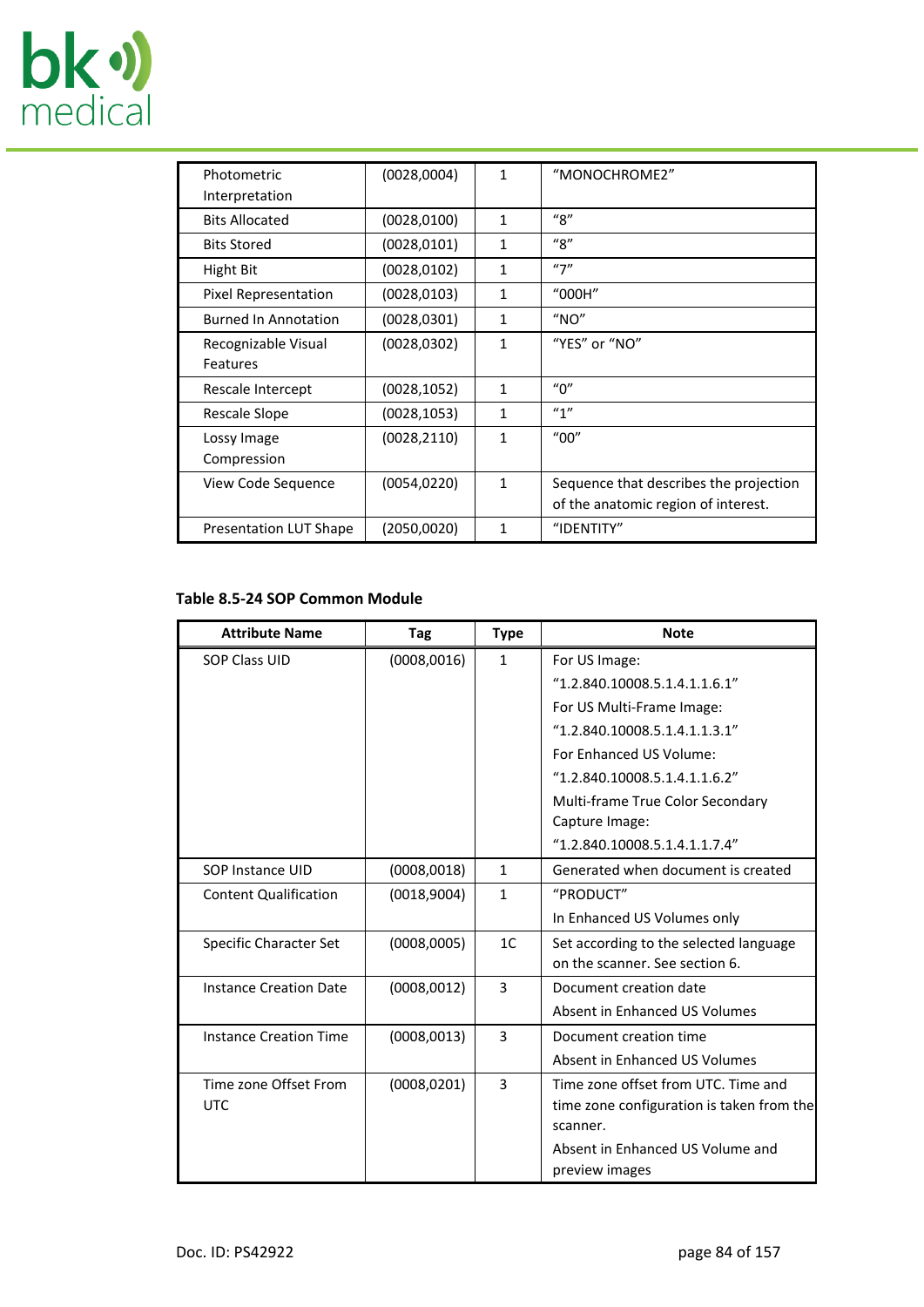

| Instance Number | (0020, 0013) | 3 | Documents are numbered in               |
|-----------------|--------------|---|-----------------------------------------|
|                 |              |   | chronological order, starting from 1 at |
|                 |              |   | the beginning of a new examination      |

### <span id="page-84-1"></span>**Table 8.5-25 SC Equipment Module**

| <b>Attribute Name</b>  | Tag         | Type | Note  |
|------------------------|-------------|------|-------|
| Modality               | (0008,0060) |      | "O T" |
| <b>Conversion Type</b> | (0008,0064) |      | "WSD" |

## <span id="page-84-2"></span>**Table 8.5-26 General Reference Module**

| <b>Attribute Name</b> | Tag          | Type | Note                                     |
|-----------------------|--------------|------|------------------------------------------|
| Referenced Instance   | (0008, 114A) |      | Non-image composite SOP Instances that   |
| Sequence              |              |      | are significantly related to this Image. |

### **8.5.1 US Volume Functional Groups**

#### <span id="page-84-0"></span>**Table 8.5-27 Enhanced US Volume Functional Groups**

| <b>Attribute Name</b>                           | Tag                                   | Presence      | <b>Note</b>                           |  |  |
|-------------------------------------------------|---------------------------------------|---------------|---------------------------------------|--|--|
| <b>Frame Content Functional Group</b>           |                                       |               |                                       |  |  |
| <b>Frame Content Sequence</b>                   | (0020, 9111)                          | <b>ALWAYS</b> |                                       |  |  |
| > Frame Acquisition Date<br>Time                | (0018, 9074)                          | <b>ALWAYS</b> |                                       |  |  |
| > Frame Reference Date<br>Time                  | (0018, 9151)                          | <b>ALWAYS</b> |                                       |  |  |
| > Frame Acquisition<br>Duration                 | (0018, 9220)                          | <b>ALWAYS</b> |                                       |  |  |
| > Dimension Index                               | (0020, 9157)                          | <b>ALWAYS</b> | Three indices are provided:           |  |  |
| Values                                          |                                       |               | <b>Temporal Position Offset</b>       |  |  |
|                                                 |                                       |               | Image Position (Volume)               |  |  |
|                                                 |                                       |               | Data Type                             |  |  |
|                                                 |                                       |               | The frames are spatially related.     |  |  |
|                                                 |                                       |               | Temporal Position and Data Type are   |  |  |
|                                                 |                                       |               | reserved for future use and currently |  |  |
|                                                 |                                       |               | sent with a constant value of "1"     |  |  |
|                                                 | <b>Frame VOI LUT Functional Group</b> |               |                                       |  |  |
| Frame VOI LUT Sequence                          | (0028, 9132)                          | <b>ALWAYS</b> |                                       |  |  |
| > Window Center                                 | (0028, 1050)                          | <b>ALWAYS</b> | 127.5                                 |  |  |
| > Window Width                                  | (0028, 1051)                          | <b>ALWAYS</b> | 255.0                                 |  |  |
| <b>Plane Position (Volume) Functional Group</b> |                                       |               |                                       |  |  |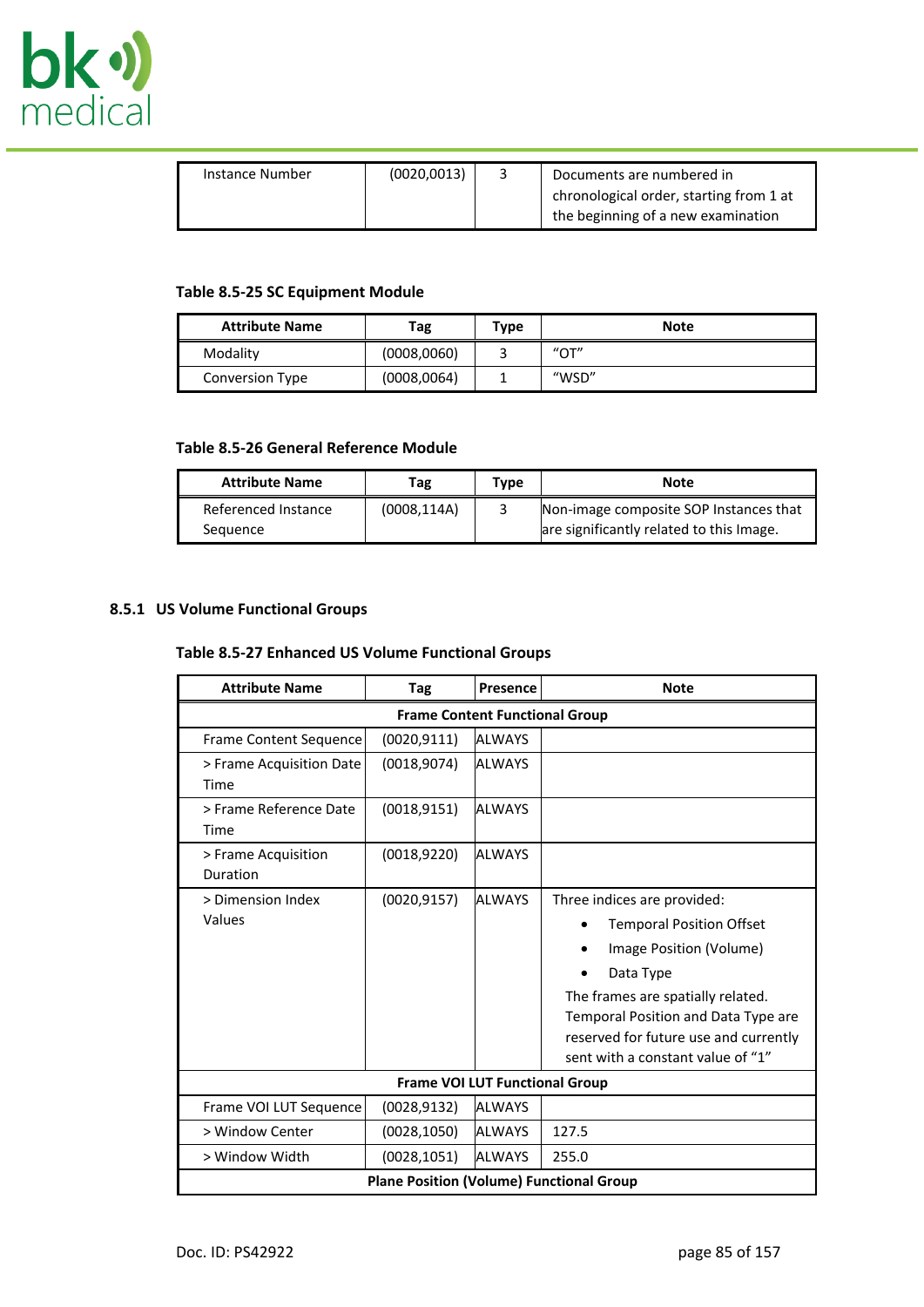

| Plane Position (Volume)<br>Sequence                | (0020, 930E)                                 | <b>ALWAYS</b> |                              |  |  |
|----------------------------------------------------|----------------------------------------------|---------------|------------------------------|--|--|
| >Image Position<br>(Volume)                        | (0020, 9301)                                 | <b>ALWAYS</b> |                              |  |  |
| <b>Plane Orientation (Volume) Functional Group</b> |                                              |               |                              |  |  |
| <b>Plane Orientation</b><br>(Volume) Sequence      | (0020, 930F)                                 | <b>ALWAYS</b> |                              |  |  |
| >Image Orientation<br>(Volume)                     | (0020, 9302)                                 | <b>ALWAYS</b> |                              |  |  |
|                                                    | <b>Image Data Type Functional Group</b>      |               |                              |  |  |
| Image Data Type<br>Sequence                        | (0018,9807)                                  | <b>ALWAYS</b> |                              |  |  |
| > Data Type                                        | (0018,9808)                                  | <b>ALWAYS</b> | <b>TISSUE INTENSITY</b>      |  |  |
| > Aliased Data Type                                | (0018,980b)                                  | <b>ALWAYS</b> | NO.                          |  |  |
|                                                    | <b>US Image Description Functional Group</b> |               |                              |  |  |
| <b>US Image Description</b><br>Sequence            | (0018,9806)                                  | <b>ALWAYS</b> |                              |  |  |
| > Frame Type                                       | (0008, 0064)                                 | <b>ALWAYS</b> | ORIGINAL\PRIMARY\VOLUME\NONE |  |  |
| > Volumetric Properties                            | (0008, 9206)                                 | <b>ALWAYS</b> | <b>VOLUME</b>                |  |  |
| > Volume Based<br><b>Calculation Technique</b>     | (0008, 9207)                                 | <b>ALWAYS</b> | <b>NONE</b>                  |  |  |

### **8.6 Overview of the Applied Comprehensive SR IOD**

The Comprehensive SR IOD specifies a class of documents, the content of which may include textual and coded information, numeric measurement values, references to the DICOM Composite Instances.

The modules selected from the IOD module table of DICOM 3.0 are given in the table below.

| <b>Information Entity</b> | <b>Module</b>             | <b>Usage</b> | <b>Details</b>                                 |
|---------------------------|---------------------------|--------------|------------------------------------------------|
| Patient                   | Patient                   | м            | See Table 8.5-1 Patient<br>Module              |
| Study                     | <b>General Study</b>      | м            | See Table 8.5-2 General<br><b>Study Module</b> |
|                           | Patient Study             | U            | See Table 8.5-3 Patient Study<br>Module        |
| Series                    | <b>SR Document Series</b> | м            | See Table 8.6-2: SR Document<br>Series         |
| Equipment                 | General Equipment         | м            | See Table 8.5-9 General<br>Equipment Module    |

| Table 8.6-1: Applied Modules in the Comprehensive SR IOD |  |  |  |
|----------------------------------------------------------|--|--|--|
|----------------------------------------------------------|--|--|--|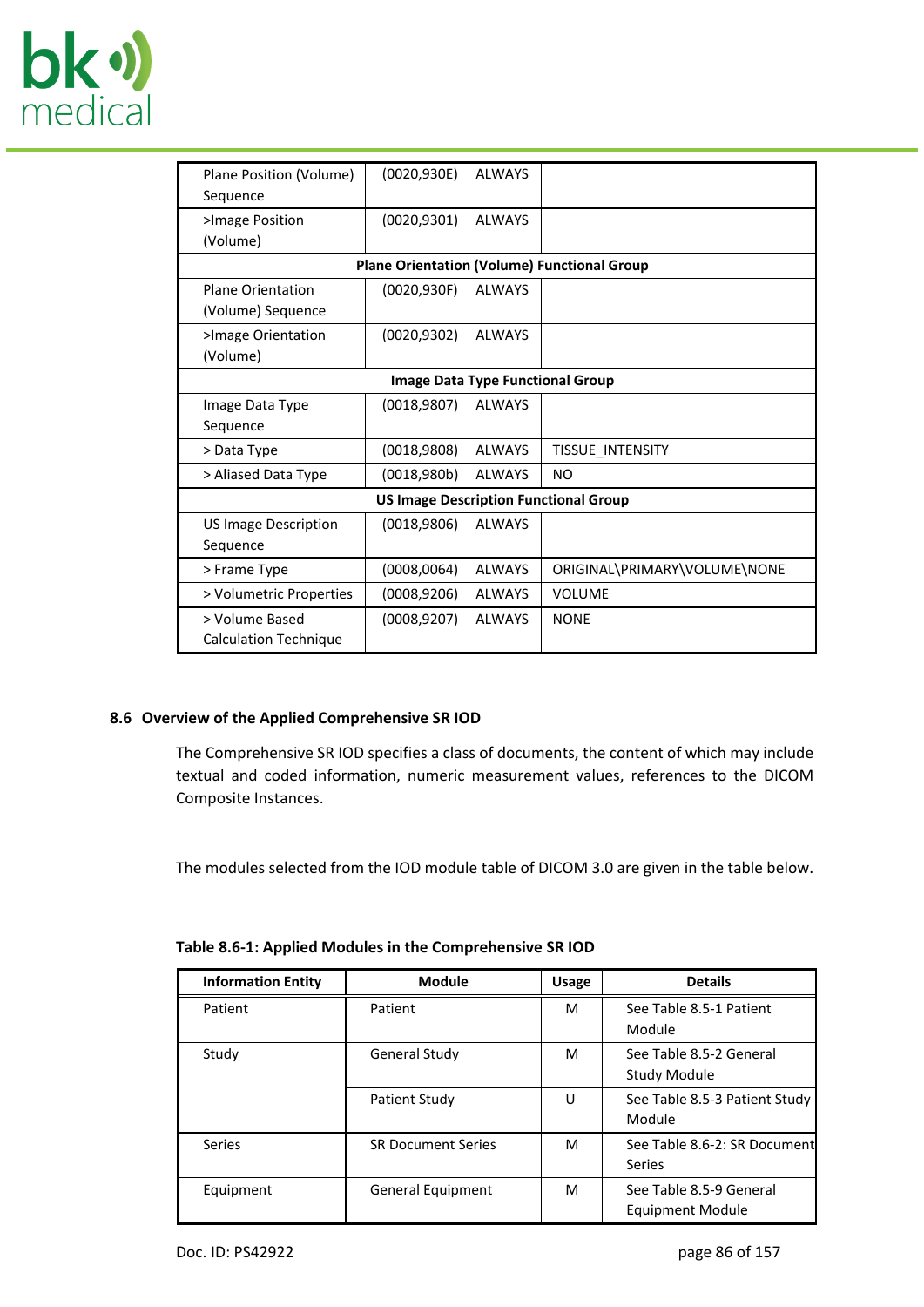

| Document |                            | м | See Table 8.6-3: SR Document |
|----------|----------------------------|---|------------------------------|
|          | <b>SR Document General</b> |   | General                      |
|          |                            | м | See Table 8.6-4: SR Document |
|          | <b>SR Document Content</b> |   | <b>Content Module</b>        |
|          |                            | м | See Table 8.6-5: SOP Common  |
|          | SOP Common                 |   | Module                       |

The details of these applied Comprehensive SR IOD modules are given in the tables. The list of possible values is given, if applicable. If an attribute may be present conditionally/optionally or may contain a zero length value, this is also indicated.

| <b>Attribute Name</b>                           | Tag          | <b>Type</b>    | <b>Note</b>                                                                                           |
|-------------------------------------------------|--------------|----------------|-------------------------------------------------------------------------------------------------------|
| Modality                                        | (0008,0060)  | 1              | l"SR"                                                                                                 |
| SeriesInstanceUID                               | (0020,000E)  | 1              | Generated at creation of the Series                                                                   |
| SeriesNumber                                    | (0020, 0011) | 1              | Auto generated                                                                                        |
| Series Date                                     | (0008,0021)  | 3              | Date the Series started.                                                                              |
| Series Time                                     | (0008,0031)  | 3              | Time the Series started.                                                                              |
| Referenced Performed<br>Procedure Step Sequence | (0008, 1111) | $\overline{2}$ | Uniquely identifies the Performed<br>Procedure Step SOP Instance for which the<br>lSeries is created. |

### <span id="page-86-0"></span>**Table 8.6-2: SR Document Series Module**

# <span id="page-86-1"></span>**Table 8.6-3: SR Document General Module**

| <b>Attribute Name</b>                                               | Tag          | Type          | <b>Note</b>                                                                                                                                                                                                                              |
|---------------------------------------------------------------------|--------------|---------------|------------------------------------------------------------------------------------------------------------------------------------------------------------------------------------------------------------------------------------------|
| <b>Content Date</b>                                                 | (0008, 0023) | 1             | Date of SR document creation                                                                                                                                                                                                             |
| <b>Content Time</b>                                                 | (0008,0033)  | $\mathbf{1}$  | Time of SR document creation                                                                                                                                                                                                             |
| Instance Number                                                     | (0020, 0013) | $\mathbf{1}$  | Documents are numbered in chronological<br>order, starting from 1 at the beginning of a<br>lnew examination                                                                                                                              |
| Performed Procedure<br>Code Sequence                                | (0040, A372) | $\mathcal{P}$ | A Sequence that conveys the codes of the<br>performed procedures pertaining to this<br>ISOP Instance.                                                                                                                                    |
| <b>Current Requested</b><br><b>I</b> Procedure Evidence<br>Sequence | (0040, A375) | 1C            | Full set of Composite SOP Instances, of<br>which the creator is aware, which were<br>created to satisfy the current Requested<br>Procedure(s) for which this SR Document is<br>generated or that are referenced in the<br>lcontent tree. |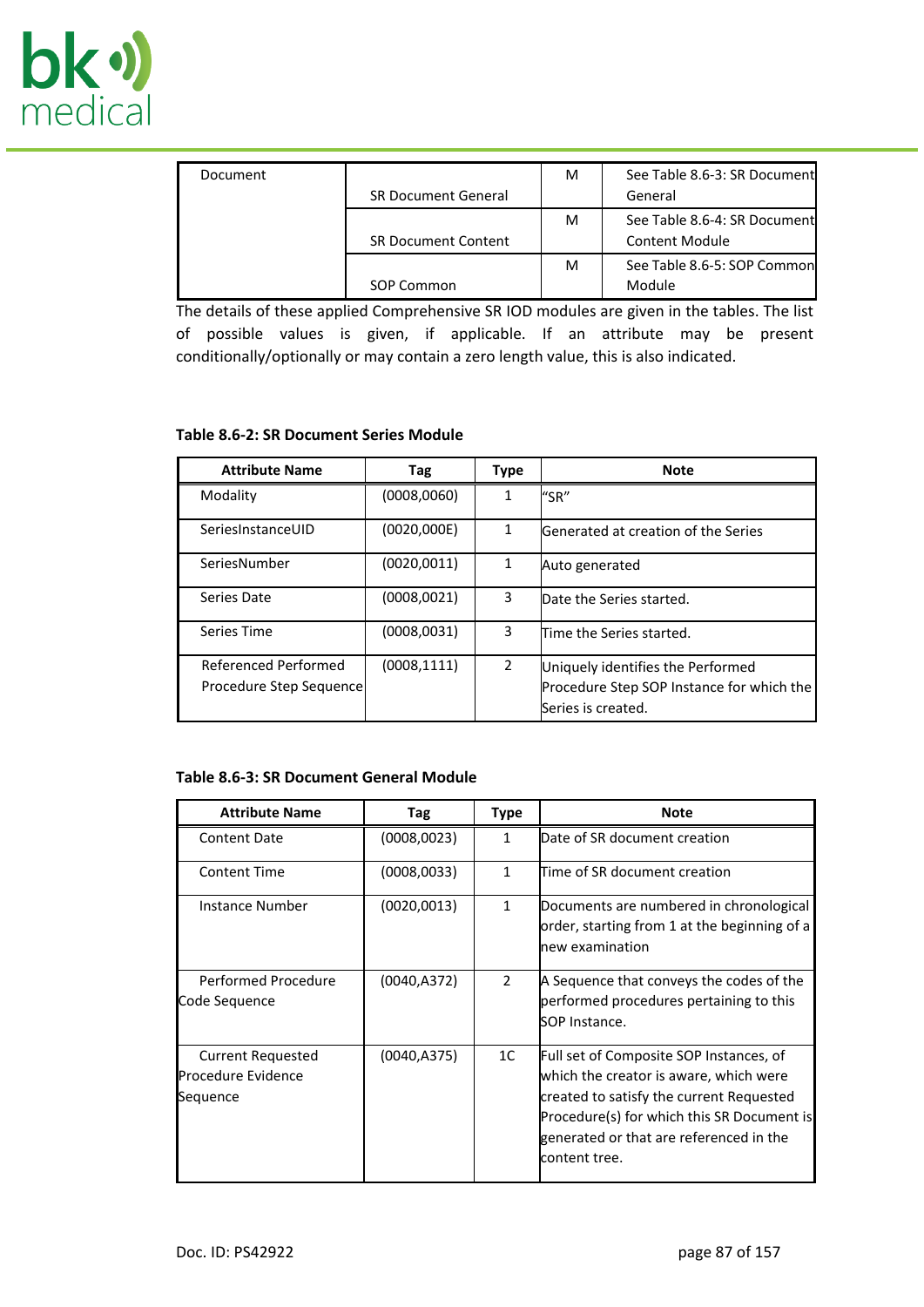

| Referenced Request                                     | (0040, A370) | 1 <sup>C</sup> | Identifies Requested Procedures that are                                                                  |
|--------------------------------------------------------|--------------|----------------|-----------------------------------------------------------------------------------------------------------|
| Sequence                                               |              |                | being fulfilled (completely or partially) by<br>creation of this Document.                                |
| >Accession Number                                      | (0008, 0050) |                | From MWL or manually entered by a user                                                                    |
| >Requested Procedure<br>ID                             | (0040, 1001) | 1 <sup>C</sup> | From MWL                                                                                                  |
| >Requested Procedure<br>Description                    | (0032, 1060) | 3              | From MWL                                                                                                  |
| >Reason for Requested<br>Procedure                     | (0040, 1002) | 3              | From MWL                                                                                                  |
| >Reason for Requested<br>Procedure Code Sequence       | (0032, 1064) | 3              | From MWL                                                                                                  |
| >>Code Value                                           | (0008, 0100) | 1 <sup>C</sup> | From MWL                                                                                                  |
| >>Coding Scheme<br>Designator                          | (0008, 0102) | 1 <sup>C</sup> | From MWL                                                                                                  |
| >>Coding Scheme Version                                | (0008, 0103) | 1 <sup>C</sup> | From MWL                                                                                                  |
| >>Code Meaning                                         | 0008,0104    | $\mathbf{1}$   | From MWL                                                                                                  |
| >Requested Procedure<br>Code Sequence Attribute        | (0032, 1064) | $\overline{2}$ | From MWL                                                                                                  |
| <b>Referenced Performed</b><br>Procedure Step Sequence | (0008, 1111) | 3              | Uniquely identifies the Performed<br>Procedure Step SOP Instance for which the<br>Series has been created |
| >Referenced SOP Class<br>UID                           | (0008, 1150) | $\mathbf{1}$   | 1.2.840.10008.3.1.2.3.3                                                                                   |
| >Referenced SOP Intance<br>UID                         | (0008, 1155) | $\mathbf{1}$   | Equal to SOP Instance of the associated<br><b>MPPS</b>                                                    |
| <b>Completion Flag</b>                                 | (0040, A491) | $\mathbf{1}$   | "PARTIAL"                                                                                                 |
| <b>Verification Flag</b>                               | (0040, A493) | $\mathbf{1}$   | "UNVERIFIED"                                                                                              |

### <span id="page-87-0"></span>**Table 8.6-4: SR Document Content Module**

| <b>Attribute Name</b>         | Tag          | Type | <b>Note</b>                                                                                                                                        |
|-------------------------------|--------------|------|----------------------------------------------------------------------------------------------------------------------------------------------------|
| Value Type                    | (0040, A040) |      | l"CONTAINER"                                                                                                                                       |
| Concept Name Code<br>Sequence | (0040, A043) | 1C   | Code describing the concept represented<br>by this Content Item. Also conveys the<br>value of Document Title and section<br>headings in documents. |
| Continuity Of Content         | (0040, A050) |      | l"SEPARATE"                                                                                                                                        |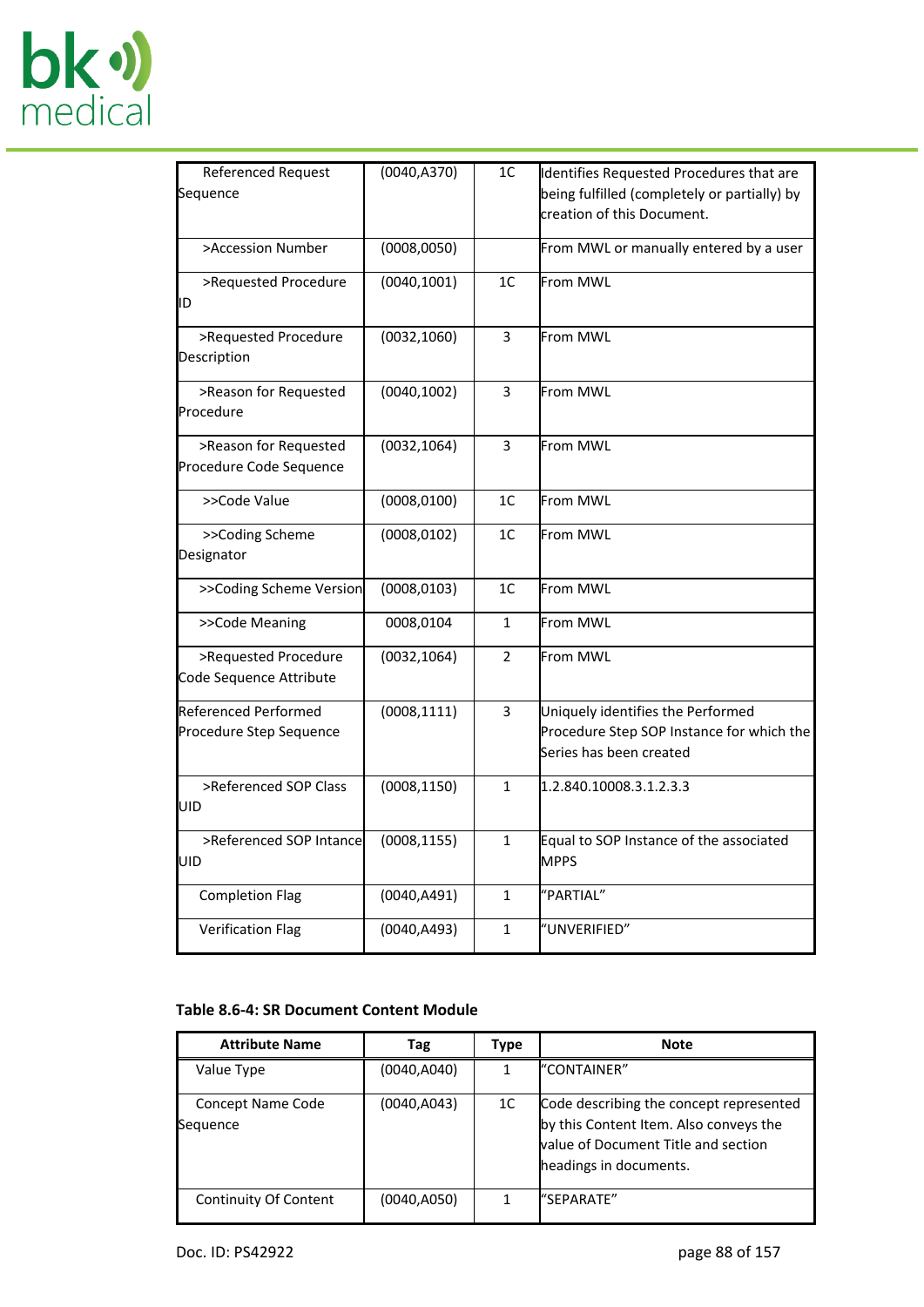

| <b>Content Template</b> | (0040,A504)  | 1 <sup>C</sup> | Template used for this content item.   |
|-------------------------|--------------|----------------|----------------------------------------|
| Sequence                |              |                |                                        |
| > Mapping Resource      | (0008, 0105) |                | l"BKCMR"                               |
| > Template Identifier   | (0040,DB00)  |                | l"BK1000"                              |
| ContentSequence         | (0040,A730)  | 1C             | Sequence of SR document content items. |

#### <span id="page-88-0"></span>**Table 8.6-5: SOP Common Module**

| <b>Attribute Name</b>           | Tag          | <b>Type</b>  | Note                                    |
|---------------------------------|--------------|--------------|-----------------------------------------|
| SOP Class UID                   | (0008, 0016) | $\mathbf{1}$ | For Comprehensive SR:                   |
|                                 |              |              | "1.2.840.10008.5.1.4.1.1.88.33"         |
| SOP Instance UID                | (0008, 0018) | 1            | Generated when SR or 3D SR is created   |
| Specific Character Set          | (0008,0005)  | 1C           | Set according to the selected language  |
|                                 |              |              | on the scanner. See section 6.          |
| <b>Instance Creation Date</b>   | (0008, 0012) | 3            | Date the SOP Instance was created.      |
| Instance Creation Time          | (0008, 0013) | 3            | Time the SOP Instance was created.      |
| Instance Creator UID            | (008,0014)   | 3            | Uniquely identifies device that created |
|                                 |              |              | the SOP Instance.                       |
| (0020, 0013)<br>Instance Number |              | 3            | Documents are numbered in               |
|                                 |              |              | chronological order, starting from 1 at |
|                                 |              |              | the beginning of a new examination      |

### **8.6.1 Overview of SR Document Content Descriptions**

#### **8.6.1.1 SR Document Content Template**

BK Ultrasound Systems supports the following DICOM SR root templates for Comprehensive SR SOP Instances created, generated, or displayed by the systems.

#### **Table 8.6-6 DICOM SR Root Templates**

| <b>Template ID</b> | <b>Template Name</b>                        |
|--------------------|---------------------------------------------|
| BK1000             | <b>Generic Ultrasound Structured Report</b> |

### **8.6.1.2 DICOM Standard Extended and Private Template**

BK Ultrasound Systems supports the DICOM standard extended and private defined templates in the following sections.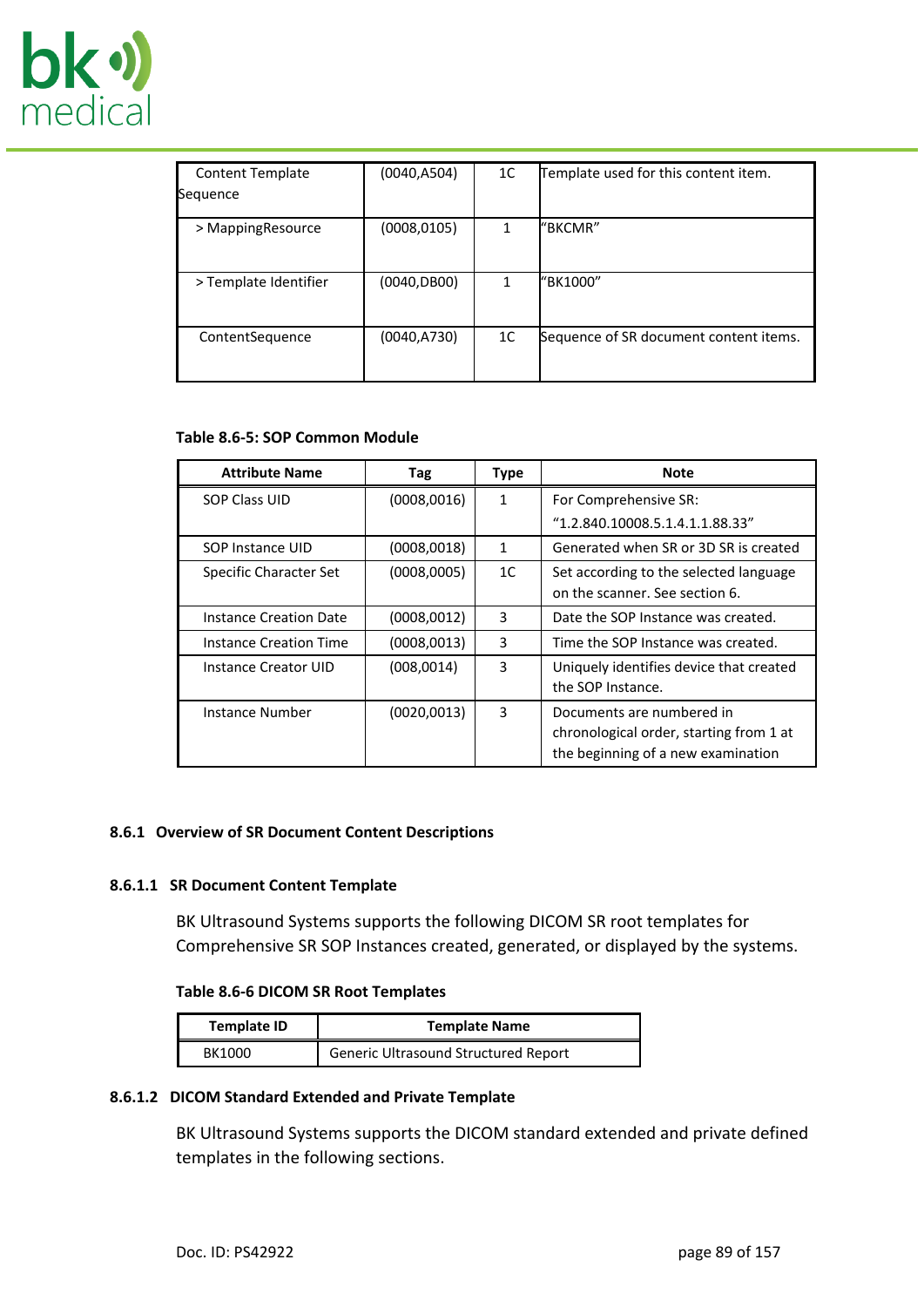

### **8.6.1.3 TID BK1000 Generic Ultrasound Structured Report – Private User Defined**

The Generic Ultrasound Structured Report template Table 8.6-7: TID BK1000 – Generic Ultrasound Structured Reportprovides the specific codes for user defined measurements and calculations with public/private code designator schemes.

The TID BK1000 is used for all ExamTypes.

|                | NL | <b>Rel with</b><br>Parent        | VT                     | <b>Concept Name</b>                                            | VM           | <b>Type</b> | Req Condition | <b>Value Set Constraint</b>           |
|----------------|----|----------------------------------|------------------------|----------------------------------------------------------------|--------------|-------------|---------------|---------------------------------------|
|                |    |                                  | <b>CONTAINE</b><br>IR  | $EV$ (PC-00001, PC, "Generic<br>Ultrasound Structured Report") | 1            | M           |               |                                       |
| $\overline{c}$ |    | <b>HAS OBS</b><br><b>CONTEXT</b> | <b>INCLUDE</b>         | DTID (1001) Observation<br>Context                             | $\perp$      | M           |               |                                       |
| $\overline{3}$ |    |                                  | CONTAINS CONTAINE<br>R | EV (111028, DCM, "Image<br>Library")                           | $\mathbf{I}$ | U           |               |                                       |
| 4              | ⊳> | CONTAINS MAGE                    |                        | No purpose of reference                                        | $1-n$        | M           |               | DCID(12224) Ultrasound<br>Image Modes |
| 5              |    | CONTAINS INCLUDE                 |                        | DTID (BK100) Summary<br>Section                                | J.           | U           |               |                                       |
| 6              |    | CONTAINS INCLUDE                 |                        | DTID (BK200) Ultrasound<br><b>Measurements Section</b>         | -1           | U           |               |                                       |

### **Table 8.6-7: TID BK1000 – Generic Ultrasound Structured Report**

### **Table 8.6-8: TID BK100 - Summary Section**

|    | Description:                                                              |                 |    |                                         |    |             |                 |                             |  |  |  |
|----|---------------------------------------------------------------------------|-----------------|----|-----------------------------------------|----|-------------|-----------------|-----------------------------|--|--|--|
|    | Comments and observations of the procedure of immediate clinical interest |                 |    |                                         |    |             |                 |                             |  |  |  |
|    | NL                                                                        | <b>Rel with</b> | VТ | <b>Concept Name</b>                     | VM |             | Req   Condition | <b>Value Set Constraint</b> |  |  |  |
|    |                                                                           | Parent          |    |                                         |    | <b>Type</b> |                 |                             |  |  |  |
|    |                                                                           |                 |    | CONTAINE  DT (121111, DCM, "Summary") 1 |    | M           |                 |                             |  |  |  |
|    |                                                                           |                 | R  |                                         |    |             |                 |                             |  |  |  |
| 12 |                                                                           | CONTAINS TEXT   |    | EV(DCM, 121106, "Comment")              |    | M           |                 | Text Value of Report        |  |  |  |
|    |                                                                           |                 |    |                                         |    |             |                 | Remarks                     |  |  |  |

### **Table 8.6-9: TID BK200 – Ultrasound Measurements Section**

Description:

Main section of the Generic Ultrasound Structured Report. Consists of a number of containers relating to specific examination types.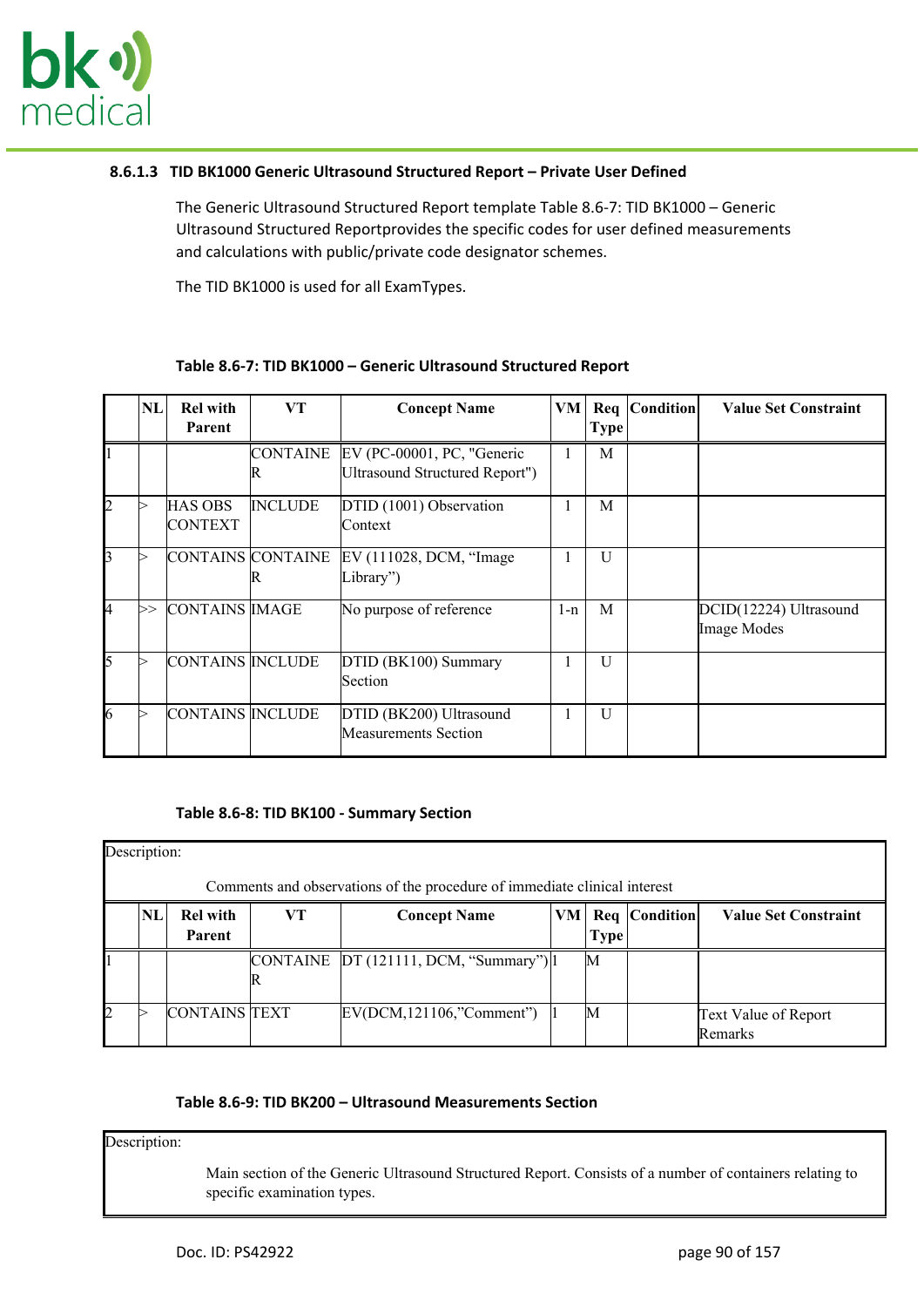

|                | <b>NL</b> | <b>Rel with</b><br>Parent | <b>VT</b>        | <b>Concept Name</b>                                | VM | Req<br><b>Type</b> | <b>Condition</b> | <b>Value Set Constraint</b> |
|----------------|-----------|---------------------------|------------------|----------------------------------------------------|----|--------------------|------------------|-----------------------------|
| $\vert$ 1      |           |                           | <b>CONTAINER</b> | DT (PC-00002, PC,<br>"Ultrasound Measurements")    |    | IU                 |                  |                             |
| $\overline{c}$ | ↘         | CONTAINS INCLUDE          |                  | DTID (BK1000) General<br>Measurements              |    | IU                 |                  |                             |
| $\overline{2}$ |           | CONTAINS INCLUDE          |                  | <b>DTID (BK1100)</b><br>Brachytherapy Measurements |    | IJ                 |                  |                             |
| 3              | >         | CONTAINS INCLUDE          |                  | DTID (BK1200) Penile<br>Measurements               |    | lU                 |                  |                             |
| 4              |           | CONTAINS INCLUDE          |                  | DTID (BK1300) Prostate<br>Measurements             |    | IJ                 |                  |                             |
| 5              | ↘         | CONTAINS INCLUDE          |                  | DTID (BK1400) Bladder<br>Measurements              |    | IJ                 |                  |                             |
| 6              | ↘         | CONTAINS INCLUDE          |                  | DTID (BK1500) Renal<br>Measurements                |    | lt J               |                  |                             |
| 7              |           | <b>CONTAINS INCLUDE</b>   |                  | DTID (BK1600) Testis<br>Measurements               |    | IJ                 |                  |                             |
| 8              | ↘         | CONTAINS INCLUDE          |                  | DTID (BK1700) Breast<br>Measurements               |    | lU                 |                  |                             |
| 19             |           | CONTAINS INCLUDE          |                  | DTID (BK1800) Thyroid<br>Measurements              |    | U                  |                  |                             |
|                | >         | CONTAINS INCLUDE          |                  | DTID (BK1900) OB-GYN<br>Measurements               |    | IU                 |                  |                             |

### **Table 8.6-10: TID BK1000 – General Measurements**

|    | Description:                                                              |                           |    |                                 |    |             |           |                             |  |  |  |
|----|---------------------------------------------------------------------------|---------------------------|----|---------------------------------|----|-------------|-----------|-----------------------------|--|--|--|
|    | Measurements related to the Generic measurements and General calc package |                           |    |                                 |    |             |           |                             |  |  |  |
|    | NL                                                                        | <b>Rel with</b><br>Parent | VТ | <b>Concept Name</b>             | VM | Req         | Condition | <b>Value Set Constraint</b> |  |  |  |
|    |                                                                           |                           |    |                                 |    | <b>Type</b> |           |                             |  |  |  |
|    |                                                                           | CONTAINS INCLUDE          |    | DTID gn03 "General              |    |             |           |                             |  |  |  |
|    |                                                                           |                           |    | Ultrasound Section"             |    |             |           |                             |  |  |  |
| 12 |                                                                           | CONTAINS INCLUDE          |    | $DTID$ gn10 "General Vascular 1 |    | U           |           |                             |  |  |  |
|    |                                                                           |                           |    | Ultrasound Section"             |    |             |           |                             |  |  |  |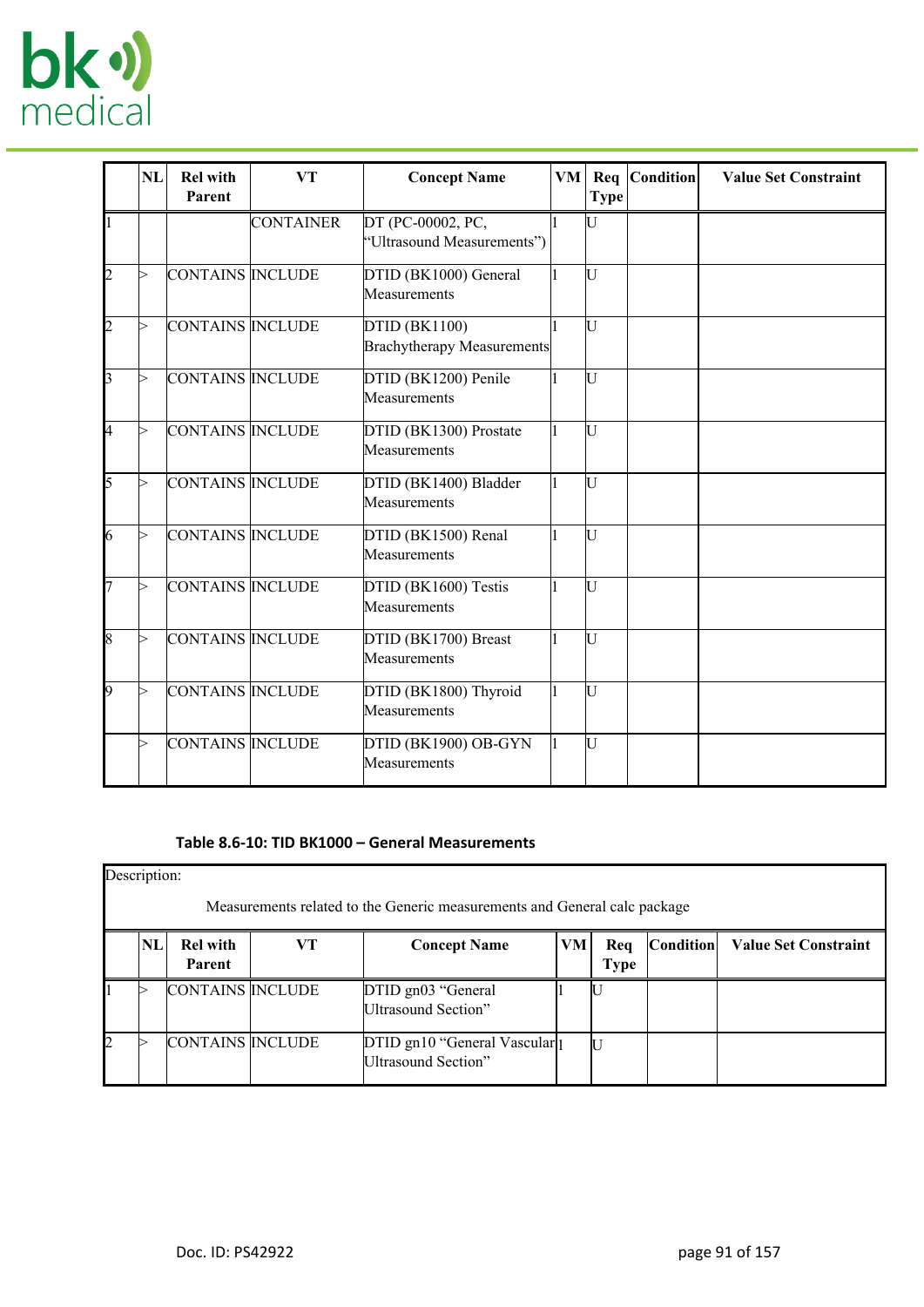

|                  | <b>NL</b> | <b>Rel with</b><br>Parent | VT                 | <b>Concept Name</b>                  | <b>VM</b> | Req<br><b>Type</b> | Condition | <b>Value Set Constraint</b>                                                                                                                               |
|------------------|-----------|---------------------------|--------------------|--------------------------------------|-----------|--------------------|-----------|-----------------------------------------------------------------------------------------------------------------------------------------------------------|
| 11               |           |                           | <b>CONTAINER</b>   | DT (121070, DCM,<br>"Findings")      |           | M                  |           |                                                                                                                                                           |
| $\overline{2}$   | >         |                           | CONTAINS CONTAINER | EV (38266002, SCT, "Entire<br>body") |           | IJ                 |           |                                                                                                                                                           |
| $\mathbf{E}$     | >>        | CONTAINS INCLUDE          |                    | DTID 300 "Measurement"               |           | U                  |           | $$Measurement =$<br>EV(121206, DCM,<br>"Distance")<br>$\text{SUnits} = \text{EV}(\text{cm}, \text{UCUM},$<br>"cm") or EV(mm, UCUM,<br>$\lq{mm'}$          |
| <sup>4</sup>     | >>        | CONTAINS INCLUDE          |                    | DTID 300 "Measurement"               |           | U                  |           | $$Measurement =$<br>EV(121206, DCM,<br>"Distance")<br>$Units = EV(cm, UCUM,$                                                                              |
|                  |           |                           |                    |                                      |           |                    |           | 'cm'') or EV(mm, UCUM,<br>$\lq{mm'}$                                                                                                                      |
| $\mathsf{S}$     | >>        | CONTAINS INCLUDE          |                    | DTID 300 "Measurement"               |           | IJ                 |           | \$Measurement=<br>EV(121211, DCM, "Path<br>length")                                                                                                       |
|                  |           |                           |                    |                                      |           |                    |           | $\text{SUnits} = \text{EV}(\text{cm}, \text{UCUM},$<br>'cm'') or EV(mm, UCUM,<br>'mm'')                                                                   |
| $\vert 6 \vert$  | >>        | CONTAINS INCLUDE          |                    | DTID 300 "Measurement"               |           | IJ                 |           | \$Measurement=<br>EV(121211, DCM, "Path<br>length")<br>$$Units = EV(cm, UCUM,$<br>"cm") or EV(mm, UCUM,<br>$\lq{mm'}$                                     |
| I7               | >>        | CONTAINS INCLUDE          |                    | DTID 300 "Measurement"               |           | U                  |           | $$Measurement =$<br>EV(74551000, SCT,<br>'Circumference'')<br>$\text{SUnits} = \text{EV}(\text{cm}, \text{UCUM},$<br>'cm'') or EV(mm, UCUM,<br>$\lq{mm'}$ |
| $\vert$ 8        | >>        | CONTAINS INCLUDE          |                    | DTID 300 "Measurement"               |           | IJ                 |           | $$Measurement =$<br>EV(42798000, SCT,<br>"Area")<br>$\text{J Units} = \text{EV}(\text{cm2},$<br>UCUM, "cm2")                                              |
| $\boldsymbol{9}$ | >>        | CONTAINS INCLUDE          |                    | DTID 300 "Measurement"               |           | U                  |           | $$Measurement =$<br>EV(74551000, SCT,<br>"Circumference")<br>$Units = EV(cm, UCUM,$<br>"cm") or EV(mm, UCUM,<br>'mm'')                                    |

# **Table 8.6-11: TID gn03 – General Ultrasound Section**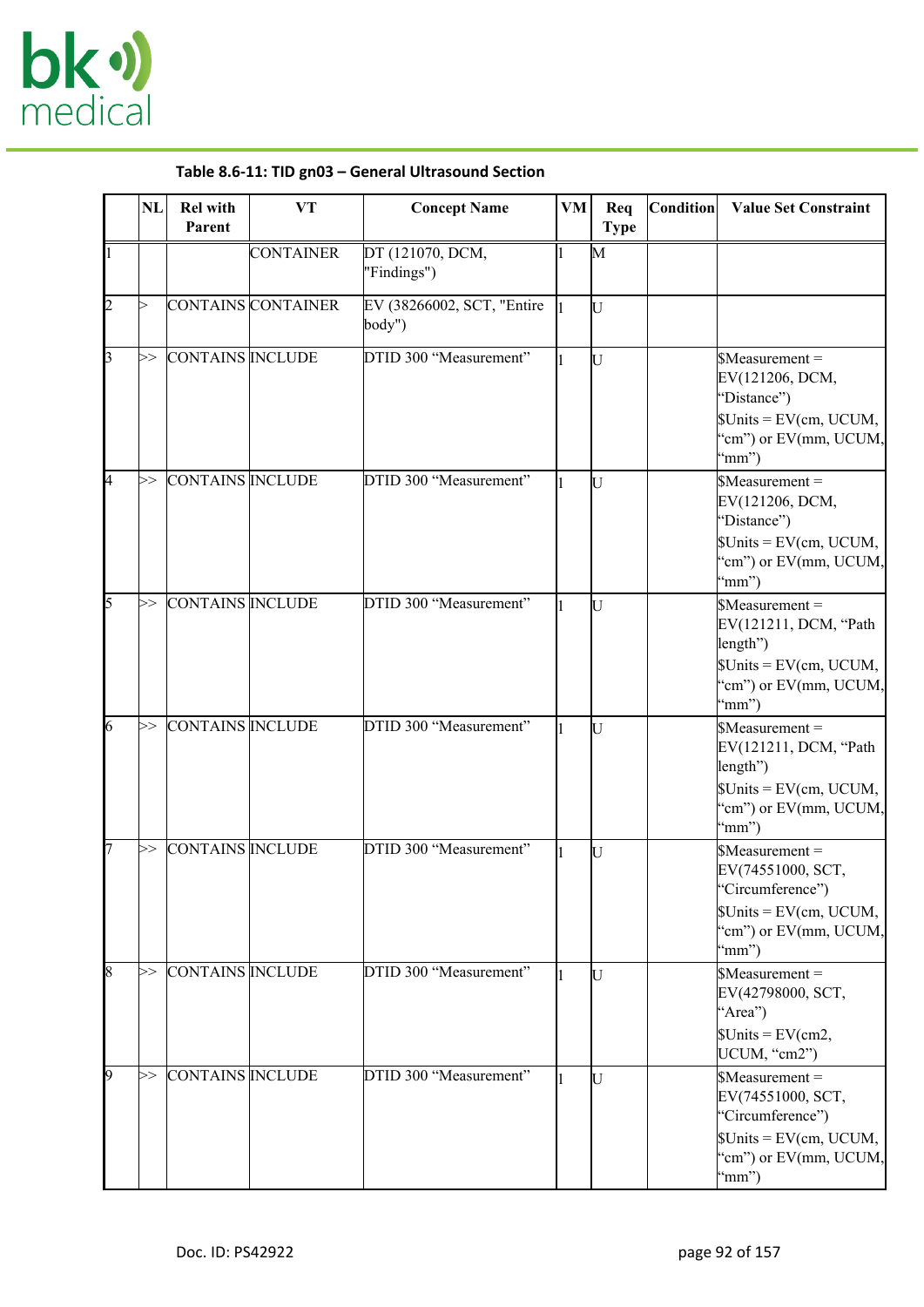

| $\vert$ 10    | ⊳> | <b>CONTAINS INCLUDE</b> | DTID 300 "Measurement" | IJ   | \$Measurement=<br>EV(42798000, SCT,<br>"Area")<br>$\text{J Units} = \text{EV}(\text{cm2},$<br>UCUM, "cm2")                                                   |
|---------------|----|-------------------------|------------------------|------|--------------------------------------------------------------------------------------------------------------------------------------------------------------|
| $\mathbf{11}$ | ⊳> | CONTAINS INCLUDE        | DTID 300 "Measurement" | U    | $Measurement = EV(GN-$<br>16841, 99BKMED,<br>"Outer Diameter")<br>$\text{SUnits} = \text{EV}(\text{cm}, \text{UCUM},$<br>"cm") or EV(mm, UCUM,<br>$\lq{mm'}$ |
| 12            | ⊳> | CONTAINS INCLUDE        | DTID 300 "Measurement" | IJ   | $Measurement = EV(GN-$<br>16840, 99BKMED, "Inner<br>Diameter")<br>$Units = EV(cm, UCUM,$<br>"cm") or EV(mm, UCUM,<br>$\lq{mm'}$                              |
| $\vert$ 13    | ⊳> | CONTAINS INCLUDE        | DTID 300 "Measurement" | IJ   | $Measurement = EV(GN-$<br>16890, 99BKMED,<br>"%Reduction")<br>$\text{SUnits} = \text{EV}(\% , \text{UCUM}, )$<br>$\binom{40}{0}$                             |
| 14            | ⊳> | CONTAINS INCLUDE        | DTID 300 "Measurement" | IJ   | $Measurement = EV(GN-$<br>16841, 99BKMED,<br>"Outer Diameter")<br>$$Units = EV(cm, UCUM,$<br>"cm") or EV(mm, UCUM,<br>$\lq{mm'}$                             |
| 15            | ⊳> | CONTAINS INCLUDE        | DTID 300 "Measurement" | lt j | $Measurement = EV(GN-$<br>16840, 99BKMED, "Inner<br>Diameter")<br>$Units = EV(cm, UCUM,$<br>"cm") or EV(mm, UCUM,<br>" $mm"$                                 |
| 16            | ⊳> | CONTAINS INCLUDE        | DTID 300 "Measurement" | U    | $Measurement = EV(GN-$<br>16890, 99BKMED,<br>"%Reduction")<br>$\text{SUnits} = \text{EV}$ %, UCUM,<br>$\binom{40}{0}$                                        |
| 17            | ⊳> | CONTAINS INCLUDE        | DTID 300 "Measurement" | IJ   | $Measurement = EV(GN-$<br>16832, 99BKMED, "Area<br>of outer ellipse")<br>$\text{J Units} = \text{EV}(\text{cm2},$<br>UCUM, "cm2")                            |
| 18            | ⊳> | CONTAINS INCLUDE        | DTID 300 "Measurement" | IJ   | $Measurement = EV(GN-$<br>16831, 99BKMED, "Area<br>of inner ellipse")<br>$\text{5 Units} = \text{EV}(\text{cm2},$<br>UCUM, "cm2")                            |
| $\vert$ 19    | ⊳> | CONTAINS INCLUDE        | DTID 300 "Measurement" | IJ   | $\mathcal{S}$ Measurement = EV(GN-<br>16890, 99BKMED,<br>"%Reduction")                                                                                       |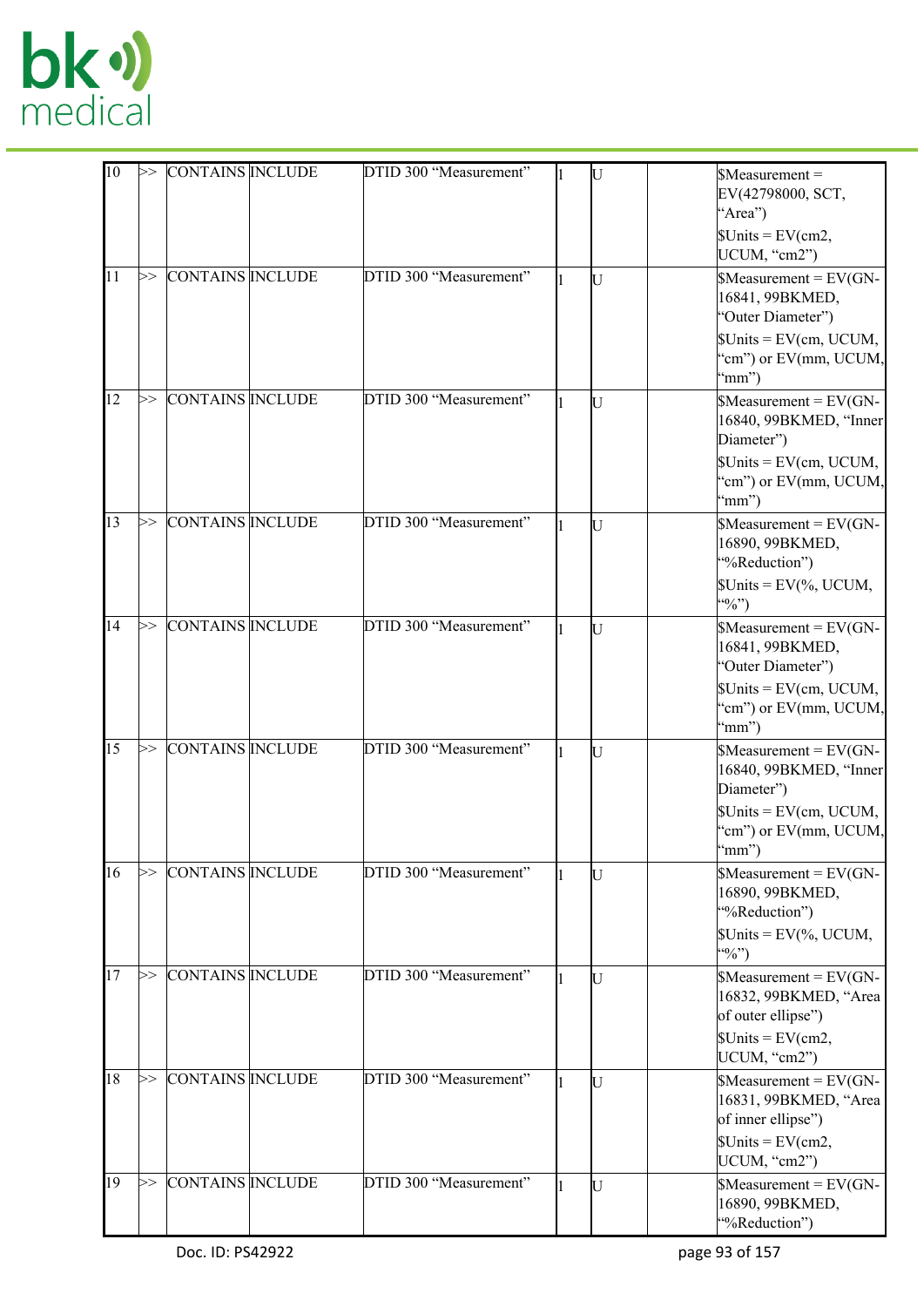

|    |    |                         |                        |    | $\text{SUnits} = \text{EV}$ %, UCUM,<br>$\cdot\cdot\cdot\cdot$                                                                                                |
|----|----|-------------------------|------------------------|----|---------------------------------------------------------------------------------------------------------------------------------------------------------------|
| 20 | ⊳> | CONTAINS INCLUDE        | DTID 300 "Measurement" | IJ | $Mear$ easurement = EV(GN-<br>16832, 99BKMED, "Area<br>of outer ellipse")<br>$\text{J Units} = \text{EV}(\text{cm2},$<br>UCUM, "cm2")                         |
| 21 | ⊳> | CONTAINS INCLUDE        | DTID 300 "Measurement" | IJ | $Mear$ easurement = EV(GN-<br>16831, 99BKMED, "Area<br>of inner ellipse")<br>$$Units = EV(cm2,$<br>UCUM, "cm2")                                               |
| 22 | >> | <b>CONTAINS INCLUDE</b> | DTID 300 "Measurement" | IJ | $Measurement = EV(GN-$<br>16890, 99BKMED,<br>"%Reduction")<br>$\text{SUnits} = \text{EV}(\% , \text{UCUM}, )$<br>$\mathfrak{so}_{0}^{(2)}$                    |
| 23 | ⊳> | CONTAINS INCLUDE        | DTID 300 "Measurement" | IJ | $$Measurement =$<br>EV(20227-5, LN, "M-<br>mode Height")<br>$\text{SUnits} = \text{EV}(\text{cm}, \text{UCUM},$<br>'cm'') or EV(mm, UCUM,<br>$\lq{mm'}$       |
| 24 | ⊳> | CONTAINS INCLUDE        | DTID 300 "Measurement" | IJ | $$Measurement =$<br>EV(20227-5, LN, "M-<br>mode Height")<br>$\text{SUnits} = \text{EV}(\text{cm}, \text{UCUM},$<br>'cm'') or EV(mm, UCUM,<br>'mm'')           |
| 25 | ⊳> | CONTAINS INCLUDE        | DTID 300 "Measurement" | IJ | $Measurement = EV(GN-$<br>16870, 99BKMED, "Hip<br>developmental dysplasia<br>alpha angle")<br>$\text{SUnits} = \text{EV(deg}, \text{UCUM},$<br>"degrees")     |
| 26 | >> | <b>CONTAINS INCLUDE</b> | DTID 300 "Measurement" | U  | $Mear$ easurement = EV(GN-<br>16871, 99BKMED, "Hip<br>developmental dysplasia<br>beta angle")<br>$\text{SUnits} = \text{EV(deg}, \text{UCUM},$<br>'degrees'') |
| 27 | >> | CONTAINS INCLUDE        | DTID 300 "Measurement" | IJ | $Mear$ easurement = EV(GN-<br>16870, 99BKMED, "Hip<br>developmental dysplasia<br>alpha angle")<br>$\text{SUnits} = \text{EV(deg}, \text{UCUM},$<br>"degrees") |
| 28 | ⊳> | CONTAINS INCLUDE        | DTID 300 "Measurement" | IJ | $Measurement = EV(GN-$<br>16871, 99BKMED, "Hip<br>developmental dysplasia<br>beta angle")                                                                     |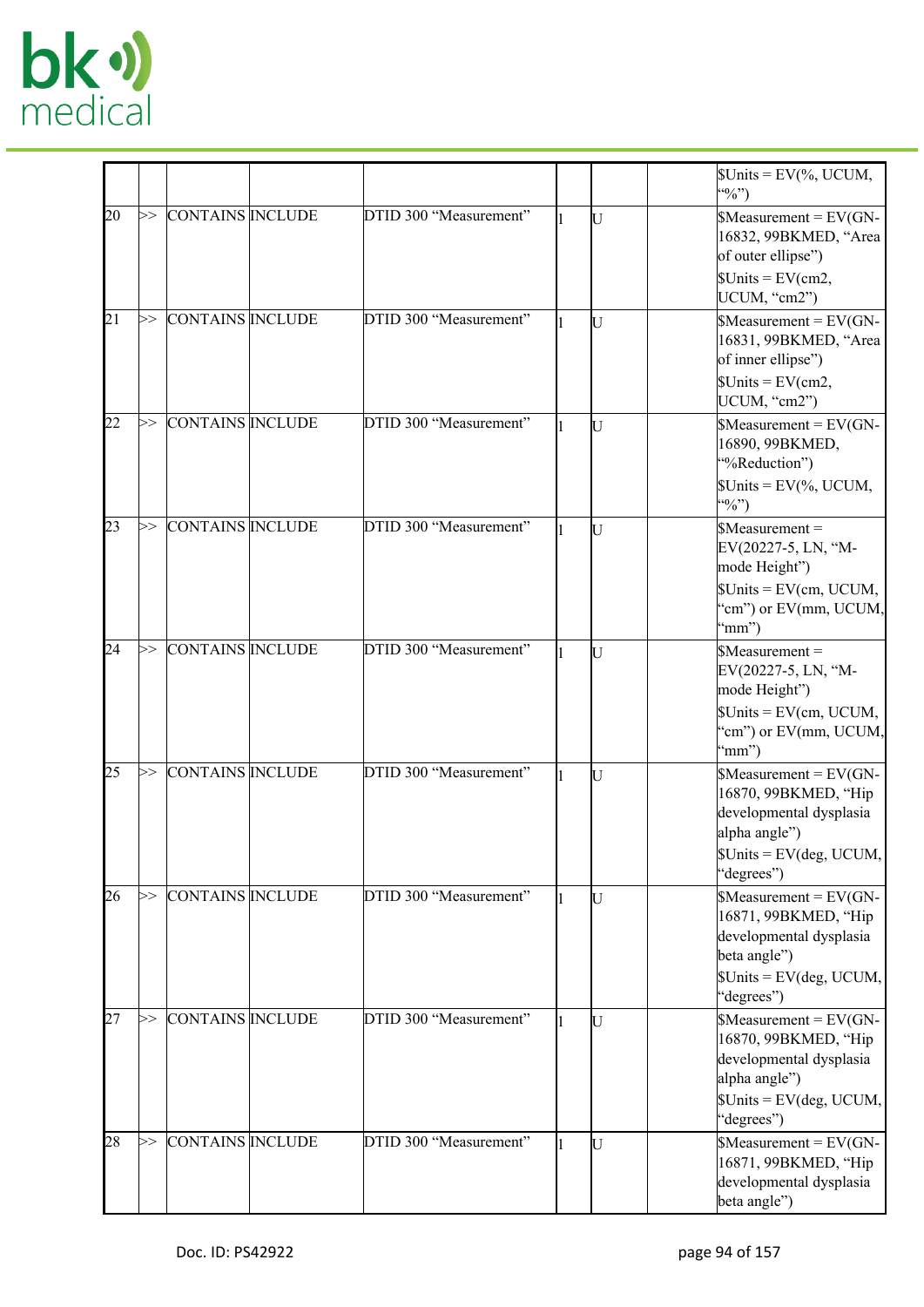

|                 |                  |                         |                        |    | $\text{SUnits} = \text{EV(deg}, \text{UCUM},$<br>'degrees")                                                                     |
|-----------------|------------------|-------------------------|------------------------|----|---------------------------------------------------------------------------------------------------------------------------------|
| 29              | ⊳>               | CONTAINS INCLUDE        | DTID 300 "Measurement" | IJ | $$Measurement =$<br>EV(1483009, SCT,<br>"Angle")<br>$\text{SUnits} = \text{EV(deg}, \text{UCUM},$<br>'degrees'')                |
| 30 <sup>°</sup> | $\triangleright$ | CONTAINS INCLUDE        | DTID 300 "Measurement" | IJ | \$Measurement=<br>EV(1483009, SCT,<br>"Angle")<br>$\text{SUnits} = \text{EV(deg}, \text{UCUM},$<br>'degrees'')                  |
| 31              | ⊳>               | <b>CONTAINS INCLUDE</b> | DTID 300 "Measurement" | IJ | $Mear$ easurement = EV(GN-<br>16881, 99BKMED,<br>'Strain ratio")<br>$\text{S Units} = \text{EV}(1, \text{UCUM},$<br>'no units") |
| 32              | ⊳>               | CONTAINS INCLUDE        | DTID 300 "Measurement" | U  | $Measurement = EV(GN-$<br>16881, 99BKMED,<br>'Strain ratio")<br>$\text{S Units} = \text{EV}(1, \text{UCUM},$<br>'no units")     |
| 33              | ⊳>               | CONTAINS INCLUDE        | DTID 300 "Measurement" | U  | \$Measurement =<br>EV(81827009, SCT,<br>'Diameter'')<br>$$Units = EV(cm, UCUM,$<br>'cm'') or EV(mm, UCUM,<br>'mm'')             |
| 34              | ⊳>               | CONTAINS INCLUDE        | DTID 300 "Measurement" | IU | \$Measurement=<br>EV(81827009, SCT,<br>"Diameter")<br>$Units = EV(cm, UCUM,$<br>'cm'') or EV(mm, UCUM,<br>'mm'')                |
| 35              | ⊳>               | CONTAINS INCLUDE        | DTID 300 "Measurement" | IJ | $Measurement = EV(GN-$<br>16880, 99BKMED, "E/B<br>ratio")<br>$\text{S Units} = \text{EV}(1, \text{UCUM},$<br>"no units")        |
| 36              | ⊳>               | CONTAINS INCLUDE        | DTID 300 "Measurement" | U  | \$Measurement=<br>EV(81827009, SCT,<br>'Diameter'')<br>$$Units = EV(cm, UCUM,$<br>'cm'') or EV(mm, UCUM,<br>'mm'')              |
| 37              | ⊳>               | CONTAINS INCLUDE        | DTID 300 "Measurement" | IJ | $$Measurement =$<br>EV(81827009, SCT,<br>'Diameter'')<br>$$Units = EV(cm, UCUM,$<br>'cm'') or EV(mm, UCUM,<br>'mm'')            |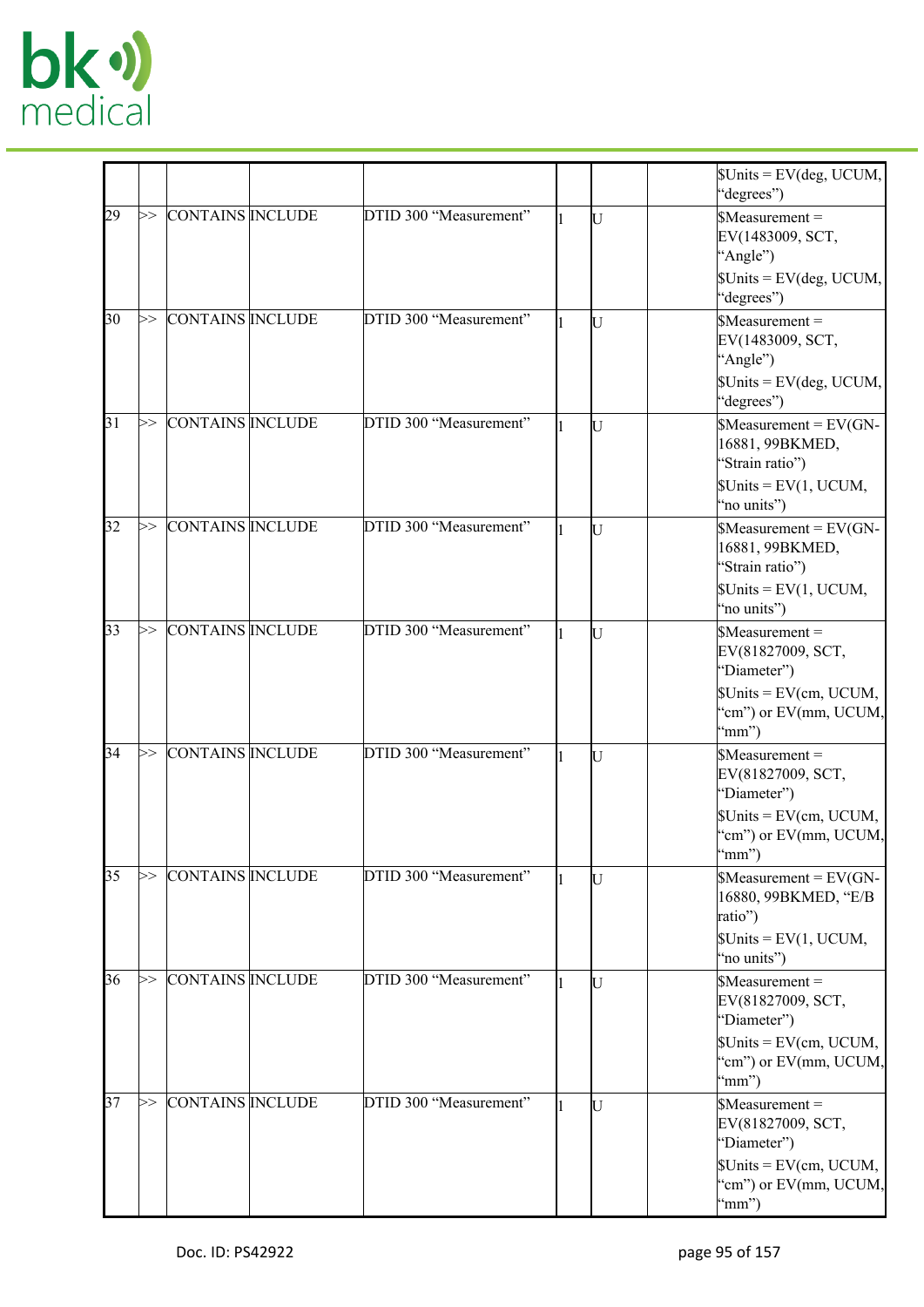

| 38 | ⊳> | <b>CONTAINS INCLUDE</b> | DTID 300 "Measurement"          | U  | $Measurement = EV(GN-$<br>16880, 99BKMED, "E/B<br>ratio")<br>$\text{SUnits} = \text{EV}(1, \text{UCUM},$<br>'no units")                                                                                                                                                                                                                                                                                                                               |
|----|----|-------------------------|---------------------------------|----|-------------------------------------------------------------------------------------------------------------------------------------------------------------------------------------------------------------------------------------------------------------------------------------------------------------------------------------------------------------------------------------------------------------------------------------------------------|
| 39 |    | CONTAINS INCLUDE        | DTID 5016 "LWH Volume<br>Group" | U  | $S$ GroupName = EV<br>(38266002, SCT, "Entire<br>body")<br>$\text{Width} = \text{EV} (103355008,$<br>SCT, "Width")<br>$$Length = EV$<br>$(410668003, \text{SCT},$<br>"Length")<br>$$Height = EV (121207,$<br>DCM, "Height")<br>$\text{S}$ Volume = EV (121221,<br>DCM, "Volume of<br>ellipsoid")<br>$\text{VolumelUnits} = \text{EV (ml)}$<br>UCUM, "ml")<br>$Distance Units = EV(cm,$<br>UCUM, "cm") or EV(mm,                                       |
| 40 |    | CONTAINS INCLUDE        | DTID 5016 "LWH Volume<br>Group" | U  | UCUM, "mm")<br>$\text{SGroupName} = \text{EV}$<br>(38266002, SCT, "Entire<br>body")<br>$\text{Width} = \text{EV} (103355008,$<br>SCT, "Width")<br>$$Length = EV$<br>(410668003, SCT,<br>"Length")<br>$$Height = EV (121207,$<br>DCM, "Height")<br>$\text{Volume} = \text{EV} (121221,$<br>DCM, "Volume of<br>ellipsoid")<br>$\text{Volumelmits} = \text{EV (ml)}$<br>UCUM, "ml")<br>$Distance Units = EV(cm,$<br>UCUM, "cm") or EV(mm,<br>UCUM, "mm") |
| 41 |    | CONTAINS INCLUDE        | DTID 5016 "LWH Volume<br>Group" | IJ | $SGroupName = EV$<br>(38266002, SCT, "Entire<br>body")<br>$\text{Width} = \text{EV} (103355008,$<br>SCT, "Width")<br>$$Height = EV (121207,$<br>DCM, "Height")<br>$\text{Volume} = \text{EV} (\text{GN} - \text{C})$<br>16835, 99BKMED,<br>"Volume from HW")                                                                                                                                                                                          |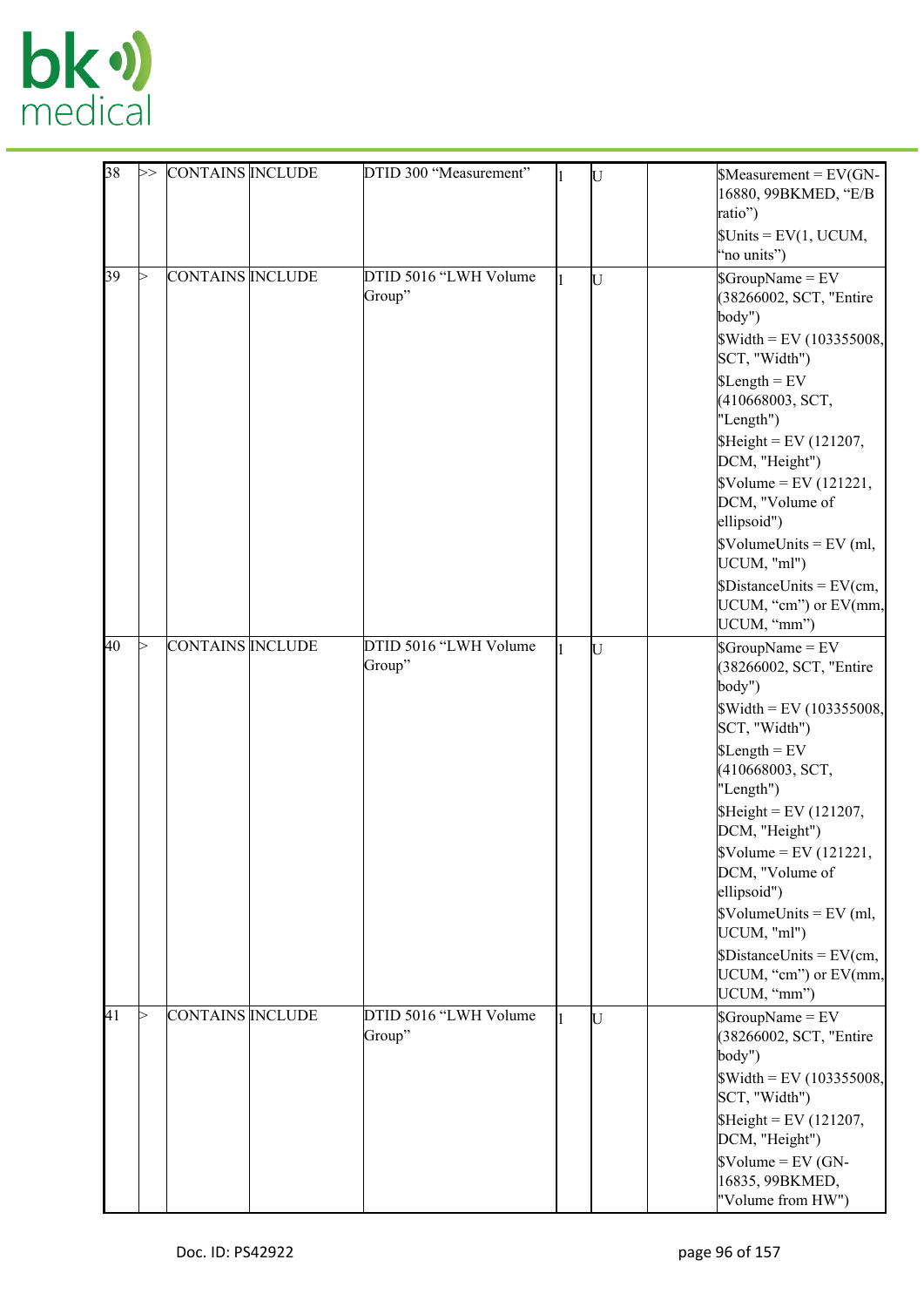

|    |   |                  |                                 |   | $\text{VolumelInits} = \text{EV (ml)}$<br>UCUM, "ml")                |
|----|---|------------------|---------------------------------|---|----------------------------------------------------------------------|
|    |   |                  |                                 |   | $Distance Units = EV(cm,$                                            |
|    |   |                  |                                 |   | UCUM, "cm") or EV(mm,<br>UCUM, "mm")                                 |
| 42 | ⊳ | CONTAINS INCLUDE | DTID 5016 "LWH Volume<br>Group" | U | $\text{SGroupName} = \text{EV}$<br>(38266002, SCT, "Entire           |
|    |   |                  |                                 |   | body")                                                               |
|    |   |                  |                                 |   | $\text{Width} = \text{EV} (103355008,$<br>SCT, "Width")              |
|    |   |                  |                                 |   | $$Height = EV (121207,$<br>DCM, "Height")                            |
|    |   |                  |                                 |   | $\text{S}$ Volume = EV (GN-<br>16835, 99BKMED,<br>"Volume from HW")  |
|    |   |                  |                                 |   | $\text{Volumelmits} = \text{EV (ml)}$<br>UCUM, "ml")                 |
|    |   |                  |                                 |   | $Distance Units = EV(cm,$<br>UCUM, "cm") or EV(mm,<br>UCUM, "mm")    |
| 43 | ⊳ | CONTAINS INCLUDE | DTID 5016 "LWH Volume           | U | $S$ GroupName = EV                                                   |
|    |   |                  | Group"                          |   | (38266002, SCT, "Entire<br>body")                                    |
|    |   |                  |                                 |   | $\text{Width} = \text{EV} (103355008,$<br>SCT, "Width")              |
|    |   |                  |                                 |   | $$Height = EV (121207,$<br>DCM, "Height")                            |
|    |   |                  |                                 |   | $\text{Area} = \text{EV}$ (GN-16830,<br>99BKMED, "Area of            |
|    |   |                  |                                 |   | ellipse")<br>$\text{Volume} = \text{EV} (\text{GN} - \text{C})$      |
|    |   |                  |                                 |   | 16835, 99BKMED,<br>"Volume from HW")                                 |
|    |   |                  |                                 |   | $\text{AreaUnits} = \text{EV (cm2,}$<br>UCUM, "cm2")                 |
|    |   |                  |                                 |   | $\text{Volumelmits} = \text{EV (ml)}$<br>UCUM, "ml")                 |
|    |   |                  |                                 |   | $Distance Units = EV(cm,$<br>UCUM, "cm") or EV(mm,<br>UCUM, "mm")    |
| 44 | Ь | CONTAINS INCLUDE | DTID 5016 "LWH Volume<br>Group" | U | $\text{SGroupName} = \text{EV}$<br>(38266002, SCT, "Entire<br>body") |
|    |   |                  |                                 |   | $\text{Width} = \text{EV} (103355008,$<br>SCT, "Width")              |
|    |   |                  |                                 |   | $$Height = EV (121207,$<br>DCM, "Height")                            |
|    |   |                  |                                 |   | $\text{Area} = \text{EV}$ (GN-16830,                                 |
|    |   |                  |                                 |   | 99BKMED, "Area of<br>ellipse")                                       |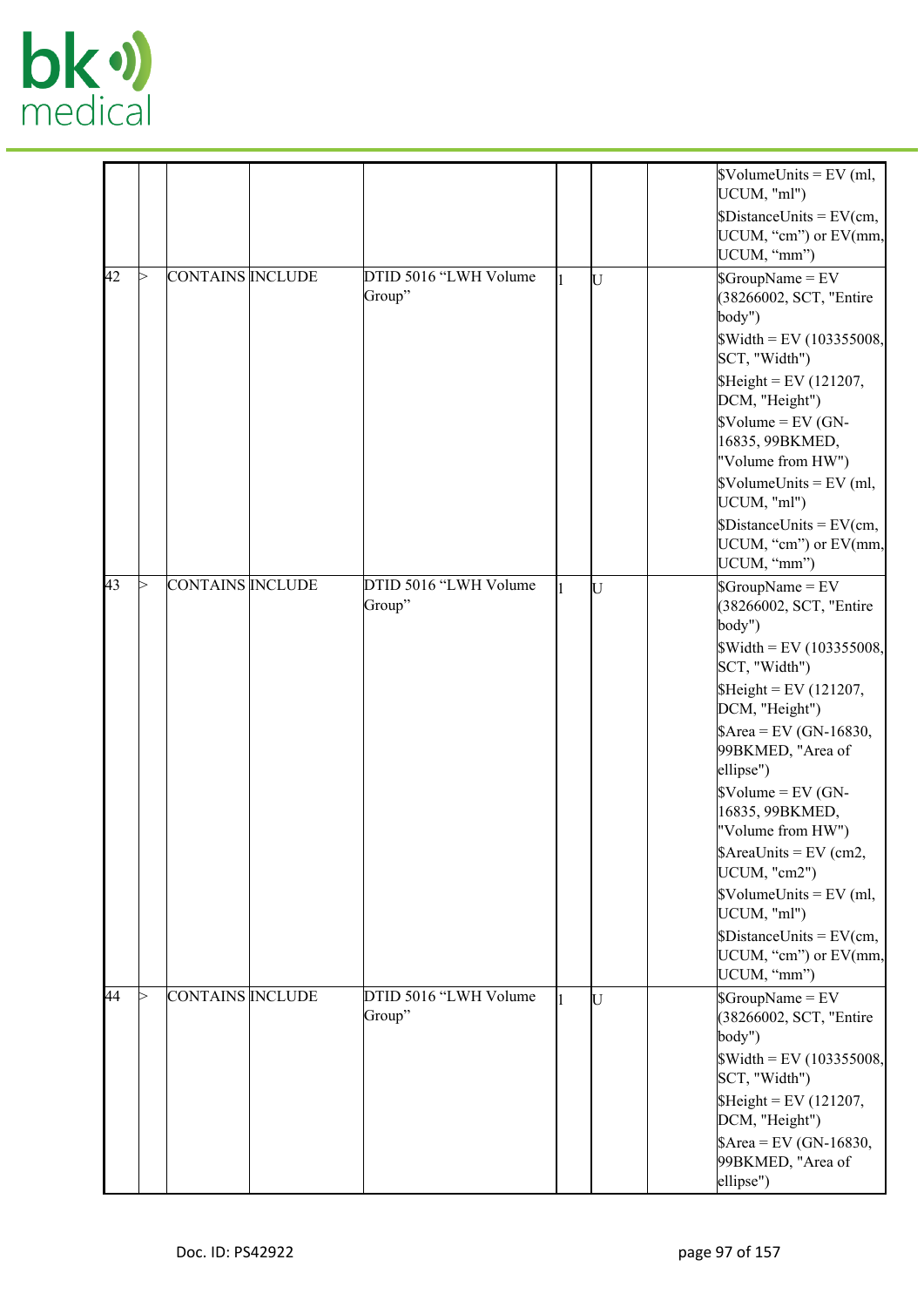

|  | $\text{Volume} = \text{EV (GN-}$<br>16835, 99BKMED,<br>"Volume from HW") |
|--|--------------------------------------------------------------------------|
|  | $\text{SAreaUnits} = \text{EV (cm2,}$<br>UCUM, "cm2")                    |
|  | $\text{S}$ VolumeUnits = EV (ml,<br>UCUM, "ml")                          |
|  | $SDistance Units = EV(cm,$<br>$UCUM, "cm")$ or $EV(mm,$<br>[UCUM, "mm")  |

### **Table 8.6-12: TID gn10 – General Vascular Ultrasound Section**

| Description:<br>General/Generic vascular measurements |                           |    |                                            |           |                    |                  |                                                                                                                                                                                                    |
|-------------------------------------------------------|---------------------------|----|--------------------------------------------|-----------|--------------------|------------------|----------------------------------------------------------------------------------------------------------------------------------------------------------------------------------------------------|
| NL                                                    | <b>Rel with</b><br>Parent | VТ | <b>Concept Name</b>                        | <b>VM</b> | Req<br><b>Type</b> | <b>Condition</b> | <b>Value Set Constraint</b>                                                                                                                                                                        |
|                                                       | CONTAINS INCLUDE          |    | DTID 5103 "Vascular<br>Ultrasound Section" |           | IJ                 |                  | $\text{\$GroupName} = \text{EV}$<br>(38266002, SCT, "Entire"<br>[body")<br>$$SectionLaterality = EV$<br>(66459002, SCT,<br>"Unilateral")<br>$\&$ Anatomy = EV<br>(38266002, SCT, "Entire<br>body") |

### **General Measurement Post-Coordination**

Section TID gn10 "General Vascular Ultrasound Section" and Section TID 5104 "Vascular Ultrasound Measurement Group" are used for permutations of these measurement results:

### **Table 8.6-13: General Measurement Post-Coordination**

|            |         | <b>TID 5104 SMeasurement</b>  | Units           |             |            |          |
|------------|---------|-------------------------------|-----------------|-------------|------------|----------|
| <b>CSD</b> | CV      | CM                            | <b>From CID</b> | <b>CSD</b>  | $\bf{CV}$  | CM       |
| LN         | 11726-7 | Peak Systolic Velocity        | CID 12120       | <b>UCUM</b> | $\rm cm/s$ | cm/s     |
| LN         | 11653-3 | <b>End Diastolic Velocity</b> | CID 12120       | <b>UCUM</b> | $\rm cm/s$ | cm/s     |
| LN         | 11665-7 | Minimum Diastolic<br>Velocity | CID 12120       | <b>UCUM</b> | cm/s       | cm/s     |
| LN         | 12008-9 | Pulsatility Index             | CID 12121       | <b>UCUM</b> |            | no units |
| LN         | 12023-8 | Resistivity Index             | CID 12121       | <b>UCUM</b> |            | no units |
| LN         | 8867-4  | <b>Heart Rate</b>             | CID 12220       | BK          | b/min      | b/min    |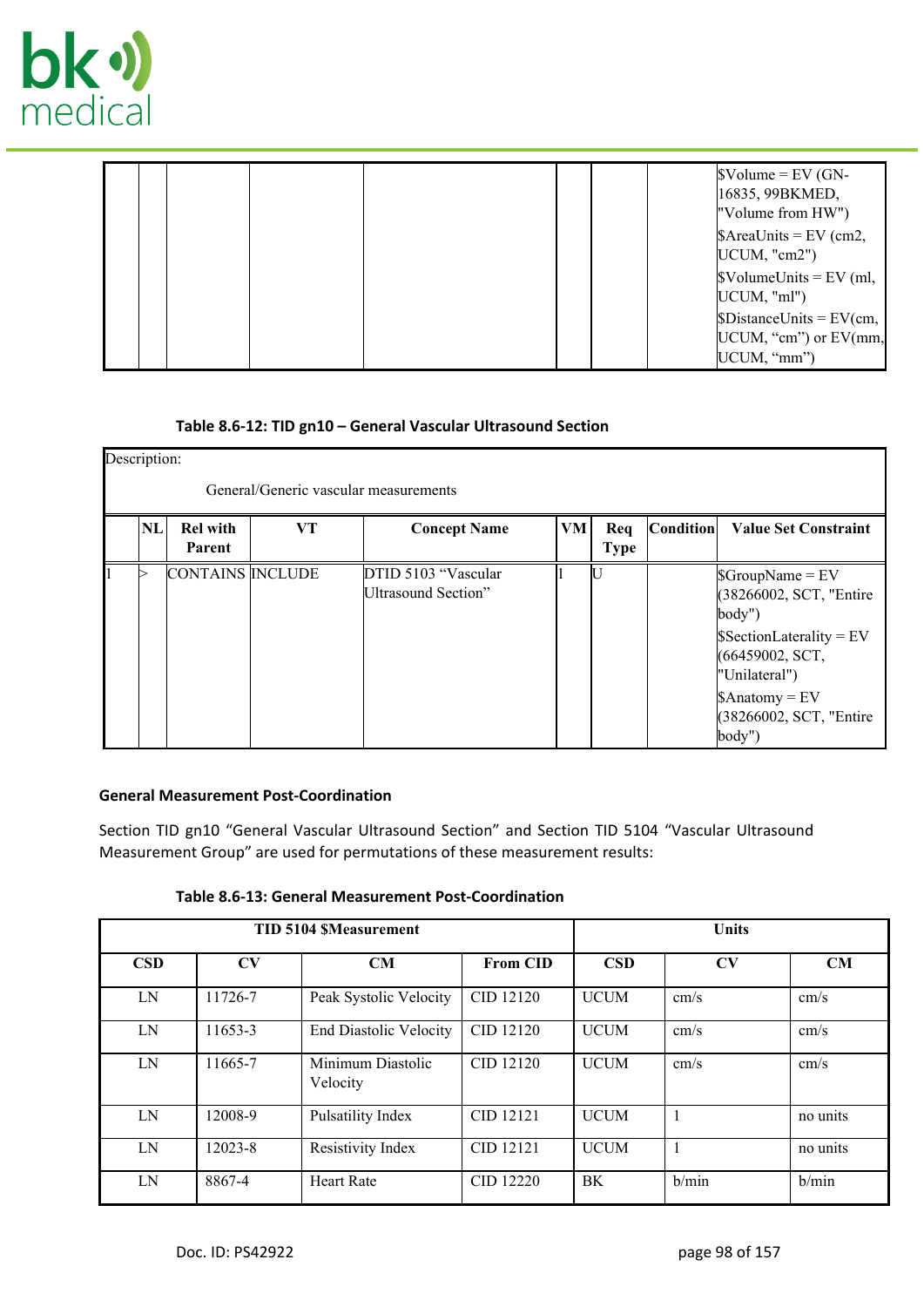

| LN         | 20352-1  | Time averaged mean<br>velocity          | CID 12120    | <b>UCUM</b> | cm/s           | cm/s            |
|------------|----------|-----------------------------------------|--------------|-------------|----------------|-----------------|
| LN         | 11692-1  | Time averaged peak<br>velocity          | CID 12120    | <b>UCUM</b> | cm/s           | cm/s            |
| LN         | 12144-2  | Systolic to Diastolic<br>Velocity Ratio | CID 12121    | <b>UCUM</b> | $\overline{1}$ | no units        |
| LN         | 20354-7  | Velocity Time Integral                  | CID 12120    | <b>UCUM</b> | cm             | cm              |
| LN         | 20168-1  | <b>Acceleration Time</b>                | CID 12122    | <b>UCUM</b> | ms             | ms              |
| LN         | 20217-6  | Deceleration Time                       | CID 12122    | <b>UCUM</b> | ms             | ms              |
| <b>DCM</b> | 110828   | Flow Velocity                           | CID 12120    | <b>UCUM</b> | $\rm cm/s$     | cm/s            |
| LN         | 33867-3  | Velocity Ratio                          | CID 12121    | <b>UCUM</b> | $\overline{1}$ | no units        |
| <b>SCT</b> | 42798000 | Area                                    | CID 7471     | <b>UCUM</b> | cm2            | cm <sub>2</sub> |
| 99BKMED    | GN-16891 | Volume Flow                             | Private code | <b>UCUM</b> | ml/min         | ml/min          |

# **Table 8.6-14: TID BK1100 – Brachytherapy Measurements**

|                | Description: |                                      |                  | Container with measurements related to the Brachytherapy calc package |    |             |                 |                                                                                                                                                                                                                                                                                                                 |
|----------------|--------------|--------------------------------------|------------------|-----------------------------------------------------------------------|----|-------------|-----------------|-----------------------------------------------------------------------------------------------------------------------------------------------------------------------------------------------------------------------------------------------------------------------------------------------------------------|
|                | NL           | <b>Rel with</b><br>Parent            | VT               | <b>Concept Name</b>                                                   | VM | <b>Type</b> | Req   Condition | <b>Value Set Constraint</b>                                                                                                                                                                                                                                                                                     |
|                |              |                                      | <b>CONTAINER</b> | DT (121070, DCM,<br>"Findings")                                       |    |             |                 |                                                                                                                                                                                                                                                                                                                 |
| $\overline{2}$ |              | <b>HAS</b><br><b>CONCEPT</b><br>MODE | <b>CODE</b>      | EV (363698007, SCT,<br>"Finding Site")                                |    | M           |                 | $(41216001, \text{SCT}, \text{``Prostate''})$                                                                                                                                                                                                                                                                   |
| 3              | ⊳            | CONTAINS INCLUDE                     |                  | DTID (pb04) Planimetry<br>Summation Volume Group                      |    | lt j        |                 | $S$ GroupName = EV<br>(41216001, SRT, "Prostate")<br>$\text{Volume} = \text{EV} (15315 - 5,$<br>LN, "Prostate Volume by<br>derived by planimetry (US)")<br>$\text{Area} = \text{EV}$ (PC-22003, PC,<br>"Prostate Area by US")<br>$$SpacingBetweenSlices =$<br>EV (15316-3, LN, "Volume<br>planimetry Stepsize") |
|                |              |                                      |                  |                                                                       |    |             |                 | $\text{VolumelUnits} = \text{EV}$ (cc, BK,<br>" $cc$ ")                                                                                                                                                                                                                                                         |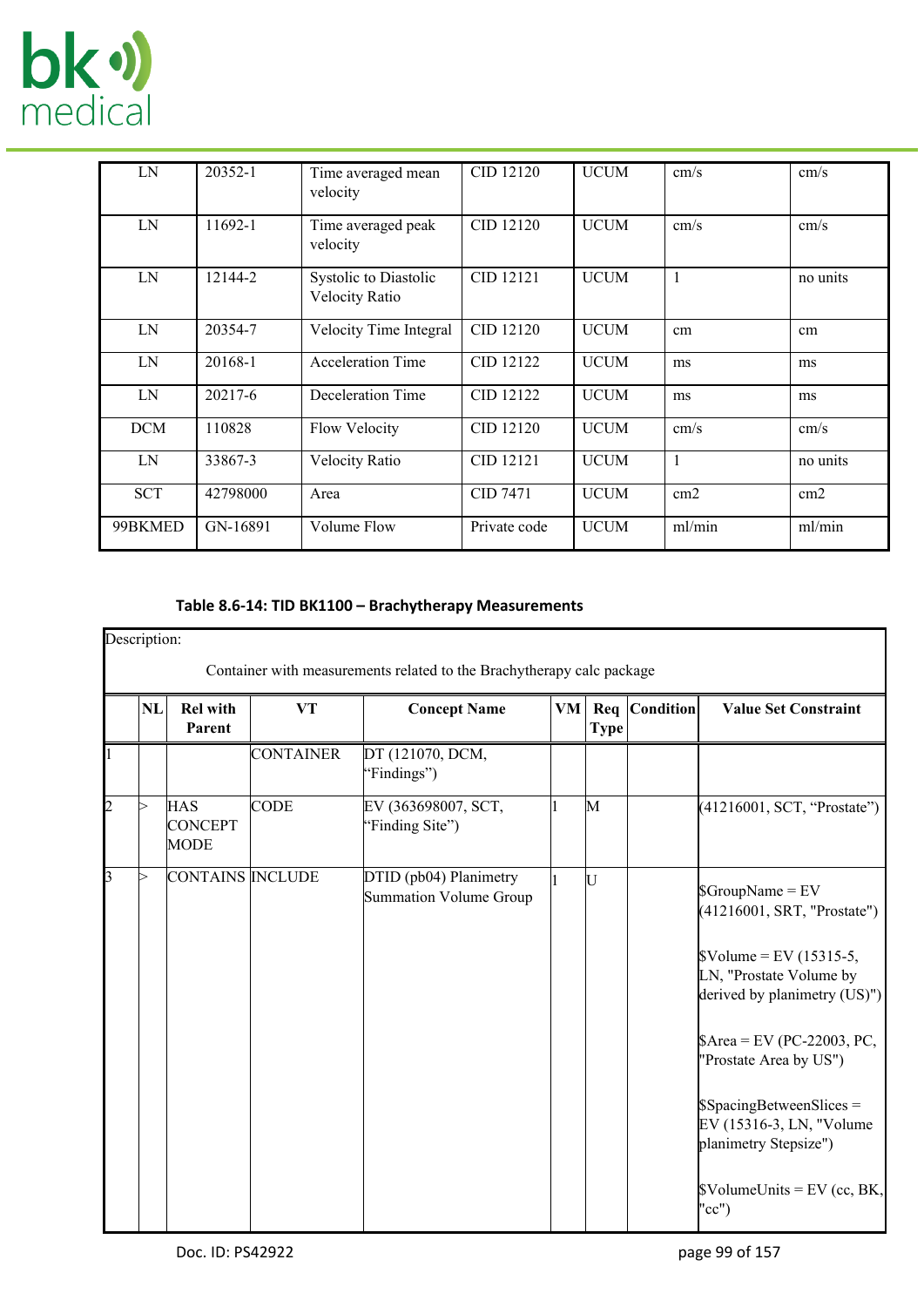

|  |  |  | $\text{A}$ reaUnits = EV (cm2,<br>UCUM, "cm2")                      |
|--|--|--|---------------------------------------------------------------------|
|  |  |  | $SLinear Units = EV (mm,$<br>[UCUM, "mm") or EV(cm,<br>[UCUM, "cm") |

# **Table 8.6-15: TID pb04 – Planimetry Summation Volume Group**

| Description:                                                                     |             |                           |                      |                                                                    |       |                    |           |                                                                                                                                                                        |  |  |
|----------------------------------------------------------------------------------|-------------|---------------------------|----------------------|--------------------------------------------------------------------|-------|--------------------|-----------|------------------------------------------------------------------------------------------------------------------------------------------------------------------------|--|--|
|                                                                                  |             |                           |                      | Container which groups a Planimetry measurement                    |       |                    |           |                                                                                                                                                                        |  |  |
| Parameters:                                                                      |             |                           |                      |                                                                    |       |                    |           |                                                                                                                                                                        |  |  |
|                                                                                  | \$GroupName |                           |                      | The name of the volume group that is an anatomical<br>structure    |       |                    |           |                                                                                                                                                                        |  |  |
| \$Volume                                                                         |             |                           |                      | Concept name of volume measurement                                 |       |                    |           |                                                                                                                                                                        |  |  |
| \$Area                                                                           |             |                           |                      | Concept name of area measurements                                  |       |                    |           |                                                                                                                                                                        |  |  |
| Concept name of spacing between slices (step size)<br>\$SpacingBetweenSli<br>ces |             |                           |                      |                                                                    |       |                    |           |                                                                                                                                                                        |  |  |
|                                                                                  |             |                           | <b>\$VolumeUnits</b> | Units of volume measurement                                        |       |                    |           |                                                                                                                                                                        |  |  |
|                                                                                  |             | <b>\$AreaUnits</b>        |                      | Units of area measurement                                          |       |                    |           |                                                                                                                                                                        |  |  |
|                                                                                  |             |                           | <b>\$LinearUnits</b> | Units of linear measurement                                        |       |                    |           |                                                                                                                                                                        |  |  |
|                                                                                  | NL          | <b>Rel</b> with<br>Parent | <b>VT</b>            | <b>Concept Name</b>                                                | $V$ M | Req<br><b>Type</b> | Condition | <b>Value Set Constraint</b>                                                                                                                                            |  |  |
| 1                                                                                |             |                           | CONTAINER SGroupName |                                                                    | 1     | М                  |           |                                                                                                                                                                        |  |  |
| $\overline{2}$                                                                   |             | <b>CONTAINS INCLUDE</b>   |                      | DTID (BK300) Measurement<br>Result                                 | 1     | M                  |           | $$Measurement = $Volume$<br>$\text{S Units} = \text{SVolume Units}$<br>\$Method = EV (122503,<br>DCM, "Integration of sum of<br>closed areas on contiguous<br>slices") |  |  |
| $\mathsf{B}$                                                                     |             | CONTAINS NUM              |                      | $EV$ (PC-22002, PC, "Number of 1<br>slices used for sum of areas") |       | M                  |           | $UNITS = (\{ slices\}, UCUM,$<br>"slices")                                                                                                                             |  |  |
| 4                                                                                |             | CONTAINS NUM              |                      | \$SpacingBetweenSlices                                             | 1     | M                  |           | $UNITS = $Linear Units$                                                                                                                                                |  |  |
| 5                                                                                |             | CONTAINS INCLUDE          |                      | DTID (BK300) Measurement<br>Result                                 | 1-n   | M                  |           | $$Measurement = $Area$<br>$Units = AreaUnits$<br>\$Method = EV (125220,<br>DCM, "Planimetry")                                                                          |  |  |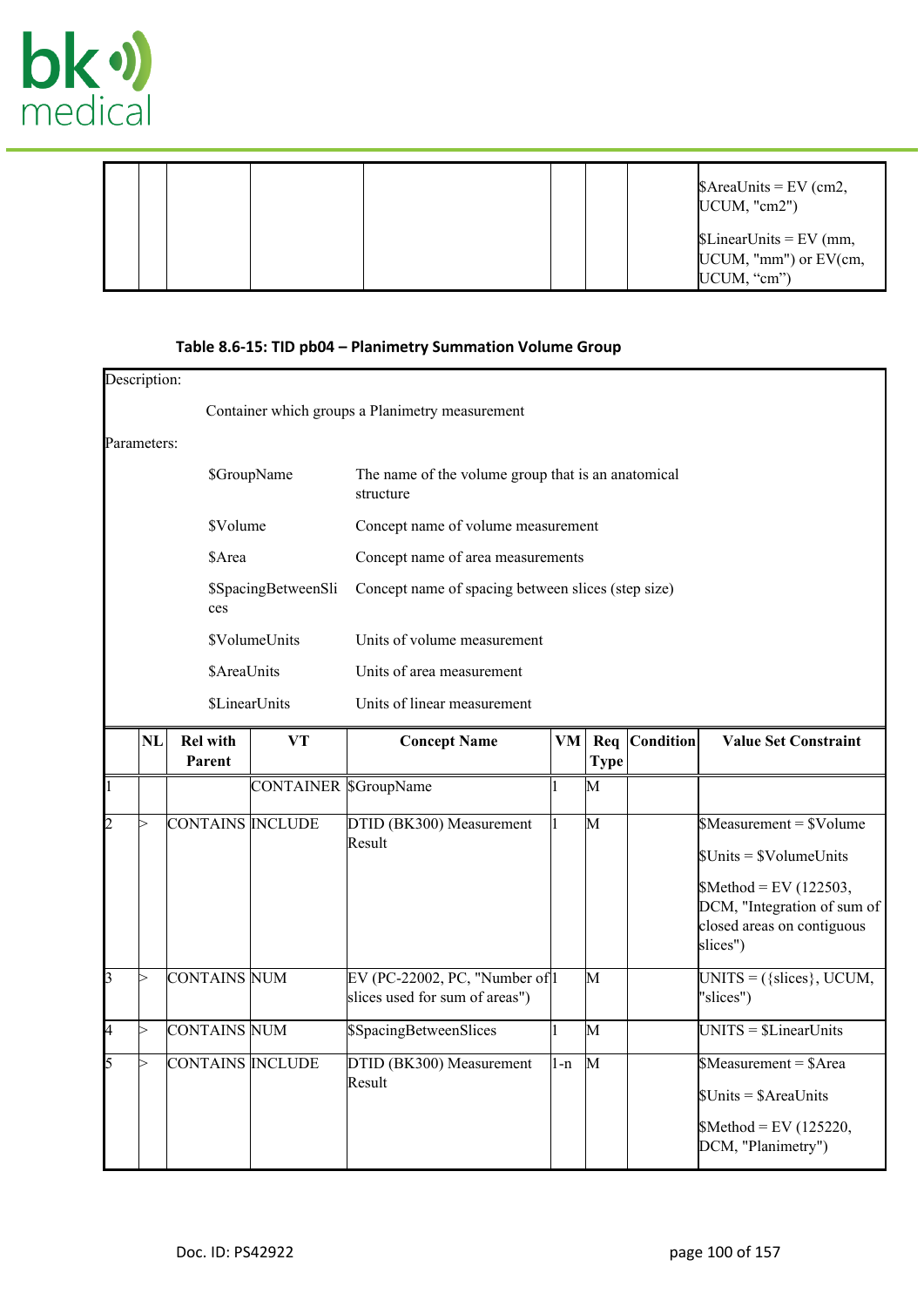

| Description:     |                           | Penile measurements. |                                            |              |             |               |                                                                                           |
|------------------|---------------------------|----------------------|--------------------------------------------|--------------|-------------|---------------|-------------------------------------------------------------------------------------------|
| NL               | <b>Rel</b> with<br>Parent | VT                   | <b>Concept Name</b>                        | VM           | <b>Type</b> | Req Condition | <b>Value Set Constraint</b>                                                               |
| 1                | CONTAINS INCLUDE          |                      | DTID 5103 "Vascular<br>Ultrasound Section" | $\mathbf{1}$ | U           |               | \$SectionScope = DT<br>(363673006, SCT, "Vascular<br>structure of penis")                 |
|                  |                           |                      |                                            |              |             |               | $SsectionLaterality = EV$<br>(66459002, SCT,<br>"Unilateral")                             |
|                  |                           |                      |                                            |              |             |               | $\text{M}\right)$ Anatomy = DCID pn102<br>"Unilateral Penile Veins"                       |
|                  |                           |                      |                                            |              |             |               | \$FunctionalCondition = EV<br>(264938003, SCT, "Flaccid")                                 |
| $\boldsymbol{p}$ | CONTAINS INCLUDE          |                      | DTID 5103 "Vascular<br>Ultrasound Section" | $\mathbf{1}$ | U           |               | \$SectionScope = DT<br>(363673006, SCT, "Vascular<br>structure of penis")                 |
|                  |                           |                      |                                            |              |             |               | $SsectionLaterality = EV$<br>(7771000, SCT, "Left")                                       |
|                  |                           |                      |                                            |              |             |               | $\text{M}\right)$ Anatomy = DCID pn100<br>'Penile Arteries"                               |
|                  |                           |                      |                                            |              |             |               | $$FunctionalCondition = EV$<br>(264938003, SCT, "Flaccid")                                |
| $\beta$          |                           |                      |                                            |              |             |               | \$Method = EV $(8359006,$<br>SCT, "Automated")                                            |
|                  | CONTAINS INCLUDE          |                      | DTID 5103 "Vascular<br>Ultrasound Section" | 1            | U           |               | \$SectionScope = DT<br>(363673006, SCT, "Vascular<br>structure of penis")                 |
|                  |                           |                      |                                            |              |             |               | $SsectionLaterality = EV$<br>(7771000, SCT, "Left")                                       |
|                  |                           |                      |                                            |              |             |               | $\text{M}\right)$ Anatomy = DCID pn100<br>"Penile Arteries"                               |
|                  |                           |                      |                                            |              |             |               | \$FunctionalCondition = EV<br>(264938003, SCT, "Flaccid")                                 |
|                  |                           |                      |                                            |              |             |               | $$Method = EV (87982008,$<br>SCT, "Manual")                                               |
|                  | CONTAINS INCLUDE          |                      | DTID 5103 "Vascular<br>Ultrasound Section" | 1            | U           |               | $Ssection \text{Scope} = \text{DT}$<br>(363673006, SCT, "Vascular<br>structure of penis") |
|                  |                           |                      |                                            |              |             |               | $SsectionLaterality = EV$<br>(24028007, SCT, "Right")                                     |

### **Table 8.6-16: TID BK1200 – Penile Measurements**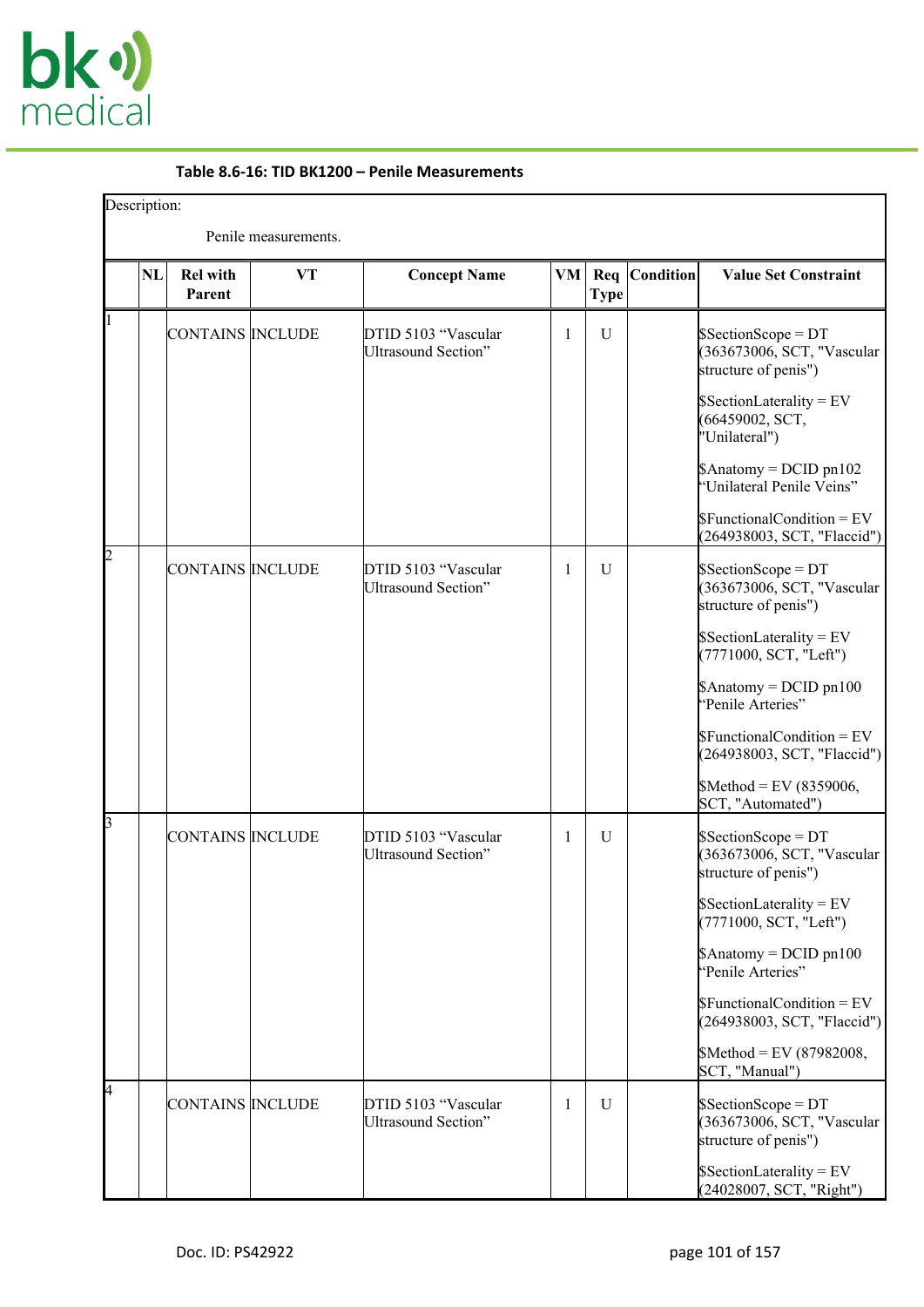

|    |                  |                                            |              |             | $\text{\$Anatory} = \text{DCID} \text{pn100}$<br>"Penile Arteries"         |
|----|------------------|--------------------------------------------|--------------|-------------|----------------------------------------------------------------------------|
|    |                  |                                            |              |             | $$FunctionalCondition = EV$<br>(264938003, SCT, "Flaccid")                 |
|    |                  |                                            |              |             | $$Method = EV (8359006,$<br>SCT, "Automated")                              |
| l5 | CONTAINS INCLUDE | DTID 5103 "Vascular<br>Ultrasound Section" | $\mathbf{1}$ | $\mathbf U$ | \$SectionScope = DT<br>(363673006, SCT, "Vascular<br>structure of penis")  |
|    |                  |                                            |              |             | $SsectionLaterality = EV$<br>(24028007, SCT, "Right")                      |
|    |                  |                                            |              |             | $\Lambda$ natomy = DCID pn100<br>"Penile Arteries"                         |
|    |                  |                                            |              |             | $$FunctionalCondition = EV$<br>(264938003, SCT, "Flaccid")                 |
|    |                  |                                            |              |             | $$Method = EV (87982008,$<br>SCT, "Manual")                                |
| 6  | CONTAINS INCLUDE | DTID 5103 "Vascular<br>Ultrasound Section" | $\mathbf{1}$ | U           | \$SectionScope = DT<br>(363673006, SCT, "Vascular<br>structure of penis")  |
|    |                  |                                            |              |             | $SsectionLaterality = EV$<br>(66459002, SCT,<br>"Unilateral")              |
|    |                  |                                            |              |             | $\beta$ Anatomy = DCID pn102<br>"Unilateral Penile Veins"                  |
|    |                  |                                            |              |             | $$FunctionalCondition = EV$<br>(PN-00001, 99KBMED,<br>"Post-injection")    |
|    |                  |                                            |              |             | $\beta$ PostInjectionTime = e.g., 5,<br>10, 15, 20, 25 or 30 mins          |
|    | CONTAINS INCLUDE | DTID 5103 "Vascular<br>Ultrasound Section" | $1 - n$      | $\mathbf U$ | $SsectionScope = DT$<br>(363673006, SCT, "Vascular<br>structure of penis") |
|    |                  |                                            |              |             | $SsectionLaterality = EV$<br>(7771000, SCT, "Left")                        |
|    |                  |                                            |              |             | $\text{\$Anatory} = \text{DCID} \text{pn100}$<br>"Penile Arteries"         |
|    |                  |                                            |              |             | $$FunctionalCondition = EV$<br>(PN-00001, 99KBMED,<br>"Post-injection")    |
|    |                  |                                            |              |             | $\text{SPostInjectionTime} = e.g., 5,$<br>10, 15, 20, 25 or 30 mins        |
|    |                  |                                            |              |             | \$Method = EV (8359006,<br>SCT, "Automated")                               |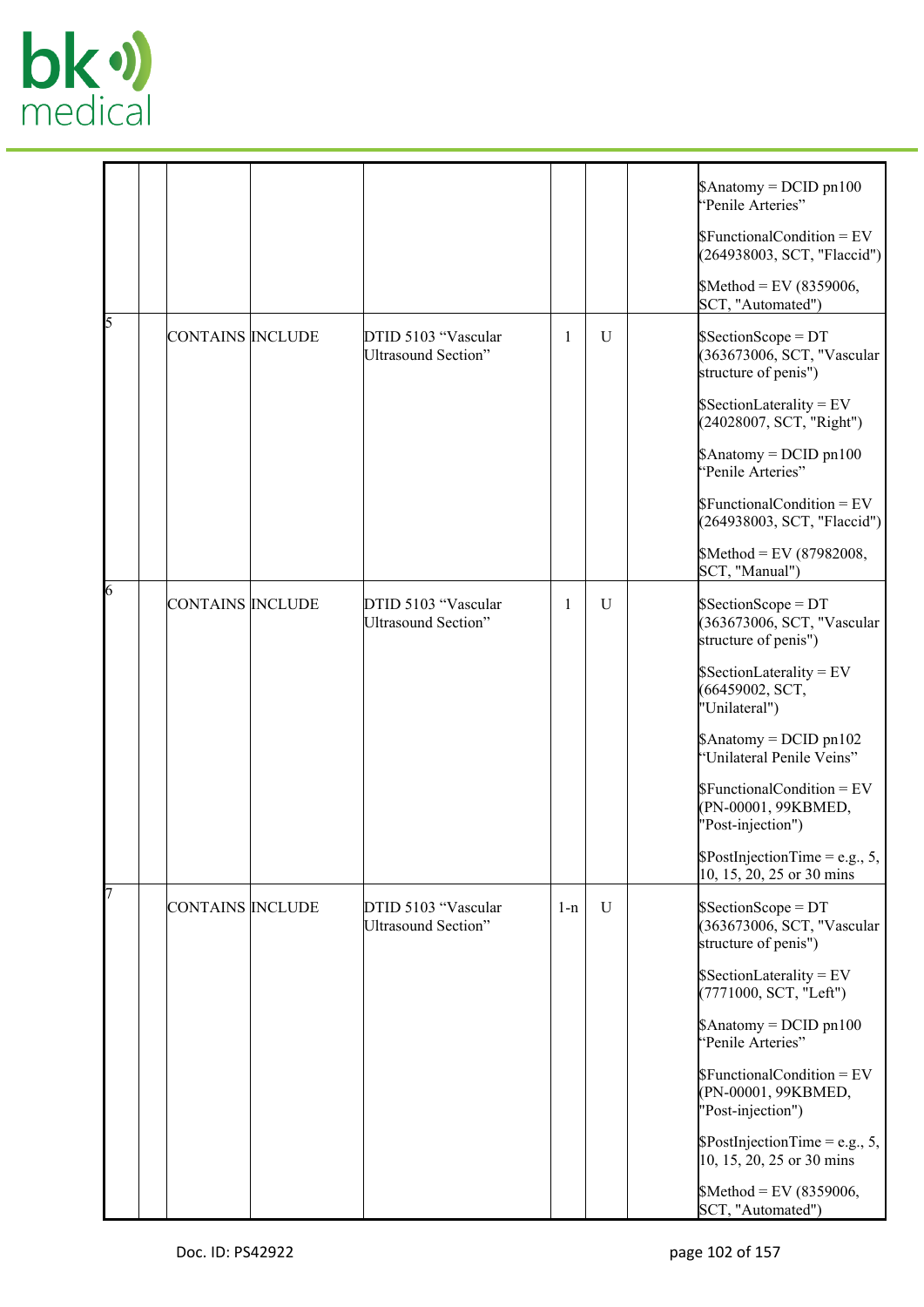

| 18         | CONTAINS INCLUDE  | DTID 5103 "Vascular<br>Ultrasound Section" | $1 - n$ | U | $SsectionScope = DT$<br>(363673006, SCT, "Vascular<br>structure of penis") |
|------------|-------------------|--------------------------------------------|---------|---|----------------------------------------------------------------------------|
|            |                   |                                            |         |   | $SsectionLaterality = EV$<br>(7771000, SCT, "Left")                        |
|            |                   |                                            |         |   | $\Lambda$ natomy = DCID pn100<br>"Penile Arteries"                         |
|            |                   |                                            |         |   | $$FunctionalCondition = EV$<br>(PN-00001, 99KBMED,<br>"Post-injection")    |
|            |                   |                                            |         |   | $\text{SPostInjectionTime} = e.g., 5,$<br>10, 15, 20, 25 or 30 mins        |
|            |                   |                                            |         |   | $$Method = EV (87982008,$<br>SCT, "Manual")                                |
| $\vert$ 9  | CONTAINS INCLUDE  | DTID 5103 "Vascular<br>Ultrasound Section" | $1 - n$ | U | $SSectionScope = DT$<br>(363673006, SCT, "Vascular<br>structure of penis") |
|            |                   |                                            |         |   | $SsectionLaterality = EV$<br>(24028007, SCT, "Right")                      |
|            |                   |                                            |         |   | $\Lambda$ natomy = DCID pn100<br>"Penile Arteries"                         |
|            |                   |                                            |         |   | $$FunctionalCondition = EV$<br>(PN-00001, 99KBMED,<br>"Post-injection")    |
|            |                   |                                            |         |   | $\text{SPostInjectionTime} = e.g., 5,$<br>10, 15, 20, 25 or 30 mins        |
|            |                   |                                            |         |   | $$Method = EV (8359006,$<br>SCT, "Automated")                              |
| $\vert$ 10 | CONTAINS  INCLUDE | DTID 5103 "Vascular<br>Ultrasound Section" | $1-n$   | U | $SsectionScope = DT$<br>(363673006, SCT, "Vascular<br>structure of penis") |
|            |                   |                                            |         |   | $SsectionLaterality = EV$<br>(24028007, SCT, "Right")                      |
|            |                   |                                            |         |   | $\beta$ Anatomy = DCID pn100<br>"Penile Arteries"                          |
|            |                   |                                            |         |   | $$FunctionalCondition = EV$<br>(PN-00001, 99KBMED,<br>"Post-injection")    |
|            |                   |                                            |         |   | $\text{SPostInjectionTime} = e.g., 5,$<br>10, 15, 20, 25 or 30 mins        |
|            |                   |                                            |         |   | $$Method = EV (87982008,$<br>SCT, "Manual")                                |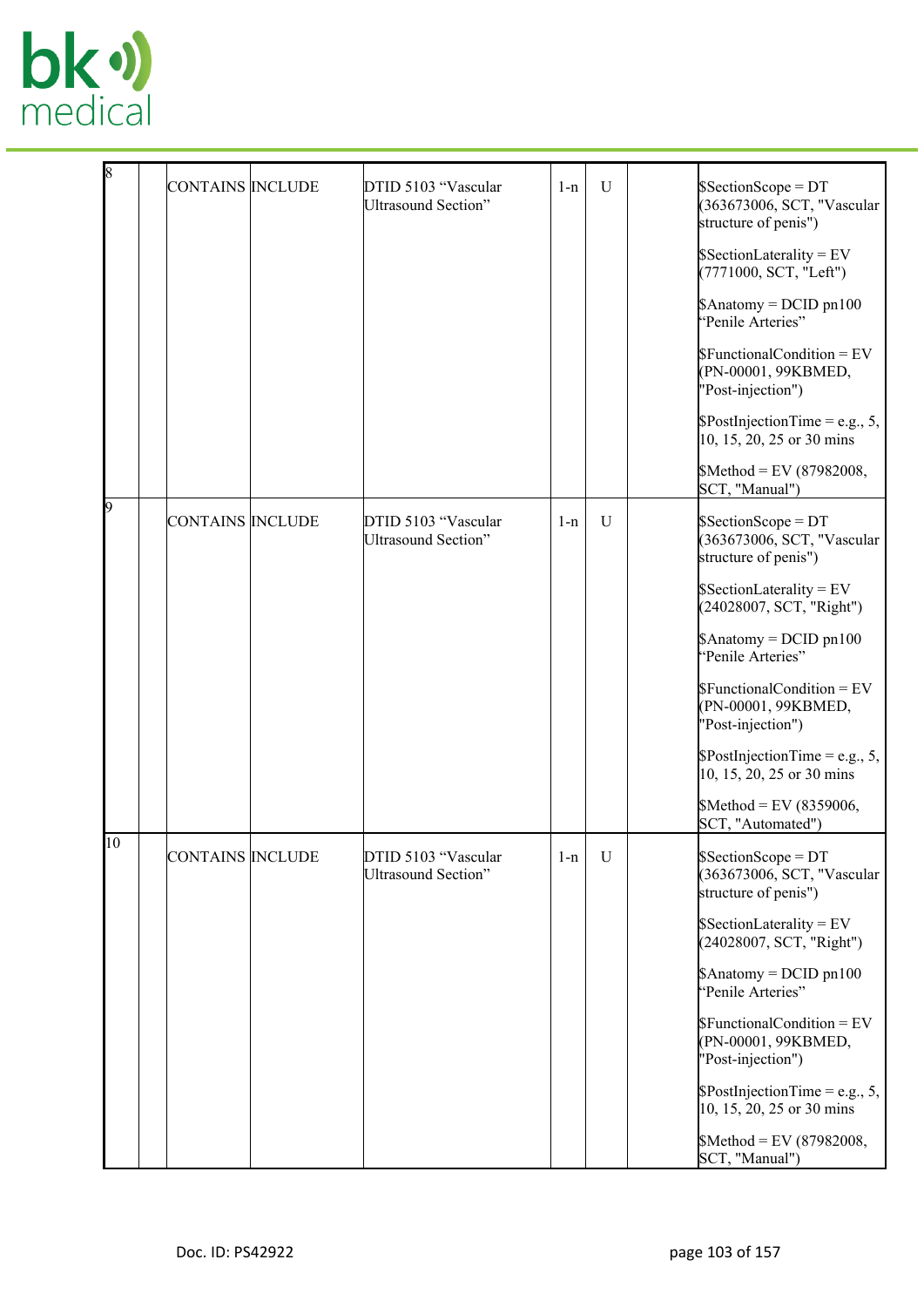

# **Table 8.6-17: CID pn100. Penile Arteries**

| <b>Coding Scheme Designator</b> | <b>Code Value</b> | <b>Code Meaning</b>                    |
|---------------------------------|-------------------|----------------------------------------|
| (0008, 0102)                    | (0008, 0100)      | (0008, 0104)                           |
| <b>FMA</b>                      | 22045             | Cavernous part of deep artery of penis |

### **Table 8.6-18: CID pn102. Unilateral Penile Veins**

| <b>Coding Scheme Designator</b> | <b>Code Value</b> | <b>Code Meaning</b>       |
|---------------------------------|-------------------|---------------------------|
| (0008, 0102)                    | (0008, 0100)      | (0008, 0104)              |
| SCT                             | 367732002         | Deep dorsal vein of penis |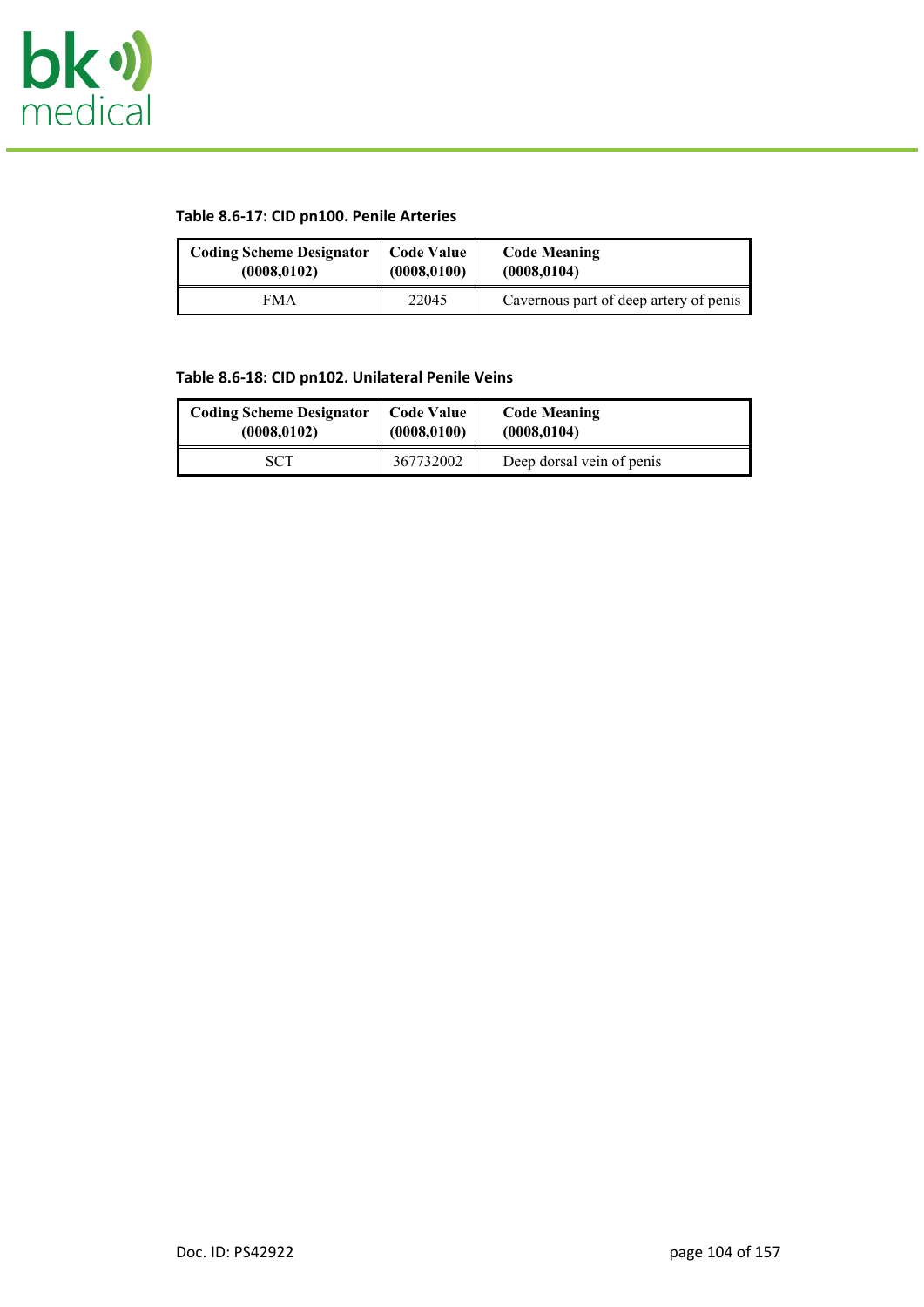

### **Penile Measurement Post-Coordination**

Section TID BK1200 "Penile Measurements" and Section TID 5104 "Vascular Ultrasound Measurement Group" are used for permutations of these measurement results:

|            | <b>TID 5104 \$Measurement</b> | <b>Units</b>                  |                 |             |          |           |  |  |  |
|------------|-------------------------------|-------------------------------|-----------------|-------------|----------|-----------|--|--|--|
| <b>CSD</b> | $\bf{CV}$                     | CM                            | <b>From CID</b> | <b>CSD</b>  | CV       | <b>CM</b> |  |  |  |
| LN         | 11726-7                       | Peak Systolic Velocity        | CID 12120       | <b>UCUM</b> | cm/s     | cm/s      |  |  |  |
| LN         | 11653-3                       | <b>End Diastolic Velocity</b> | CID 12120       | <b>UCUM</b> | cm/s     | cm/s      |  |  |  |
| LN         | 12008-9                       | Pulsatility Index             | CID 12121       | <b>UCUM</b> |          | No units  |  |  |  |
| LN         | 12023-8                       | Resistivity Index             | CID 12121       | <b>UCUM</b> |          | No units  |  |  |  |
| <b>SCT</b> | 81827009                      | Diameter                      | CID 12122       | <b>UCUM</b> | cm or mm | cm or mm  |  |  |  |

#### **Table 8.6-19: Penile Vascular Measurement Results**

Over these functional conditions, measurement methods and branches: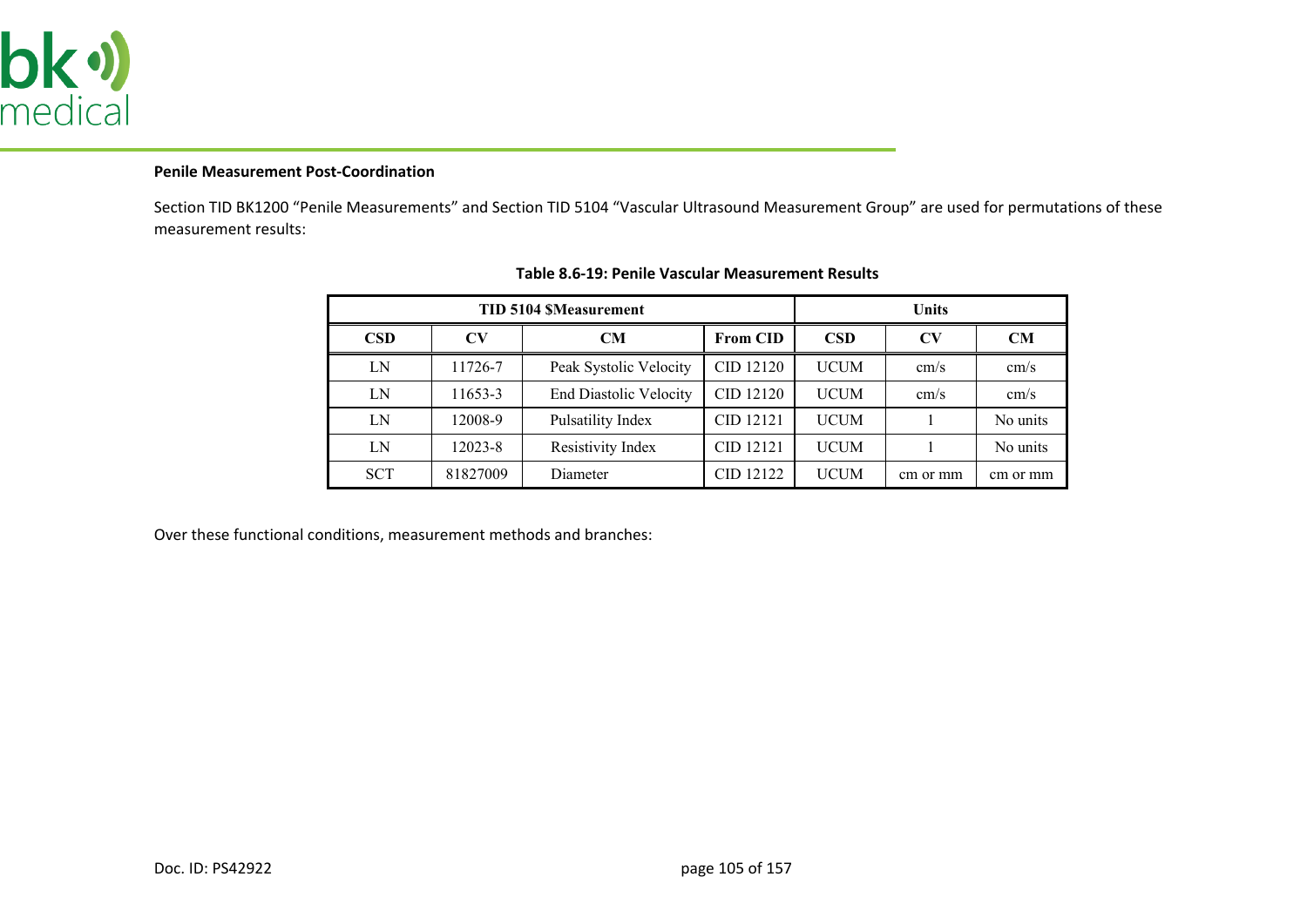

| Table 8.6-20: Penile Measurement Post-Coordination |  |
|----------------------------------------------------|--|
|----------------------------------------------------|--|

| TID 5103 \$SectionScope |                      |                                   | TID 5103 \$Section<br>Laterality |                        |                | TID 5103 \$Anatomy |           |                                                           |                                  | <b>TID \$5103</b><br><b>SFunctionalCondition</b> |           |         |                             | <b>TID 5103</b><br><b>\$MeasurementMethod</b> |                          | TID 5104 (125101, DSM, "Vessel<br>Branch") |                                   |                          |                          |  |
|-------------------------|----------------------|-----------------------------------|----------------------------------|------------------------|----------------|--------------------|-----------|-----------------------------------------------------------|----------------------------------|--------------------------------------------------|-----------|---------|-----------------------------|-----------------------------------------------|--------------------------|--------------------------------------------|-----------------------------------|--------------------------|--------------------------|--|
| $\bf CSD$               | $\overline{\bf{CV}}$ | CM                                | $\mathbf{CSD}$                   | $\overline{\text{CV}}$ | CM             | $\mathbf{CSD}$     | CV        | CM                                                        | From<br>$\mathbf{CID}$           | <b>CSD</b>                                       | CV        | CM      | $\overline{\text{CS}}$<br>D | CV                                            | CM                       | $\mathbf{CS}$<br>D                         | $\overline{\mathbf{C}\mathbf{V}}$ | <b>CM</b>                | From<br>$\mathbf{CID}$   |  |
| <b>SCT</b>              | 363673006            | Vascular<br>structure<br>of penis | <b>SCT</b>                       | 66459002               | Unila<br>teral | <b>SCT</b>         | 367732002 | Deep<br>dorsal<br>vein<br>of<br>penis                     | <b>CID</b><br>pn102              | <b>SCT</b>                                       | 264938003 | Flaccid | $\overline{\phantom{a}}$    | $\blacksquare$                                | $\overline{\phantom{0}}$ | $\overline{\phantom{a}}$                   | $\overline{\phantom{a}}$          | $\overline{\phantom{a}}$ | $\overline{\phantom{a}}$ |  |
| <b>SCT</b>              | 363673006            | Vascular<br>structure<br>of penis | <b>SCT</b>                       | 7771000                | Left           | <b>FMA</b>         | 22045     | Caver<br>nous<br>part of<br>deep<br>artery<br>of<br>penis | CID<br>pn100                     | <b>SCT</b>                                       | 264938003 | Flaccid | <b>SCT</b>                  | 8359006                                       | Automated                | <b>SCT</b>                                 | 7771000                           | Left                     | CID<br>12117             |  |
| <b>SCT</b>              | 363673006            | Vascular<br>structure<br>of penis | <b>SCT</b>                       | 7771000                | Left           | <b>FMA</b>         | 22045     | Caver<br>nous<br>part of<br>deep<br>artery<br>of<br>penis | <b>CID</b><br>pn100              | <b>SCT</b>                                       | 264930003 | Flaccid | <b>SCT</b>                  | 87982008                                      | Manual                   | <b>SCT</b>                                 | 7771000                           | Left                     | CID<br>12117             |  |
| <b>SCT</b>              | 363673006            | Vascular<br>structure<br>of penis | <b>SCT</b>                       | 24028007               | Right          | <b>FMA</b>         | 22045     | Caver<br>nous<br>part of<br>deep                          | <b>CID</b><br>p <sub>n</sub> 100 | <b>SCT</b>                                       | 264938003 | Flaccid | <b>SCT</b>                  | 8359006                                       | Automated                | <b>SCT</b>                                 | 24028007                          | Right                    | <b>CID</b><br>12117      |  |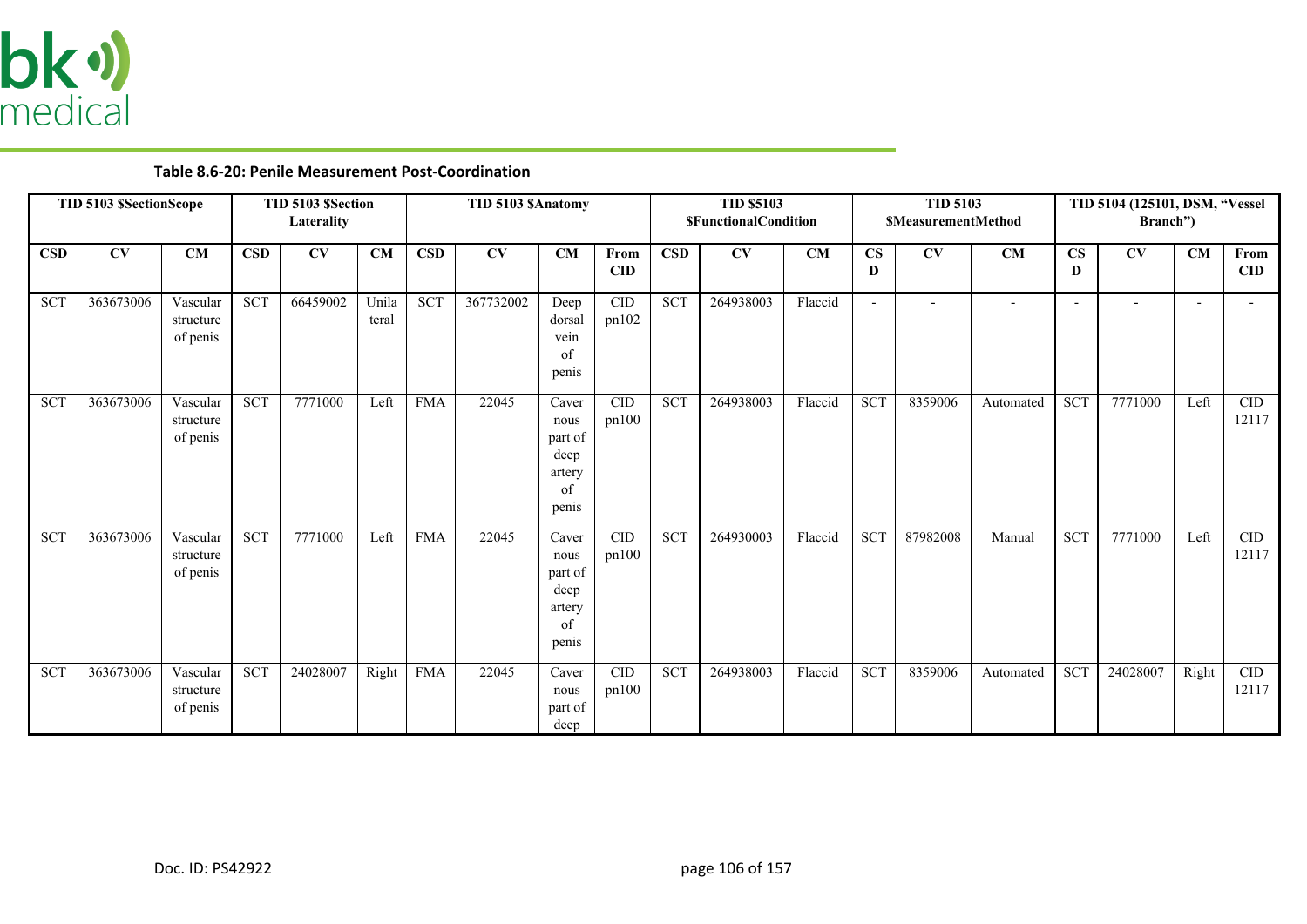

|            |           |                                   |            |          |                |            |           | artery<br>of<br>penis                                     |                                      |                                         |           |                    |            |                |                |                |                          |        |                                      |
|------------|-----------|-----------------------------------|------------|----------|----------------|------------|-----------|-----------------------------------------------------------|--------------------------------------|-----------------------------------------|-----------|--------------------|------------|----------------|----------------|----------------|--------------------------|--------|--------------------------------------|
| <b>SCT</b> | 363673006 | Vascular<br>structure<br>of penis | <b>SCT</b> | 24028007 | Right          | <b>FMA</b> | 22045     | Caver<br>nous<br>part of<br>deep<br>artery<br>of<br>penis | $\ensuremath{\mathrm{CID}}$<br>pn100 | <b>SCT</b>                              | 264930003 | Flaccid            | <b>SCT</b> | 87982008       | Manual         | <b>SCT</b>     | 24028007                 | Right  | $\ensuremath{\mathrm{CID}}$<br>12117 |
| <b>SCT</b> | 363673006 | Vascular<br>structure<br>of penis | <b>SCT</b> | 66459002 | Unila<br>teral | <b>SCT</b> | 367732002 | Deep<br>dorsal<br>vein<br>of<br>penis                     | <b>CID</b><br>pn102                  | 99B<br><b>KME</b><br>D                  | PN-00001  | Post-<br>injection | $\sim$     | $\overline{a}$ | $\overline{a}$ | $\overline{a}$ | $\overline{\phantom{a}}$ | $\sim$ | $\overline{\phantom{a}}$             |
| <b>SCT</b> | 363673006 | Vascular<br>structure<br>of penis | <b>SCT</b> | 7771000  | Left           | <b>FMA</b> | 22045     | Caver<br>nous<br>part of<br>deep<br>artery<br>of<br>penis | <b>CID</b><br>pn100                  | 99B<br><b>KME</b><br>D                  | PN-00001  | Post-<br>injection | <b>SCT</b> | 8359006        | Automated      | <b>SCT</b>     | 7771000                  | Left   | CID<br>12117                         |
| <b>SCT</b> | 363673006 | Vascular<br>structure<br>of penis | <b>SCT</b> | 7771000  | Left           | <b>FMA</b> | 22045     | Caver<br>nous<br>part of<br>deep<br>artery<br>of<br>penis | $\mbox{CID}$<br>pn100                | 99B<br>$\ensuremath{\mathsf{KME}}$<br>D | PN-00001  | Post-<br>injection | <b>SCT</b> | 87982008       | Manual         | <b>SCT</b>     | 7771000                  | Left   | CID<br>12117                         |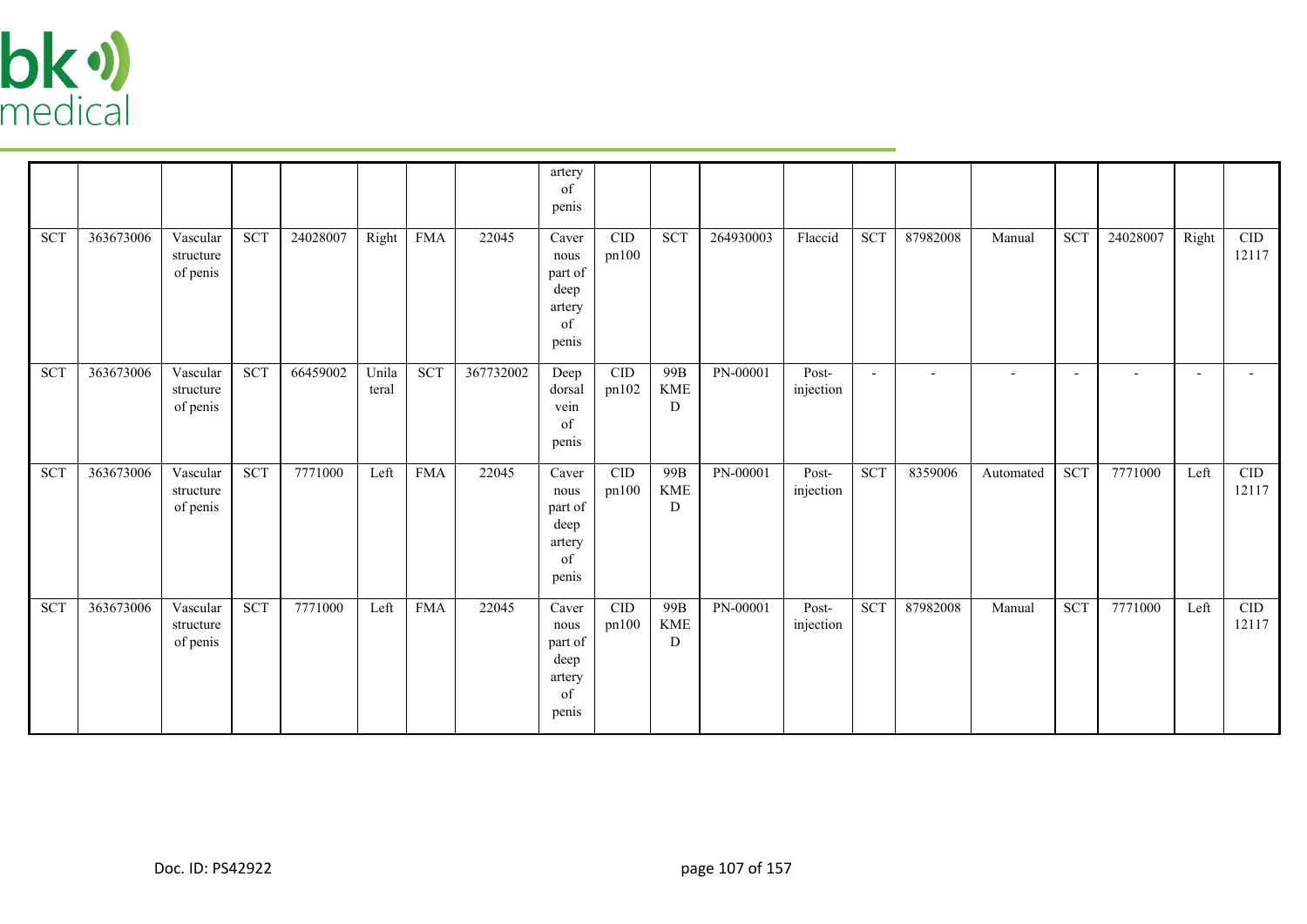

| <b>SCT</b> | 363673006 | Vascular  | <b>SCT</b> | 24028007 | Right | <b>FMA</b> | 22045 | Caver   | <b>CID</b> | 99B | PN-00001 | Post-     | <b>SCT</b> | 8359006  | Automated | <b>SCT</b> | 24028007 | Right | CID   |
|------------|-----------|-----------|------------|----------|-------|------------|-------|---------|------------|-----|----------|-----------|------------|----------|-----------|------------|----------|-------|-------|
|            |           | structure |            |          |       |            |       | nous    | pn100      | KME |          | injection |            |          |           |            |          |       | 12117 |
|            |           | of penis  |            |          |       |            |       | part of |            | D   |          |           |            |          |           |            |          |       |       |
|            |           |           |            |          |       |            |       | deep    |            |     |          |           |            |          |           |            |          |       |       |
|            |           |           |            |          |       |            |       | artery  |            |     |          |           |            |          |           |            |          |       |       |
|            |           |           |            |          |       |            |       | οt      |            |     |          |           |            |          |           |            |          |       |       |
|            |           |           |            |          |       |            |       | penis   |            |     |          |           |            |          |           |            |          |       |       |
|            |           |           |            |          |       |            |       |         |            |     |          |           |            |          |           |            |          |       |       |
| <b>SCT</b> | 363673006 | Vascular  | <b>SCT</b> | 24028007 | Right | <b>FMA</b> | 22045 | Caver   | CID        | 99B | PN-00001 | Post-     | <b>SCT</b> | 87982008 | Manual    | <b>SCT</b> | 24028007 | Right | CID   |
|            |           | structure |            |          |       |            |       | nous    | pn100      | KME |          | injection |            |          |           |            |          |       | 12117 |
|            |           | of penis  |            |          |       |            |       | part of |            | D   |          |           |            |          |           |            |          |       |       |
|            |           |           |            |          |       |            |       | deep    |            |     |          |           |            |          |           |            |          |       |       |
|            |           |           |            |          |       |            |       | artery  |            |     |          |           |            |          |           |            |          |       |       |
|            |           |           |            |          |       |            |       | οt      |            |     |          |           |            |          |           |            |          |       |       |
|            |           |           |            |          |       |            |       | penis   |            |     |          |           |            |          |           |            |          |       |       |
|            |           |           |            |          |       |            |       |         |            |     |          |           |            |          |           |            |          |       |       |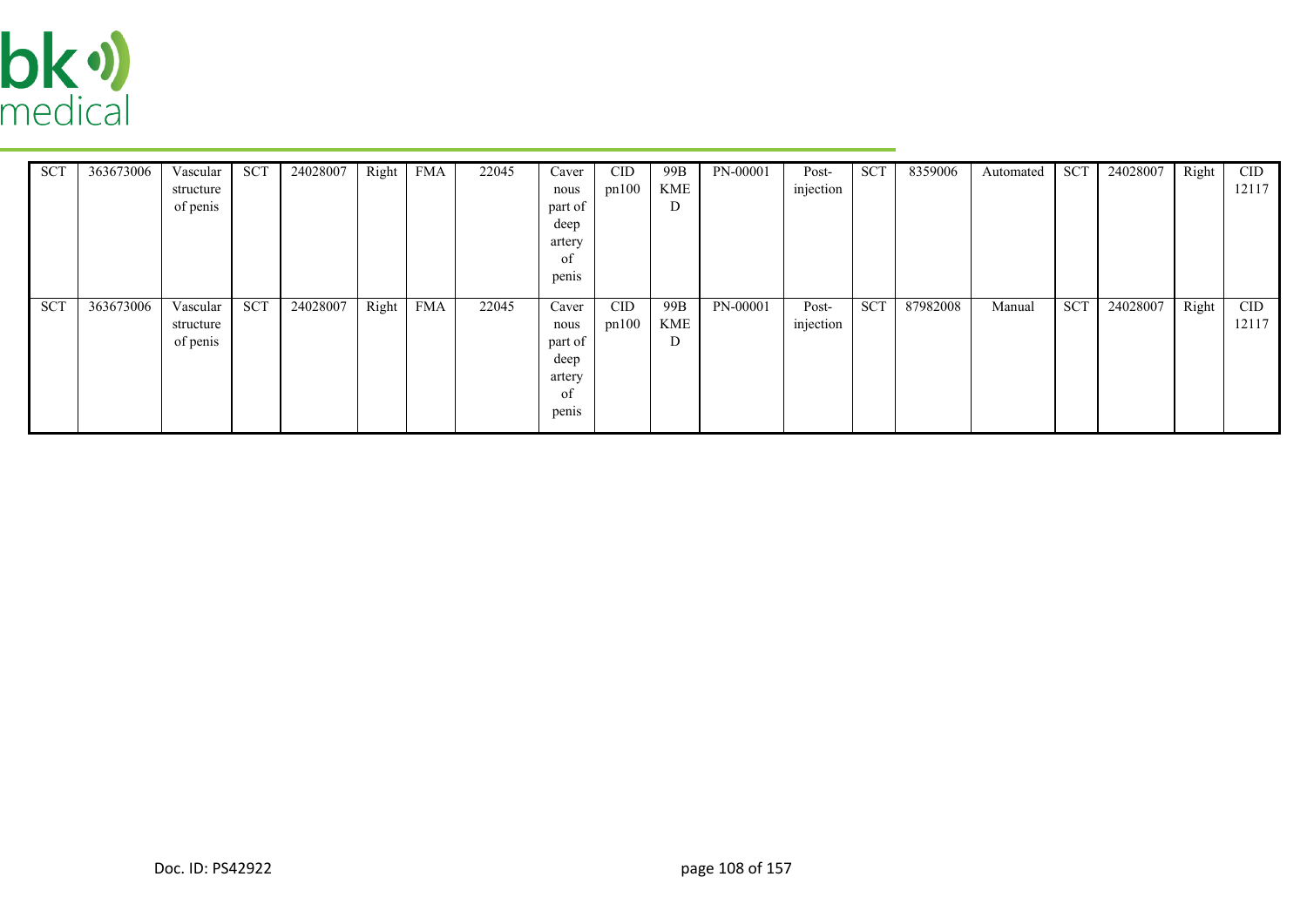

| NL                 | <b>Rel with</b><br>Parent           | <b>VT</b>        | <b>Concept Name</b>                                                           | $V$ M     | <b>Type</b> | Req Condition | <b>Value Set Constraint</b>                                                                                                                                                                                                                                                                                                                                                                                                                                                                                                 |
|--------------------|-------------------------------------|------------------|-------------------------------------------------------------------------------|-----------|-------------|---------------|-----------------------------------------------------------------------------------------------------------------------------------------------------------------------------------------------------------------------------------------------------------------------------------------------------------------------------------------------------------------------------------------------------------------------------------------------------------------------------------------------------------------------------|
|                    |                                     | <b>CONTAINER</b> | DT (121070, DCM,<br>"Findings")                                               | 1         | M           |               |                                                                                                                                                                                                                                                                                                                                                                                                                                                                                                                             |
|                    | <b>HAS</b><br><b>CONCEPT</b><br>MOD | <b>CODE</b>      | EV (363698007, SCT,<br>'Finding Site")                                        | 1         | M           |               | (41216001, SCT, "Prostate")                                                                                                                                                                                                                                                                                                                                                                                                                                                                                                 |
|                    | CONTAINS INCLUDE                    |                  | DTID (5016) LHW Volume<br>Group                                               | $\vert$ 1 | IU          |               | $S$ GroupName = EV<br>(41216001, SCT, "Prostate")<br>$Width = EV (15302-3, LN,$<br>"Prostate Width by US")<br>$\text{SLength} = \text{EV} (15303 - 1, \text{LN},$<br>"Prostate Length by US")<br>$$Height = EV (15301-5, LN,$<br>"Prostate Height by US")<br>$\text{Volume} = \text{EV} (15308-0,$<br>LN, "Prostate Volume from<br>HWL by US")<br>$\text{VolumelUnits} = \text{EV}$ (cc, BK,<br>" $cc$ ")<br>$Distance Units = EV$ (cm,<br>UCUM, "cm") or EV(mm,<br>UCUM, "mm")<br>$$Method = EV(87982008,$<br>SCT, Manual) |
| <sup>4</sup><br>>> | CONTAINS TEXT                       |                  | EV (15323-9, LN, "Prostate<br>specific Ag/Prostate volume<br>from HWL by US") | l1        | IU          |               |                                                                                                                                                                                                                                                                                                                                                                                                                                                                                                                             |
|                    | >>>HAS<br><b>CONCEPT</b><br>MOD     | <b>CODE</b>      | EV (363698007, SCT,<br>"Finding Site")                                        | 1         | U           |               | (41216001, SCT, "Prostate")                                                                                                                                                                                                                                                                                                                                                                                                                                                                                                 |
| ⊳                  | CONTAINS INCLUDE                    |                  | DTID (5016) LHW Volume<br>Group                                               |           | IJ          |               | $\text{SGroupName} = \text{EV}$<br>(41216001, SCT, "Prostate")<br>$Width = EV (15302-3, LN,$<br>"Prostate Width by US")                                                                                                                                                                                                                                                                                                                                                                                                     |

# **Table 8.6-21: TID BK1300 – Prostate Measurements**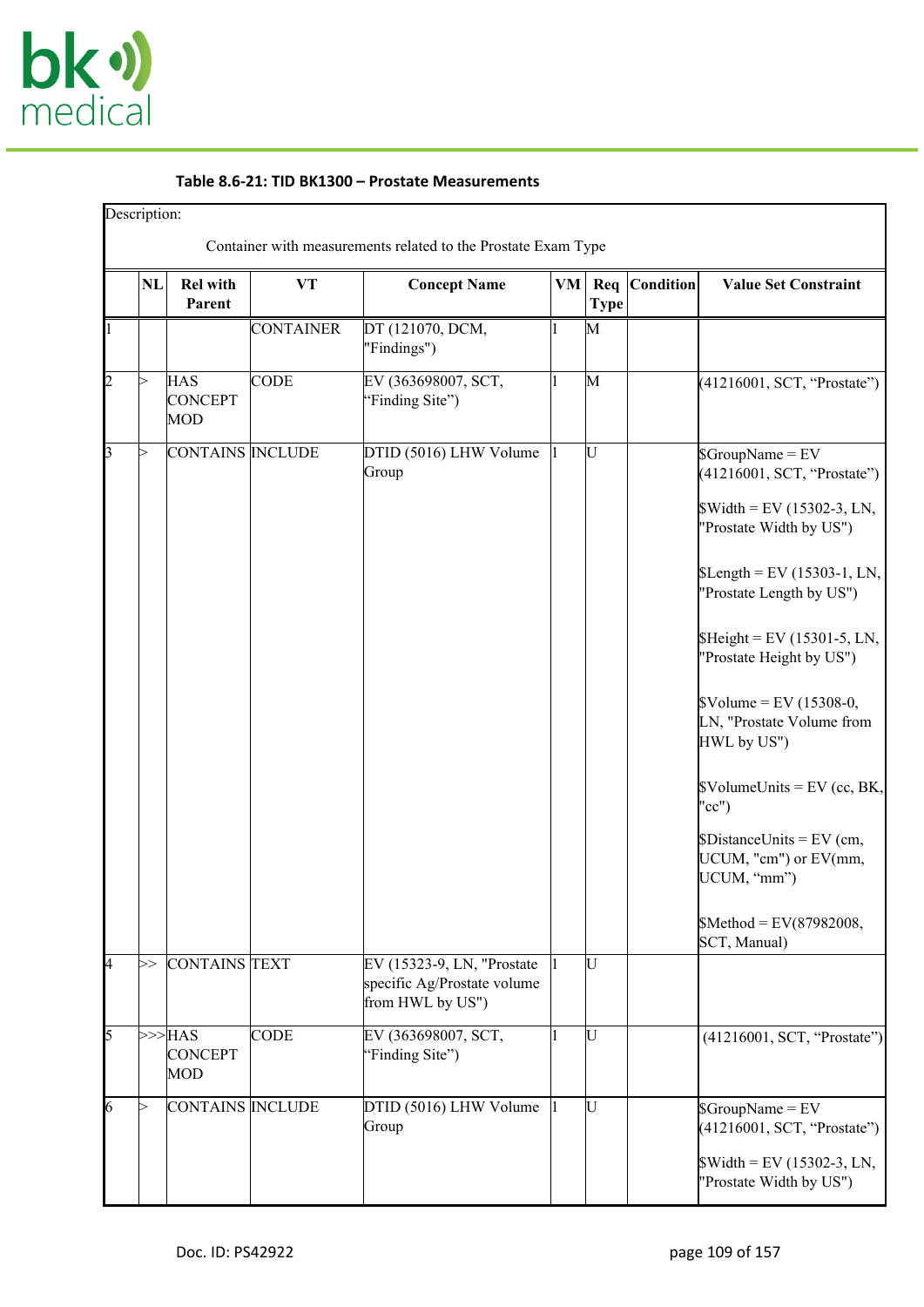

|              |    |                                 |             |                                                                               |    | $\text{SLength} = \text{EV} (15303 - 1, \text{LN},$<br>"Prostate Length by US")                                                              |
|--------------|----|---------------------------------|-------------|-------------------------------------------------------------------------------|----|----------------------------------------------------------------------------------------------------------------------------------------------|
|              |    |                                 |             |                                                                               |    | $$Height = EV (15301-5, LN,$<br>"Prostate Height by US")                                                                                     |
|              |    |                                 |             |                                                                               |    | $\text{Volume} = \text{EV} (15308 - 0,$<br>LN, "Prostate Volume from<br>HWL by US")                                                          |
|              |    |                                 |             |                                                                               |    | $\text{VolumelUnits} = \text{EV}$ (cc, BK,<br>" $cc$ ")                                                                                      |
|              |    |                                 |             |                                                                               |    | $Distance Units = EV$ (cm,<br>UCUM, "cm") or EV(mm,<br>UCUM, "mm")                                                                           |
|              |    |                                 |             |                                                                               |    | \$Method = $EV(8359006,$<br>SCT, Automated)                                                                                                  |
|              | ⊳> | <b>CONTAINS TEXT</b>            |             | EV (15323-9, LN, "Prostate<br>specific Ag/Prostate volume<br>from HWL by US") | U  |                                                                                                                                              |
| 8            |    | >>HAS<br><b>CONCEPT</b><br>MOD  | <b>CODE</b> | EV (363698007, SCT,<br>"Finding Site")                                        | ঢ  | (41216001, SCT, "Prostate")                                                                                                                  |
| 9            |    | CONTAINS INCLUDE                |             | DTID (5016) LHW Volume<br>Group                                               | U  | $\text{SGroupName} = \text{EV}$<br>(41216001, SCT, "Prostate")<br>$\text{Width} = \text{EV} (15302-3, \text{LN},$<br>"Prostate Width by US") |
|              |    |                                 |             |                                                                               |    | $$Height = EV (15301-5, LN,$<br>"Prostate Height by US")                                                                                     |
|              |    |                                 |             |                                                                               |    | $\text{S}$ Volume = EV (PC-16000,<br>PC, "Prostate Volume from<br>Ellipse by US")                                                            |
|              |    |                                 |             |                                                                               |    | $\text{VolumelUnits} = \text{EV}$ (cc, BK,<br>" $cc$ ")                                                                                      |
|              |    |                                 |             |                                                                               |    | $Distance Units = EV$ (cm,<br>UCUM, "cm") or EV(mm,<br>UCUM, "mm")                                                                           |
| $ 10\rangle$ | ⊳> | CONTAINS TEXT                   |             | EV (15323-9, LN, "Prostate<br>specific Ag/Prostate volume<br>from HWL by US") | IJ |                                                                                                                                              |
| 11           |    | >>>HAS<br><b>CONCEPT</b><br>MOD | <b>CODE</b> | EV (363698007, SCT,<br>"Finding Site")                                        | U  | (41216001, SCT, "Prostate")                                                                                                                  |
|              |    |                                 |             |                                                                               |    |                                                                                                                                              |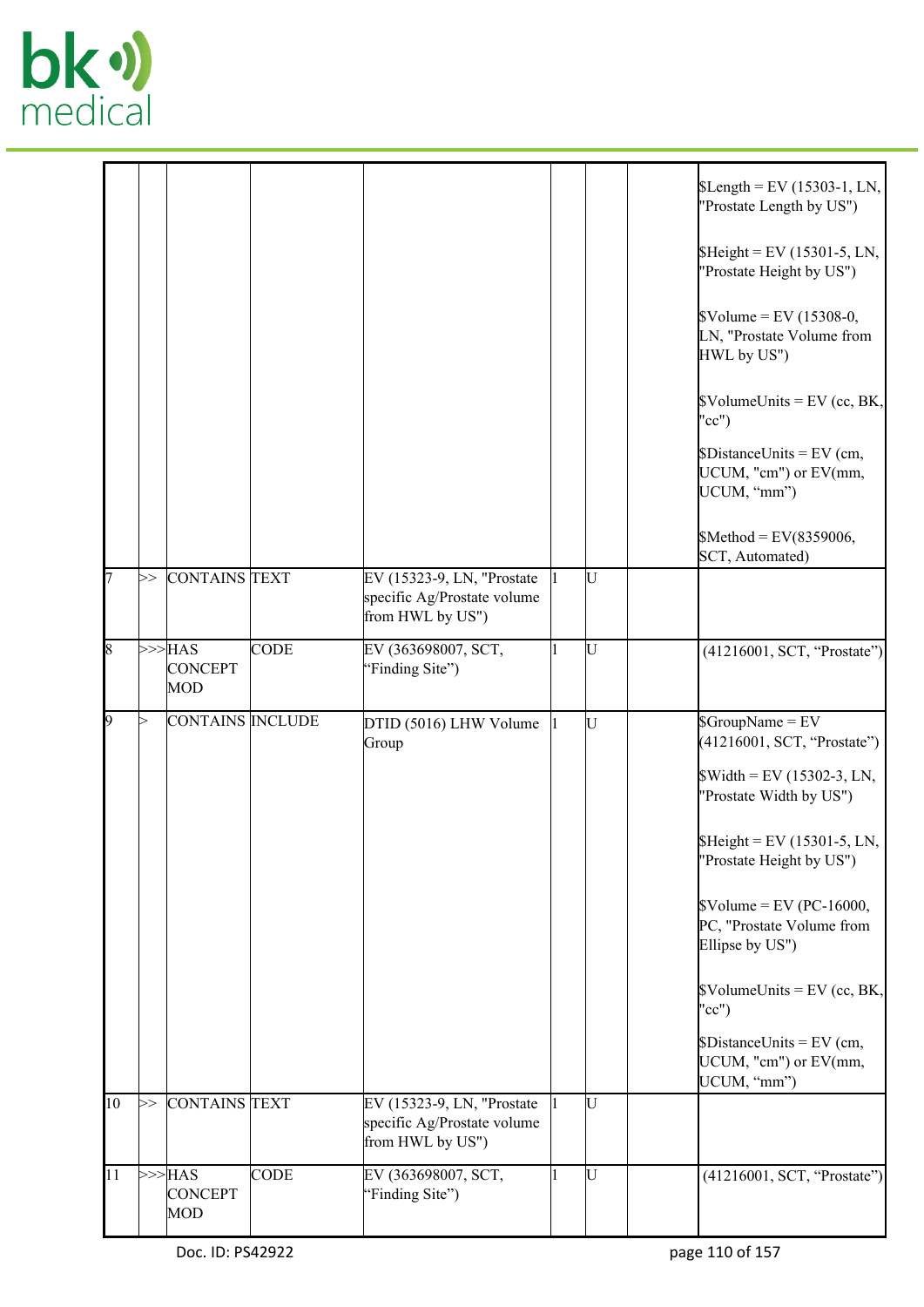

|              | Description:<br>Container with measurements related to the Bladder |                                     |                  |                                        |    |             |               |                                                                                    |  |  |  |
|--------------|--------------------------------------------------------------------|-------------------------------------|------------------|----------------------------------------|----|-------------|---------------|------------------------------------------------------------------------------------|--|--|--|
|              | NL                                                                 | <b>Rel with</b><br>Parent           | <b>VT</b>        | <b>Concept Name</b>                    | VM | <b>Type</b> | Req Condition | <b>Value Set Constraint</b>                                                        |  |  |  |
| I1           |                                                                    |                                     | <b>CONTAINER</b> | DT (121070, DCM,<br>"Findings")        |    |             |               |                                                                                    |  |  |  |
| 2            | ⊳                                                                  | <b>HAS</b><br><b>CONCEPT</b><br>MOD | <b>CODE</b>      | EV (363698007, SCT,<br>"Finding Site") |    | M           |               | (89837001, SCT, "Bladder")                                                         |  |  |  |
| $\mathsf{B}$ | ⊳                                                                  | CONTAINS INCLUDE                    |                  | DTID (5016) LHW Volume<br>Group        |    | ঢ           |               | $\text{SGroupName} = \text{EV}$<br>(89837001, SCT, "Bladder")                      |  |  |  |
|              |                                                                    |                                     |                  |                                        |    |             |               | $$FunctionalCondition = EV$<br>(109134, DCM, "Prior to<br>voiding")                |  |  |  |
|              |                                                                    |                                     |                  |                                        |    |             |               | $Width = EV (15299-1, LN,$<br>"Bladder Width by US")                               |  |  |  |
|              |                                                                    |                                     |                  |                                        |    |             |               | $\text{SLength} = \text{EV} (15300 - 7, \text{LN},$<br>"Bladder Length by US")     |  |  |  |
|              |                                                                    |                                     |                  |                                        |    |             |               | $$Height = EV (15298-3, LN,$<br>"Bladder Height by US")                            |  |  |  |
|              |                                                                    |                                     |                  |                                        |    |             |               | $\text{Volume} = \text{EV} (15309 - 8,$<br>LN, "Bladder Volume from<br>HWL by US") |  |  |  |
|              |                                                                    |                                     |                  |                                        |    |             |               | $\text{VolumelInits} = \text{EV (ml)}$<br>UCUM, "ml")                              |  |  |  |
|              |                                                                    |                                     |                  |                                        |    |             |               | $Distance Units = EV$ (cm,<br>"UCUM, "cm") or EV (mm,<br>"UCUM, "mm")              |  |  |  |
| <b>4</b>     |                                                                    | CONTAINS INCLUDE                    |                  | $DTID(5016) LHW Volume$  1<br>Group    |    | <b>U</b>    |               | $\text{SGroupName} = \text{EV}$ (<br>89837001, SCT, "Bladder")                     |  |  |  |
|              |                                                                    |                                     |                  |                                        |    |             |               | Functional Condition = $EV$<br>(109135, DCM, "Post<br>voiding")                    |  |  |  |
|              |                                                                    |                                     |                  |                                        |    |             |               | $Width = EV (15299-1, LN,$<br>"Bladder Width by US")                               |  |  |  |
|              |                                                                    |                                     |                  |                                        |    |             |               | $\text{SLength} = \text{EV} (15300-7, \text{LN},$<br>"Bladder Length by US")       |  |  |  |

# **Table 8.6-22: TID BK1400 – Bladder Measurements**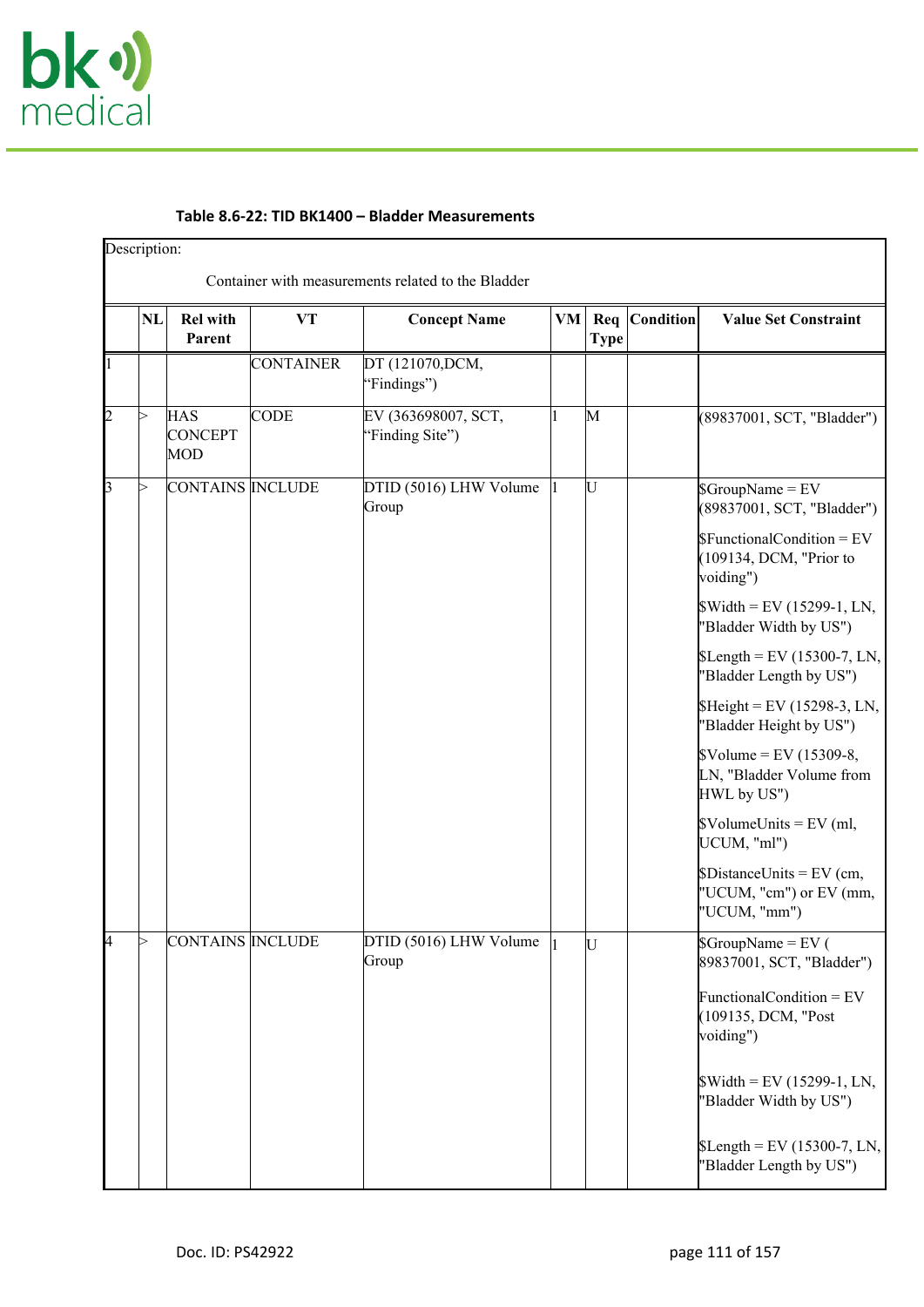

|    |   |                         |                                 |           | $$Height = EV (15298-3, LN,$<br>"Bladder Height by US")                                                   |
|----|---|-------------------------|---------------------------------|-----------|-----------------------------------------------------------------------------------------------------------|
|    |   |                         |                                 |           | $\text{Volume} = \text{EV} (15309 - 8,$<br>LN, "Bladder Volume from<br>HWL by US")                        |
|    |   |                         |                                 |           | $\text{Volumelmits} = \text{EV (ml)}$<br>UCUM, "ml")                                                      |
|    |   |                         |                                 |           | $\text{Distance Units} = \text{EV (cm,}$<br>"UCUM, "cm") or<br>$Distance Units = EV (mm,$<br>"UCUM, "mm") |
| 5  | ⊳ | CONTAINS INCLUDE        | DTID (300) Measurement          | U         | $$Measurement = (PC-13002,$<br>PC, "Micturated Volume<br>from HWL")                                       |
| 6  | ⊳ | <b>CONTAINS INCLUDE</b> | DTID (5016) LHW Volume<br>Group | U         | $\text{SGroupName} = \text{EV}$<br>(89837001, SCT, "Bladder")                                             |
|    |   |                         |                                 |           | Functional Condition = $EV$<br>(109134, DCM, "Prior to<br>voiding")                                       |
|    |   |                         |                                 |           | $Width = EV (15299-1, LN,$<br>"Bladder Width by US")                                                      |
|    |   |                         |                                 |           | $$Height = EV (15298-3, LN,$<br>"Bladder Height by US")                                                   |
|    |   |                         |                                 |           | $\text{S}$ Volume = EV (PC-13004,<br>PC, "Bladder Volume from<br>Ellipse by US")                          |
|    |   |                         |                                 |           | $\text{Volumelmits} = \text{EV (ml)}$<br>UCUM, "ml")                                                      |
|    |   |                         |                                 |           | $Distance Units = EV$ (cm,<br>"UCUM, "cm") or EV (mm,<br>"UCUM, "mm")                                     |
| 17 | ⊳ | CONTAINS INCLUDE        | DTID (5016) LHW Volume<br>Group | <b>IU</b> | $\text{SGroupName} = \text{EV}$<br>(89837001, SRT, "Bladder")                                             |
|    |   |                         |                                 |           | $FunctionalCondition = EV$<br>(109135, DCM, "Post<br>voiding")                                            |
|    |   |                         |                                 |           | $\text{Width} = \text{EV} (15299-1, \text{LN},$<br>"Bladder Width by US")                                 |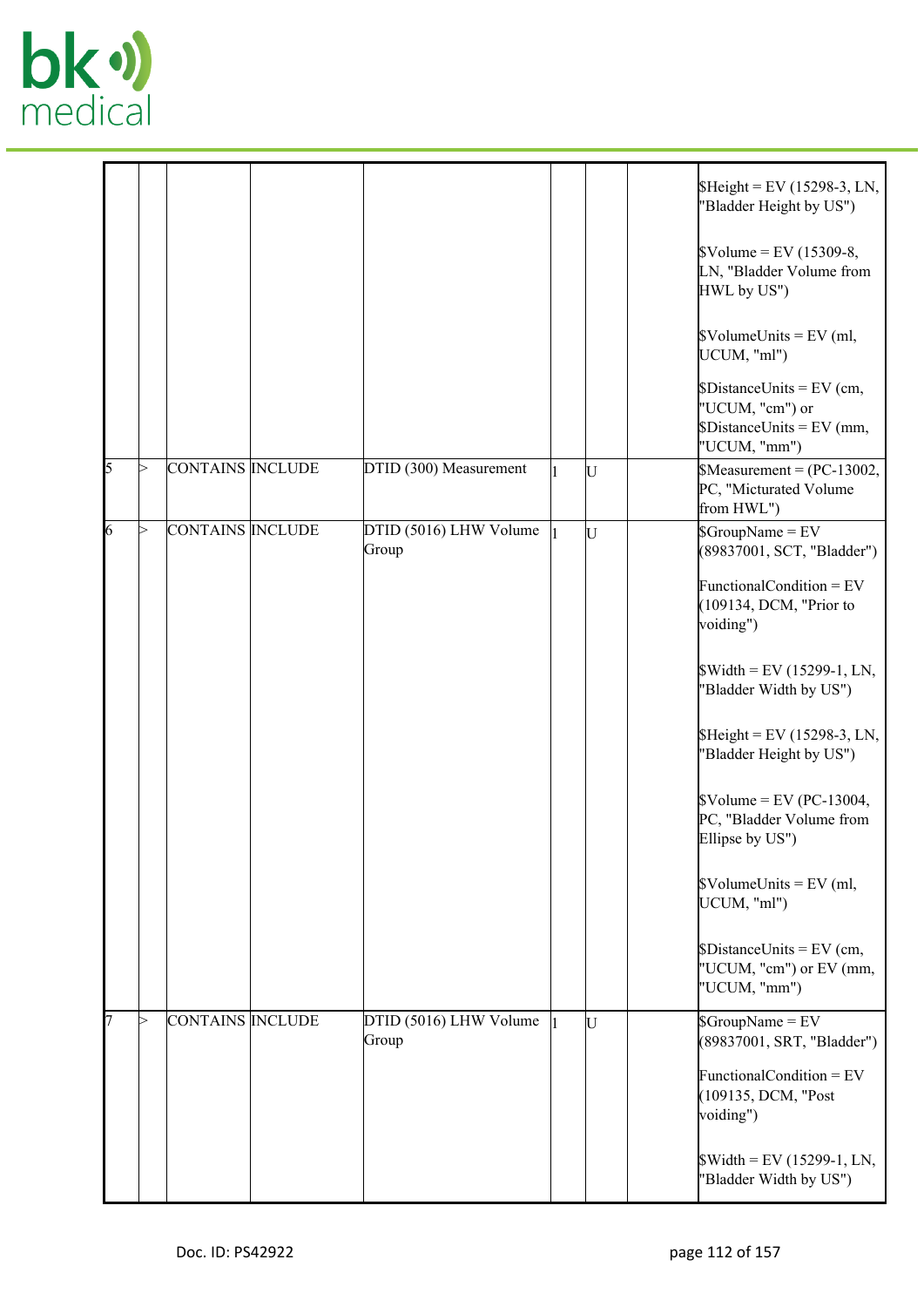

|  |                  |                        |     | $$Height = EV (15298-3, LN,$<br>"Bladder Height by US")                                |
|--|------------------|------------------------|-----|----------------------------------------------------------------------------------------|
|  |                  |                        |     | $\text{SVolume} = \text{EV (PC-13004},$<br>PC, "Bladder Volume from<br>Ellipse by US") |
|  |                  |                        |     | $\text{S}$ VolumeUnits = EV (ml,<br>$UCUM$ , "ml")                                     |
|  |                  |                        |     | $\Delta$ EV (cm,<br>"UCUM, "cm") or EV (mm,<br>"UCUM, "mm")                            |
|  | CONTAINS INCLUDE | DTID (300) Measurement | IU. | $$Measurement = (PC-13003,$<br>PC, "Micturated Volume<br>from Ellipse")                |

### **Table 8.6-23: TID BK1500 – Renal Measurements**

|    | Description:                                               |                           |     |                                                      |    |             |                 |                             |  |  |  |  |
|----|------------------------------------------------------------|---------------------------|-----|------------------------------------------------------|----|-------------|-----------------|-----------------------------|--|--|--|--|
|    | Container with measurements related to the Renal Exam Type |                           |     |                                                      |    |             |                 |                             |  |  |  |  |
|    | NL                                                         | <b>Rel with</b><br>Parent | VT) | <b>Concept Name</b>                                  | VM | <b>Type</b> | Req   Condition | <b>Value Set Constraint</b> |  |  |  |  |
|    |                                                            | CONTAINS INCLUDE          |     | DTID kd03 "Kidney<br>Ultrasound Section"             |    |             |                 |                             |  |  |  |  |
| 12 |                                                            | CONTAINS INCLUDE          |     | DTID kd10 "Kidney Vascular  1<br>Ultrasound Section" |    |             |                 |                             |  |  |  |  |

# **Table 8.6-24: TID kd03 – Kidney Ultrasound Section**

|    | Description:                      |                                     |                  |                                        |    |                    |           |                                                             |  |  |  |  |
|----|-----------------------------------|-------------------------------------|------------------|----------------------------------------|----|--------------------|-----------|-------------------------------------------------------------|--|--|--|--|
|    | Non-vascular kidney measurements. |                                     |                  |                                        |    |                    |           |                                                             |  |  |  |  |
|    | NL                                | <b>Rel with</b><br>Parent           | VТ               | <b>Concept Name</b>                    | VM | Req<br><b>Type</b> | Condition | <b>Value Set Constraint</b>                                 |  |  |  |  |
|    |                                   |                                     | <b>CONTAINER</b> | DT (121070, DCM,<br>"Findings")        |    | M                  |           |                                                             |  |  |  |  |
| I2 |                                   | <b>HAS</b><br><b>CONCEPT</b><br>MOD | <b>CODE</b>      | EV (363698007, SCT,<br>"Finding Site") |    | M                  |           | (64033007, SCT, "Kidney")                                   |  |  |  |  |
| ß  |                                   | CONTAINS INCLUDE                    |                  | DTID 5016 "LWH" Volume<br>Group"       |    | IU                 |           | $\text{GroupName} = \text{EV}$<br>(64033007, SCT, "Kidney") |  |  |  |  |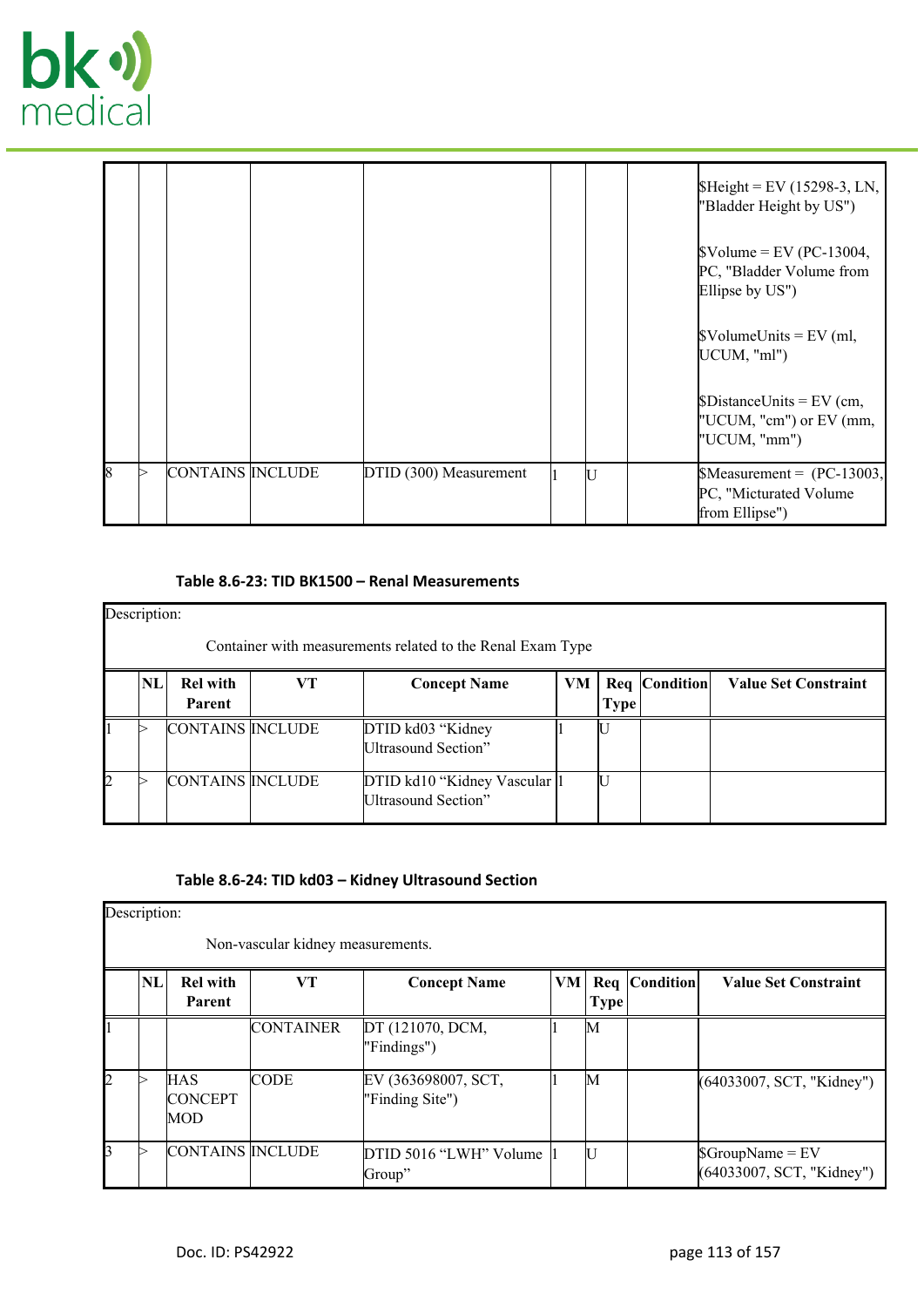

|              |   |                         |                                      |           | $\text{Width} = \text{EV} (15290-0, \text{LN},$<br>"Kidney - right width by<br>US")      |
|--------------|---|-------------------------|--------------------------------------|-----------|------------------------------------------------------------------------------------------|
|              |   |                         |                                      |           | $\text{SLength} = \text{EV} (15291 - 8, \text{LN},$<br>"Kidney - right length by<br>US") |
|              |   |                         |                                      |           | $$Height = EV (15289-2, LN,$<br>"Kidney - right height by<br>US")                        |
|              |   |                         |                                      |           | $\text{S}$ Volume = EV (15305-6,<br>LN, "Kidney - right volume<br>by from HWL (US)")     |
|              |   |                         |                                      |           | $\text{VolumelUnits} = \text{EV}$ (cc, BK,<br>" $cc$ ")                                  |
|              |   |                         |                                      |           | $Distance Units = EV$ (cm,<br>"UCUM, "cm") or EV (mm,<br>"UCUM, "mm")                    |
| <sup>4</sup> | ⊳ | <b>CONTAINS INCLUDE</b> | $DTID$ 5016 "LWH" Volume 1<br>Group" | <b>IU</b> | $\text{SGroupName} = \text{EV}$<br>(64033007, SCT, "Kidney")                             |
|              |   |                         |                                      |           | $\text{Width} = \text{EV} (15287-6, \text{LN},$<br>"Kidney - left width by US")          |
|              |   |                         |                                      |           | $\text{SLength} = \text{EV} (15288-4, \text{LN},$<br>"Kidney - left length by US")       |
|              |   |                         |                                      |           | $$Height = EV (15286-8, LN,$<br>"Kidney - left height by US")                            |
|              |   |                         |                                      |           | $\text{S}$ Volume = EV (15304-9,<br>LN, "Kidney - left volume by<br>from HWL (US)")      |
|              |   |                         |                                      |           | $\text{VolumelUnits} = \text{EV}$ (cc, BK,<br>" $cc$ ")                                  |
|              |   |                         |                                      |           | $Distance Units = EV$ (cm,<br>"UCUM, "cm") or EV (mm,<br>"UCUM, "mm")                    |

# **Table 8.6-25: TID kd10 – Kidney Vascular Ultrasound Section**

| Description:                  |                           |    |                                            |    |             |                 |                                                                             |  |  |  |  |
|-------------------------------|---------------------------|----|--------------------------------------------|----|-------------|-----------------|-----------------------------------------------------------------------------|--|--|--|--|
| Vascular kidney measurements. |                           |    |                                            |    |             |                 |                                                                             |  |  |  |  |
| NL                            | <b>Rel with</b><br>Parent | VT | <b>Concept Name</b>                        | VM | <b>Type</b> | Req   Condition | <b>Value Set Constraint</b>                                                 |  |  |  |  |
|                               | <b>CONTAINS INCLUDE</b>   |    | DTID 5103 "Vascular<br>Ultrasound Section" |    | IU          |                 | $SSectionScope = DT$<br>(303402001, SCT, "Vascular<br>Structure Of Kidney") |  |  |  |  |
|                               |                           |    |                                            |    |             |                 | $SsectionLaterality = EV$<br>(7771000, SCT, "Left")                         |  |  |  |  |
|                               |                           |    |                                            |    |             |                 | $\text{\$Anatory} = \text{DCID} 12115$<br>"Renal Vessels"                   |  |  |  |  |
|                               |                           |    |                                            |    |             |                 | $\beta$ AnatomyRatio = DCID<br>12124 "Renal Ratios"                         |  |  |  |  |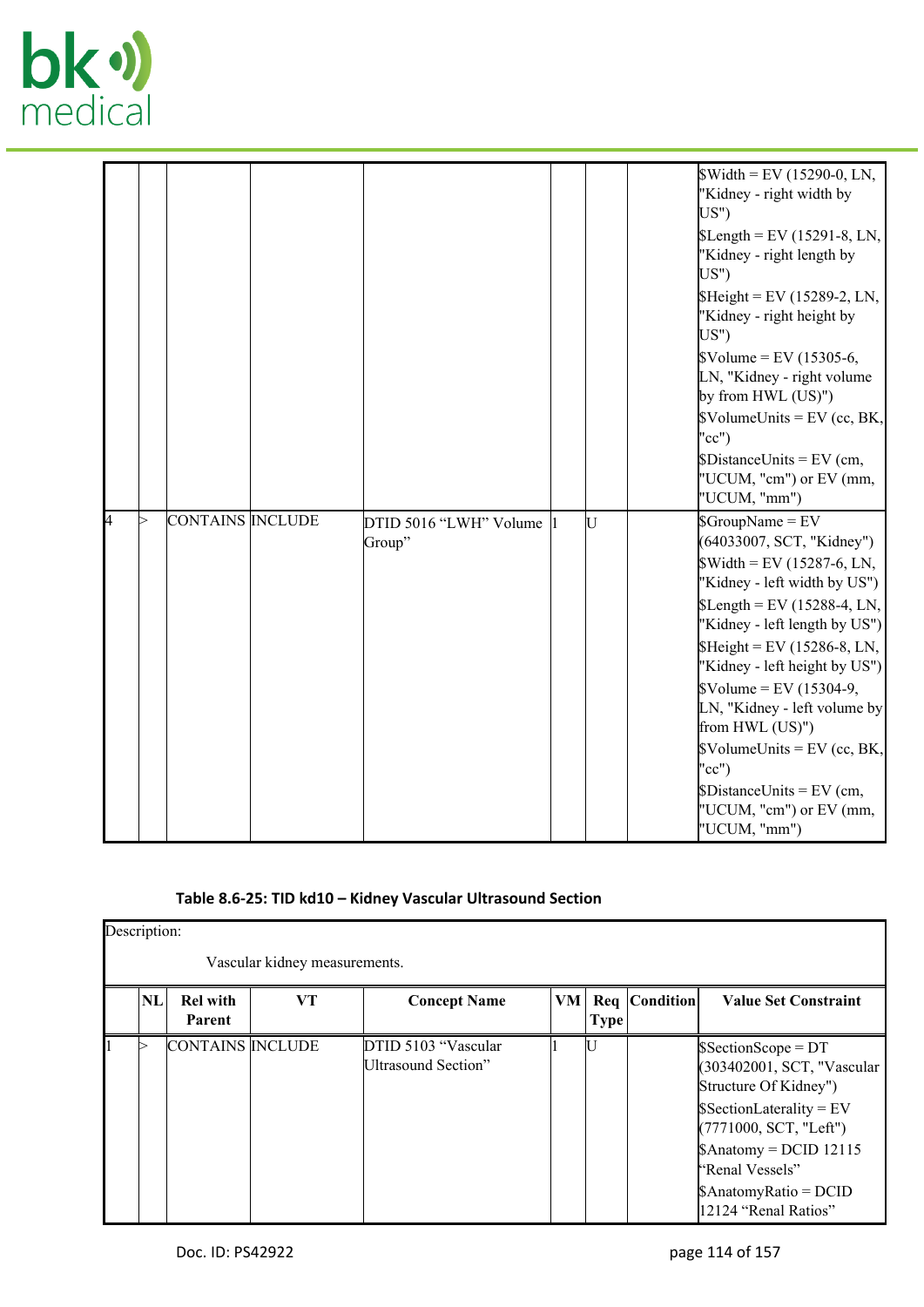

|   | CONTAINS INCLUDE |                  | DTID 5103 "Vascular<br>Ultrasound Section" | IJ   | $SSectionScope = DT$<br>(303402001, SCT, "Vascular<br>Structure Of Kidney") |
|---|------------------|------------------|--------------------------------------------|------|-----------------------------------------------------------------------------|
|   |                  |                  |                                            |      | $SsectionLaterality = EV$<br>(24028007, SCT, "Right")                       |
|   |                  |                  |                                            |      | $\text{\$Anatomy} = \text{DCID} 12115$<br>"Renal Vessels"                   |
|   |                  |                  |                                            |      | $\$\text{Anatom}$ y Ratio = DCID<br>12124 "Renal Ratios"                    |
| ß |                  | CONTAINS INCLUDE | DTID 5103 "Vascular<br>Ultrasound Section" | IT J | $SsectionScope = DT$<br>(118634008, SCT, "Artery of<br>Abdomen")            |
|   |                  |                  |                                            |      | $SsectionLaterality = EV$<br>$(66459002, \text{SCT},$<br>"Unilateral")      |
|   |                  |                  |                                            |      | $\{\text{Anatory} = (7832008, SCT,$<br>"Abdominal aorta")                   |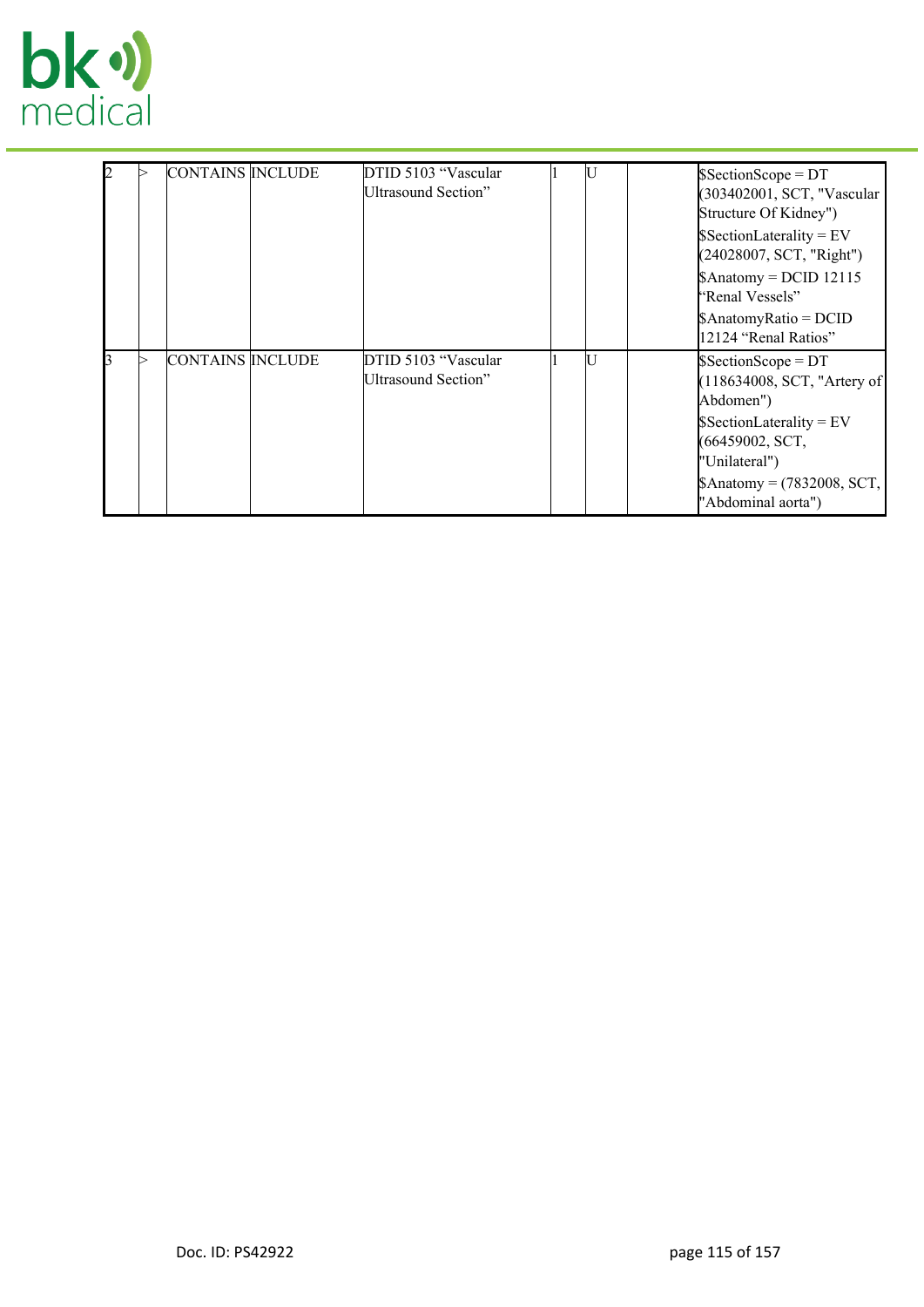

# **Kidney Measurement Post-Coordination**

Section TID k10 – "Kidney Vascular Ultrasound Sections" and Section TID 5104 "Vascular Ultrasound Measurement Group" are used for permutations of these measurement results:

|            |         | <b>TID 5104 \$Measurement</b> | <b>Units</b>    |             |            |           |  |  |
|------------|---------|-------------------------------|-----------------|-------------|------------|-----------|--|--|
| <b>CSD</b> | CV      | CМ                            | <b>From CID</b> | <b>CSD</b>  | CV         | <b>CM</b> |  |  |
| LN         | 11726-7 | Peak Systolic Velocity        | CID 12120       | <b>UCUM</b> | cm/s       | cm/s      |  |  |
| LN         | 11653-3 | <b>End Diastolic Velocity</b> | CID 12120       | <b>UCUM</b> | $\rm cm/s$ | cm/s      |  |  |
| LN         | 12008-9 | Pulsatility Index             | CID 12121       | <b>UCUM</b> |            | No units  |  |  |
| LN         | 12023-8 | Resistivity Index             | CID 12121       | <b>UCUM</b> |            | No units  |  |  |

# **Table 8.6-26: Kidney Vascular Measurement Results**

Over these vessel segments: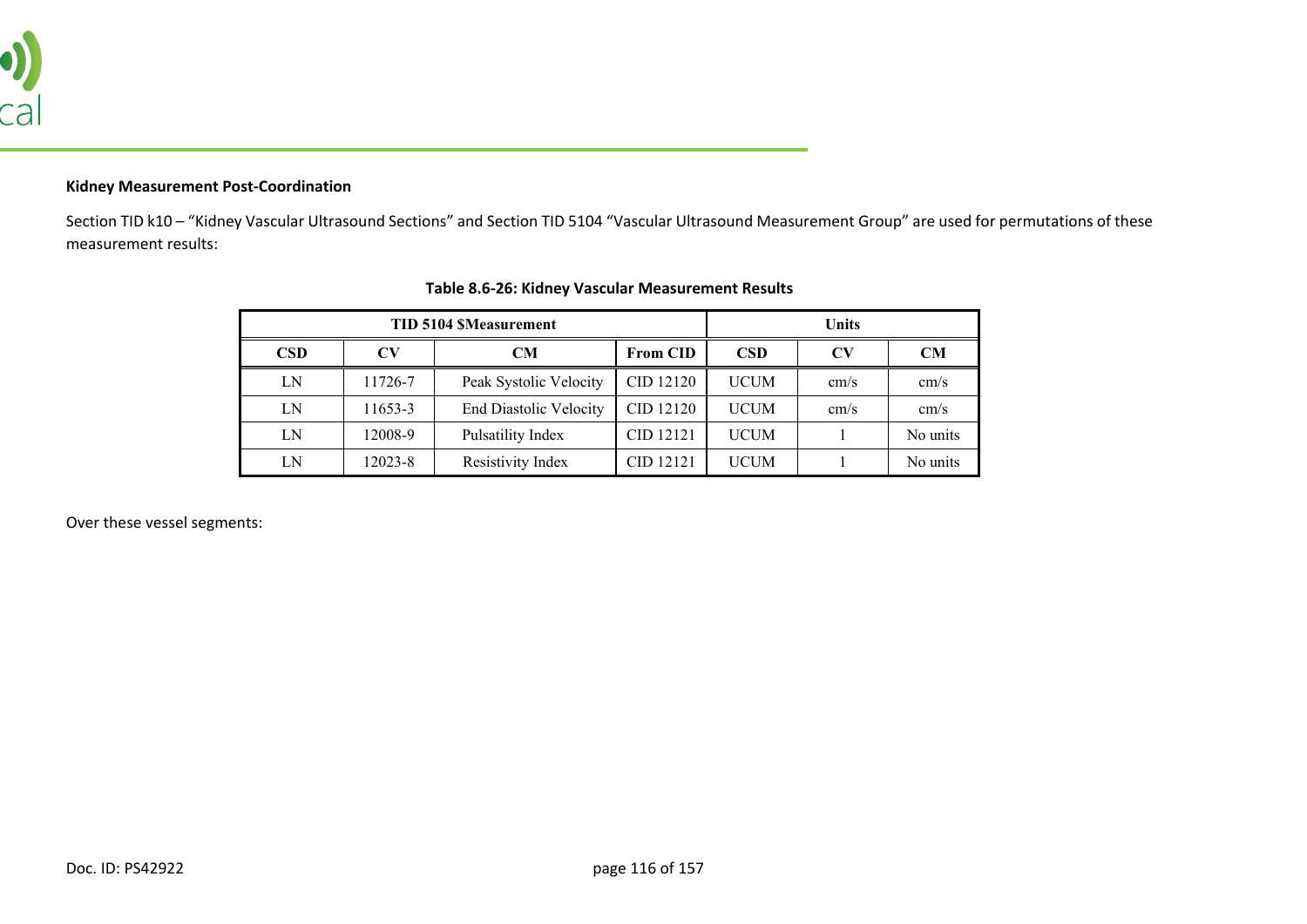

# **Table 8.6-27: Kidney Measurement Post-Coordination**

|                         | TID 5103 \$SectionScope           |                                       | <b>TID 5103 \$SectionLaterality</b> |                                   |                        | TID 5103 \$Anatomy      |                                   |                                    | TID 5104 (106233006, SCT,<br>"Topographical Modifier") |                         |                                   |                        | TID 5104 (125101, DCM, "Vessel<br>Branch") |                          |                                   |                          |                          |
|-------------------------|-----------------------------------|---------------------------------------|-------------------------------------|-----------------------------------|------------------------|-------------------------|-----------------------------------|------------------------------------|--------------------------------------------------------|-------------------------|-----------------------------------|------------------------|--------------------------------------------|--------------------------|-----------------------------------|--------------------------|--------------------------|
| $\overline{\text{CSD}}$ | $\overline{\mathbf{C}\mathbf{V}}$ | $\overline{\text{CM}}$                | $\overline{\text{CSD}}$             | $\overline{\mathbf{C}\mathbf{V}}$ | $\overline{\text{CM}}$ | $\overline{\text{CSD}}$ | $\overline{\mathbf{C}\mathbf{V}}$ | $\overline{\text{CM}}$             | From<br><b>CID</b>                                     | $\overline{\text{CSD}}$ | $\overline{\mathbf{C}\mathbf{V}}$ | $\overline{\text{CM}}$ | From<br>$\mathbf{CID}$                     | $\overline{\text{CSD}}$  | $\overline{\mathbf{C}\mathbf{V}}$ | $\overline{\text{CM}}$   | From<br>$\mathbf{CID}$   |
| <b>SCT</b>              | 303402001                         | Vascular<br>Structure<br>of<br>Kidney | <b>SCT</b>                          | 7771000                           | Left                   | <b>SCT</b>              | 2841007                           | Renal<br>Artery                    | CID<br>12115                                           | <b>SCT</b>              | 40415009                          | Proximal               | CID<br>12116                               | $\overline{a}$           |                                   |                          |                          |
| <b>SCT</b>              | 303402001                         | Vascular<br>Structure<br>of<br>Kidney | <b>SCT</b>                          | 7771000                           | Left                   | <b>SCT</b>              | 2841007                           | Renal<br>Artery                    | CID<br>12115                                           | <b>SCT</b>              | 103342007                         | Mid-<br>longitudinal   | CID<br>12116                               | $\overline{\phantom{a}}$ | $\blacksquare$                    | $\overline{\phantom{a}}$ | $\overline{a}$           |
| <b>SCT</b>              | 303402001                         | Vascular<br>Structure<br>of<br>Kidney | <b>SCT</b>                          | 7771000                           | Left                   | <b>SCT</b>              | 2841007                           | Renal<br>Artery                    | CID<br>12115                                           | <b>SCT</b>              | 46053002                          | Distal                 | CID<br>12116                               |                          |                                   |                          |                          |
| $\overline{SCT}$        | 303402001                         | Vascular<br>Structure<br>of<br>Kidney | $\overline{SCT}$                    | 7771000                           | Left                   | $\overline{SCT}$        | 85383006                          | Accessory<br>Renal<br>Artery       | $\overline{CID}$<br>12115                              | $\overline{a}$          |                                   |                        |                                            | L,                       |                                   |                          |                          |
| <b>SCT</b>              | 303402001                         | Vascular<br>Structure<br>of<br>Kidney | <b>SCT</b>                          | 7771000                           | Left                   | <b>SCT</b>              | 274231001                         | Arcuate<br>Artery of<br>the Kidney | CID<br>12115                                           | $\blacksquare$          | $\overline{\phantom{a}}$          |                        | $\blacksquare$                             | $\blacksquare$           | $\overline{\phantom{a}}$          | $\overline{a}$           | $\overline{\phantom{a}}$ |
| <b>SCT</b>              | 303402001                         | Vascular<br>Structure<br>of<br>Kidney | <b>SCT</b>                          | 7771000                           | Left                   | <b>SCT</b>              | 120234003                         | Segmental<br>Artery                | CID<br>12115                                           | $\overline{a}$          | $\overline{a}$                    |                        | $\overline{a}$                             | <b>SCT</b>               | 261089000                         | Inferior                 | <b>CID</b><br>12117      |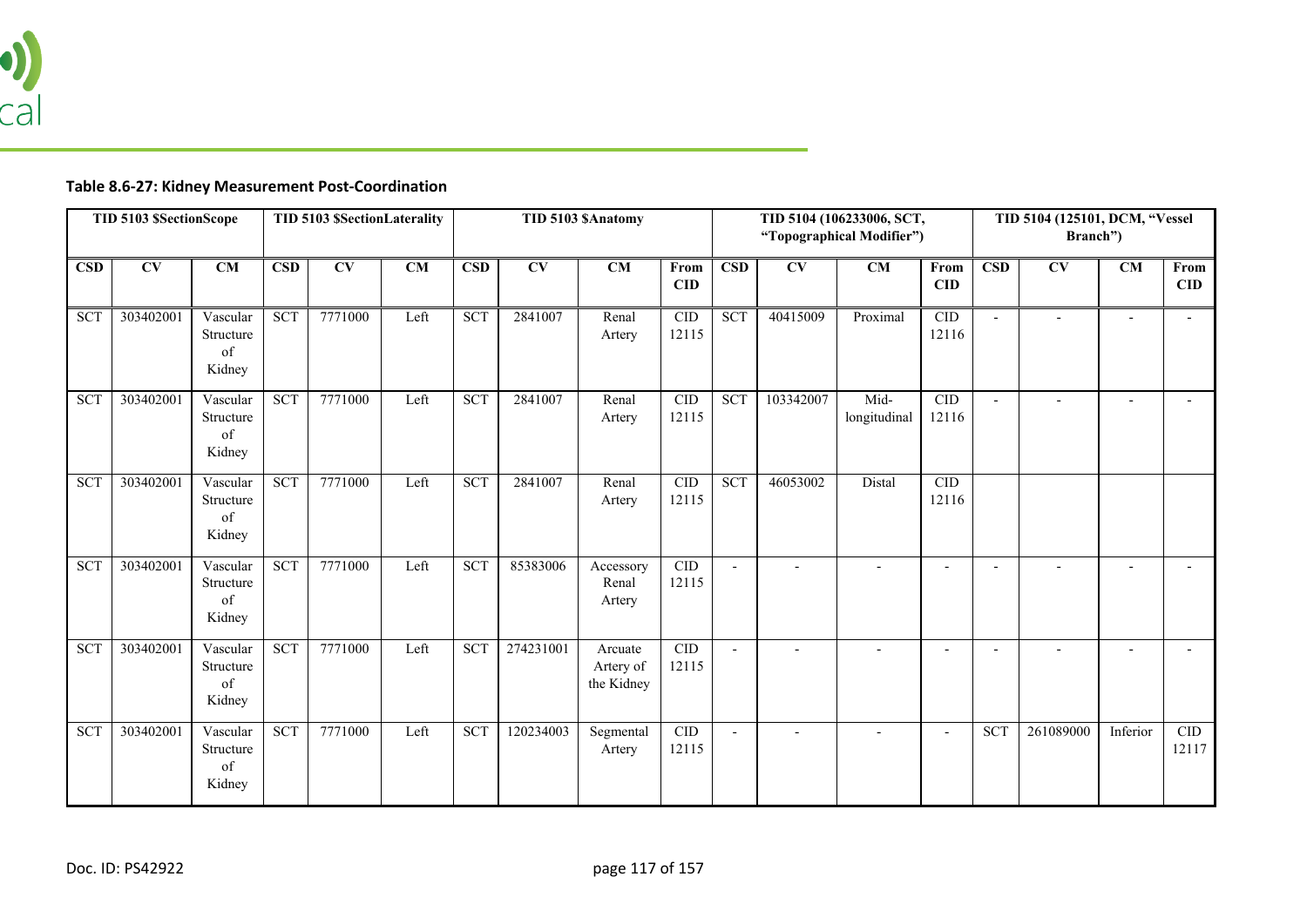

| <b>SCT</b>       | 303402001 | Vascular<br>Structure<br>of<br>Kidney | <b>SCT</b>       | 7771000  | Left  | <b>SCT</b>       | 120234003 | Segmental<br>Artery                 | CID<br>12115                         | $\overline{a}$           |                          |                      | $\blacksquare$                       | <b>NCIt</b>              | C25569                   | Middle         | CID<br>12117   |
|------------------|-----------|---------------------------------------|------------------|----------|-------|------------------|-----------|-------------------------------------|--------------------------------------|--------------------------|--------------------------|----------------------|--------------------------------------|--------------------------|--------------------------|----------------|----------------|
| <b>SCT</b>       | 303402001 | Vascular<br>Structure<br>of<br>Kidney | <b>SCT</b>       | 7771000  | Left  | <b>SCT</b>       | 120234003 | Segmental<br>Artery                 | CD<br>12115                          | $\overline{\phantom{a}}$ |                          |                      | $\blacksquare$                       | <b>SCTt</b>              | 264217000                | Superior       | CID<br>12117   |
| $\overline{SCT}$ | 303402001 | Vascular<br>Structure<br>of<br>Kidney | SCT              | 7771000  | Left  | $\overline{SCT}$ | 274143007 | Interlobar<br>Artery of<br>Kidney   | $\overline{\text{CID}}$<br>12115     | $\overline{a}$           |                          |                      | $\overline{a}$                       | $\overline{\phantom{a}}$ |                          |                |                |
| <b>SCT</b>       | 303402001 | Vascular<br>Structure<br>of<br>Kidney | <b>SCT</b>       | 7771000  | Left  | <b>SCT</b>       | 274329007 | Interlobular<br>Artery of<br>Kidney | CID<br>12115                         | $\overline{\phantom{a}}$ | $\overline{\phantom{a}}$ |                      | $\blacksquare$                       | $\overline{a}$           | $\overline{a}$           | $\overline{a}$ | $\overline{a}$ |
| <b>SCT</b>       | 303402001 | Vascular<br>Structure<br>of<br>Kidney | $\overline{SCT}$ | 7771000  | Left  | $\overline{SCT}$ | 397405001 | Hilar<br>Artery                     | $\overline{\text{CID}}$<br>12115     | $\overline{a}$           | $\overline{\phantom{a}}$ |                      | $\blacksquare$                       |                          | $\overline{\phantom{a}}$ | $\overline{a}$ | $\overline{a}$ |
| <b>SCT</b>       | 303402001 | Vascular<br>Structure<br>of<br>Kidney | <b>SCT</b>       | 24028007 | Right | <b>SCT</b>       | 2841007   | Renal<br>Artery                     | $\ensuremath{\mathrm{CID}}$<br>12115 | <b>SCT</b>               | 40415009                 | Proximal             | $\ensuremath{\mathrm{CID}}$<br>12116 | $\sim$                   | $\overline{\phantom{a}}$ | $\overline{a}$ | $\overline{a}$ |
| <b>SCT</b>       | 303402001 | Vascular<br>Structure<br>of<br>Kidney | <b>SCT</b>       | 24028007 | Right | $\overline{SCT}$ | 2841007   | Renal<br>Artery                     | CID<br>12115                         | <b>SCT</b>               | 103342007                | Mid-<br>longitudinal | CID<br>12116                         | $\overline{\phantom{a}}$ | $\overline{a}$           |                | $\overline{a}$ |
| <b>SCT</b>       | 303402001 | Vascular<br>Structure                 | <b>SCT</b>       | 24028007 | Right | $\overline{SCT}$ | 2841007   | Renal<br>Artery                     | CID<br>12115                         | <b>SCT</b>               | 46053002                 | Distal               | CID<br>12116                         |                          |                          |                |                |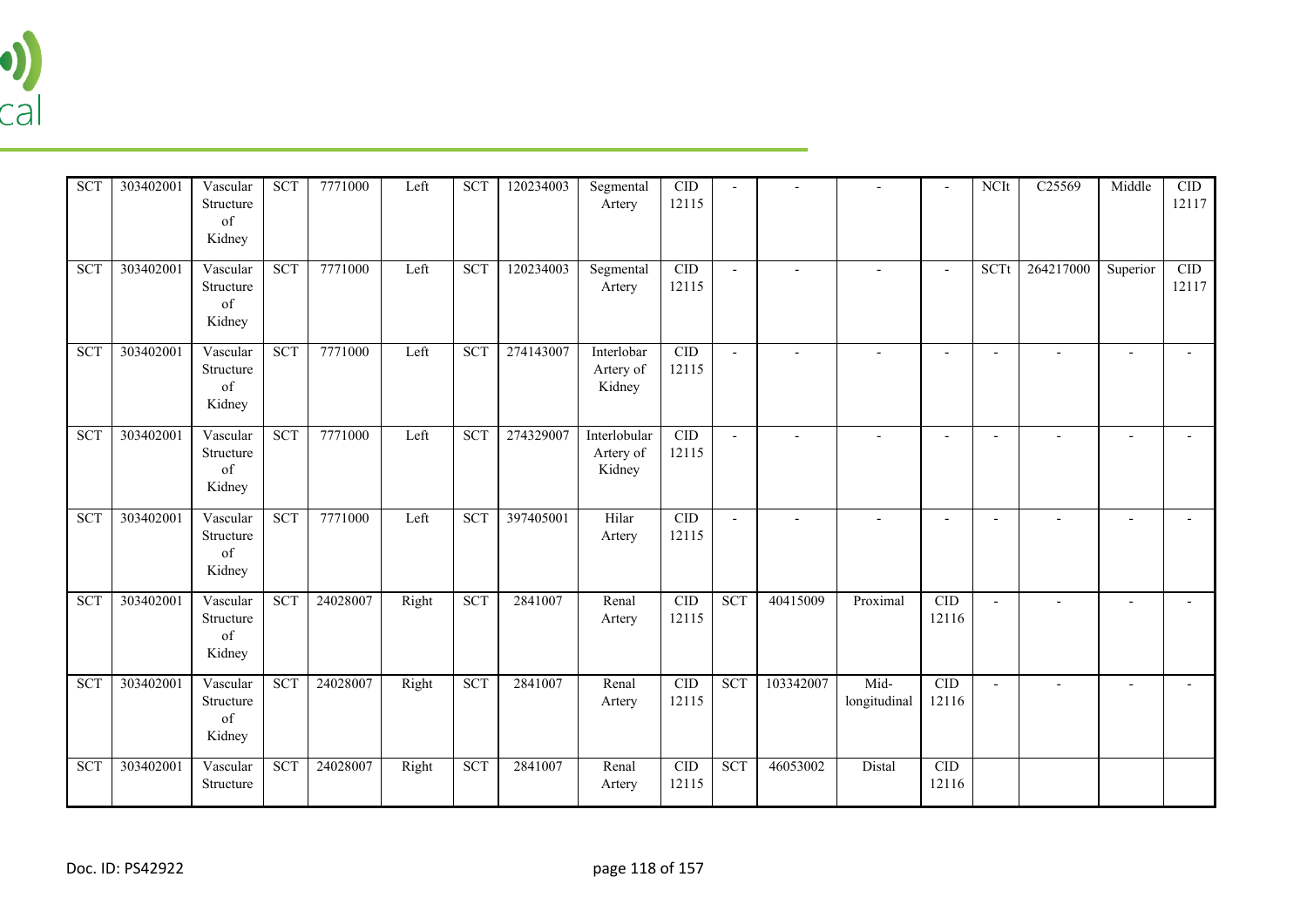

|                  |           | of<br>Kidney                          |                  |          |       |                  |           |                                     |                                      |                          |                          |                          |                          |                          |                          |                          |
|------------------|-----------|---------------------------------------|------------------|----------|-------|------------------|-----------|-------------------------------------|--------------------------------------|--------------------------|--------------------------|--------------------------|--------------------------|--------------------------|--------------------------|--------------------------|
| <b>SCT</b>       | 303402001 | Vascular<br>Structure<br>of<br>Kidney | $\overline{SCT}$ | 24028007 | Right | $\overline{SCT}$ | 85383006  | Accessory<br>Renal<br>Artery        | $\ensuremath{\mathrm{CID}}$<br>12115 | $\blacksquare$           | $\blacksquare$           | $\sim$                   | $\sim$                   | $\overline{\phantom{a}}$ | $\overline{\phantom{a}}$ | $\blacksquare$           |
| <b>SCT</b>       | 303402001 | Vascular<br>Structure<br>of<br>Kidney | <b>SCT</b>       | 24028007 | Right | <b>SCT</b>       | 274231001 | Arcuate<br>Artery of<br>the Kidney  | $\overline{\text{CID}}$<br>12115     | $\overline{a}$           |                          | $\overline{a}$           | $\overline{a}$           | $\overline{a}$           | L,                       | $\overline{a}$           |
| $\overline{SCT}$ | 303402001 | Vascular<br>Structure<br>of<br>Kidney | $\overline{SCT}$ | 24028007 | Right | $\overline{SCT}$ | 120234003 | Segmental<br>Artery                 | CID<br>12115                         | $\overline{a}$           |                          | $\overline{a}$           | <b>SCT</b>               | 261089000                | Inferior                 | CID<br>12117             |
| <b>SCT</b>       | 303402001 | Vascular<br>Structure<br>of<br>Kidney | <b>SCT</b>       | 24028007 | Right | $\overline{SCT}$ | 120234003 | Segmental<br>Artery                 | CID<br>12115                         | $\overline{a}$           | $\overline{a}$           | $\overline{a}$           | <b>NCIt</b>              | C25569                   | Middle                   | CID<br>12117             |
| <b>SCT</b>       | 303402001 | Vascular<br>Structure<br>of<br>Kidney | $\overline{SCT}$ | 24028007 | Right | $\overline{SCT}$ | 120234003 | Segmental<br>Artery                 | $\ensuremath{\mathrm{CID}}$<br>12115 | $\overline{a}$           | $\blacksquare$           | $\sim$                   | <b>SCTt</b>              | 264217000                | Superior                 | CID<br>12117             |
| <b>SCT</b>       | 303402001 | Vascular<br>Structure<br>of<br>Kidney | <b>SCT</b>       | 24028007 | Right | <b>SCT</b>       | 274143007 | Interlobar<br>Artery of<br>Kidney   | CID<br>12115                         | $\blacksquare$           | $\overline{\phantom{a}}$ | $\overline{\phantom{a}}$ | $\overline{\phantom{a}}$ | $\overline{\phantom{a}}$ | $\overline{\phantom{a}}$ | $\overline{\phantom{a}}$ |
| SCT              | 303402001 | Vascular<br>Structure<br>of<br>Kidney | SCT              | 24028007 | Right | $\overline{SCT}$ | 274329007 | Interlobular<br>Artery of<br>Kidney | CID<br>12115                         | $\overline{\phantom{a}}$ |                          |                          |                          |                          | $\overline{a}$           | $\blacksquare$           |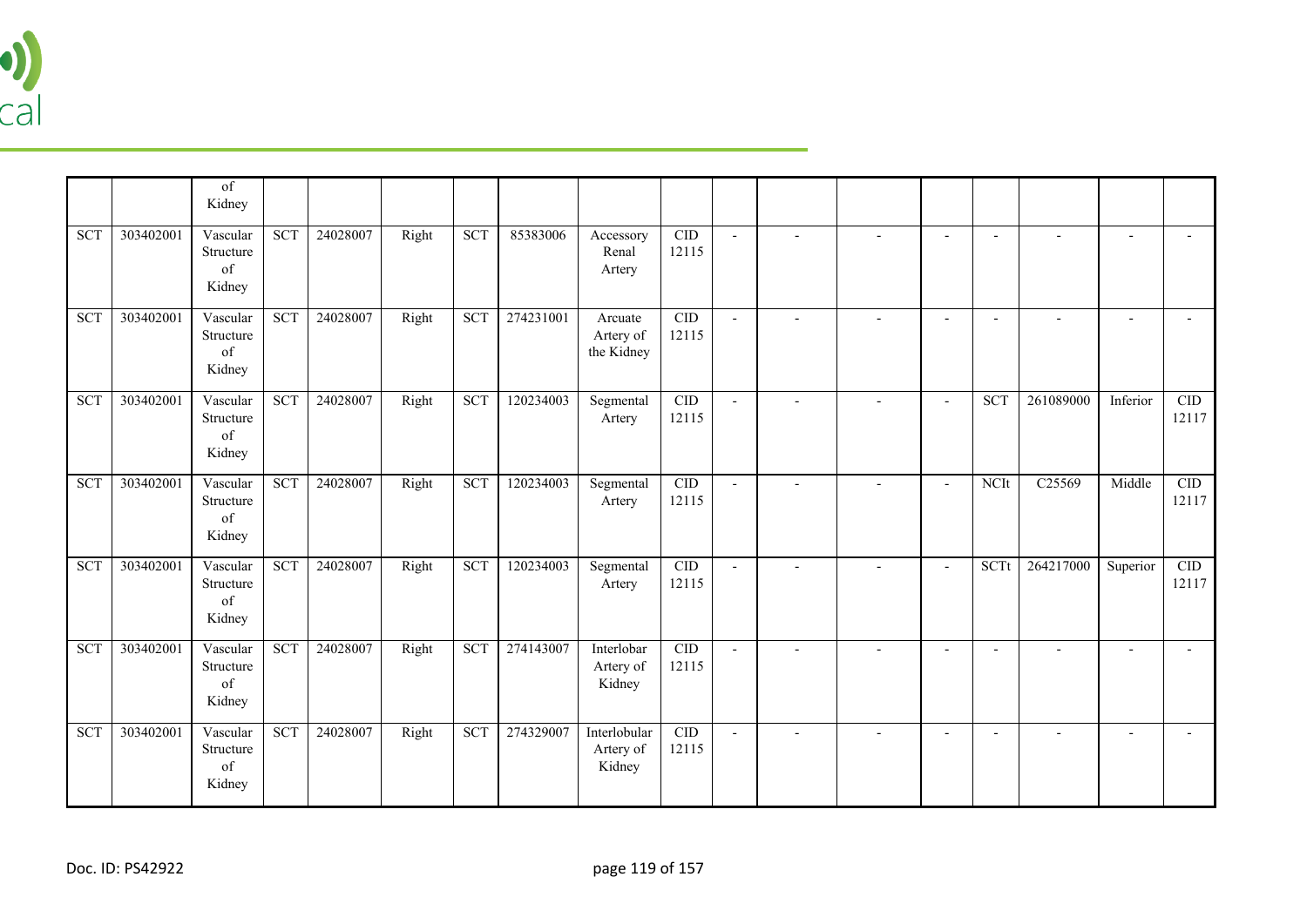

| <b>SCT</b> | 303402001 | Vascular  | <b>SCT</b> | 24028007 | Right      | <b>SCT</b> | 397405001 | Hilar     | <b>CID</b> |            |           |              |            |                          |                          |  |
|------------|-----------|-----------|------------|----------|------------|------------|-----------|-----------|------------|------------|-----------|--------------|------------|--------------------------|--------------------------|--|
|            |           | Structure |            |          |            |            |           | Artery    | 12115      |            |           |              |            |                          |                          |  |
|            |           | of        |            |          |            |            |           |           |            |            |           |              |            |                          |                          |  |
|            |           | Kidney    |            |          |            |            |           |           |            |            |           |              |            |                          |                          |  |
|            |           |           |            |          |            |            |           |           |            |            |           |              |            |                          |                          |  |
| <b>SCT</b> | 118634008 | Artery of | SCT        | 66459002 | Unilateral | <b>SCT</b> | 7832008   | Abdominal | <b>CID</b> | <b>SCT</b> | 40415009  | Proximal     | <b>CID</b> | $\overline{\phantom{0}}$ | $\overline{\phantom{0}}$ |  |
|            |           | Abdomen   |            |          |            |            |           | Aorta     | 12112      |            |           |              | 12116      |                          |                          |  |
|            |           |           |            |          |            |            |           |           |            |            |           |              |            |                          |                          |  |
| <b>SCT</b> | 18634008  | Artery of | <b>SCT</b> | 66459002 | Unilateral | <b>SCT</b> | 7832008   | Abdominal | CID        | <b>SCT</b> | 103342007 | Mid-         | CID        | $\overline{\phantom{a}}$ | -                        |  |
|            |           | Abdomen   |            |          |            |            |           | Aorta     | 12112      |            |           | longitudinal | 12116      |                          |                          |  |
|            |           |           |            |          |            |            |           |           |            |            |           |              |            |                          |                          |  |
| <b>SCT</b> | 18634008  | Artery of | SCT        | 66459002 | Unilateral | <b>SCT</b> | 7832008   | Abdominal | CID        | <b>SCT</b> | 46053002  | Distal       | <b>CID</b> | $\overline{\phantom{0}}$ | $\overline{\phantom{0}}$ |  |
|            |           | Abdomen   |            |          |            |            |           | Aorta     | 12112      |            |           |              | 12116      |                          |                          |  |
|            |           |           |            |          |            |            |           |           |            |            |           |              |            |                          |                          |  |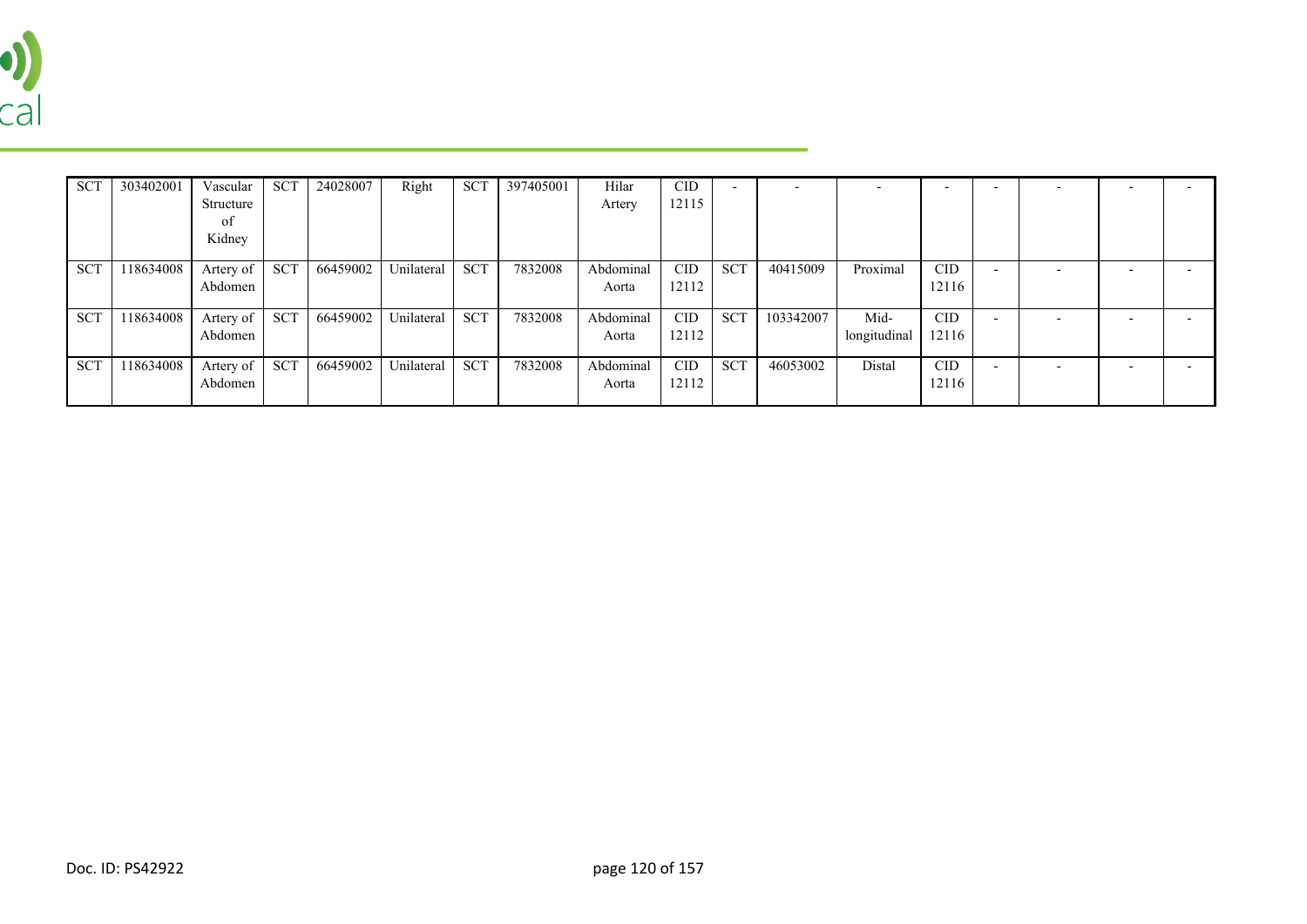

# **Table 8.6-28: TID BK1600 – Testis Measurements**

# Description:

|                |    |                           | Testis calc package measurements |                                              |    |             |                 |                             |
|----------------|----|---------------------------|----------------------------------|----------------------------------------------|----|-------------|-----------------|-----------------------------|
|                | NL | <b>Rel with</b><br>Parent | VТ                               | <b>Concept Name</b>                          | VM | <b>Type</b> | Req   Condition | <b>Value Set Constraint</b> |
|                |    | CONTAINS INCLUDE          |                                  | DTID te03 "Testis"<br>Ultrasound Section"    |    |             |                 |                             |
| $\overline{c}$ |    | CONTAINS INCLUDE          |                                  | DTID ep03 "Epididymis<br>Ultrasound Section" |    |             |                 |                             |
| 3              |    | CONTAINS INCLUDE          |                                  | DTID sc03 "Scrotum"<br>Ultrasound Section"   |    |             |                 |                             |

#### **Table 8.6-29: TID te03 – Testis Ultrasound Section**

| Description:            |    |                                     | Testis measurements |                                        |              |             |               |                                                                                                                                                                                                                                                                                                                                                                                                                                                                                                                                                                                        |
|-------------------------|----|-------------------------------------|---------------------|----------------------------------------|--------------|-------------|---------------|----------------------------------------------------------------------------------------------------------------------------------------------------------------------------------------------------------------------------------------------------------------------------------------------------------------------------------------------------------------------------------------------------------------------------------------------------------------------------------------------------------------------------------------------------------------------------------------|
|                         | NL | <b>Rel with</b><br>Parent           | VT                  | <b>Concept Name</b>                    | VM           | <b>Type</b> | Req Condition | <b>Value Set Constraint</b>                                                                                                                                                                                                                                                                                                                                                                                                                                                                                                                                                            |
| $\vert$ 1               |    |                                     | <b>CONTAINER</b>    | DT (121070, DCM,<br>"Findings")        |              | M           |               |                                                                                                                                                                                                                                                                                                                                                                                                                                                                                                                                                                                        |
| $\overline{2}$          | ⊳  | <b>HAS</b><br><b>CONCEPT</b><br>MOD | <b>CODE</b>         | EV (363698007, SCT,<br>"Finding Site") | 1            | M           |               | (40689003, SCT, "Testis")                                                                                                                                                                                                                                                                                                                                                                                                                                                                                                                                                              |
| $\overline{\mathbf{3}}$ | ⊳  | CONTAINS INCLUDE                    |                     | DTID 5016 "LWH Volume<br>Group"        | $\mathbf{1}$ | IJ          |               | $\text{SGroupName} = \text{EV}$<br>(40689003, SCT, "Testis")<br>$\text{Width} = \text{EV} (15296 - 7, \text{LN},$<br>"Testis - right Width by US")<br>$\text{SLength} = \text{EV} (15297 - 5, \text{LN},$<br>"Testis - right Length by<br>US")<br>$$Height = EV (15295-9, LN,$<br>"Testis - right Height by<br>US")<br>$\text{Volume} = \text{EV} (15307 - 2,$<br>LN, "Testis - right Volume<br>by derived from height,<br>width and length (US)")<br>$\text{VolumelUnits} = \text{EV}$ (cc, BK,<br>" $cc$ ")<br>$Distance Units = EV$ (cm,<br>"UCUM, "cm") or EV (mm,<br>"UCUM, "mm") |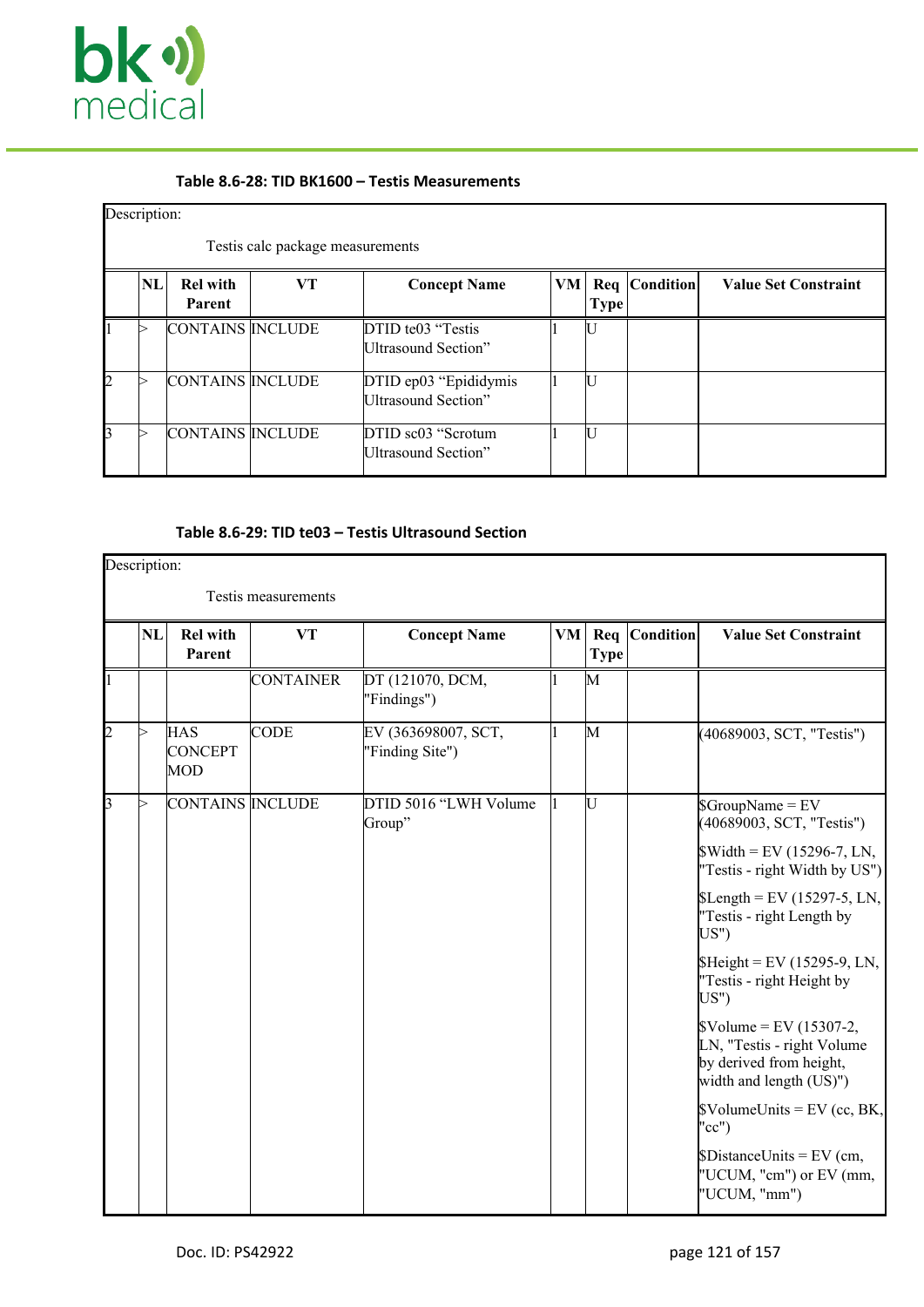

|  | CONTAINS INCLUDE | DTID 5016 "LWH Volume"<br>Group" |  | $\text{GroupName} = \text{EV}$<br>(40689003, SCT, "Testis")<br>$\text{Width} = \text{EV}$ ("15293-4, LN,<br>"Testis - left Width by US") |
|--|------------------|----------------------------------|--|------------------------------------------------------------------------------------------------------------------------------------------|
|  |                  |                                  |  | $\text{SLength} = \text{EV} (15294 - 2, \text{LN})$<br>"Testis - left Length by US")                                                     |
|  |                  |                                  |  | $$Height = EV (15292-6, LN,$<br>"Testis - left Height by US")                                                                            |
|  |                  |                                  |  | $\text{Volume} = \text{EV} (15306-4,$<br>LN, "Testis - left Volume by<br>derived from height, width<br>and length $(US)$ ")              |
|  |                  |                                  |  | $\text{Volumelmits} = \text{EV}$ (cc, BK,<br>"cc")                                                                                       |
|  |                  |                                  |  | $\text{Distance Units} = \text{EV (cm,}$<br>"UCUM, "cm") or EV (mm,<br>"UCUM, "mm")                                                      |

# **Table 8.6-30: TID ep03 – Epididymis Ultrasound Section**

| Description:   |    |                                     | Epididymis measurements |                                        |    |             |               |                                                                                                                                                                                                                                                                                                                                                                                                                                          |
|----------------|----|-------------------------------------|-------------------------|----------------------------------------|----|-------------|---------------|------------------------------------------------------------------------------------------------------------------------------------------------------------------------------------------------------------------------------------------------------------------------------------------------------------------------------------------------------------------------------------------------------------------------------------------|
|                | NL | <b>Rel with</b><br>Parent           | <b>VT</b>               | <b>Concept Name</b>                    | VM | <b>Type</b> | Req Condition | <b>Value Set Constraint</b>                                                                                                                                                                                                                                                                                                                                                                                                              |
|                |    |                                     | <b>CONTAINER</b>        | DT (121070, DCM,<br>"Findings")        |    | M           |               |                                                                                                                                                                                                                                                                                                                                                                                                                                          |
| $\overline{2}$ |    | <b>HAS</b><br><b>CONCEPT</b><br>MOD | <b>CODE</b>             | EV (363698007, SCT,<br>"Finding Site") |    | M           |               | (87644002, SCT,<br>"Epididymis")                                                                                                                                                                                                                                                                                                                                                                                                         |
| 3              | ⊳  | CONTAINS INCLUDE                    |                         | DTID 5016 "LWH Volume<br>Group"        |    | IJ          |               | $\text{SGroupName} = \text{EV}$<br>(87644002, SCT,<br>"Epididymis")<br>$\text{Width} = \text{EV}$ (EP-00101,<br>99BKMED, "Epididymis -<br>right Width by US")<br>$\text{SLength} = \text{EV}$ (EP-00102,<br>99BKMED, "Epididymis -<br>right Length by US")<br>$$Height = EV (EP-00103,$<br>99BKMED, "Epididymis -<br>right Height by US")<br>$\text{S}$ Volume = EV (EP-00104,<br>99BKMED, "Epididymis -<br>right Volume by HWL<br>(US)" |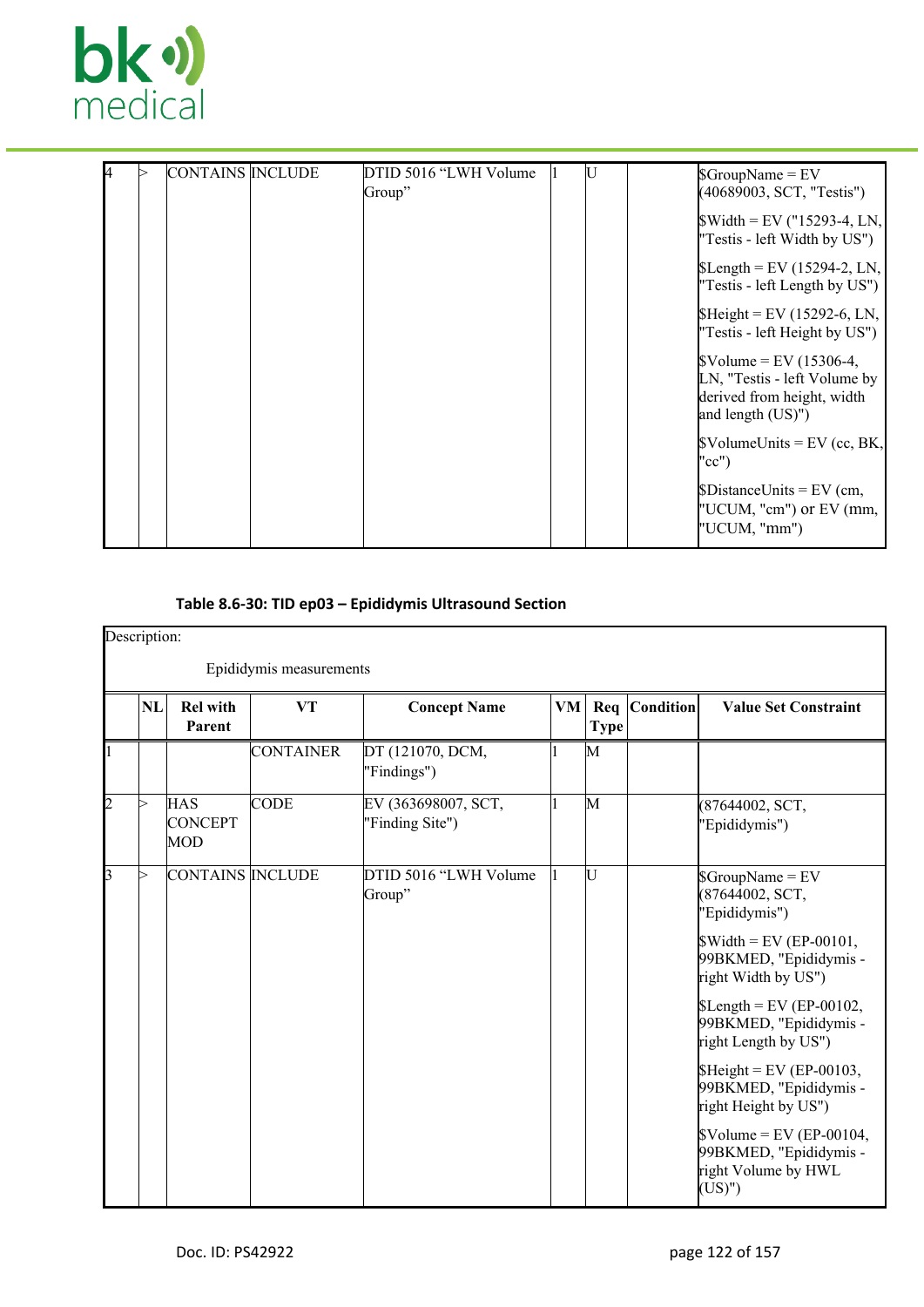

|    |   |                  |                                  |    | $\text{VolumelInits} = \text{EV}$ (cc, BK,<br>" $cc$ ")<br>$Distance Units = EV$ (cm,<br>"UCUM, "cm") or EV (mm,<br>"UCUM, "mm")                                                                                                                                                                                                                                                                                                                                                                                                                           |
|----|---|------------------|----------------------------------|----|------------------------------------------------------------------------------------------------------------------------------------------------------------------------------------------------------------------------------------------------------------------------------------------------------------------------------------------------------------------------------------------------------------------------------------------------------------------------------------------------------------------------------------------------------------|
| I4 | ⊳ | CONTAINS INCLUDE | DTID 5016 "LWH Volume"<br>Group" | IJ | $S$ GroupName = EV<br>(87644002, SCT,<br>"Epididymis")<br>$\text{Width} = \text{EV} (\text{EP-00111},$<br>99BKMED, "Epididymis -<br>left Width by US")<br>$\text{SLength} = \text{EV}$ (EP-00112,<br>99BKMED, "Epididymis -<br>left Length by US")<br>$$Height = EV (EP-00113,$<br>99BKMED, "Epididymis -<br>left Height by US")<br>$\text{S}$ Volume = EV (EP-00114,<br>99BKMED, "Epididymis -<br>left Volume by HWL (US)")<br>$\text{Volumelmits} = \text{EV}$ (cc, BK,<br>"cc"<br>$Distance Units = EV$ (cm,<br>"UCUM, "cm") or EV (mm,<br>"UCUM, "mm") |

### **Table 8.6-31: TID sc03 – Scrotum Ultrasound Section**

| Description:   |    |                                     | Scrotum measurements |                                        |                |             |               |                                                                                                                                                                                                                                           |
|----------------|----|-------------------------------------|----------------------|----------------------------------------|----------------|-------------|---------------|-------------------------------------------------------------------------------------------------------------------------------------------------------------------------------------------------------------------------------------------|
|                | NL | <b>Rel with</b><br>Parent           | VT                   | <b>Concept Name</b>                    | V <sub>M</sub> | <b>Type</b> | Req Condition | <b>Value Set Constraint</b>                                                                                                                                                                                                               |
|                |    |                                     | <b>CONTAINER</b>     | DT (121070, DCM,<br>"Findings")        |                | M           |               |                                                                                                                                                                                                                                           |
| 2              |    | <b>HAS</b><br><b>CONCEPT</b><br>MOD | <b>CODE</b>          | EV (363698007, SCT,<br>"Finding Site") |                | M           |               | (20233005, SCT, "Scrotum")                                                                                                                                                                                                                |
| $\overline{3}$ |    | CONTAINS INCLUDE                    |                      | DTID BK300 "Measurement  1<br>Result"  |                | IU          |               | $Measurement = (SC-00201,$<br>99BKMED, "Scrotum skin<br>thickness - right by US")<br>$\text{SUnits} = \text{EV (cm, "UCUM,}$<br>"cm") or EV (mm, "UCUM,<br>"mm")<br>$\text{STargetSite} = \text{EV}(81992007,$<br>SCT, "Skin of scrotum") |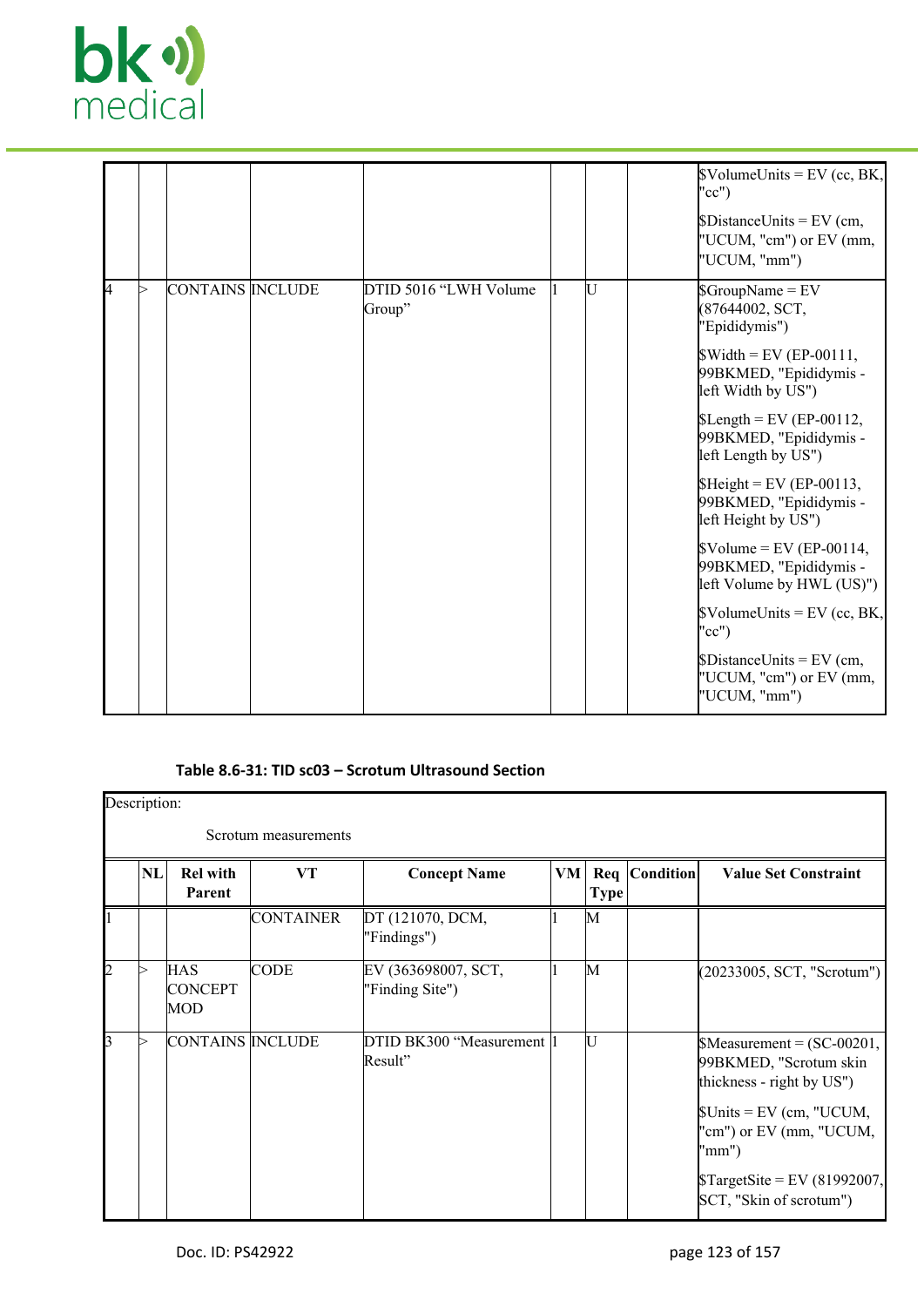

|          |                  |                                       |    | $T \text{argetSiteLaterality} = EV$<br>(24028007, SCT, "Right")                                                                                                                                                                             |
|----------|------------------|---------------------------------------|----|---------------------------------------------------------------------------------------------------------------------------------------------------------------------------------------------------------------------------------------------|
| <b>I</b> | CONTAINS INCLUDE | DTID BK300 "Measurement   <br>Result" | IJ | $$Measurement = (SC-00201,$<br>99BKMED, "Scrotum skin<br>thickness - right by US")<br>$\text{SUnits} = \text{EV}$ (cm, "UCUM,<br>"cm") or EV (mm, "UCUM,<br>"mm")<br>$\text{STargetSite} = \text{EV} (81992007,$<br>SCT, "Skin of scrotum") |
|          |                  |                                       |    | $T \text{argetSiteLaterality} = EV$<br>(7771000, SCT, "Left")                                                                                                                                                                               |

# **Table 8.6-32: TID BK1700 – Breast Measurements**

| Description:   |           |                                     | <b>Breast measurements</b> |                                        |           |                    |           |                                                                                                                                                                                                                                                                                                                                                                                                                                                                                                         |
|----------------|-----------|-------------------------------------|----------------------------|----------------------------------------|-----------|--------------------|-----------|---------------------------------------------------------------------------------------------------------------------------------------------------------------------------------------------------------------------------------------------------------------------------------------------------------------------------------------------------------------------------------------------------------------------------------------------------------------------------------------------------------|
|                | <b>NL</b> | <b>Rel with</b><br>Parent           | <b>VT</b>                  | <b>Concept Name</b>                    | <b>VM</b> | Req<br><b>Type</b> | Condition | <b>Value Set Constraint</b>                                                                                                                                                                                                                                                                                                                                                                                                                                                                             |
| 1              |           |                                     | <b>CONTAINER</b>           | DT (121070, DCM,<br>"Findings")        |           | M                  |           |                                                                                                                                                                                                                                                                                                                                                                                                                                                                                                         |
| $\overline{2}$ |           | <b>HAS</b><br><b>CONCEPT</b><br>MOD | <b>CODE</b>                | EV (363698007, SCT,<br>"Finding Site") |           | M                  |           | (76752008, SCT, "Breast")                                                                                                                                                                                                                                                                                                                                                                                                                                                                               |
| $\mathsf{B}$   |           | CONTAINS INCLUDE                    |                            | DTID 5016 "LWH Volume<br>Group"        | $1-n$     | U                  |           | $SGroupName = EV$<br>(80248007, SCT, "Left<br>breast")<br>$\frac{1}{2}$ Finding Type = EV<br>(52988006, SCT, "Lesion")<br>$\text{Width} = \text{EV} (103355008,$<br>SCT, "Width")<br>$\text{SLength} = \text{EV} (410668003,$<br>SCT, "Length")<br>$$Height = EV (121207,$<br>DCM, "Height")<br>$\text{Volume} = \text{EV} (121221,$<br>DCM, "Volume of ellipsoid")<br>$\text{VolumelUnits} = \text{EV}$ (cc, BK,<br>" $cc$ ")<br>$Distance Units = EV$ (cm,<br>"UCUM, "cm") or EV (mm,<br>"UCUM, "mm") |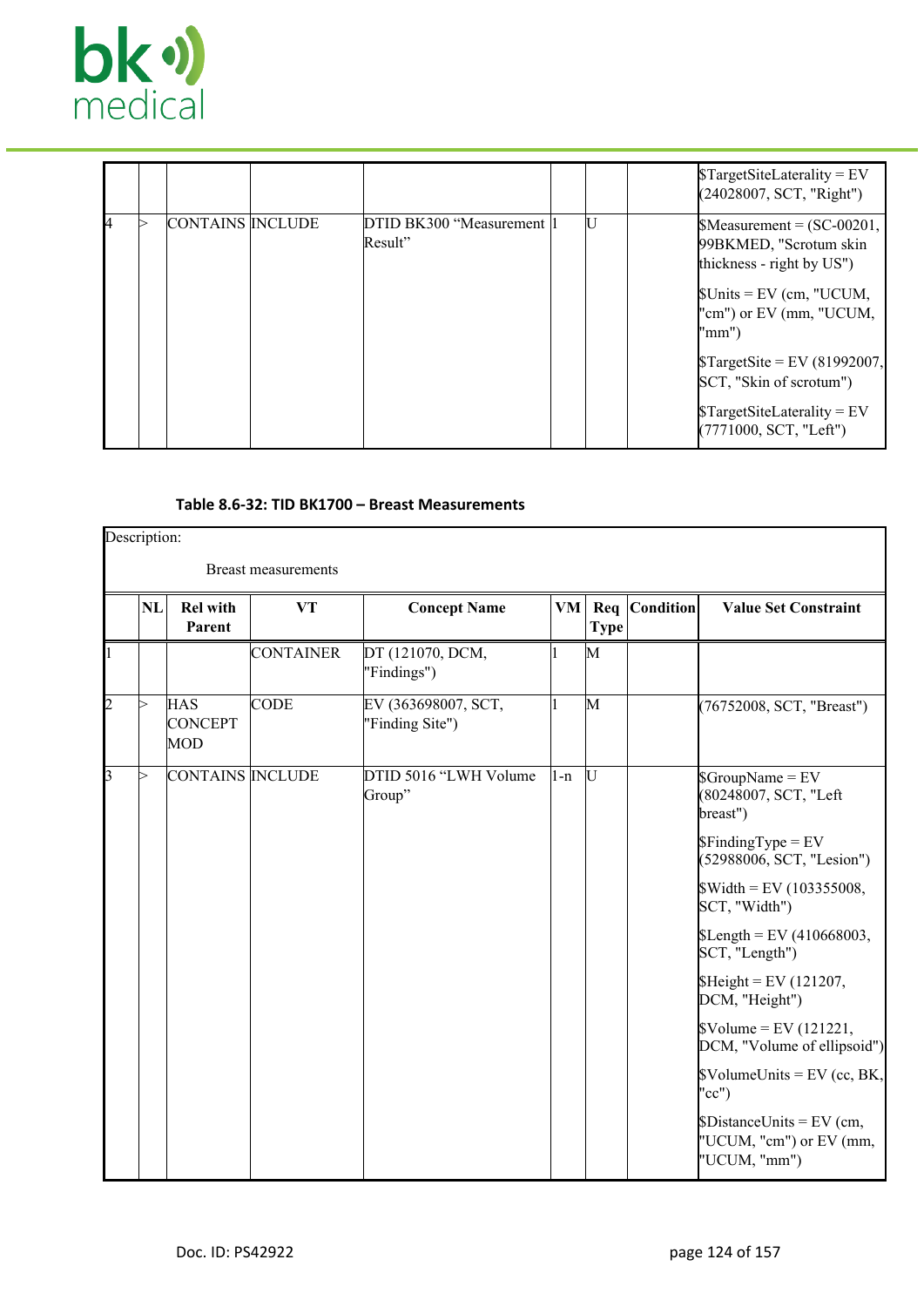

|  | CONTAINS INCLUDE | DTID 5016 "LWH Volume" | l1-n | JU. | $\text{GroupName} = \text{EV}$                             |                                      |
|--|------------------|------------------------|------|-----|------------------------------------------------------------|--------------------------------------|
|  |                  | Group"                 |      |     | (73056007, SCT, "Right                                     |                                      |
|  |                  |                        |      |     | breast")                                                   |                                      |
|  |                  |                        |      |     | $\mathcal{S} \text{FindingType} = \mathcal{E} \text{V}$    |                                      |
|  |                  |                        |      |     | (52988006, SCT, "Lesion")                                  |                                      |
|  |                  |                        |      |     | $\text{Width} = \text{EV} (103355008,$<br>SCT, "Width")    |                                      |
|  |                  |                        |      |     | $\text{SLength} = \text{EV} (410668003,$<br>SCT, "Length") |                                      |
|  |                  |                        |      |     | $$Height = EV (121207,$<br>DCM, "Height")                  |                                      |
|  |                  |                        |      |     | $\text{Volume} = \text{EV} (121221,$                       | DCM, "Volume of ellipsoid")          |
|  |                  |                        |      |     | "cc")                                                      | $\text{S}$ VolumeUnits = EV (cc, BK, |
|  |                  |                        |      |     | $Distance Units = EV$ (cm,<br>"UCUM, "mm")                 | "UCUM, "cm") or EV (mm,              |

# **Table 8.6-33: TID BK1800 – Thyroid Measurements**

| Description: |                                     | Thyroid measurements |                                        |       |             |               |                                                                                                                                                                                                                                                                                                                                                                                                                            |
|--------------|-------------------------------------|----------------------|----------------------------------------|-------|-------------|---------------|----------------------------------------------------------------------------------------------------------------------------------------------------------------------------------------------------------------------------------------------------------------------------------------------------------------------------------------------------------------------------------------------------------------------------|
| <b>NL</b>    | <b>Rel with</b><br>Parent           | <b>VT</b>            | <b>Concept Name</b>                    | VM    | <b>Type</b> | Req Condition | <b>Value Set Constraint</b>                                                                                                                                                                                                                                                                                                                                                                                                |
|              |                                     | <b>CONTAINER</b>     | DT (121070, DCM,<br>"Findings")        |       | M           |               |                                                                                                                                                                                                                                                                                                                                                                                                                            |
| ⊳            | <b>HAS</b><br><b>CONCEPT</b><br>MOD | <b>CODE</b>          | EV (363698007, SCT,<br>"Finding Site") |       | M           |               | (69748006, SCT, "Thyroid")                                                                                                                                                                                                                                                                                                                                                                                                 |
| ⊳            | <b>CONTAINS INCLUDE</b>             |                      | DTID 5016 "LWH Volume<br>Group"        | $1-n$ | <b>IU</b>   |               | $SGroupName = EV$<br>(79163004, SCT, "Left lobe<br>of thyroid")<br>$$FindingType = EV$<br>(27925004, SCT, "Nodule")<br>$\text{Width} = \text{EV} (103355008,$<br>SCT, "Width")<br>$\text{SLength} = \text{EV} (410668003,$<br>SCT, "Length")<br>$$Height = EV (121207,$<br>DCM, "Height")<br>$\text{Volume} = \text{EV} (121221,$<br>DCM, "Volume of ellipsoid")<br>$\text{Volumelmits} = \text{EV}$ (cc, BK,<br>" $cc$ ") |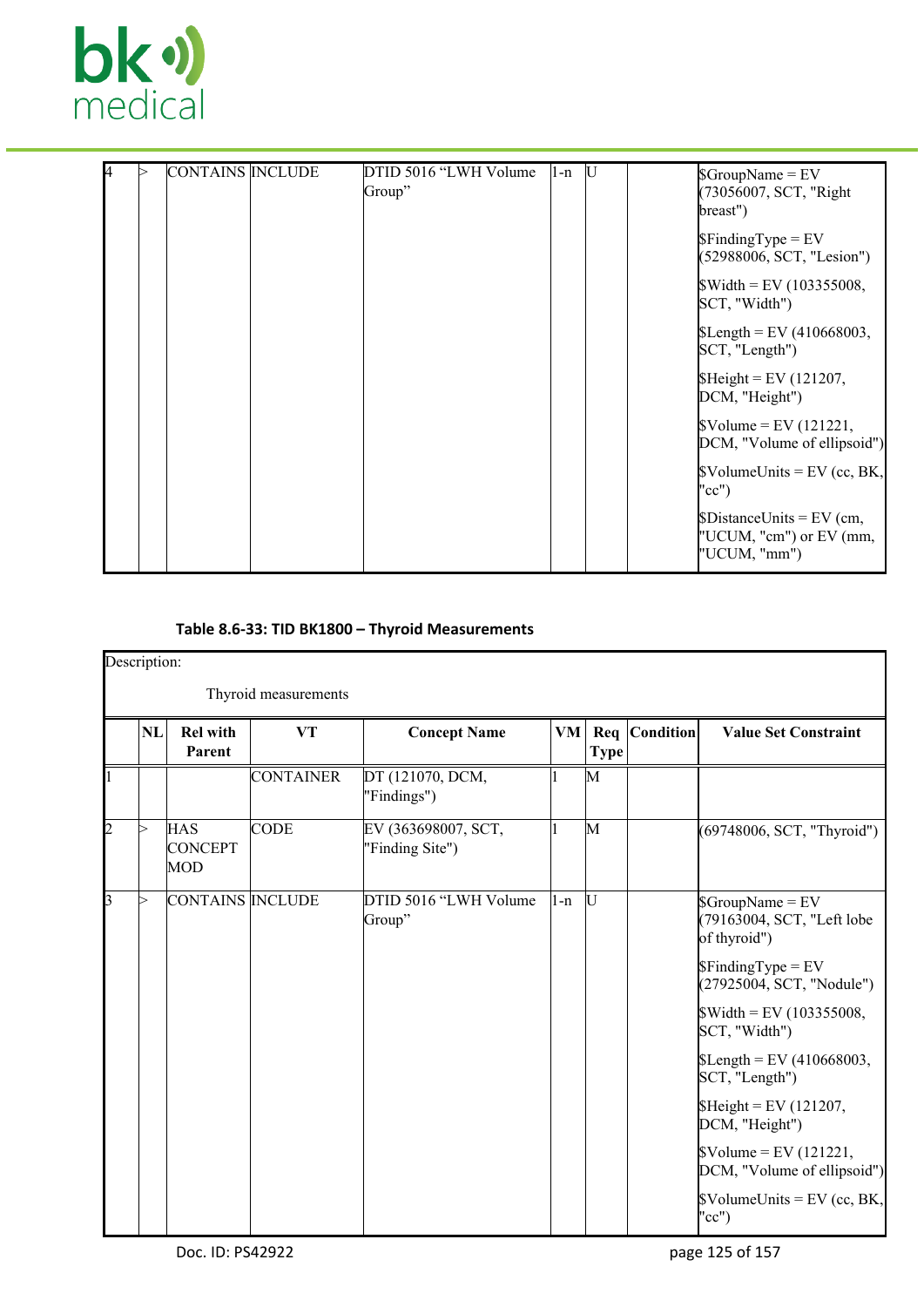

|                           |   |                  |                                  |     |     | $Distance Units = EV$ (cm,<br>"UCUM, "cm") or EV (mm,<br>"UCUM, "mm")     |
|---------------------------|---|------------------|----------------------------------|-----|-----|---------------------------------------------------------------------------|
| <sup>4</sup>              | ⊳ | CONTAINS INCLUDE | DTID 5016 "LWH Volume"<br>Group" | 1-n | U   | $S$ GroupName = EV<br>(29565003, SCT, "Right lobe<br>of thyroid")         |
|                           |   |                  |                                  |     |     | $\frac{1}{2}$ Finding Type = EV<br>(27925004, SCT, "Nodule")              |
|                           |   |                  |                                  |     |     | $\text{Width} = \text{EV} (103355008,$<br>SCT, "Width")                   |
|                           |   |                  |                                  |     |     | $\text{SLength} = \text{EV} (410668003,$<br>SCT, "Length")                |
|                           |   |                  |                                  |     |     | $$Height = EV (121207,$<br>DCM, "Height")                                 |
|                           |   |                  |                                  |     |     | $\text{Volume} = \text{EV} (121221,$<br>DCM, "Volume of ellipsoid")       |
|                           |   |                  |                                  |     |     | $\text{VolumelUnits} = \text{EV}$ (cc, BK,<br>" $cc$ ")                   |
|                           |   |                  |                                  |     |     | $Distance Units = EV$ (cm,<br>"UCUM, "cm") or EV (mm,<br>"UCUM, "mm")     |
| $\mathsf{I}^{\mathsf{5}}$ | ⊳ | CONTAINS INCLUDE | DTID 5016 "LWH Volume<br>Group"  | 11  | IU  | $S$ GroupName = EV<br>(79163004, SCT, "Left lobe<br>of thyroid")          |
|                           |   |                  |                                  |     |     | $\frac{1}{2}$ Finding Type = EV<br>(119281005, SCT, "Lobe of<br>thyroid") |
|                           |   |                  |                                  |     |     | $\text{Width} = \text{EV} (103355008,$<br>SCT, "Width")                   |
|                           |   |                  |                                  |     |     | $\text{SLength} = \text{EV} (410668003,$<br>SCT, "Length")                |
|                           |   |                  |                                  |     |     | $$Height = EV (121207,$<br>DCM, "Height")                                 |
|                           |   |                  |                                  |     |     | $\text{Volume} = \text{EV} (121221,$<br>DCM, "Volume of ellipsoid")       |
|                           |   |                  |                                  |     |     | $\text{Volumelmits} = \text{EV}$ (cc, BK,<br>" $cc$ ")                    |
|                           |   |                  |                                  |     |     | $Distance Units = EV$ (cm,<br>"UCUM, "cm") or EV (mm,<br>"UCUM, "mm")     |
| 6                         | ⊳ | CONTAINS INCLUDE | DTID 5016 "LWH Volume<br>Group"  | П.  | IU. | $S$ GroupName = EV<br>(29565003, SCT, "Right lobe<br>of thyroid")         |
|                           |   |                  |                                  |     |     | $$FindingType = EV$<br>(119281005, SCT, "Lobe of<br>thyroid")             |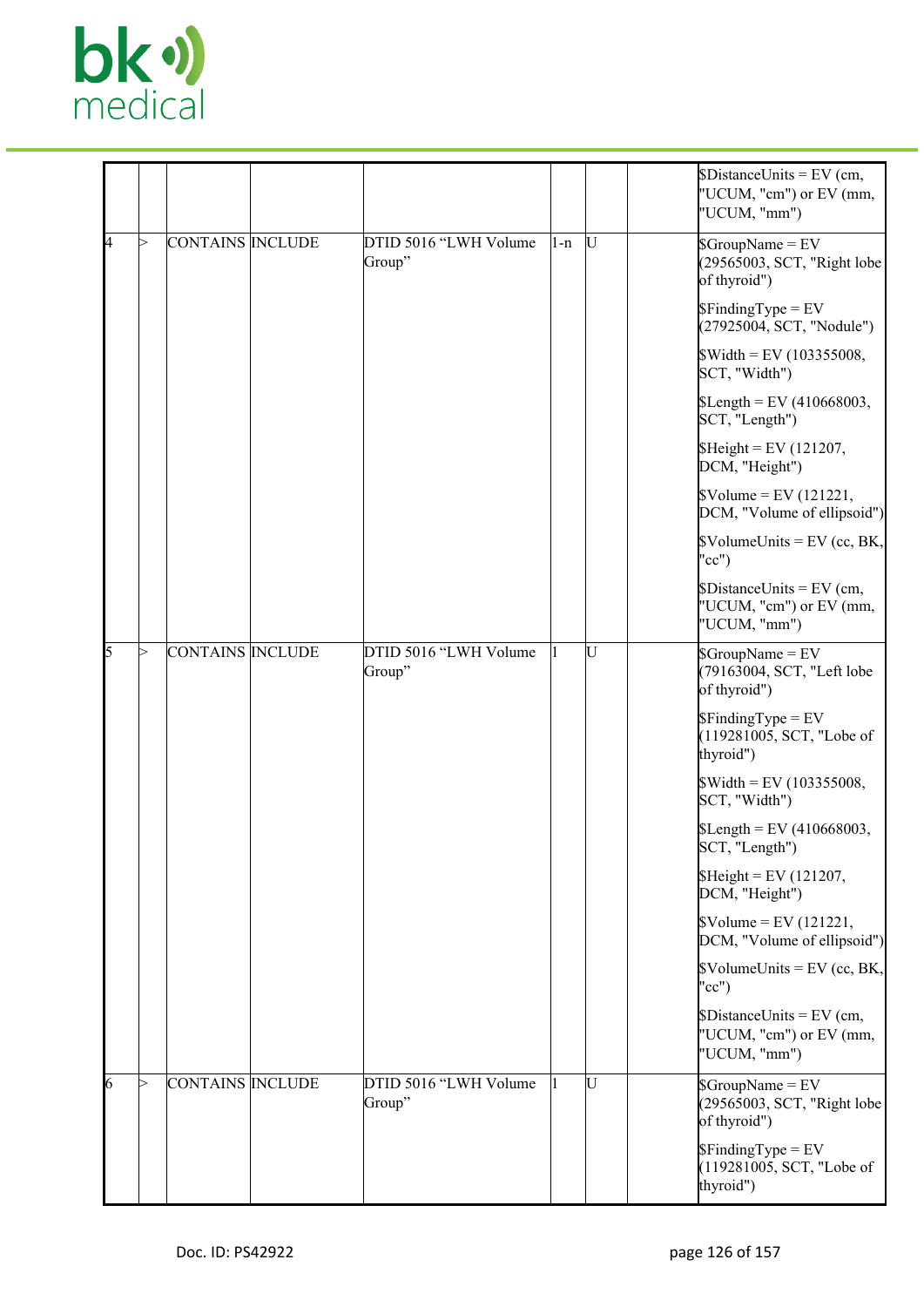

|    |   |                  |                                                                |    | $\text{Width} = \text{EV} (103355008,$<br>SCT, "Width")<br>$\text{SLength} = \text{EV} (410668003,$<br>SCT, "Length")<br>$$Height = EV (121207,$<br>DCM, "Height")<br>$\text{Volume} = \text{EV} (121221,$<br>DCM, "Volume of ellipsoid")<br>$\text{VolumelUnits} = \text{EV}$ (cc, BK,<br>"cc"<br>$Distance Units = EV$ (cm,<br>"UCUM, "cm") or EV (mm,<br>"UCUM, "mm") |
|----|---|------------------|----------------------------------------------------------------|----|--------------------------------------------------------------------------------------------------------------------------------------------------------------------------------------------------------------------------------------------------------------------------------------------------------------------------------------------------------------------------|
| 17 | ⊳ | CONTAINS INCLUDE | DTID 1501 "Measurement<br>and Qualitative Evaluation<br>Group" | IJ | $$Measurement = DT$<br>(410668003, SCT, "Length")<br>$\text{SUnits} = \text{EV (cm, "UCUM,}$<br>"cm") or EV (mm, "UCUM,<br>"mm")<br>$TargetSite = EV (40867004,$<br>SCT, "Thyroid isthmus")<br>$\mathcal{S} \text{FindingType} = \mathcal{E} \text{V}$<br>(362892003, SCT, "Thyroid<br> part")                                                                           |

#### **Table 8.6-34: TID BK1900 – OB-GYN Measurements**

|                | Description:  |                           |                     |                                                 |    |             |                 |                             |  |  |  |
|----------------|---------------|---------------------------|---------------------|-------------------------------------------------|----|-------------|-----------------|-----------------------------|--|--|--|
|                |               |                           | OB-GYN measurements |                                                 |    |             |                 |                             |  |  |  |
|                | $\mathbf{NL}$ | <b>Rel with</b><br>Parent | VT                  | <b>Concept Name</b>                             | VM | <b>Type</b> | Req   Condition | <b>Value Set Constraint</b> |  |  |  |
|                |               | CONTAINS INCLUDE          |                     | DTID 5002 "OB-GYN<br>Procedure Summary Section" |    | IJ          |                 |                             |  |  |  |
| $\overline{c}$ |               | CONTAINS INCLUDE          |                     | DTID 5005 "Fetal Biometry  1<br>Section"        |    | lt j        |                 |                             |  |  |  |
| 3              |               | CONTAINS INCLUDE          |                     | DTID 5006 "Fetal Long<br>Bones Section"         |    | U           |                 |                             |  |  |  |
| l4             |               | CONTAINS INCLUDE          |                     | DTID 5007 "Fetal Cranium<br>Section"            |    | Ū           |                 |                             |  |  |  |
| 5              |               | CONTAINS INCLUDE          |                     | DTID 5011 "Early Gestation  1<br>Section"       |    | IJ          |                 |                             |  |  |  |
| 6              |               | CONTAINS INCLUDE          |                     | DTID 5010 "Amniotic Sac<br>Section"             |    | IJ          |                 |                             |  |  |  |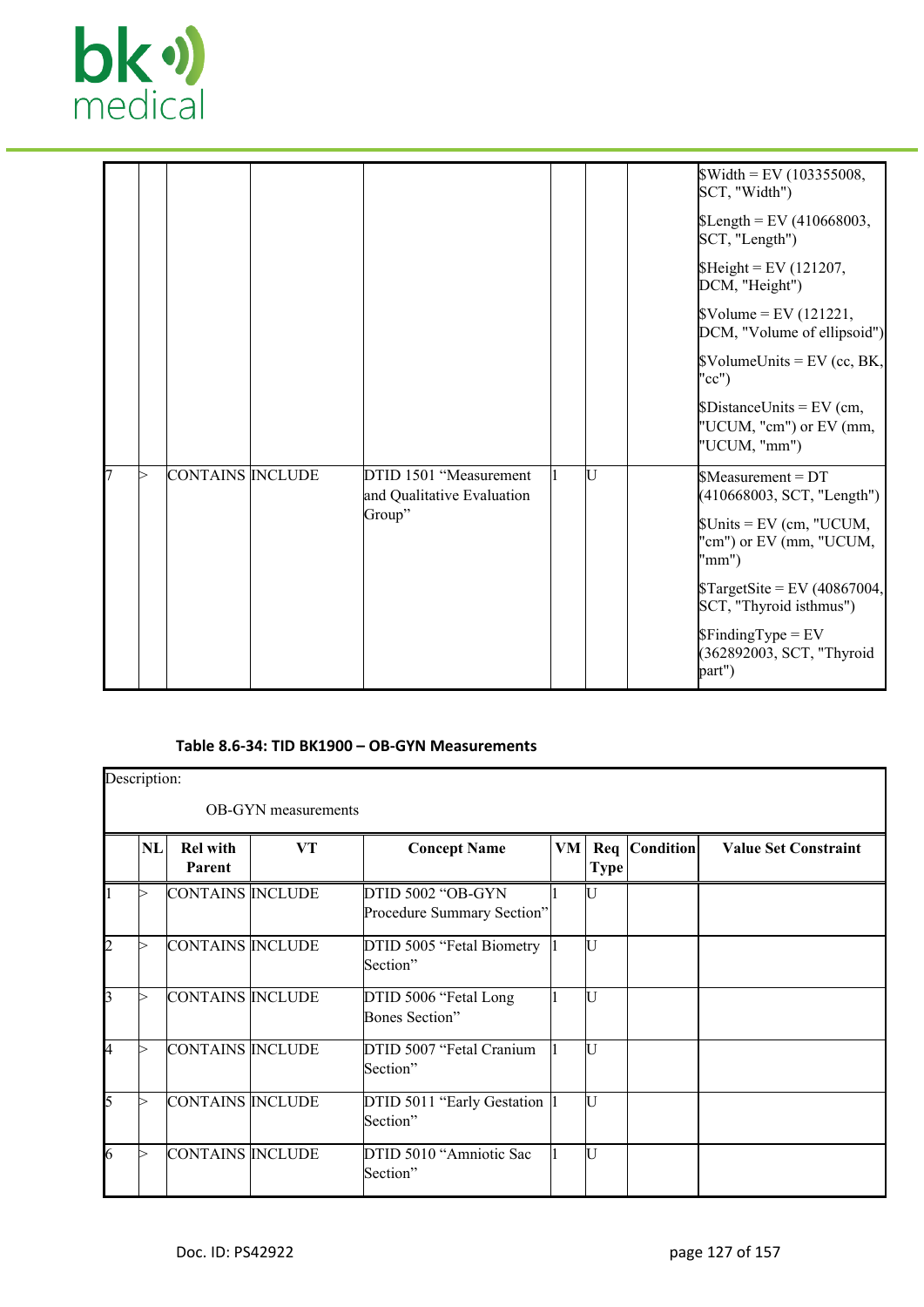

|          |    | <b>CONTAINS INCLUDE</b>                       |                    | DTID 5015 "Pelvis and<br>Uterus Section"                                  | IU.  |                                                                                        |
|----------|----|-----------------------------------------------|--------------------|---------------------------------------------------------------------------|------|----------------------------------------------------------------------------------------|
| <b>R</b> |    | CONTAINS INCLUDE                              |                    | DTID 5012 "Ovaries<br>Section"                                            | lt j |                                                                                        |
| 19       |    | CONTAINS INCLUDE                              |                    | DTID 5013 "Follicles<br>Section"                                          | IJ   | $\text{SLaterality} = \text{EV} (7771000,$<br>SCT, "Left")                             |
| 10       |    | CONTAINS INCLUDE                              |                    | DTID 5013 "Follicles<br>Section"                                          | ΙU   | $\text{SLaterality} = \text{EV} (24028007,$<br>SCT, "Right")                           |
| 11       |    |                                               | CONTAINS CONTAINER | EV (121070, DCM,<br>"Findings")                                           | lt j |                                                                                        |
| 12       |    | $\triangleright$ HAS<br><b>CONCEPT</b><br>MOD | <b>CODE</b>        | EV (363698007, SCT,<br>"Finding Site")                                    | M    | EV (281496003, SCT,<br>"Pelvic Vascular Structure")                                    |
| 13       | ⊳> | <b>CONTAINS INCLUDE</b>                       |                    | DTID 5026 "OB-GYN Pelvicl1-n<br>Vascular Ultrasound<br>Measurement Group" | M    | $\text{M}{A}$ natomyGroup = DCID<br>12140 "Pelvic Vasculature"<br>Anatomical Location" |

# **OB-GYN Measurement Post-Coordination**

Section TID 5002 "OB-GYN Procedure Summary Section", Section TID 5003 "OB-GYN Fetus Summary", Section TID 5005 "Fetal Biometry Section", Section TID 5006 "Fetal Long Bones Section", Section TID 5007 "Fetal Cranium Section", Section TID 5010 "Amniotic Sac Section", Section 5011 "Early Gestation Section", Section TID 5015 "Pelvis and Uterus Section" are used for permutations of these measurements:

| <b>Section</b>                                                                                   |            |             | <b>SBiometryType or SMeasurement</b> |                                             |                          |    | <b>STargetSite</b> |                          |
|--------------------------------------------------------------------------------------------------|------------|-------------|--------------------------------------|---------------------------------------------|--------------------------|----|--------------------|--------------------------|
|                                                                                                  | <b>CSD</b> | CV          | CM                                   | <b>From CID</b>                             | <b>CSD</b>               | CV | CM                 | <b>From CID</b>          |
| TID 5002 OB-<br><b>GYN</b> Procedure<br>Summary<br>Section > TID<br>5003 OB-GYN<br>Fetus Summary | LN         | 11885-<br>1 | Gestational<br>Age by LMP            | CID 12019<br><b>OB-GYN Fetus</b><br>Summary | $\overline{\phantom{a}}$ |    |                    | $\overline{\phantom{a}}$ |
| TID 5002 OB-<br><b>GYN</b> Procedure<br>Summary<br>Section > TID<br>5003 OB-GYN<br>Fetus Summary | LN         | 11888-<br>5 | Composite<br>Ultrasound<br>Age       | CID 12019<br><b>OB-GYN</b> Fetus<br>Summary | $\blacksquare$           |    |                    | $\overline{\phantom{a}}$ |
| TID 5002 OB-<br><b>GYN</b> Procedure<br>Summary<br>Section > TID<br>5003 OB-GYN<br>Fetus Summary | LN         | 11727-<br>5 | Estimated<br>Weight                  | CID 12019<br><b>OB-GYN</b> Fetus<br>Summary | $\blacksquare$           |    | ٠                  | $\overline{\phantom{a}}$ |

**Table 8.6-35: OB-GYN Biometric Measurement Post-Coordination**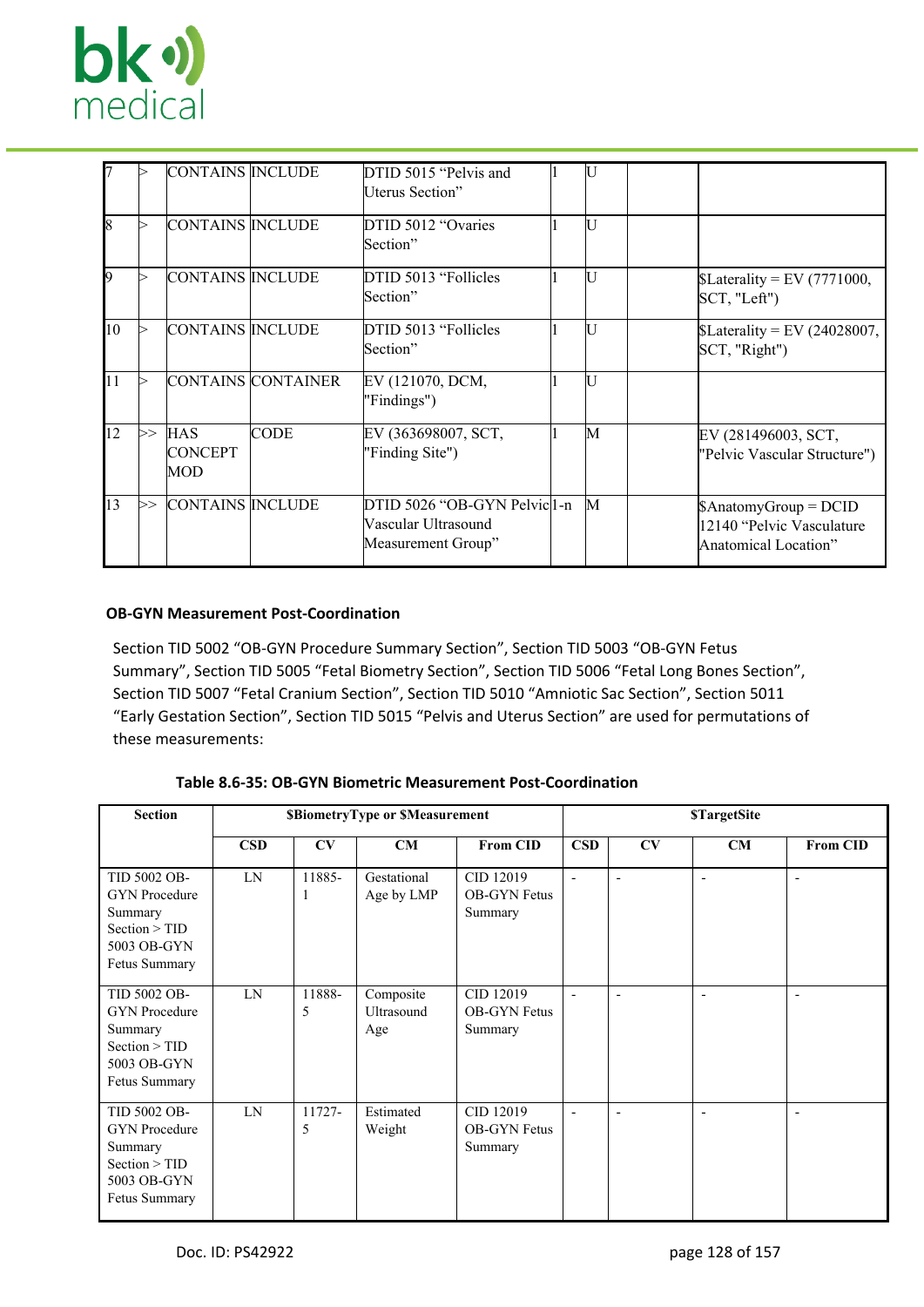

| TID 5002 OB-<br><b>GYN</b> Procedure                                                             | 99BKMED | OB-<br>00001               | Estimated<br>Weight                             | CID 12019<br><b>OB-GYN Fetus</b>                                    |                          |                          |               |                                                                |
|--------------------------------------------------------------------------------------------------|---------|----------------------------|-------------------------------------------------|---------------------------------------------------------------------|--------------------------|--------------------------|---------------|----------------------------------------------------------------|
| Summary<br>Section > TID<br>5003 OB-GYN<br>Fetus Summary                                         |         |                            | Author                                          | Summary                                                             |                          |                          |               |                                                                |
| TID 5002 OB-<br><b>GYN</b> Procedure<br>Summary<br>Section > TID<br>5003 OB-GYN<br>Fetus Summary | LN      | 11948-<br>7                | Fetal Heart<br>Rate                             | CID 12019<br><b>OB-GYN Fetus</b><br>Summary                         | $\overline{\phantom{a}}$ | $\overline{\phantom{a}}$ | $\frac{1}{2}$ | $\overline{a}$                                                 |
| TID 5005 Fetal<br>Biometry<br>Section                                                            | LN      | 11820-<br>8                | Biparietal<br>Diameter                          | CID 12005<br><b>Fetal Biometry</b><br>Measurements                  | <b>SCT</b>               | 89546000                 | Skull         | CID 12020<br><b>Fetal Biometry</b><br>Anatomic<br><b>Sites</b> |
| TID 5005 Fetal<br>Biometry<br>Section                                                            | LN      | 11851-<br>3                | Occipital-<br>Frontal<br>Diameter               | CID 12005<br>Fetal Biometry<br>Measurements                         | <b>SCT</b>               | 89546000                 | <b>Skull</b>  | CID 12020<br><b>Fetal Biometry</b><br>Anatomic<br><b>Sites</b> |
| TID 5005 Fetal<br>Biometry<br>Section                                                            | LN      | 11984-<br>$\overline{c}$   | Head<br>Circumference                           | CID 12005<br><b>Fetal Biometry</b><br>Measurements                  | <b>SCT</b>               | 89546000                 | Skull         | CID 12020<br><b>Fetal Biometry</b><br>Anatomic<br><b>Sites</b> |
| TID 5005 Fetal<br>Biometry<br>Section                                                            | LN      | 11979-<br>2                | Abdominal<br>Circumference                      | CID 12005<br><b>Fetal Biometry</b><br>Measurements                  | <b>SCT</b>               | 113345001                | Abdomen       | CID 12020<br><b>Fetal Biometry</b><br>Anatomic<br><b>Sites</b> |
| TID 5005 Fetal<br>Biometry<br>Section                                                            | LN      | 11963-<br>6                | Femur Length                                    | CID 12005<br><b>Fetal Biometry</b><br>Measurements                  | <b>SCT</b>               | 71341001                 | Femur         | CID 12020<br><b>Fetal Biometry</b><br>Anatomic<br><b>Sites</b> |
| TID 5005 Fetal<br>Biometry<br>Section                                                            | LN      | 11818-<br>2                | Anterior-<br>Posterior<br>Abdominal<br>Diameter | CID 12005<br><b>Fetal Biometry</b><br>Measurements                  | <b>SCT</b>               | 113345001                | Abdomen       | CID 12020<br><b>Fetal Biometry</b><br>Anatomic<br><b>Sites</b> |
| TID 5005 Fetal<br>Biometry<br>Section                                                            | LN      | 11862-<br>$\boldsymbol{0}$ | Transverse<br>Abdominal<br>Diameter             | CID 12005<br>Fetal Biometry<br>Measurements                         | <b>SCT</b>               | 113345001                | Abdomen       | CID 12020<br><b>Fetal Biometry</b><br>Anatomic<br><b>Sites</b> |
| TID 5005 Fetal<br>Biometry<br>Section                                                            | 99BKMED | $CM-$<br>94761             | Mean<br>Abdominal<br>Diameter                   | CID 12005<br>Fetal Biometry<br>Measurements                         | <b>SCT</b>               | 113345001                | Abdomen       | CID 12020<br><b>Fetal Biometry</b><br>Anatomic<br><b>Sites</b> |
| TID 5005 Fetal<br>Biometry<br>Section                                                            | LN      | 11965-<br>1                | Foot Length                                     | CID 12005<br>Fetal Biometry<br>Measurements                         | <b>SCT</b>               | 56459004                 | Foot          | CID 12020<br><b>Fetal Biometry</b><br>Anatomic<br><b>Sites</b> |
| TID 5006 Fetal<br>Long Bones<br>Section                                                          | LN      | 11962-<br>8                | Clavicle<br>length                              | CID 12006<br>Fetal Long<br><b>Bones</b><br>Biometry<br>Measurements | <b>SCT</b>               | 51299004                 | Clavicle      | CID 12021<br>Fetal Long<br>Bone<br>Anatomic<br><b>Sites</b>    |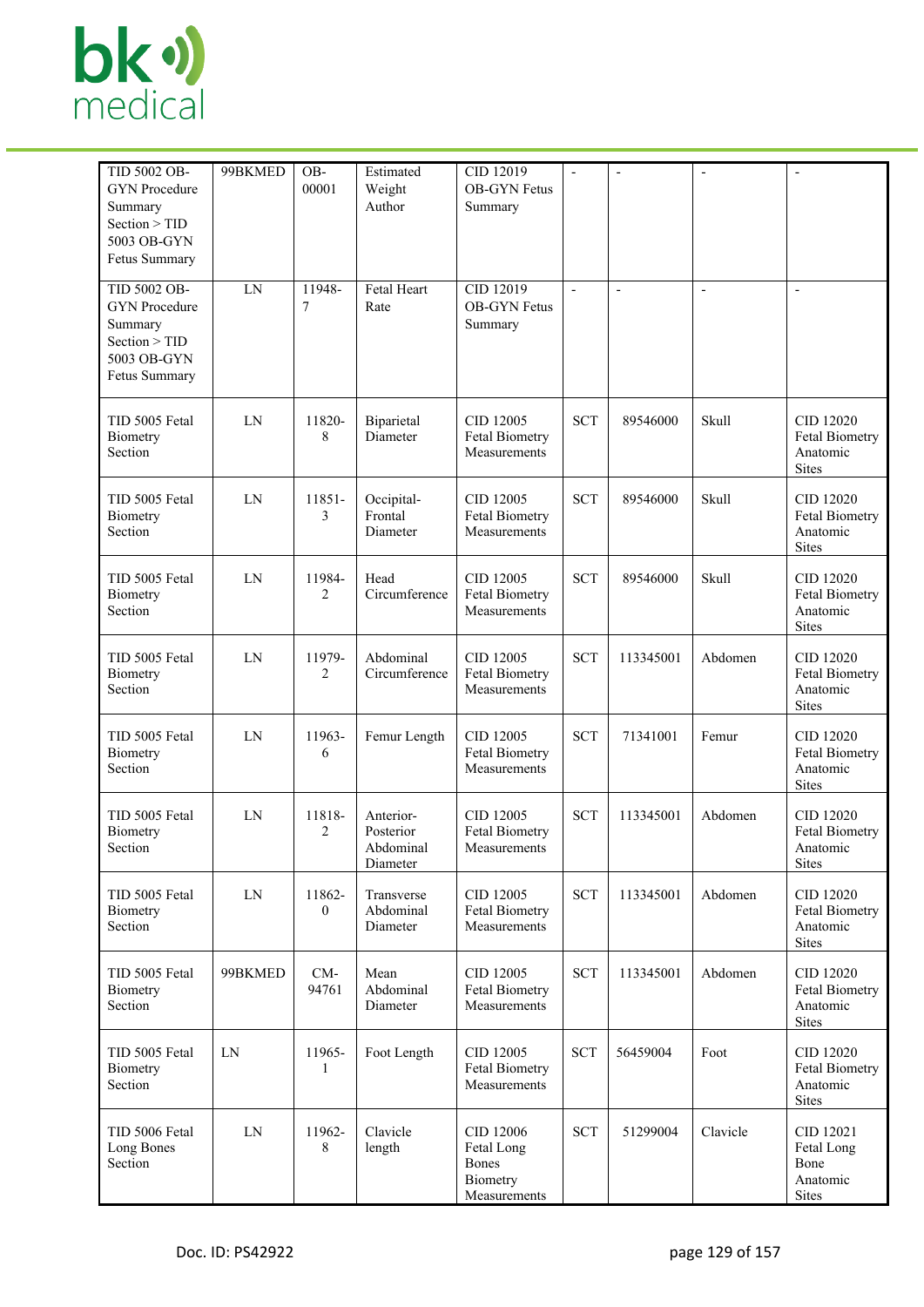

| TID 5006 Fetal<br>Long Bones<br>Section  | LN         | 11966-<br>9              | Humerus<br>length                    | CID 12006<br>Fetal Long<br><b>Bones</b><br>Biometry<br>Measurements | <b>SCT</b>               | 85050009  | Humerus                         | CID 12021<br>Fetal Long<br>Bone<br>Anatomic<br><b>Sites</b> |
|------------------------------------------|------------|--------------------------|--------------------------------------|---------------------------------------------------------------------|--------------------------|-----------|---------------------------------|-------------------------------------------------------------|
| TID 5006 Fetal<br>Long Bones<br>Section  | LN         | 11969-<br>3              | Ulna length                          | CID 12006<br>Fetal Long<br>Bones<br>Biometry<br>Measurements        | <b>SCT</b>               | 23416004  | Ulna                            | CID 12021<br>Fetal Long<br>Bone<br>Anatomic<br><b>Sites</b> |
| TID 5006 Fetal<br>Long Bones<br>Section  | LN         | 11968-<br>5              | Tibia length                         | CID 12006<br>Fetal Long<br>Bones<br>Biometry<br>Measurements        | <b>SCT</b>               | 12611008  | Tibia                           | CID 12021<br>Fetal Long<br>Bone<br>Anatomic<br><b>Sites</b> |
| TID 5006 Fetal<br>Long Bones<br>Section  | LN         | 11964-<br>$\overline{4}$ | Fibula length                        | CID 12006<br>Fetal Long<br><b>Bones</b><br>Biometry<br>Measurements | <b>SCT</b>               | 87342007  | Fibula                          | CID 12021<br>Fetal Long<br>Bone<br>Anatomic<br><b>Sites</b> |
| TID 5007 Fetal<br>Cranium Section        | LN         | 12171-<br>5              | Lateral<br>Ventricle<br>width        | CID 12007<br>Fetal Cranium                                          | <b>SCT</b>               | 66720007  | Lateral<br>Ventricle            | CID 12022<br>Fetal Cranium<br>Anatomic<br><b>Sites</b>      |
| TID 5007 Fetal<br>Cranium Section        | LN         | 11863-<br>8              | Transverse<br>Cerebellar<br>Diameter | CID 12007<br>Fetal Cranium                                          | <b>SCT</b>               | 113305005 | Cerebellum                      | CID 12022<br>Fetal Cranium<br>Anatomic<br><b>Sites</b>      |
| TID 5007 Fetal<br>Cranium Section        | LN         | 11860-<br>$\overline{4}$ | Cisterna<br>Magna length             | CID 12007<br>Fetal Cranium                                          | <b>SCT</b>               | 54165005  | Cisterna<br>Magna               | CID 12022<br>Fetal Cranium<br>Anatomic<br><b>Sites</b>      |
| TID 5007 Fetal<br><b>Cranium Section</b> | LN         | 12146-<br>7              | Nuchal Fold<br>thickness             | CID 12007<br>Fetal Cranium                                          | <b>SCT</b>               | 700032006 | Occipital<br>region of<br>scalp | CID 12022<br>Fetal Cranium<br>Anatomic<br>Sites             |
| TID 5007 Fetal<br>Cranium Section        | ${\rm LN}$ | 11629-<br>$\mathbf{3}$   | Binocular<br>Distance                | CID 12007<br>Fetal Cranium                                          | <b>SCT</b>               | 363654007 | Orbit                           | CID 12022<br>Fetal Cranium<br>Anatomic<br><b>Sites</b>      |
| TID 5011 Early<br>Gestation<br>Section   | ${\rm LN}$ | 11850-<br>5              | Gestational<br>Sac Diameter          | CID 12009<br>Early Gestation<br>Biometry<br>Measurements            | $\overline{a}$           |           | $\overline{\phantom{a}}$        | ÷,                                                          |
| TID 5011 Early<br>Gestation<br>Section   | ${\rm LN}$ | 11957-<br>8              | Crown Rump<br>Length                 | CID 12009<br>Early Gestation<br>Biometry<br>Measurements            |                          |           | $\overline{\phantom{a}}$        |                                                             |
| TID 5011 Early<br>Gestation<br>Section   | LN         | 11816-<br>6              | Yolk Sac<br>length                   | CID 12009<br>Early Gestation<br>Biometry<br>Measurements            | $\overline{a}$           |           | $\overline{\phantom{a}}$        |                                                             |
| TID 5011 Early<br>Gestation<br>Section   | ${\rm LN}$ | 33069-<br>6              | Nuchal<br>Translucency               | CID 12009<br>Early Gestation                                        | $\overline{\phantom{a}}$ |           | $\overline{\phantom{a}}$        | $\overline{a}$                                              |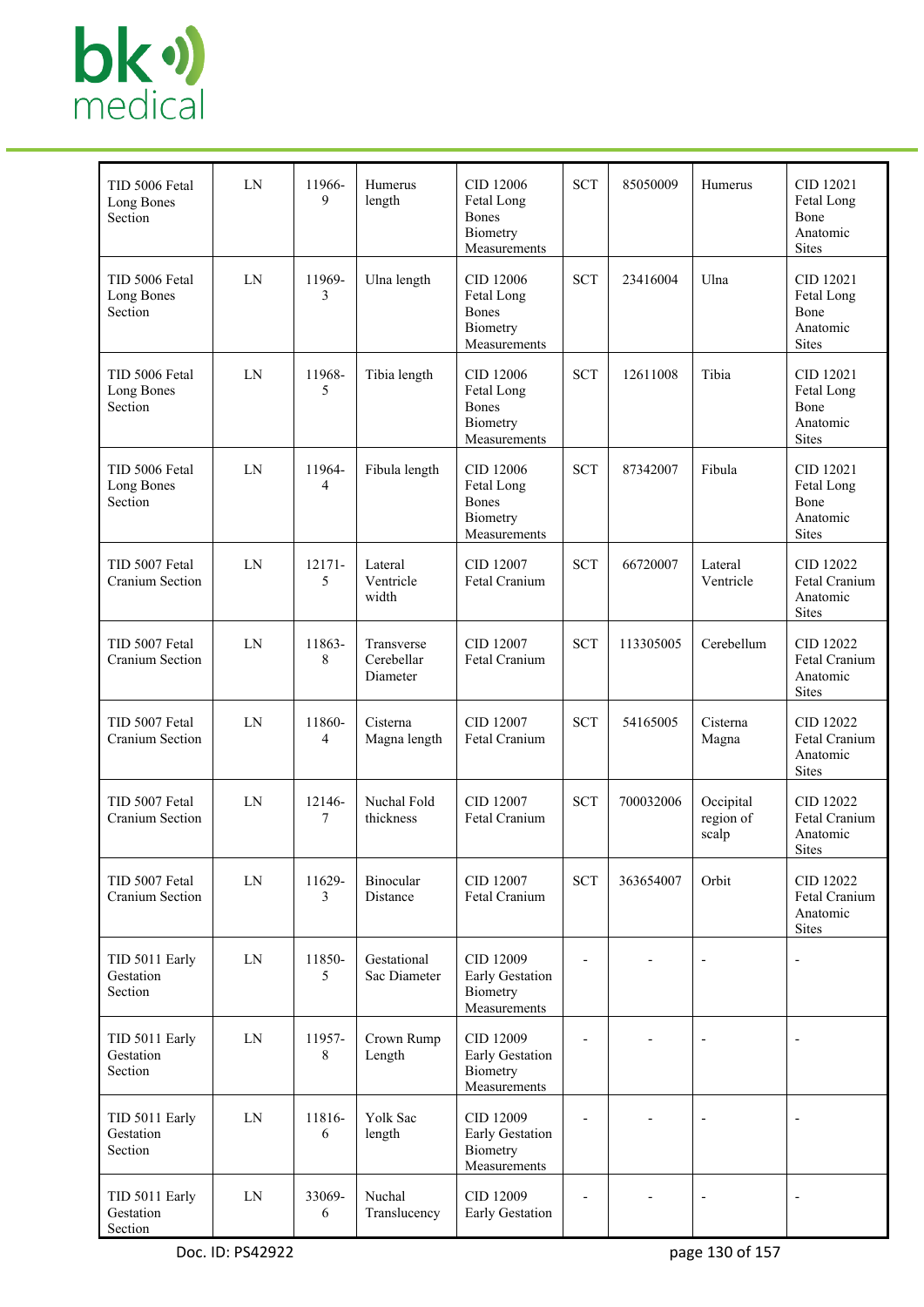

|                                            |    |                           |                                         | Biometry<br>Measurements                        |            |          |                          |                                                               |
|--------------------------------------------|----|---------------------------|-----------------------------------------|-------------------------------------------------|------------|----------|--------------------------|---------------------------------------------------------------|
| <b>TID 5010</b><br>Amniotic Sac<br>Section | LN | 11627-<br>7               | Amniotic<br>Fluid Index                 |                                                 |            |          | $\overline{\phantom{a}}$ | $\overline{\phantom{a}}$                                      |
| <b>TID 5010</b><br>Amniotic Sac<br>Section | LN | $11626 -$<br>9            | Second<br>Quadrant<br>Diameter<br>(LUQ) | CID 12008<br>OB-GYN<br>Amniotic Sac             |            |          |                          |                                                               |
| <b>TID 5010</b><br>Amniotic Sac<br>Section | LN | $11625 -$<br>$\mathbf{1}$ | Third<br>Quadrant<br>Diameter<br>(LLQ)  | CID 12008<br>OB-GYN<br>Amniotic Sac             |            |          |                          |                                                               |
| <b>TID 5010</b><br>Amniotic Sac<br>Section | LN | 11624-<br>$\overline{4}$  | First Quadrant<br>Diameter<br>(RUQ)     | CID 12008<br>OB-GYN<br>Amniotic Sac             |            |          | $\overline{\phantom{a}}$ |                                                               |
| <b>TID 5010</b><br>Amniotic Sac<br>Section | LN | 11623-<br>6               | Fourth<br>Quadrant<br>Diameter<br>(RLQ) | CID 12008<br>OB-GYN<br>Amniotic Sac             |            |          | $\overline{a}$           |                                                               |
| TID 5015 Pelvis<br>and Uterus<br>Section   | LN | 11961-<br>$\mathbf{0}$    | Cervix Length                           | CID 12011<br>Ultrasound<br>Pelvis and<br>Uterus | <b>SCT</b> | 71252005 | Cervix                   | CID 12023<br>Pelvis and<br>Uterus<br>Anatomic<br><b>Sites</b> |
| TID 5015 Pelvis<br>and Uterus<br>Section   | LN | 12145-<br>9               | Endometrium<br>Thickness                | CID 12011<br>Ultrasound<br>Pelvis and<br>Uterus | <b>SCT</b> | 2739003  | Endometrium              | CID 12023<br>Pelvis and<br>Uterus<br>Anatomic<br><b>Sites</b> |

#### **OB-GYN Vascular Post-Coordination**

Section TID 5026 "OB-GYN Pelvic Vascular Ultrasound Measurement Group" is used for permutations of these measurements:

#### **Table 8.6-36: OB-GYN Arteral Measurement Results**

|            |         | TID 5026 \$MeasType                     |                 |             | <b>Units</b> |           |
|------------|---------|-----------------------------------------|-----------------|-------------|--------------|-----------|
| <b>CSD</b> | CV      | <b>CM</b>                               | <b>From CID</b> | <b>CSD</b>  | CV           | <b>CM</b> |
| LN         | 11726-7 | Peak Systolic Velocity                  | CID 12120       | <b>UCUM</b> | cm/s         | cm/s      |
| LN         | 11653-3 | <b>End Diastolic Velocity</b>           | CID 12120       | <b>UCUM</b> | cm/s         | cm/s      |
| LN         | 12023-8 | Resistivity Index                       | CID 12121       | <b>UCUM</b> |              | No units  |
| LN         | 12144-2 | Systolic to Diastolic<br>Velocity Ratio | CID 12121       | <b>UCUM</b> |              | No units  |

Over these vessels: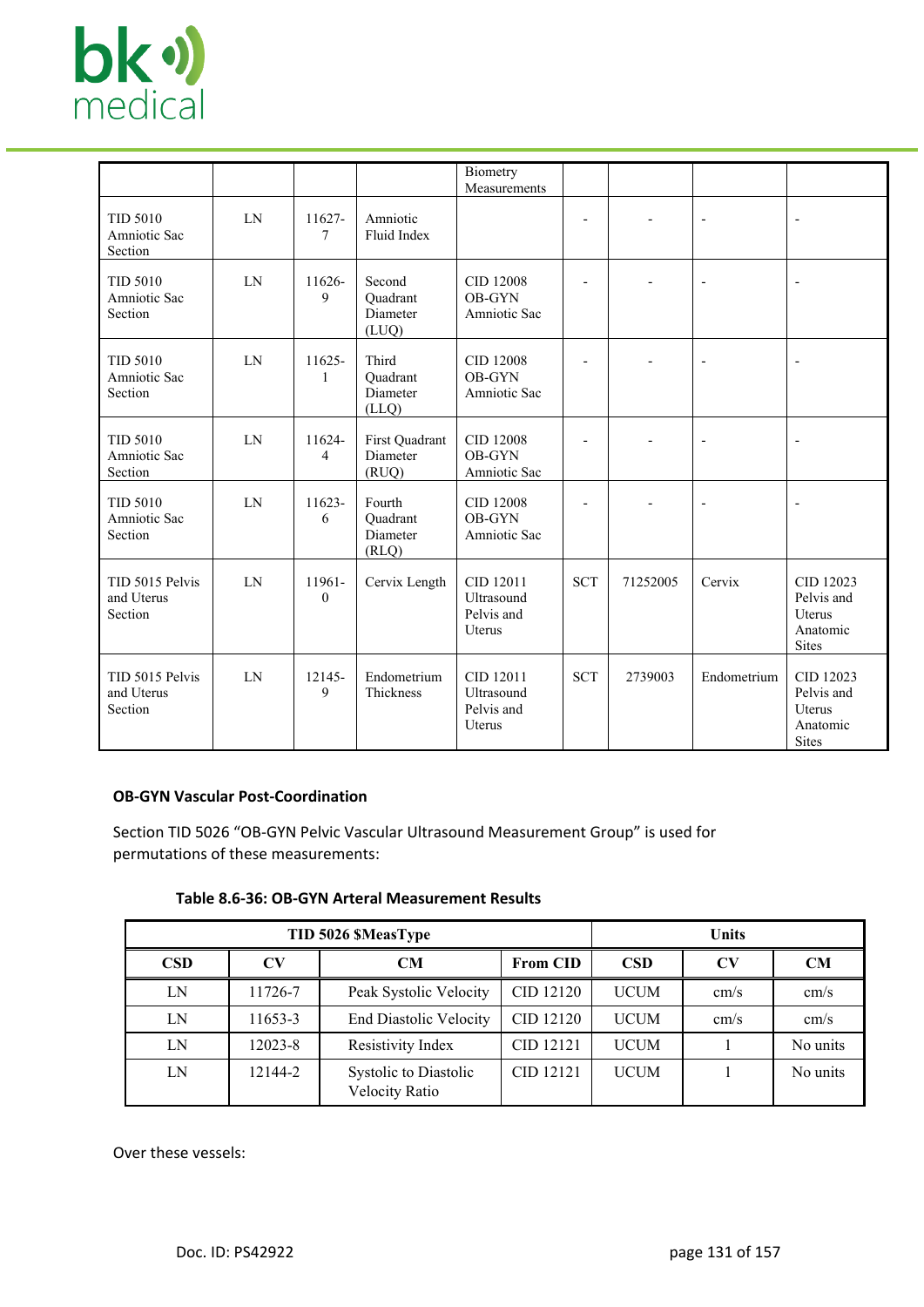

|            | TID 5025 \$Laterality |       | TID 5026 \$AnatomyGroup |                        |                         |                 |  |  |  |  |
|------------|-----------------------|-------|-------------------------|------------------------|-------------------------|-----------------|--|--|--|--|
| <b>CSD</b> | CV                    | CM    | <b>CSD</b>              | $\mathbf{C}\mathbf{V}$ | <b>CM</b>               | <b>From CID</b> |  |  |  |  |
| <b>SCT</b> | 24028007              | Right | <b>SCT</b>              | 12052000               | Ovarian Artery          | CID 12140       |  |  |  |  |
| <b>SCT</b> | 7771000               | Left  | <b>SCT</b>              | 12052000               | Ovarian Artery          | CID 12140       |  |  |  |  |
| <b>SCT</b> | 24028007              | Right | <b>SCT</b>              | 91079009               | <b>Uterine Artery</b>   | CID 12140       |  |  |  |  |
| <b>SCT</b> | 7771000               | Left  | <b>SCT</b>              | 91079009               | Uterine Artery          | CID 12140       |  |  |  |  |
|            |                       |       | <b>SCT</b>              | 50536004               | <b>Umbilical Artery</b> | CID 12140       |  |  |  |  |

# **Table 8.6-37: OB-GYN Arterial Measurement Post-Coordination**

#### **Table 8.6-38: TID BK300 – Measurement Result**

| Description:   |                                                                                                                            |                                     |                       |                                                                      |                 |                         |           |                             |  |  |  |
|----------------|----------------------------------------------------------------------------------------------------------------------------|-------------------------------------|-----------------------|----------------------------------------------------------------------|-----------------|-------------------------|-----------|-----------------------------|--|--|--|
|                |                                                                                                                            |                                     |                       | Container which holds a measurement result                           |                 |                         |           |                             |  |  |  |
| Parameters:    |                                                                                                                            |                                     |                       |                                                                      |                 |                         |           |                             |  |  |  |
|                |                                                                                                                            |                                     | <b>\$Measurement</b>  | Coded term or Context Group for Concept Name of<br>measurement       |                 |                         |           |                             |  |  |  |
|                |                                                                                                                            | <b>\$Units</b>                      |                       | Units of measurement                                                 |                 |                         |           |                             |  |  |  |
|                |                                                                                                                            | \$TargetSite                        |                       | Value(s) for Anatomic Location of measurement                        |                 |                         |           |                             |  |  |  |
|                |                                                                                                                            | y                                   | \$TargetSiteLateralit | Laterality Value for Anatomic Location of<br>Measurement             |                 |                         |           |                             |  |  |  |
|                |                                                                                                                            | <b>\$Method</b>                     |                       | Value for Measurement Method                                         |                 |                         |           |                             |  |  |  |
|                |                                                                                                                            | \$Derivation                        |                       | Derivation of Measurement                                            |                 |                         |           |                             |  |  |  |
|                | NL                                                                                                                         | <b>Rel with</b><br>Parent           | <b>VT</b>             | <b>Concept Name</b>                                                  | VM <sub>l</sub> | Req<br><b>Type</b>      | Condition | <b>Value Set Constraint</b> |  |  |  |
| $\vert$ 1      |                                                                                                                            |                                     |                       | CONTAINER DT (PC-10000, PC, "Result")                                |                 | $\overline{\mathbf{M}}$ |           |                             |  |  |  |
| $\overline{c}$ | ⊳                                                                                                                          | CONTAINS NUM                        |                       | <b>SMeasurement</b>                                                  |                 | M                       |           | $UNITS = $Units$            |  |  |  |
| 3              |                                                                                                                            | <b>HAS</b><br><b>CONCEPT</b><br>MOD | <b>CODE</b>           | EV (363698007, SCT, "Finding 1-n<br>Site")                           |                 | U                       |           | <b>STargetSite</b>          |  |  |  |
| 14             | EV (272741003, SCT,<br><b>HAS</b><br><b>CODE</b><br>IJ<br>\$TargetSiteLaterality<br><b>CONCEPT</b><br>"Laterality")<br>MOD |                                     |                       |                                                                      |                 |                         |           |                             |  |  |  |
| 5              |                                                                                                                            | <b>HAS</b><br><b>CONCEPT</b><br>MOD | <b>CODE</b>           | EV (370129005, SCT,<br>IU<br><b>SMethod</b><br>"Measurement Method") |                 |                         |           |                             |  |  |  |
| 6              | ⊳                                                                                                                          | <b>HAS</b><br><b>CONCEPT</b>        | <b>CODE</b>           | EV (121401, DCM,<br>"Derivation")                                    |                 | U                       |           | <b>SDerivation</b>          |  |  |  |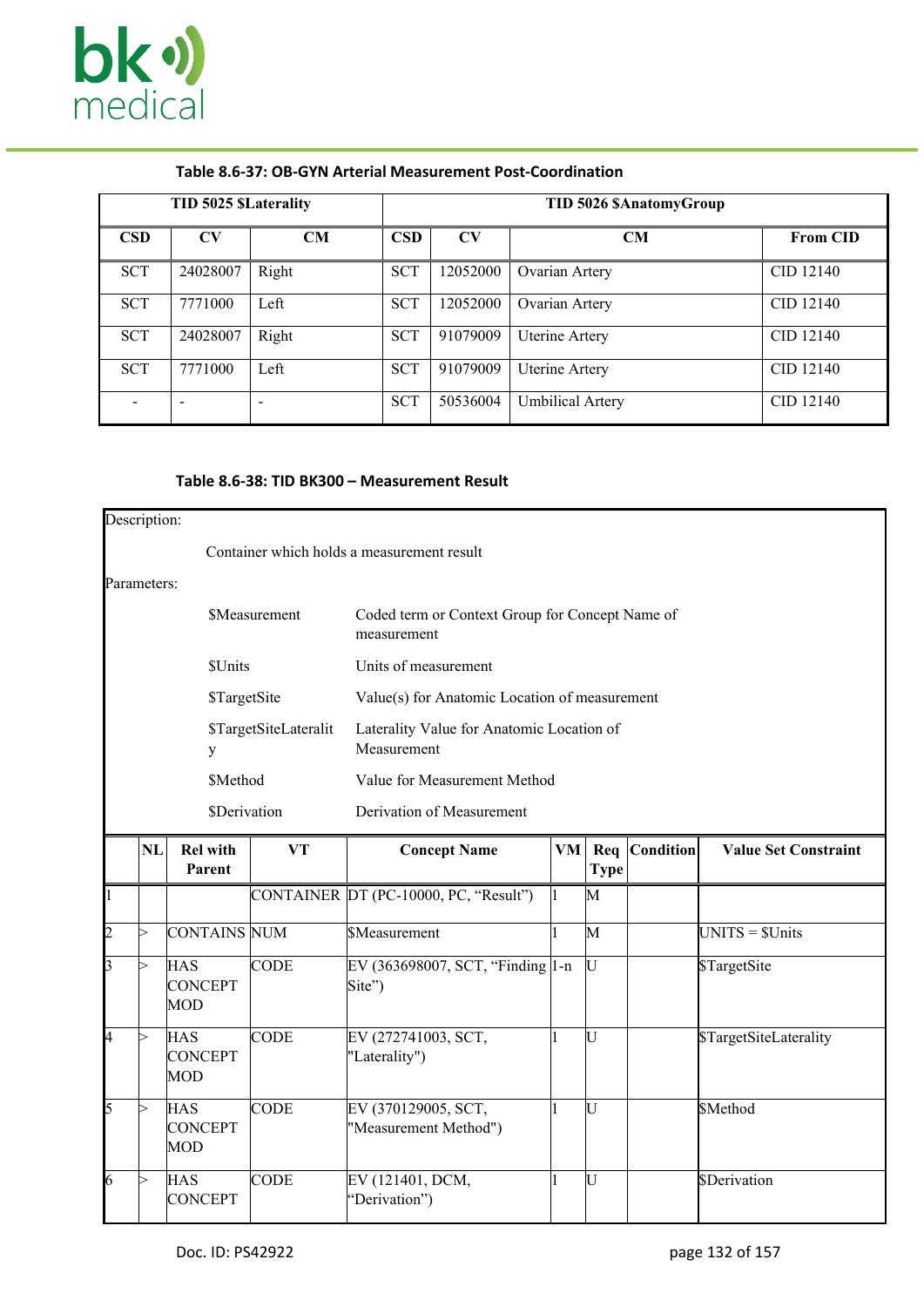

|  | $\sim$ $\sim$<br>MO H<br>$\cdots$ |  |  |  |
|--|-----------------------------------|--|--|--|
|  |                                   |  |  |  |
|  |                                   |  |  |  |

#### **Table 8.6-39: TID 1501 –Measurement and Qualitative Evaluation Group**

|                         | Description:                                                  |                                  |                      |                                                                |       |             |               |                                                                                           |  |  |
|-------------------------|---------------------------------------------------------------|----------------------------------|----------------------|----------------------------------------------------------------|-------|-------------|---------------|-------------------------------------------------------------------------------------------|--|--|
|                         |                                                               |                                  |                      | Measurement and Qualitative Evaluation Group                   |       |             |               |                                                                                           |  |  |
|                         | Parameters:                                                   |                                  |                      |                                                                |       |             |               |                                                                                           |  |  |
|                         |                                                               |                                  |                      |                                                                |       |             |               |                                                                                           |  |  |
|                         |                                                               |                                  | <b>\$Measurement</b> | Coded term or Context Group for Concept Name of<br>measurement |       |             |               |                                                                                           |  |  |
|                         |                                                               | \$Volume                         |                      | Concept name of volume measurement                             |       |             |               |                                                                                           |  |  |
|                         |                                                               | <b>\$Units</b>                   |                      | Units of measurement                                           |       |             |               |                                                                                           |  |  |
|                         | \$TargetSite<br>Value(s) for Anatomic Location of measurement |                                  |                      |                                                                |       |             |               |                                                                                           |  |  |
|                         | \$FindingType<br>Type of the finding                          |                                  |                      |                                                                |       |             |               |                                                                                           |  |  |
|                         | <b>NL</b>                                                     | <b>Rel with</b><br>Parent        | <b>VT</b>            | <b>Concept Name</b>                                            | VM    | <b>Type</b> | Req Condition | <b>Value Set Constraint</b>                                                               |  |  |
| $\vert$ 1               |                                                               |                                  |                      | CONTAINER EV (125007, DCM,<br>"Measurement Group")             |       | M           |               |                                                                                           |  |  |
| $\overline{2}$          |                                                               | <b>HAS OBS</b><br><b>CONTEXT</b> | <b>TEXT</b>          | DT (112039, DCM, "Tracking<br>Identifier")                     |       | IJ          |               |                                                                                           |  |  |
| $\overline{\mathbf{3}}$ |                                                               | <b>HAS OBS</b><br><b>CONTEXT</b> | <b>UIDREF</b>        | EV (112040, DCM, "Tracking<br>Unique Identifier")              |       | U           |               |                                                                                           |  |  |
| 3 <sub>b</sub>          | ⊳                                                             | CONTAINS CODE                    |                      | EV (121071, DCM, "Finding")                                    |       | lt j        |               | \$FindingType                                                                             |  |  |
| $\overline{10}$         | ⊳                                                             | <b>CONTAINS INCLUDE</b>          |                      | DTID (BK300) Measurement<br>Result                             | $1-n$ | IU          |               | $$Measurement =$<br><b>SMeasurement</b><br>$TargetSite = TargetSite$<br>$$Units = $Units$ |  |  |

#### **Table 8.6-40: TID 5002 - OB-GYN Procedure Summary Section**

| Description: |                                         |                 |                  |                                |       |              |                 |                             |  |  |
|--------------|-----------------------------------------|-----------------|------------------|--------------------------------|-------|--------------|-----------------|-----------------------------|--|--|
|              | <b>OB-GYN</b> Procedure Summary Section |                 |                  |                                |       |              |                 |                             |  |  |
|              | NL                                      | <b>Rel with</b> | VT.              | <b>Concept Name</b>            | $V$ M |              | Req   Condition | <b>Value Set Constraint</b> |  |  |
|              |                                         | Parent          |                  |                                |       | Type         |                 |                             |  |  |
|              |                                         |                 | <b>CONTAINER</b> | DT (121111, DCM,<br>"Summary") |       | ΙM           |                 |                             |  |  |
| 2            |                                         | CONTAINS DATE   |                  | DCID 12003 "OB-GYN<br>Dates"   | l-n   | $\mathbb{I}$ |                 |                             |  |  |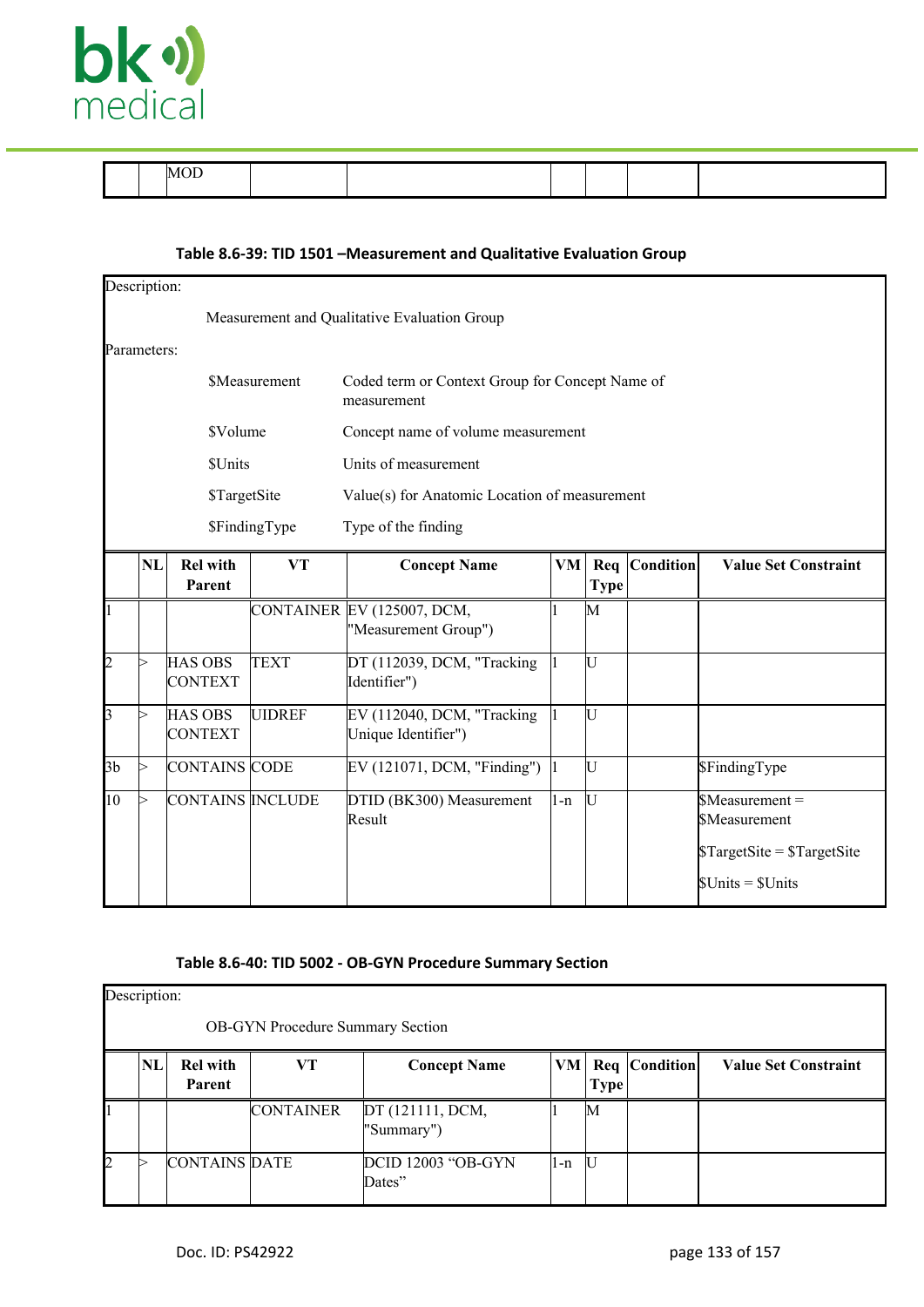

|  | CONTAINS INCLUDE | $BTID$ 5003 "OB-GYN Fetus  1-n  UC |  | No more   |
|--|------------------|------------------------------------|--|-----------|
|  |                  | Summary"                           |  | than.     |
|  |                  |                                    |  | inclusion |
|  |                  |                                    |  | ber fetus |

# **Table 8.6-41: TID 5003 - OB-GYN Procedure Fetus Summary**

|                | Description:<br><b>OB-GYN</b> Fetus Summary Section |                                  |                  |                                      |     |             |                                                                                                      |                                                         |  |  |  |
|----------------|-----------------------------------------------------|----------------------------------|------------------|--------------------------------------|-----|-------------|------------------------------------------------------------------------------------------------------|---------------------------------------------------------|--|--|--|
|                | NL                                                  | <b>Rel with</b><br>Parent        | <b>VT</b>        | <b>Concept Name</b>                  | VM  | <b>Type</b> | Req   Condition                                                                                      | <b>Value Set Constraint</b>                             |  |  |  |
|                |                                                     |                                  | <b>CONTAINER</b> | DT (125008, DCM, "Fetus<br>Summary") |     | M           |                                                                                                      |                                                         |  |  |  |
| $\overline{2}$ | ⊳                                                   | <b>HAS OBS</b><br><b>CONTEXT</b> | <b>TEXT</b>      | EV (11951-1, LN, "Fetus<br>ID")      |     | MС          | IF this<br>Template<br>is invoked<br>lmore than<br>lonce to<br>ldescribe<br>lmore than<br>lone fetus |                                                         |  |  |  |
| 5              |                                                     | CONTAINS INCLUDE                 |                  | DTID 300 "Measurement"               | 1-n | IJ          |                                                                                                      | \$Measurement = DCID<br>12019 "OB-GYN Fetus<br>Summary" |  |  |  |

# **Table 8.6-42: TID 5005 – Fetal Biometry Section**

|                | Description:<br><b>OB-GYN Fetal Biometry Section</b> |                                  |                  |                                       |       |             |                                                                                                       |                                                                                  |  |  |  |
|----------------|------------------------------------------------------|----------------------------------|------------------|---------------------------------------|-------|-------------|-------------------------------------------------------------------------------------------------------|----------------------------------------------------------------------------------|--|--|--|
|                | NL                                                   | <b>Rel with</b><br>Parent        | VT               | <b>Concept Name</b>                   | $V$ M | <b>Type</b> | Req Condition                                                                                         | <b>Value Set Constraint</b>                                                      |  |  |  |
| $\vert$        |                                                      |                                  | <b>CONTAINER</b> | DT (125002, DCM, "Fetal<br>Biometry") |       | M           |                                                                                                       |                                                                                  |  |  |  |
| $\overline{2}$ | ⊳                                                    | <b>HAS OBS</b><br><b>CONTEXT</b> | <b>TEXT</b>      | EV (11951-1, LN, "Fetus<br>ID")       |       | MС          | IF this<br>Template<br>lis invoked<br>lmore than<br>lonce to<br>ldescribe<br>lmore than<br>lone fetus |                                                                                  |  |  |  |
| $\overline{3}$ |                                                      | CONTAINS INCLUDE                 |                  | DTID 5008 "Fetal Biometry<br>Group"   | 1-n   | M           |                                                                                                       | $\beta$ BiometryType = MemberOf<br>{DCID 12005 "Fetal<br>Biometry Measurements"} |  |  |  |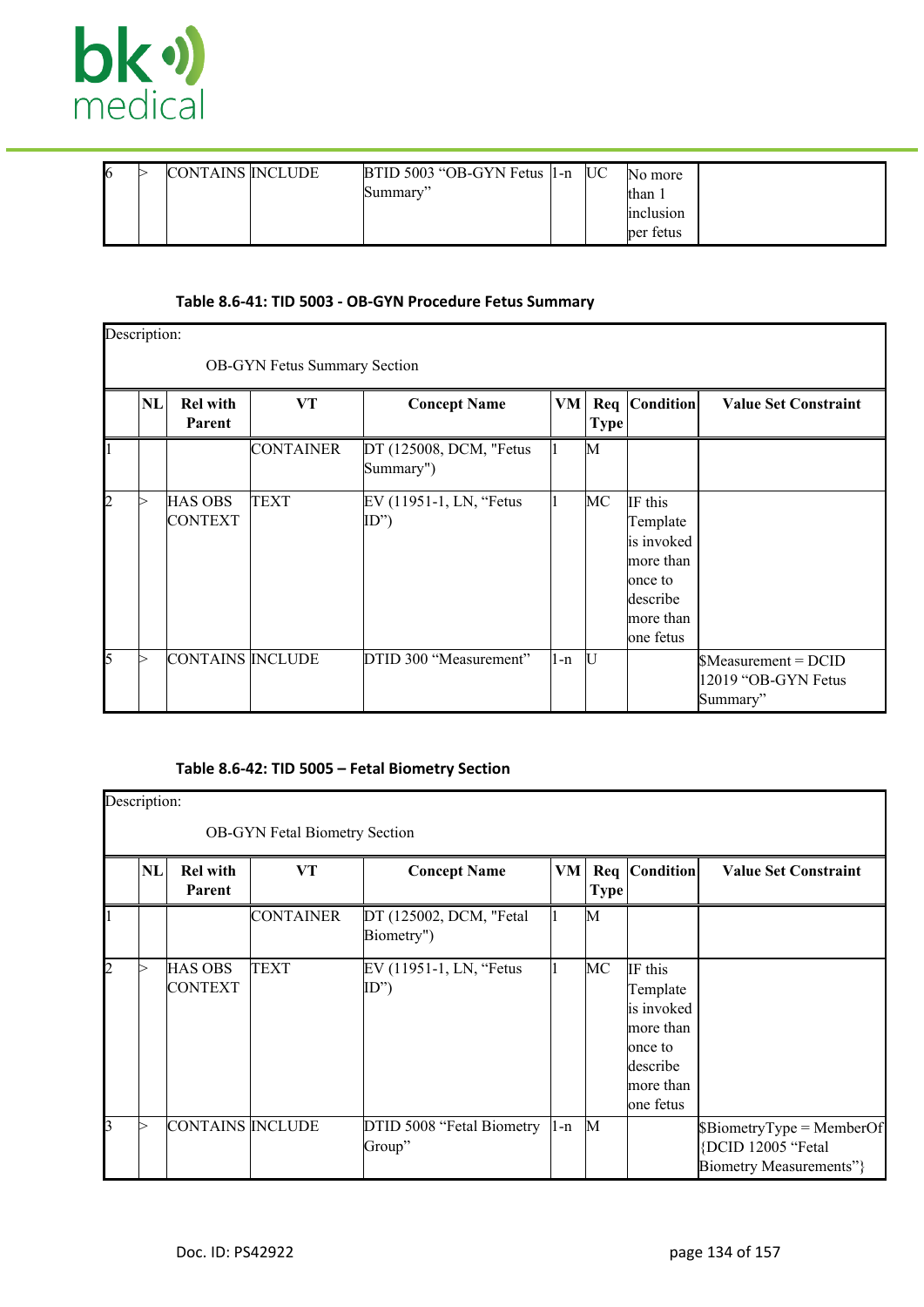

|  |  |  |  |  |  |  | $\text{STargetSite} = DCID 12020$<br>"Fetal Biometry Anatomic<br>Sites" |
|--|--|--|--|--|--|--|-------------------------------------------------------------------------|
|--|--|--|--|--|--|--|-------------------------------------------------------------------------|

# **Table 8.6-43: TID 5006 - Fetal Long Bones Section**

|                         | Description:<br>OB-GYN Fetal Long Bones Section |                                  |                  |                                         |         |             |                                                                                                  |                                                                                                                                                                           |  |  |
|-------------------------|-------------------------------------------------|----------------------------------|------------------|-----------------------------------------|---------|-------------|--------------------------------------------------------------------------------------------------|---------------------------------------------------------------------------------------------------------------------------------------------------------------------------|--|--|
|                         | NL                                              | <b>Rel with</b><br>Parent        | <b>VT</b>        | <b>Concept Name</b>                     | VM      | <b>Type</b> | Req   Condition                                                                                  | <b>Value Set Constraint</b>                                                                                                                                               |  |  |
| $\vert$                 |                                                 |                                  | <b>CONTAINER</b> | DT (125003, DCM, "Fetal<br>Long Bones") |         | M           |                                                                                                  |                                                                                                                                                                           |  |  |
| $\overline{2}$          |                                                 | <b>HAS OBS</b><br><b>CONTEXT</b> | <b>TEXT</b>      | EV (11951-1, LN, "Fetus<br>ID")         |         | MС          | IF this<br>Template<br>is invoked<br>more than<br>lonce to<br>describe<br>more than<br>one fetus |                                                                                                                                                                           |  |  |
| $\overline{\mathsf{3}}$ |                                                 | CONTAINS INCLUDE                 |                  | DTID 5008 "Fetal Biometry<br>Group"     | $ 1-n $ | M           |                                                                                                  | $\beta$ BiometryType = MemberOf<br>{DCID 12006 "Fetal Long<br><b>Bones Biometry</b><br>Measurements"}<br>$TargetSite = DCID 12021$<br>"Fetal Long Bone Anatomic<br>Sites" |  |  |

# **Table 8.6-44: TID 5007 - Fetal Cranium Section**

| Description:   |                                     |                                  |                  |                                      |    |      |                                                                                                  |                             |  |  |
|----------------|-------------------------------------|----------------------------------|------------------|--------------------------------------|----|------|--------------------------------------------------------------------------------------------------|-----------------------------|--|--|
|                | <b>OB-GYN</b> Fetal Cranium Section |                                  |                  |                                      |    |      |                                                                                                  |                             |  |  |
|                | NL                                  | <b>Rel with</b><br>Parent        | <b>VT</b>        | <b>Concept Name</b>                  | VM | Type | Req   Condition                                                                                  | <b>Value Set Constraint</b> |  |  |
|                |                                     |                                  | <b>CONTAINER</b> | DT (125004, DCM, "Fetal<br>Cranium") |    | M    |                                                                                                  |                             |  |  |
| $\overline{2}$ |                                     | <b>HAS OBS</b><br><b>CONTEXT</b> | <b>TEXT</b>      | EV (11951-1, LN, "Fetus<br>ID'       |    | MC   | IF this<br>Template<br>is invoked<br>more than<br>lonce to<br>describe<br>more than<br>one fetus |                             |  |  |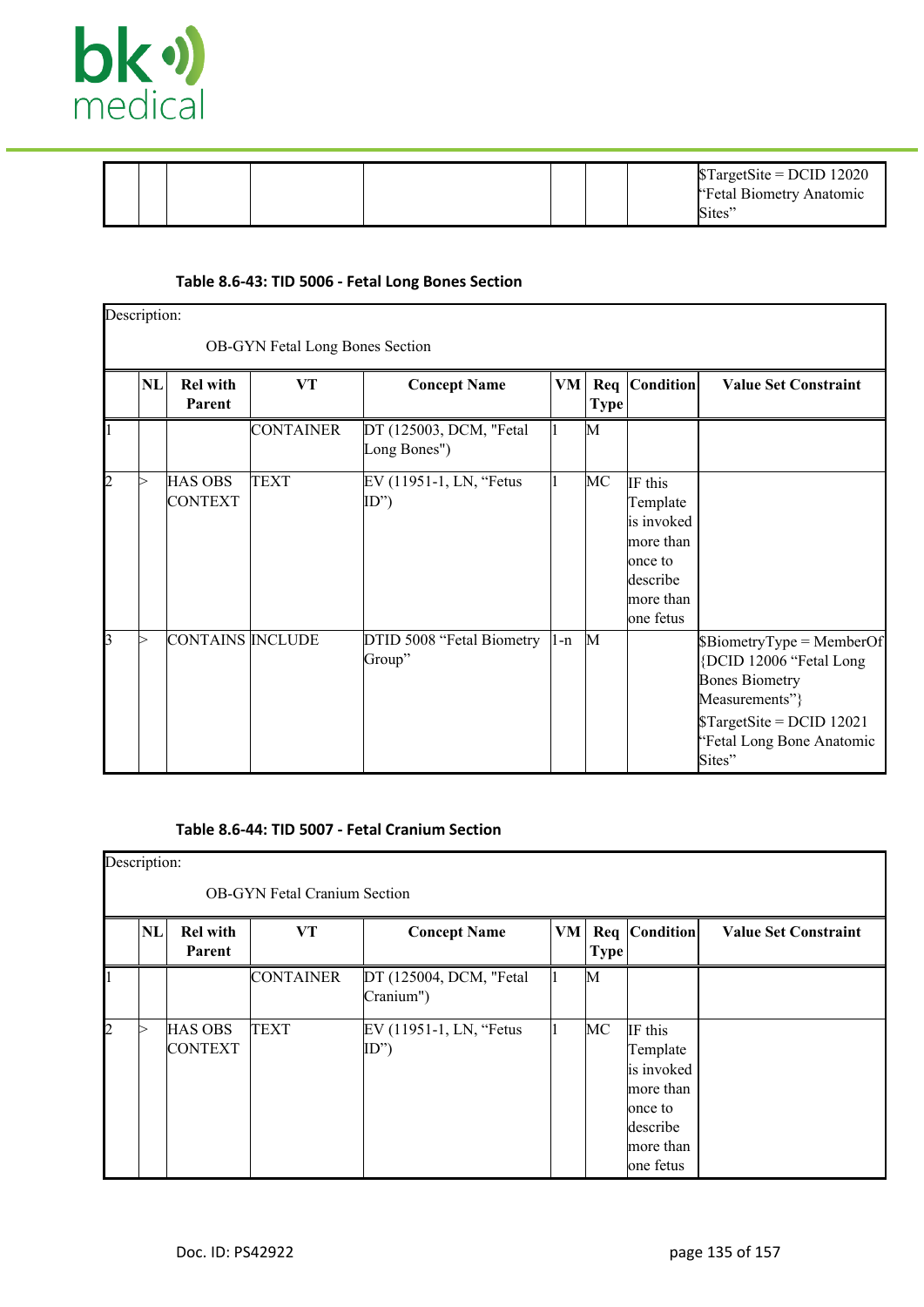

|  | <b>CONTAINS INCLUDE</b> | DTID 5008 "Fetal Biometry $ 1-n $ M<br>Group" |  |  | $\beta$ BiometryType = MemberOf<br>$[$ {DCID 12007 "Fetal $]$<br>Cranium"<br>$\text{STargetSite} = DCID 12022$<br>"Fetal Cranium Anatomic<br>Sites" |
|--|-------------------------|-----------------------------------------------|--|--|-----------------------------------------------------------------------------------------------------------------------------------------------------|
|--|-------------------------|-----------------------------------------------|--|--|-----------------------------------------------------------------------------------------------------------------------------------------------------|

# **Table 8.6-45: TID 5008 - Fetal Biometry Group**

| Description:   |                                                                            |                           |                  |                                                                                                           |    |             |                                                                    |                                                                                                |  |  |  |
|----------------|----------------------------------------------------------------------------|---------------------------|------------------|-----------------------------------------------------------------------------------------------------------|----|-------------|--------------------------------------------------------------------|------------------------------------------------------------------------------------------------|--|--|--|
|                |                                                                            |                           |                  | The Fetal Biometry Group template is a container for a biometric value and its associated growth metrics. |    |             |                                                                    |                                                                                                |  |  |  |
| Parameters:    |                                                                            |                           |                  |                                                                                                           |    |             |                                                                    |                                                                                                |  |  |  |
|                | \$BiometryType<br>The concept name of the biometry measurement             |                           |                  |                                                                                                           |    |             |                                                                    |                                                                                                |  |  |  |
|                | \$TargetSite<br>Value for Anatomic Location of the biometry<br>measurement |                           |                  |                                                                                                           |    |             |                                                                    |                                                                                                |  |  |  |
|                | NL                                                                         | <b>Rel with</b><br>Parent | VT               | <b>Concept Name</b>                                                                                       | VM | <b>Type</b> | Req Condition                                                      | <b>Value Set Constraint</b>                                                                    |  |  |  |
|                |                                                                            |                           | <b>CONTAINER</b> | DT (125005, DCM,<br>"Biometry Group")                                                                     |    | M           |                                                                    |                                                                                                |  |  |  |
| 2              |                                                                            | CONTAINS INCLUDE          |                  | DTID BK300 "Measurement  1-n<br>Result"                                                                   |    | MC          | At least<br>$2$ and $3$<br>shall be<br>present                     | \$Measurement=<br>one of row <b>SBiometryType</b><br>$\text{STargetSite} = \text{STargetSite}$ |  |  |  |
| 3              |                                                                            | CONTAINS NUM              |                  | EV (18185-9, LN,<br>"Gestational Age")                                                                    |    | M           | At least<br>one of row "days")<br>$2$ and 3<br>shall be<br>present | $UNITS = EV$ (d, UCUM,                                                                         |  |  |  |
| 3 <sub>b</sub> |                                                                            | CONTAINS TEXT             |                  | EV (OB-00101, 99BKMED,<br>"Gestational Age Author")                                                       |    | MС          | Present IF<br>Row 3 is<br>present                                  |                                                                                                |  |  |  |

#### **Table 8.6-46: TID 5010 - Amniotic Sac Section**

| Description: |    |                                            |                  | A container for amniotic sac quadrant diameters and a derived index |    |             |                 |                                       |
|--------------|----|--------------------------------------------|------------------|---------------------------------------------------------------------|----|-------------|-----------------|---------------------------------------|
|              | NL | <b>Rel with</b><br>Parent                  | VT               | <b>Concept Name</b>                                                 | VM | <b>Type</b> | Req   Condition | <b>Value Set Constraint</b>           |
|              |    |                                            | <b>CONTAINER</b> | DT (121070, DCM,<br>"Findings")                                     |    | М           |                 |                                       |
| 2            |    | <b>HAS</b><br><b>CONCEPT</b><br><b>MOD</b> | ICODE            | EV (363698007, SCT,<br>"Finding Site")                              |    | M           |                 | DT (70847004, SCT,<br>"Amniotic Sac") |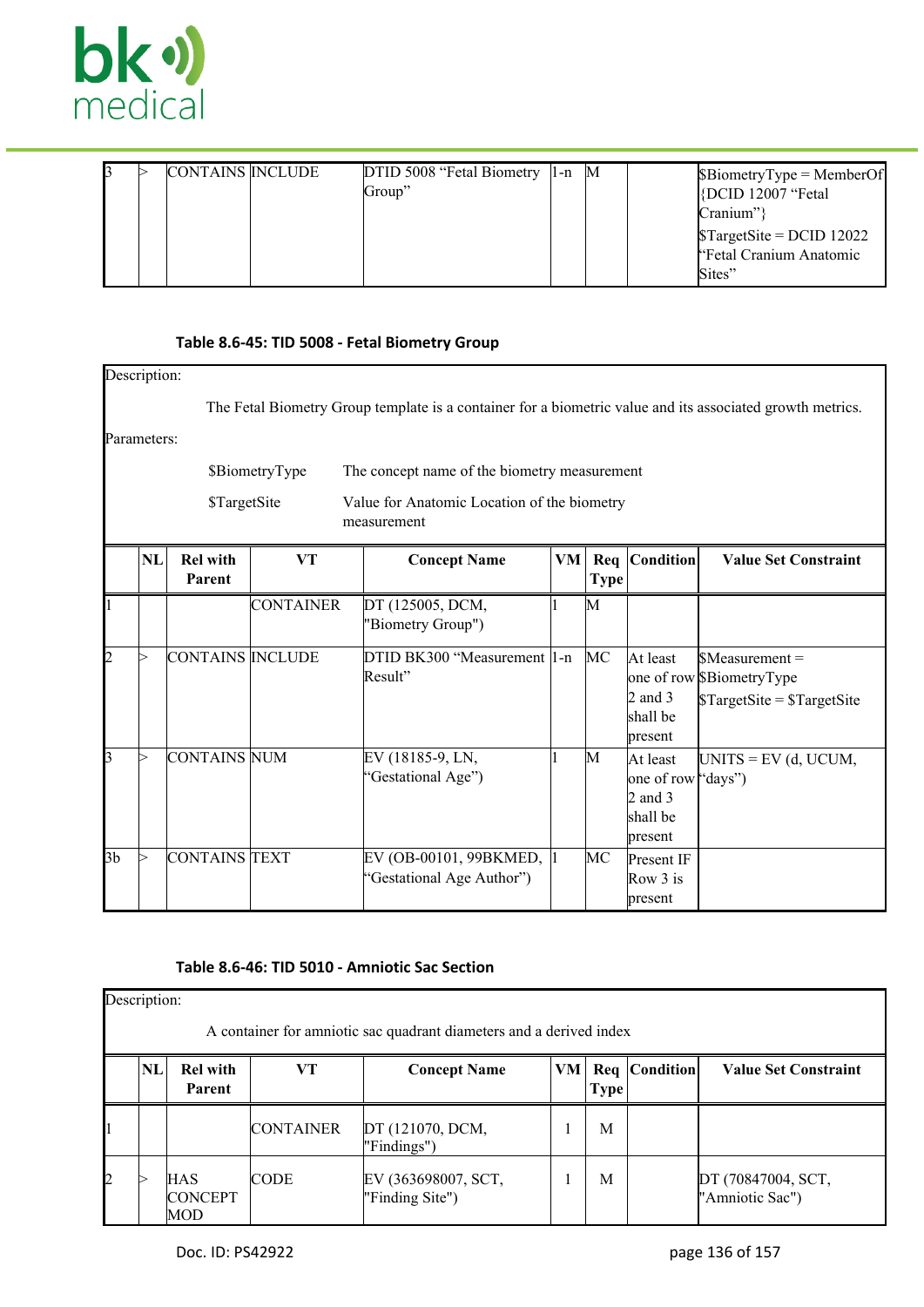

|  | CONTAINS INCLUDE        | DTID 300 "Measurement" | М | $ \text{SMeasurement} = DT (11627 -$<br>7, LN, "Amniotic Fluid"<br>Index") |
|--|-------------------------|------------------------|---|----------------------------------------------------------------------------|
|  | <b>CONTAINS INCLUDE</b> | DTID 300 "Measurement" |   | $$Measurement = DCID$<br>12008 "OB-GYN Amniotic<br>Sac"                    |

# **Table 8.6-47: TID 5011 - Early Gestation Section**

| Description: |                               |                                  |                  |                                        |         |             |                                                                                                     |                                                                                                      |  |
|--------------|-------------------------------|----------------------------------|------------------|----------------------------------------|---------|-------------|-----------------------------------------------------------------------------------------------------|------------------------------------------------------------------------------------------------------|--|
|              | <b>OB-GYN</b> Early Gestation |                                  |                  |                                        |         |             |                                                                                                     |                                                                                                      |  |
|              | NL                            | <b>Rel with</b><br>Parent        | VT               | <b>Concept Name</b>                    | $V$ M   | <b>Type</b> | Req   Condition                                                                                     | <b>Value Set Constraint</b>                                                                          |  |
| п            |                               |                                  | <b>CONTAINER</b> | DT (125009, DCM, "Early<br>Gestation") |         | M           |                                                                                                     |                                                                                                      |  |
| 2            |                               | <b>HAS OBS</b><br><b>CONTEXT</b> | <b>TEXT</b>      | EV (11951-1, LN, "Fetus<br>ID")        |         | MС          | IF this<br>Template<br>is invoked<br>lmore than<br>lonce to<br>ldescribe<br>lmore than<br>one fetus |                                                                                                      |  |
| 3            |                               | CONTAINS INCLUDE                 |                  | DTID 5008 "Fetal Biometry<br>Group"    | $ 1-n $ | M           |                                                                                                     | $\beta$ BiometryType = MemberOf<br>{DCID 12009 "Early<br><b>Gestation Biometry</b><br>Measurements"} |  |

# **Table 8.6-48: CID 5012 - Ovaries Section**

|   | Description:                                  |                                     |                  |                                        |    |              |               |                                                                                                                 |  |
|---|-----------------------------------------------|-------------------------------------|------------------|----------------------------------------|----|--------------|---------------|-----------------------------------------------------------------------------------------------------------------|--|
|   | OB-GYN Ovarian findings, other than follicles |                                     |                  |                                        |    |              |               |                                                                                                                 |  |
|   | NL                                            | <b>Rel with</b><br>Parent           | <b>VT</b>        | <b>Concept Name</b>                    | VM | <b>Type</b>  | Req Condition | <b>Value Set Constraint</b>                                                                                     |  |
|   |                                               |                                     | <b>CONTAINER</b> | DT (121070, DCM,<br>"Findings")        |    | M            |               |                                                                                                                 |  |
| 2 |                                               | <b>HAS</b><br><b>CONCEPT</b><br>MOD | <b>CODE</b>      | EV (363698007, SCT,<br>"Finding Site") |    | M            |               | DT (15497006, SCT,<br>"Ovary")                                                                                  |  |
| 3 |                                               | CONTAINS INCLUDE                    |                  | DTID 5016 "LWH Volume<br>Group"        | 1  | $\mathbf{U}$ |               | $\text{GroupName} = \text{EV}$<br>(15497006, SCT, "Ovary")<br>$Width = EV (11829-9, LN,$<br>"Left Ovary Width") |  |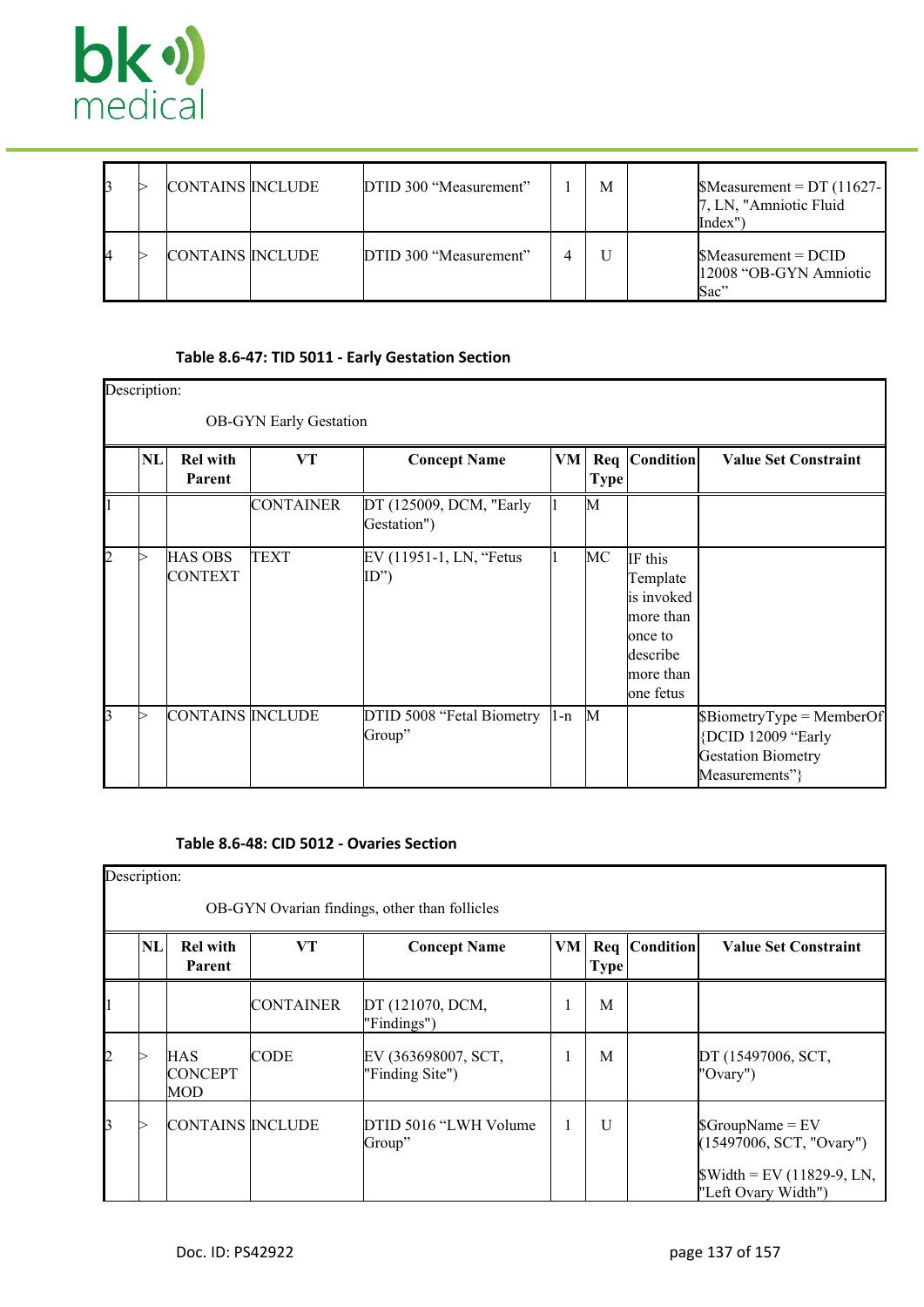

|    |                  |                                 |              |   | $\text{SLength} = \text{EV} (11840-6, \text{LN},$<br>"Left Ovary Length")  |
|----|------------------|---------------------------------|--------------|---|----------------------------------------------------------------------------|
|    |                  |                                 |              |   | $$Height = EV (11857-0, LN,$<br>"Left Ovary Height")                       |
|    |                  |                                 |              |   | $\text{Volume} = \text{EV} (12164 - 0,$<br>LN, "Left Ovary Volume")        |
|    |                  |                                 |              |   | $\text{VolumelUnits} = \text{EV}$ (cc, BK,<br>"cc")                        |
|    |                  |                                 |              |   | $Distance Units = EV$ (cm,<br>'UCUM, "cm") or EV (mm,<br>"UCUM, "mm")      |
| 14 | CONTAINS INCLUDE | DTID 5016 "LWH Volume<br>Group" | $\mathbf{1}$ | U | $\text{SGroupName} = \text{EV}$<br>(15497006, SCT, "Ovary")                |
|    |                  |                                 |              |   | $Width = EV (11830-7, LN,$<br>"Right Ovary Width")                         |
|    |                  |                                 |              |   | $\text{SLength} = \text{EV} (11841-4, \text{LN},$<br>'Right Ovary Length") |
|    |                  |                                 |              |   | $$Height = EV (11858-8, LN,$<br>"Right Ovary Height")                      |
|    |                  |                                 |              |   | $\text{Volume} = \text{EV} (12165 - 7,$<br>LN, "Right Ovary Volume")       |
|    |                  |                                 |              |   | $\text{VolumelUnits} = \text{EV}$ (cc, BK,<br>$'cc'$ )                     |
|    |                  |                                 |              |   | $Distance Units = EV$ (cm,<br>"UCUM, "cm") or EV (mm,<br>"UCUM, "mm")      |
| 15 | CONTAINS INCLUDE | DTID 5016 "LWH Volume<br>Group" | $1-n$        | U | $\text{SGroupName} = \text{EV}$<br>(15497006, SCT, "Ovary")                |
|    |                  |                                 |              |   | $SLaterality = EV (7771000,$<br>SCT, "Left")                               |
|    |                  |                                 |              |   | $\frac{1}{2}$ Finding Type = EV<br>(52988006, SCT, "Lesion")               |
|    |                  |                                 |              |   | $Width = EV (103355008,$<br>SCT, "Width")                                  |
|    |                  |                                 |              |   | $\text{SLength} = \text{EV} (410668003,$<br>SCT, "Length")                 |
|    |                  |                                 |              |   | $$Height = EV (121207,$<br>DCM, "Height")                                  |
|    |                  |                                 |              |   | $\text{Volume} = \text{EV} (121221,$<br>DCM, "Volume of ellipsoid")        |
|    |                  |                                 |              |   | $\text{Volumelmits} = \text{EV}$ (cc, BK,<br>$"cc"$ )                      |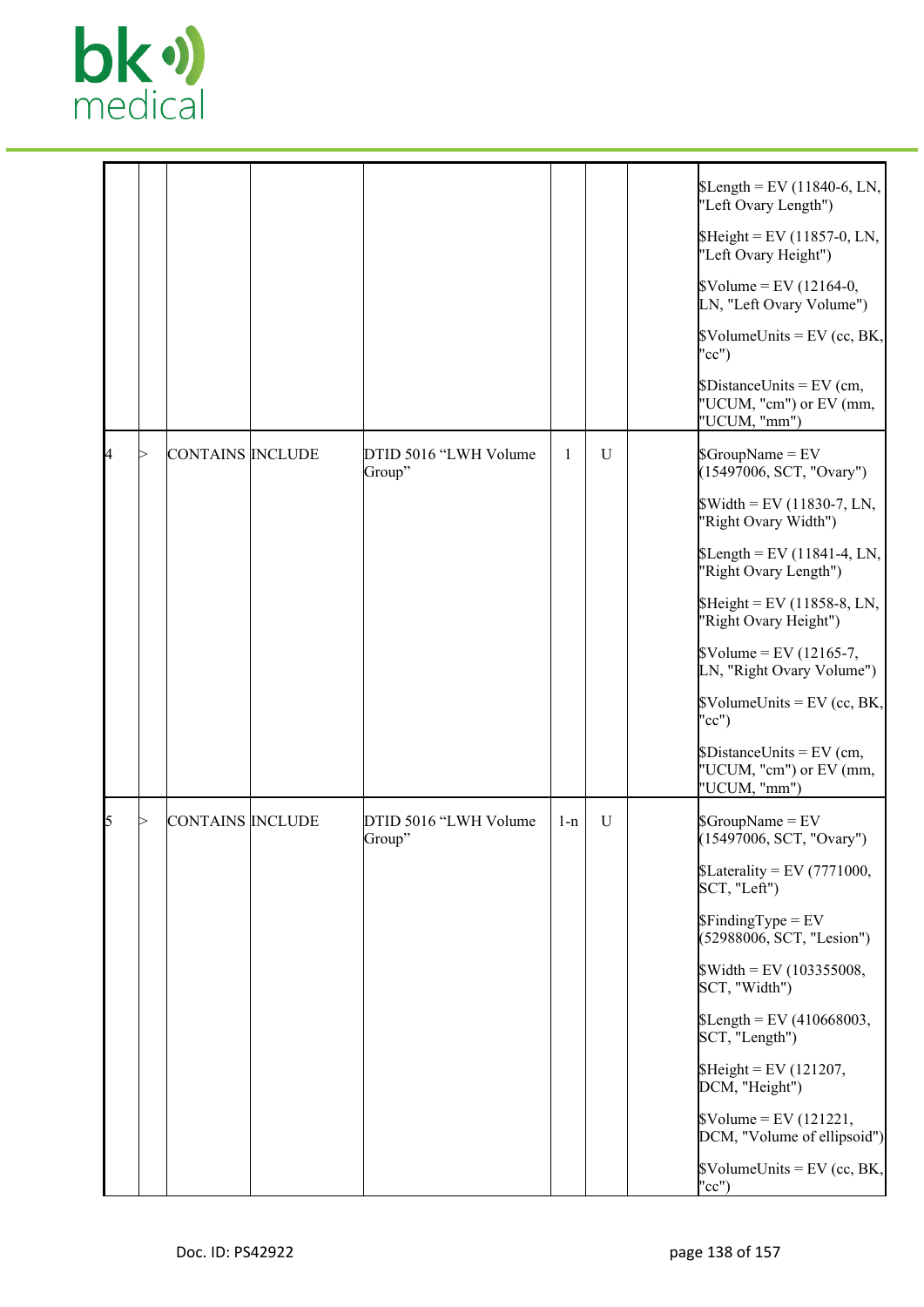

|                 |   |                   |                                 |              |   | $Distance Units = EV$ (cm,<br>"UCUM, "cm") or EV (mm,<br>"UCUM, "mm")                    |
|-----------------|---|-------------------|---------------------------------|--------------|---|------------------------------------------------------------------------------------------|
| $\vert 6 \vert$ | ⊳ | CONTAINS  INCLUDE | DTID 5016 "LWH Volume<br>Group" | $1-n$        | U | $\text{SGroupName} = \text{EV}$<br>(15497006, SCT, "Ovary")                              |
|                 |   |                   |                                 |              |   | $\text{SLaterality} = \text{EV} (24028007,$<br>SCT, "Right")                             |
|                 |   |                   |                                 |              |   | $$FindingType = EV$<br>(52988006, SCT, "Lesion")                                         |
|                 |   |                   |                                 |              |   | $\text{Width} = \text{EV} (103355008,$<br>SCT, "Width")                                  |
|                 |   |                   |                                 |              |   | $\text{SLength} = \text{EV} (410668003,$<br>SCT, "Length")                               |
|                 |   |                   |                                 |              |   | $$Height = EV (121207,$<br>DCM, "Height")                                                |
|                 |   |                   |                                 |              |   | $\text{Volume} = \text{EV} (121221,$<br>DCM, "Volume of ellipsoid")                      |
|                 |   |                   |                                 |              |   | $\text{VolumelUnits} = \text{EV}$ (cc, BK,<br>"cc")                                      |
|                 |   |                   |                                 |              |   | $Distance Units = EV$ (cm,<br>"UCUM, "cm") or EV (mm,<br>"UCUM, "mm")                    |
| I7              |   | CONTAINS INCLUDE  | DTID 300 "Measurement"          | $\mathbf{1}$ | U | $\mathcal{S}$ Measurement = EV (CM-<br>94801, 99BKMED, "Left<br>Corpus Luteum Diameter") |
|                 |   |                   |                                 |              |   | $\text{SUnits} = \text{EV}$ (cm, "UCUM,<br>"cm") or EV (mm, "UCUM,<br>"mm")              |
| $\vert$ 8       | ↘ | CONTAINS INCLUDE  | DTID 300 "Measurement"          | $\mathbf{1}$ | U | $$Measurement = EV (CM-$<br>94802, 99BKMED, "Right<br>Corpus Luteum Diameter")           |
|                 |   |                   |                                 |              |   | $Units = EV$ (cm, "UCUM,<br>"cm") or EV (mm, "UCUM,<br>"mm")                             |

#### **Table 8.6-49: TID 5013 - Follicles Section**

Description:

Follicle metrics for left or right ovarian follicles.

Parameters:

\$Laterality Ovary laterality

Doc. ID: PS42922 page 139 of 157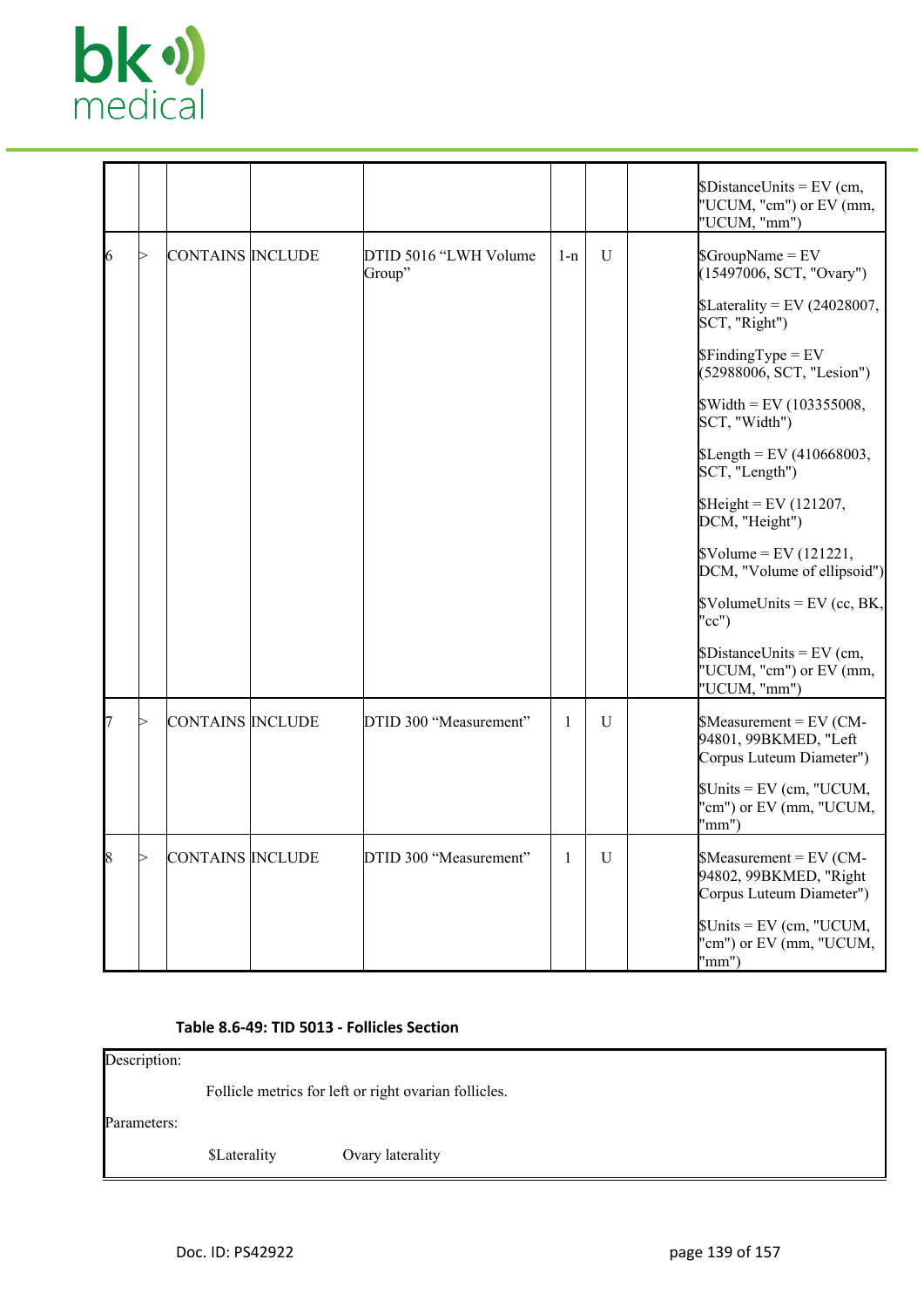

|    | NL | <b>Rel with</b><br>Parent           | <b>VT</b>        | <b>Concept Name</b>                       | VM           | Req<br><b>Type</b> | Condition | <b>Value Set Constraint</b>                                                          |
|----|----|-------------------------------------|------------------|-------------------------------------------|--------------|--------------------|-----------|--------------------------------------------------------------------------------------|
|    |    |                                     | <b>CONTAINER</b> | DT (121070, DCM,<br>"Findings")           | $\mathbf{1}$ | M                  |           |                                                                                      |
| 12 |    | <b>HAS</b><br><b>CONCEPT</b><br>MOD | <b>CODE</b>      | EV (363698007, SCT,<br>"Finding Site")    | $\mathbf{1}$ | M                  |           | DT (24162005, SCT,<br>"Ovarian Follicle")                                            |
| 3  |    | <b>HAS</b><br><b>CONCEPT</b><br>MOD | <b>CODE</b>      | EV (272741003, SCT,<br>"Laterality")      | $\mathbf{1}$ | M                  |           | <b>SLaterality</b>                                                                   |
| 5  | ⊳  | CONTAINS INCLUDE                    |                  | DTID 5014 "Follicle<br>Measurement Group" | $1 - n$      | $\mathbf U$        |           |                                                                                      |
| 16 | ⊳  | CONTAINS INCLUDE                    |                  | DTID 5016 "LWH Volume<br>Group"           | $1 - n$      | U                  |           | $S$ GroupName = EV<br>(24162005, SCT, "Ovarian<br>Follicle")                         |
|    |    |                                     |                  |                                           |              |                    |           | $\text{Width} = \text{EV} (103355008,$<br>SCT, "Width")                              |
|    |    |                                     |                  |                                           |              |                    |           | $\text{SLength} = \text{EV} (410668003,$<br>SCT, "Length")                           |
|    |    |                                     |                  |                                           |              |                    |           | $$Height = EV (121207,$<br>DCM, "Height")                                            |
|    |    |                                     |                  |                                           |              |                    |           | $\text{Volume} = \text{EV} (121221,$<br>DCM, "Volume of ellipsoid")                  |
|    |    |                                     |                  |                                           |              |                    |           | $\text{Volumelunits} = \text{EV (ml)}$<br>UCUM, "ml")                                |
|    |    |                                     |                  |                                           |              |                    |           | $Distance Units = EV$ (cm,<br>"UCUM, "cm") or EV (mm,<br>"UCUM, "mm")                |
|    |    |                                     |                  |                                           |              |                    |           | \$Method = $EV(87982008,$<br>SCT, "Manual"                                           |
|    | ⊳> | CONTAINS INCLUDE                    |                  | DTID BK300 "Measurement<br>Result"        | $\mathbf{1}$ |                    |           | MC IFF Row 6 \$Measurement = $EV(11793 -$<br>is included 7, LN, "Follicle Diameter") |
|    |    |                                     |                  |                                           |              |                    |           | $$Units = EV(cm, UCUM,$<br>"cm") or EV (mm, UCUM,<br>"mm")                           |
|    |    |                                     |                  |                                           |              |                    |           | $$Method = EV (87982008,$<br>SCT, "Manual")                                          |
|    |    |                                     |                  |                                           |              |                    |           | $\text{Dervivation} = \text{EV}$<br>(56851009, SCT,<br>"Maximum")                    |

### **Table 8.6-50: TID 5014 - Follicle Measurement Group**

Description: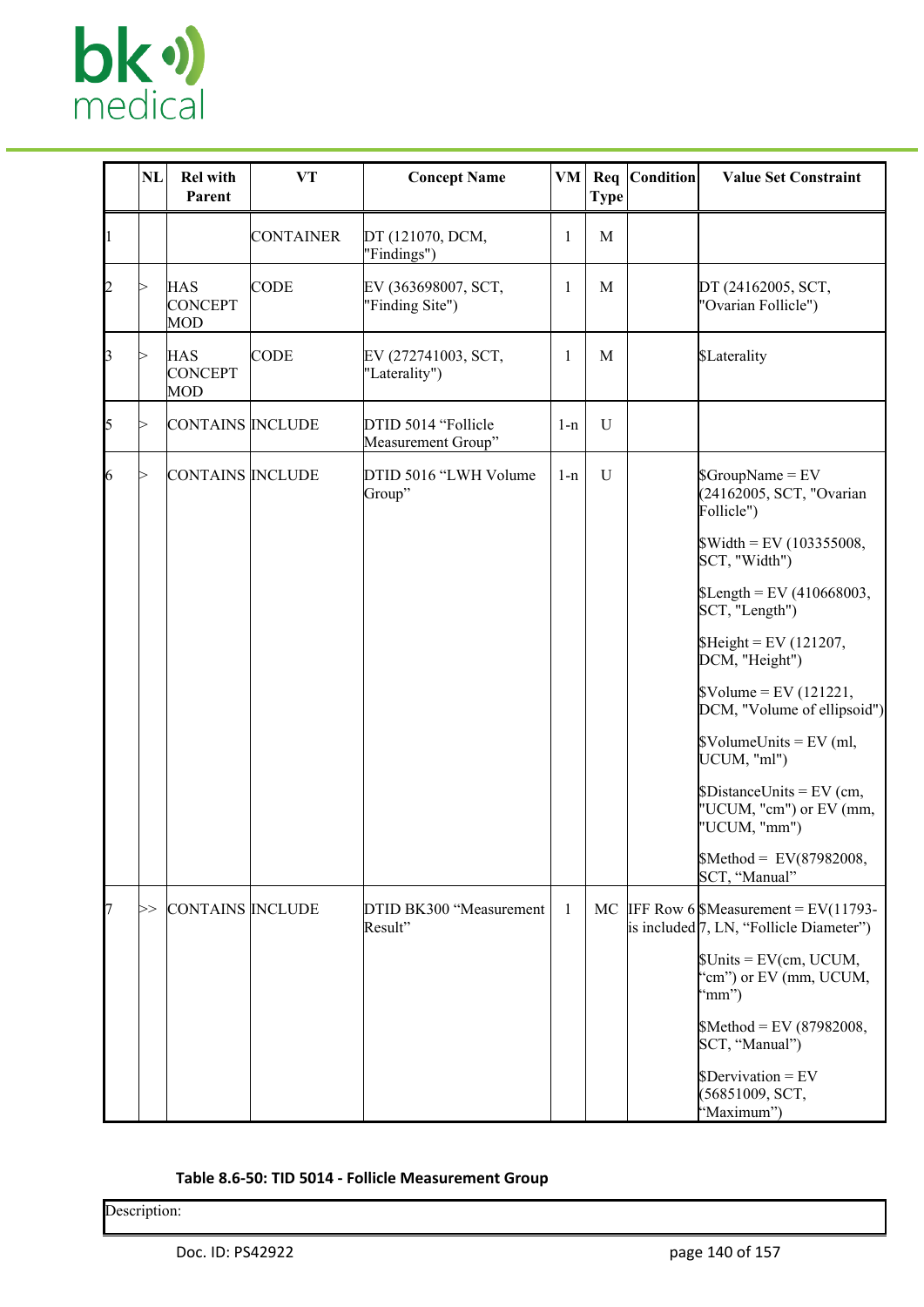

|    | Follicle metrics for one ovarian follicle. |                                  |                  |                                          |     |             |               |                                                                                                                                                                                                                                                                              |  |
|----|--------------------------------------------|----------------------------------|------------------|------------------------------------------|-----|-------------|---------------|------------------------------------------------------------------------------------------------------------------------------------------------------------------------------------------------------------------------------------------------------------------------------|--|
|    | Parameters:                                |                                  |                  |                                          |     |             |               |                                                                                                                                                                                                                                                                              |  |
|    | <b>\$Laterality</b><br>Ovary laterality    |                                  |                  |                                          |     |             |               |                                                                                                                                                                                                                                                                              |  |
|    | NL                                         | <b>Rel with</b><br>Parent        | <b>VT</b>        | <b>Concept Name</b>                      | VM  | <b>Type</b> | Req Condition | <b>Value Set Constraint</b>                                                                                                                                                                                                                                                  |  |
|    |                                            |                                  | <b>CONTAINER</b> | EV (125007, DCM,<br>"Measurement Group") | 1   | M           |               |                                                                                                                                                                                                                                                                              |  |
| 12 |                                            | <b>HAS OBS</b><br><b>CONTEXT</b> | TEXT             | EV (125010, DCM,<br>"Identifier")        | 1   | M           |               | Unique among all groups of<br>same laterality                                                                                                                                                                                                                                |  |
| 14 |                                            | CONTAINS INCLUDE                 |                  | DTID BK300 "Measurement<br>Result"       | 1-n | U           |               | $Measurement = EV (11793 -$<br>7, LN, "Follicle Diameter")<br>$\text{SUnits} = \text{EV (cm, "UCUM,}$<br>"cm") or EV(mm, UCUM,<br>"mm")<br>$$Method = DCID$ am01<br>"Automation of<br>Measurement"<br>$\text{SDerivation} = \text{DCID de01}$<br>"Derivation of Measurement" |  |

# **Table 8.6-51: TID 5015 - Pelvis and Uterus Section**

|                | Description:<br>General measurements in the pelvis and uterus. |                           |           |                                          |              |             |                 |                                                                                                                                                                                                                                                                                                                                                                                         |
|----------------|----------------------------------------------------------------|---------------------------|-----------|------------------------------------------|--------------|-------------|-----------------|-----------------------------------------------------------------------------------------------------------------------------------------------------------------------------------------------------------------------------------------------------------------------------------------------------------------------------------------------------------------------------------------|
|                | NL                                                             | <b>Rel with</b><br>Parent | VT        | <b>Concept Name</b>                      | VM           | <b>Type</b> | Req   Condition | <b>Value Set Constraint</b>                                                                                                                                                                                                                                                                                                                                                             |
|                |                                                                |                           | CONTAINER | DT (125011, DCM, "Pelvis<br>and Uterus") | $\mathbf{1}$ | M           |                 |                                                                                                                                                                                                                                                                                                                                                                                         |
| $\overline{2}$ |                                                                | CONTAINS INCLUDE          |           | DTID 5016 "LWH Volume"<br>Group"         | 1            | U           |                 | $\text{GroupName} = \text{EV}$<br>(35039007, SCT, "Uterus")<br>$\text{Width} = \text{EV} (11865-3, \text{LN},$<br>"Uterus Width")<br>$\text{SLength} = \text{EV} (11842 - 2, \text{LN},$<br>"Uterus Length")<br>$$Height = EV (11859-6, LN,$<br>"Uterus Height")<br>$\text{Volume} = \text{EV} (33192-6,$<br>LN, "Uterus Volume")<br>$\text{Volumelmits} = \text{EV}$ (cc, BK,<br>"cc") |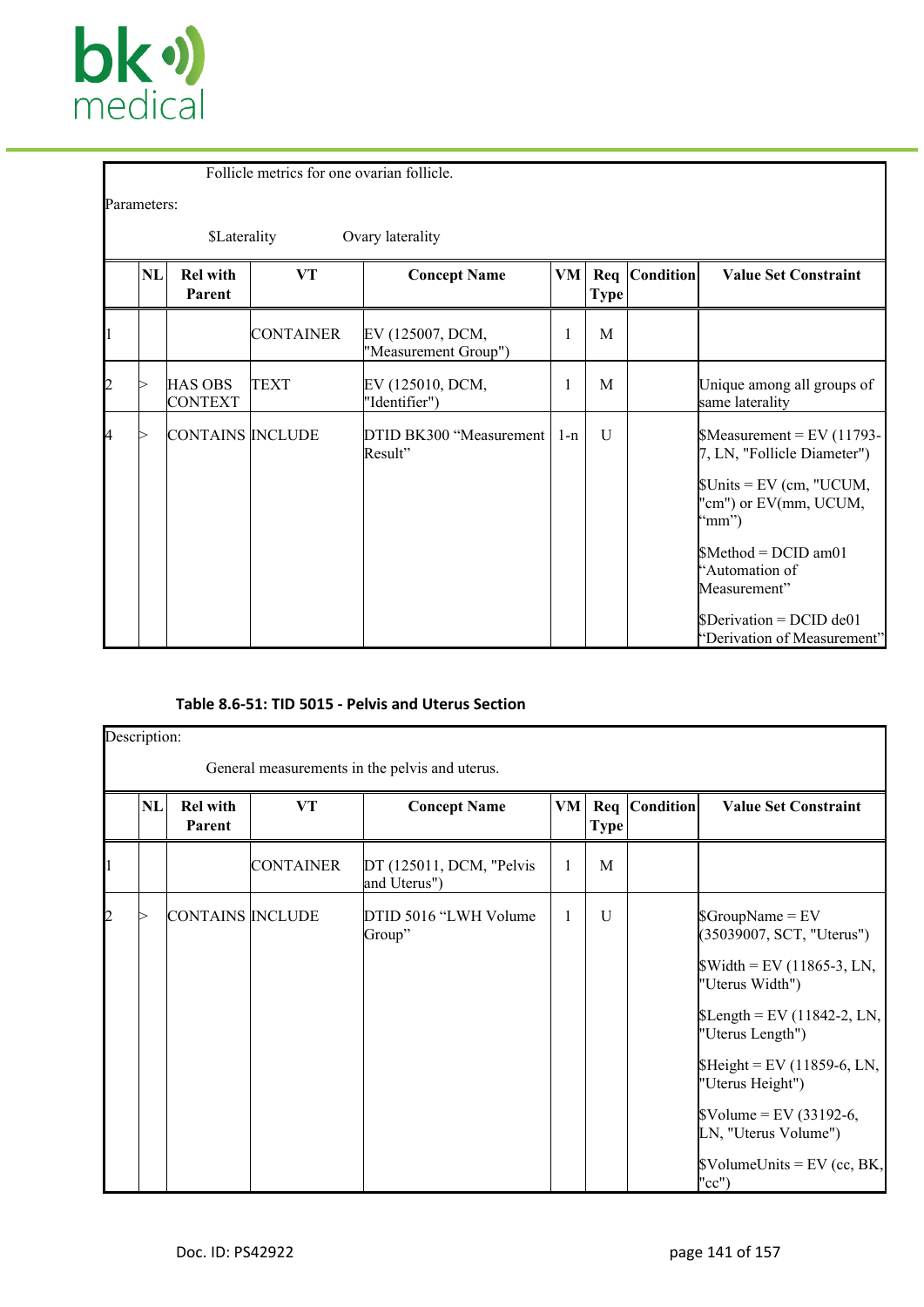

|                |                  |                                  |       |              | $Distance Units = EV$ (cm,<br>"UCUM, "cm") or EV (mm,<br>"UCUM, "mm")               |
|----------------|------------------|----------------------------------|-------|--------------|-------------------------------------------------------------------------------------|
| 2 <sub>b</sub> | CONTAINS INCLUDE | DTID 5016 "LWH Volume"<br>Group" | $1-n$ | U            | $S$ GroupName = EV<br>(95315005, SCT, "Uterine<br>fibroid")                         |
|                |                  |                                  |       |              | $\text{Width} = \text{EV} (103355008,$<br>SCT, "Width")                             |
|                |                  |                                  |       |              | $\text{SLength} = \text{EV} (410668003,$<br>SCT, "Length")                          |
|                |                  |                                  |       |              | $$Height = EV (121207,$<br>DCM, "Height")                                           |
|                |                  |                                  |       |              | $\text{Volume} = \text{EV} (121221,$<br>DCM, "Volume of ellipsoid")                 |
|                |                  |                                  |       |              | $\text{VolumelUnits} = \text{EV}$ (cc, BK,<br>" $cc$ ")                             |
|                |                  |                                  |       |              | $\text{Distance Units} = \text{EV (cm,}$<br>"UCUM, "cm") or EV (mm,<br>"UCUM, "mm") |
| $\mathbf{E}$   | CONTAINS INCLUDE | DTID 300 "Measurement"           | $1-n$ | $\mathbf{U}$ | $$Measurement = DCID$<br>12011 "Ultrasound Pelvis<br>and Uterus"                    |
|                |                  |                                  |       |              | $TargetSite = DCID 12023$<br>"Pelvis and Uterus Anatomic<br>Sites"                  |

# **Table 8.6-52: TID 5016 –LHW Volume Group**

| Description: |                                                  |                                                                 |  |  |  |  |  |  |
|--------------|--------------------------------------------------|-----------------------------------------------------------------|--|--|--|--|--|--|
|              | Container which groups an LHW volume measurement |                                                                 |  |  |  |  |  |  |
| Parameters:  |                                                  |                                                                 |  |  |  |  |  |  |
|              | \$GroupName                                      | The name of the volume group that is an anatomical<br>structure |  |  |  |  |  |  |
|              | \$Volume                                         | Concept name of volume measurement                              |  |  |  |  |  |  |
|              | \$Length                                         | Concept name of length measurement                              |  |  |  |  |  |  |
|              | \$Width                                          | Concept name of width measurement                               |  |  |  |  |  |  |
|              | \$Height                                         | Concept name of height measurement                              |  |  |  |  |  |  |
|              | \$DistanceUnits                                  | Units of linear (height, weight, length) measurement            |  |  |  |  |  |  |
|              | \$VolumeUnits                                    | Units of volume measurement                                     |  |  |  |  |  |  |
|              | \$FunctionalCondition                            | Functional condition present during measurement                 |  |  |  |  |  |  |
|              | <b>SMethod</b>                                   | Value for Measurement Method                                    |  |  |  |  |  |  |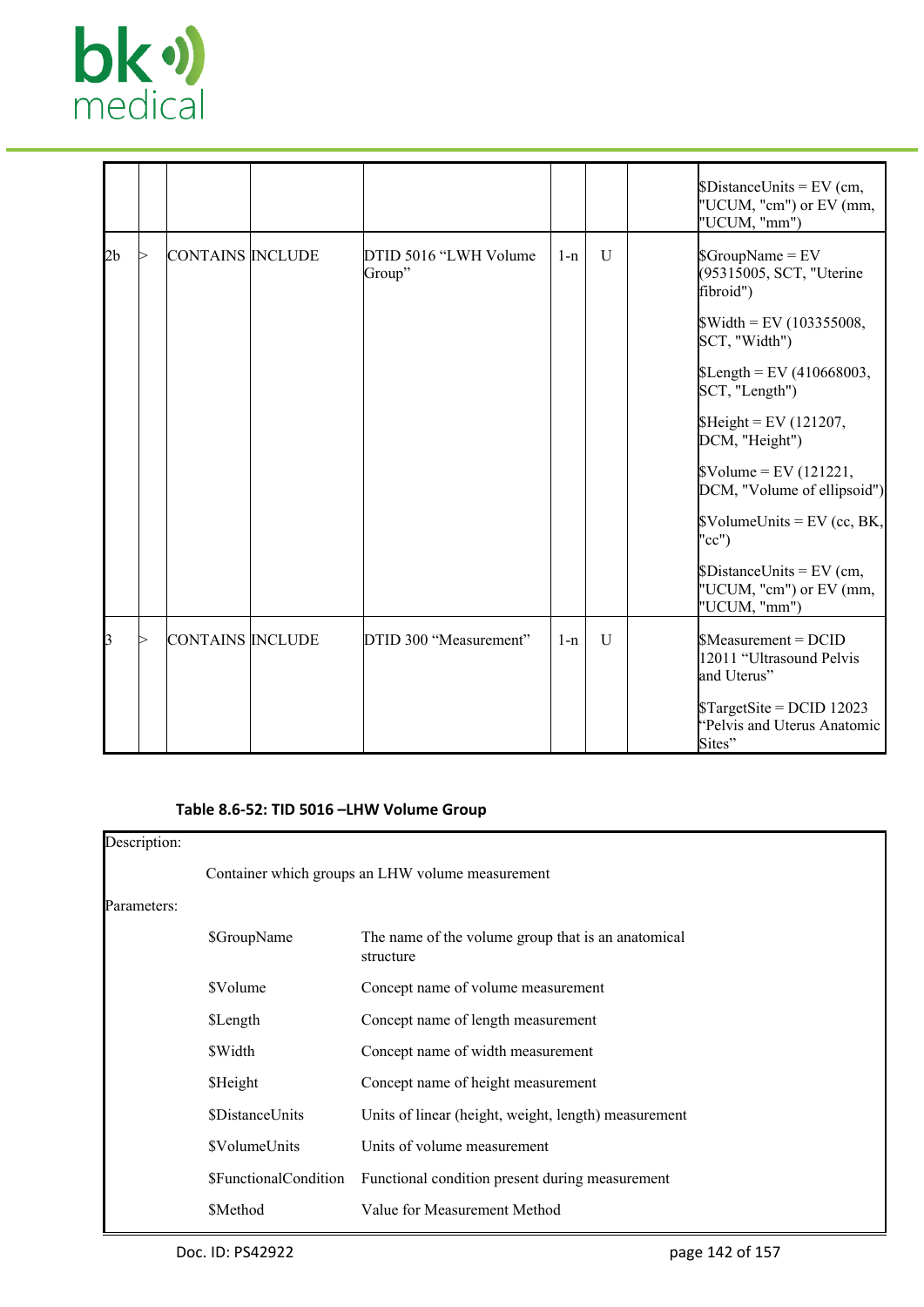

|                | Type of the finding<br>\$FindingType |                                     |                      |                                                               |         |                    |                                                                 |                                                                                                                                       |  |
|----------------|--------------------------------------|-------------------------------------|----------------------|---------------------------------------------------------------|---------|--------------------|-----------------------------------------------------------------|---------------------------------------------------------------------------------------------------------------------------------------|--|
|                | <b>NL</b>                            | <b>Rel with</b><br>Parent           | VT                   | <b>Concept Name</b>                                           | VM      | Req<br><b>Type</b> | Condition                                                       | <b>Value Set Constraint</b>                                                                                                           |  |
|                |                                      |                                     | CONTAINER SGroupName |                                                               |         | M                  |                                                                 |                                                                                                                                       |  |
| 1 <sub>b</sub> | ⊳                                    | <b>HAS</b><br><b>CONCEPT</b><br>MOD | <b>CODE</b>          | EV (370129005, SCT,<br>"Measurement Method")                  |         | U                  |                                                                 | \$Method                                                                                                                              |  |
| 1c             |                                      | <b>HAS OBS</b><br><b>CONTEXT</b>    | <b>TEXT</b>          | EV (125010, DCM,<br>"Identifier")                             |         | U                  |                                                                 | Unique among all groups of<br>the same finding, site and<br>laterality. Eg. "1", "2", etc.<br>for nodules, fibroids or<br>lesions     |  |
| 2              | ⊳                                    | CONTAINS INCLUDE                    |                      | DTID (BK300) Measurement<br>Result                            |         | MС                 | At least<br>one of row<br>2, 2b, 3, 4,<br>5 shall be<br>present | $$Measurement = $Volume$<br>\$TargetSite = \$GroupName<br>$$Units = $VolumeUnits$                                                     |  |
| 2b             | >                                    | CONTAINS INCLUDE                    |                      | DTID (BK300) Measurement<br>Result                            |         | МC                 | At least<br>one of row<br>2, 2b, 3, 4,<br>5 shall be<br>present | $$Measurement = $Area$<br>\$TargetSite = \$GroupName<br>$Units = AreaUnits$                                                           |  |
| $\mathsf{B}$   | ⊳                                    | CONTAINS INCLUDE                    |                      | DTID (BK300) Measuremen<br>Result                             | 1-n     | MC                 | At least<br>one of row<br>2, 2b, 3, 4,<br>5 shall be<br>present | $$Measurement = $Length$<br>$TargetSite = $GroupName$<br>$\text{J Units} = \text{Distance Units}$                                     |  |
| 4              | >                                    | CONTAINS INCLUDE                    |                      | DTID (BK300) Measurement<br>Result                            | l-n     | MC                 | At least<br>one of row<br>5 shall be<br>present                 | \$Measurement = \$Width<br>$2, 2b, 3, 4$ , $\sqrt{\text{TargetSite}} = \text{SGroupName}$<br>$\text{J Units} = \text{Distance Units}$ |  |
| 5              | >                                    | CONTAINS INCLUDE                    |                      | DTID (BK300) Measurement<br>Result                            | $1 - n$ | MC                 | At least<br>one of row<br>2, 2b, 3, 4,<br>5 shall be<br>present | \$Measurement = \$Height<br>\$TargetSite = \$GroupName<br>$$Units = $Distance Units$                                                  |  |
| 6              | ⊳                                    | CONTAINS CODE                       |                      | EV (F-047E7, SRT, "Functional <sup>[1</sup> ]<br>observable") |         | U                  |                                                                 | \$FunctionalCondition                                                                                                                 |  |
|                |                                      | CONTAINS CODE                       |                      | EV (121071, DCM, "Finding") 1                                 |         | U                  |                                                                 | \$FindingType                                                                                                                         |  |

# **Table 8.6-53: TID 5026 - OB-GYN Pelvic Vascular Ultrasound Measurement Group**

Description: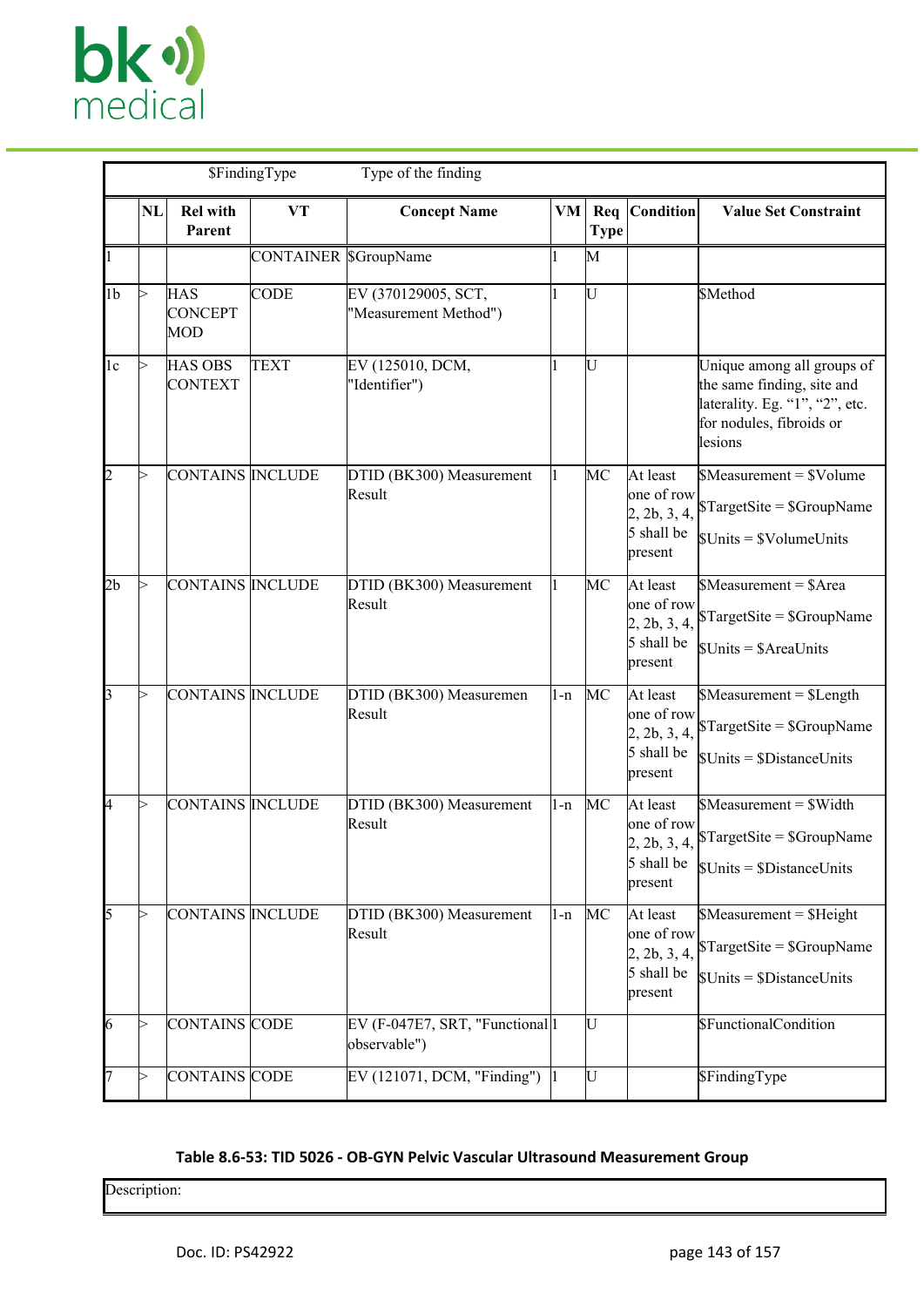

#### An Anatomy specific container of OB-GYN pelvic vascular measurements.

#### Parameters: \$AnatomyGroup The concept name of the vascular anatomy **NL Rel with Parent VT Concept Name VM Req Type Condition Value Set Constraint** CONTAINER SAnatomyGroup | 1 M  $2 >$  HAS **CONCEPT** MOD CODE EV (272741003, SCT, "Laterality") 1 | MC IFF anatomy has DCID 244 "Laterality" laterality  $3 \rightarrow$  HAS **CONCEPT** MOD TEXT EV (112050, DCM, "Anatomic Identifier")  $1 \cup$  $3a$  > HAS OBS **CONTEXT**  $\text{TEXT}$  EV(11951-1, LN, "Fetus Id") 1 UC IFF \$AnatomyGroup applies per fetus and there exists more than one fetus  $4 \geq$  CONTAINS INCLUDE DTID 300 "Measurement" | 1-n | M | SMeasType = DCID 12119 "Vascular Ultrasound Property"

#### **Table 8.6-54: TID 5103 –Vascular Ultrasound Section**

| Description: |                                                                                                                                                                   |                                                                   |  |  |  |  |  |  |
|--------------|-------------------------------------------------------------------------------------------------------------------------------------------------------------------|-------------------------------------------------------------------|--|--|--|--|--|--|
|              | Sections of a vascular ultrasound report are section containers of an anatomic region consisting of<br>measurement group containers that contain the measurements |                                                                   |  |  |  |  |  |  |
| Parameters:  |                                                                                                                                                                   |                                                                   |  |  |  |  |  |  |
|              | \$SectionScope                                                                                                                                                    | The concept name of the section heading modifier                  |  |  |  |  |  |  |
|              | \$SectionLaterality                                                                                                                                               | The laterality (if any) of the anatomy in this section<br>heading |  |  |  |  |  |  |
|              | <b>\$Anatomy</b>                                                                                                                                                  | The concept name of the vascular anatomy                          |  |  |  |  |  |  |
|              | \$AnatomyRatio                                                                                                                                                    | The concept name of anatomy-coordinated ratio<br>concepts         |  |  |  |  |  |  |
|              | \$Method                                                                                                                                                          | Value for Measurement Method                                      |  |  |  |  |  |  |
|              | \$FunctionalCondition                                                                                                                                             | Functional condition present during measurement                   |  |  |  |  |  |  |
|              | \$PostInjectionTime                                                                                                                                               | Time since injection of a substance such as a<br>vasoldilator     |  |  |  |  |  |  |
|              |                                                                                                                                                                   |                                                                   |  |  |  |  |  |  |
|              |                                                                                                                                                                   |                                                                   |  |  |  |  |  |  |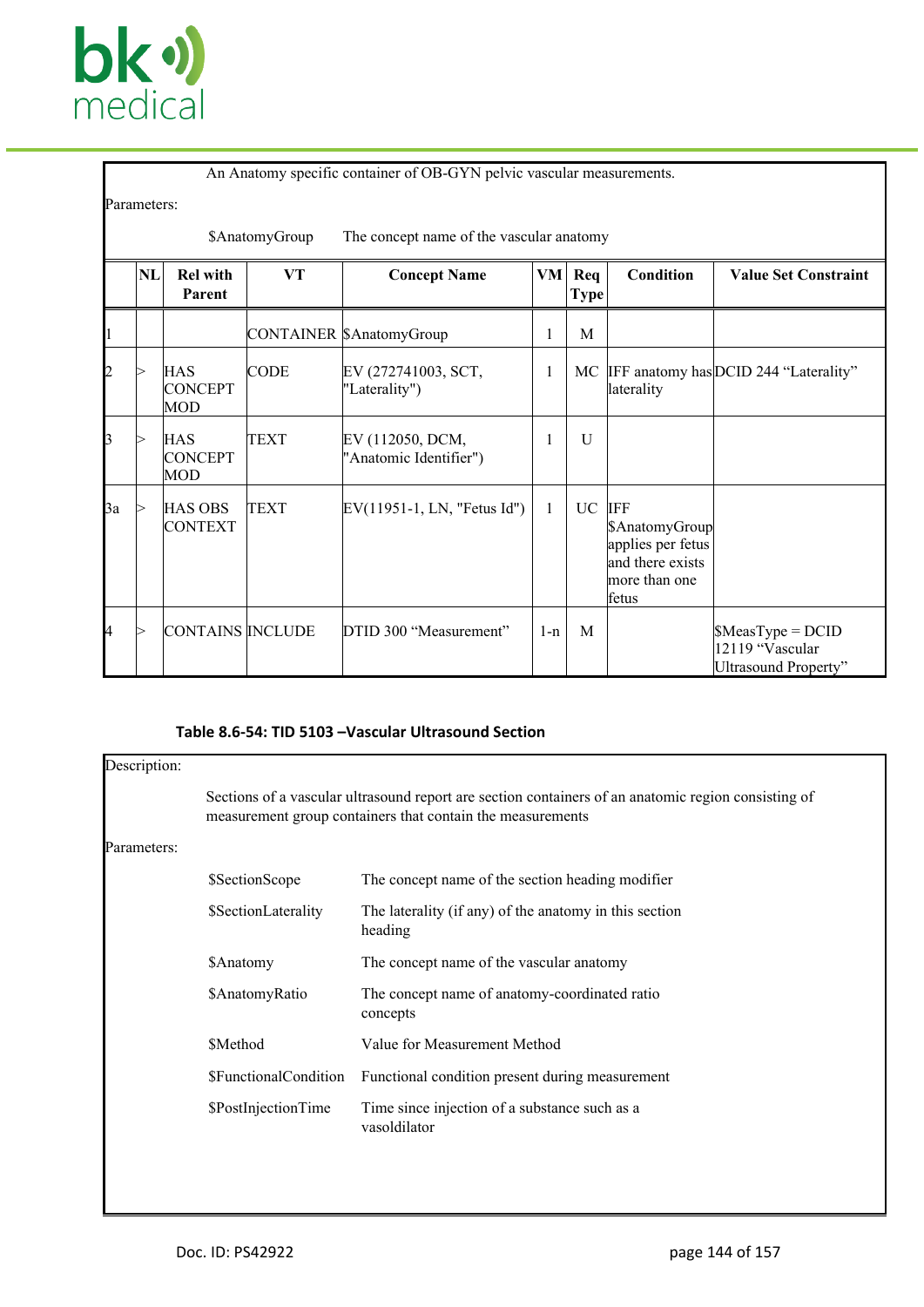

|                | NL | <b>Rel with</b><br>Parent           | VT          | <b>Concept Name</b>                                     | VM           | <b>Type</b>  | Req   Condition | <b>Value Set Constraint</b>                                                                                                                                                |
|----------------|----|-------------------------------------|-------------|---------------------------------------------------------|--------------|--------------|-----------------|----------------------------------------------------------------------------------------------------------------------------------------------------------------------------|
|                |    |                                     |             | CONTAINER DT (121070, DCM, "Findings")                  | 1            | M            |                 |                                                                                                                                                                            |
| $\overline{c}$ |    | <b>HAS</b><br><b>CONCEPT</b><br>MOD | <b>CODE</b> | EV (363698007, SCT, "Finding<br>Site")                  | $\mathbf{1}$ | M            |                 | \$SectionScope                                                                                                                                                             |
|                |    | <b>HAS</b><br><b>CONCEPT</b><br>MOD | <b>CODE</b> | EV (272741003, SCT,<br>"Laterality")                    | 1            | M            |                 | \$SectionLaterality                                                                                                                                                        |
| 4              |    | CONTAINS INCLUDE                    |             | DTID 5104 "Vascular<br>Ultrasound Measurement<br>Group" | $1-n$        | M            |                 | $\Lambda$ natomyGroup =<br>\$Anatomy<br>$$Method = $Method$<br>$\mathbb S$ FunctionalCondition =<br>\$FunctionalCondition<br>$$PostInjectionTime =$<br>\$PostInjectionTime |
| 5              |    | CONTAINS INCLUDE                    |             | DTID 300 "Measurement"                                  | $1-n$        | $\mathbf{U}$ |                 | $\mathbb{S}$ Measurement =<br><b>\$AnatomyRatio</b>                                                                                                                        |

# **Table 8.6-55: TID 5104 –Vascular Ultrasound Measurement Group**

|                | Description: |                                     |                                                                 |                                                  |                                                 |      |               |                                          |  |  |
|----------------|--------------|-------------------------------------|-----------------------------------------------------------------|--------------------------------------------------|-------------------------------------------------|------|---------------|------------------------------------------|--|--|
|                |              |                                     | This template is an anatomy specific container of measurements. |                                                  |                                                 |      |               |                                          |  |  |
|                | Parameters:  |                                     |                                                                 |                                                  |                                                 |      |               |                                          |  |  |
|                |              |                                     | \$AnatomyGroup                                                  |                                                  | The concept name of the vascular anatomy        |      |               |                                          |  |  |
|                |              | <b>SMethod</b>                      |                                                                 |                                                  | Value for Measurement Method                    |      |               |                                          |  |  |
|                |              |                                     | \$FunctionalCondition                                           |                                                  | Functional condition present during measurement |      |               |                                          |  |  |
|                |              |                                     | \$PostInjectionTime                                             | vasoldilator                                     | Time since injection of a substance such as a   |      |               |                                          |  |  |
|                |              |                                     |                                                                 |                                                  |                                                 |      |               |                                          |  |  |
|                | NL           | <b>Rel with</b><br>Parent           | <b>VT</b>                                                       | <b>Concept Name</b>                              | VM                                              | Type | Req Condition | <b>Value Set Constraint</b>              |  |  |
|                |              |                                     |                                                                 | CONTAINER <i>SAnatomyGroup</i>                   | 1                                               | M    |               |                                          |  |  |
| $\overline{c}$ |              | HAS<br><b>CONCEPT</b><br>MOD        | <b>CODE</b>                                                     | EV (106233006, SCT,<br>"Topographical Modifier") | 1                                               | U    |               | DCID 12116 "Vessel<br>Segment Modifiers" |  |  |
| 3              |              | <b>HAS</b><br><b>CONCEPT</b><br>MOD | <b>CODE</b>                                                     | EV (125101, DCM, "Vessel<br>Branch")             | $1-n$                                           | U    |               | DCID 12117 "Vessel Branch<br>Modifiers"  |  |  |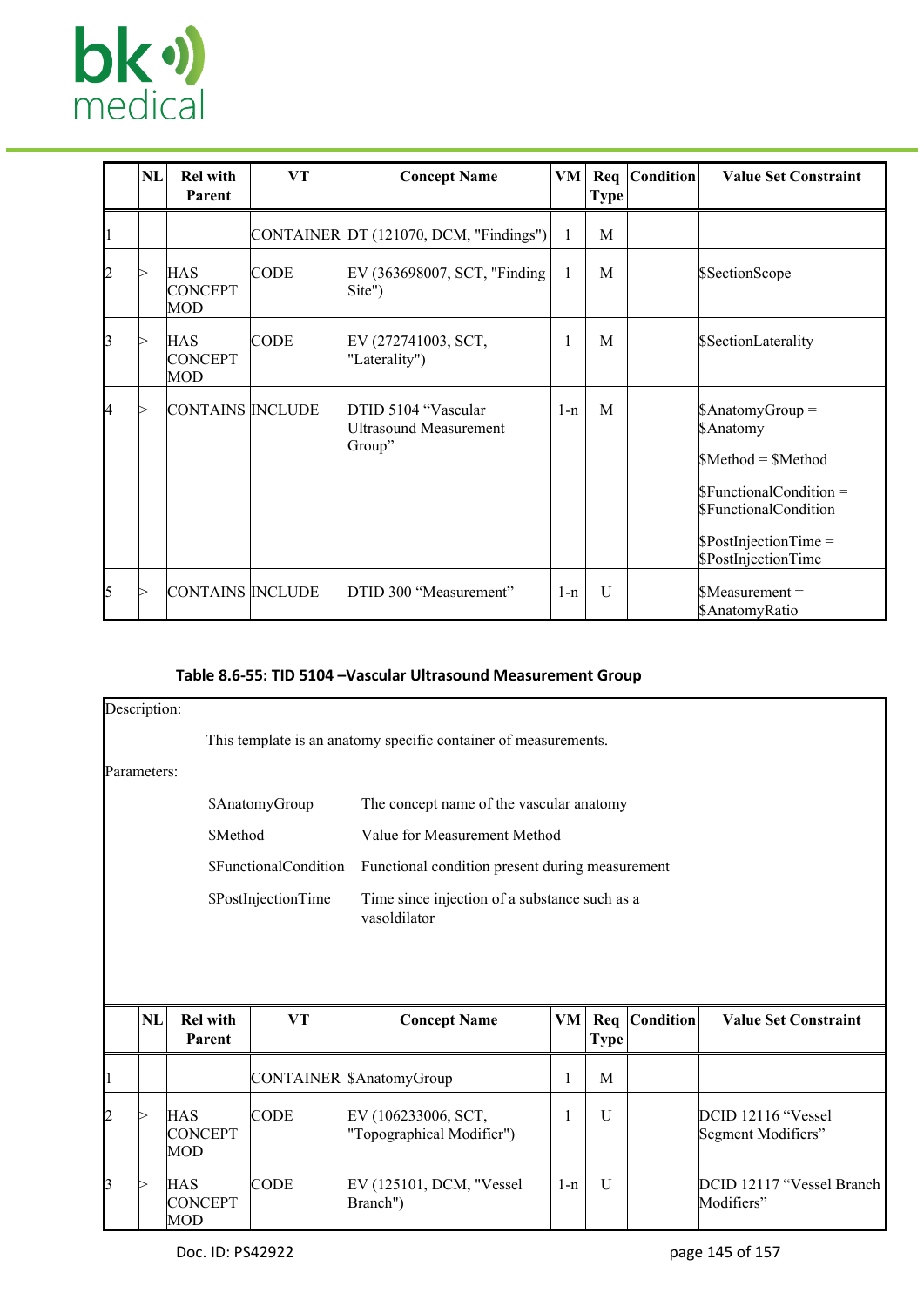

| I4         |     | <b>CONTAINS INCLUDE</b>             |             | DTID BK300 "Measurement"<br>Result"               | 1-n | M | $\mathbb{S}$ Measurement = DCID<br>12119 "Vascular Ultrasound<br>Property"<br>$$Method = $Method$ |
|------------|-----|-------------------------------------|-------------|---------------------------------------------------|-----|---|---------------------------------------------------------------------------------------------------|
| <b>110</b> | 1>> | <b>HAS</b><br><b>CONCEPT</b><br>MOD | <b>CODE</b> | EV (364644000, SCT,<br>"Functional observable")   |     | U | <b>SFunctionalCondition</b>                                                                       |
| 111        | ▷`  | <b>CONTAINS NUM</b>                 |             | EV (PN-00003, 99BKMED,<br>"Time since injection") |     | U | \$PostInjectionTime<br>$UNIT = EV (min, UCUM,$<br>"min"                                           |

# **Table 8.6-56: CID am01 - Automation of Measurement**

| <b>Coding Scheme Designator</b><br>(0008, 0102) | <b>Code Value</b><br>(0008, 0100) | <b>Code Meaning</b><br>(0008, 0104) |
|-------------------------------------------------|-----------------------------------|-------------------------------------|
| <b>SCT</b>                                      | 8359006                           | Automated                           |
| SCT                                             | 87982008                          | Manual                              |

### **Table 8.6-57: CID 244 - Laterality**

| <b>Coding Scheme Designator</b><br>(0008, 0102) | <b>Code Value</b><br>(0008, 0100) | <b>Code Meaning</b><br>(0008, 0104) |
|-------------------------------------------------|-----------------------------------|-------------------------------------|
| <b>SCT</b>                                      | 7771000                           | Left                                |
| <b>SCT</b>                                      | 24028007                          | Right                               |
| <b>SCT</b>                                      | 66459002                          | Unilateral                          |

# **Table 8.6-58: CID de01 - Derivation of Measurement**

| <b>Coding Scheme Designator</b><br>(0008, 0102) | <b>Code Value</b><br>(0008, 0100) | <b>Code Meaning</b><br>(0008, 0104) |  |  |  |
|-------------------------------------------------|-----------------------------------|-------------------------------------|--|--|--|
| INCLUDE CID 3488 Min/Max/Mean                   |                                   |                                     |  |  |  |
| INCLUDE CID 3627 Measurement Type               |                                   |                                     |  |  |  |

#### **Table 8.6-59: CID 3488 - Min/Max/Mean**

| <b>Coding Scheme Designator</b><br>(0008, 0102) | <b>Code Value</b><br>(0008, 0100) | <b>Code Meaning</b><br>(0008, 0104) |
|-------------------------------------------------|-----------------------------------|-------------------------------------|
| <b>SCT</b>                                      | 56851009                          | Maximum                             |
| <b>SCT</b>                                      | 2556050017                        | Minimum                             |
| <b>SCT</b>                                      | 373098007                         | Mean                                |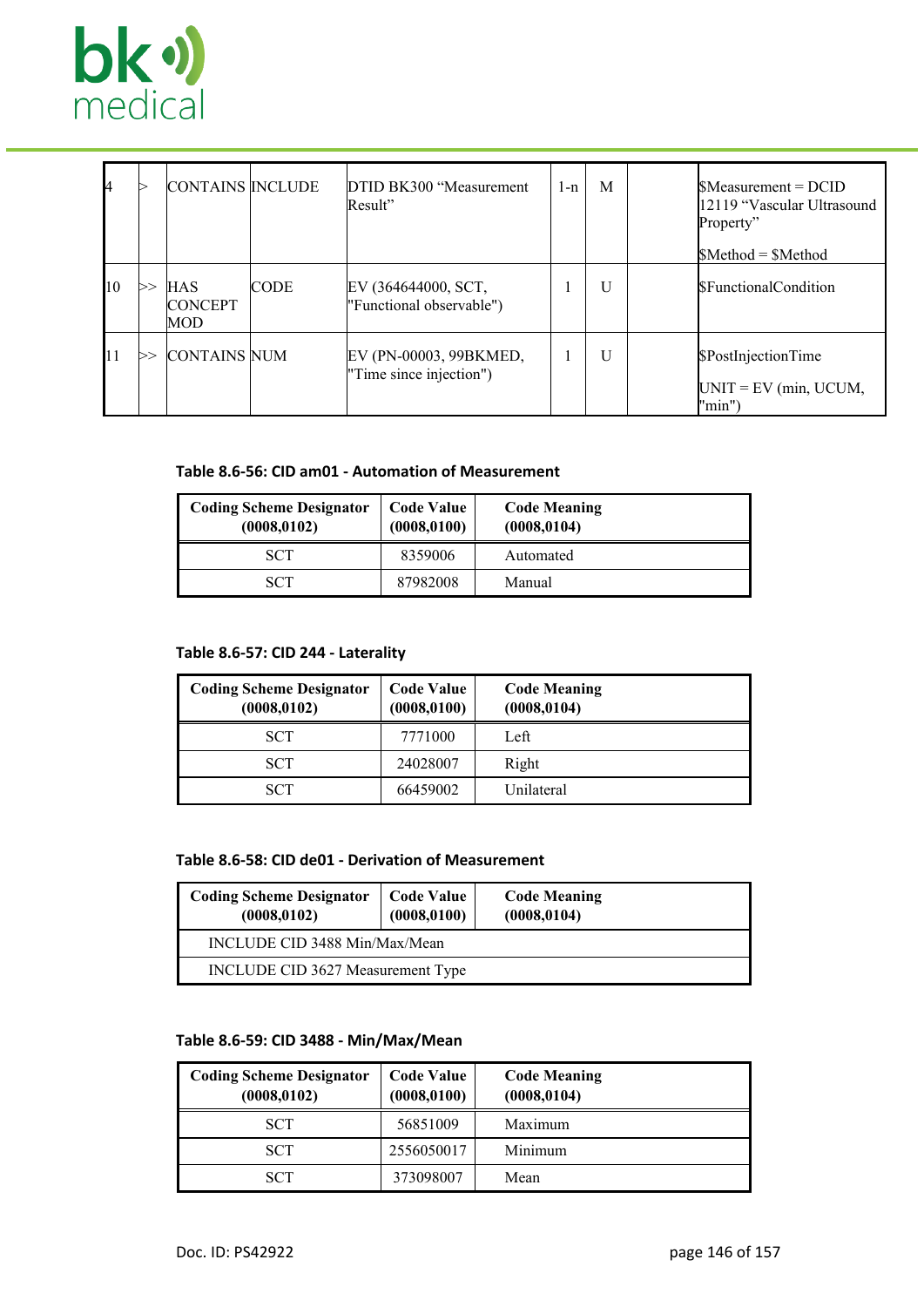

# **Table 8.6-60: CID 3627 - Measurement Type**

| <b>Coding Scheme Designator</b><br>(0008, 0102) | <b>Code Value</b><br>(0008, 0100) | <b>Code Meaning</b><br>(0008, 0104) |
|-------------------------------------------------|-----------------------------------|-------------------------------------|
| <b>SCT</b>                                      | 373098007                         | Mean                                |
| <b>SCT</b>                                      | 258104002                         | Measured                            |

#### **Table 8.6-61: CID 12003 - OB-GYN Dates**

| <b>Coding Scheme Designator</b><br>(0008, 0102) | <b>Code Value</b><br>(0008, 0100) | <b>Code Meaning</b><br>(0008, 0104) |
|-------------------------------------------------|-----------------------------------|-------------------------------------|
| LΝ                                              | 11779-6                           | EDD from LMP                        |
| I N                                             | 11955-2                           | LMP                                 |

#### **Table 8.6-62: CID 12005 - Fetal Biometry Measurements**

| <b>Coding Scheme Designator</b><br>(0008, 0102) | <b>Code Value</b><br>(0008, 0100) | <b>Code Meaning</b><br>(0008, 0104)      |
|-------------------------------------------------|-----------------------------------|------------------------------------------|
| LN                                              | 11979-2                           | Abdominal Circumference                  |
| LN                                              | 11818-2                           | Anterior-Posterior Abdominal<br>Diameter |
| LN                                              | 11820-8                           | <b>Biparietal Diameter</b>               |
| LN                                              | 11963-6                           | Femur Length                             |
| LN                                              | 11965-1                           | Foot Length                              |
| LN                                              | 11984-2                           | Head Circumference                       |
| LN                                              | 11851-3                           | Occipital-Frontal Diameter               |
| LN                                              | 11862-0                           | Transverse Abdominal Diameter            |
| 99BKMED                                         | CM-94761                          | Mean Abdominal Diameter                  |

# **Table 8.6-63: CID 12006 - Fetal Long Bones Biometry Measurements**

| <b>Coding Scheme Designator</b><br>(0008, 0102) | <b>Code Value</b><br>(0008, 0100) | <b>Code Meaning</b><br>(0008, 0104) |
|-------------------------------------------------|-----------------------------------|-------------------------------------|
| LN                                              | 11966-9                           | Humerus length                      |
| LN                                              | 11967-7                           | Radius length                       |
| LN                                              | 11969-3                           | Ulna length                         |
| LN                                              | 11968-5                           | Tibia length                        |
| LN                                              | 11964-4                           | Fibula length                       |
| LN                                              | 11962-8                           | Clavicle length                     |
| LN                                              | 11963-6                           | Femur Length                        |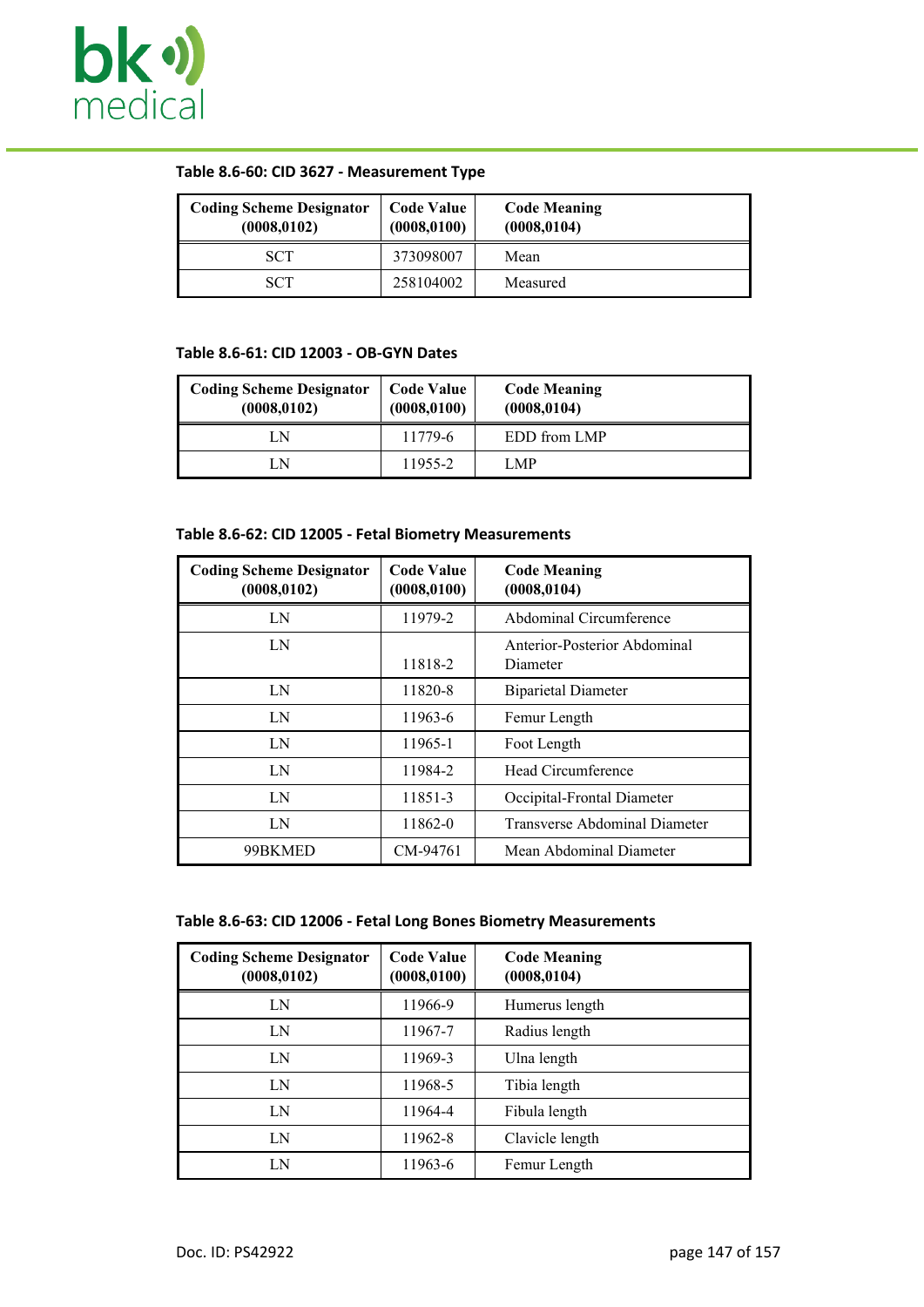

### **Table 8.6-64: CID 12007 - Fetal Cranium**

| <b>Coding Scheme Designator</b><br>(0008, 0102) | <b>Code Value</b><br>(0008, 0100) | <b>Code Meaning</b><br>(0008, 0104) |
|-------------------------------------------------|-----------------------------------|-------------------------------------|
| LΝ                                              | 12171-5                           | Lateral Ventricle width             |
| LN                                              | 11860-4                           | Cisterna Magna length               |
| LN                                              | 12146-7                           | Nuchal Fold thickness               |
| LΝ                                              | 11863-8                           | Transverse Cerebellar Diameter      |
| LΝ                                              | 11629-3                           | <b>Binocular Distance</b>           |

# **Table 8.6-65: CID 12008 - OB-GYN Amniotic Sac**

| <b>Coding Scheme Designator</b><br>(0008, 0102) | <b>Code Value</b><br>(0008, 0100) | <b>Code Meaning</b><br>(0008, 0104) |
|-------------------------------------------------|-----------------------------------|-------------------------------------|
| LN                                              | 11624-4                           | <b>First Quadrant Diameter</b>      |
| LΝ                                              | 11626-9                           | Second Quadrant Diameter            |
| LN                                              | 11625-1                           | Third Quadrant Diameter             |
| LN                                              | 11623-6                           | Fourth Quadrant Diameter            |
| SCT                                             | 81827009                          | Diameter                            |

#### **Table 8.6-66: CID 12009 - Early Gestation Biometry Measurements**

| <b>Coding Scheme Designator</b><br>(0008, 0102) | <b>Code Value</b><br>(0008, 0100) | <b>Code Meaning</b><br>(0008, 0104) |
|-------------------------------------------------|-----------------------------------|-------------------------------------|
| ΓN                                              | 11957-8                           | Crown Rump Length                   |
| LΝ                                              | 11850-5                           | <b>Gestational Sac Diameter</b>     |
| ΓN                                              | 11816-6                           | Yolk Sac length                     |
| 'N                                              | 33069-6                           | Nuchal Translucency                 |

# **Table 8.6-67: CID 12011 - Ultrasound Pelvis and Uterus**

| <b>Coding Scheme Designator</b><br>(0008, 0102) | <b>Code Value</b><br>(0008, 0100) | <b>Code Meaning</b><br>(0008, 0104) |
|-------------------------------------------------|-----------------------------------|-------------------------------------|
| 'N                                              | 11961-0                           | Cervix Length                       |
| .N                                              | 12145-9                           | Endometrium Thickness               |

#### **Table 8.6-68: CID 12019 - OB-GYN Fetus Summary**

| <b>Coding Scheme Designator</b><br>(0008, 0102) | <b>Code Value</b><br>(0008, 0100) | <b>Code Meaning</b><br>(0008, 0104) |
|-------------------------------------------------|-----------------------------------|-------------------------------------|
| LN.                                             | 11885-1                           | Gestational Age by LMP              |
| 'N                                              | 11888-5                           | Composite Ultrasound Age            |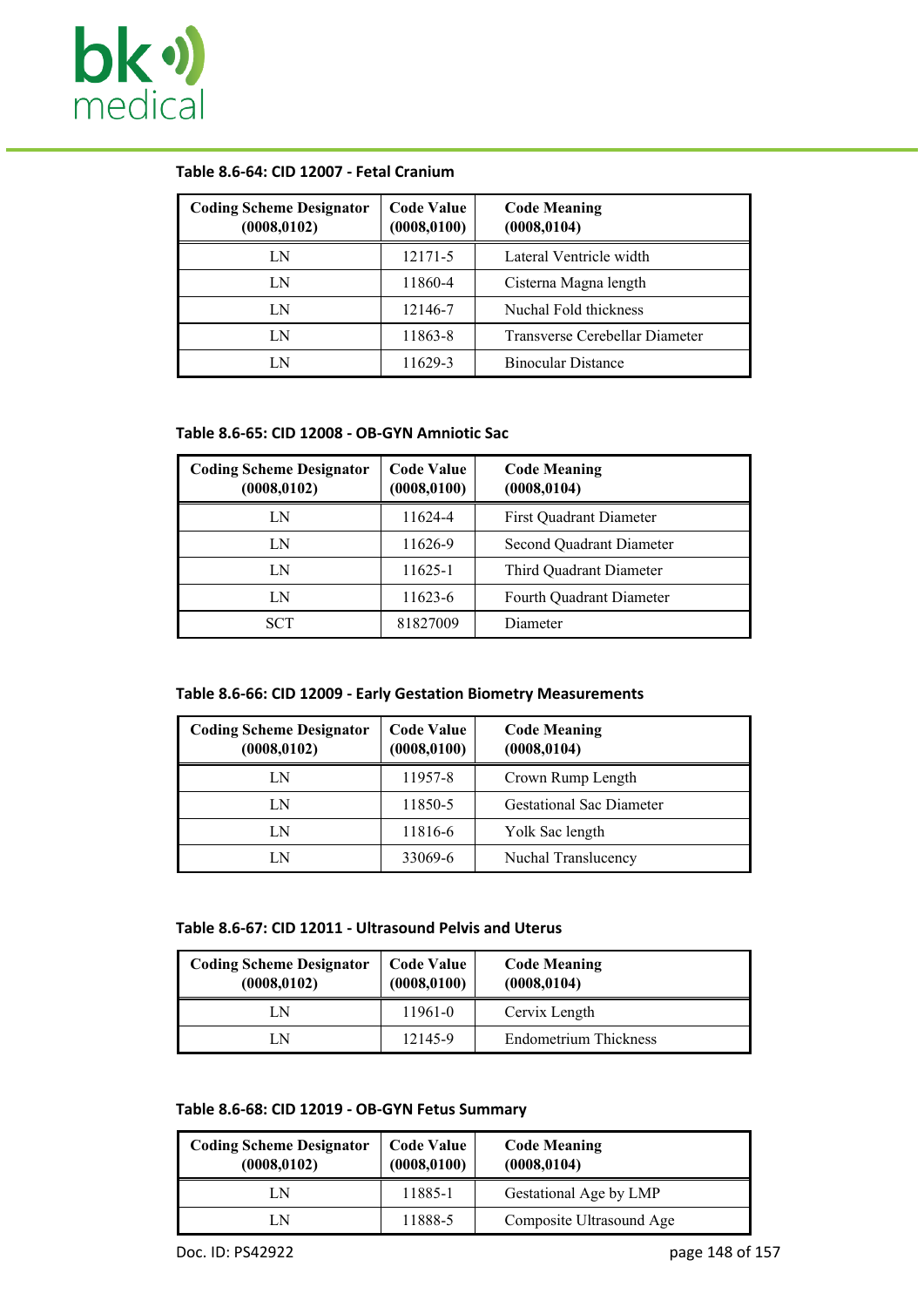

|         | 11727-5  | <b>Estimated Weight</b>        |
|---------|----------|--------------------------------|
| 99BKMED | OB-00001 | <b>Estimated Weight Author</b> |
|         | 11948-7  | <b>Fetal Heart Rate</b>        |

# **Table 8.6-69: CID 12020 - Fetal Biometry Anatomic Sites**

| <b>Coding Scheme Designator</b><br>(0008, 0102) | <b>Code Value</b><br>(0008, 0100) | <b>Code Meaning</b><br>(0008, 0104) |
|-------------------------------------------------|-----------------------------------|-------------------------------------|
| <b>SCT</b>                                      | 113345001                         | Abdomen                             |
| <b>SCT</b>                                      | 113305005                         | Cerebellum                          |
| <b>SCT</b>                                      | 54165005                          | Cisterna Magna                      |
| <b>SCT</b>                                      | 71341001                          | Femur                               |
| <b>SCT</b>                                      | 56459004                          | Foot                                |
| <b>SCT</b>                                      | 89546000                          | Skull                               |

# **Table 8.6-70: CID 12021 - Fetal Long Bone Anatomic Sites**

| <b>Coding Scheme Designator</b><br>(0008, 0102) | <b>Code Value</b><br>(0008, 0100) | <b>Code Meaning</b><br>(0008, 0104) |
|-------------------------------------------------|-----------------------------------|-------------------------------------|
| <b>SCT</b>                                      | 51299004                          | Clavicle                            |
| <b>SCT</b>                                      | 71341001                          | Femur                               |
| <b>SCT</b>                                      | 87342007                          | Fibula                              |
| <b>SCT</b>                                      | 62413002                          | Radius                              |
| <b>SCT</b>                                      | 12611008                          | Tibia                               |
| <b>SCT</b>                                      | 23416004                          | Ulna                                |
| <b>SCT</b>                                      | 85050009                          | Humerus                             |

# **Table 8.6-71: CID 12022 - Fetal Cranium Anatomic Sites**

| <b>Coding Scheme Designator</b><br>(0008, 0102) | <b>Code Value</b><br>(0008, 0100) | <b>Code Meaning</b><br>(0008, 0104) |
|-------------------------------------------------|-----------------------------------|-------------------------------------|
| <b>SCT</b>                                      | 113305005                         | Cerebellum                          |
| <b>SCT</b>                                      | 54165005                          | Cisterna magna                      |
| <b>SCT</b>                                      | 66720007                          | Lateral Ventricle                   |
| <b>SCT</b>                                      | 700032006                         | Occipital region of scalp           |
| SCT.                                            | 363654007                         | Orbit                               |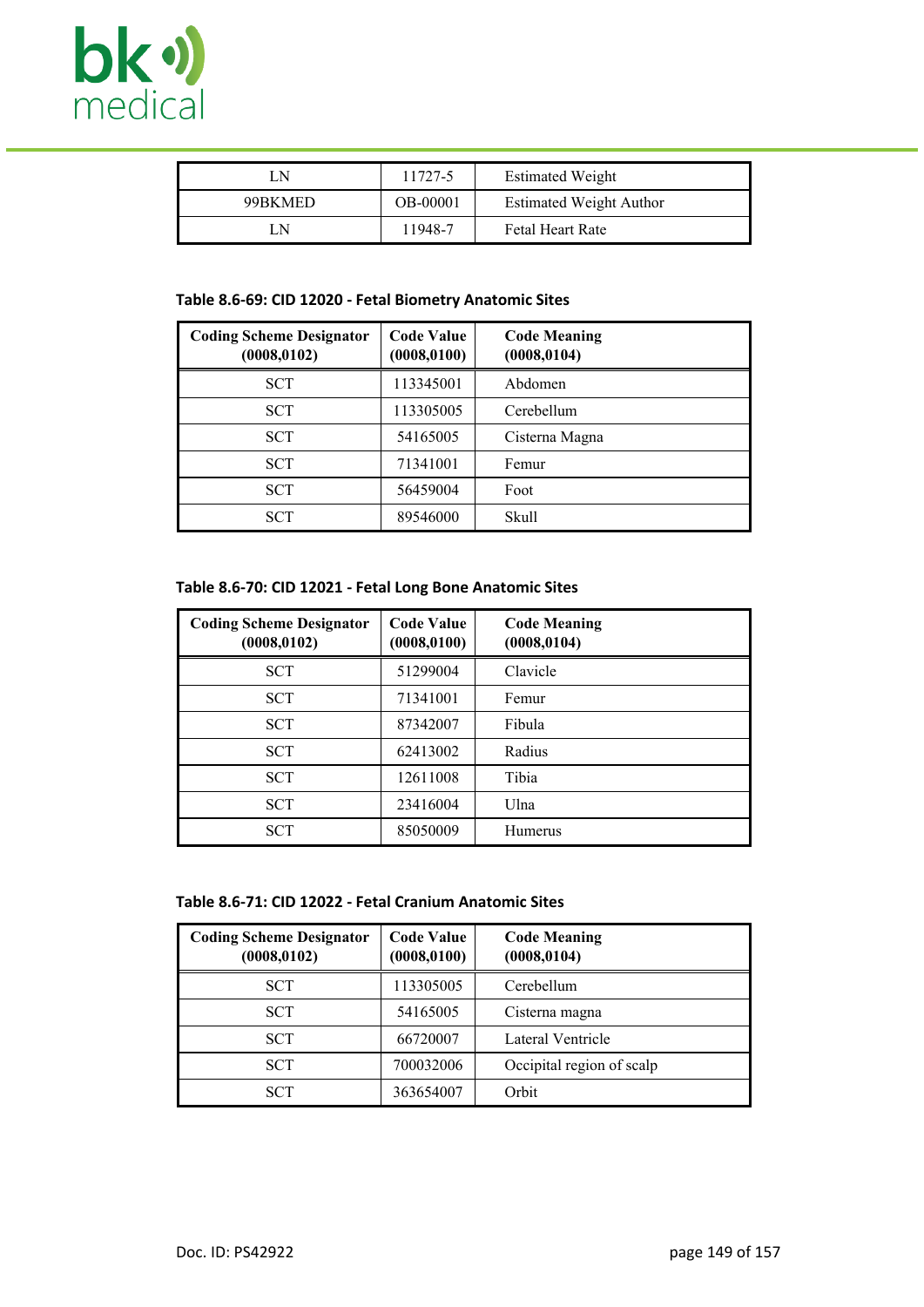

| <b>Coding Scheme Designator</b><br>(0008, 0102) | <b>Code Value</b><br>(0008, 0100) | <b>Code Meaning</b><br>(0008, 0104) |
|-------------------------------------------------|-----------------------------------|-------------------------------------|
| <b>SCT</b>                                      | 71252005                          | Cervix                              |
| <b>SCT</b>                                      | 2739003                           | Endometrium                         |
| <b>SCT</b>                                      | 35039007                          | Uterus                              |
| SCT                                             | 95315005                          | Uterine Fibroid                     |

# **Table 8.6-72: CID 12023 - Pelvis and Uterus Anatomic Sites**

# **Table 8.6-73: CID 12112 – Abdominal Arteries (Unilateral)**

| <b>Coding Scheme Designator</b> | <b>Code Value</b> | <b>Code Meaning</b> |
|---------------------------------|-------------------|---------------------|
| (0008, 0102)                    | (0008, 0100)      | (0008, 0104)        |
| SCT                             | 7832008           | Abdominal Aorta     |

#### **Table 8.6-74: CID 12115 – Renal Vessels**

| <b>Coding Scheme Designator</b><br>(0008, 0102) | <b>Code Value</b><br>(0008, 0100) | <b>Code Meaning</b><br>(0008, 0104) |
|-------------------------------------------------|-----------------------------------|-------------------------------------|
| <b>SCT</b>                                      | 397405001                         | Hilar Artery                        |
| <b>SCT</b>                                      | 2841007                           | Renal Artery                        |
| <b>SCT</b>                                      | 120234003                         | Segmental Artery                    |
| <b>SCT</b>                                      | 274143007                         | Interlobar Artery of Kidney         |
| <b>SCT</b>                                      | 274329007                         | Interlobular Artery of Kidney       |
| <b>SCT</b>                                      | 274231001                         | Arcuate Artery of the Kidney        |
| <b>SCT</b>                                      | 85383006                          | <b>Accessory Renal Artery</b>       |

| Table 8.6-75: CID 12116 - Vessel Segment Modifiers |  |  |
|----------------------------------------------------|--|--|
|----------------------------------------------------|--|--|

| <b>Coding Scheme Designator</b><br>(0008, 0102) | <b>Code Value</b><br>(0008, 0100) | <b>Code Meaning</b><br>(0008, 0104) |
|-------------------------------------------------|-----------------------------------|-------------------------------------|
| <b>SCT</b>                                      | 46053002                          | Distal                              |
| <b>NCIt</b>                                     | C <sub>25569</sub>                | Middle                              |
| <b>SCT</b>                                      | 103342007                         | Mid-longitudinal                    |
| <b>SCT</b>                                      | 40415009                          | Proximal                            |

#### **Table 8.6-76: CID 12117 – Vessel Branch Modifiers**

| <b>Coding Scheme Designator</b><br>(0008, 0102) | <b>Code Value</b><br>(0008, 0100) | <b>Code Meaning</b><br>(0008, 0104) |
|-------------------------------------------------|-----------------------------------|-------------------------------------|
| <b>SCT</b>                                      | 255561001                         | Medial                              |
| SCT                                             | 7771000                           | Left                                |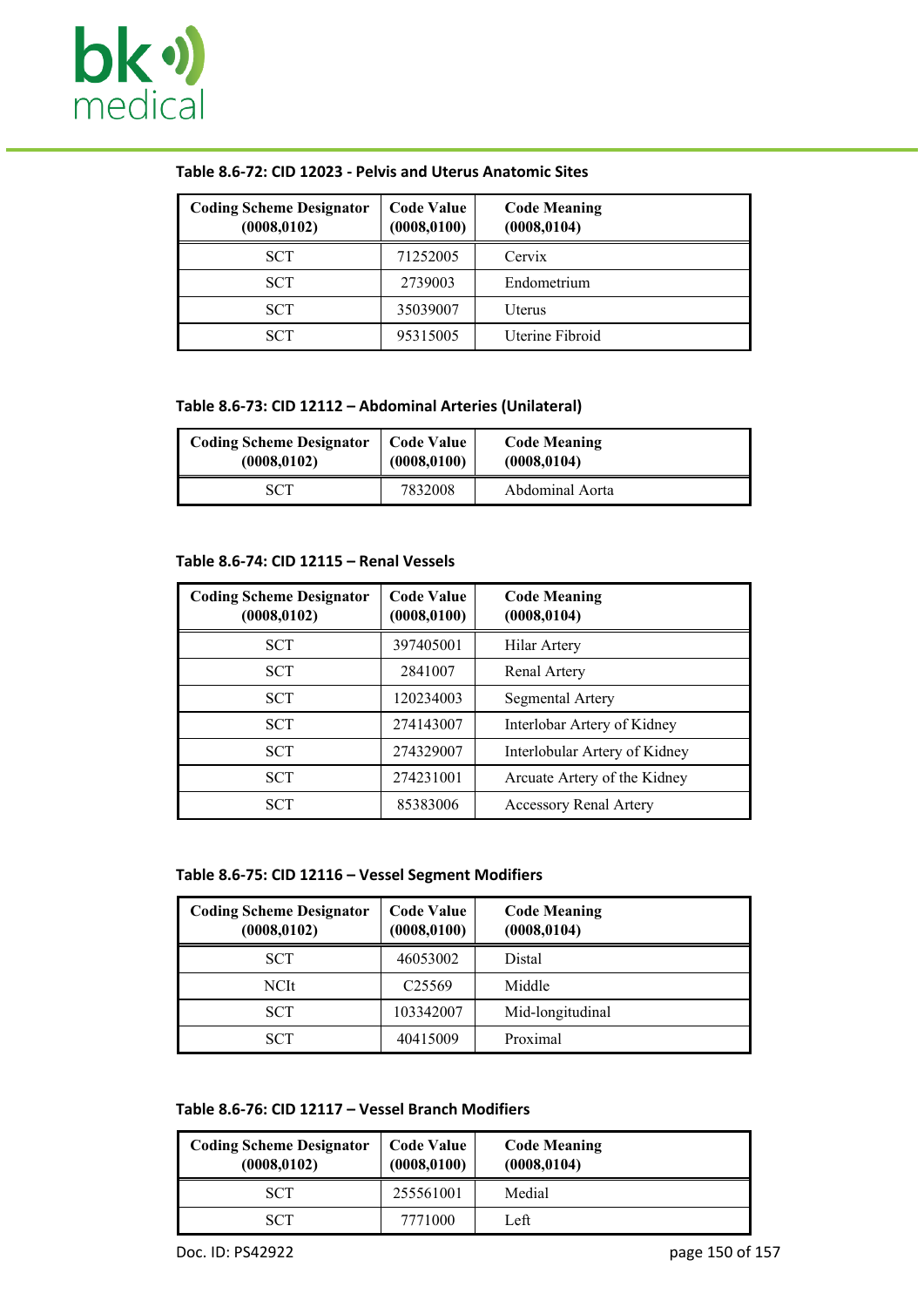

| SCT        | 261089000 | Inferior |
|------------|-----------|----------|
| <b>SCT</b> | 24028007  | Right    |
| SCT        | 264217000 | Superior |

# **Table 8.6-77: CID 12119 – Vascular Ultrasound Property**

| <b>Coding Scheme Designator</b><br>(0008, 0102)      | <b>Code Value</b><br>(0008, 0100) | <b>Code Meaning</b><br>(0008, 0104) |  |  |
|------------------------------------------------------|-----------------------------------|-------------------------------------|--|--|
| <b>INCLUDE CID 12120 Blood Velocity Measurements</b> |                                   |                                     |  |  |
| <b>INCLUDE CID 12121 Vascular Indices and Ratios</b> |                                   |                                     |  |  |
| <b>INCLUDE CID 12122 Other Vascular Properties</b>   |                                   |                                     |  |  |

# **Table 8.6-78: CID 12120 – Blood Velocity Measurements**

| <b>Coding Scheme Designator</b><br>(0008, 0102) | <b>Code Value</b><br>(0008, 0100) | <b>Code Meaning</b><br>(0008, 0104) |
|-------------------------------------------------|-----------------------------------|-------------------------------------|
| LN                                              | 11653-3                           | <b>End Diastolic Velocity</b>       |
| LN                                              | 11665-7                           | Minimum Diastolic Velocity          |
| LN                                              | 11726-7                           | Peak Systolic Velocity              |
| LN                                              | 20352-1                           | Time averaged mean velocity         |
| LN                                              | 11692-1                           | Time averaged peak velocity         |
| LN                                              | 20354-7                           | Velocity Time Integral              |
| <b>DCM</b>                                      | 110828                            | Flow Velocity                       |

### **Table 8.6-79: CID 12121 – Vascular Indices and Ratios**

| <b>Coding Scheme Designator</b><br>(0008, 0102) | <b>Code Value</b><br>(0008, 0100) | <b>Code Meaning</b><br>(0008, 0104)  |
|-------------------------------------------------|-----------------------------------|--------------------------------------|
| LΝ                                              | 12008-9                           | Pulsatility Index                    |
| LΝ                                              | 12023-8                           | Resistivity Index                    |
| LΝ                                              | 12144-2                           | Systolic to Diastolic Velocity Ratio |
|                                                 | 33867-3                           | Velocity Ratio                       |

#### **Table 8.6-80: CID 12122 – Other Vascular Properties**

| <b>Coding Scheme Designator</b><br>(0008, 0102) | <b>Code Value</b><br>(0008, 0100) | <b>Code Meaning</b><br>(0008, 0104) |
|-------------------------------------------------|-----------------------------------|-------------------------------------|
| LN                                              | 20168-1                           | <b>Acceleration Time</b>            |
| LΝ                                              | 20217-6                           | Deceleration Time                   |
| <b>SCT</b>                                      | 81827009                          | Diameter                            |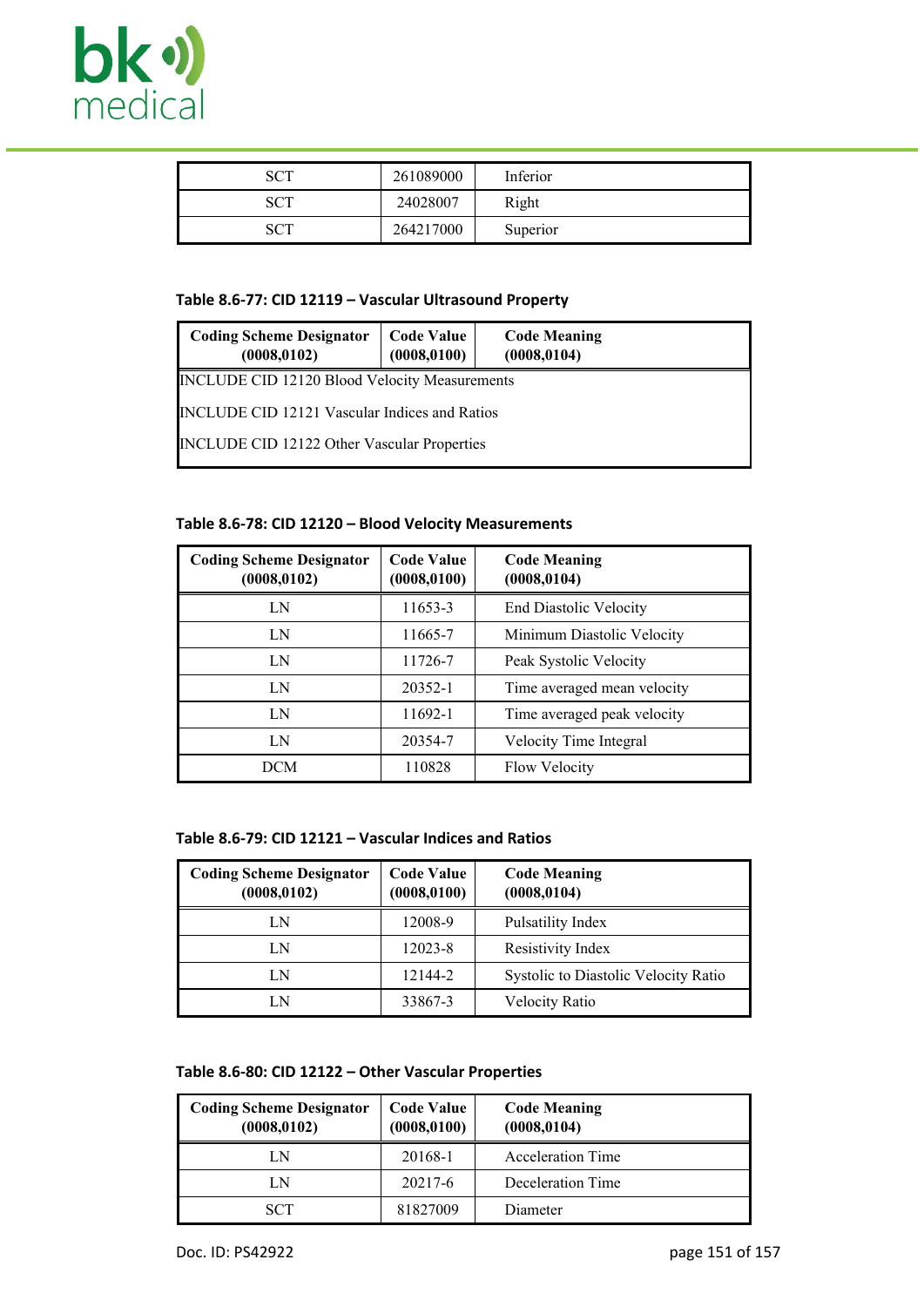

### **Table 8.6-81: CID 12124 – Renal Ratios**

| <b>Coding Scheme Designator</b> | <b>Code Value</b> | <b>Code Meaning</b>               |
|---------------------------------|-------------------|-----------------------------------|
| (0008, 0102)                    | (0008, 0100)      | (0008, 0104)                      |
| ΙN                              | 33869-9           | Renal Artery/Aorta velocity ratio |

#### **Table 8.6-82: CID 12140 - Pelvic Vasculature Anatomical Location**

| <b>Coding Scheme Designator</b><br>(0008, 0102) | <b>Code Value</b><br>(0008, 0100) | <b>Code Meaning</b><br>(0008, 0104) |
|-------------------------------------------------|-----------------------------------|-------------------------------------|
| <b>SCT</b>                                      | 50536004                          | Umbilical Artery                    |
| <b>SCT</b>                                      | 12052000                          | Ovarian Artery                      |
| SCT                                             | 91079009                          | Uterine Artery                      |

#### <span id="page-151-0"></span>**8.7 Overview of the Applied Comprehensive 3D SR IOD**

The Comprehensive 3D SR IOD specifies a class of documents, the content of which may include textual and coded information, numeric measurement values, references to the DICOM Composite Instances.

The modules selected from the IOD module table of DICOM 3.0 are given in the table below.

| <b>Information Entity</b> | <b>Module</b>              | <b>Usage</b> | <b>Details</b>                                                                                     |
|---------------------------|----------------------------|--------------|----------------------------------------------------------------------------------------------------|
| Patient                   | Patient                    | м            | See Table 8.5-1 Patient<br>Module                                                                  |
| Study                     | <b>General Study</b>       | м            | See Table 8.5-2 General<br>Study Module                                                            |
| Series                    | <b>SR Document Series</b>  | м            | See Table 8.7-2: SR Document<br>Series Module                                                      |
| Equipment                 | <b>General Equipment</b>   | м            | See Table 8.5-9 General<br><b>Equipment Module</b>                                                 |
| Document                  | <b>SR Document General</b> | м            | See Table 8.7-3: SR Document<br><b>General Module</b>                                              |
|                           | <b>SR Document Content</b> | м            | See Table 8.7-4: SR Document<br>Content ModuleTable 8.6-4:<br>SR.<br>Document<br>Content<br>Module |
|                           | SOP Common                 | м            | See Table 8.6-5: SOP Common<br>Module                                                              |

**Table 8.7-1: Applied Modules in the Comprehensive 3D SR IOD**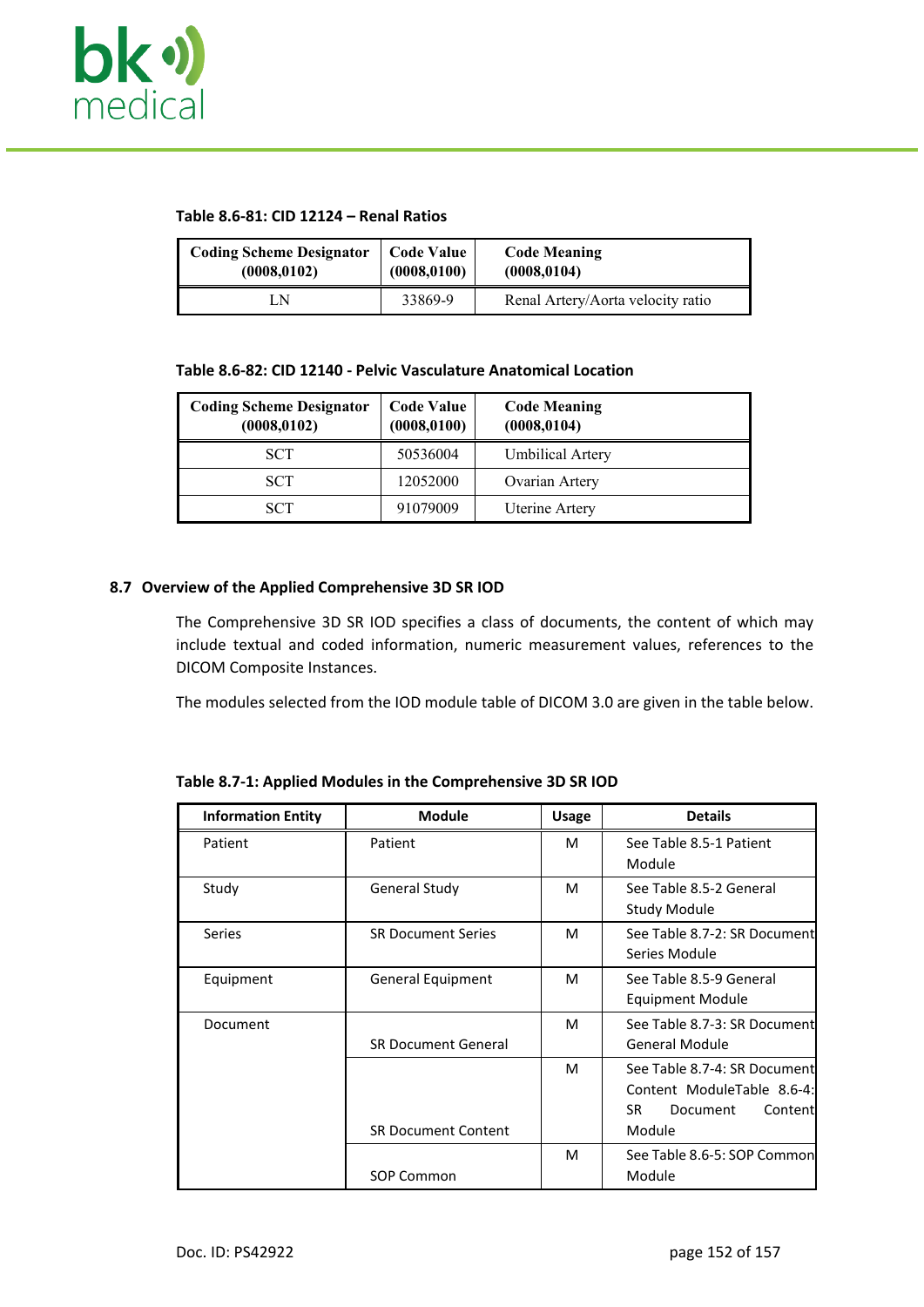

The details of these applied Comprehensive 3D SR IOD modules are given in the tables. The list of possible values is given, if applicable. If an attribute may be present conditionally/optionally or may contain a zero length value, this is also indicated.

| <b>Attribute Name</b>   | Tag          | <b>Type</b>    | <b>Note</b>                                |
|-------------------------|--------------|----------------|--------------------------------------------|
| Modality                | (0008,0060)  | 1              | l"SR"                                      |
| SeriesInstanceUID       | (0020,000E)  | 1              | <b>Generated at creation of the Series</b> |
| SeriesNumber            | (0020, 0011) | 1              | Auto generated                             |
| Series Date             | (0008,0021)  | 3              | Date the Series started.                   |
| Series Time             | (0008,0031)  | 3              | Time the Series started.                   |
| Referenced Performed    | (0008, 1111) | $\overline{2}$ | Uniquely identifies the Performed          |
| Procedure Step Sequence |              |                | Procedure Step SOP Instance for which the  |
|                         |              |                | lSeries is created.                        |
| ProtocolName            | (0018, 1030) | 3              | "Exam Type/Preset"                         |

### <span id="page-152-0"></span>**Table 8.7-2: SR Document Series Module**

# <span id="page-152-1"></span>**Table 8.7-3: SR Document General Module**

| <b>Attribute Name</b>                                             | Tag          | <b>Type</b>    | <b>Note</b>                                                                                                                                                                                                                             |
|-------------------------------------------------------------------|--------------|----------------|-----------------------------------------------------------------------------------------------------------------------------------------------------------------------------------------------------------------------------------------|
| <b>Content Date</b>                                               | (0008, 0023) | 1              | Date of SR document creation                                                                                                                                                                                                            |
| <b>Content Time</b>                                               | (0008, 0033) | $\mathbf{1}$   | Time of SR document creation                                                                                                                                                                                                            |
| Instance Number                                                   | (0020, 0013) | $\mathbf{1}$   | Documents are numbered in chronological<br>order, starting from 1 at the beginning of a<br>lnew examination                                                                                                                             |
| Performed Procedure<br>Code Sequence                              | (0040, A372) | $\mathcal{P}$  | A Sequence that conveys the codes of the<br>performed procedures pertaining to this<br>SOP Instance.                                                                                                                                    |
| <b>Current Requested</b><br><b>Procedure Evidence</b><br>Sequence | (0040, A375) | 1 <sup>C</sup> | Full set of Composite SOP Instances, of<br>which the creator is aware, which were<br>created to satisfy the current Requested<br>Procedure(s) for which this SR Document is<br>generated or that are referenced in the<br>content tree. |
| <b>Referenced Request</b><br><b>S</b> equence                     | (0040, A370) | 1 <sup>C</sup> | Identifies Requested Procedures that are<br>being fulfilled (completely or partially) by<br>creation of this Document.                                                                                                                  |
| >Accession Number                                                 | (0008, 0050) |                | From MWL or manually entered by a user                                                                                                                                                                                                  |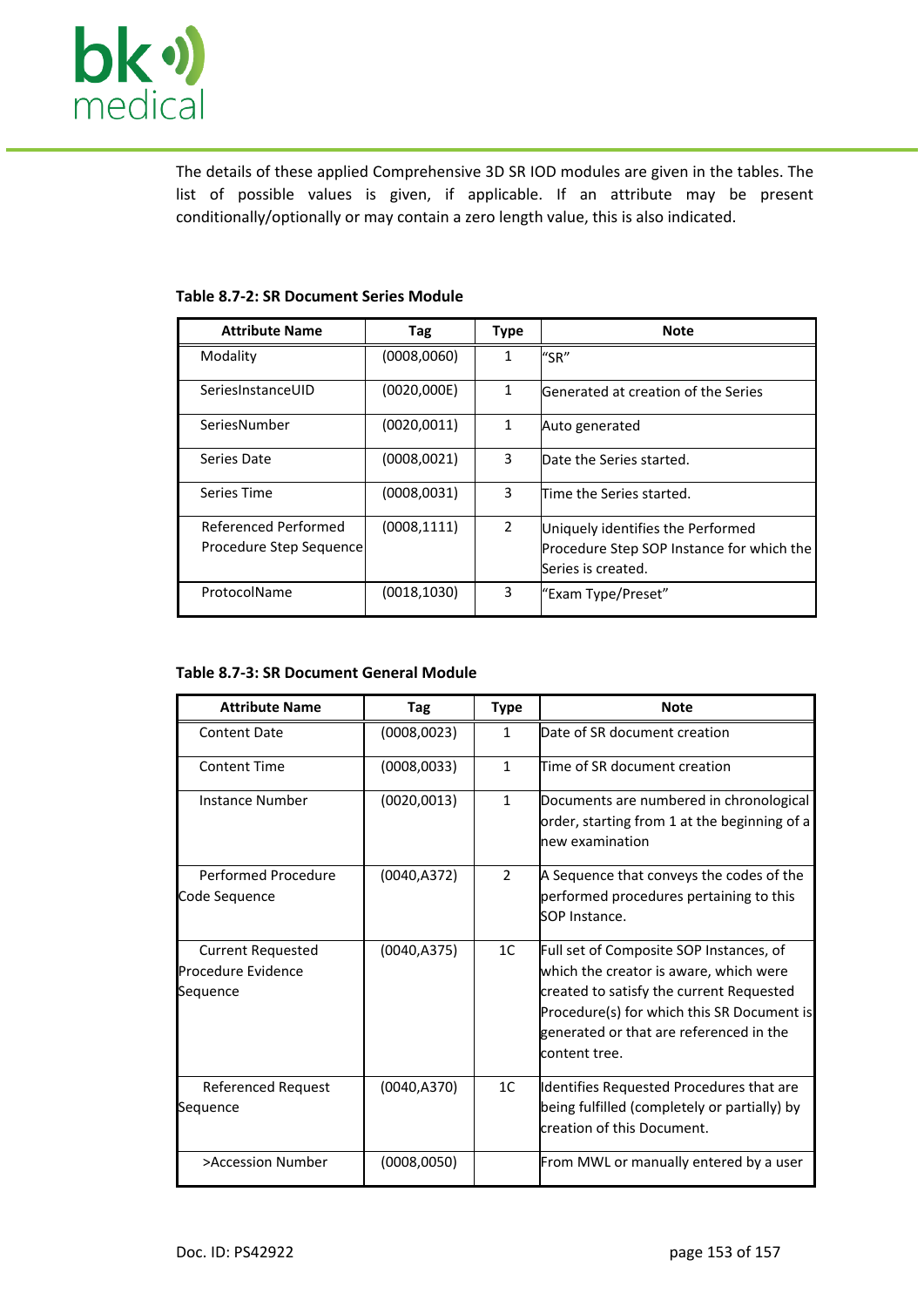

| >Requested Procedure        | (0040, 1001) | 1 <sub>C</sub> | From MWL                                  |
|-----------------------------|--------------|----------------|-------------------------------------------|
| ID                          |              |                |                                           |
|                             |              |                |                                           |
| >Requested Procedure        | (0032, 1060) | 3              | From MWL                                  |
| Description                 |              |                |                                           |
|                             |              |                |                                           |
| >Reason for Requested       | (0040, 1002) | 3              | From MWL                                  |
| Procedure                   |              |                |                                           |
|                             |              |                |                                           |
| >Reason for Requested       | (0032, 1064) | 3              | lFrom MWL                                 |
| Procedure Code Sequence     |              |                |                                           |
|                             |              |                |                                           |
| >>Code Value                | (0008, 0100) | 1 <sup>C</sup> | <b>From MWL</b>                           |
| >>Coding Scheme             | (0008, 0102) | 1 <sup>C</sup> | From MWL                                  |
|                             |              |                |                                           |
| Designator                  |              |                |                                           |
| >>Coding Scheme Version     | (0008, 0103) | 1 <sup>C</sup> | lFrom MWL                                 |
|                             |              |                |                                           |
| >>Code Meaning              | 0008,0104    | $\mathbf{1}$   | lFrom MWL                                 |
|                             |              |                |                                           |
| >Requested Procedure        | (0032, 1064) | $\overline{2}$ | From MWL                                  |
| Code Sequence Attribute     |              |                |                                           |
|                             |              |                |                                           |
| <b>Referenced Performed</b> | (0008, 1111) | $\overline{3}$ | Uniquely identifies the Performed         |
| Procedure Step Sequence     |              |                | Procedure Step SOP Instance for which the |
|                             |              |                | Series has been created                   |
|                             |              |                |                                           |
| >Referenced SOP Class       | (0008, 1150) | $\mathbf{1}$   | 1.2.840.10008.3.1.2.3.3                   |
| UID                         |              |                |                                           |
|                             |              |                |                                           |
| >Referenced SOP Intance     | (0008, 1155) | $\mathbf{1}$   | Equal to SOP Instance of the associated   |
| UID                         |              |                | <b>IMPPS</b>                              |
|                             |              |                |                                           |
| <b>Completion Flag</b>      | (0040, A491) | $\mathbf{1}$   | "PARTIAL"                                 |
| <b>Verification Flag</b>    |              | $\mathbf{1}$   | "UNVERIFIED"                              |
|                             | (0040, A493) |                |                                           |
|                             |              |                |                                           |

# <span id="page-153-0"></span>**Table 8.7-4: SR Document Content Module**

| <b>Attribute Name</b>                | Tag          | <b>Type</b> | <b>Note</b>                                                                                                                                        |
|--------------------------------------|--------------|-------------|----------------------------------------------------------------------------------------------------------------------------------------------------|
| Value Type                           | (0040, A040) | 1           | l"CONTAINER"                                                                                                                                       |
| <b>Concept Name Code</b><br>Sequence | (0040, A043) | 1C          | Code describing the concept represented<br>by this Content Item. Also conveys the<br>value of Document Title and section<br>headings in documents. |
| Continuity Of Content                | (0040, A050) | 1           | l"SEPARATE"                                                                                                                                        |
| <b>Content Template</b><br>Sequence  | (0040, A504) | 1C          | Template used for this content item.                                                                                                               |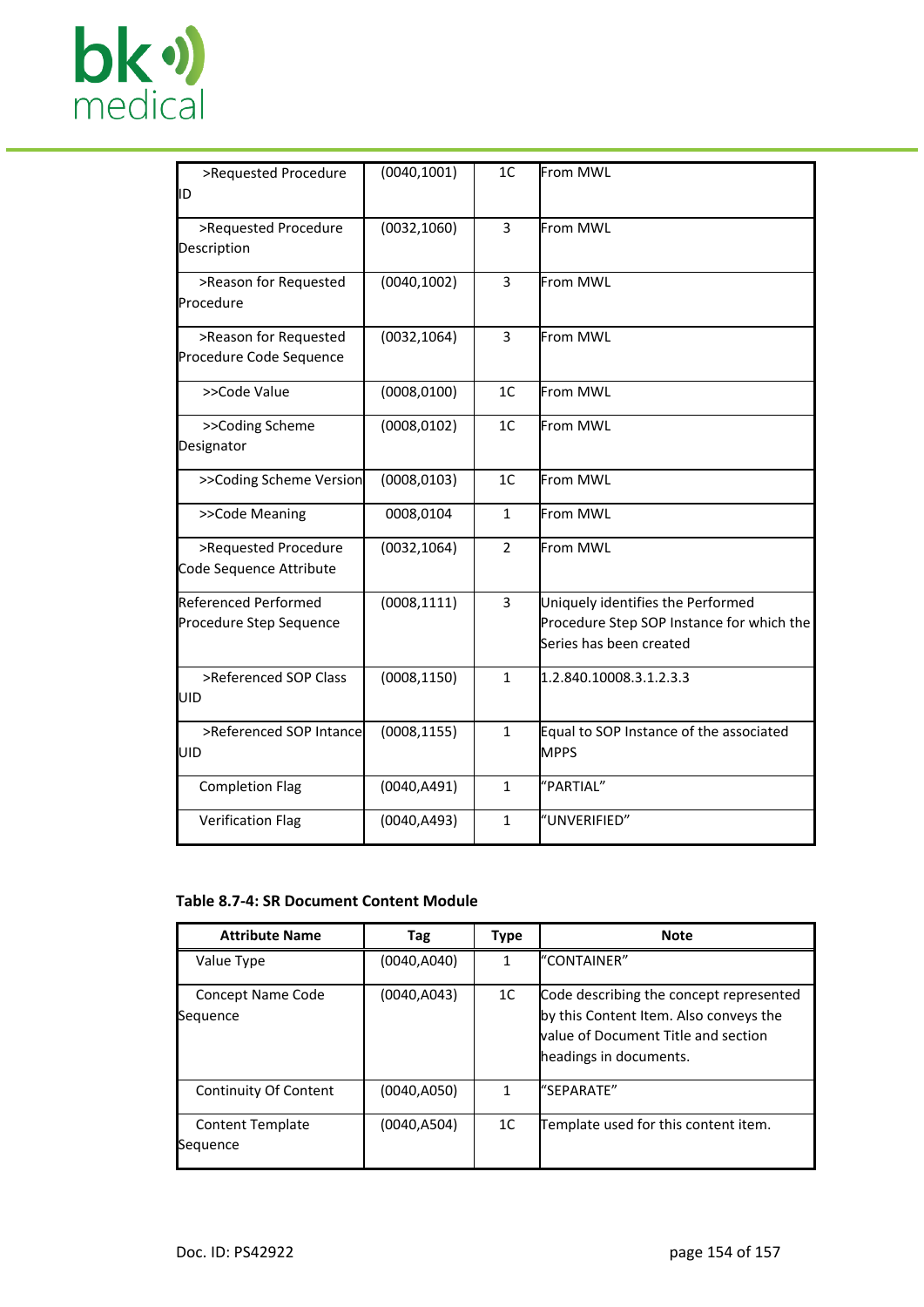

The Comprehensive 3D SR uses the template TID 1500 (Measurement Report) as defined in PS3.17. No extensions to TID 1500, its subtemplates and its defined coded terminology except for the following.

TID 320 (Image or Spatial Coordinates) is extended by a proprietary code to express that a given NUM Value Type defines an angle. The legs of the angle are expressed in multipoint coordinates of the SCOORD3D child of the NUM value. The numeric value is given in degrees ("deg", "UCUM", "degrees").

#### **Table 8.7-5: Coding Scheme Extension for NUM Value Concept Name**

| Coding Scheme Designator | <b>Code Value</b> | <b>Code Meaning</b>        |  |
|--------------------------|-------------------|----------------------------|--|
| <b>BKMR</b>              | Angle             | SCOORD 3D defines an angle |  |

#### **Table 8.7-6: SOP Common Module**

| <b>Attribute Name</b>         | Tag          | <b>Type</b>    | <b>Note</b>                             |  |
|-------------------------------|--------------|----------------|-----------------------------------------|--|
| <b>SOP Class UID</b>          | (0008, 0016) | 1              | For Comprehensive 3D SR:                |  |
|                               |              |                | "1.2.840.10008.5.1.4.1.1.88.34"         |  |
| SOP Instance UID              | (0008, 0018) | $\mathbf{1}$   | Generated when 3D SR is created         |  |
| Specific Character Set        | (0008,0005)  | 1 <sup>C</sup> | Set according to the selected language  |  |
|                               |              |                | on the scanner. See section 6.          |  |
| Instance Creation Date        | (0008, 0012) | 3              | Date the SOP Instance was created.      |  |
| <b>Instance Creation Time</b> | (0008, 0013) | 3              | Time the SOP Instance was created.      |  |
| Instance Creator UID          | (008,0014)   | 3              | Uniquely identifies device that created |  |
|                               |              |                | the SOP Instance.                       |  |
| Instance Number               | (0020, 0013) | 3              | Documents are numbered in               |  |
|                               |              |                | chronological order, starting from 1 at |  |
|                               |              |                | the beginning of a new examination      |  |

#### **8.8 Attribute Mapping**

If a RIS/HIS connection is configured and active, Patient and Study related information is retrieved by the Workflow AE from the RIS/HIS via the Worklist and written in the created documents (see Table 2.5-3).

<span id="page-154-0"></span>

|  |  |  | Table 8.8-1 Transfer of Worklist Attributes to Created Instances and MPPS Messages |  |
|--|--|--|------------------------------------------------------------------------------------|--|
|--|--|--|------------------------------------------------------------------------------------|--|

| Worklist                   | Tag          | Image/SR IOD                  | <b>MPPS IO</b>      |
|----------------------------|--------------|-------------------------------|---------------------|
| Referring Physician's Name | (0008,0090)  | Referring Physician's<br>Name | -                   |
|                            |              |                               |                     |
| <b>Patient Name</b>        | (0010, 0010) | Patient Name                  | <b>Patient Name</b> |
| Patient ID                 | (0010, 0020) | Patient ID                    | Patient ID          |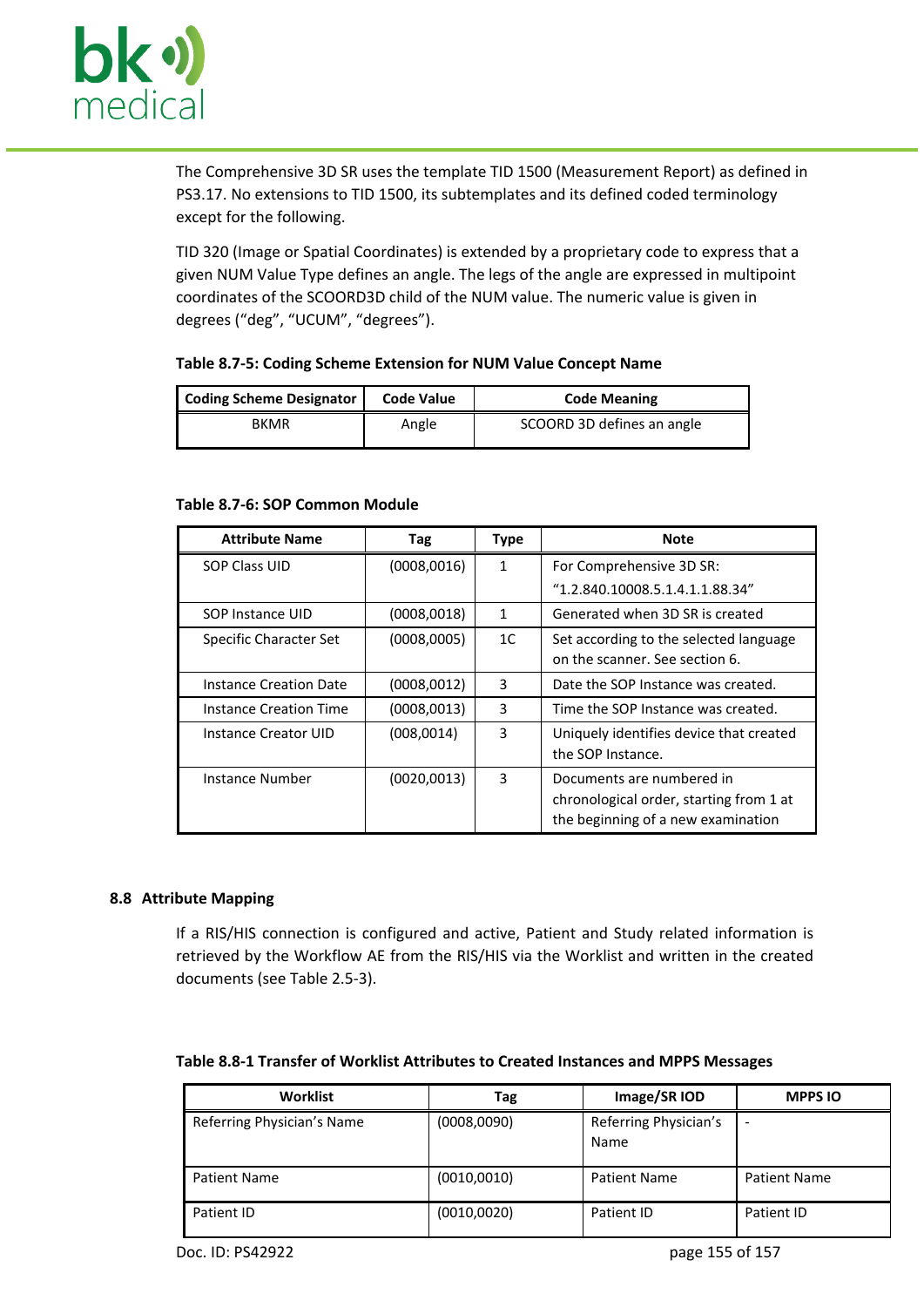

| <b>Issuer of Patient ID</b>                     | (0010, 0021)                                                                                             | <b>Issuer of Patient ID</b>                                                   | <b>Issuer of Patient ID</b>                                                           |
|-------------------------------------------------|----------------------------------------------------------------------------------------------------------|-------------------------------------------------------------------------------|---------------------------------------------------------------------------------------|
| Patient's Date of Birth                         | (0010, 0030)                                                                                             | Patient's Date of<br><b>Birth</b>                                             | Patient's Date of<br><b>Birth</b>                                                     |
| Patient's Sex                                   | (0010, 0040)                                                                                             | Patient's Sex                                                                 | Patient's Sex                                                                         |
| Patient's Size                                  | (0010, 1020)                                                                                             | Patient's Size                                                                | $\overline{\phantom{a}}$                                                              |
| Patient's Weight                                | (0010, 1030)                                                                                             | Patient's Weight                                                              | $\blacksquare$                                                                        |
| Referenced Study Sequence                       | (0008, 1110)                                                                                             | $\frac{1}{2}$                                                                 | <b>Scheduled Step</b><br>Attributes Sequence -<br>> Referenced Study<br>Sequence      |
| <b>Accession Number</b>                         | (0008, 0050)                                                                                             | <b>Accession Number</b>                                                       | Scheduled Step<br>AttributesSequence -<br>> Accession Number                          |
| Study Instance UID                              | (0020,000D)                                                                                              | Study Instance UID                                                            | Scheduled Step<br>Attributes Sequence -<br>> Study Instance UID                       |
| Study ID                                        | (0020, 0010)                                                                                             | Study ID                                                                      | Study ID                                                                              |
| <b>Admission ID</b>                             | (0038,0010)                                                                                              | Admission ID                                                                  | <b>Admission ID</b>                                                                   |
| <b>Admitting Diagnoses Description</b>          | (0008, 1080)                                                                                             | <b>Admitting Diagnoses</b><br>Description                                     | <b>Admitting Diagnoses</b><br>Description                                             |
| <b>Institution Name</b>                         | (0008,0080)                                                                                              | <b>Institution Name</b>                                                       | $\blacksquare$                                                                        |
| Institution Code Sequence                       | (0008,0082)                                                                                              | <b>Institution Code</b><br>Sequence                                           | $\frac{1}{2}$                                                                         |
| Requested Procedure ID                          | (0040, 1001)<br>Note: the value from<br>this tag is as well<br>transferred to Study<br>ID (0020,0010).   | <b>Request Attributes</b><br>Sequence -><br>Requested Procedure<br>ID         | <b>Requested Procedure</b><br>ID                                                      |
| Requested Procedure Description                 | (0032, 1060)<br>Note: the value from<br>this tag is transferred<br>to Study Description<br>(0008, 1030). | <b>Study Description</b>                                                      | Scheduled Step<br>Attributes Sequence -<br>> Requested<br>Procedure<br>Description    |
| Reason for Requested Procedure                  | (0040, 1002)                                                                                             | <b>Request Attributes</b><br>Sequence -> Reason<br>for Requested<br>Procedure | Scheduled Step<br>Attributes Sequence -<br>> Reason the<br><b>Requested Procedure</b> |
| Reason for Requested Procedure<br>Code Sequence | (0040, 100A)                                                                                             | <b>Request Attributes</b><br>Sequence -> Reason<br>for Requested              | Scheduled Step<br>Attributes Sequence -<br>> Reason for                               |